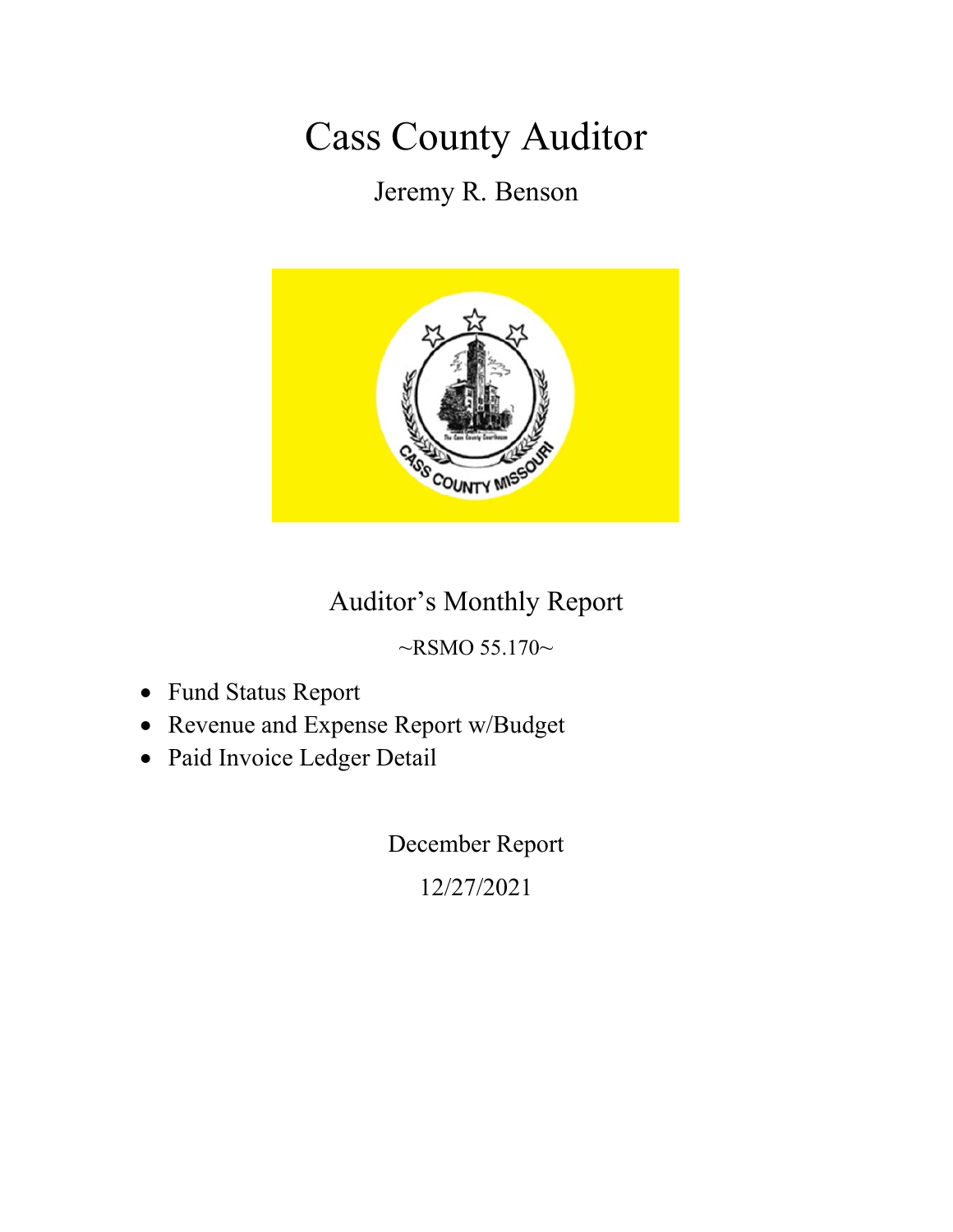| <b>Report Selection Criteria:</b>        | <b>Selected Fund Type:</b>                                  | ALL             | <b>Fiscal Year: 2021</b>  |                      | From Date: 11/1/2021      |                       |
|------------------------------------------|-------------------------------------------------------------|-----------------|---------------------------|----------------------|---------------------------|-----------------------|
|                                          | <b>Include Encumbrances?</b><br>Include Pri Yr Liabilities? | <b>NO</b><br>NO | <b>From Period:</b><br>11 |                      | Thru Date: 11/30/2021     |                       |
|                                          | Printed in Alpha by Fund Name?                              | NO.             | <b>To Period:</b><br>11   |                      | <b>Option: Date Range</b> |                       |
|                                          | <b>Selected Funds:</b>                                      |                 |                           |                      |                           |                       |
|                                          | <b>Beginning Balance</b>                                    |                 | <b>Receipts</b>           | <b>Disbursements</b> | <b>Transfers</b>          | <b>Ending Balance</b> |
| General Fund (01)                        |                                                             |                 |                           |                      |                           |                       |
| <b>101 - GENERAL REVENUE FUND</b>        | \$3,601,171.86                                              |                 | \$866,303.39              | (\$333,968.07)       | (\$541,437.06)            | \$3,592,070.12        |
| <b>102 - COUNTY VISION/DENTAL FUND</b>   | \$9,630.98                                                  |                 | \$1.28                    | (\$1,650.00)         | \$0.00                    | \$7,982.26            |
| <b>105 - CASS CORONAVIRUS FUND</b>       | \$0.00                                                      |                 | \$0.00                    | \$0.00               | \$0.00                    | \$0.00                |
| <b>106 - CORONAVIRUS ELECTION FUND</b>   | \$0.00                                                      |                 | \$0.00                    | \$0.00               | \$0.00                    | \$0.00                |
| 107 - RESCUE ACT                         | \$10,230,959.20                                             |                 | \$0.00                    | (\$7,260.12)         | (\$51,003.09)             | \$10,172,695.99       |
| <b>205 - JUSTICE CENTER SINKING FUND</b> | \$2,501,116.09                                              |                 | \$51.55                   | \$0.00               | \$0.00                    | \$2,501,167.64        |
| 450 - NWCSD Fund                         | \$8,747.24                                                  |                 | \$0.96                    | \$0.00               | \$0.00                    | \$8,748.20            |
| <b>612 - LAW ENFORCEMENT RESERVE FU</b>  | \$0.00                                                      |                 | \$91.97                   | \$0.00               | \$0.00                    | \$91.97               |
| 800 - CERF                               | \$0.00                                                      |                 | \$0.00                    | \$0.00               | \$0.00                    | \$0.00                |
| * Fund Type Total *                      | \$16,351,625.37                                             |                 | \$866,449.15              | (\$342,878.19)       | (\$592,440.15)            | \$16,282,756.18       |
| Special Revenue Funds (02)               |                                                             |                 |                           |                      |                           |                       |
| 510 - ASSESSOR FUND                      | \$2,239,719.04                                              |                 | \$24,980.21               | (\$80,400.82)        | \$0.00                    | \$2,184,298.43        |
| 511 - ASSESSOR/COLLECTOR ESCROW          | \$0.00                                                      |                 | \$0.00                    | \$0.00               | \$0.00                    | \$0.00                |
| 520 - ROAD & BRIDGE FUND                 | \$1,102,760.57                                              |                 | \$364,217.76              | (\$480,705.93)       | (\$1.16)                  | \$986,271.24          |
| 521 - ROAD & BRIDGE SALES TAX FUND       | (\$24,391.74)                                               |                 | \$201,234.57              | $(\$8,530.98)$       | (\$150,000.00)            | \$18,311.85           |
| 522 - ROAD & BRIDGE CITIES FUND          | \$1,054,644.23                                              |                 | \$100,748.96              | (\$4,265.49)         | \$0.00                    | \$1,151,127.70        |
| 523 - CIA BOND REVENUE & PROJECT E       | \$0.00                                                      |                 | \$0.00                    | \$0.00               | \$0.00                    | \$0.00                |
| 524 - NID BOND FUND                      | (\$8,364.94)                                                |                 | \$0.00                    | \$0.00               | \$0.00                    | (\$8,364.94)          |
| 525 - FEDERAL BRIDGE FUND                | \$215,487.26                                                |                 | \$235,827.13              | (\$6,450.33)         | \$0.00                    | \$444,864.06          |
| 526 - IMPACT FEE FUND                    | \$0.00                                                      |                 | \$0.00                    | \$0.00               | \$0.00                    | \$0.00                |
| 527 - ROAD & BRIDGE BUILDING FUND        | \$0.00                                                      |                 | \$0.00                    | \$0.00               | \$0.00                    | \$0.00                |
| 528 - ROAD & BRIDGE RESERVE FUND         | \$545,399.45                                                |                 | \$25.22                   | (\$39,122.72)        | \$0.00                    | \$506,301.95          |
| 529 - CIA ROAD & BRIDGE BOND DEBT        | \$6,178,402.47                                              |                 | \$141.76                  | \$0.00               | \$150,000.00              | \$6,328,544.23        |
| 531 - CIA BOND REV/EXP SERIES 2014       | \$0.00                                                      |                 | \$0.00                    | \$0.00               | \$0.00                    | \$0.00                |
| 532 - CIA BOND SERIES 2020 FUND          | \$6,531,944.94                                              |                 | \$453.90                  | (\$24,574.00)        | \$0.00                    | \$6,507,824.84        |
| 539 - ROAD & BRIDGE BUILDING RESER       | \$0.00                                                      |                 | \$0.00                    | \$0.00               | \$0.00                    | \$0.00                |
| <b>549 - INMATE SECURITY FUND</b>        | \$162,498.45                                                |                 | \$2,187.64                | (\$5,442.50)         | \$0.00                    | \$159,243.59          |
|                                          |                                                             |                 |                           |                      |                           |                       |

Report ID: GLLT85a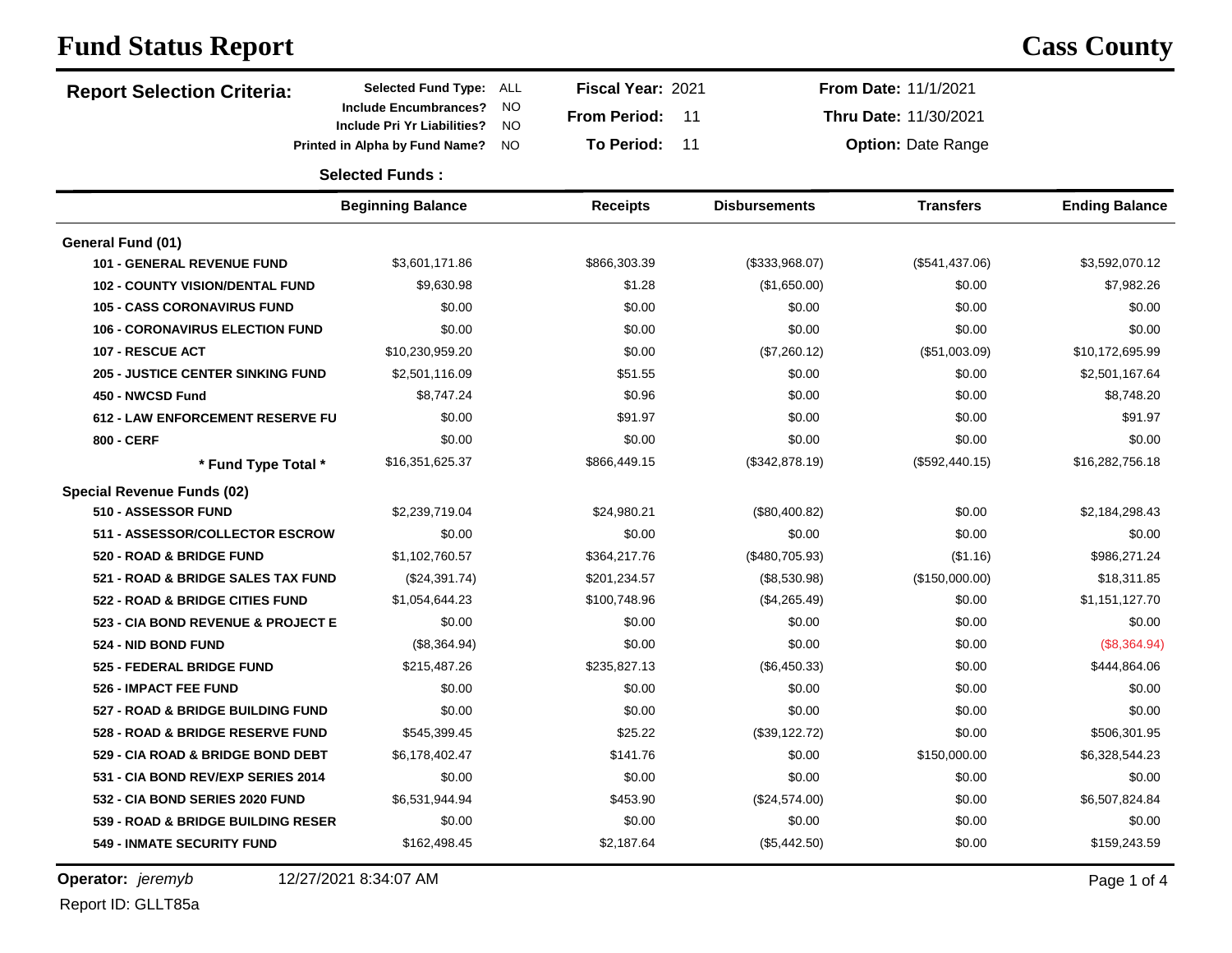| <b>Report Selection Criteria:</b>        | <b>Selected Fund Type:</b>                                         | Fiscal Year: 2021<br>ALL               |     |                      | From Date: 11/1/2021      |                       |
|------------------------------------------|--------------------------------------------------------------------|----------------------------------------|-----|----------------------|---------------------------|-----------------------|
|                                          | <b>Include Encumbrances?</b><br><b>Include Pri Yr Liabilities?</b> | NO<br><b>From Period:</b><br><b>NO</b> | -11 |                      | Thru Date: 11/30/2021     |                       |
|                                          | Printed in Alpha by Fund Name?                                     | <b>To Period:</b><br>NO                | 11  |                      | <b>Option: Date Range</b> |                       |
|                                          | <b>Selected Funds:</b>                                             |                                        |     |                      |                           |                       |
|                                          | <b>Beginning Balance</b>                                           | <b>Receipts</b>                        |     | <b>Disbursements</b> | <b>Transfers</b>          | <b>Ending Balance</b> |
| 550 - LAW ENFORCEMENT JUSTICE CE         | \$4,098,645.22                                                     | \$1,190,600.76                         |     | (\$1,618,689.58)     | \$240,174.38              | \$3,910,730.78        |
| 551 - LOCAL LAW ENFORCEMENT BLO          | \$0.00                                                             | \$0.00                                 |     | \$0.00               | \$0.00                    | \$0.00                |
| 553 - SHERIFF CIVIL PROCESS FUND         | \$349,753.68                                                       | \$19.25                                |     | (\$1,217.50)         | \$0.00                    | \$348,555.43          |
| 554 - SHERIFF REVOLVING FUND             | \$391,937.78                                                       | \$23.93                                |     | (\$175.53)           | \$0.00                    | \$391,786.18          |
| 555 - SHERIFF TRAINING FUND              | \$15,523.34                                                        | \$1.93                                 |     | \$0.00               | \$0.00                    | \$15,525.27           |
| 556 - SHERIFF TRAINING POST FUND         | \$9,403.33                                                         | \$1.10                                 |     | \$0.00               | \$0.00                    | \$9,404.43            |
| 557 - PA- ADMIN HANDLING COST FUND       | \$10,704.47                                                        | \$111.43                               |     | \$0.00               | \$0.00                    | \$10,815.90           |
| 558 - DELINQUENT TAX FUND - PA           | \$21,401.12                                                        | \$693.99                               |     | \$0.00               | \$0.00                    | \$22,095.11           |
| 559 - PROS ATTY TRAINING FUND            | \$13,767.17                                                        | \$1.70                                 |     | $(\$240.02)$         | \$0.00                    | \$13,528.85           |
| 560 - LERF FUND                          | \$24,368.83                                                        | \$3.13                                 |     | \$0.00               | \$0.00                    | \$24,371.96           |
| 561 - DRUG/DWI COURT                     | \$87,190.39                                                        | \$11.09                                |     | (\$170.00)           | \$0.00                    | \$87,031.48           |
| <b>562 - DOMESTIC VIOLENCE FUND</b>      | \$14,829.11                                                        | \$791.72                               |     | \$0.00               | \$0.00                    | \$15,620.83           |
| 563 - SCHOOL JUSTICE FUND                | \$0.00                                                             | \$0.00                                 |     | \$0.00               | \$0.00                    | \$0.00                |
| 565 - PA- CONTINGENCY FUND               | \$2,145.96                                                         | \$0.28                                 |     | \$0.00               | \$0.00                    | \$2,146.24            |
| 579 - LAW ENFORCEMENT JUSTICE RE         | \$0.00                                                             | \$0.00                                 |     | \$0.00               | \$0.00                    | \$0.00                |
| <b>580 - VOTER REGISTRATION</b>          | \$0.00                                                             | \$0.00                                 |     | \$0.00               | \$0.00                    | \$0.00                |
| <b>581 - ELECTION FUND</b>               | \$5,887.22                                                         | \$5.00                                 |     | (\$4,006.00)         | \$0.00                    | \$1,886.22            |
| <b>584 - STATE ELECTION IMPROVEMENT</b>  | \$31,970.84                                                        | \$14,902.09                            |     | (\$14,897.98)        | \$0.00                    | \$31,974.95           |
| <b>585 - CLERK TRAINING FUND</b>         | \$29,172.84                                                        | \$3.77                                 |     | \$0.00               | \$0.00                    | \$29,176.61           |
| <b>586 - ELECTION SERVICES FUND</b>      | \$4,018.96                                                         | \$0.66                                 |     | \$0.00               | \$0.00                    | \$4,019.62            |
| 590 - COLLECTOR MAINTENANCE FUND         | \$50,130.96                                                        | \$115.69                               |     | (\$4,748.80)         | \$0.00                    | \$45,497.85           |
| <b>591 - COLLECTOR TAX MAINTENANCE F</b> | \$0.00                                                             | \$0.00                                 |     | \$0.00               | \$0.00                    | \$0.00                |
| <b>610 - COUNTY RESERVE FUND</b>         | \$1,741,489.45                                                     | \$41.12                                |     | \$0.00               | \$0.00                    | \$1,741,530.57        |
| 620 - RECORDERS FUND                     | \$332,531.08                                                       | \$8,116.98                             |     | (\$1,208.15)         | \$0.00                    | \$339,439.91          |
| 648 - HEALTH                             | \$239,289.29                                                       | \$182,565.75                           |     | (\$149,402.60)       | \$50,693.96               | \$323,146.40          |
| 649 - WIC                                | (\$41,302.16)                                                      | \$18,870.00                            |     | (\$19,315.50)        | (\$12.79)                 | (\$41,760.45)         |
| 650 - C E R T (BIO TERRORISM)            | \$40,028.79                                                        | \$5.46                                 |     | (\$4,870.70)         | \$0.00                    | \$35,163.55           |
| <b>653 - COURTHOUSE RESTORATION FUN</b>  | \$45,755.17                                                        | \$5.59                                 |     | \$0.00               | \$0.00                    | \$45,760.76           |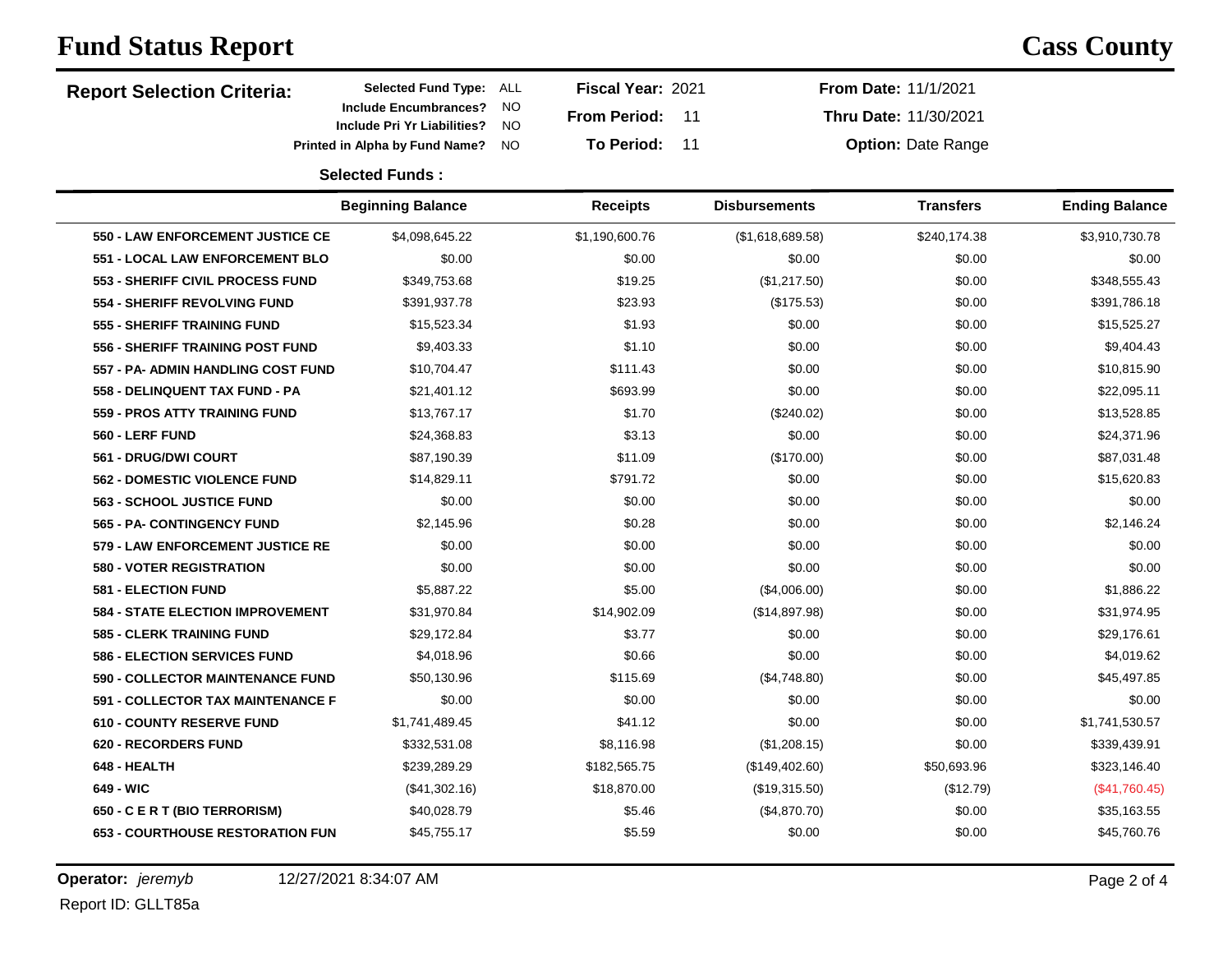| <b>Report Selection Criteria:</b>        | <b>Selected Fund Type:</b><br>ALL                                                     | Fiscal Year: 2021   |                      | From Date: 11/1/2021      |                       |
|------------------------------------------|---------------------------------------------------------------------------------------|---------------------|----------------------|---------------------------|-----------------------|
|                                          | <b>Include Encumbrances?</b><br><b>NO</b><br><b>NO</b><br>Include Pri Yr Liabilities? | <b>From Period:</b> | -11                  | Thru Date: 11/30/2021     |                       |
|                                          | Printed in Alpha by Fund Name?<br><b>NO</b>                                           | <b>To Period:</b>   | 11                   | <b>Option: Date Range</b> |                       |
|                                          | <b>Selected Funds:</b>                                                                |                     |                      |                           |                       |
|                                          | <b>Beginning Balance</b>                                                              | <b>Receipts</b>     | <b>Disbursements</b> | <b>Transfers</b>          | <b>Ending Balance</b> |
| 999 - FIXED ASSETS                       | \$0.00                                                                                | \$0.00              | \$0.00               | \$0.00                    | \$0.00                |
| * Fund Type Total *                      | \$25,516,742.57                                                                       | \$2,346,709.57      | (\$2,468,435.13)     | \$290,854.39              | \$25,685,871.40       |
| <b>Debt Service Funds (04)</b>           |                                                                                       |                     |                      |                           |                       |
| <b>200 - JUSTICE CENTER DEBT SERVICE</b> | \$3,512,916.39                                                                        | \$207.89            | (\$12,796.45)        | \$301,851.75              | \$3,802,179.58        |
| <b>300 - JUSTICE CENTER CONTRUCTION</b>  | \$1,912,558.92                                                                        | \$245.79            | \$0.00               | \$0.00                    | \$1,912,804.71        |
| 400 - BROADBAND USDA TECH GRANT          | \$0.00                                                                                | \$0.00              | \$0.00               | \$0.00                    | \$0.00                |
| <b>401 - BROADBAND TECH GRANT</b>        | \$0.00                                                                                | \$0.00              | \$0.00               | \$0.00                    | \$0.00                |
| 402 - BROADBAND STARTUP NON-USDA         | \$0.00                                                                                | \$0.00              | \$0.00               | \$0.00                    | \$0.00                |
| 410 - TRI GEN/BIOGAS FUND                | \$0.00                                                                                | \$0.00              | \$0.00               | \$0.00                    | \$0.00                |
| <b>411 - BROADBAND ONGOING OPERATI</b>   | \$0.00                                                                                | \$0.00              | \$0.00               | \$0.00                    | \$0.00                |
| <b>420 - BIOMASS GASIFICATION SYSTEM</b> | \$0.00                                                                                | \$0.00              | \$0.00               | \$0.00                    | \$0.00                |
| 611 - DEBT PAYMENT SET ASIDE FUND        | \$0.00                                                                                | \$0.00              | \$0.00               | \$0.00                    | \$0.00                |
| * Fund Type Total *                      | \$5,425,475.31                                                                        | \$453.68            | (\$12,796.45)        | \$301,851.75              | \$5,714,984.29        |
| Fiduciary Funds-NonExpend. Tr. (08)      |                                                                                       |                     |                      |                           |                       |
| <b>700 - AGENCY ACCOUNTS FUNDS</b>       | \$406,073.43                                                                          | \$147,113.13        | (\$150, 250.80)      | (\$265.99)                | \$402,669.77          |
| * Fund Type Total *                      | \$406,073.43                                                                          | \$147,113.13        | (\$150,250.80)       | (\$265.99)                | \$402,669.77          |
| <b>Fiduciary Funds-Agency Trust (10)</b> |                                                                                       |                     |                      |                           |                       |
| 695 - LAW LIBRARY                        | \$0.00                                                                                | \$0.00              | \$0.00               | \$0.00                    | \$0.00                |
| 701 - COLLECTOR MAIN                     | \$0.00                                                                                | \$0.00              | \$0.00               | \$0.00                    | \$0.00                |
| 702 - COLLECTOR BANKRUPTCY               | \$0.00                                                                                | \$0.00              | \$0.00               | \$0.00                    | \$0.00                |
| 703 - COLLECTOR PROTEST                  | \$0.00                                                                                | \$0.00              | \$0.00               | \$0.00                    | \$0.00                |
| 704 - COLLECTOR TIP                      | \$0.00                                                                                | \$0.00              | \$0.00               | \$0.00                    | \$0.00                |
| 705 - COLLECTOR CERF                     | \$0.00                                                                                | \$0.00              | \$0.00               | \$0.00                    | \$0.00                |
| 706 - RECORDER                           | \$0.00                                                                                | \$0.00              | \$0.00               | \$0.00                    | \$0.00                |
| 707 - CRIMINAL CIRCUIT CLERK             | \$0.00                                                                                | \$0.00              | \$0.00               | \$0.00                    | \$0.00                |
| 708 - SHERIFF MAIN                       | \$0.00                                                                                | \$0.00              | \$0.00               | \$0.00                    | \$0.00                |
| 709 - SHERIFF BOND                       | \$0.00                                                                                | \$0.00              | \$0.00               | \$0.00                    | \$0.00                |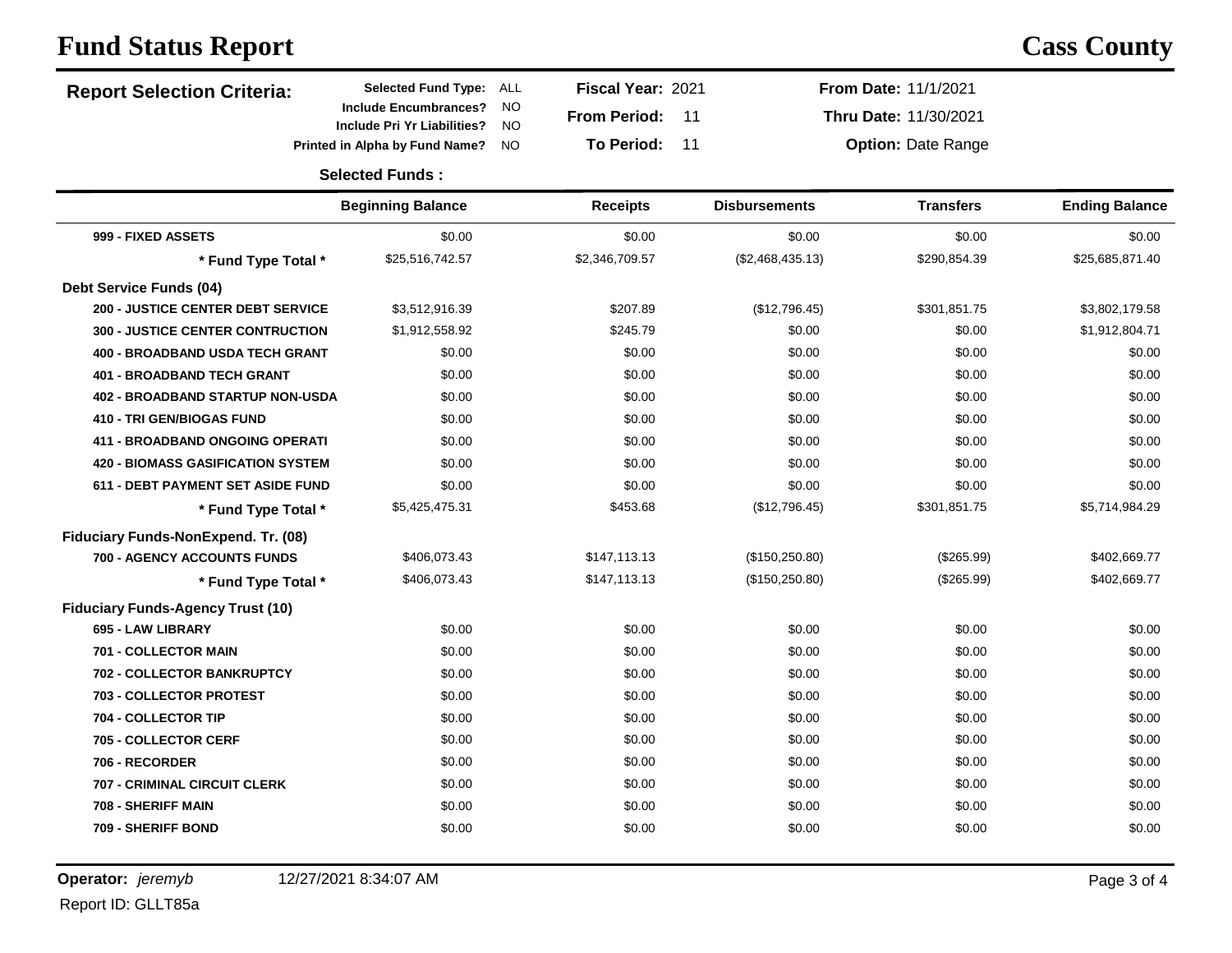| <b>Report Selection Criteria:</b> | <b>Selected Fund Type:</b>                                  | ALL        | <b>Fiscal Year: 2021</b> |    |                      | <b>From Date: 11/1/2021</b> |                       |  |  |
|-----------------------------------|-------------------------------------------------------------|------------|--------------------------|----|----------------------|-----------------------------|-----------------------|--|--|
|                                   | <b>Include Encumbrances?</b><br>Include Pri Yr Liabilities? | NO.<br>NO. | <b>From Period:</b>      | 11 |                      | Thru Date: 11/30/2021       |                       |  |  |
|                                   | Printed in Alpha by Fund Name?                              | <b>NO</b>  | <b>To Period:</b>        | 11 |                      | <b>Option: Date Range</b>   |                       |  |  |
|                                   | <b>Selected Funds:</b>                                      |            |                          |    |                      |                             |                       |  |  |
|                                   | <b>Beginning Balance</b>                                    |            | <b>Receipts</b>          |    | <b>Disbursements</b> | Transfers                   | <b>Ending Balance</b> |  |  |
| 710 - SHERIFF DARE                | \$0.00                                                      |            | \$0.00                   |    | \$0.00               | \$0.00                      | \$0.00                |  |  |
| 711 - HONOR GUARD                 | \$0.00                                                      |            | \$0.00                   |    | \$0.00               | \$0.00                      | \$0.00                |  |  |
| <b>712 - INMATE</b>               | \$0.00                                                      |            | \$0.00                   |    | \$0.00               | \$0.00                      | \$0.00                |  |  |
| 713 - TURNKEY                     | \$0.00                                                      |            | \$0.00                   |    | \$0.00               | \$0.00                      | \$0.00                |  |  |
| <b>714 - PUBLIC ADMINISTRATOR</b> | \$0.00                                                      |            | \$0.00                   |    | \$0.00               | \$0.00                      | \$0.00                |  |  |
| * Fund Type Total *               | \$0.00                                                      |            | \$0.00                   |    | \$0.00               | \$0.00                      | \$0.00                |  |  |
| * Report Total *                  | \$47,699,916.68                                             |            | \$3,360,725.53           |    | (\$2,974,360.57)     | \$0.00                      | \$48,086,281.64       |  |  |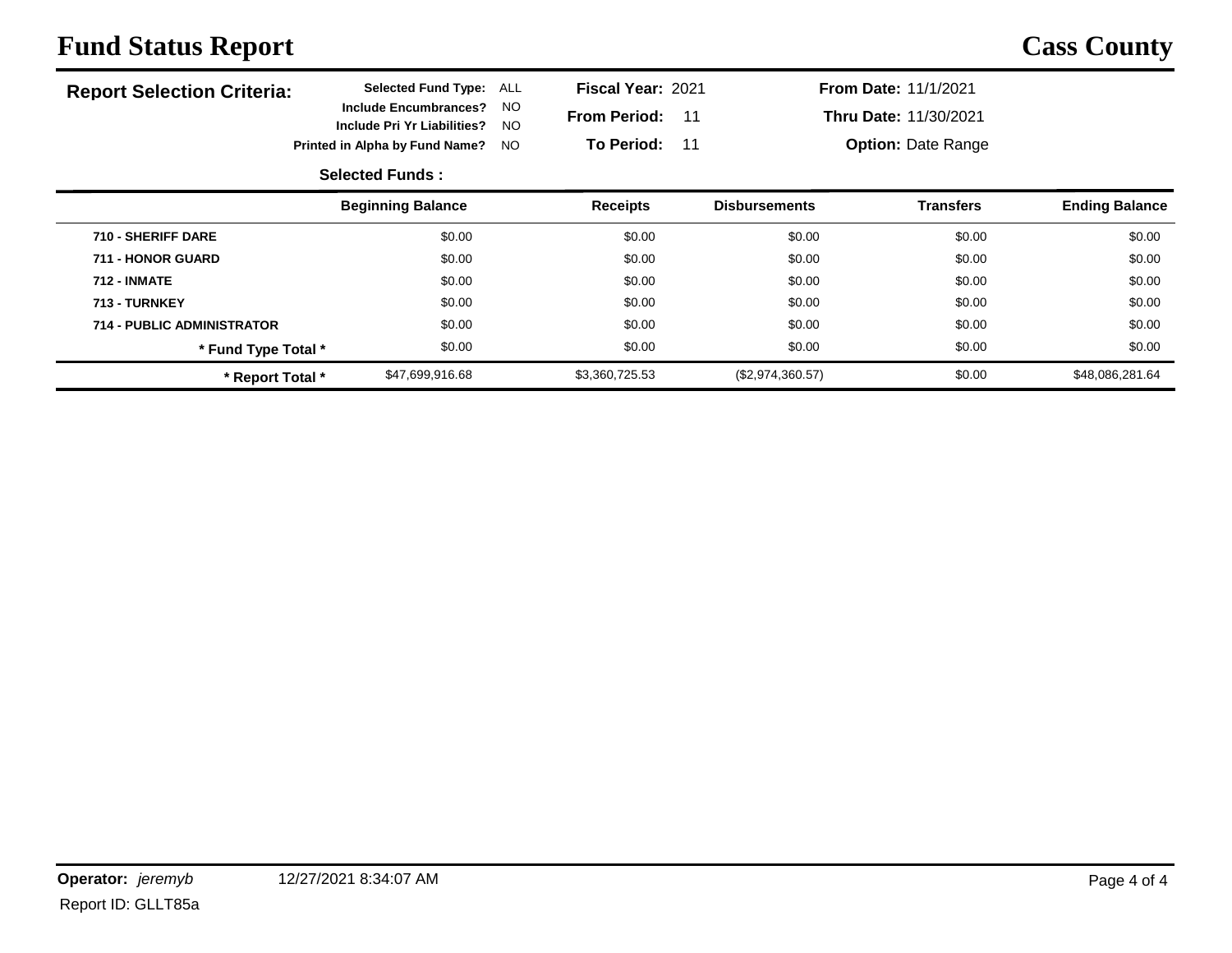| Exclude Encumbrance Transactions?    | Year: 2021                           | Period: 13        | From Account: 0   |                    |                     |                  |        |
|--------------------------------------|--------------------------------------|-------------------|-------------------|--------------------|---------------------|------------------|--------|
|                                      | <b>Selected Funds: All</b>           |                   | To Account:       | 9999999999         |                     |                  |        |
| Ledger ID                            | <b>Ledger Description</b>            | <b>Budget</b>     | <b>YTD Debits</b> | <b>YTD Credits</b> | <b>Encumbrances</b> | Remaining        | % Used |
| <b>GENERAL REVENUE FUND</b><br>101   |                                      |                   |                   |                    |                     |                  |        |
| 0100<br><b>COUNTY ADMINISTRATION</b> |                                      |                   |                   |                    |                     |                  |        |
| <b>REVENUES</b>                      |                                      |                   |                   |                    |                     |                  |        |
| 101-0100-41205                       | 1/2% SALES TAX                       | (\$6,850,336.00)  | \$0.00            | (\$8,316,091.46)   | \$0.00              | \$1,465,755.46   | 121.4% |
| 101-0100-41240                       | OUT OF STATE/LOCAL USE TAX           | (\$1,200,000.00)  | \$0.00            | (\$1,888,283.86)   | \$0.00              | \$688,283.86     | 157.4% |
| 101-0100-42190                       | <b>VIDEO PROVIDERS FRANCHISE TAX</b> | (\$1,000.00)      | \$0.00            | (\$1,261.03)       | \$0.00              | \$261.03         | 126.1% |
| 101-0100-42192                       | PILOT DISTRIBUTION TAX               | (\$447,480.00)    | \$0.00            | (\$447,480.00)     | \$0.00              | \$0.00           | 100.0% |
| 101-0100-47130                       | <b>MISC REVENUE</b>                  | (\$45,000.00)     | \$32,188.50       | (\$68,597.18)      | \$0.00              | (\$8,591.32)     | 80.9%  |
| 101-0100-47999                       | PRIOR YEAR CARRY OVER                | (\$1,500,000.00)  | \$0.00            | \$0.00             | \$0.00              | (\$1,500,000.00) | 0.0%   |
|                                      | SUBTOTAL REVENUES - DEPARTMENT 0100: | (\$10,043,816.00) | \$32,188.50       | (\$10,721,713.53)  | \$0.00              | \$645,709.03     | 106.4% |
| <b>EXPENDITURES</b>                  |                                      |                   |                   |                    |                     |                  |        |
| 101-0100-50105                       | SALARIES & WAGES                     | \$595,513.00      | \$580,585.41      | \$0.00             | \$0.00              | \$14,927.59      | 97.5%  |
| 101-0100-50110                       | PAYROLL ROUNDING ACCT                | \$10.00           | \$0.00            | \$0.00             | \$0.00              | \$10.00          | 0.0%   |
| 101-0100-50205                       | <b>LAGERS</b>                        | \$66,102.00       | \$58,755.95       | \$0.00             | \$0.00              | \$7,346.05       | 88.9%  |
| 101-0100-50210                       | <b>HEALTH INS</b>                    | \$32,130.00       | \$21,500.00       | \$0.00             | \$0.00              | \$10,630.00      | 66.9%  |
| 101-0100-50211                       | <b>HSA- EMPLOYER PAID</b>            | \$4,800.00        | \$2,200.00        | \$0.00             | \$0.00              | \$2,600.00       | 45.8%  |
| 101-0100-50212                       | MISCELLANEOUS HEALTH COSTS           | \$30,000.00       | \$19,140.80       | \$0.00             | \$0.00              | \$10,859.20      | 63.8%  |
| 101-0100-50215                       | <b>LIFE INSURANCE</b>                | \$1,071.00        | \$1,155.06        | \$0.00             | \$0.00              | (\$84.06)        | 107.8% |
| 101-0100-50220                       | DEPENDENT LIFE INSURANCE             | \$103.00          | \$115.92          | \$0.00             | \$0.00              | (\$12.92)        | 112.5% |
| 101-0100-50225                       | <b>DISABILITY INSURANCE</b>          | \$96.00           | \$103.50          | \$0.00             | \$0.00              | (\$7.50)         | 107.8% |
| 101-0100-50235                       | <b>EMPLOYEE PHYSICALS</b>            | \$1,650.00        | \$1,558.00        | \$0.00             | \$0.00              | \$92.00          | 94.4%  |
| 101-0100-50240                       | <b>DRUG TESTING</b>                  | \$4,000.00        | \$3,688.50        | \$0.00             | \$0.00              | \$311.50         | 92.2%  |
| 101-0100-50250                       | <b>WORKER'S COMP</b>                 | \$35,000.00       | \$35,000.00       | \$0.00             | \$0.00              | \$0.00           | 100.0% |
| 101-0100-50290                       | <b>FICA</b>                          | \$36,922.00       | \$35,020.40       | \$0.00             | \$0.00              | \$1,901.60       | 94.8%  |
| 101-0100-50295                       | <b>MEDICARE</b>                      | \$8,635.00        | \$8,190.20        | \$0.00             | \$0.00              | \$444.80         | 94.8%  |
| 101-0100-50297                       | <b>UNEMPLOYMENT</b>                  | \$338.00          | \$271.04          | \$0.00             | \$0.00              | \$66.96          | 80.2%  |
| 101-0100-51105                       | <b>SUPPLIES</b>                      | \$27,904.86       | \$23,670.93       | (\$2,801.42)       | \$0.00              | \$7,035.35       | 74.8%  |
| 101-0100-51120                       | <b>CENTRAL PURCHASING</b>            | \$0.00            | \$979.30          | (\$2,268.44)       | \$0.00              | \$1,289.14       | 0.0%   |
| 101-0100-51130                       | POSTAGE                              | \$6,000.00        | \$35,357.54       | (\$33,353.58)      | \$0.00              | \$3,996.04       | 33.4%  |
| 101-0100-51145                       | <b>ADVERTISING</b>                   | \$1,626.14        | \$1,991.81        | (\$84.00)          | \$0.00              | (\$281.67)       | 117.3% |
| 101-0100-52105                       | TRAVEL/TRAINING/MILEAGE              | \$8,000.00        | \$3,614.90        | (\$80.00)          | \$0.00              | \$4,465.10       | 44.2%  |
| 101-0100-52135                       | MEMBERSHIP/DUES                      | \$4,000.00        | \$1,055.00        | \$0.00             | \$0.00              | \$2,945.00       | 26.4%  |
| 101-0100-52140                       | <b>MAC DUES</b>                      | \$10,004.00       | \$9,390.00        | \$0.00             | \$0.00              | \$614.00         | 93.9%  |

#### **Revenue and Expense Report - YTD - With Budgets <b>Cass County Cass County**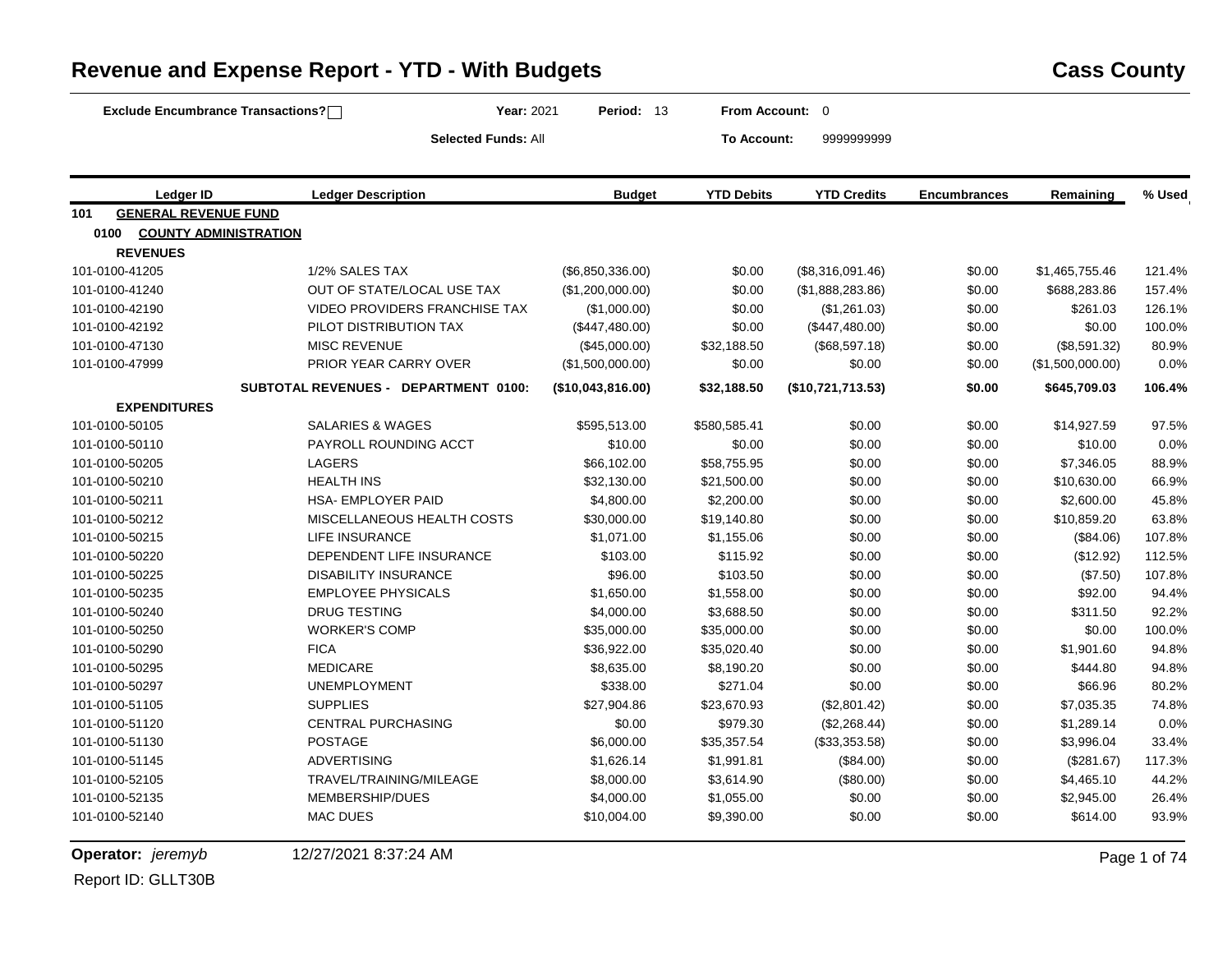|      | <b>Ledger ID</b>            | <b>Ledger Description</b>                       | <b>Budget</b>     | <b>YTD Debits</b> | <b>YTD Credits</b> | <b>Encumbrances</b> | Remaining    | % Used       |
|------|-----------------------------|-------------------------------------------------|-------------------|-------------------|--------------------|---------------------|--------------|--------------|
| 101  | <b>GENERAL REVENUE FUND</b> |                                                 |                   |                   |                    |                     |              |              |
| 0100 |                             | <b>COUNTY ADMINISTRATION</b>                    |                   |                   |                    |                     |              |              |
|      | 101-0100-53125              | MAINTENANCE - COPIER                            | \$1,000.00        | \$513.60          | \$0.00             | \$0.00              | \$486.40     | 51.4%        |
|      | 101-0100-54116              | <b>COMPUTER MAINTENANCE</b>                     | \$30,000.00       | \$19,538.40       | (\$848.56)         | \$0.00              | \$11,310.16  | 62.3%        |
|      | 101-0100-55145              | PROFESSIONAL SERVICE                            | \$294,223.70      | \$413,067.98      | (\$119, 817.77)    | \$0.00              | \$973.49     | 99.7%        |
|      | 101-0100-55155              | <b>AUDIT</b>                                    | \$63,000.00       | \$63,000.00       | \$0.00             | \$0.00              | \$0.00       | 100.0%       |
|      | 101-0100-55170              | <b>LEGAL FEES</b>                               | \$25,000.00       | \$20,861.19       | \$0.00             | \$0.00              | \$4,138.81   | 83.4%        |
|      | 101-0100-55175              | ADP BILLING CHARGES                             | \$65,000.00       | \$61,791.01       | \$0.00             | \$0.00              | \$3,208.99   | 95.1%        |
|      | 101-0100-55181              | <b>BOND ADMINISTRATION FEE</b>                  | \$3,000.00        | \$1,654.17        | (\$500.00)         | \$0.00              | \$1,845.83   | 38.5%        |
|      | 101-0100-55195              | <b>INDIGENT CARE</b>                            | \$9,300.00        | \$7,854.00        | \$0.00             | \$0.00              | \$1,446.00   | 84.5%        |
|      | 101-0100-57115              | <b>GENERAL INSURANCE</b>                        | \$200,000.00      | \$135,463.44      | \$0.00             | \$0.00              | \$64,536.56  | 67.7%        |
|      | 101-0100-57120              | INSURANCE/BONDS                                 | \$6,000.00        | \$0.00            | \$0.00             | \$0.00              | \$6,000.00   | 0.0%         |
|      | 101-0100-58105              | PLEASANT HILL SCHOOLS                           | \$156,618.00      | \$156,618.00      | \$0.00             | \$0.00              | \$0.00       | 100.0%       |
|      | 101-0100-58110              | PLEASANT HILL AMBULANCE                         | \$67,122.00       | \$67,122.00       | \$0.00             | \$0.00              | \$0.00       | 100.0%       |
|      | 101-0100-58115              | <b>CITY OF PLEASANT HILL</b>                    | \$201,366.00      | \$201,366.00      | \$0.00             | \$0.00              | \$0.00       | 100.0%       |
|      | 101-0100-58125              | COUNCIL ON DEPT OF AGING-MATCH                  | \$5,000.00        | \$5,000.00        | \$0.00             | \$0.00              | \$0.00       | 100.0%       |
|      | 101-0100-58150              | <b>ECONOMIC DEVELOPMENT</b>                     | \$26,000.04       | \$26,000.04       | \$0.00             | \$0.00              | \$0.00       | 100.0%       |
|      | 101-0100-59102              | <b>COUNTY VISION/DENTAL</b>                     | \$8,000.00        | \$8,000.00        | \$0.00             | \$0.00              | \$0.00       | 100.0%       |
|      | 101-0100-59450              | <b>TRANSFER - NWCSD</b>                         | \$25,000.00       | \$25,000.00       | \$0.00             | \$0.00              | \$0.00       | 100.0%       |
|      | 101-0100-59520              | TRANSFER-ROAD AND BRIDGE FUND                   | \$500,000.00      | \$500,000.00      | \$0.00             | \$0.00              | \$0.00       | 100.0%       |
|      | 101-0100-59550              | LAW ENFORCEMENT JUSTICE FUND                    | \$6,511,704.00    | \$6,511,704.00    | \$0.00             | \$0.00              | \$0.00       | 100.0%       |
|      | 101-0100-59561              | TRANSFER-DRUG COURT                             | \$50,000.00       | \$50,000.00       | \$0.00             | \$0.00              | \$0.00       | 100.0%       |
|      | 101-0100-59581              | TRANSFER-ELECTION                               | \$40,000.00       | \$40,000.00       | \$0.00             | \$0.00              | \$0.00       | 100.0%       |
|      | 101-0100-59610              | TRANSFER-COUNTY EMERGENCY FUN                   | \$329,389.00      | \$329,389.00      | \$0.00             | \$0.00              | \$0.00       | 100.0%       |
|      | 101-0100-59648              | <b>TRANSFER- HEALTH</b>                         | \$218,000.00      | \$218,000.00      | \$0.00             | \$0.00              | \$0.00       | 100.0%       |
|      | 101-0100-66150              | <b>MARC RHSCC Ermergency Services</b>           | \$5,000.00        | \$0.00            | \$0.00             | \$0.00              | \$5,000.00   | 0.0%         |
|      | 101-0100-92005              | <b>ECONOMIC ACTIVITY TAXES</b>                  | \$700,000.00      | \$619,661.39      | (\$39,994.26)      | \$0.00              | \$120,332.87 | 82.8%        |
|      |                             | SUBTOTAL EXPENDITURES - DEPARTMENT 0100:        | \$10,413,627.74   | \$10,324,948.48   | (\$199,748.03)     | \$0.00              | \$288,427.29 | 97.2%        |
|      |                             | <b>TOTAL REVENUES for DEPARTMENT: 0100:</b>     | (\$10,043,816.00) | \$32,188.50       | (\$10,721,713.53)  | \$0.00              | \$645,709.03 | 106.4%       |
|      |                             | <b>TOTAL EXPENDITURES for DEPARTMENT: 0100:</b> | \$10,413,627.74   | \$10,324,948.48   | (\$199,748.03)     | \$0.00              | \$288,427.29 | 97.2%        |
| 0110 |                             | <b>BUILDING &amp; GROUNDS</b>                   |                   |                   |                    |                     |              |              |
|      | <b>EXPENDITURES</b>         |                                                 |                   |                   |                    |                     |              |              |
|      | 101-0110-50105              | <b>SALARIES &amp; WAGES</b>                     | \$70,699.20       | \$68,447.49       | \$0.00             | \$0.00              | \$2,251.71   | 96.8%        |
|      | 101-0110-50205              | LAGERS                                          | \$7,848.00        | \$7,597.65        | \$0.00             | \$0.00              | \$250.35     | 96.8%        |
|      | 101-0110-50210              | <b>HEALTH INS</b>                               | \$10,710.00       | \$10,250.00       | \$0.00             | \$0.00              | \$460.00     | 95.7%        |
|      | 101-0110-50211              | <b>HSA- EMPLOYER PAID</b>                       | \$2,400.00        | \$1,200.00        | \$0.00             | \$0.00              | \$1,200.00   | 50.0%        |
|      | 101-0110-50215              | LIFE INSURANCE                                  | \$268.00          | \$256.68          | \$0.00             | \$0.00              | \$11.32      | 95.8%        |
|      | 101-0110-50220              | DEPENDENT LIFE INSURANCE                        | \$17.00           | \$16.56           | \$0.00             | \$0.00              | \$0.44       | 97.4%        |
|      | Operator: jeremyb           | 12/27/2021 8:37:24 AM                           |                   |                   |                    |                     |              | Page 2 of 74 |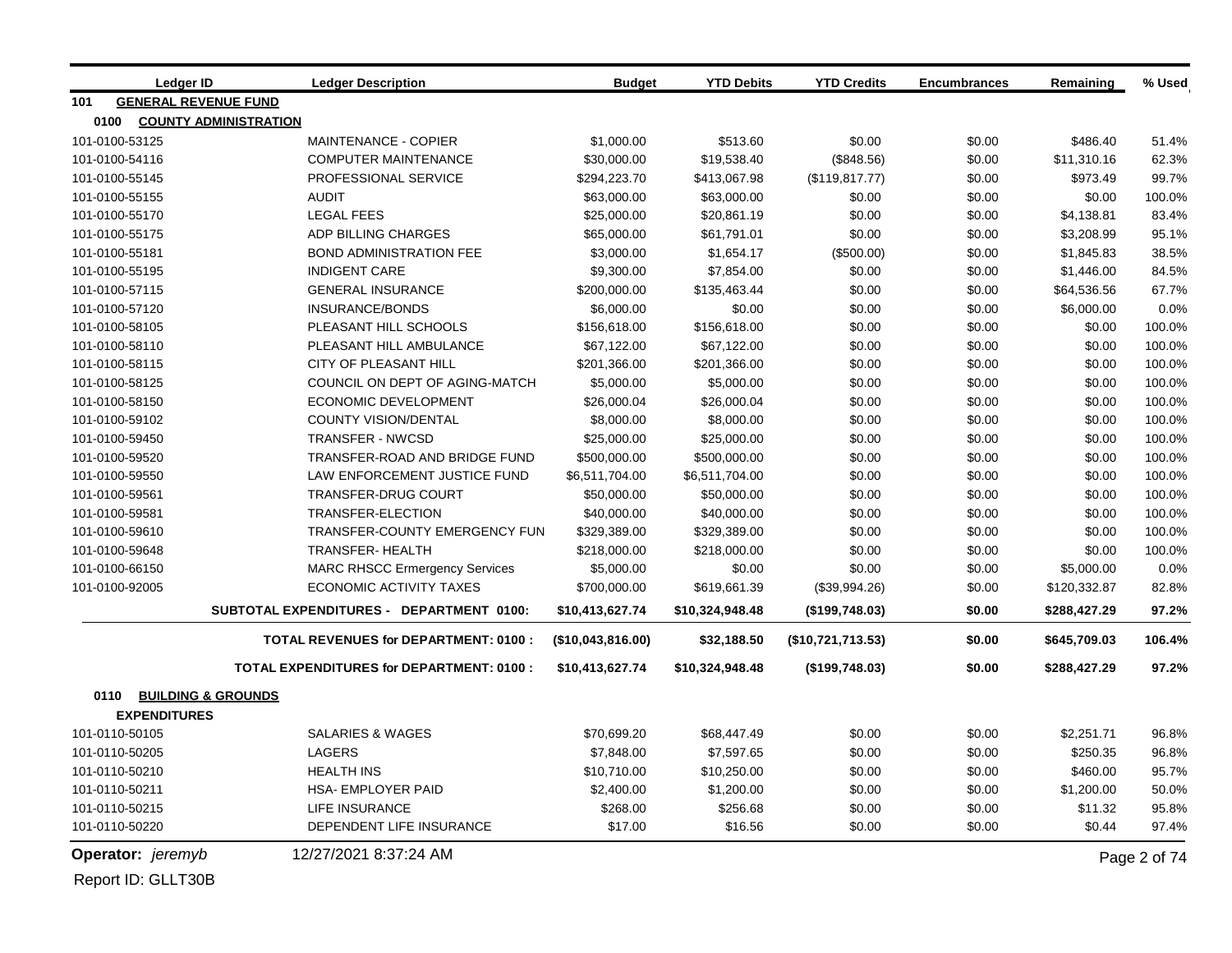| Ledger ID                          | <b>Ledger Description</b>                       | <b>Budget</b>  | <b>YTD Debits</b> | <b>YTD Credits</b> | <b>Encumbrances</b> | Remaining    | % Used |
|------------------------------------|-------------------------------------------------|----------------|-------------------|--------------------|---------------------|--------------|--------|
| <b>GENERAL REVENUE FUND</b><br>101 |                                                 |                |                   |                    |                     |              |        |
| 0110                               | <b>BUILDING &amp; GROUNDS</b>                   |                |                   |                    |                     |              |        |
| 101-0110-50225                     | <b>DISABILITY INSURANCE</b>                     | \$24.00        | \$23.00           | \$0.00             | \$0.00              | \$1.00       | 95.8%  |
| 101-0110-50250                     | <b>WORKER'S COMP</b>                            | \$2,500.00     | \$0.00            | \$0.00             | \$0.00              | \$2,500.00   | 0.0%   |
| 101-0110-50290                     | <b>FICA</b>                                     | \$4,383.00     | \$3,724.29        | \$0.00             | \$0.00              | \$658.71     | 85.0%  |
| 101-0110-50295                     | <b>MEDICARE</b>                                 | \$1,025.00     | \$871.03          | \$0.00             | \$0.00              | \$153.97     | 85.0%  |
| 101-0110-50297                     | <b>UNEMPLOYMENT</b>                             | \$106.00       | \$77.44           | \$0.00             | \$0.00              | \$28.56      | 73.1%  |
| 101-0110-53105                     | <b>MO EXTENSION</b>                             | \$9,000.00     | \$8,581.67        | (\$38.34)          | \$0.00              | \$456.67     | 94.9%  |
| 101-0110-53110                     | <b>OLD JAIL</b>                                 | \$1,000.00     | \$1,257.61        | \$0.00             | \$0.00              | (\$257.61)   | 125.8% |
| 101-0110-53115                     | <b>HEALTH</b>                                   | \$17,500.00    | \$16,408.49       | (\$456.62)         | \$0.00              | \$1,548.13   | 91.2%  |
| 101-0110-53120                     | <b>MAINTENANCE</b>                              | \$100,000.00   | \$59,905.48       | (\$194.26)         | \$0.00              | \$40,288.78  | 59.7%  |
| 101-0110-53140                     | <b>UTILITIES</b>                                | \$42,000.00    | \$37,698.53       | \$0.00             | \$0.00              | \$4,301.47   | 89.8%  |
| 101-0110-53145                     | <b>TELEPHONE</b>                                | \$32,325.00    | \$22,846.76       | \$0.00             | \$0.00              | \$9,478.24   | 70.7%  |
| 101-0110-53150                     | CELL PHONES/PAGER/WIRELESS CRD                  | \$5,000.00     | \$4,676.96        | \$0.00             | \$0.00              | \$323.04     | 93.5%  |
| 101-0110-91140                     | CAPITAL OUTLAY-AUTOS                            | \$32,675.00    | \$32,675.00       | \$0.00             | \$0.00              | \$0.00       | 100.0% |
|                                    | SUBTOTAL EXPENDITURES - DEPARTMENT 0110:        | \$339,480.20   | \$276,514.64      | (\$689.22)         | \$0.00              | \$63,654.78  | 81.2%  |
|                                    | TOTAL REVENUES for DEPARTMENT: 0110:            | \$0.00         | \$0.00            | \$0.00             | \$0.00              | \$0.00       | 0.0%   |
|                                    | <b>TOTAL EXPENDITURES for DEPARTMENT: 0110:</b> | \$339,480.20   | \$276,514.64      | (\$689.22)         | \$0.00              | \$63,654.78  | 81.2%  |
| <b>CODES / ZONING</b><br>0120      |                                                 |                |                   |                    |                     |              |        |
| <b>REVENUES</b>                    |                                                 |                |                   |                    |                     |              |        |
| 101-0120-42140                     | FEES - CODES                                    | (\$500,000.00) | \$4,594.00        | (\$724, 183.00)    | \$0.00              | \$219,589.00 | 143.9% |
| 101-0120-42142                     | FEES - TOW                                      | (\$5,000.00)   | \$0.00            | (\$4,754.43)       | \$0.00              | $(\$245.57)$ | 95.1%  |
| 101-0120-42146                     | <b>FEES - REINSPECTION</b>                      | (\$4,000.00)   | \$0.00            | (\$5,376.00)       | \$0.00              | \$1,376.00   | 134.4% |
| 101-0120-42150                     | <b>FEES - SEWERAGE</b>                          | (\$40,000.00)  | \$0.00            | (\$54,750.00)      | \$0.00              | \$14,750.00  | 136.9% |
|                                    | SUBTOTAL REVENUES - DEPARTMENT 0120:            | (\$549,000.00) | \$4,594.00        | (\$789,063.43)     | \$0.00              | \$235,469.43 | 142.9% |
| <b>EXPENDITURES</b>                |                                                 |                |                   |                    |                     |              |        |
| 101-0120-50105                     | <b>SALARIES &amp; WAGES</b>                     | \$354,773.20   | \$302,197.86      | \$0.00             | \$0.00              | \$52,575.34  | 85.2%  |
| 101-0120-50205                     | <b>LAGERS</b>                                   | \$39,380.00    | \$33,543.94       | \$0.00             | \$0.00              | \$5,836.06   | 85.2%  |
| 101-0120-50210                     | <b>HEALTH INS</b>                               | \$32,130.00    | \$30,125.00       | \$0.00             | \$0.00              | \$2,005.00   | 93.8%  |
| 101-0120-50211                     | HSA- EMPLOYER PAID                              | \$7,200.00     | \$2,400.00        | \$0.00             | \$0.00              | \$4,800.00   | 33.3%  |
| 101-0120-50215                     | <b>LIFE INSURANCE</b>                           | \$803.52       | \$770.04          | \$0.00             | \$0.00              | \$33.48      | 95.8%  |
| 101-0120-50220                     | DEPENDENT LIFE INSURANCE                        | \$51.84        | \$66.24           | \$0.00             | \$0.00              | (\$14.40)    | 127.8% |
| 101-0120-50225                     | <b>DISABILITY INSURANCE</b>                     | \$72.00        | \$69.00           | \$0.00             | \$0.00              | \$3.00       | 95.8%  |
| 101-0120-50290                     | <b>FICA</b>                                     | \$21,996.00    | \$18,029.81       | \$0.00             | \$0.00              | \$3,966.19   | 82.0%  |
| 101-0120-50295                     | <b>MEDICARE</b>                                 | \$5,144.00     | \$4,216.65        | \$0.00             | \$0.00              | \$927.35     | 82.0%  |
| 101-0120-50297                     | <b>UNEMPLOYMENT</b>                             | \$296.00       | \$232.31          | \$0.00             | \$0.00              | \$63.69      | 78.5%  |
| 101-0120-51105                     | <b>SUPPLIES</b>                                 | \$2,800.00     | \$2,108.18        | \$0.00             | \$0.00              | \$691.82     | 75.3%  |

**Operator:** *jeremyb* 12/27/2021 8:37:24 AM Page 3 of 74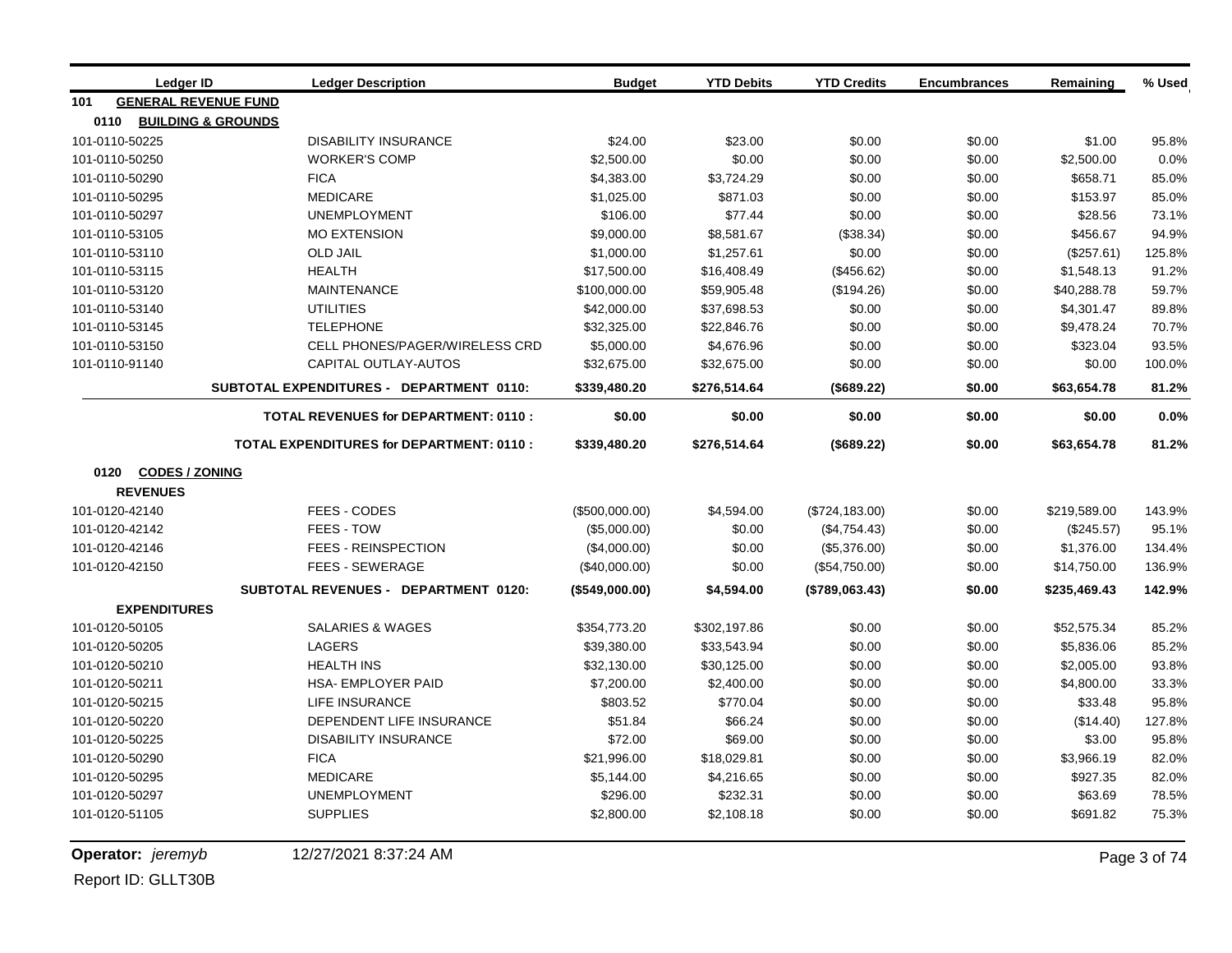| Ledger ID                     | <b>Ledger Description</b>                       | <b>Budget</b>  | <b>YTD Debits</b> | <b>YTD Credits</b> | <b>Encumbrances</b> | Remaining    | % Used |
|-------------------------------|-------------------------------------------------|----------------|-------------------|--------------------|---------------------|--------------|--------|
| 101                           | <b>GENERAL REVENUE FUND</b>                     |                |                   |                    |                     |              |        |
| 0120<br><b>CODES / ZONING</b> |                                                 |                |                   |                    |                     |              |        |
| 101-0120-51130                | <b>POSTAGE</b>                                  | \$550.00       | \$695.16          | \$0.00             | \$0.00              | (\$145.16)   | 126.4% |
| 101-0120-51140                | PUBLICATIONS/SUBSCRIPTIONS                      | \$100.00       | \$72.00           | \$0.00             | \$0.00              | \$28.00      | 72.0%  |
| 101-0120-51145                | <b>ADVERTISING</b>                              | \$3,200.00     | \$2,205.14        | \$0.00             | \$0.00              | \$994.86     | 68.9%  |
| 101-0120-51146                | <b>PRINTING</b>                                 | \$2,000.00     | \$1,807.00        | \$0.00             | \$0.00              | \$193.00     | 90.4%  |
| 101-0120-52105                | TRAVEL/TRAINING/MILEAGE                         | \$5,200.00     | \$3,348.36        | \$0.00             | \$0.00              | \$1,851.64   | 64.4%  |
| 101-0120-52110                | MILEAGE FOR INSPECTIONS                         | \$1,200.00     | \$0.00            | \$0.00             | \$0.00              | \$1,200.00   | 0.0%   |
| 101-0120-52125                | <b>TRAINING</b>                                 | \$4,000.00     | \$1,262.75        | \$0.00             | \$0.00              | \$2,737.25   | 31.6%  |
| 101-0120-52135                | MEMBERSHIP/DUES                                 | \$680.00       | \$400.00          | \$0.00             | \$0.00              | \$280.00     | 58.8%  |
| 101-0120-53125                | <b>MAINTENANCE - COPIER</b>                     | \$3,500.00     | \$1,266.77        | \$0.00             | \$0.00              | \$2,233.23   | 36.2%  |
| 101-0120-53150                | CELL PHONES/PAGER/WIRELESS CRD                  | \$6,415.00     | \$6,008.95        | \$0.00             | \$0.00              | \$406.05     | 93.7%  |
| 101-0120-54116                | <b>COMPUTER MAINTENANCE</b>                     | \$2,185.00     | \$150.00          | \$0.00             | \$0.00              | \$2,035.00   | 6.9%   |
| 101-0120-54202                | <b>EQUIPMENT MAINTENANCE</b>                    | \$2,100.00     | \$230.66          | \$0.00             | \$0.00              | \$1,869.34   | 11.0%  |
| 101-0120-54204                | <b>AUTO MAINTENANCE</b>                         | \$6,500.00     | \$6,500.00        | \$0.00             | \$0.00              | \$0.00       | 100.0% |
| 101-0120-55105                | <b>CONTRACT SERVICE</b>                         | \$13,865.00    | \$13,864.91       | \$0.00             | \$0.00              | \$0.09       | 100.0% |
| 101-0120-58156                | <b>DNR</b>                                      | \$500.00       | \$0.00            | \$0.00             | \$0.00              | \$500.00     | 0.0%   |
| 101-0120-58165                | <b>ZONING BOARD</b>                             | \$4,680.00     | \$2,210.00        | \$0.00             | \$0.00              | \$2,470.00   | 47.2%  |
| 101-0120-91140                | CAPITAL OUTLAY-AUTOS                            | \$29,000.00    | \$0.00            | \$0.00             | \$0.00              | \$29,000.00  | 0.0%   |
| 101-0120-91190                | CAPITAL OUTLAY-OTHER                            | \$5,850.00     | \$5,850.00        | \$0.00             | \$0.00              | \$0.00       | 100.0% |
|                               | SUBTOTAL EXPENDITURES - DEPARTMENT 0120:        | \$556,171.56   | \$439,630.73      | \$0.00             | \$0.00              | \$116,540.83 | 79.0%  |
|                               | <b>TOTAL REVENUES for DEPARTMENT: 0120:</b>     | (\$549,000.00) | \$4,594.00        | (\$789,063.43)     | \$0.00              | \$235,469.43 | 142.9% |
|                               | <b>TOTAL EXPENDITURES for DEPARTMENT: 0120:</b> | \$556,171.56   | \$439,630.73      | \$0.00             | \$0.00              | \$116,540.83 | 79.0%  |
|                               | 0140 EMERGENCY MANAGEMENT                       |                |                   |                    |                     |              |        |
| <b>REVENUES</b>               |                                                 |                |                   |                    |                     |              |        |
| 101-0140-44202                | <b>GRANT REVENUE - EMERGENCY MGM</b>            | (\$30,000.00)  | \$0.00            | (\$33,002.10)      | \$0.00              | \$3,002.10   | 110.0% |
|                               | SUBTOTAL REVENUES - DEPARTMENT 0140:            | (\$30,000.00)  | \$0.00            | (\$33,002.10)      | \$0.00              | \$3,002.10   | 110.0% |
| <b>EXPENDITURES</b>           |                                                 |                |                   |                    |                     |              |        |
| 101-0140-50105                | <b>SALARIES &amp; WAGES</b>                     | \$58,988.10    | \$58,177.83       | \$0.00             | \$0.00              | \$810.27     | 98.6%  |
| 101-0140-50205                | LAGERS                                          | \$6,548.00     | \$5,235.97        | \$0.00             | \$0.00              | \$1,312.03   | 80.0%  |
| 101-0140-50210                | <b>HEALTH INS</b>                               | \$5,040.00     | \$0.00            | \$0.00             | \$0.00              | \$5,040.00   | 0.0%   |
| 101-0140-50211                | <b>HSA- EMPLOYER PAID</b>                       | \$1,200.00     | \$0.00            | \$0.00             | \$0.00              | \$1,200.00   | 0.0%   |
| 101-0140-50215                | <b>LIFE INSURANCE</b>                           | \$134.00       | \$128.34          | \$0.00             | \$0.00              | \$5.66       | 95.8%  |
| 101-0140-50220                | DEPENDENT LIFE INSURANCE                        | \$20.00        | \$16.56           | \$0.00             | \$0.00              | \$3.44       | 82.8%  |
| 101-0140-50225                | <b>DISABILITY INSURANCE</b>                     | \$12.00        | \$11.50           | \$0.00             | \$0.00              | \$0.50       | 95.8%  |
| 101-0140-50290                | <b>FICA</b>                                     | \$3,657.26     | \$3,603.70        | \$0.00             | \$0.00              | \$53.56      | 98.5%  |
| 101-0140-50295                | <b>MEDICARE</b>                                 | \$855.32       | \$842.79          | \$0.00             | \$0.00              | \$12.53      | 98.5%  |

**Operator:** *jeremyb* 12/27/2021 8:37:24 AM Page 4 of 74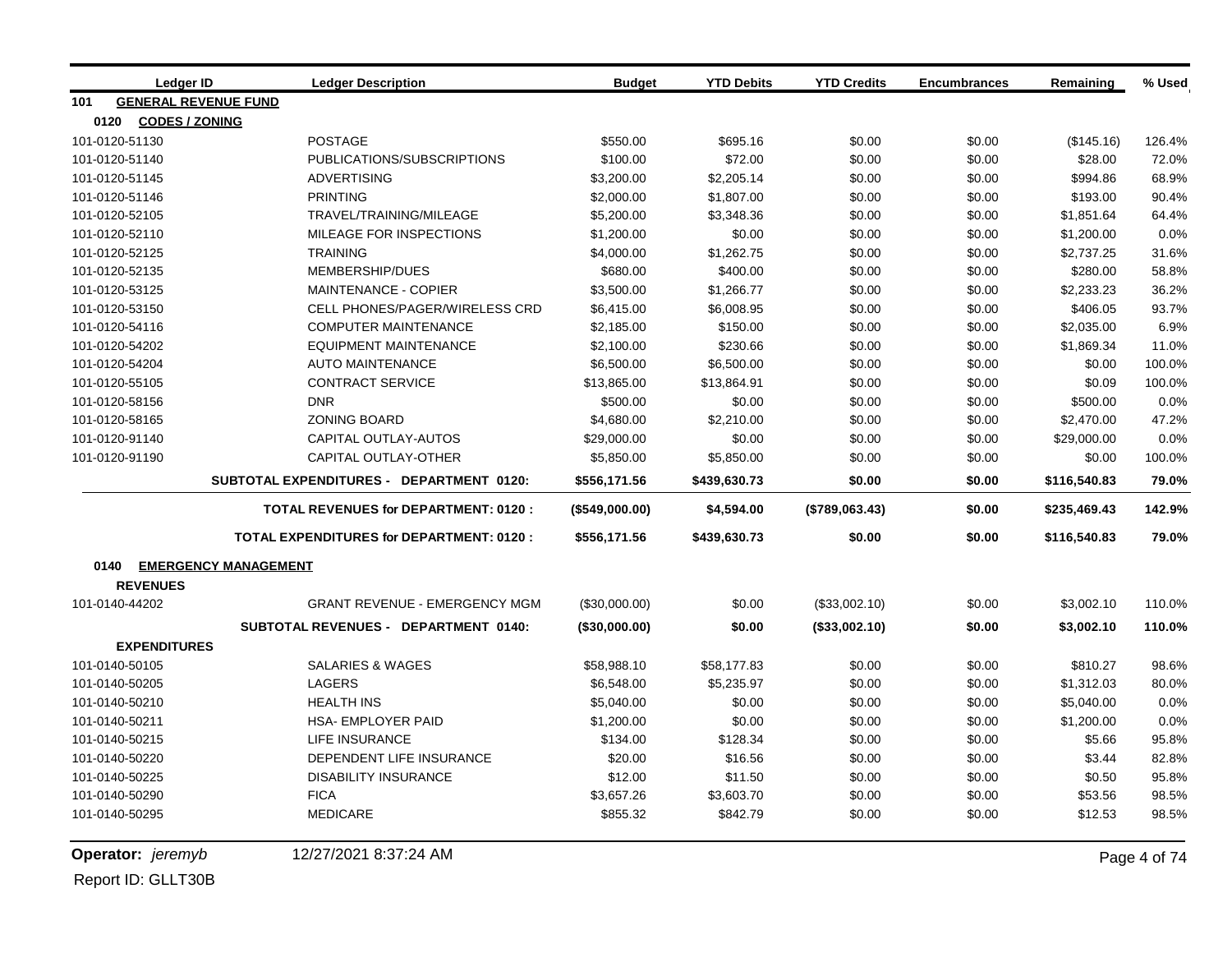| Ledger ID           | <b>Ledger Description</b>                       | <b>Budget</b>    | <b>YTD Debits</b> | <b>YTD Credits</b> | <b>Encumbrances</b> | Remaining   | % Used |
|---------------------|-------------------------------------------------|------------------|-------------------|--------------------|---------------------|-------------|--------|
| 101                 | <b>GENERAL REVENUE FUND</b>                     |                  |                   |                    |                     |             |        |
| 0140                | <b>EMERGENCY MANAGEMENT</b>                     |                  |                   |                    |                     |             |        |
| 101-0140-50297      | <b>UNEMPLOYMENT</b>                             | \$42.00          | \$38.74           | \$0.00             | \$0.00              | \$3.26      | 92.2%  |
| 101-0140-51105      | <b>SUPPLIES</b>                                 | \$500.00         | \$0.00            | \$0.00             | \$0.00              | \$500.00    | 0.0%   |
| 101-0140-52105      | TRAVEL/TRAINING/MILEAGE                         | \$1,500.00       | \$0.00            | \$0.00             | \$0.00              | \$1,500.00  | 0.0%   |
| 101-0140-54202      | <b>EQUIPMENT MAINTENANCE</b>                    | \$2,250.00       | \$0.00            | \$0.00             | \$0.00              | \$2,250.00  | 0.0%   |
|                     | SUBTOTAL EXPENDITURES - DEPARTMENT 0140:        | \$80,746.68      | \$68,055.43       | \$0.00             | \$0.00              | \$12,691.25 | 84.3%  |
|                     | <b>TOTAL REVENUES for DEPARTMENT: 0140:</b>     | $($ \$30,000.00) | \$0.00            | (\$33,002.10)      | \$0.00              | \$3,002.10  | 110.0% |
|                     | <b>TOTAL EXPENDITURES for DEPARTMENT: 0140:</b> | \$80,746.68      | \$68,055.43       | \$0.00             | \$0.00              | \$12,691.25 | 84.3%  |
| 0170                | <b>MEDICAL EXAMINER</b>                         |                  |                   |                    |                     |             |        |
| <b>EXPENDITURES</b> |                                                 |                  |                   |                    |                     |             |        |
| 101-0170-55105      | <b>CONTRACT SERVICE</b>                         | \$183,749.99     | \$183,749.99      | \$0.00             | \$0.00              | \$0.00      | 100.0% |
|                     | SUBTOTAL EXPENDITURES - DEPARTMENT 0170:        | \$183,749.99     | \$183,749.99      | \$0.00             | \$0.00              | \$0.00      | 100.0% |
|                     |                                                 |                  |                   |                    |                     |             |        |
|                     | <b>TOTAL REVENUES for DEPARTMENT: 0170:</b>     | \$0.00           | \$0.00            | \$0.00             | \$0.00              | \$0.00      | 0.0%   |
|                     | <b>TOTAL EXPENDITURES for DEPARTMENT: 0170:</b> | \$183,749.99     | \$183,749.99      | \$0.00             | \$0.00              | \$0.00      | 100.0% |
| 0310                | <b>AUDITORS OFFICE</b>                          |                  |                   |                    |                     |             |        |
| <b>EXPENDITURES</b> |                                                 |                  |                   |                    |                     |             |        |
| 101-0310-50105      | <b>SALARIES &amp; WAGES</b>                     | \$177,778.00     | \$139,965.27      | \$0.00             | \$0.00              | \$37,812.73 | 78.7%  |
| 101-0310-50205      | LAGERS                                          | \$19,733.00      | \$13,525.52       | \$0.00             | \$0.00              | \$6,207.48  | 68.5%  |
| 101-0310-50210      | <b>HEALTH INS</b>                               | \$16,065.00      | \$8,725.00        | \$0.00             | \$0.00              | \$7,340.00  | 54.3%  |
| 101-0310-50211      | <b>HSA- EMPLOYER PAID</b>                       | \$2,400.00       | \$600.00          | \$0.00             | \$0.00              | \$1,800.00  | 25.0%  |
| 101-0310-50215      | LIFE INSURANCE                                  | \$402.00         | \$295.74          | \$0.00             | \$0.00              | \$106.26    | 73.6%  |
| 101-0310-50220      | DEPENDENT LIFE INSURANCE                        | \$52.00          | \$33.12           | \$0.00             | \$0.00              | \$18.88     | 63.7%  |
| 101-0310-50225      | <b>DISABILITY INSURANCE</b>                     | \$36.00          | \$26.50           | \$0.00             | \$0.00              | \$9.50      | 73.6%  |
| 101-0310-50290      | <b>FICA</b>                                     | \$11,022.00      | \$8,493.37        | \$0.00             | \$0.00              | \$2,528.63  | 77.1%  |
| 101-0310-50295      | <b>MEDICARE</b>                                 | \$2,578.00       | \$1,986.35        | \$0.00             | \$0.00              | \$591.65    | 77.1%  |
| 101-0310-50297      | <b>UNEMPLOYMENT</b>                             | \$150.00         | \$77.46           | \$0.00             | \$0.00              | \$72.54     | 51.6%  |
| 101-0310-51105      | <b>SUPPLIES</b>                                 | \$2,750.00       | \$2,100.71        | (\$6.53)           | \$0.00              | \$655.82    | 76.2%  |
| 101-0310-51130      | <b>POSTAGE</b>                                  | \$200.00         | \$38.39           | \$0.00             | \$0.00              | \$161.61    | 19.2%  |
| 101-0310-52105      | TRAVEL/TRAINING/MILEAGE                         | \$1,200.00       | \$616.36          | \$0.00             | \$0.00              | \$583.64    | 51.4%  |
| 101-0310-53125      | MAINTENANCE - COPIER                            | \$2,034.00       | \$1,992.64        | \$0.00             | \$0.00              | \$41.36     | 98.0%  |
| 101-0310-55150      | PROFESSIONAL SERVICES                           | \$6,466.00       | \$6,351.05        | \$0.00             | \$0.00              | \$114.95    | 98.2%  |
| 101-0310-91190      | CAPITAL OUTLAY-OTHER                            | \$1,500.00       | \$1,481.21        | \$0.00             | \$0.00              | \$18.79     | 98.7%  |
|                     | SUBTOTAL EXPENDITURES - DEPARTMENT 0310:        | \$244,366.00     | \$186,308.69      | (\$6.53)           | \$0.00              | \$58,063.84 | 76.2%  |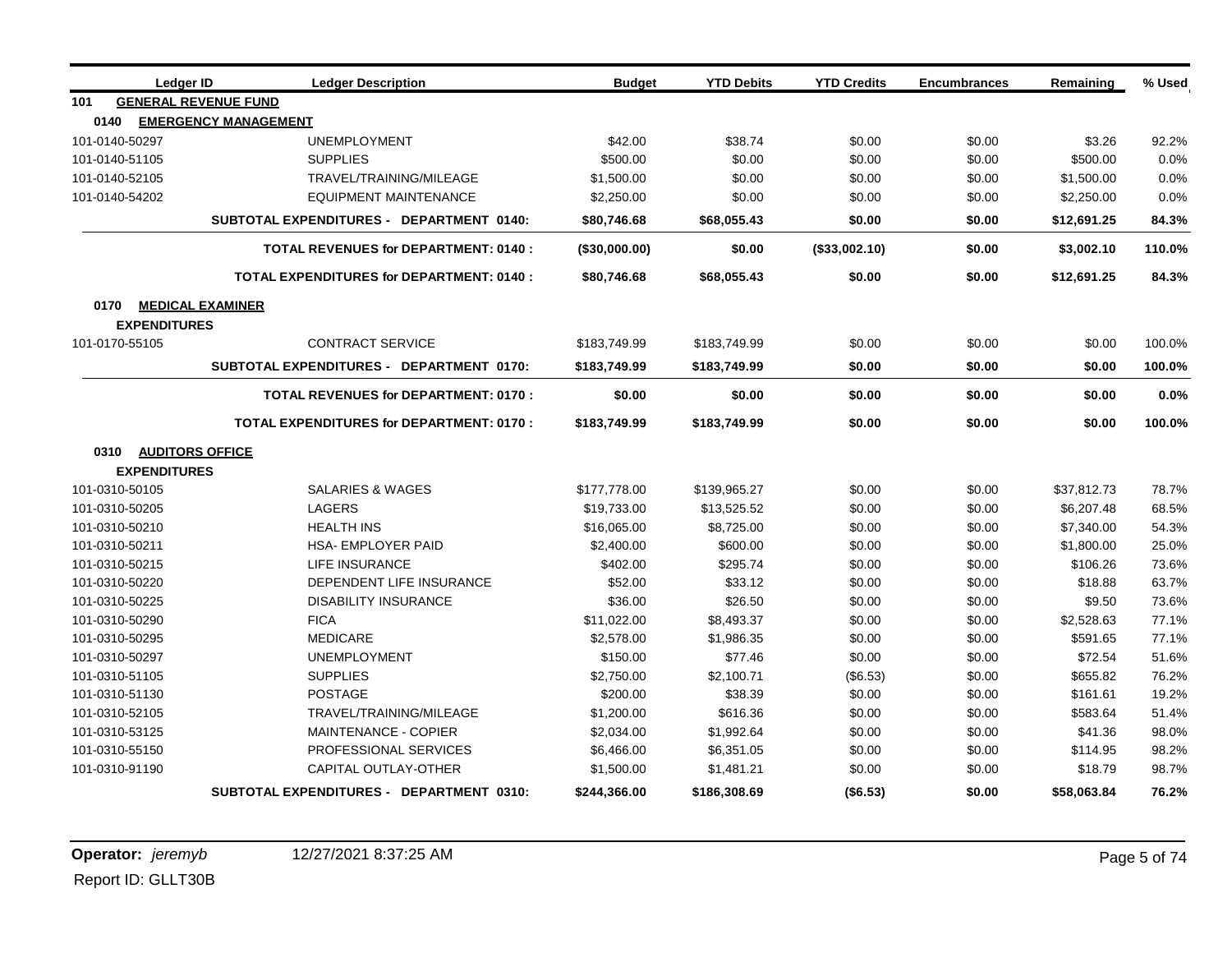| <b>Ledger ID</b>                   | <b>Ledger Description</b>                       | <b>Budget</b>    | <b>YTD Debits</b> | <b>YTD Credits</b> | <b>Encumbrances</b> | Remaining     | % Used       |
|------------------------------------|-------------------------------------------------|------------------|-------------------|--------------------|---------------------|---------------|--------------|
| <b>GENERAL REVENUE FUND</b><br>101 |                                                 |                  |                   |                    |                     |               |              |
| 0310<br><b>AUDITORS OFFICE</b>     |                                                 |                  |                   |                    |                     |               |              |
|                                    | <b>TOTAL REVENUES for DEPARTMENT: 0310:</b>     | \$0.00           | \$0.00            | \$0.00             | \$0.00              | \$0.00        | 0.0%         |
|                                    | <b>TOTAL EXPENDITURES for DEPARTMENT: 0310:</b> | \$244,366.00     | \$186,308.69      | (\$6.53)           | \$0.00              | \$58,063.84   | 76.2%        |
| <b>COLLECTORS OFFICE</b><br>0320   |                                                 |                  |                   |                    |                     |               |              |
| <b>REVENUES</b>                    |                                                 |                  |                   |                    |                     |               |              |
| 101-0320-41105                     | REAL & PERSONAL PROPERTY TAX                    | (\$125,000.00)   | \$0.00            | (\$74,493.05)      | \$0.00              | (\$50,506.95) | 59.6%        |
| 101-0320-42210                     | <b>COLLECTOR COMMISSIONS</b>                    | (\$1,850,000.00) | \$0.00            | (\$2,208,555.94)   | \$0.00              | \$358,555.94  | 119.4%       |
| 101-0320-45100                     | <b>INTEREST INCOME</b>                          | (\$15,000.00)    | \$0.00            | (\$1,490.65)       | \$0.00              | (\$13,509.35) | 9.9%         |
| 101-0320-47135                     | ADVERTISING REVENUE                             | (\$3,000.00)     | \$0.00            | (\$1,887.27)       | \$0.00              | (\$1,112.73)  | 62.9%        |
| 101-0320-49590                     | <b>COLLECTOR MAINTENANCE</b>                    | (\$25,000.00)    | \$0.00            | (\$25,000.00)      | \$0.00              | \$0.00        | 100.0%       |
| 101-0320-49591                     | TRANSFER-COLLECTOR                              | (\$150,000.00)   | \$0.00            | (\$150,000.00)     | \$0.00              | \$0.00        | 100.0%       |
|                                    | <b>SUBTOTAL REVENUES - DEPARTMENT 0320:</b>     | (\$2,168,000.00) | \$0.00            | (\$2,461,426.91)   | \$0.00              | \$293,426.91  | 113.5%       |
| <b>EXPENDITURES</b>                |                                                 |                  |                   |                    |                     |               |              |
| 101-0320-50105                     | <b>SALARIES &amp; WAGES</b>                     | \$286,732.22     | \$278,583.42      | \$0.00             | \$0.00              | \$8,148.80    | 97.2%        |
| 101-0320-50205                     | <b>LAGERS</b>                                   | \$31,827.00      | \$29,071.89       | \$0.00             | \$0.00              | \$2,755.11    | 91.3%        |
| 101-0320-50210                     | <b>HEALTH INS</b>                               | \$21,420.00      | \$30,125.00       | \$0.00             | \$0.00              | (\$8,705.00)  | 140.6%       |
| 101-0320-50211                     | HSA- EMPLOYER PAID                              | \$4,800.00       | \$3,000.00        | \$0.00             | \$0.00              | \$1,800.00    | 62.5%        |
| 101-0320-50215                     | LIFE INSURANCE                                  | \$804.00         | \$898.38          | \$0.00             | \$0.00              | (\$94.38)     | 111.7%       |
| 101-0320-50220                     | DEPENDENT LIFE INSURANCE                        | \$104.00         | \$115.92          | \$0.00             | \$0.00              | (\$11.92)     | 111.5%       |
| 101-0320-50225                     | <b>DISABILITY INSURANCE</b>                     | \$72.00          | \$80.50           | \$0.00             | \$0.00              | (\$8.50)      | 111.8%       |
| 101-0320-50290                     | <b>FICA</b>                                     | \$17,777.00      | \$16,494.88       | \$0.00             | \$0.00              | \$1,282.12    | 92.8%        |
| 101-0320-50295                     | <b>MEDICARE</b>                                 | \$4,158.00       | \$3,857.71        | \$0.00             | \$0.00              | \$300.29      | 92.8%        |
| 101-0320-50297                     | <b>UNEMPLOYMENT</b>                             | \$380.00         | \$245.68          | \$0.00             | \$0.00              | \$134.32      | 64.7%        |
| 101-0320-51105                     | <b>SUPPLIES</b>                                 | \$12,000.00      | \$11,946.78       | \$0.00             | \$0.00              | \$53.22       | 99.6%        |
| 101-0320-51130                     | <b>POSTAGE</b>                                  | \$64,482.01      | \$64,460.06       | \$0.00             | \$0.00              | \$21.95       | 100.0%       |
| 101-0320-51145                     | <b>ADVERTISING</b>                              | \$8,217.99       | \$7,673.96        | \$0.00             | \$0.00              | \$544.03      | 93.4%        |
|                                    | SUBTOTAL EXPENDITURES - DEPARTMENT 0320:        | \$452,774.22     | \$446,554.18      | \$0.00             | \$0.00              | \$6,220.04    | 98.6%        |
|                                    | <b>TOTAL REVENUES for DEPARTMENT: 0320:</b>     | (\$2,168,000.00) | \$0.00            | (\$2,461,426.91)   | \$0.00              | \$293,426.91  | 113.5%       |
|                                    | <b>TOTAL EXPENDITURES for DEPARTMENT: 0320:</b> | \$452,774.22     | \$446,554.18      | \$0.00             | \$0.00              | \$6,220.04    | 98.6%        |
| 0330                               | <b>COUNTY CLERKS OFFICE</b>                     |                  |                   |                    |                     |               |              |
| <b>REVENUES</b>                    |                                                 |                  |                   |                    |                     |               |              |
| 101-0330-42112                     | <b>FEES-LIQUOR</b>                              | (\$50,000.00)    | \$0.00            | (\$58,734.37)      | \$0.00              | \$8,734.37    | 117.5%       |
| 101-0330-42114                     | <b>FEES-AUCTIONEER</b>                          | (\$300.00)       | \$0.00            | (\$346.00)         | \$0.00              | \$46.00       | 115.3%       |
| 101-0330-42142                     | FEES - TOW                                      | (\$500.00)       | \$0.00            | \$0.00             | \$0.00              | (\$500.00)    | 0.0%         |
| 101-0330-42144                     | <b>FEES - NOTARIES</b>                          | (\$800.00)       | \$0.00            | (\$975.00)         | \$0.00              | \$175.00      | 121.9%       |
| Operator: jeremyb                  | 12/27/2021 8:37:25 AM                           |                  |                   |                    |                     |               | Page 6 of 74 |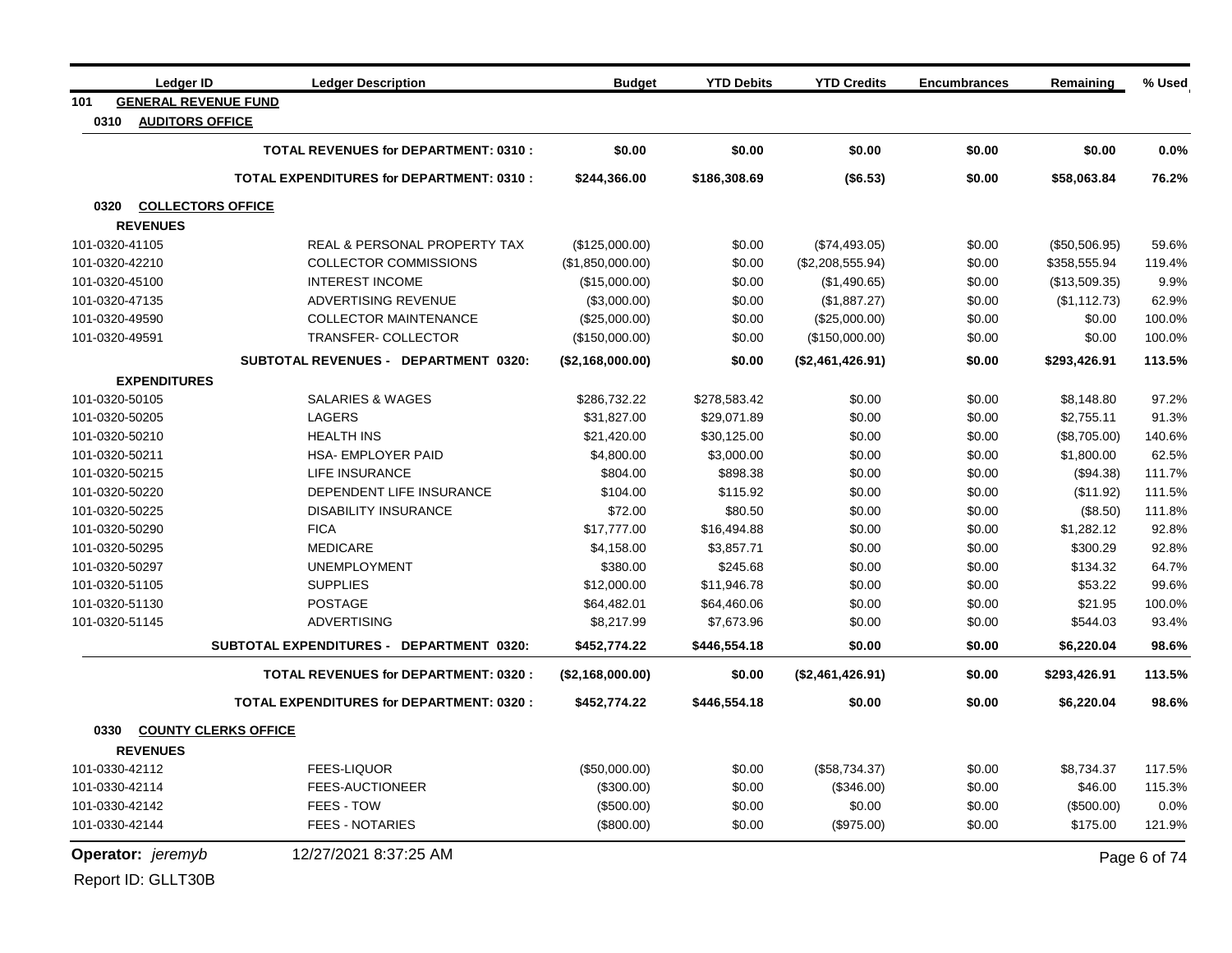|                | <b>Ledger ID</b>            | <b>Ledger Description</b>                       | <b>Budget</b>  | <b>YTD Debits</b> | <b>YTD Credits</b> | <b>Encumbrances</b> | Remaining    | % Used       |
|----------------|-----------------------------|-------------------------------------------------|----------------|-------------------|--------------------|---------------------|--------------|--------------|
| 101            | <b>GENERAL REVENUE FUND</b> |                                                 |                |                   |                    |                     |              |              |
| 0330           |                             | <b>COUNTY CLERKS OFFICE</b>                     |                |                   |                    |                     |              |              |
| 101-0330-47130 |                             | <b>MISC REVENUE</b>                             | (\$100.00)     | \$0.00            | (\$37.50)          | \$0.00              | (\$62.50)    | 37.5%        |
|                |                             | <b>SUBTOTAL REVENUES - DEPARTMENT 0330:</b>     | (\$51,700.00)  | \$0.00            | (\$60,092.87)      | \$0.00              | \$8,392.87   | 116.2%       |
|                | <b>EXPENDITURES</b>         |                                                 |                |                   |                    |                     |              |              |
| 101-0330-50105 |                             | <b>SALARIES &amp; WAGES</b>                     | \$250,560.00   | \$206,573.72      | \$0.00             | \$0.00              | \$43,986.28  | 82.4%        |
| 101-0330-50205 |                             | <b>LAGERS</b>                                   | \$27,812.00    | \$22,932.60       | \$0.00             | \$0.00              | \$4,879.40   | 82.5%        |
| 101-0330-50210 |                             | <b>HEALTH INS</b>                               | \$10,200.00    | \$19,375.00       | \$0.00             | \$0.00              | (\$9,175.00) | 190.0%       |
| 101-0330-50211 |                             | <b>HSA- EMPLOYER PAID</b>                       | \$2,400.00     | \$1,800.00        | \$0.00             | \$0.00              | \$600.00     | 75.0%        |
| 101-0330-50215 |                             | LIFE INSURANCE                                  | \$536.00       | \$641.70          | \$0.00             | \$0.00              | (\$105.70)   | 119.7%       |
| 101-0330-50220 |                             | DEPENDENT LIFE INSURANCE                        | \$70.00        | \$82.80           | \$0.00             | \$0.00              | (\$12.80)    | 118.3%       |
| 101-0330-50225 |                             | <b>DISABILITY INSURANCE</b>                     | \$48.00        | \$57.50           | \$0.00             | \$0.00              | (\$9.50)     | 119.8%       |
| 101-0330-50290 |                             | <b>FICA</b>                                     | \$15,535.00    | \$10,746.45       | \$0.00             | \$0.00              | \$4,788.55   | 69.2%        |
| 101-0330-50295 |                             | <b>MEDICARE</b>                                 | \$3,633.00     | \$2,513.29        | \$0.00             | \$0.00              | \$1,119.71   | 69.2%        |
| 101-0330-50297 |                             | <b>UNEMPLOYMENT</b>                             | \$254.00       | \$154.89          | \$0.00             | \$0.00              | \$99.11      | 61.0%        |
| 101-0330-51105 |                             | <b>SUPPLIES</b>                                 | \$10,000.00    | \$5,122.99        | \$0.00             | \$0.00              | \$4,877.01   | 51.2%        |
| 101-0330-51130 |                             | <b>POSTAGE</b>                                  | \$1,500.00     | \$536.28          | \$0.00             | \$0.00              | \$963.72     | 35.8%        |
| 101-0330-55125 |                             | LEASE/PURCHASE PAYMENT                          | \$10,000.00    | \$3,304.21        | \$0.00             | \$0.00              | \$6,695.79   | 33.0%        |
|                |                             | SUBTOTAL EXPENDITURES - DEPARTMENT 0330:        | \$332,548.00   | \$273,841.43      | \$0.00             | \$0.00              | \$58,706.57  | 82.3%        |
|                |                             | <b>TOTAL REVENUES for DEPARTMENT: 0330:</b>     | (\$51,700.00)  | \$0.00            | (\$60,092.87)      | \$0.00              | \$8,392.87   | 116.2%       |
|                |                             | <b>TOTAL EXPENDITURES for DEPARTMENT: 0330:</b> | \$332,548.00   | \$273,841.43      | \$0.00             | \$0.00              | \$58,706.57  | 82.3%        |
|                | 0331 VOTER REGISTRATION     |                                                 |                |                   |                    |                     |              |              |
|                | <b>REVENUES</b>             |                                                 |                |                   |                    |                     |              |              |
| 101-0331-42128 |                             | <b>VOTER REGISTRATION FEES</b>                  | \$0.00         | \$0.00            | $(\$24.00)$        | \$0.00              | \$24.00      | 0.0%         |
|                |                             | SUBTOTAL REVENUES - DEPARTMENT 0331:            | \$0.00         | \$0.00            | (\$24.00)          | \$0.00              | \$24.00      | 0.0%         |
|                | <b>EXPENDITURES</b>         |                                                 |                |                   |                    |                     |              |              |
| 101-0331-51105 |                             | <b>SUPPLIES</b>                                 | \$35,000.00    | \$1,937.71        | \$0.00             | \$0.00              | \$33,062.29  | 5.5%         |
| 101-0331-51130 |                             | <b>POSTAGE</b>                                  | \$25,000.00    | \$9,312.23        | \$0.00             | \$0.00              | \$15,687.77  | 37.2%        |
|                |                             | SUBTOTAL EXPENDITURES - DEPARTMENT 0331:        | \$60,000.00    | \$11,249.94       | \$0.00             | \$0.00              | \$48,750.06  | 18.7%        |
|                |                             | <b>TOTAL REVENUES for DEPARTMENT: 0331:</b>     | \$0.00         | \$0.00            | (\$24.00)          | \$0.00              | \$24.00      | 0.0%         |
|                |                             | <b>TOTAL EXPENDITURES for DEPARTMENT: 0331:</b> | \$60,000.00    | \$11,249.94       | \$0.00             | \$0.00              | \$48,750.06  | 18.7%        |
|                |                             |                                                 |                |                   |                    |                     |              |              |
| 0340           | <b>RECORDERS OFFICE</b>     |                                                 |                |                   |                    |                     |              |              |
|                | <b>REVENUES</b>             |                                                 |                |                   |                    |                     |              |              |
| 101-0340-42120 |                             | <b>FEES</b>                                     | (\$376,493.00) | \$0.00            | (\$768,017.26)     | \$0.00              | \$391,524.26 | 204.0%       |
|                |                             | <b>SUBTOTAL REVENUES - DEPARTMENT 0340:</b>     | (\$376,493.00) | \$0.00            | (\$768,017.26)     | \$0.00              | \$391,524.26 | 204.0%       |
|                | Operator: jeremyb           | 12/27/2021 8:37:25 AM                           |                |                   |                    |                     |              | Page 7 of 74 |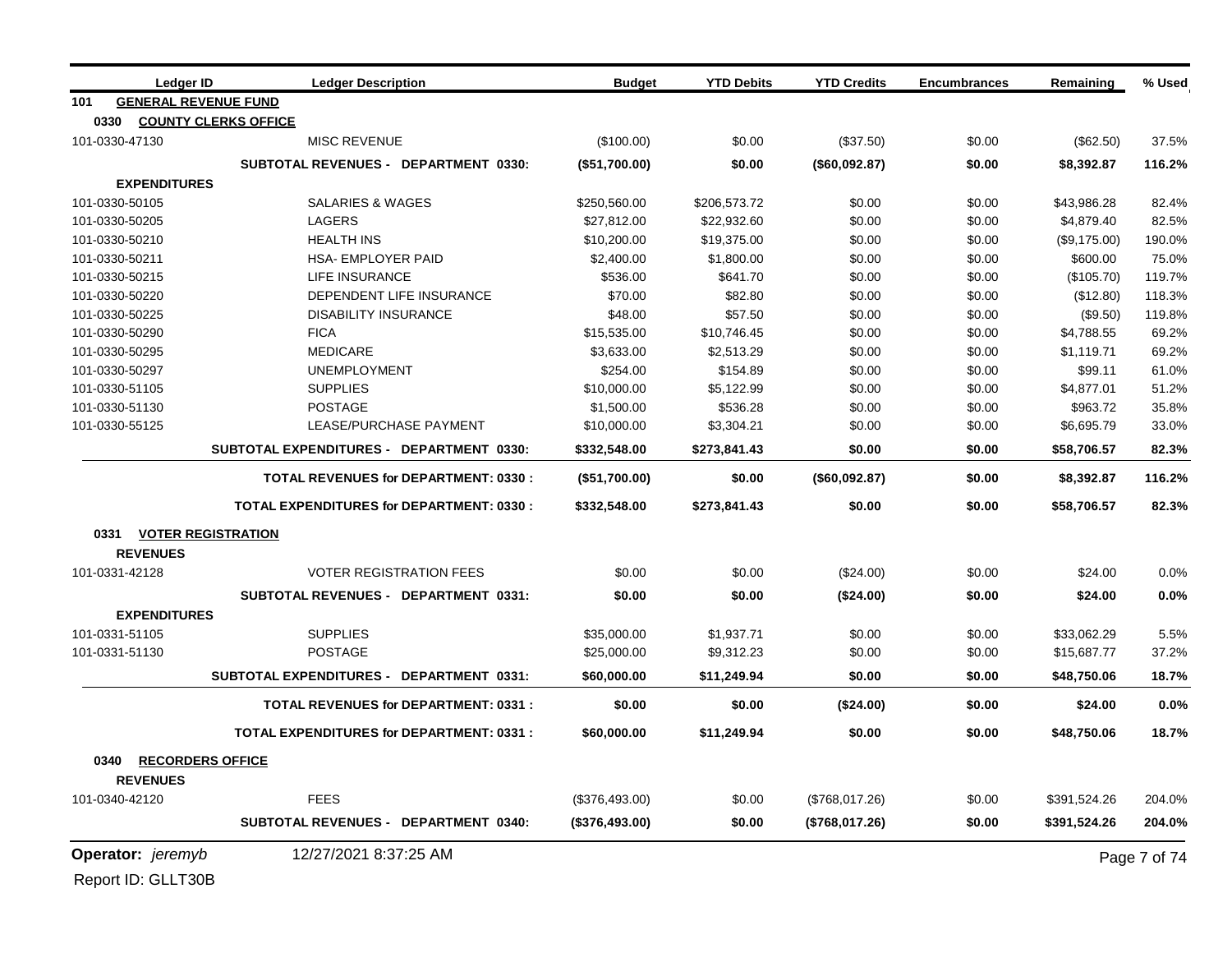|                | <b>Ledger ID</b>            | <b>Ledger Description</b>                       | <b>Budget</b>  | <b>YTD Debits</b> | <b>YTD Credits</b> | <b>Encumbrances</b> | Remaining     | % Used |
|----------------|-----------------------------|-------------------------------------------------|----------------|-------------------|--------------------|---------------------|---------------|--------|
| 101            | <b>GENERAL REVENUE FUND</b> |                                                 |                |                   |                    |                     |               |        |
| 0340           | <b>RECORDERS OFFICE</b>     |                                                 |                |                   |                    |                     |               |        |
|                | <b>EXPENDITURES</b>         |                                                 |                |                   |                    |                     |               |        |
| 101-0340-50105 |                             | <b>SALARIES &amp; WAGES</b>                     | \$294,035.00   | \$273,051.94      | \$0.00             | \$0.00              | \$20,983.06   | 92.9%  |
| 101-0340-50205 |                             | <b>LAGERS</b>                                   | \$32,638.00    | \$27,411.04       | \$0.00             | \$0.00              | \$5,226.96    | 84.0%  |
| 101-0340-50210 |                             | <b>HEALTH INS</b>                               | \$26,775.00    | \$32,700.00       | \$0.00             | \$0.00              | (\$5,925.00)  | 122.1% |
| 101-0340-50211 |                             | <b>HSA- EMPLOYER PAID</b>                       | \$6,000.00     | \$3,200.00        | \$0.00             | \$0.00              | \$2,800.00    | 53.3%  |
| 101-0340-50215 |                             | <b>LIFE INSURANCE</b>                           | \$804.00       | \$714.24          | \$0.00             | \$0.00              | \$89.76       | 88.8%  |
| 101-0340-50220 |                             | DEPENDENT LIFE INSURANCE                        | \$89.00        | \$69.12           | \$0.00             | \$0.00              | \$19.88       | 77.7%  |
| 101-0340-50225 |                             | <b>DISABILITY INSURANCE</b>                     | \$72.00        | \$64.00           | \$0.00             | \$0.00              | \$8.00        | 88.9%  |
| 101-0340-50290 |                             | <b>FICA</b>                                     | \$18,230.00    | \$15,493.42       | \$0.00             | \$0.00              | \$2,736.58    | 85.0%  |
| 101-0340-50295 |                             | <b>MEDICARE</b>                                 | \$4,264.00     | \$3,623.47        | \$0.00             | \$0.00              | \$640.53      | 85.0%  |
| 101-0340-50297 |                             | <b>UNEMPLOYMENT</b>                             | \$254.00       | \$224.12          | \$0.00             | \$0.00              | \$29.88       | 88.2%  |
| 101-0340-51130 |                             | <b>POSTAGE</b>                                  | \$2,000.00     | \$785.93          | \$0.00             | \$0.00              | \$1,214.07    | 39.3%  |
| 101-0340-51145 |                             | <b>ADVERTISING</b>                              | \$250.00       | \$0.00            | \$0.00             | \$0.00              | \$250.00      | 0.0%   |
| 101-0340-52105 |                             | TRAVEL/TRAINING/MILEAGE                         | \$2,500.00     | \$500.00          | \$0.00             | \$0.00              | \$2,000.00    | 20.0%  |
|                |                             | SUBTOTAL EXPENDITURES - DEPARTMENT 0340:        | \$387,911.00   | \$357,837.28      | \$0.00             | \$0.00              | \$30.073.72   | 92.2%  |
|                |                             | <b>TOTAL REVENUES for DEPARTMENT: 0340:</b>     | (\$376,493.00) | \$0.00            | (\$768,017.26)     | \$0.00              | \$391,524.26  | 204.0% |
|                |                             | <b>TOTAL EXPENDITURES for DEPARTMENT: 0340:</b> | \$387,911.00   | \$357,837.28      | \$0.00             | \$0.00              | \$30,073.72   | 92.2%  |
| 0350           | <b>TREASURERS OFFICE</b>    |                                                 |                |                   |                    |                     |               |        |
|                | <b>REVENUES</b>             |                                                 |                |                   |                    |                     |               |        |
| 101-0350-45100 |                             | <b>INTEREST INCOME</b>                          | (\$30,000.00)  | \$0.00            | (\$9,270.54)       | \$0.00              | (\$20,729.46) | 30.9%  |
|                |                             | <b>SUBTOTAL REVENUES - DEPARTMENT 0350:</b>     | (\$30,000.00)  | \$0.00            | (\$9,270.54)       | \$0.00              | (\$20,729.46) | 30.9%  |
|                | <b>EXPENDITURES</b>         |                                                 |                |                   |                    |                     |               |        |
| 101-0350-50105 |                             | <b>SALARIES &amp; WAGES</b>                     | \$116,597.03   | \$109,618.69      | \$0.00             | \$0.00              | \$6,978.34    | 94.0%  |
| 101-0350-50205 |                             | <b>LAGERS</b>                                   | \$12,942.00    | \$12,167.69       | \$0.00             | \$0.00              | \$774.31      | 94.0%  |
| 101-0350-50210 |                             | <b>HEALTH INS</b>                               | \$5,355.00     | \$6,025.00        | \$0.00             | \$0.00              | (\$670.00)    | 112.5% |
| 101-0350-50211 |                             | <b>HSA- EMPLOYER PAID</b>                       | \$1,200.00     | \$600.00          | \$0.00             | \$0.00              | \$600.00      | 50.0%  |
| 101-0350-50215 |                             | <b>LIFE INSURANCE</b>                           | \$267.84       | \$256.68          | \$0.00             | \$0.00              | \$11.16       | 95.8%  |
| 101-0350-50220 |                             | DEPENDENT LIFE INSURANCE                        | \$17.28        | \$16.56           | \$0.00             | \$0.00              | \$0.72        | 95.8%  |
| 101-0350-50225 |                             | <b>DISABILITY INSURANCE</b>                     | \$24.00        | \$23.00           | \$0.00             | \$0.00              | \$1.00        | 95.8%  |
| 101-0350-50290 |                             | <b>FICA</b>                                     | \$7,229.00     | \$6,636.85        | \$0.00             | \$0.00              | \$592.15      | 91.8%  |
| 101-0350-50295 |                             | <b>MEDICARE</b>                                 | \$1,691.00     | \$1,552.17        | \$0.00             | \$0.00              | \$138.83      | 91.8%  |
| 101-0350-50297 |                             | <b>UNEMPLOYMENT</b>                             | \$84.48        | \$38.71           | \$0.00             | \$0.00              | \$45.77       | 45.8%  |
| 101-0350-51105 |                             | <b>SUPPLIES</b>                                 | \$1,850.00     | \$204.93          | \$0.00             | \$0.00              | \$1,645.07    | 11.1%  |
| 101-0350-51130 |                             | <b>POSTAGE</b>                                  | \$1,900.00     | \$1,859.85        | \$0.00             | \$0.00              | \$40.15       | 97.9%  |
| 101-0350-52105 |                             | TRAVEL/TRAINING/MILEAGE                         | \$1,200.00     | \$863.91          | \$0.00             | \$0.00              | \$336.09      | 72.0%  |

**Operator:** *jeremyb* 12/27/2021 8:37:25 AM Page 8 of 74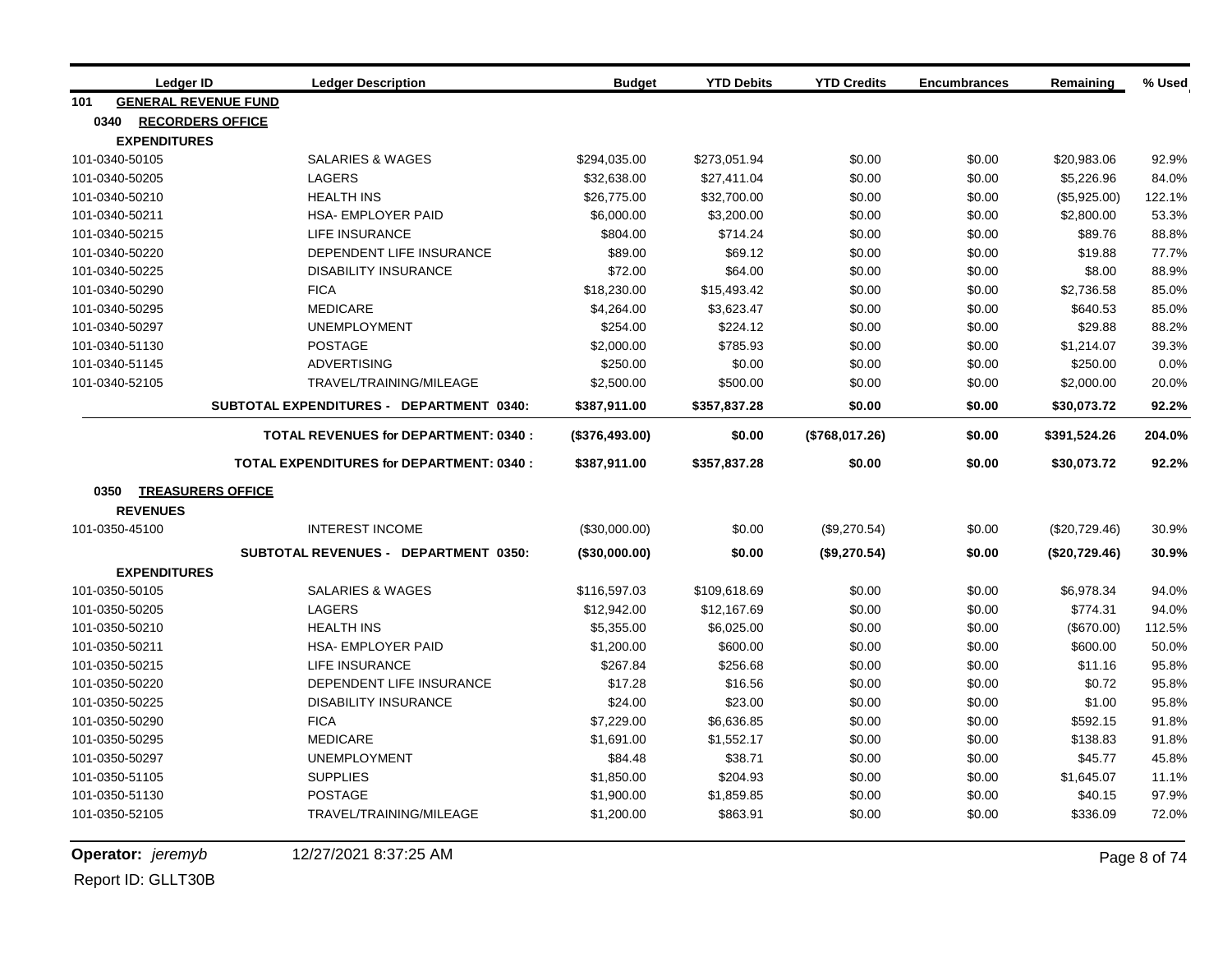| Ledger ID                   | <b>Ledger Description</b>                       | <b>Budget</b>        | <b>YTD Debits</b> | <b>YTD Credits</b> | <b>Encumbrances</b> | Remaining      | % Used |
|-----------------------------|-------------------------------------------------|----------------------|-------------------|--------------------|---------------------|----------------|--------|
| 101                         | <b>GENERAL REVENUE FUND</b>                     |                      |                   |                    |                     |                |        |
| 0350                        | <b>TREASURERS OFFICE</b>                        |                      |                   |                    |                     |                |        |
| 101-0350-53125              | <b>MAINTENANCE - COPIER</b>                     | \$350.00             | \$345.00          | \$0.00             | \$0.00              | \$5.00         | 98.6%  |
| 101-0350-91190              | CAPITAL OUTLAY-OTHER                            | \$800.00             | \$0.00            | \$0.00             | \$0.00              | \$800.00       | 0.0%   |
|                             | SUBTOTAL EXPENDITURES - DEPARTMENT 0350:        | \$151,507.63         | \$140,209.04      | \$0.00             | \$0.00              | \$11,298.59    | 92.5%  |
|                             | <b>TOTAL REVENUES for DEPARTMENT: 0350:</b>     | $($ \$30,000.00)     | \$0.00            | (\$9,270.54)       | \$0.00              | (\$20,729.46)  | 30.9%  |
|                             | <b>TOTAL EXPENDITURES for DEPARTMENT: 0350:</b> | \$151,507.63         | \$140,209.04      | \$0.00             | \$0.00              | \$11,298.59    | 92.5%  |
| <b>MU EXTENSION</b><br>0400 |                                                 |                      |                   |                    |                     |                |        |
| <b>EXPENDITURES</b>         |                                                 |                      |                   |                    |                     |                |        |
| 101-0400-51105              | <b>SUPPLIES</b>                                 | \$6,600.00           | \$5,500.00        | \$0.00             | \$0.00              | \$1,100.00     | 83.3%  |
| 101-0400-52105              | TRAVEL/TRAINING/MILEAGE                         | \$6,000.00           | \$5,000.00        | \$0.00             | \$0.00              | \$1,000.00     | 83.3%  |
| 101-0400-53125              | <b>MAINTENANCE - COPIER</b>                     | \$600.00             | \$500.00          | \$0.00             | \$0.00              | \$100.00       | 83.3%  |
| 101-0400-55105              | <b>CONTRACT SERVICE</b>                         | \$56,400.00          | \$47,000.00       | \$0.00             | \$0.00              | \$9,400.00     | 83.3%  |
|                             | SUBTOTAL EXPENDITURES - DEPARTMENT 0400:        | \$69,600.00          | \$58,000.00       | \$0.00             | \$0.00              | \$11,600.00    | 83.3%  |
|                             | <b>TOTAL REVENUES for DEPARTMENT: 0400:</b>     | \$0.00               | \$0.00            | \$0.00             | \$0.00              | \$0.00         | 0.0%   |
|                             | <b>TOTAL EXPENDITURES for DEPARTMENT: 0400:</b> | \$69,600.00          | \$58,000.00       | \$0.00             | \$0.00              | \$11,600.00    | 83.3%  |
|                             | <b>TOTAL REVENUES for FUND: 101:</b>            | $($ \$13,249,009.00) | \$36,782.50       | (\$14,842,610.64)  | \$0.00              | \$1,556,819.14 | 111.8% |
|                             | <b>TOTAL EXPENDITURES for FUND: 101:</b>        | \$13,272,483.02      | \$12,766,899.83   | (\$200,443.78)     | \$0.00              | \$706,026.97   | 94.7%  |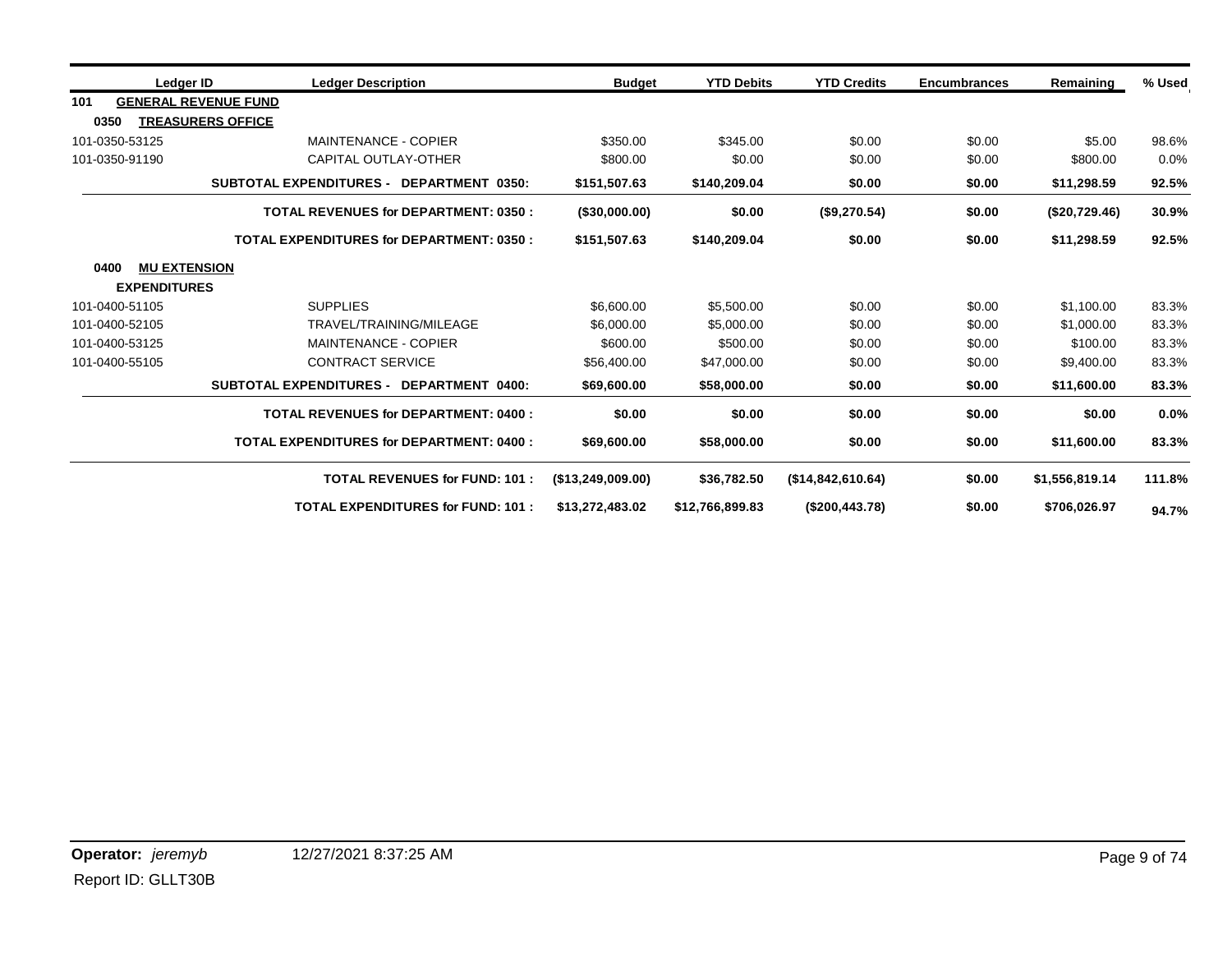| Ledger ID                       | <b>Ledger Description</b>                          | <b>Budget</b> | <b>YTD Debits</b> | <b>YTD Credits</b> | <b>Encumbrances</b> | Remaining    | % Used |
|---------------------------------|----------------------------------------------------|---------------|-------------------|--------------------|---------------------|--------------|--------|
| 102                             | <b>COUNTY VISION/DENTAL FUND</b>                   |               |                   |                    |                     |              |        |
| 0000<br><b>Non-Departmental</b> |                                                    |               |                   |                    |                     |              |        |
| <b>REVENUES</b>                 |                                                    |               |                   |                    |                     |              |        |
| 102-0000-45100                  | <b>INTEREST INCOME</b>                             | (\$75.00)     | \$0.00            | (\$9.37)           | \$0.00              | (\$65.63)    | 12.5%  |
| 102-0000-47999                  | PRIOR YEAR CARRY OVER                              | (\$7,975.00)  | \$0.00            | \$0.00             | \$0.00              | (\$7,975.00) | 0.0%   |
| 102-0000-49101                  | TRANSFER-GENERAL FUND                              | (\$8,000.00)  | \$0.00            | (\$8,000.00)       | \$0.00              | \$0.00       | 100.0% |
|                                 | <b>SUBTOTAL REVENUES -</b><br>DEPARTMENT 0000:     | (\$16,050.00) | \$0.00            | (\$8,009.37)       | \$0.00              | (\$8,040.63) | 49.9%  |
| <b>EXPENDITURES</b>             |                                                    |               |                   |                    |                     |              |        |
| 102-0000-50260                  | <b>VISION &amp; DENTAL</b>                         | \$16,050.00   | \$10,205.08       | $(\$300.00)$       | \$0.00              | \$6,144.92   | 61.7%  |
|                                 | <b>SUBTOTAL EXPENDITURES -</b><br>DEPARTMENT 0000: | \$16,050.00   | \$10,205.08       | (\$300.00)         | \$0.00              | \$6,144.92   | 61.7%  |
|                                 | <b>TOTAL REVENUES for DEPARTMENT: 0000:</b>        | (\$16,050.00) | \$0.00            | (\$8,009.37)       | \$0.00              | (\$8,040.63) | 49.9%  |
|                                 | <b>TOTAL EXPENDITURES for DEPARTMENT: 0000:</b>    | \$16,050.00   | \$10,205.08       | $($ \$300.00)      | \$0.00              | \$6,144.92   | 61.7%  |
|                                 | <b>TOTAL REVENUES for FUND: 102:</b>               | (\$16,050.00) | \$0.00            | (\$8,009.37)       | \$0.00              | (\$8,040.63) | 49.9%  |
|                                 | <b>TOTAL EXPENDITURES for FUND: 102:</b>           | \$16,050.00   | \$10,205.08       | (\$300.00)         | \$0.00              | \$6,144.92   | 61.7%  |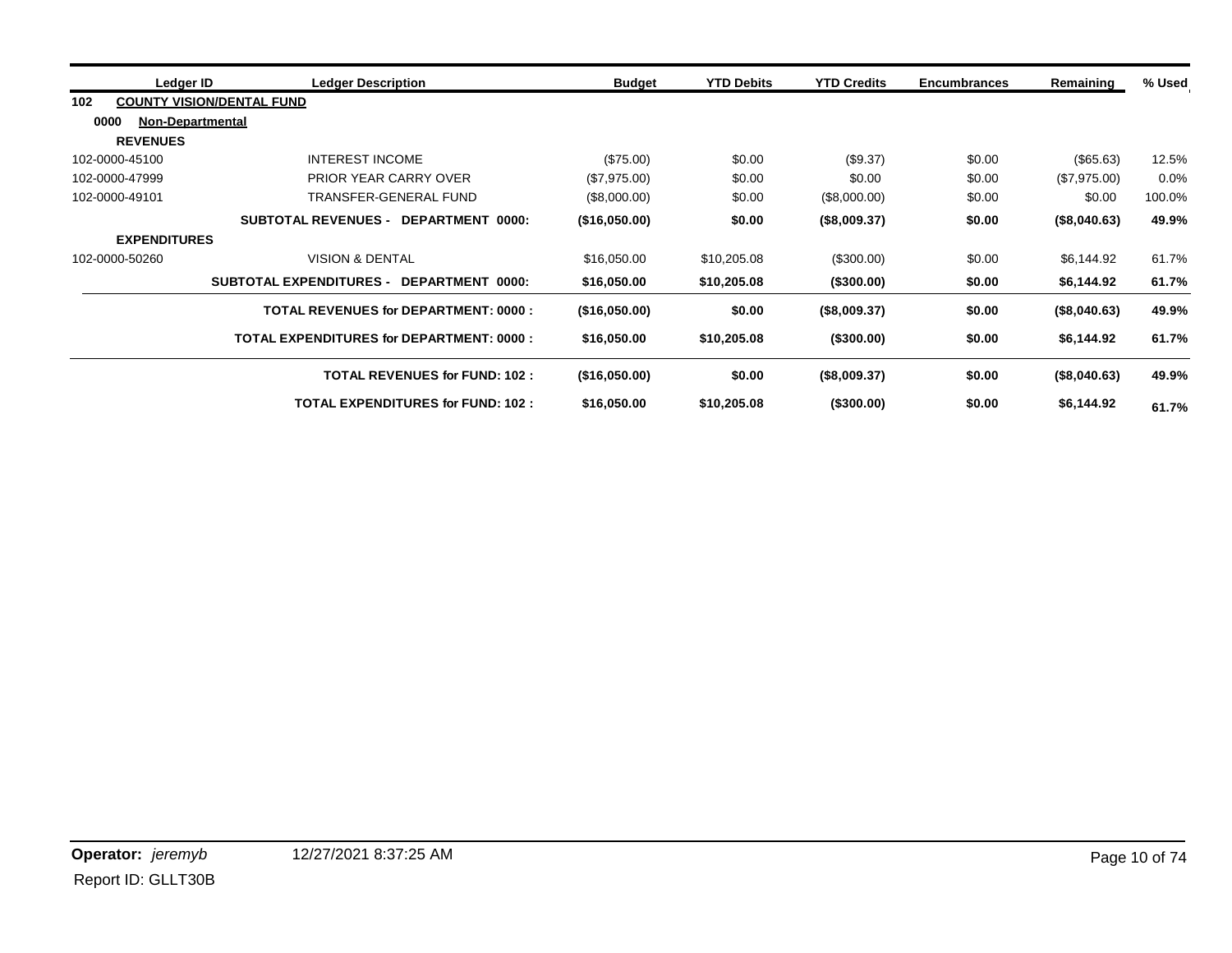| Ledger ID                       | <b>Ledger Description</b>                          | <b>Budget</b>     | <b>YTD Debits</b> | <b>YTD Credits</b> | <b>Encumbrances</b> | Remaining        | % Used  |
|---------------------------------|----------------------------------------------------|-------------------|-------------------|--------------------|---------------------|------------------|---------|
| 105                             | <b>CASS CORONAVIRUS FUND</b>                       |                   |                   |                    |                     |                  |         |
| 0000<br><b>Non-Departmental</b> |                                                    |                   |                   |                    |                     |                  |         |
| <b>REVENUES</b>                 |                                                    |                   |                   |                    |                     |                  |         |
| 105-0000-45100                  | INTEREST INCOME                                    | \$0.00            | \$0.00            | (\$1,324.10)       | \$0.00              | \$1,324.10       | 0.0%    |
| 105-0000-47999                  | <b>PRIOR YEAR CARRY OVER</b>                       | (\$2,760,000.00)  | \$0.00            | \$0.00             | \$0.00              | (\$2,760,000.00) | 0.0%    |
|                                 | <b>SUBTOTAL REVENUES -</b><br>DEPARTMENT 0000:     | (\$2,760,000.00)  | \$0.00            | (\$1,324.10)       | \$0.00              | (\$2,758,675.90) | $0.0\%$ |
| <b>EXPENDITURES</b>             |                                                    |                   |                   |                    |                     |                  |         |
| 105-0000-51111                  | <b>COUNTY EXPENSE</b>                              | \$1,907,333.74    | \$1,901,575.69    | $(\$45.03)$        | \$0.00              | \$5,803.08       | 99.7%   |
| 105-0000-51116                  | <b>LOCAL ENTITY EXPENSE</b>                        | \$852,666.26      | \$852,666.26      | \$0.00             | \$0.00              | \$0.00           | 100.0%  |
|                                 | <b>SUBTOTAL EXPENDITURES -</b><br>DEPARTMENT 0000: | \$2,760,000.00    | \$2,754,241.95    | (\$45.03)          | \$0.00              | \$5,803.08       | 99.8%   |
|                                 | <b>TOTAL REVENUES for DEPARTMENT: 0000:</b>        | (\$2,760,000.00)  | \$0.00            | (\$1,324.10)       | \$0.00              | (\$2,758,675.90) | $0.0\%$ |
|                                 | <b>TOTAL EXPENDITURES for DEPARTMENT: 0000:</b>    | \$2,760,000.00    | \$2,754,241.95    | $($ \$45.03)       | \$0.00              | \$5,803.08       | 99.8%   |
|                                 | <b>TOTAL REVENUES for FUND: 105:</b>               | ( \$2,760,000.00) | \$0.00            | (\$1,324.10)       | \$0.00              | (\$2,758,675.90) | $0.0\%$ |
|                                 | <b>TOTAL EXPENDITURES for FUND: 105:</b>           | \$2,760,000.00    | \$2,754,241.95    | (\$45.03)          | \$0.00              | \$5,803.08       | 99.8%   |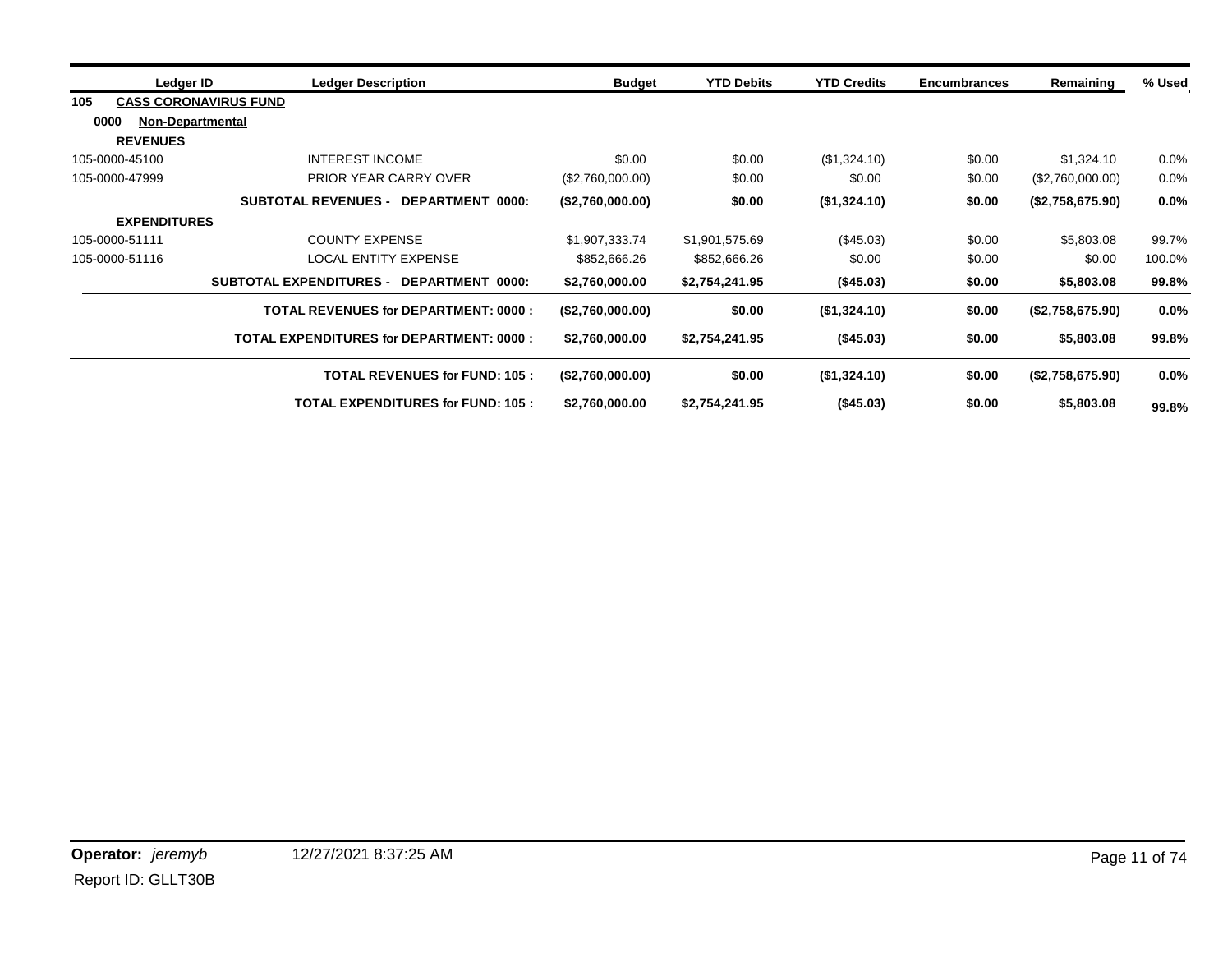|                     | Ledger ID<br><b>Ledger Description</b>          | <b>Budget</b> | <b>YTD Debits</b> | <b>YTD Credits</b> | <b>Encumbrances</b> | Remaining     | % Used  |
|---------------------|-------------------------------------------------|---------------|-------------------|--------------------|---------------------|---------------|---------|
| 106                 | <b>CORONAVIRUS ELECTION FUND</b>                |               |                   |                    |                     |               |         |
| 0000                | <b>Non-Departmental</b>                         |               |                   |                    |                     |               |         |
| <b>REVENUES</b>     |                                                 |               |                   |                    |                     |               |         |
| 106-0000-47999      | PRIOR YEAR CARRY OVER                           | (\$500.00)    | \$0.00            | \$0.00             | \$0.00              | (\$500.00)    | 0.0%    |
|                     | SUBTOTAL REVENUES - DEPARTMENT<br>0000:         | (\$500.00)    | \$0.00            | \$0.00             | \$0.00              | $($ \$500.00) | 0.0%    |
| <b>EXPENDITURES</b> |                                                 |               |                   |                    |                     |               |         |
| 106-0000-51111      | C-19 ELECTION EXP                               | \$500.00      | \$499.99          | \$0.00             | \$0.00              | \$0.01        | 100.0%  |
|                     | SUBTOTAL EXPENDITURES - DEPARTMENT 0000:        | \$500.00      | \$499.99          | \$0.00             | \$0.00              | \$0.01        | 100.0%  |
|                     | <b>TOTAL REVENUES for DEPARTMENT: 0000:</b>     | $($ \$500.00) | \$0.00            | \$0.00             | \$0.00              | (\$500.00)    | 0.0%    |
|                     | <b>TOTAL EXPENDITURES for DEPARTMENT: 0000:</b> | \$500.00      | \$499.99          | \$0.00             | \$0.00              | \$0.01        | 100.0%  |
|                     | <b>TOTAL REVENUES for FUND: 106:</b>            | $($ \$500.00) | \$0.00            | \$0.00             | \$0.00              | $($ \$500.00) | $0.0\%$ |
|                     | <b>TOTAL EXPENDITURES for FUND: 106:</b>        | \$500.00      | \$499.99          | \$0.00             | \$0.00              | \$0.01        | 100.0%  |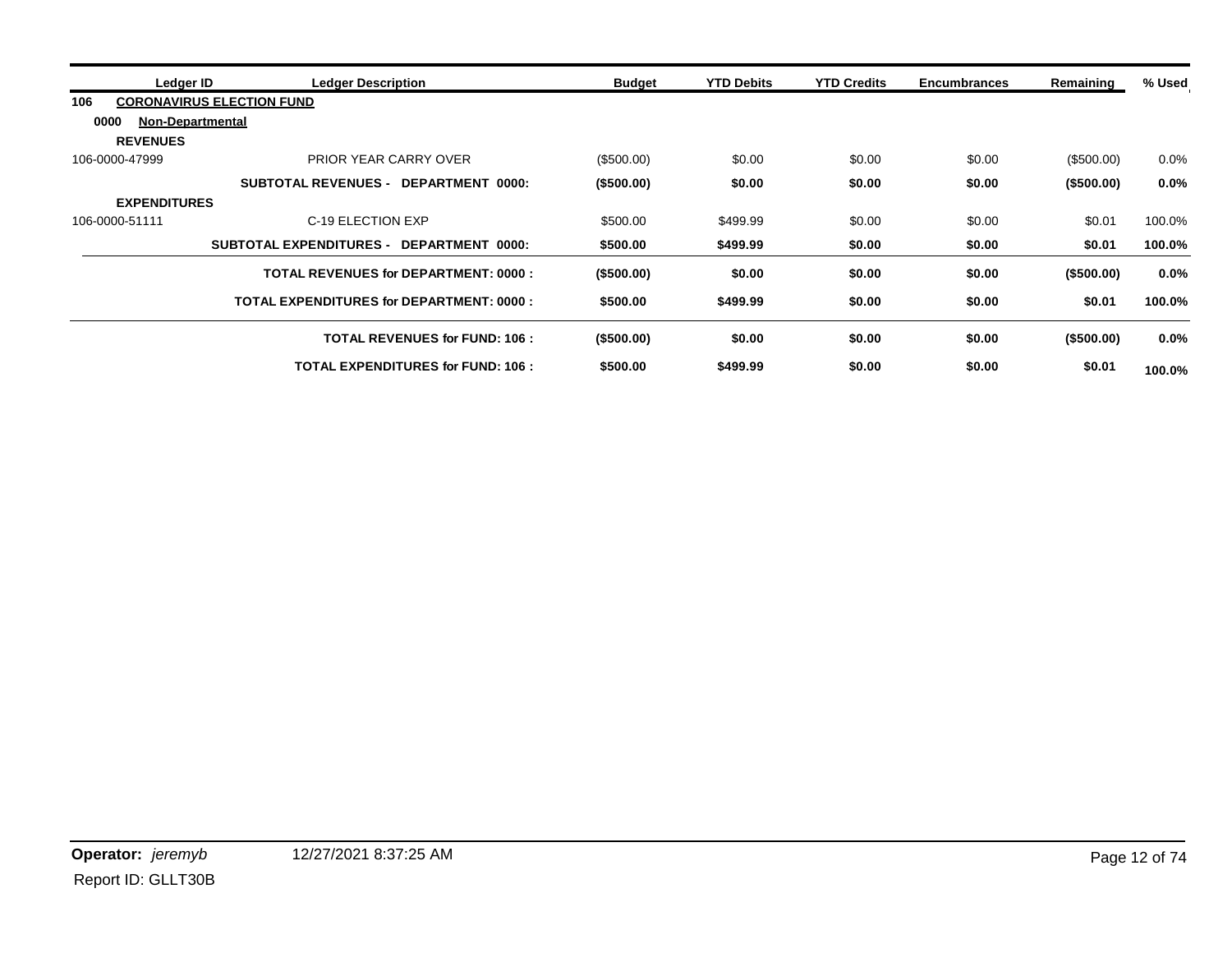|      | Ledger ID               | <b>Ledger Description</b>                       | <b>Budget</b>        | <b>YTD Debits</b> | <b>YTD Credits</b> | <b>Encumbrances</b> | Remaining       | % Used |
|------|-------------------------|-------------------------------------------------|----------------------|-------------------|--------------------|---------------------|-----------------|--------|
| 107  | <b>RESCUE ACT</b>       |                                                 |                      |                   |                    |                     |                 |        |
| 0000 | <b>Non-Departmental</b> |                                                 |                      |                   |                    |                     |                 |        |
|      | <b>REVENUES</b>         |                                                 |                      |                   |                    |                     |                 |        |
|      | 107-0000-44445          | RESCUE ACT PROCEEDS                             | (\$10,273,300.00)    | \$0.00            | (\$10,273,262.50)  | \$0.00              | (\$37.50)       | 100.0% |
|      | 107-0000-45100          | <b>INTEREST INCOME</b>                          | (\$20,000.00)        | \$2,344.25        | (\$2,344.25)       | \$0.00              | $(\$20,000.00)$ | 0.0%   |
|      |                         | SUBTOTAL REVENUES - DEPARTMENT<br>0000:         | (\$10,293,300.00)    | \$2,344.25        | (\$10,275,606.75)  | \$0.00              | (\$20,037.50)   | 99.8%  |
|      | <b>EXPENDITURES</b>     |                                                 |                      |                   |                    |                     |                 |        |
|      | 107-0000-51111          | <b>COUNTY EXPENSE</b>                           | \$10,293,300.00      | \$101,285.27      | (\$718.76)         | \$0.00              | \$10,192,733.49 | 1.0%   |
|      |                         | SUBTOTAL EXPENDITURES - DEPARTMENT<br>0000:     | \$10,293,300.00      | \$101,285.27      | (S718.76)          | \$0.00              | \$10,192,733.49 | 1.0%   |
|      |                         | <b>TOTAL REVENUES for DEPARTMENT: 0000:</b>     | $($ \$10,293,300.00) | \$2,344.25        | (\$10,275,606.75)  | \$0.00              | (\$20,037.50)   | 99.8%  |
|      |                         | <b>TOTAL EXPENDITURES for DEPARTMENT: 0000:</b> | \$10,293,300.00      | \$101,285.27      | (\$718.76)         | \$0.00              | \$10,192,733.49 | 1.0%   |
|      |                         | <b>TOTAL REVENUES for FUND: 107:</b>            | $($ \$10,293,300.00) | \$2,344.25        | (\$10,275,606.75)  | \$0.00              | (\$20,037.50)   | 99.8%  |
|      |                         | <b>TOTAL EXPENDITURES for FUND: 107:</b>        | \$10,293,300.00      | \$101,285.27      | (\$718.76)         | \$0.00              | \$10,192,733.49 | 1.0%   |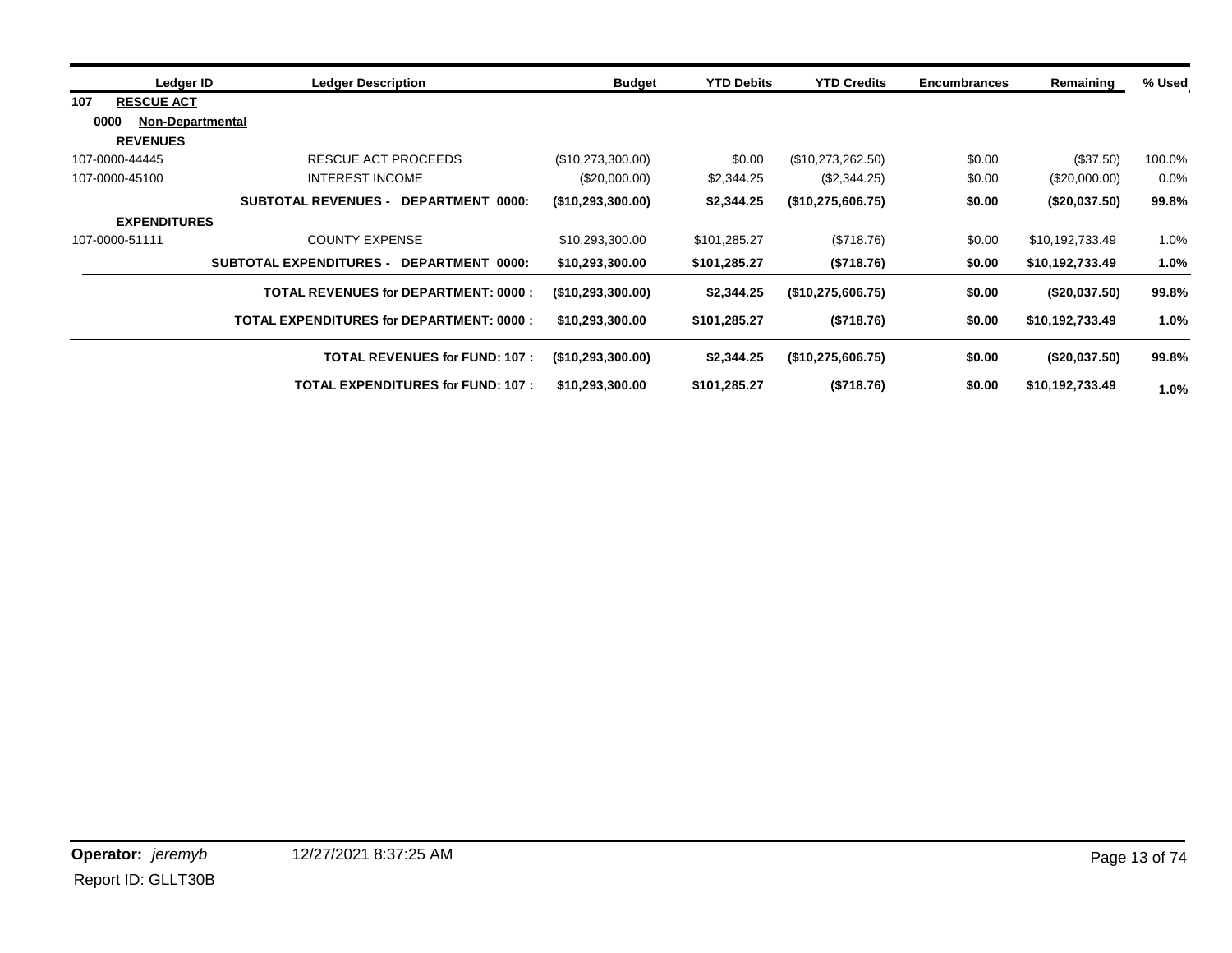| Ledger ID                | <b>Ledger Description</b>                          | <b>Budget</b>    | <b>YTD Debits</b> | <b>YTD Credits</b> | <b>Encumbrances</b> | Remaining        | % Used  |
|--------------------------|----------------------------------------------------|------------------|-------------------|--------------------|---------------------|------------------|---------|
| 200                      | <b>JUSTICE CENTER DEBT SERVICE</b>                 |                  |                   |                    |                     |                  |         |
| 0000<br>Non-Departmental |                                                    |                  |                   |                    |                     |                  |         |
| <b>REVENUES</b>          |                                                    |                  |                   |                    |                     |                  |         |
| 200-0000-45100           | <b>INTEREST INCOME</b>                             | (\$8,000.00)     | \$0.00            | (\$9,103.90)       | \$0.00              | \$1,103.90       | 113.8%  |
| 200-0000-47999           | <b>PRIOR YEAR CARRY OVER</b>                       | (\$5,007,000.00) | \$0.00            | \$0.00             | \$0.00              | (\$5,007,000.00) | $0.0\%$ |
| 200-0000-49550           | <b>LAW ENFORCEMENT JUSTICE</b>                     | (\$3,366,168.00) | \$0.00            | (\$4,157,985.94)   | \$0.00              | \$791,817.94     | 123.5%  |
|                          | <b>SUBTOTAL REVENUES -</b><br>DEPARTMENT 0000:     | (\$8,381,168.00) | \$0.00            | (\$4,167,089.84)   | \$0.00              | (\$4,214,078.16) | 49.7%   |
| <b>EXPENDITURES</b>      |                                                    |                  |                   |                    |                     |                  |         |
| 200-0000-59205           | TRANSFER TO JC SINKING FUND                        | \$5,000,000.00   | \$5,000,000.00    | \$0.00             | \$0.00              | \$0.00           | 100.0%  |
| 200-0000-92005           | ECONOMIC ACTIVITY TAXES                            | \$350,000.00     | \$309,830.73      | (\$19,997.13)      | \$0.00              | \$60,166.40      | 82.8%   |
| 200-0000-95300           | <b>DEBT SERVICE PRINCIPAL</b>                      | \$1,620,000.00   | \$1,620,000.00    | \$0.00             | \$0.00              | \$0.00           | 100.0%  |
| 200-0000-95320           | <b>BOND INTEREST EXPENSE</b>                       | \$608,517.00     | \$608,516,30      | \$0.00             | \$0.00              | \$0.70           | 100.0%  |
|                          | <b>SUBTOTAL EXPENDITURES -</b><br>DEPARTMENT 0000: | \$7,578,517.00   | \$7,538,347.03    | (\$19,997.13)      | \$0.00              | \$60,167.10      | 99.2%   |
|                          | <b>TOTAL REVENUES for DEPARTMENT: 0000:</b>        | (\$8,381,168.00) | \$0.00            | (\$4,167,089.84)   | \$0.00              | (\$4,214,078.16) | 49.7%   |
|                          | <b>TOTAL EXPENDITURES for DEPARTMENT: 0000:</b>    | \$7,578,517.00   | \$7,538,347.03    | (\$19,997.13)      | \$0.00              | \$60,167.10      | 99.2%   |
|                          | <b>TOTAL REVENUES for FUND: 200:</b>               | (\$8,381,168.00) | \$0.00            | (\$4,167,089.84)   | \$0.00              | (\$4,214,078.16) | 49.7%   |
|                          | <b>TOTAL EXPENDITURES for FUND: 200:</b>           | \$7,578,517.00   | \$7,538,347.03    | (\$19,997.13)      | \$0.00              | \$60,167.10      | 99.2%   |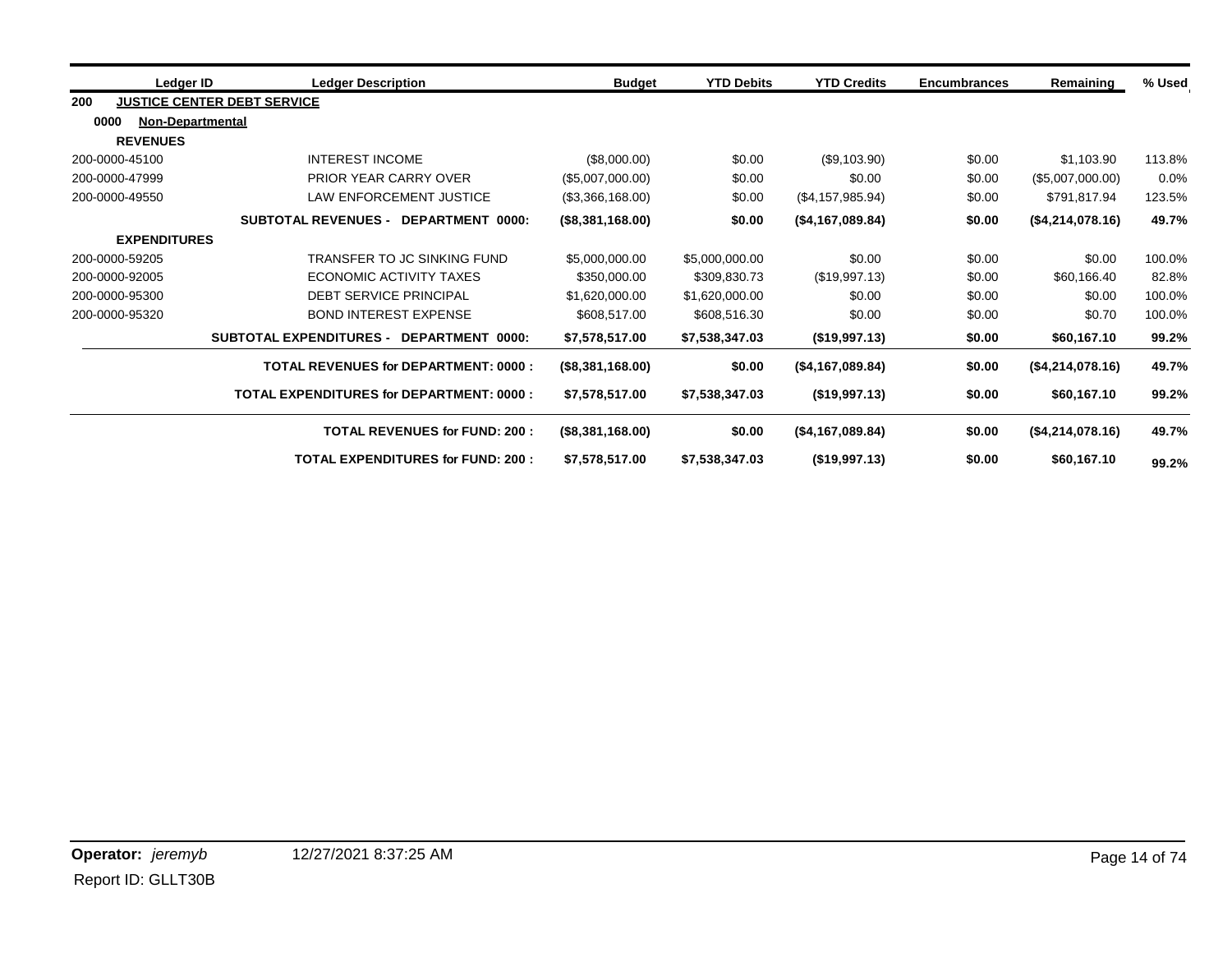| Ledger ID           | <b>Ledger Description</b>                       |                                             | <b>Budget</b>       | <b>YTD Debits</b> | <b>YTD Credits</b>  | <b>Encumbrances</b> | Remaining      | % Used  |
|---------------------|-------------------------------------------------|---------------------------------------------|---------------------|-------------------|---------------------|---------------------|----------------|---------|
| 205                 | <b>JUSTICE CENTER SINKING FUND</b>              |                                             |                     |                   |                     |                     |                |         |
| 0000                | Non-Departmental                                |                                             |                     |                   |                     |                     |                |         |
| <b>REVENUES</b>     |                                                 |                                             |                     |                   |                     |                     |                |         |
| 205-0000-45100      | <b>INTEREST INCOME</b>                          |                                             | (\$10,000.00)       | \$0.00            | (\$1,218.60)        | \$0.00              | (\$8,781.40)   | 12.2%   |
| 205-0000-49200      |                                                 | <b>JUSTICE CENTER DEBT SERVICE</b>          | (\$5,000,000.00)    | \$0.00            | (\$5,000,000.00)    | \$0.00              | \$0.00         | 100.0%  |
|                     | <b>SUBTOTAL REVENUES -</b>                      | DEPARTMENT 0000:                            | (\$5,010,000.00)    | \$0.00            | (\$5,001,218.60)    | \$0.00              | (\$8,781.40)   | 99.8%   |
| <b>EXPENDITURES</b> |                                                 |                                             |                     |                   |                     |                     |                |         |
| 205-0000-91120      |                                                 | CAPITAL OUTLAY-BUILDINGS                    | \$3,010,000.00      | \$0.00            | \$0.00              | \$0.00              | \$3,010,000.00 | 0.0%    |
| 205-0000-91190      | CAPITAL OUTLAY-OTHER                            |                                             | \$2,000,000.00      | \$0.00            | \$0.00              | \$0.00              | \$2,000,000.00 | $0.0\%$ |
|                     | <b>SUBTOTAL EXPENDITURES -</b>                  | DEPARTMENT 0000:                            | \$5,010,000.00      | \$0.00            | \$0.00              | \$0.00              | \$5,010,000.00 | 0.0%    |
|                     |                                                 | <b>TOTAL REVENUES for DEPARTMENT: 0000:</b> | $($ \$5,010,000.00) | \$0.00            | $($ \$5,001,218.60) | \$0.00              | (\$8,781.40)   | 99.8%   |
|                     | <b>TOTAL EXPENDITURES for DEPARTMENT: 0000:</b> |                                             | \$5,010,000.00      | \$0.00            | \$0.00              | \$0.00              | \$5,010,000.00 | $0.0\%$ |
|                     |                                                 | <b>TOTAL REVENUES for FUND: 205:</b>        | (\$5,010,000.00)    | \$0.00            | (\$5,001,218.60)    | \$0.00              | (\$8,781.40)   | 99.8%   |
|                     |                                                 | <b>TOTAL EXPENDITURES for FUND: 205:</b>    | \$5,010,000.00      | \$0.00            | \$0.00              | \$0.00              | \$5,010,000.00 | 0.0%    |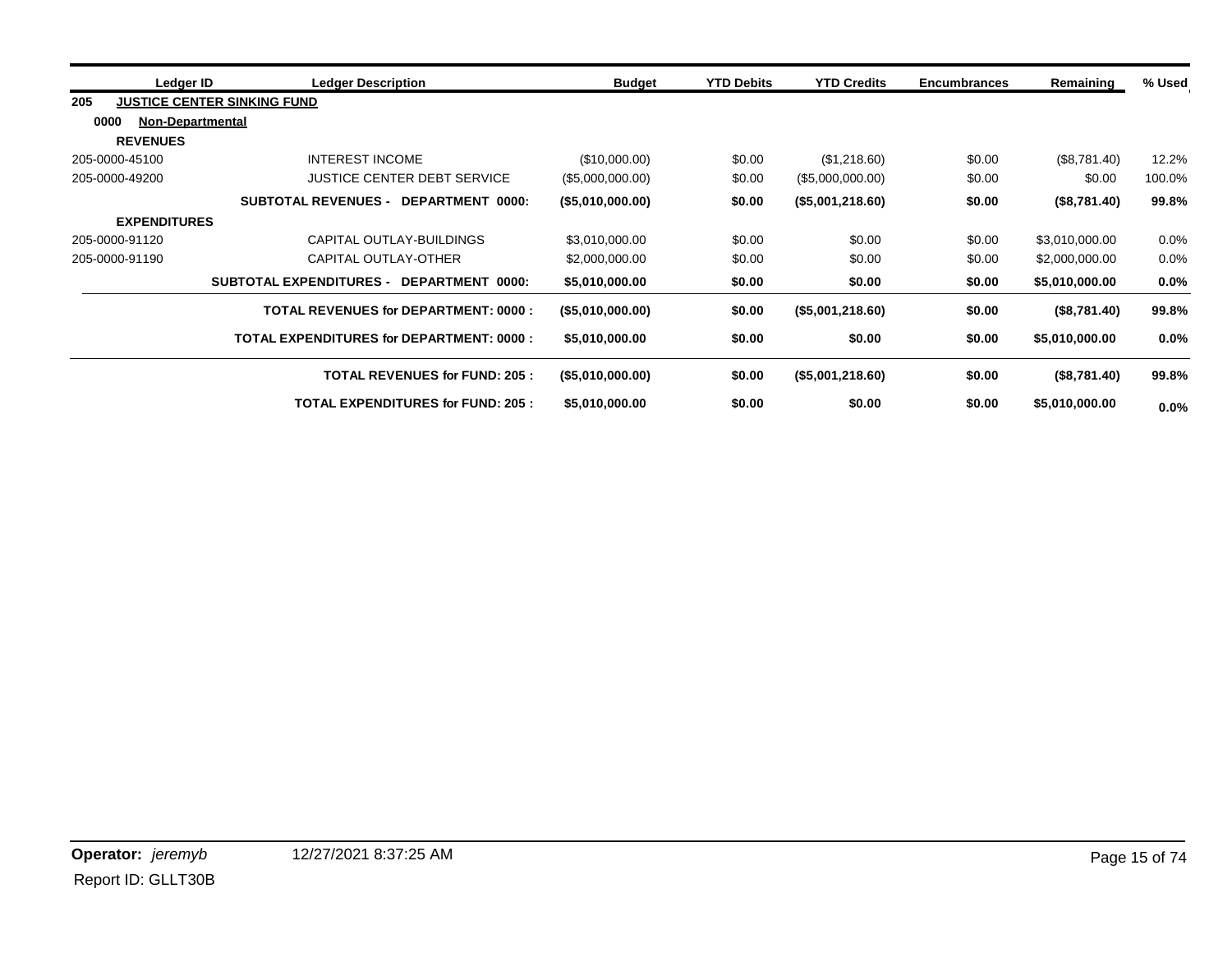| Ledger ID                       | <b>Ledger Description</b>                          | <b>Budget</b>       | <b>YTD Debits</b> | <b>YTD Credits</b> | <b>Encumbrances</b> | Remaining        | % Used  |
|---------------------------------|----------------------------------------------------|---------------------|-------------------|--------------------|---------------------|------------------|---------|
| 300                             | <b>JUSTICE CENTER CONTRUCTION</b>                  |                     |                   |                    |                     |                  |         |
| 0000<br><b>Non-Departmental</b> |                                                    |                     |                   |                    |                     |                  |         |
| <b>REVENUES</b>                 |                                                    |                     |                   |                    |                     |                  |         |
| 300-0000-45100                  | INTEREST INCOME                                    | (\$10,000.00)       | \$0.00            | (\$9,372.03)       | \$0.00              | (\$627.97)       | 93.7%   |
| 300-0000-47999                  | <b>PRIOR YEAR CARRY OVER</b>                       | (\$2,000,000.00)    | \$0.00            | \$0.00             | \$0.00              | (\$2,000,000.00) | 0.0%    |
|                                 | DEPARTMENT 0000:<br><b>SUBTOTAL REVENUES -</b>     | (\$2,010,000.00)    | \$0.00            | (\$9,372.03)       | \$0.00              | (\$2,000,627.97) | 0.5%    |
| <b>EXPENDITURES</b>             |                                                    |                     |                   |                    |                     |                  |         |
| 300-0000-91120                  | CAPITAL OUTLAY-BUILDINGS                           | \$0.00              | \$107,464.11      | \$0.00             | \$0.00              | (\$107,464.11)   | $0.0\%$ |
| 300-0000-91190                  | CAPITAL OUTLAY-OTHER                               | \$2,010,000.00      | \$13,010.67       | \$0.00             | \$0.00              | \$1,996,989.33   | 0.6%    |
|                                 | <b>SUBTOTAL EXPENDITURES -</b><br>DEPARTMENT 0000: | \$2,010,000.00      | \$120,474.78      | \$0.00             | \$0.00              | \$1,889,525.22   | 6.0%    |
|                                 | <b>TOTAL REVENUES for DEPARTMENT: 0000:</b>        | (\$2,010,000.00)    | \$0.00            | (\$9,372.03)       | \$0.00              | (\$2,000,627.97) | 0.5%    |
|                                 | <b>TOTAL EXPENDITURES for DEPARTMENT: 0000:</b>    | \$2,010,000.00      | \$120,474.78      | \$0.00             | \$0.00              | \$1,889,525.22   | 6.0%    |
|                                 | <b>TOTAL REVENUES for FUND: 300:</b>               | $($ \$2,010,000.00) | \$0.00            | (\$9,372.03)       | \$0.00              | (\$2,000,627.97) | 0.5%    |
|                                 | <b>TOTAL EXPENDITURES for FUND: 300:</b>           | \$2,010,000.00      | \$120,474.78      | \$0.00             | \$0.00              | \$1,889,525.22   | 6.0%    |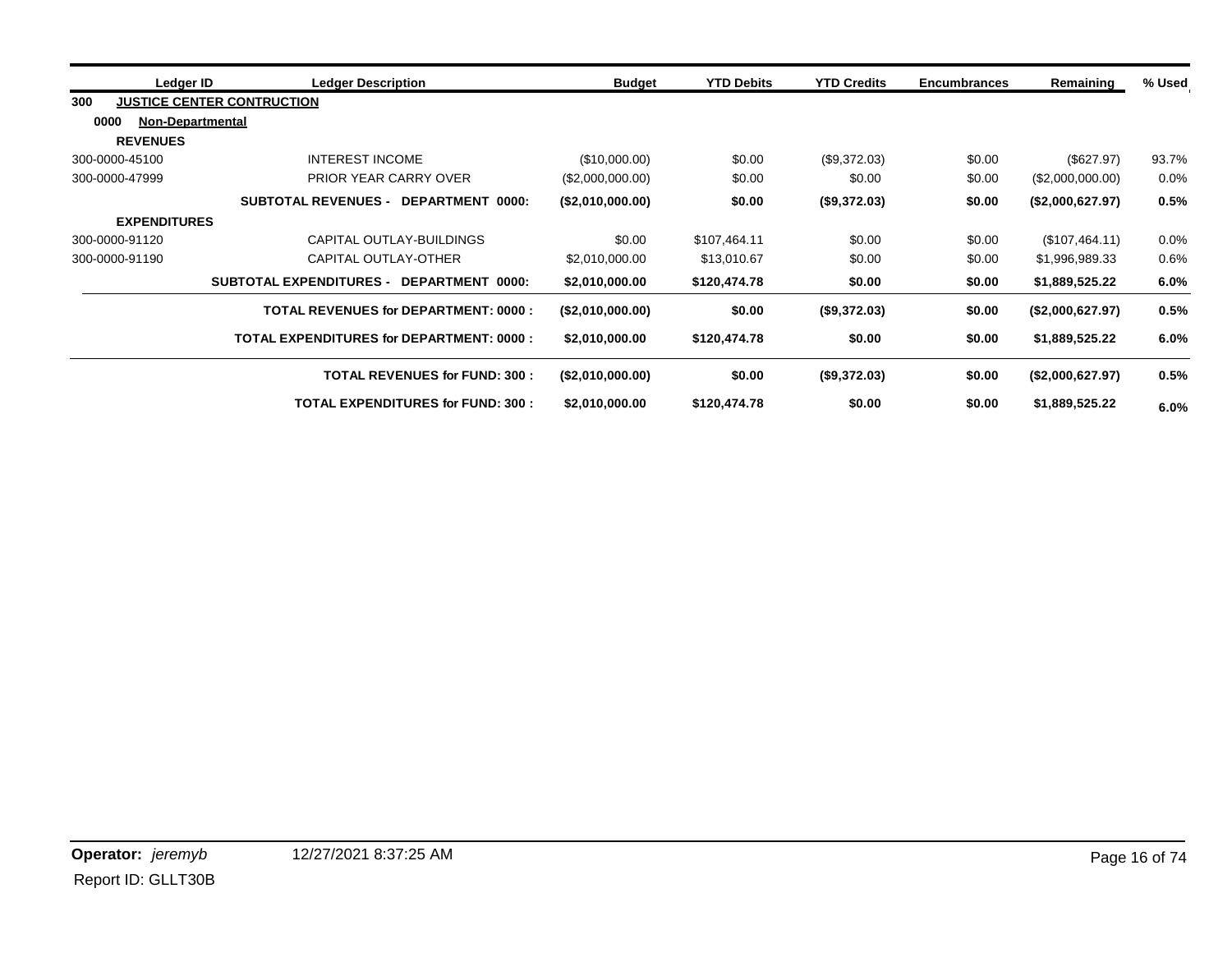| Ledger ID                       | <b>Ledger Description</b>                       | <b>Budget</b> | <b>YTD Debits</b> | <b>YTD Credits</b> | <b>Encumbrances</b> | Remaining    | % Used  |
|---------------------------------|-------------------------------------------------|---------------|-------------------|--------------------|---------------------|--------------|---------|
| <b>NWCSD Fund</b><br>450        |                                                 |               |                   |                    |                     |              |         |
| 0000<br><b>Non-Departmental</b> |                                                 |               |                   |                    |                     |              |         |
| <b>REVENUES</b>                 |                                                 |               |                   |                    |                     |              |         |
| 450-0000-42150                  | FEES - SEWERAGE                                 | (\$1,000.00)  | \$0.00            | (\$12,481.43)      | \$0.00              | \$11,481.43  | 1248.1% |
| 450-0000-45100                  | <b>INTEREST INCOME</b>                          | $(\$50.00)$   | \$0.00            | (\$4.46)           | \$0.00              | (\$45.54)    | 8.9%    |
| 450-0000-49101                  | TRANSFER-GENERAL FUND                           | (\$25,000.00) | \$0.00            | (\$25,000.00)      | \$0.00              | \$0.00       | 100.0%  |
|                                 | <b>SUBTOTAL REVENUES - DEPARTMENT 0000:</b>     | (\$26,050.00) | \$0.00            | (\$37,485.89)      | \$0.00              | \$11,435.89  | 143.9%  |
| <b>EXPENDITURES</b>             |                                                 |               |                   |                    |                     |              |         |
| 450-0000-58182                  | PROPERTY PURCHASE                               | \$21,000.00   | \$25,170.55       | \$0.00             | \$0.00              | (\$4,170.55) | 119.9%  |
| 450-0000-58183                  | DEMOLITION COSTS                                | \$5,050.00    | \$0.00            | \$0.00             | \$0.00              | \$5,050.00   | $0.0\%$ |
|                                 | SUBTOTAL EXPENDITURES - DEPARTMENT 0000:        | \$26,050.00   | \$25,170.55       | \$0.00             | \$0.00              | \$879.45     | 96.6%   |
|                                 | <b>TOTAL REVENUES for DEPARTMENT: 0000:</b>     | (\$26,050.00) | \$0.00            | (\$37,485.89)      | \$0.00              | \$11,435.89  | 143.9%  |
|                                 | <b>TOTAL EXPENDITURES for DEPARTMENT: 0000:</b> | \$26,050.00   | \$25,170.55       | \$0.00             | \$0.00              | \$879.45     | 96.6%   |
|                                 | <b>TOTAL REVENUES for FUND: 450:</b>            | (\$26,050.00) | \$0.00            | (\$37,485.89)      | \$0.00              | \$11,435.89  | 143.9%  |
|                                 | <b>TOTAL EXPENDITURES for FUND: 450:</b>        | \$26,050.00   | \$25,170.55       | \$0.00             | \$0.00              | \$879.45     | 96.6%   |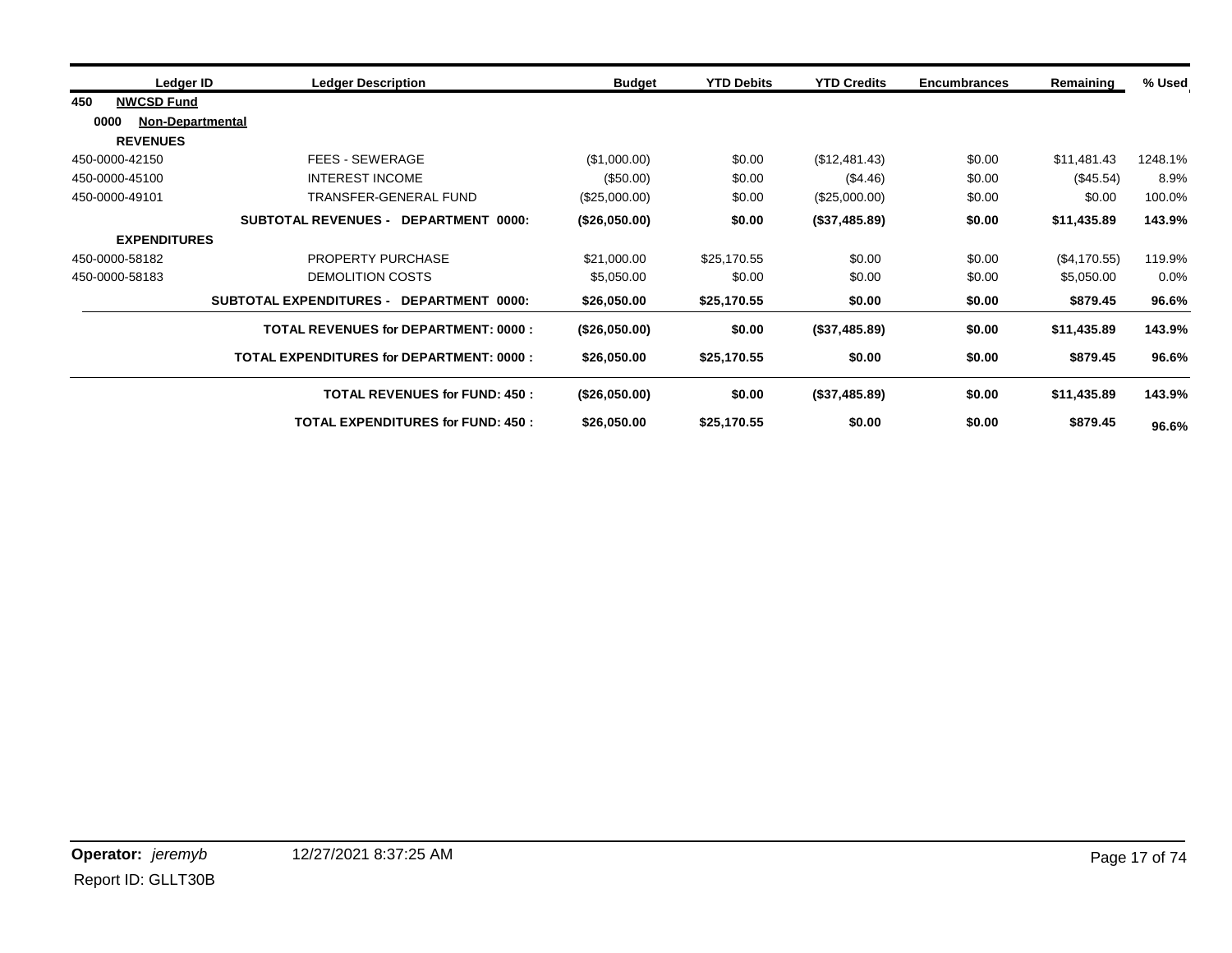|      | <b>Ledger ID</b>        | <b>Ledger Description</b>            | <b>Budget</b>    | <b>YTD Debits</b> | <b>YTD Credits</b> | <b>Encumbrances</b> | Remaining       | % Used |
|------|-------------------------|--------------------------------------|------------------|-------------------|--------------------|---------------------|-----------------|--------|
| 510  | <b>ASSESSOR FUND</b>    |                                      |                  |                   |                    |                     |                 |        |
| 0000 | <b>Non-Departmental</b> |                                      |                  |                   |                    |                     |                 |        |
|      | <b>REVENUES</b>         |                                      |                  |                   |                    |                     |                 |        |
|      | 510-0000-41105          | REAL & PERSONAL PROPERTY TAX         | (\$1,050,000.00) | \$0.00            | (\$1,470,025.02)   | \$0.00              | \$420,025.02    | 140.0% |
|      | 510-0000-42110          | FEE-RE PARCEL INFO                   | (\$8,000.00)     | \$0.00            | (\$9,037.25)       | \$0.00              | \$1,037.25      | 113.0% |
|      | 510-0000-42162          | <b>MAPPING</b>                       | (\$2,500.00)     | \$0.00            | (\$599.00)         | \$0.00              | (\$1,901.00)    | 24.0%  |
|      | 510-0000-44130          | REIMBURSEMENT-STATE                  | (\$145, 164.00)  | \$0.00            | (\$176,551.57)     | \$0.00              | \$31,387.57     | 121.6% |
|      | 510-0000-45100          | <b>INTEREST INCOME</b>               | (\$25,000.00)    | \$0.00            | (\$14,205.70)      | \$0.00              | (\$10,794.30)   | 56.8%  |
|      | 510-0000-47130          | <b>MISC REVENUE</b>                  | \$0.00           | \$0.00            | (\$4,400.00)       | \$0.00              | \$4,400.00      | 0.0%   |
|      | 510-0000-47999          | PRIOR YEAR CARRY OVER                | $(\$800,000.00)$ | \$0.00            | \$0.00             | \$0.00              | (\$800,000.00)  | 0.0%   |
|      |                         | SUBTOTAL REVENUES - DEPARTMENT 0000: | (\$2,030,664.00) | \$0.00            | (\$1,674,818.54)   | \$0.00              | (\$355, 845.46) | 82.5%  |
|      | <b>EXPENDITURES</b>     |                                      |                  |                   |                    |                     |                 |        |
|      | 510-0000-50105          | <b>SALARIES &amp; WAGES</b>          | \$849,750.00     | \$609,225.68      | \$0.00             | \$0.00              | \$240,524.32    | 71.7%  |
|      | 510-0000-50205          | <b>LAGERS</b>                        | \$94,322.00      | \$61,245.42       | \$0.00             | \$0.00              | \$33,076.58     | 64.9%  |
|      | 510-0000-50210          | <b>HEALTH INS</b>                    | \$66,300.00      | \$80,812.50       | \$0.00             | \$0.00              | (\$14,512.50)   | 121.9% |
|      | 510-0000-50211          | <b>HSA- EMPLOYER PAID</b>            | \$15,600.00      | \$7,550.00        | \$0.00             | \$0.00              | \$8,050.00      | 48.4%  |
|      | 510-0000-50215          | <b>LIFE INSURANCE</b>                | \$2,009.00       | \$1,846.98        | \$0.00             | \$0.00              | \$162.02        | 91.9%  |
|      | 510-0000-50220          | DEPENDENT LIFE INSURANCE             | \$207.00         | \$188.64          | \$0.00             | \$0.00              | \$18.36         | 91.1%  |
|      | 510-0000-50225          | <b>DISABILITY INSURANCE</b>          | \$180.00         | \$165.50          | \$0.00             | \$0.00              | \$14.50         | 91.9%  |
|      | 510-0000-50240          | <b>DRUG TESTING</b>                  | \$300.00         | \$0.00            | \$0.00             | \$0.00              | \$300.00        | 0.0%   |
|      | 510-0000-50250          | <b>WORKER'S COMP</b>                 | \$50,000.00      | \$50,000.00       | \$0.00             | \$0.00              | \$0.00          | 100.0% |
|      | 510-0000-50290          | <b>FICA</b>                          | \$52,685.00      | \$34,468.37       | \$0.00             | \$0.00              | \$18,216.63     | 65.4%  |
|      | 510-0000-50295          | <b>MEDICARE</b>                      | \$12,321.00      | \$8,061.14        | \$0.00             | \$0.00              | \$4,259.86      | 65.4%  |
|      | 510-0000-50297          | <b>UNEMPLOYMENT</b>                  | \$676.00         | \$613.34          | \$0.00             | \$0.00              | \$62.66         | 90.7%  |
|      | 510-0000-51105          | <b>SUPPLIES</b>                      | \$10,000.00      | \$7,097.96        | \$0.00             | \$0.00              | \$2,902.04      | 71.0%  |
|      | 510-0000-51130          | <b>POSTAGE</b>                       | \$500.00         | \$0.00            | \$0.00             | \$0.00              | \$500.00        | 0.0%   |
|      | 510-0000-51145          | <b>ADVERTISING</b>                   | \$500.00         | \$49.00           | \$0.00             | \$0.00              | \$451.00        | 9.8%   |
|      | 510-0000-52105          | TRAVEL/TRAINING/MILEAGE              | \$12,000.00      | \$7,660.45        | \$0.00             | \$0.00              | \$4,339.55      | 63.8%  |
|      | 510-0000-52125          | <b>TRAINING</b>                      | \$12,000.00      | \$6,618.09        | \$0.00             | \$0.00              | \$5,381.91      | 55.2%  |
|      | 510-0000-53125          | <b>MAINTENANCE - COPIER</b>          | \$2,000.00       | \$0.00            | \$0.00             | \$0.00              | \$2,000.00      | 0.0%   |
|      | 510-0000-53135          | <b>RENT</b>                          | \$39,060.00      | \$39,060.00       | \$0.00             | \$0.00              | \$0.00          | 100.0% |
|      | 510-0000-53150          | CELL PHONES/PAGER/WIRELESS CRD       | \$128.46         | \$122.84          | \$0.00             | \$0.00              | \$5.62          | 95.6%  |
|      | 510-0000-54108          | COMPUTER SYSTEMS-HARDWARE            | \$35,000.00      | \$10,177.45       | (\$197.49)         | \$0.00              | \$25,020.04     | 28.5%  |
|      | 510-0000-54116          | <b>COMPUTER MAINTENANCE</b>          | \$75,000.00      | \$40,400.99       | \$0.00             | \$0.00              | \$34,599.01     | 53.9%  |
|      | 510-0000-54204          | <b>AUTO MAINTENANCE</b>              | \$8,500.00       | \$2,189.96        | \$0.00             | \$0.00              | \$6,310.04      | 25.8%  |
|      | 510-0000-54302          | <b>FUEL</b>                          | \$10,000.00      | \$3,928.09        | \$0.00             | \$0.00              | \$6,071.91      | 39.3%  |
|      | 510-0000-55120          | <b>MAILINGS</b>                      | \$100,000.00     | \$58,593.57       | \$0.00             | \$0.00              | \$41,406.43     | 58.6%  |
|      | 510-0000-55125          | LEASE/PURCHASE PAYMENT               | \$30,000.00      | \$725.00          | \$0.00             | \$0.00              | \$29,275.00     | 2.4%   |
|      | 510-0000-55130          | <b>EQUIPMENT RENTAL</b>              | \$2,500.00       | \$0.00            | \$0.00             | \$0.00              | \$2,500.00      | 0.0%   |
|      |                         |                                      |                  |                   |                    |                     |                 |        |

**Operator:** *jeremyb* 12/27/2021 8:37:25 AM Page 18 of 74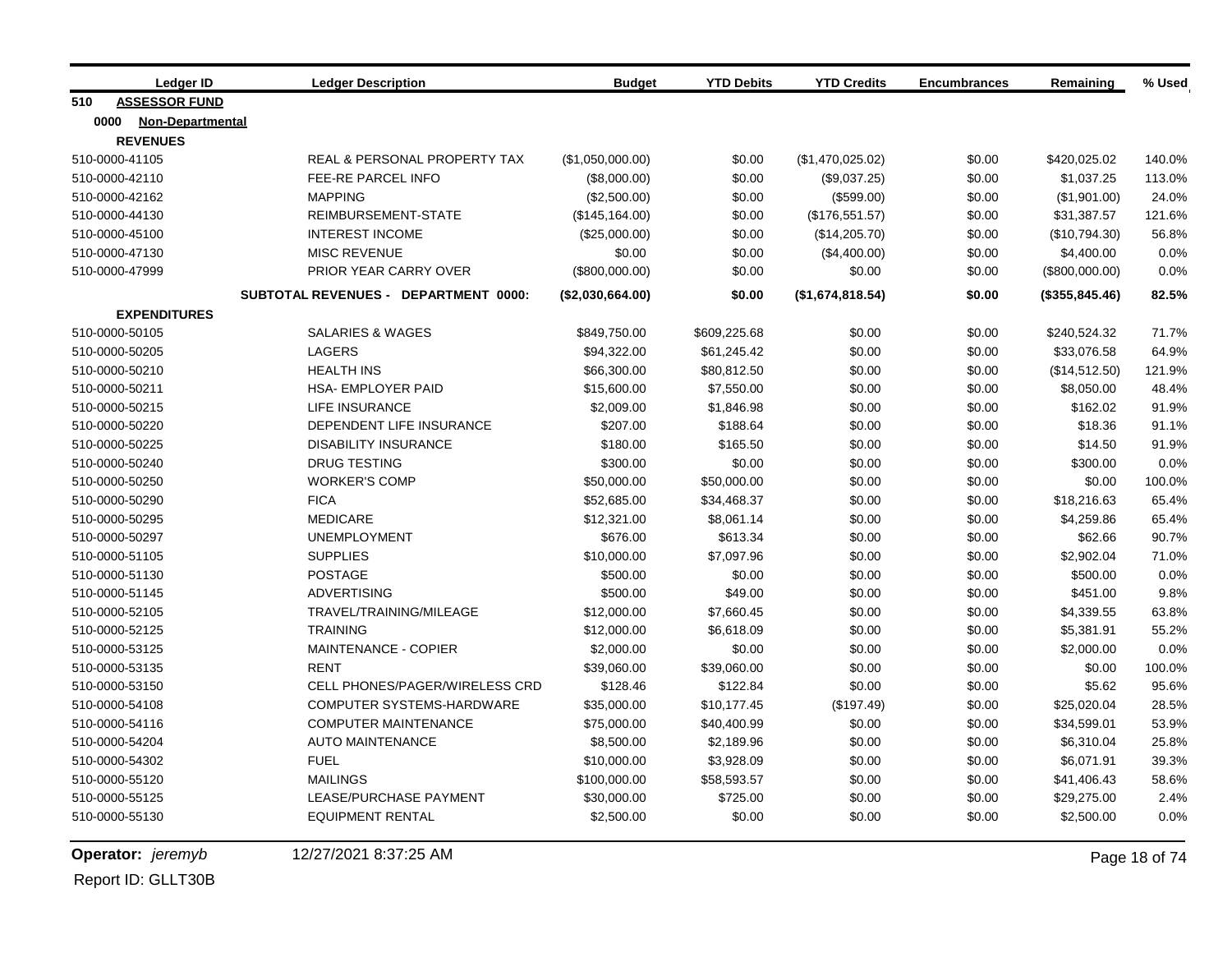| Ledger ID                   | <b>Ledger Description</b>                          | <b>Budget</b>     | <b>YTD Debits</b> | <b>YTD Credits</b>  | <b>Encumbrances</b> | Remaining       | % Used |
|-----------------------------|----------------------------------------------------|-------------------|-------------------|---------------------|---------------------|-----------------|--------|
| 510<br><b>ASSESSOR FUND</b> |                                                    |                   |                   |                     |                     |                 |        |
| 0000                        | <b>Non-Departmental</b>                            |                   |                   |                     |                     |                 |        |
| 510-0000-55150              | PROFESSIONAL SERVICES                              | \$55,000.00       | \$26.886.11       | \$0.00              | \$0.00              | \$28,113.89     | 48.9%  |
| 510-0000-57115              | <b>GENERAL INSURANCE</b>                           | \$34,478,00       | \$30,568.50       | \$0.00              | \$0.00              | \$3,909.50      | 88.7%  |
| 510-0000-58185              | <b>GIS EXPENSE</b>                                 | \$60,000,00       | \$47,006.32       | \$0.00              | \$0.00              | \$12,993.68     | 78.3%  |
| 510-0000-91190              | CAPITAL OUTLAY-OTHER                               | \$399,647.54      | \$54,883.00       | \$0.00              | \$0.00              | \$344,764.54    | 13.7%  |
|                             | <b>SUBTOTAL EXPENDITURES -</b><br>DEPARTMENT 0000: | \$2,030,664.00    | \$1,190,144.90    | (\$197.49)          | \$0.00              | \$840,716.59    | 58.6%  |
|                             | <b>TOTAL REVENUES for DEPARTMENT: 0000:</b>        | ( \$2,030,664.00) | \$0.00            | (\$1,674,818.54)    | \$0.00              | (\$355, 845.46) | 82.5%  |
|                             | TOTAL EXPENDITURES for DEPARTMENT: 0000 :          | \$2,030,664.00    | \$1,190,144.90    | (\$197.49)          | \$0.00              | \$840,716.59    | 58.6%  |
|                             | <b>TOTAL REVENUES for FUND: 510:</b>               | (\$2,030,664.00)  | \$0.00            | $($ \$1,674,818.54) | \$0.00              | (\$355,845.46)  | 82.5%  |
|                             | TOTAL EXPENDITURES for FUND: 510 :                 | \$2,030,664,00    | \$1,190,144.90    | (\$197.49)          | \$0.00              | \$840,716.59    | 58.6%  |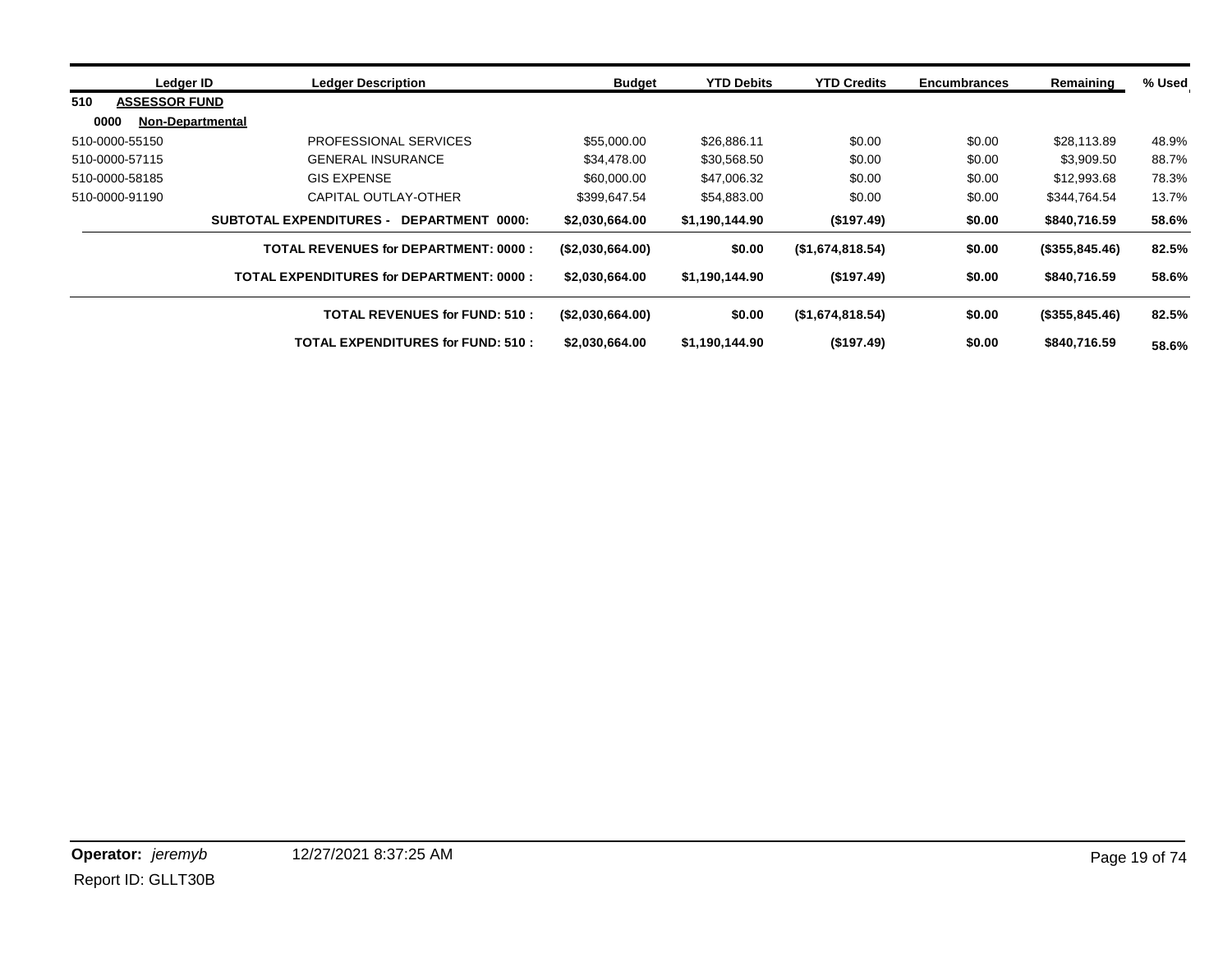| <b>Ledger ID</b>                     | <b>Ledger Description</b>            | <b>Budget</b>    | <b>YTD Debits</b> | <b>YTD Credits</b> | <b>Encumbrances</b> | Remaining        | % Used |
|--------------------------------------|--------------------------------------|------------------|-------------------|--------------------|---------------------|------------------|--------|
| <b>ROAD &amp; BRIDGE FUND</b><br>520 |                                      |                  |                   |                    |                     |                  |        |
| 0000<br><b>Non-Departmental</b>      |                                      |                  |                   |                    |                     |                  |        |
| <b>REVENUES</b>                      |                                      |                  |                   |                    |                     |                  |        |
| 520-0000-41105                       | REAL & PERSONAL PROPERTY TAX         | (\$3,200,000.00) | \$0.00            | (\$3,281,968.40)   | \$0.00              | \$81,968.40      | 102.6% |
| 520-0000-41240                       | OUT OF STATE/LOCAL USE TAX           | (\$1,200,000.00) | \$0.00            | (\$1,888,283.87)   | \$0.00              | \$688,283.87     | 157.4% |
| 520-0000-42178                       | FEES - FINANCIAL INSTITUTION         | (\$2,000.00)     | \$0.00            | (\$29.18)          | \$0.00              | (\$1,970.82)     | 1.5%   |
| 520-0000-42184                       | <b>CULVERT PERMITS</b>               | (\$10,000.00)    | \$0.00            | (\$10,100.00)      | \$0.00              | \$100.00         | 101.0% |
| 520-0000-42192                       | PILOT DISTRIBUTION TAX               | (\$25,000.00)    | \$0.00            | (\$6,120.11)       | \$0.00              | (\$18,879.89)    | 24.5%  |
| 520-0000-44144                       | COUNTY AID ROADS TRUST CART          | (\$1,372,000.00) | \$0.00            | (\$1,634,123.08)   | \$0.00              | \$262,123.08     | 119.1% |
| 520-0000-45100                       | <b>INTEREST INCOME</b>               | (\$30,000.00)    | \$0.00            | (\$5,305.76)       | \$0.00              | (\$24,694.24)    | 17.7%  |
| 520-0000-47125                       | DIESEL FUEL REIMB.                   | (\$10,000.00)    | \$0.00            | (\$11,524.30)      | \$0.00              | \$1,524.30       | 115.2% |
| 520-0000-47130                       | <b>MISC REVENUE</b>                  | (\$15,000.00)    | \$0.00            | (\$12,034.77)      | \$0.00              | (\$2,965.23)     | 80.2%  |
| 520-0000-47999                       | PRIOR YEAR CARRY OVER                | (\$1,006,739.00) | \$0.00            | \$0.00             | \$0.00              | (\$1,006,739.00) | 0.0%   |
| 520-0000-49101                       | <b>TRANSFER-GENERAL FUND</b>         | (\$500,000.00)   | \$0.00            | (\$500,000.00)     | \$0.00              | \$0.00           | 100.0% |
|                                      | SUBTOTAL REVENUES - DEPARTMENT 0000: | (\$7,370,739.00) | \$0.00            | (\$7,349,489.47)   | \$0.00              | (\$21, 249.53)   | 99.7%  |
| <b>EXPENDITURES</b>                  |                                      |                  |                   |                    |                     |                  |        |
| 520-0000-50105                       | <b>SALARIES &amp; WAGES</b>          | \$1,568,196.00   | \$1,487,560.46    | (\$1,429.11)       | \$0.00              | \$82,064.65      | 94.8%  |
| 520-0000-50205                       | LAGERS                               | \$174,070.00     | \$145,407.50      | \$0.00             | \$0.00              | \$28,662.50      | 83.5%  |
| 520-0000-50210                       | <b>HEALTH INS</b>                    | \$163,200.00     | \$208,687.50      | \$0.00             | \$0.00              | (\$45,487.50)    | 127.9% |
| 520-0000-50211                       | <b>HSA- EMPLOYER PAID</b>            | \$34,800.00      | \$16,950.00       | \$0.00             | \$0.00              | \$17,850.00      | 48.7%  |
| 520-0000-50215                       | <b>LIFE INSURANCE</b>                | \$4,687.00       | \$4,553.28        | \$0.00             | \$0.00              | \$133.72         | 97.1%  |
| 520-0000-50220                       | DEPENDENT LIFE INSURANCE             | \$501.00         | \$468.72          | \$0.00             | \$0.00              | \$32.28          | 93.6%  |
| 520-0000-50225                       | <b>DISABILITY INSURANCE</b>          | \$420.00         | \$408.00          | \$0.00             | \$0.00              | \$12.00          | 97.1%  |
| 520-0000-50235                       | <b>EMPLOYEE PHYSICALS</b>            | \$400.00         | \$197.00          | \$0.00             | \$0.00              | \$203.00         | 49.3%  |
| 520-0000-50240                       | <b>DRUG TESTING</b>                  | \$4,000.00       | \$2,736.00        | \$0.00             | \$0.00              | \$1,264.00       | 68.4%  |
| 520-0000-50250                       | <b>WORKER'S COMP</b>                 | \$175,000.00     | \$175,000.00      | \$0.00             | \$0.00              | \$0.00           | 100.0% |
| 520-0000-50290                       | <b>FICA</b>                          | \$97,228.00      | \$85,980.42       | \$0.00             | \$0.00              | \$11,247.58      | 88.4%  |
| 520-0000-50295                       | <b>MEDICARE</b>                      | \$22,739.00      | \$24,053.64       | (\$2,120.49)       | \$0.00              | \$805.85         | 96.5%  |
| 520-0000-50297                       | <b>UNEMPLOYMENT</b>                  | \$1,521.00       | \$1,715.98        | \$0.00             | \$0.00              | (\$194.98)       | 112.8% |
| 520-0000-51105                       | <b>SUPPLIES</b>                      | \$7,500.00       | \$6,090.95        | \$0.00             | \$0.00              | \$1,409.05       | 81.2%  |
| 520-0000-51130                       | <b>POSTAGE</b>                       | \$300.00         | \$44.25           | \$0.00             | \$0.00              | \$255.75         | 14.8%  |
| 520-0000-51145                       | <b>ADVERTISING</b>                   | \$4,000.00       | \$394.98          | \$0.00             | \$0.00              | \$3,605.02       | 9.9%   |
| 520-0000-52105                       | TRAVEL/TRAINING/MILEAGE              | \$7,000.00       | \$2,021.63        | \$0.00             | \$0.00              | \$4,978.37       | 28.9%  |
| 520-0000-53120                       | <b>MAINTENANCE</b>                   | \$34,999.00      | \$31,070.96       | \$0.00             | \$0.00              | \$3,928.04       | 88.8%  |
| 520-0000-53140                       | <b>UTILITIES</b>                     | \$55,000.00      | \$40,740.61       | \$0.00             | \$0.00              | \$14,259.39      | 74.1%  |
| 520-0000-54202                       | <b>EQUIPMENT MAINTENANCE</b>         | \$125,000.00     | \$95,376.90       | (\$3,261.16)       | \$0.00              | \$32,884.26      | 73.7%  |
| 520-0000-54207                       | <b>ROADSIDE INCIDENTS</b>            | \$8,000.00       | \$5,705.51        | \$0.00             | \$0.00              | \$2,294.49       | 71.3%  |
| 520-0000-54220                       | <b>WASTE DISPOSAL-TIRES</b>          | \$5,000.00       | \$1,641.00        | \$0.00             | \$0.00              | \$3,359.00       | 32.8%  |
| 520-0000-54302                       | <b>FUEL</b>                          | \$435,000.00     | \$405,378.55      | \$0.00             | \$0.00              | \$29,621.45      | 93.2%  |

**Operator:** *jeremyb* 12/27/2021 8:37:25 AM Page 20 of 74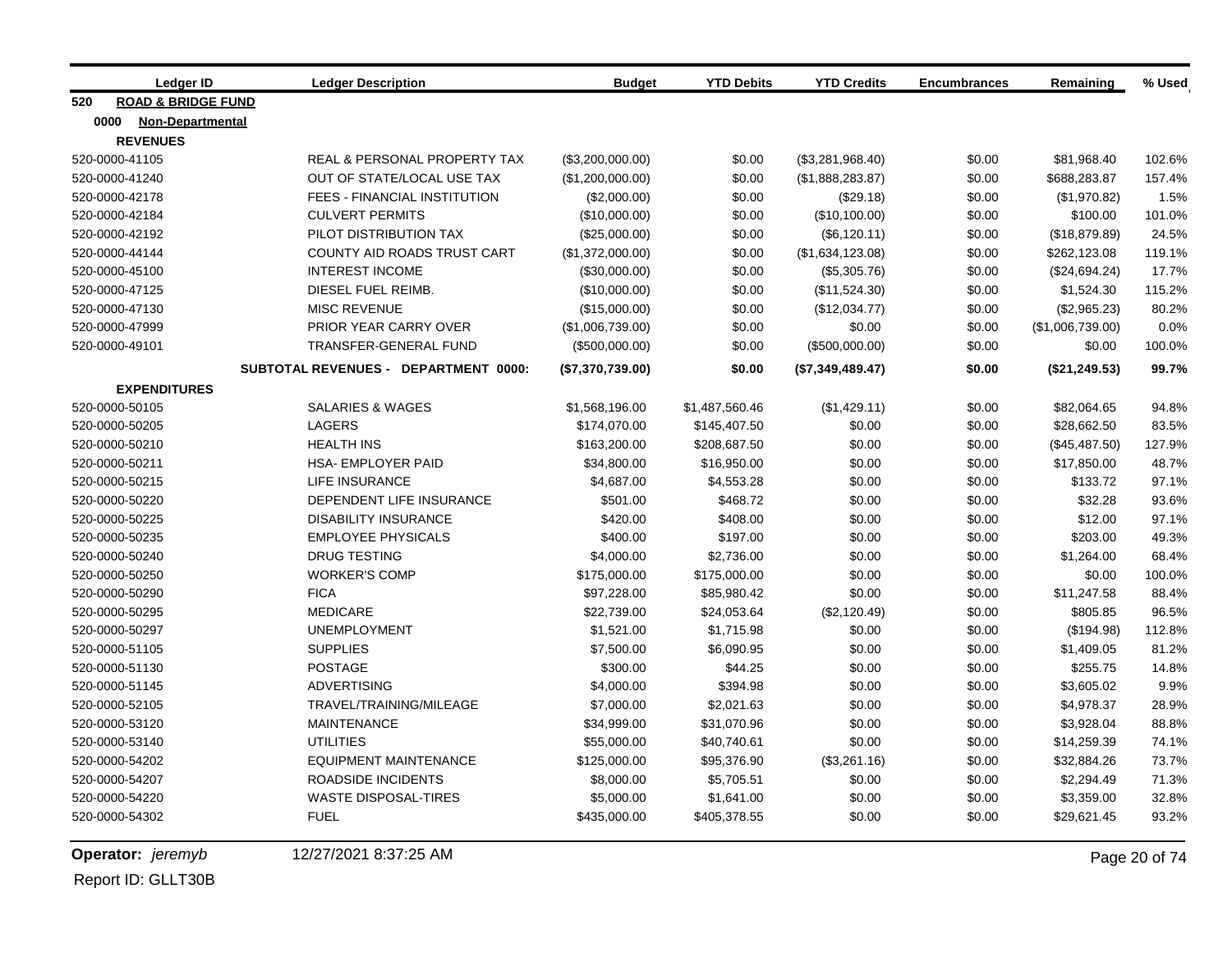| Ledger ID                            | <b>Ledger Description</b>                          | <b>Budget</b>    | <b>YTD Debits</b> | <b>YTD Credits</b> | <b>Encumbrances</b> | Remaining      | % Used |
|--------------------------------------|----------------------------------------------------|------------------|-------------------|--------------------|---------------------|----------------|--------|
| <b>ROAD &amp; BRIDGE FUND</b><br>520 |                                                    |                  |                   |                    |                     |                |        |
| 0000<br>Non-Departmental             |                                                    |                  |                   |                    |                     |                |        |
| 520-0000-55125                       | LEASE/PURCHASE PAYMENT                             | \$386,406.00     | \$386,405.88      | \$0.00             | \$0.00              | \$0.12         | 100.0% |
| 520-0000-55140                       | INS. DEDUCTIBLE                                    | \$5,000.00       | \$0.00            | \$0.00             | \$0.00              | \$5,000.00     | 0.0%   |
| 520-0000-57115                       | <b>GENERAL INSURANCE</b>                           | \$150,000.00     | \$150,000.00      | \$0.00             | \$0.00              | \$0.00         | 100.0% |
| 520-0000-58120                       | CITY PROPERTY TAX EXPENSE                          | \$500,000.00     | \$437,228.85      | \$0.00             | \$0.00              | \$62,771.15    | 87.4%  |
| 520-0000-63020                       | UNIFORM/LEATHER                                    | \$4,000.00       | \$1,500.00        | \$0.00             | \$0.00              | \$2,500.00     | 37.5%  |
| 520-0000-66105                       | <b>BRIDGES/CULVERTS</b>                            | \$435,000.00     | \$346,849.25      | (\$17,499.56)      | \$0.00              | \$105,650.31   | 75.7%  |
| 520-0000-66115                       | ROADWAY MAINTENANCE                                | \$1,037,000.00   | \$968,481.33      | \$0.00             | \$0.00              | \$68,518.67    | 93.4%  |
| 520-0000-66120                       | <b>CHEMICALS</b>                                   | \$3,000.00       | \$200.00          | \$0.00             | \$0.00              | \$2,800.00     | 6.7%   |
| 520-0000-66125                       | EQUIP. PARTS/SUPPLIES                              | \$261,772.00     | \$219,136.75      | (\$1,981.31)       | \$0.00              | \$44,616.56    | 83.0%  |
| 520-0000-66127                       | <b>TIRES</b>                                       | \$55,000.00      | \$52,622.65       | \$0.00             | \$0.00              | \$2,377.35     | 95.7%  |
| 520-0000-66135                       | <b>ROAD SIGNS</b>                                  | \$60,000.00      | \$42,877.54       | \$0.00             | \$0.00              | \$17,122.46    | 71.5%  |
| 520-0000-91130                       | <b>CAPITAL OUTLAY-ROADS</b>                        | \$1,245,000.00   | \$1,182,306.59    | (\$75,000.00)      | \$0.00              | \$137,693.41   | 88.9%  |
| 520-0000-91180                       | CAPITAL OUTLAY-EQUIPMENT                           | \$300,000.00     | \$298,764.12      | \$0.00             | \$0.00              | \$1,235.88     | 99.6%  |
|                                      | <b>SUBTOTAL EXPENDITURES -</b><br>DEPARTMENT 0000: | \$7,370,739.00   | \$6,828,556.80    | (\$101, 291.63)    | \$0.00              | \$643,473.83   | 91.3%  |
|                                      | <b>TOTAL REVENUES for DEPARTMENT: 0000:</b>        | (\$7,370,739.00) | \$0.00            | (\$7,349,489.47)   | \$0.00              | (\$21, 249.53) | 99.7%  |
|                                      | <b>TOTAL EXPENDITURES for DEPARTMENT: 0000:</b>    | \$7,370,739.00   | \$6,828,556.80    | (\$101, 291.63)    | \$0.00              | \$643,473.83   | 91.3%  |
|                                      | <b>TOTAL REVENUES for FUND: 520:</b>               | (\$7,370,739.00) | \$0.00            | (\$7,349,489.47)   | \$0.00              | (\$21, 249.53) | 99.7%  |
|                                      | <b>TOTAL EXPENDITURES for FUND: 520:</b>           | \$7,370,739.00   | \$6,828,556.80    | (\$101, 291.63)    | \$0.00              | \$643,473.83   | 91.3%  |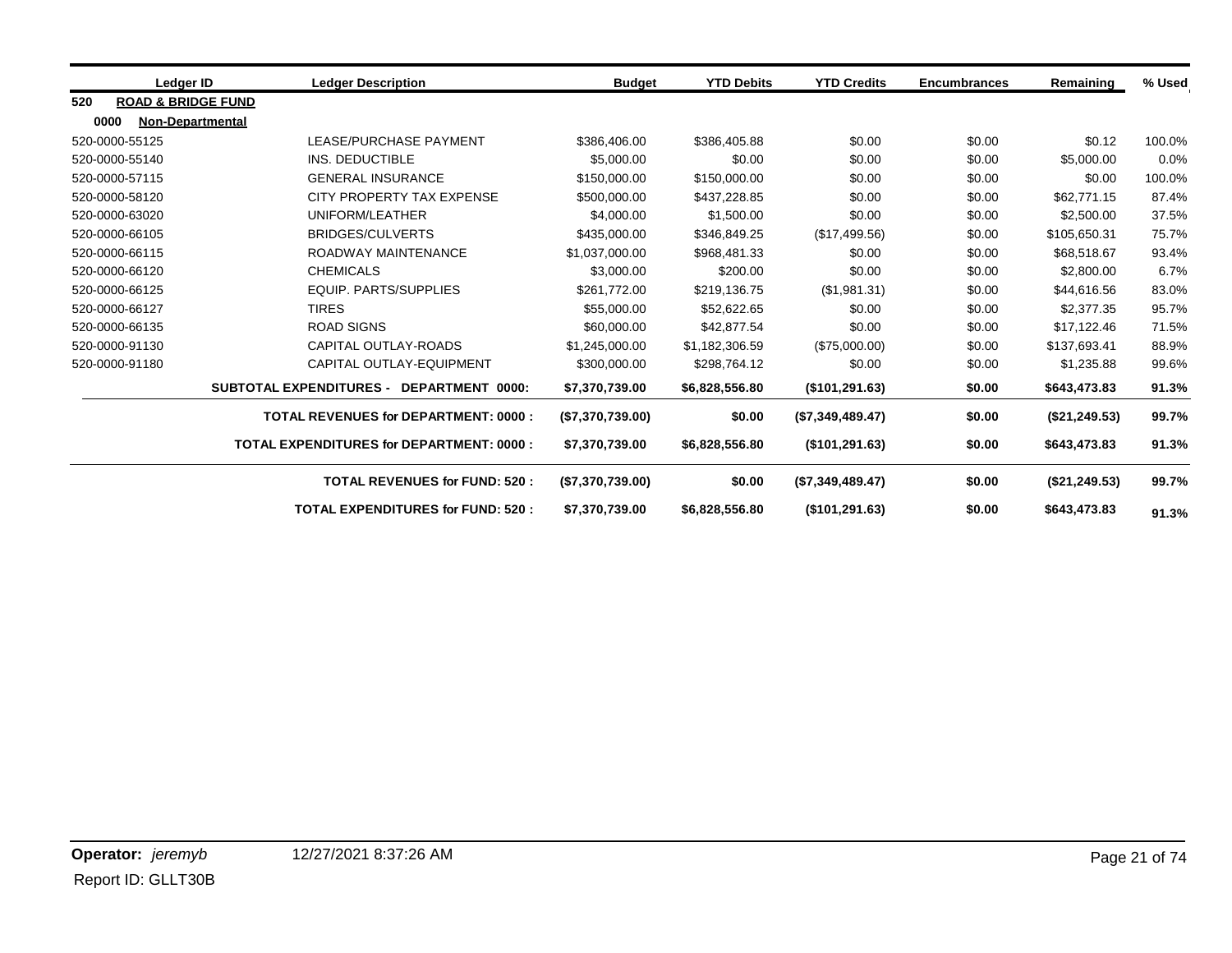| Ledger ID                       | <b>Ledger Description</b>                          | <b>Budget</b>    | <b>YTD Debits</b> | <b>YTD Credits</b> | <b>Encumbrances</b> | Remaining      | % Used |
|---------------------------------|----------------------------------------------------|------------------|-------------------|--------------------|---------------------|----------------|--------|
| 521                             | <b>ROAD &amp; BRIDGE SALES TAX FUND</b>            |                  |                   |                    |                     |                |        |
| 0000<br><b>Non-Departmental</b> |                                                    |                  |                   |                    |                     |                |        |
| <b>REVENUES</b>                 |                                                    |                  |                   |                    |                     |                |        |
| 521-0000-41220                  | 1/4% SALES TAX(66.7%)-COUNTY                       | (\$2,244,111.00) | \$0.00            | (\$2,772,029.80)   | \$0.00              | \$527,918.80   | 123.5% |
| 521-0000-45100                  | <b>INTEREST INCOME</b>                             | (\$2,500.00)     | \$0.00            | (\$7.80)           | \$0.00              | (\$2,492.20)   | 0.3%   |
|                                 | <b>SUBTOTAL REVENUES -</b><br>DEPARTMENT 0000:     | (\$2,246,611.00) | \$0.00            | (\$2,772,037.60)   | \$0.00              | \$525,426.60   | 123.4% |
| <b>EXPENDITURES</b>             |                                                    |                  |                   |                    |                     |                |        |
| 521-0000-59529                  | CIA PUBLIC WORKS BOND DEBT                         | \$1,996,611.00   | \$2,578,958.07    | \$0.00             | \$0.00              | (\$582,347.07) | 129.2% |
| 521-0000-92005                  | ECONOMIC ACTIVITY TAXES                            | \$250,000.00     | \$204,466.72      | (\$13,331.43)      | \$0.00              | \$58,864.71    | 76.5%  |
|                                 | <b>SUBTOTAL EXPENDITURES -</b><br>DEPARTMENT 0000: | \$2,246,611.00   | \$2,783,424.79    | (\$13,331.43)      | \$0.00              | (\$523,482.36) | 123.3% |
|                                 | <b>TOTAL REVENUES for DEPARTMENT: 0000:</b>        | (\$2,246,611.00) | \$0.00            | (\$2,772,037.60)   | \$0.00              | \$525,426.60   | 123.4% |
|                                 | <b>TOTAL EXPENDITURES for DEPARTMENT: 0000:</b>    | \$2,246,611.00   | \$2,783,424.79    | (\$13,331.43)      | \$0.00              | (\$523,482.36) | 123.3% |
|                                 | <b>TOTAL REVENUES for FUND: 521:</b>               | (\$2,246,611.00) | \$0.00            | (\$2,772,037.60)   | \$0.00              | \$525,426.60   | 123.4% |
|                                 | <b>TOTAL EXPENDITURES for FUND: 521:</b>           | \$2,246,611.00   | \$2,783,424.79    | (\$13,331.43)      | \$0.00              | (\$523,482.36) | 123.3% |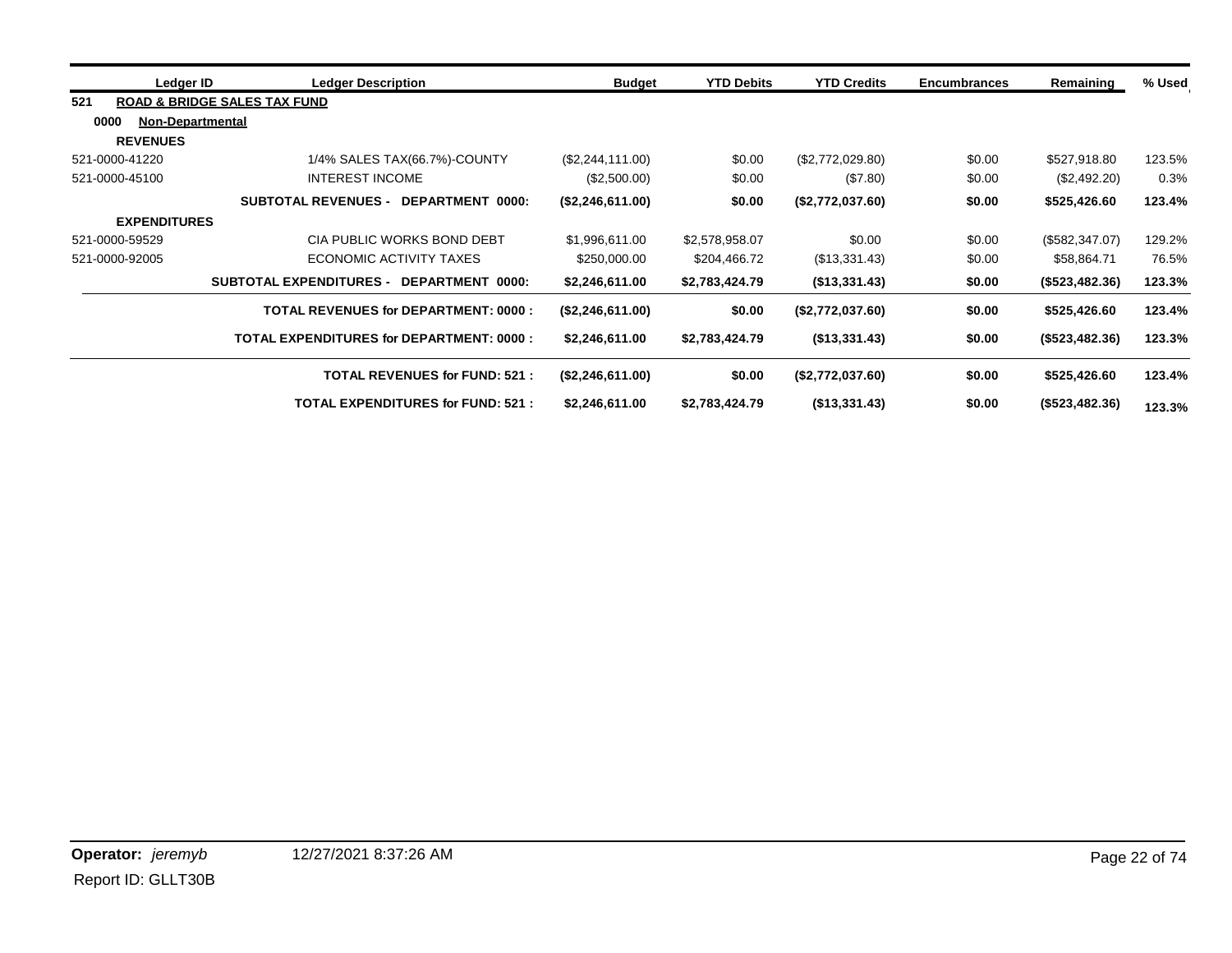| Ledger ID                       | <b>Ledger Description</b>                       | <b>Budget</b>    | <b>YTD Debits</b> | <b>YTD Credits</b> | <b>Encumbrances</b> | Remaining        | % Used |
|---------------------------------|-------------------------------------------------|------------------|-------------------|--------------------|---------------------|------------------|--------|
| 522                             | <b>ROAD &amp; BRIDGE CITIES FUND</b>            |                  |                   |                    |                     |                  |        |
| 0000<br><b>Non-Departmental</b> |                                                 |                  |                   |                    |                     |                  |        |
| <b>REVENUES</b>                 |                                                 |                  |                   |                    |                     |                  |        |
| 522-0000-41210                  | 1/4% SALES TAX(33.3%)-CITY                      | (\$1,122,056.00) | \$0.00            | (\$1,386,014.88)   | \$0.00              | \$263,958.88     | 123.5% |
| 522-0000-45100                  | INTEREST INCOME                                 | (\$7,500.00)     | \$0.00            | (\$1,064.35)       | \$0.00              | (\$6,435.65)     | 14.2%  |
| 522-0000-47999                  | PRIOR YEAR CARRY OVER                           | (\$1,000,000.00) | \$0.00            | \$0.00             | \$0.00              | (\$1,000,000.00) | 0.0%   |
|                                 | <b>SUBTOTAL REVENUES - DEPARTMENT 0000:</b>     | (\$2,129,556.00) | \$0.00            | (\$1,387,079.23)   | \$0.00              | (\$742,476.77)   | 65.1%  |
| <b>EXPENDITURES</b>             |                                                 |                  |                   |                    |                     |                  |        |
| 522-0000-55115                  | <b>CONTRACTS</b>                                | \$1,200,000.00   | \$1,101,037.00    | \$0.00             | \$0.00              | \$98,963.00      | 91.8%  |
| 522-0000-92005                  | ECONOMIC ACTIVITY TAXES                         | \$125,000.00     | \$105,363.96      | (\$6,665.71)       | \$0.00              | \$26,301.75      | 79.0%  |
|                                 | SUBTOTAL EXPENDITURES - DEPARTMENT 0000:        | \$1,325,000.00   | \$1,206,400.96    | (\$6,665.71)       | \$0.00              | \$125,264.75     | 90.5%  |
|                                 | <b>TOTAL REVENUES for DEPARTMENT: 0000:</b>     | (\$2,129,556.00) | \$0.00            | (\$1,387,079.23)   | \$0.00              | (\$742,476.77)   | 65.1%  |
|                                 | <b>TOTAL EXPENDITURES for DEPARTMENT: 0000:</b> | \$1,325,000.00   | \$1,206,400.96    | (\$6,665.71)       | \$0.00              | \$125,264.75     | 90.5%  |
|                                 | <b>TOTAL REVENUES for FUND: 522:</b>            | (\$2,129,556.00) | \$0.00            | (\$1,387,079.23)   | \$0.00              | (\$742, 476.77)  | 65.1%  |
|                                 | <b>TOTAL EXPENDITURES for FUND: 522:</b>        | \$1,325,000.00   | \$1,206,400.96    | (\$6,665.71)       | \$0.00              | \$125,264.75     | 90.5%  |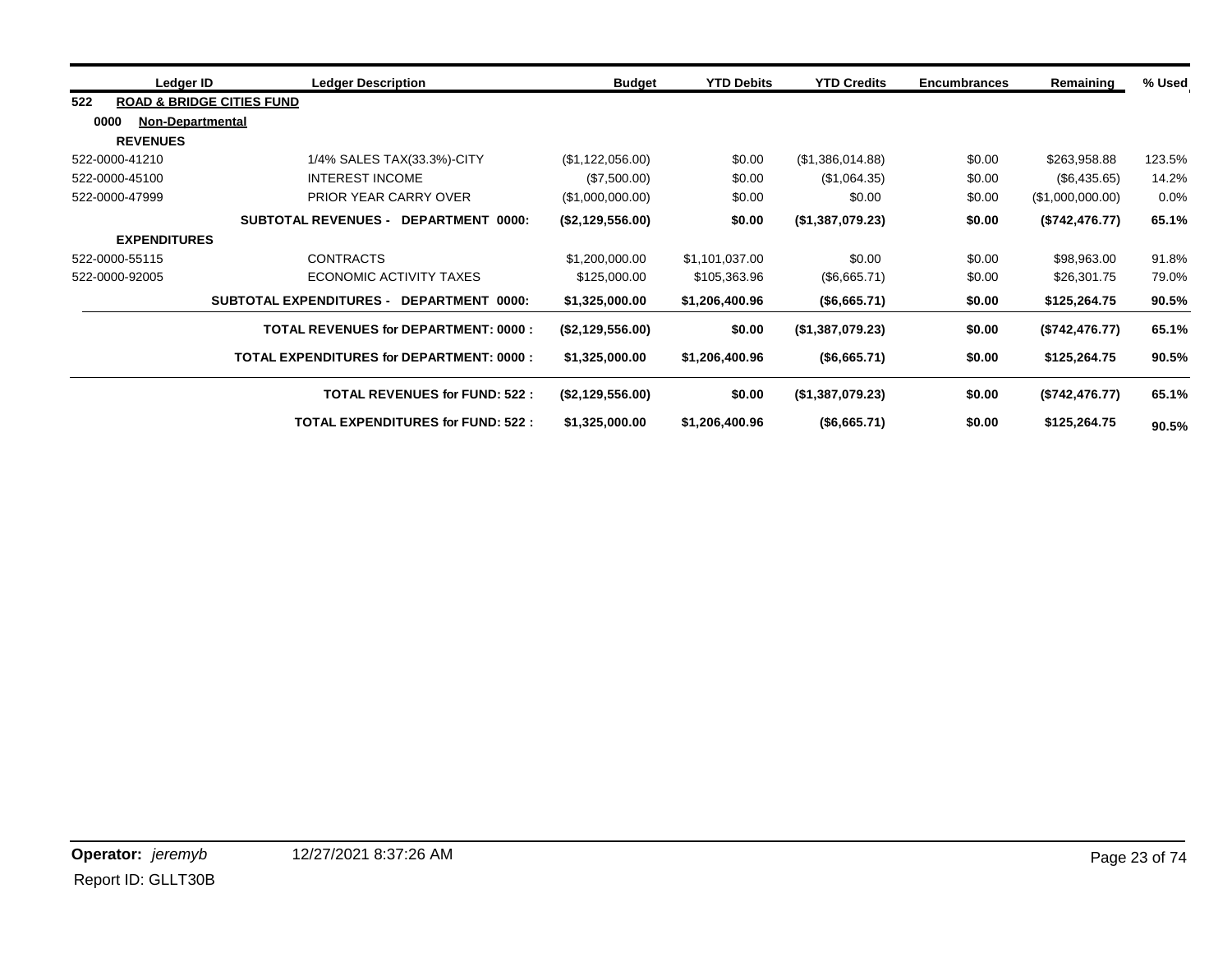| Ledger ID                       | <b>Ledger Description</b>                       | <b>Budget</b> | <b>YTD Debits</b> | <b>YTD Credits</b> | <b>Encumbrances</b> | Remaining    | % Used |
|---------------------------------|-------------------------------------------------|---------------|-------------------|--------------------|---------------------|--------------|--------|
| 524<br><b>NID BOND FUND</b>     |                                                 |               |                   |                    |                     |              |        |
| 0000<br><b>Non-Departmental</b> |                                                 |               |                   |                    |                     |              |        |
| <b>REVENUES</b>                 |                                                 |               |                   |                    |                     |              |        |
| 524-0000-45100                  | <b>INTEREST INCOME</b>                          | (\$200.00)    | \$0.00            | (\$5.12)           | \$0.00              | (\$194.88)   | 2.6%   |
| 524-0000-46105                  | NID TAX REVENUE                                 | (\$59,000.00) | \$0.00            | (\$58,269.71)      | \$0.00              | $(\$730.29)$ | 98.8%  |
|                                 | <b>SUBTOTAL REVENUES - DEPARTMENT 0000:</b>     | (\$59,200.00) | \$0.00            | (\$58,274.83)      | \$0.00              | (\$925.17)   | 98.4%  |
| <b>EXPENDITURES</b>             |                                                 |               |                   |                    |                     |              |        |
| 524-0000-57105                  | <b>BOND EXPENSE</b>                             | \$58,754.00   | \$58,753.44       | \$0.00             | \$0.00              | \$0.56       | 100.0% |
|                                 | SUBTOTAL EXPENDITURES - DEPARTMENT 0000:        | \$58,754.00   | \$58,753.44       | \$0.00             | \$0.00              | \$0.56       | 100.0% |
|                                 | <b>TOTAL REVENUES for DEPARTMENT: 0000:</b>     | (\$59,200.00) | \$0.00            | (\$58,274.83)      | \$0.00              | (\$925.17)   | 98.4%  |
|                                 | <b>TOTAL EXPENDITURES for DEPARTMENT: 0000:</b> | \$58,754.00   | \$58,753.44       | \$0.00             | \$0.00              | \$0.56       | 100.0% |
|                                 | <b>TOTAL REVENUES for FUND: 524:</b>            | (\$59,200.00) | \$0.00            | (\$58,274.83)      | \$0.00              | (\$925.17)   | 98.4%  |
|                                 | <b>TOTAL EXPENDITURES for FUND: 524:</b>        | \$58,754.00   | \$58,753.44       | \$0.00             | \$0.00              | \$0.56       | 100.0% |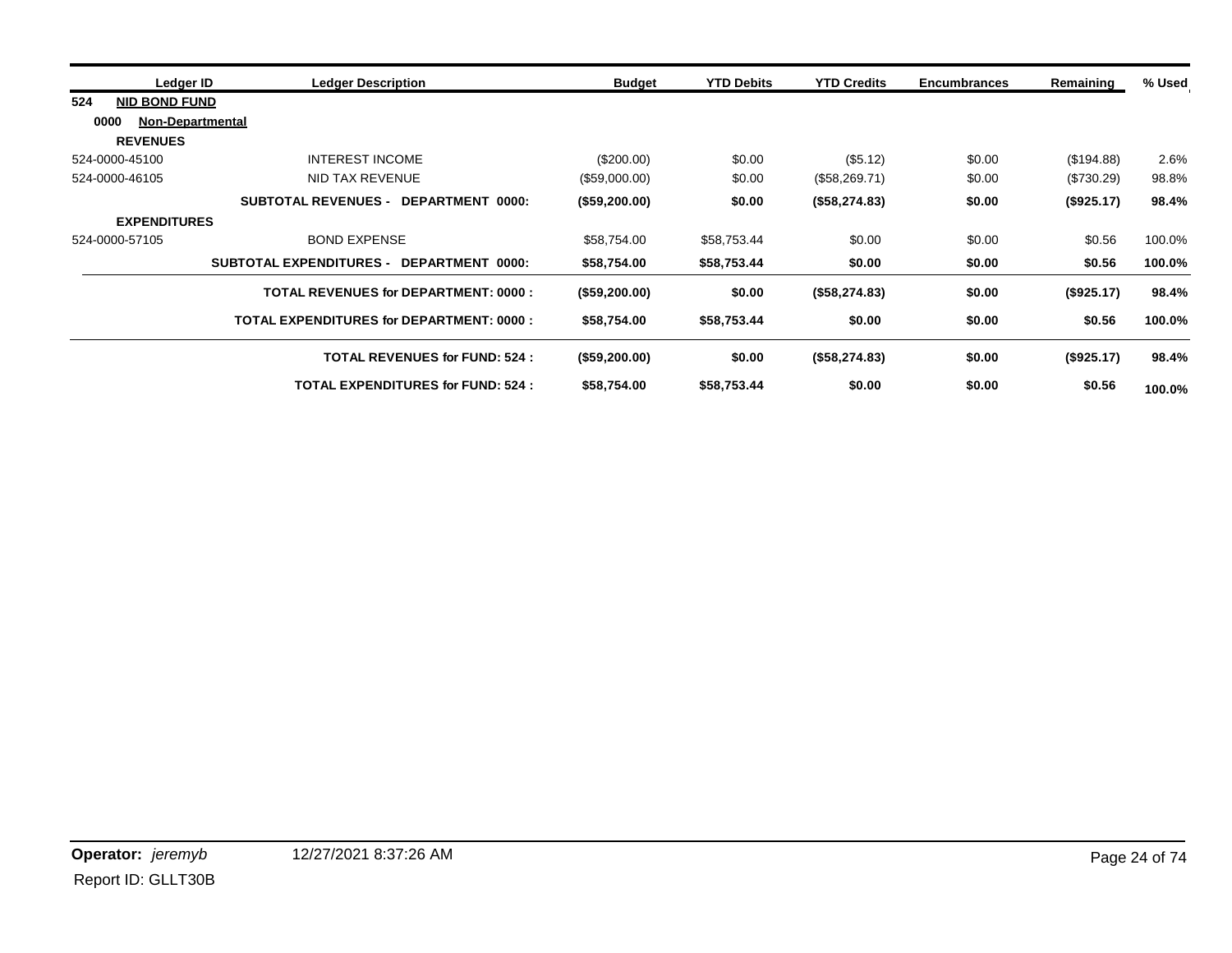| Ledger ID           | <b>Ledger Description</b>                       | <b>Budget</b>  | <b>YTD Debits</b> | <b>YTD Credits</b> | <b>Encumbrances</b> | Remaining         | % Used |
|---------------------|-------------------------------------------------|----------------|-------------------|--------------------|---------------------|-------------------|--------|
| 525                 | <b>FEDERAL BRIDGE FUND</b>                      |                |                   |                    |                     |                   |        |
| 0000                | <b>Non-Departmental</b>                         |                |                   |                    |                     |                   |        |
| <b>REVENUES</b>     |                                                 |                |                   |                    |                     |                   |        |
| 525-0000-44150      | FEDERAL GOV'T BRIDGE REIMB                      | (\$387,000.00) | \$0.00            | (\$250,365.41)     | \$0.00              | (\$136,634.59)    | 64.7%  |
| 525-0000-47999      | PRIOR YEAR CARRY OVER                           | (\$495,000.00) | \$0.00            | \$0.00             | \$0.00              | (\$495,000.00)    | 0.0%   |
|                     | <b>SUBTOTAL REVENUES -</b><br>DEPARTMENT 0000:  | (\$882,000.00) | \$0.00            | (\$250,365.41)     | \$0.00              | (\$631,634.59)    | 28.4%  |
| <b>EXPENDITURES</b> |                                                 |                |                   |                    |                     |                   |        |
| 525-0000-66110      | <b>BRIDGE EXPENSE</b>                           | \$720,000.00   | \$726,799.59      | \$0.00             | \$0.00              | (\$6,799.59)      | 100.9% |
|                     | SUBTOTAL EXPENDITURES - DEPARTMENT 0000:        | \$720,000.00   | \$726,799.59      | \$0.00             | \$0.00              | (\$6,799.59)      | 100.9% |
|                     | <b>TOTAL REVENUES for DEPARTMENT: 0000:</b>     | (\$882,000.00) | \$0.00            | (\$250,365.41)     | \$0.00              | $($ \$631,634.59) | 28.4%  |
|                     | <b>TOTAL EXPENDITURES for DEPARTMENT: 0000:</b> | \$720,000.00   | \$726,799.59      | \$0.00             | \$0.00              | (\$6,799.59)      | 100.9% |
|                     | <b>TOTAL REVENUES for FUND: 525:</b>            | (\$882,000.00) | \$0.00            | (\$250,365.41)     | \$0.00              | $($ \$631,634.59) | 28.4%  |
|                     | <b>TOTAL EXPENDITURES for FUND: 525:</b>        | \$720,000.00   | \$726,799.59      | \$0.00             | \$0.00              | (\$6,799.59)      | 100.9% |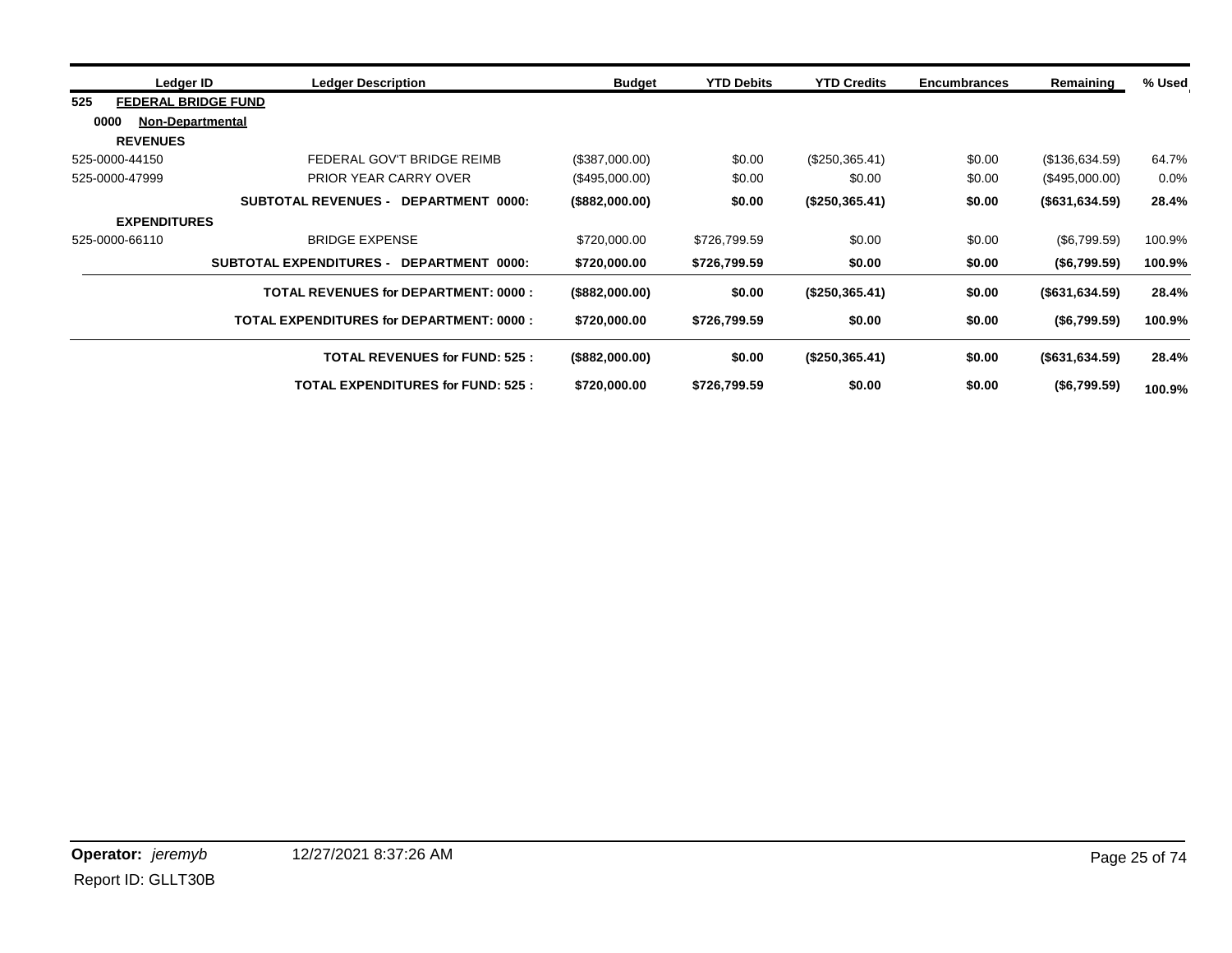| Ledger ID                       | <b>Ledger Description</b>                          | <b>Budget</b>     | <b>YTD Debits</b> | <b>YTD Credits</b> | <b>Encumbrances</b> | Remaining      | % Used |
|---------------------------------|----------------------------------------------------|-------------------|-------------------|--------------------|---------------------|----------------|--------|
| 528                             | <b>ROAD &amp; BRIDGE RESERVE FUND</b>              |                   |                   |                    |                     |                |        |
| 0000<br><b>Non-Departmental</b> |                                                    |                   |                   |                    |                     |                |        |
| <b>REVENUES</b>                 |                                                    |                   |                   |                    |                     |                |        |
| 528-0000-45100                  | INTEREST INCOME                                    | (\$10,000.00)     | \$0.00            | (\$13,319.84)      | \$0.00              | \$3,319.84     | 133.2% |
| 528-0000-47999                  | <b>PRIOR YEAR CARRY OVER</b>                       | (\$595,059.46)    | \$0.00            | \$0.00             | \$0.00              | (\$595,059.46) | 0.0%   |
|                                 | <b>SUBTOTAL REVENUES - DEPARTMENT 0000:</b>        | (\$605,059.46)    | \$0.00            | (\$13,319.84)      | \$0.00              | (\$591,739.62) | 2.2%   |
| <b>EXPENDITURES</b>             |                                                    |                   |                   |                    |                     |                |        |
| 528-0000-91130                  | CAPITAL OUTLAY-ROADS                               | \$302,529.00      | \$0.00            | \$0.00             | \$0.00              | \$302,529.00   | 0.0%   |
| 528-0000-91190                  | CAPITAL OUTLAY-OTHER                               | \$302,530.00      | \$103,419.72      | \$0.00             | \$0.00              | \$199,110.28   | 34.2%  |
|                                 | <b>SUBTOTAL EXPENDITURES -</b><br>DEPARTMENT 0000: | \$605,059.00      | \$103,419.72      | \$0.00             | \$0.00              | \$501,639.28   | 17.1%  |
|                                 | <b>TOTAL REVENUES for DEPARTMENT: 0000:</b>        | (\$605,059.46)    | \$0.00            | (\$13,319.84)      | \$0.00              | (\$591,739.62) | 2.2%   |
|                                 | <b>TOTAL EXPENDITURES for DEPARTMENT: 0000:</b>    | \$605,059.00      | \$103,419.72      | \$0.00             | \$0.00              | \$501,639.28   | 17.1%  |
|                                 | <b>TOTAL REVENUES for FUND: 528:</b>               | $($ \$605,059.46) | \$0.00            | (\$13,319.84)      | \$0.00              | (\$591,739.62) | 2.2%   |
|                                 | <b>TOTAL EXPENDITURES for FUND: 528:</b>           | \$605,059.00      | \$103,419.72      | \$0.00             | \$0.00              | \$501,639.28   | 17.1%  |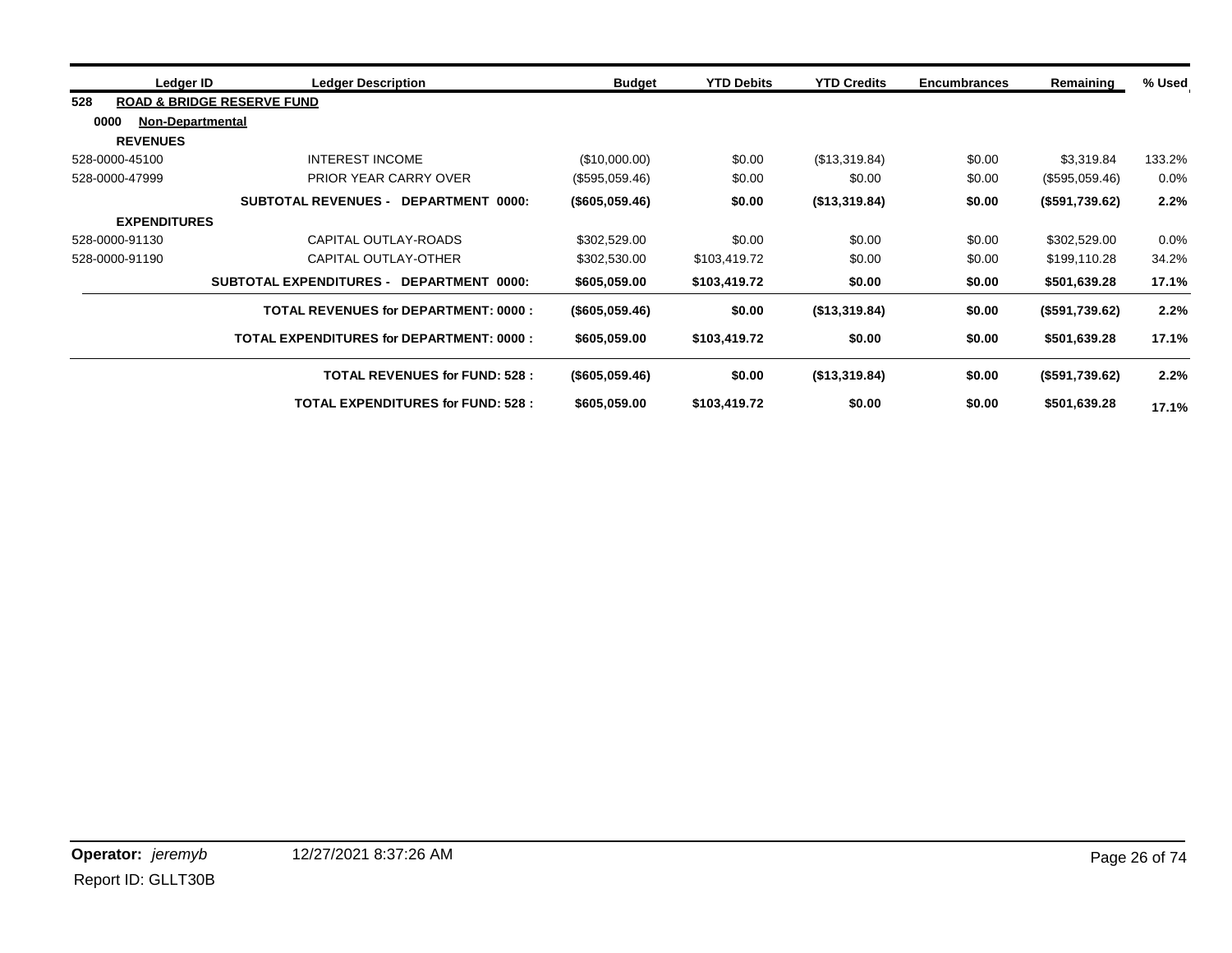| Ledger ID                       | <b>Ledger Description</b>                       | <b>Budget</b>    | <b>YTD Debits</b> | <b>YTD Credits</b> | <b>Encumbrances</b> | Remaining        | % Used |
|---------------------------------|-------------------------------------------------|------------------|-------------------|--------------------|---------------------|------------------|--------|
| 529                             | <b>CIA ROAD &amp; BRIDGE BOND DEBT</b>          |                  |                   |                    |                     |                  |        |
| 0000<br><b>Non-Departmental</b> |                                                 |                  |                   |                    |                     |                  |        |
| <b>REVENUES</b>                 |                                                 |                  |                   |                    |                     |                  |        |
| 529-0000-45100                  | <b>INTEREST INCOME</b>                          | (\$40,000.00)    | \$0.00            | (\$93,012.80)      | \$0.00              | \$53,012.80      | 232.5% |
| 529-0000-45101                  | <b>INTEREST SUBSIDY</b>                         | \$0.00           | \$0.00            | (\$47,102.39)      | \$0.00              | \$47,102.39      | 0.0%   |
| 529-0000-47999                  | PRIOR YEAR CARRY OVER                           | (\$5,700,000.00) | \$0.00            | \$0.00             | \$0.00              | (\$5,700,000.00) | 0.0%   |
| 529-0000-49521                  | ROAD & BRIDGE COUNTY FUND                       | (\$1,996,611.00) | \$0.00            | (\$2,578,958.07)   | \$0.00              | \$582,347.07     | 129.2% |
|                                 | <b>SUBTOTAL REVENUES - DEPARTMENT 0000:</b>     | (\$7,736,611.00) | \$0.00            | (\$2,719,073.26)   | \$0.00              | (\$5,017,537.74) | 35.1%  |
| <b>EXPENDITURES</b>             |                                                 |                  |                   |                    |                     |                  |        |
| 529-0000-95300                  | <b>DEBT SERVICE PRINCIPAL</b>                   | \$1,340,000.00   | \$1,340,000.00    | \$0.00             | \$0.00              | \$0.00           | 100.0% |
| 529-0000-95320                  | <b>BOND INTEREST EXPENSE</b>                    | \$704,174.00     | \$704,173.06      | \$0.00             | \$0.00              | \$0.94           | 100.0% |
|                                 | SUBTOTAL EXPENDITURES - DEPARTMENT 0000:        | \$2,044,174.00   | \$2,044,173.06    | \$0.00             | \$0.00              | \$0.94           | 100.0% |
|                                 | <b>TOTAL REVENUES for DEPARTMENT: 0000:</b>     | (\$7,736,611.00) | \$0.00            | (\$2,719,073.26)   | \$0.00              | (\$5,017,537.74) | 35.1%  |
|                                 | <b>TOTAL EXPENDITURES for DEPARTMENT: 0000:</b> | \$2,044,174.00   | \$2,044,173.06    | \$0.00             | \$0.00              | \$0.94           | 100.0% |
|                                 | <b>TOTAL REVENUES for FUND: 529:</b>            | (\$7,736,611.00) | \$0.00            | (\$2,719,073.26)   | \$0.00              | (\$5,017,537.74) | 35.1%  |
|                                 | <b>TOTAL EXPENDITURES for FUND: 529:</b>        | \$2,044,174.00   | \$2,044,173.06    | \$0.00             | \$0.00              | \$0.94           | 100.0% |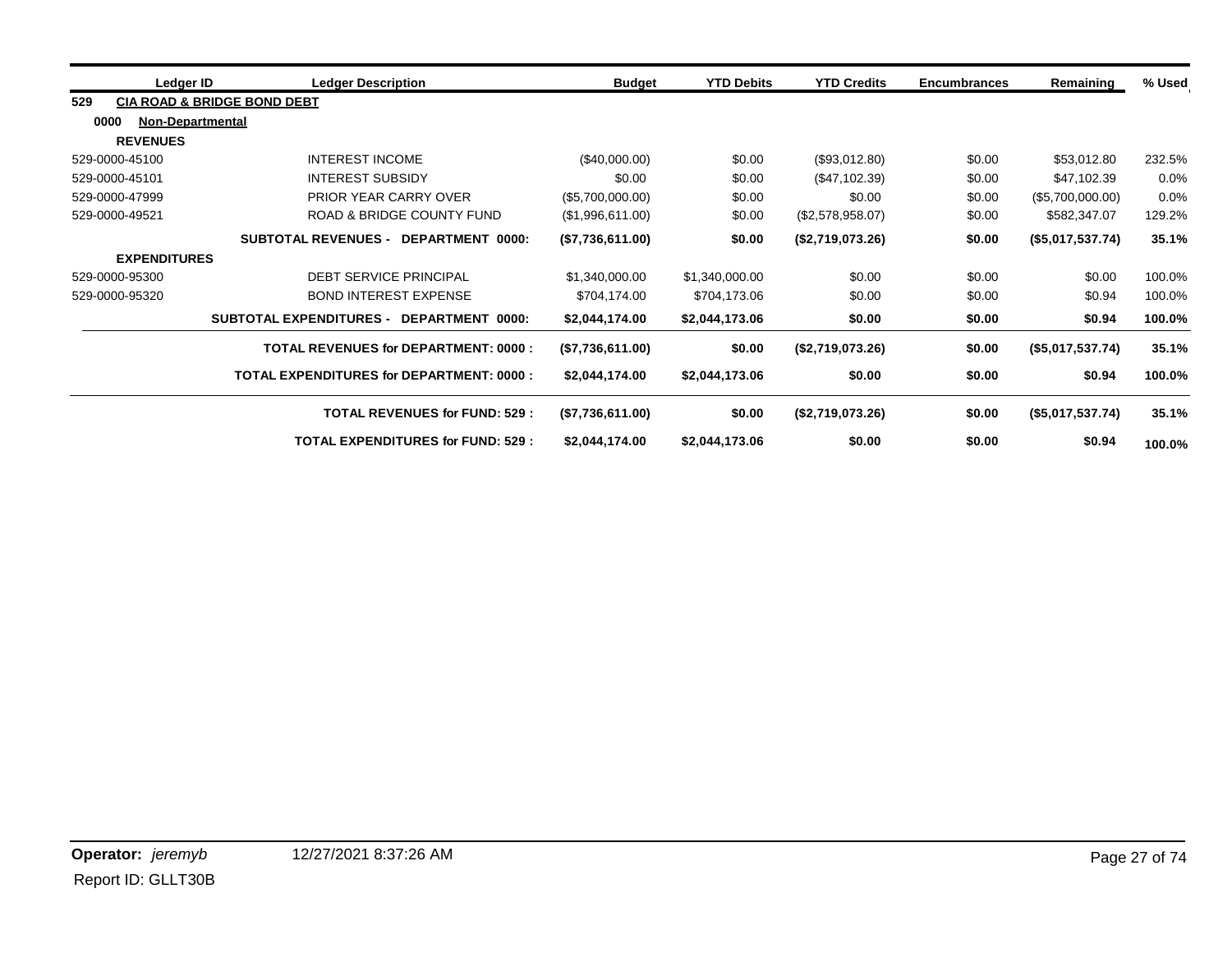| Ledger ID                       | <b>Ledger Description</b>                       | <b>Budget</b>    | <b>YTD Debits</b> | <b>YTD Credits</b> | <b>Encumbrances</b> | Remaining        | % Used  |
|---------------------------------|-------------------------------------------------|------------------|-------------------|--------------------|---------------------|------------------|---------|
| 532                             | <b>CIA BOND REV/EXP SERIES 2020</b>             |                  |                   |                    |                     |                  |         |
| 0000<br><b>Non-Departmental</b> |                                                 |                  |                   |                    |                     |                  |         |
| <b>REVENUES</b>                 |                                                 |                  |                   |                    |                     |                  |         |
| 532-0000-45100                  | <b>INTEREST INCOME</b>                          | (\$50,000.00)    | \$0.00            | (\$6,291.78)       | \$0.00              | (\$43,708.22)    | 12.6%   |
| 532-0000-47999                  | PRIOR YEAR CARRY OVER                           | (\$7,500,000.00) | \$0.00            | \$0.00             | \$0.00              | (\$7,500,000.00) | $0.0\%$ |
|                                 | <b>SUBTOTAL REVENUES - DEPARTMENT 0000:</b>     | (\$7,550,000.00) | \$0.00            | (\$6,291.78)       | \$0.00              | (\$7,543,708.22) | 0.1%    |
| <b>EXPENDITURES</b>             |                                                 |                  |                   |                    |                     |                  |         |
| 532-0000-91120                  | CAPITAL OUTLAY-BUILDINGS                        | \$350,000.00     | \$30,836.70       | \$0.00             | \$0.00              | \$319,163.30     | 8.8%    |
| 532-0000-91130                  | CAPITAL OUTLAY-ROADS                            | \$6,000,000.00   | \$0.00            | \$0.00             | \$0.00              | \$6,000,000.00   | 0.0%    |
| 532-0000-91180                  | CAPITAL OUTLAY-EQUIPMENT                        | \$1,200,000.00   | \$989,282.08      | \$0.00             | \$0.00              | \$210,717.92     | 82.4%   |
|                                 | SUBTOTAL EXPENDITURES - DEPARTMENT 0000:        | \$7,550,000.00   | \$1,020,118.78    | \$0.00             | \$0.00              | \$6,529,881.22   | 13.5%   |
|                                 | <b>TOTAL REVENUES for DEPARTMENT: 0000:</b>     | (\$7,550,000.00) | \$0.00            | (S6, 291.78)       | \$0.00              | (\$7,543,708.22) | 0.1%    |
|                                 | <b>TOTAL EXPENDITURES for DEPARTMENT: 0000:</b> | \$7,550,000.00   | \$1,020,118.78    | \$0.00             | \$0.00              | \$6,529,881.22   | 13.5%   |
|                                 | <b>TOTAL REVENUES for FUND: 532:</b>            | (\$7,550,000.00) | \$0.00            | (\$6,291.78)       | \$0.00              | (\$7,543,708.22) | 0.1%    |
|                                 | <b>TOTAL EXPENDITURES for FUND: 532:</b>        | \$7,550,000.00   | \$1,020,118.78    | \$0.00             | \$0.00              | \$6,529,881.22   | 13.5%   |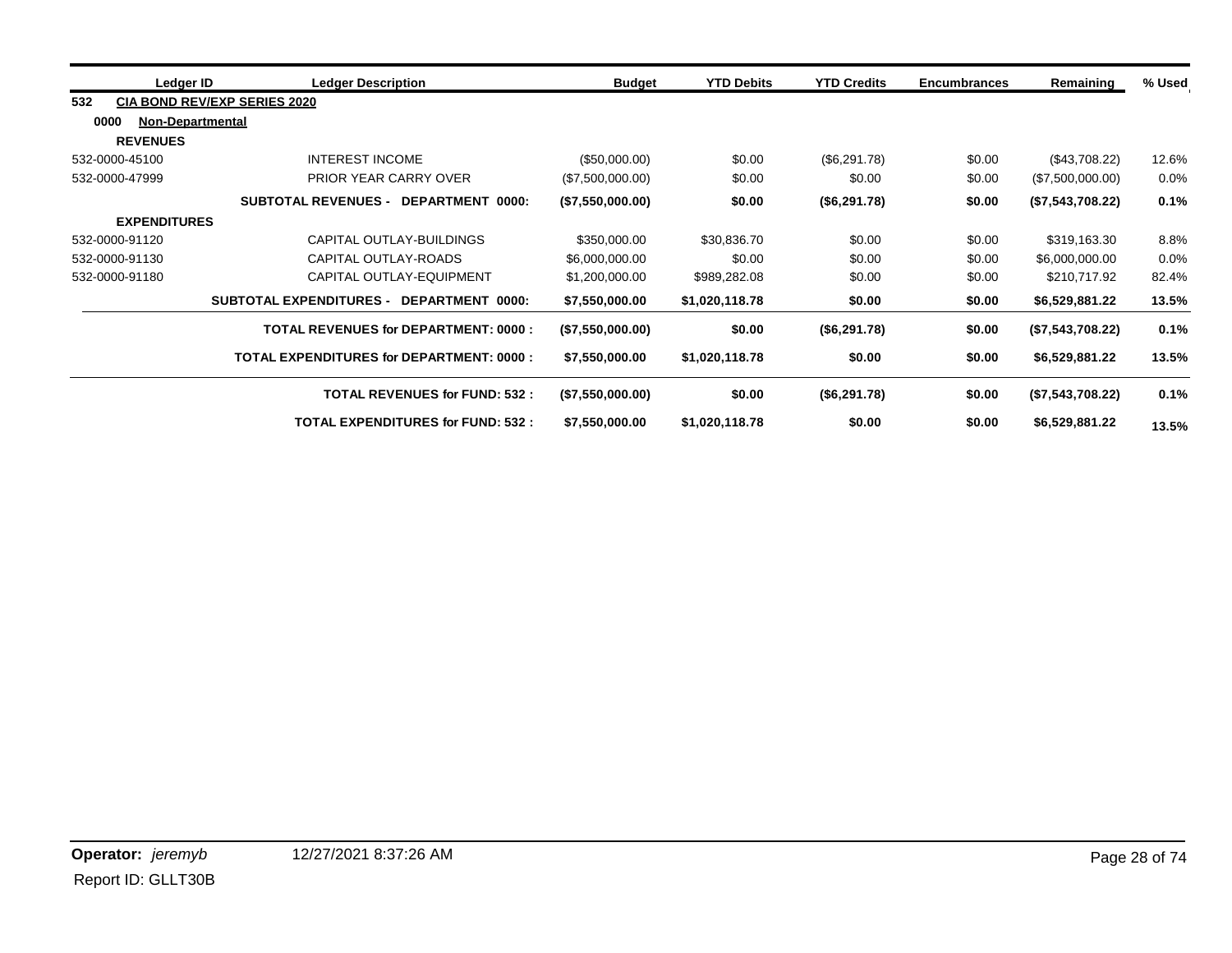| Ledger ID           | <b>Ledger Description</b>                          | <b>Budget</b>  | <b>YTD Debits</b> | <b>YTD Credits</b> | <b>Encumbrances</b> | Remaining     | % Used |
|---------------------|----------------------------------------------------|----------------|-------------------|--------------------|---------------------|---------------|--------|
| 549                 | <b>INMATE SECURITY FUND</b>                        |                |                   |                    |                     |               |        |
| 0000                | Non-Departmental                                   |                |                   |                    |                     |               |        |
| <b>REVENUES</b>     |                                                    |                |                   |                    |                     |               |        |
| 549-0000-42186      | <b>COURT FEES</b>                                  | (\$20,000.00)  | \$0.00            | (\$17,025.66)      | \$0.00              | (\$2,974.34)  | 85.1%  |
| 549-0000-45100      | <b>INTEREST INCOME</b>                             | (\$1,000.00)   | \$0.00            | (\$153.16)         | \$0.00              | (\$846.84)    | 15.3%  |
| 549-0000-47133      | <b>COMMISSARY NET PROFIT</b>                       | (\$35,000.00)  | \$0.00            | (\$44,397.94)      | \$0.00              | \$9,397.94    | 126.9% |
| 549-0000-47999      | <b>PRIOR YEAR CARRY OVER</b>                       | (\$45,000.00)  | \$0.00            | \$0.00             | \$0.00              | (\$45,000.00) | 0.0%   |
|                     | SUBTOTAL REVENUES - DEPARTMENT 0000:               | (\$101,000.00) | \$0.00            | (\$61,576.76)      | \$0.00              | (\$39,423.24) | 61.0%  |
| <b>EXPENDITURES</b> |                                                    |                |                   |                    |                     |               |        |
| 549-0000-53120      | <b>MAINTENANCE</b>                                 | \$83,664.00    | \$5,442.50        | \$0.00             | \$0.00              | \$78,221.50   | 6.5%   |
| 549-0000-62020      | <b>BOARDING</b>                                    | \$17,335.54    | \$0.00            | \$0.00             | \$0.00              | \$17,335.54   | 0.0%   |
|                     | <b>SUBTOTAL EXPENDITURES -</b><br>DEPARTMENT 0000: | \$100,999.54   | \$5,442.50        | \$0.00             | \$0.00              | \$95,557.04   | 5.4%   |
|                     | <b>TOTAL REVENUES for DEPARTMENT: 0000:</b>        | (\$101,000.00) | \$0.00            | (\$61,576.76)      | \$0.00              | (\$39,423.24) | 61.0%  |
|                     | <b>TOTAL EXPENDITURES for DEPARTMENT: 0000:</b>    | \$100,999.54   | \$5,442.50        | \$0.00             | \$0.00              | \$95,557.04   | 5.4%   |
|                     | <b>TOTAL REVENUES for FUND: 549:</b>               | (\$101,000.00) | \$0.00            | (\$61,576.76)      | \$0.00              | (\$39,423.24) | 61.0%  |
|                     | <b>TOTAL EXPENDITURES for FUND: 549:</b>           | \$100,999.54   | \$5,442.50        | \$0.00             | \$0.00              | \$95,557.04   | 5.4%   |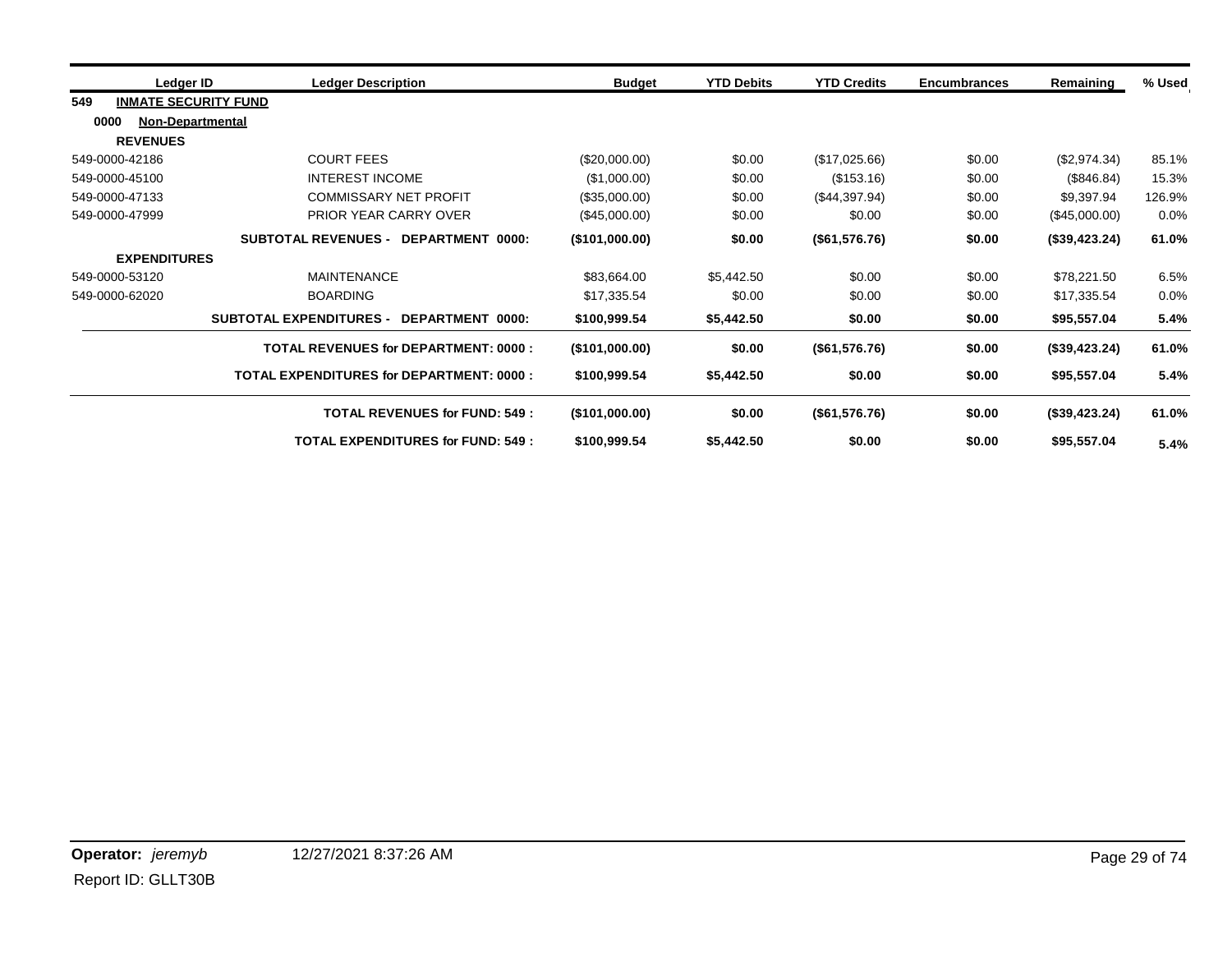| <b>Ledger ID</b>                    | <b>Ledger Description</b>                       | <b>Budget</b>  | <b>YTD Debits</b> | <b>YTD Credits</b> | <b>Encumbrances</b> | Remaining       | % Used        |
|-------------------------------------|-------------------------------------------------|----------------|-------------------|--------------------|---------------------|-----------------|---------------|
| 550                                 | <b>LAW ENFORCEMENT JUSTICE CENTE</b>            |                |                   |                    |                     |                 |               |
| 1000<br><b>PUBLIC ADMINISTRATOR</b> |                                                 |                |                   |                    |                     |                 |               |
| <b>REVENUES</b>                     |                                                 |                |                   |                    |                     |                 |               |
| 550-1000-42120                      | <b>FEES</b>                                     | (\$20,000.00)  | \$0.00            | (\$16,808.94)      | \$0.00              | (\$3,191.06)    | 84.0%         |
|                                     | SUBTOTAL REVENUES - DEPARTMENT 1000:            | (\$20,000.00)  | \$0.00            | (\$16,808.94)      | \$0.00              | (\$3,191.06)    | 84.0%         |
| <b>EXPENDITURES</b>                 |                                                 |                |                   |                    |                     |                 |               |
| 550-1000-50105                      | <b>SALARIES &amp; WAGES</b>                     | \$203,754.00   | \$182,745.71      | \$0.00             | \$0.00              | \$21,008.29     | 89.7%         |
| 550-1000-50205                      | <b>LAGERS</b>                                   | \$21,518.00    | \$19,492.73       | \$0.00             | \$0.00              | \$2,025.27      | 90.6%         |
| 550-1000-50210                      | <b>HEALTH INS</b>                               | \$15,300.00    | \$14,775.00       | \$0.00             | \$0.00              | \$525.00        | 96.6%         |
| 550-1000-50211                      | <b>HSA- EMPLOYER PAID</b>                       | \$3,600.00     | \$1,750.00        | \$0.00             | \$0.00              | \$1,850.00      | 48.6%         |
| 550-1000-50215                      | <b>LIFE INSURANCE</b>                           | \$535.68       | \$446.40          | \$0.00             | \$0.00              | \$89.28         | 83.3%         |
| 550-1000-50220                      | DEPENDENT LIFE INSURANCE                        | \$69.12        | \$41.04           | \$0.00             | \$0.00              | \$28.08         | 59.4%         |
| 550-1000-50225                      | <b>DISABILITY INSURANCE</b>                     | \$48.00        | \$40.00           | \$0.00             | \$0.00              | \$8.00          | 83.3%         |
| 550-1000-50290                      | <b>FICA</b>                                     | \$12,019.00    | \$11,004.55       | \$0.00             | \$0.00              | \$1,014.45      | 91.6%         |
| 550-1000-50295                      | <b>MEDICARE</b>                                 | \$2,811.00     | \$2,573.62        | \$0.00             | \$0.00              | \$237.38        | 91.6%         |
| 550-1000-50297                      | <b>UNEMPLOYMENT</b>                             | \$169.00       | \$141.28          | \$0.00             | \$0.00              | \$27.72         | 83.6%         |
| 550-1000-51105                      | <b>SUPPLIES</b>                                 | \$5,725.00     | \$5,222.27        | \$0.00             | \$0.00              | \$502.73        | 91.2%         |
| 550-1000-51130                      | <b>POSTAGE</b>                                  | \$2,000.00     | \$1,395.43        | \$0.00             | \$0.00              | \$604.57        | 69.8%         |
| 550-1000-52105                      | TRAVEL/TRAINING/MILEAGE                         | \$2,000.00     | \$300.00          | \$0.00             | \$0.00              | \$1,700.00      | 15.0%         |
| 550-1000-52111                      | <b>MILEAGE</b>                                  | \$5,525.00     | \$1,955.06        | (\$139.90)         | \$0.00              | \$3,709.84      | 32.9%         |
| 550-1000-52115                      | TRAVEL-TRANSP-INDIGENT                          | \$7,000.00     | \$864.22          | (\$184.81)         | \$0.00              | \$6,320.59      | 9.7%          |
| 550-1000-53150                      | CELL PHONES/PAGER/WIRELESS CRD                  | \$2,583.56     | \$2,159.47        | \$0.00             | \$0.00              | \$424.09        | 83.6%         |
| 550-1000-54104                      | <b>COMPUTER PROGRAM</b>                         | \$12,085.00    | \$8,566.69        | \$0.00             | \$0.00              | \$3,518.31      | 70.9%         |
| 550-1000-55145                      | PROFESSIONAL SERVICE                            | \$7,525.00     | \$1,559.68        | (\$252.22)         | \$0.00              | \$6,217.54      | 17.4%         |
| 550-1000-91180                      | CAPITAL OUTLAY-EQUIPMENT                        | \$1,441.44     | \$119.00          | \$0.00             | \$0.00              | \$1,322.44      | 8.3%          |
|                                     | <b>SUBTOTAL EXPENDITURES - DEPARTMENT 1000:</b> | \$305,708.80   | \$255,152.15      | (\$576.93)         | \$0.00              | \$51,133.58     | 83.3%         |
|                                     | <b>TOTAL REVENUES for DEPARTMENT: 1000:</b>     | (\$20,000.00)  | \$0.00            | (\$16,808.94)      | \$0.00              | $($ \$3,191.06) | 84.0%         |
|                                     | <b>TOTAL EXPENDITURES for DEPARTMENT: 1000:</b> | \$305,708.80   | \$255,152.15      | (\$576.93)         | \$0.00              | \$51,133.58     | 83.3%         |
| <b>PROSECUTING ATTORNEY</b><br>1010 |                                                 |                |                   |                    |                     |                 |               |
| <b>REVENUES</b>                     |                                                 |                |                   |                    |                     |                 |               |
| 550-1010-42174                      | FEES - 1/2 DELINQUENT TAX                       | (\$20,000.00)  | \$0.00            | (\$18,115.00)      | \$0.00              | (\$1,885.00)    | 90.6%         |
| 550-1010-47130                      | <b>MISC REVENUE</b>                             | (\$50.00)      | \$0.00            | \$0.00             | \$0.00              | (\$50.00)       | 0.0%          |
|                                     | SUBTOTAL REVENUES - DEPARTMENT 1010:            | (\$20,050.00)  | \$0.00            | (\$18,115.00)      | \$0.00              | (\$1,935.00)    | 90.3%         |
| <b>EXPENDITURES</b>                 |                                                 |                |                   |                    |                     |                 |               |
| 550-1010-50105                      | <b>SALARIES &amp; WAGES</b>                     | \$1,288,143.62 | \$1,201,593.55    | \$0.00             | \$0.00              | \$86,550.07     | 93.3%         |
| 550-1010-50205                      | <b>LAGERS</b>                                   | \$142,984.00   | \$128,569.67      | \$0.00             | \$0.00              | \$14,414.33     | 89.9%         |
| 550-1010-50210                      | <b>HEALTH INS</b>                               | \$61,200.00    | \$76,812.50       | \$0.00             | \$0.00              | (\$15,612.50)   | 125.5%        |
| Operator: jeremyb                   | 12/27/2021 8:37:26 AM                           |                |                   |                    |                     |                 | Page 30 of 74 |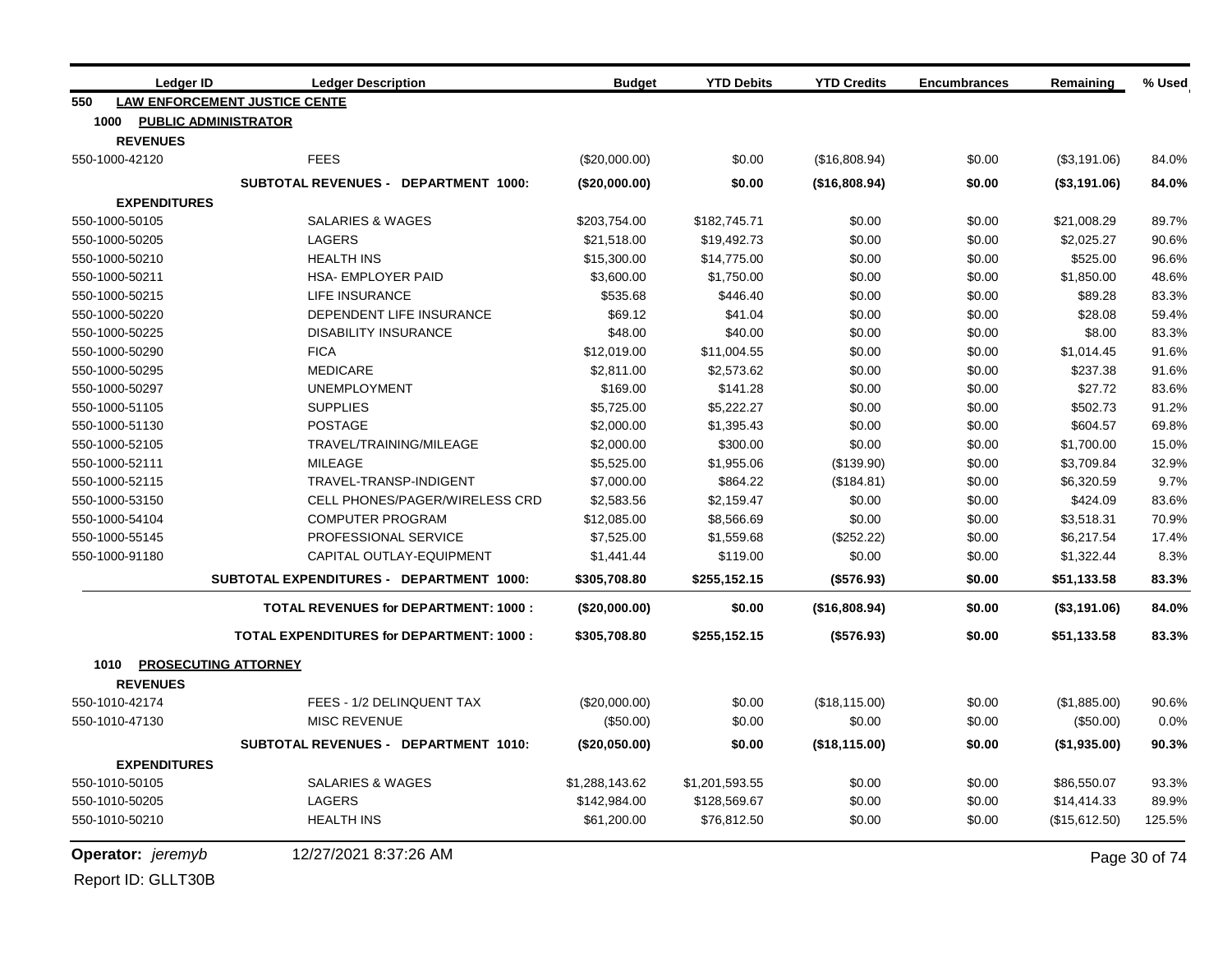|                | <b>Ledger ID</b>        | <b>Ledger Description</b>                       | <b>Budget</b>   | <b>YTD Debits</b> | <b>YTD Credits</b> | <b>Encumbrances</b> | Remaining     | % Used |
|----------------|-------------------------|-------------------------------------------------|-----------------|-------------------|--------------------|---------------------|---------------|--------|
| 550            |                         | <b>LAW ENFORCEMENT JUSTICE CENTE</b>            |                 |                   |                    |                     |               |        |
| 1010           |                         | <b>PROSECUTING ATTORNEY</b>                     |                 |                   |                    |                     |               |        |
| 550-1010-50211 |                         | <b>HSA-EMPLOYER PAID</b>                        | \$14,400.00     | \$6,550.00        | \$0.00             | \$0.00              | \$7,850.00    | 45.5%  |
| 550-1010-50215 |                         | LIFE INSURANCE                                  | \$2,142.72      | \$2,137.14        | \$0.00             | \$0.00              | \$5.58        | 99.7%  |
| 550-1010-50220 |                         | DEPENDENT LIFE INSURANCE                        | \$241.92        | \$201.60          | \$0.00             | \$0.00              | \$40.32       | 83.3%  |
| 550-1010-50225 |                         | <b>DISABILITY INSURANCE</b>                     | \$192.00        | \$191.50          | \$0.00             | \$0.00              | \$0.50        | 99.7%  |
| 550-1010-50230 |                         | <b>PA RETIREMENT</b>                            | \$11,628.00     | \$11,628.00       | \$0.00             | \$0.00              | \$0.00        | 100.0% |
| 550-1010-50245 |                         | PRE EMP DRUG TESTING                            | \$200.00        | \$0.00            | \$0.00             | \$0.00              | \$200.00      | 0.0%   |
| 550-1010-50290 |                         | <b>FICA</b>                                     | \$79,864.90     | \$70,568.84       | \$0.00             | \$0.00              | \$9,296.06    | 88.4%  |
| 550-1010-50295 |                         | <b>MEDICARE</b>                                 | \$18,678.08     | \$16,504.01       | \$0.00             | \$0.00              | \$2,174.07    | 88.4%  |
| 550-1010-50297 |                         | <b>UNEMPLOYMENT</b>                             | \$760.00        | \$752.22          | \$0.00             | \$0.00              | \$7.78        | 99.0%  |
| 550-1010-51105 |                         | <b>SUPPLIES</b>                                 | \$21,903.77     | \$21,866.88       | \$0.00             | \$0.00              | \$36.89       | 99.8%  |
| 550-1010-51125 |                         | <b>LIBRARY SUPPLIES</b>                         | \$21,163.27     | \$21,163.27       | \$0.00             | \$0.00              | \$0.00        | 100.0% |
| 550-1010-51130 |                         | <b>POSTAGE</b>                                  | \$4,421.39      | \$4,421.39        | \$0.00             | \$0.00              | \$0.00        | 100.0% |
| 550-1010-52105 |                         | TRAVEL/TRAINING/MILEAGE                         | \$13,760.98     | \$13,760.98       | \$0.00             | \$0.00              | \$0.00        | 100.0% |
| 550-1010-53125 |                         | <b>MAINTENANCE - COPIER</b>                     | \$4,819.50      | \$4,819.50        | \$0.00             | \$0.00              | \$0.00        | 100.0% |
| 550-1010-53150 |                         | CELL PHONES/PAGER/WIRELESS CRD                  | \$1,961.43      | \$1,961.43        | \$0.00             | \$0.00              | \$0.00        | 100.0% |
| 550-1010-54116 |                         | <b>COMPUTER MAINTENANCE</b>                     | \$16,293.49     | \$16,293.49       | \$0.00             | \$0.00              | \$0.00        | 100.0% |
| 550-1010-55147 |                         | <b>ATTORNEY CONFLICT FEES</b>                   | \$201.38        | \$201.38          | \$0.00             | \$0.00              | \$0.00        | 100.0% |
| 550-1010-57120 |                         | <b>INSURANCE/BONDS</b>                          | \$192.77        | \$0.00            | \$0.00             | \$0.00              | \$192.77      | 0.0%   |
| 550-1010-58160 |                         | <b>CRIMINAL COSTS</b>                           | \$22,394.86     | \$22,631.97       | (\$326.76)         | \$0.00              | \$89.65       | 99.6%  |
|                |                         | SUBTOTAL EXPENDITURES - DEPARTMENT 1010:        | \$1,727,548.08  | \$1,622,629.32    | (\$326.76)         | \$0.00              | \$105,245.52  | 93.9%  |
|                |                         | <b>TOTAL REVENUES for DEPARTMENT: 1010:</b>     | (\$20,050.00)   | \$0.00            | (\$18,115.00)      | \$0.00              | (S1,935.00)   | 90.3%  |
|                |                         | <b>TOTAL EXPENDITURES for DEPARTMENT: 1010:</b> | \$1,727,548.08  | \$1,622,629.32    | (\$326.76)         | \$0.00              | \$105,245.52  | 93.9%  |
| 1020           | <u>PA CHILD SUPPORT</u> |                                                 |                 |                   |                    |                     |               |        |
|                | <b>REVENUES</b>         |                                                 |                 |                   |                    |                     |               |        |
| 550-1020-44132 |                         | <b>IVD-CIRCUIT COURT</b>                        | (\$241, 208.00) | \$0.00            | (\$181, 112.26)    | \$0.00              | (\$60,095.74) | 75.1%  |
|                |                         | SUBTOTAL REVENUES - DEPARTMENT 1020:            | (\$241, 208.00) | \$0.00            | (\$181, 112.26)    | \$0.00              | (\$60,095.74) | 75.1%  |
|                | <b>EXPENDITURES</b>     |                                                 |                 |                   |                    |                     |               |        |
| 550-1020-50105 |                         | <b>SALARIES &amp; WAGES</b>                     | \$176,700.62    | \$128,180.46      | \$0.00             | \$0.00              | \$48,520.16   | 72.5%  |
| 550-1020-50205 |                         | LAGERS                                          | \$19,614.00     | \$11,249.51       | \$0.00             | \$0.00              | \$8,364.49    | 57.4%  |
| 550-1020-50210 |                         | <b>HEALTH INS</b>                               | \$15,300.00     | \$10,650.00       | \$0.00             | \$0.00              | \$4,650.00    | 69.6%  |
| 550-1020-50211 |                         | HSA- EMPLOYER PAID                              | \$2,400.00      | \$1,200.00        | \$0.00             | \$0.00              | \$1,200.00    | 50.0%  |
| 550-1020-50215 |                         | <b>LIFE INSURANCE</b>                           | \$402.00        | \$312.48          | \$0.00             | \$0.00              | \$89.52       | 77.7%  |
| 550-1020-50220 |                         | DEPENDENT LIFE INSURANCE                        | \$35.00         | \$30.24           | \$0.00             | \$0.00              | \$4.76        | 86.4%  |
| 550-1020-50225 |                         | <b>DISABILITY INSURANCE</b>                     | \$36.00         | \$28.00           | \$0.00             | \$0.00              | \$8.00        | 77.8%  |
| 550-1020-50290 |                         | <b>FICA</b>                                     | \$10,955.43     | \$7,091.82        | \$0.00             | \$0.00              | \$3,863.61    | 64.7%  |

**Operator:** *jeremyb* 12/27/2021 8:37:26 AM Page 31 of 74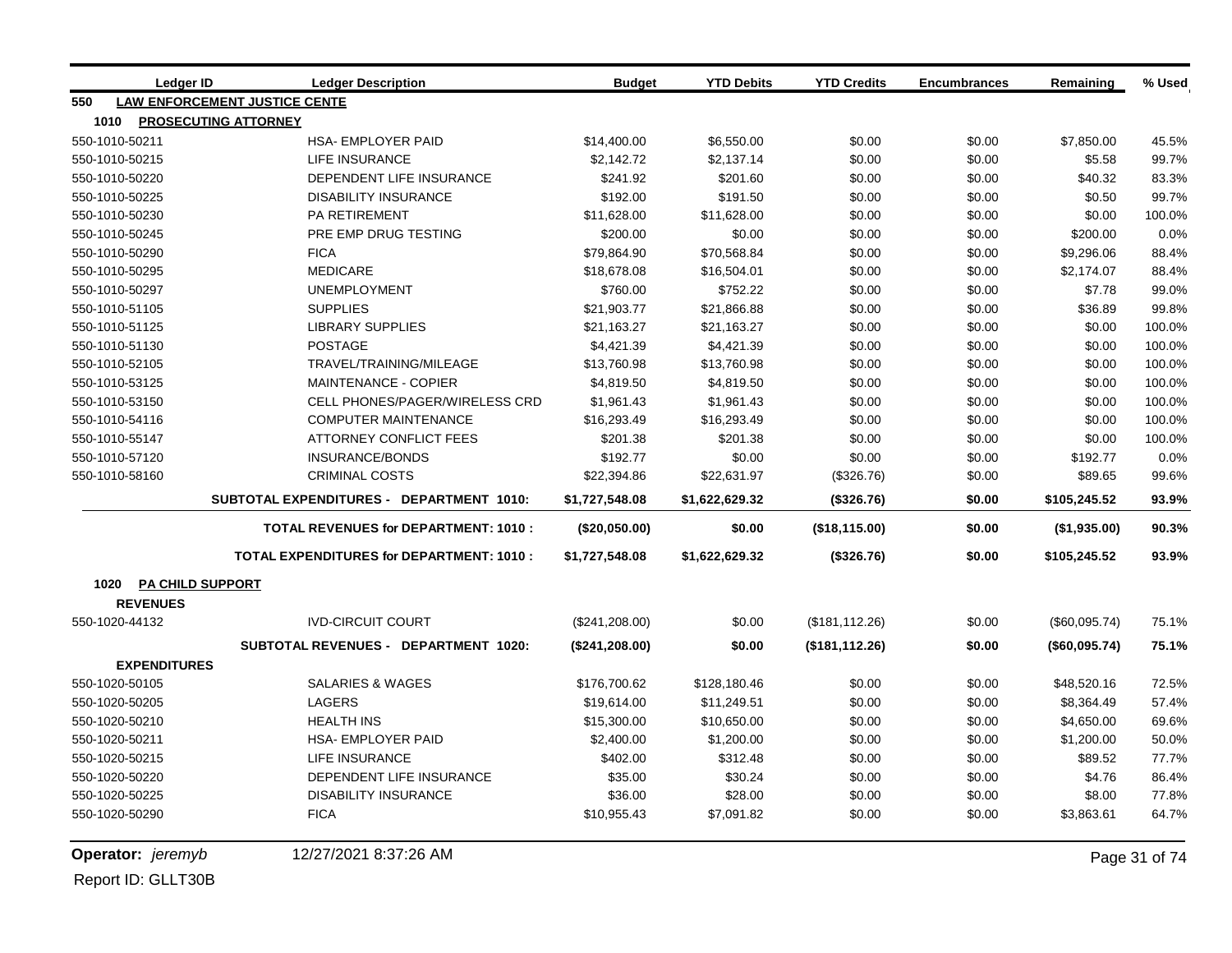| Ledger ID                       | <b>Ledger Description</b>                       | <b>Budget</b>   | <b>YTD Debits</b> | <b>YTD Credits</b> | <b>Encumbrances</b> | Remaining     | % Used |
|---------------------------------|-------------------------------------------------|-----------------|-------------------|--------------------|---------------------|---------------|--------|
| 550                             | <b>LAW ENFORCEMENT JUSTICE CENTE</b>            |                 |                   |                    |                     |               |        |
| 1020<br><b>PA CHILD SUPPORT</b> |                                                 |                 |                   |                    |                     |               |        |
| 550-1020-50295                  | <b>MEDICARE</b>                                 | \$2,562.00      | \$1,658.64        | \$0.00             | \$0.00              | \$903.36      | 64.7%  |
| 550-1020-50297                  | <b>UNEMPLOYMENT</b>                             | \$127.00        | \$116.18          | \$0.00             | \$0.00              | \$10.82       | 91.5%  |
| 550-1020-51105                  | <b>SUPPLIES</b>                                 | \$3,300.00      | \$1,754.11        | \$0.00             | \$0.00              | \$1,545.89    | 53.2%  |
| 550-1020-51130                  | <b>POSTAGE</b>                                  | \$1,830.00      | \$220.52          | \$0.00             | \$0.00              | \$1,609.48    | 12.1%  |
| 550-1020-51142                  | <b>LEGAL PUBLICATIONS/DUES</b>                  | \$3,000.00      | \$2,016.08        | \$0.00             | \$0.00              | \$983.92      | 67.2%  |
| 550-1020-52105                  | TRAVEL/TRAINING/MILEAGE                         | \$750.00        | \$0.00            | \$0.00             | \$0.00              | \$750.00      | 0.0%   |
| 550-1020-53125                  | MAINTENANCE - COPIER                            | \$2,137.25      | \$0.00            | \$0.00             | \$0.00              | \$2,137.25    | 0.0%   |
| 550-1020-53150                  | CELL PHONES/PAGER/WIRELESS CRD                  | \$420.00        | \$410.95          | \$0.00             | \$0.00              | \$9.05        | 97.8%  |
| 550-1020-54116                  | <b>COMPUTER MAINTENANCE</b>                     | \$862.75        | \$862.75          | \$0.00             | \$0.00              | \$0.00        | 100.0% |
| 550-1020-57120                  | <b>INSURANCE/BONDS</b>                          | \$100.00        | \$0.00            | \$0.00             | \$0.00              | \$100.00      | 0.0%   |
| 550-1020-58155                  | <b>SERVICES FEES</b>                            | \$500.00        | \$49.22           | \$0.00             | \$0.00              | \$450.78      | 9.8%   |
|                                 | SUBTOTAL EXPENDITURES - DEPARTMENT 1020:        | \$241,032.05    | \$165,830.96      | \$0.00             | \$0.00              | \$75,201.09   | 68.8%  |
|                                 | <b>TOTAL REVENUES for DEPARTMENT: 1020:</b>     | (\$241, 208.00) | \$0.00            | (\$181, 112.26)    | \$0.00              | (\$60,095.74) | 75.1%  |
|                                 | <b>TOTAL EXPENDITURES for DEPARTMENT: 1020:</b> | \$241,032.05    | \$165,830.96      | \$0.00             | \$0.00              | \$75,201.09   | 68.8%  |
| 1040 PA VAWA                    |                                                 |                 |                   |                    |                     |               |        |
| <b>REVENUES</b>                 |                                                 |                 |                   |                    |                     |               |        |
| 550-1040-44134                  | <b>VAWA FUND</b>                                | (\$89,762.00)   | \$0.00            | (\$70,472.63)      | \$0.00              | (\$19,289.37) | 78.5%  |
|                                 | <b>SUBTOTAL REVENUES - DEPARTMENT 1040:</b>     | (\$89,762.00)   | \$0.00            | (\$70,472.63)      | \$0.00              | (\$19,289.37) | 78.5%  |
| <b>EXPENDITURES</b>             |                                                 |                 |                   |                    |                     |               |        |
| 550-1040-50105                  | <b>SALARIES &amp; WAGES</b>                     | \$70,066.36     | \$51,809.33       | \$0.00             | \$0.00              | \$18,257.03   | 73.9%  |
| 550-1040-50205                  | LAGERS                                          | \$7,777.00      | \$5,750.83        | \$0.00             | \$0.00              | \$2,026.17    | 73.9%  |
| 550-1040-50210                  | <b>HEALTH INS</b>                               | \$5,100.00      | \$2,425.00        | \$0.00             | \$0.00              | \$2,675.00    | 47.5%  |
| 550-1040-50211                  | <b>HSA- EMPLOYER PAID</b>                       | \$1,200.00      | \$550.00          | \$0.00             | \$0.00              | \$650.00      | 45.8%  |
| 550-1040-50215                  | <b>LIFE INSURANCE</b>                           | \$134.00        | \$61.38           | \$0.00             | \$0.00              | \$72.62       | 45.8%  |
| 550-1040-50220                  | DEPENDENT LIFE INSURANCE                        | \$0.00          | \$7.92            | \$0.00             | \$0.00              | (\$7.92)      | 0.0%   |
| 550-1040-50225                  | <b>DISABILITY INSURANCE</b>                     | \$12.00         | \$5.50            | \$0.00             | \$0.00              | \$6.50        | 45.8%  |
| 550-1040-50290                  | <b>FICA</b>                                     | \$4,344.11      | \$3,159.06        | \$0.00             | \$0.00              | \$1,185.05    | 72.7%  |
| 550-1040-50295                  | <b>MEDICARE</b>                                 | \$1,015.96      | \$738.81          | \$0.00             | \$0.00              | \$277.15      | 72.7%  |
| 550-1040-50297                  | <b>UNEMPLOYMENT</b>                             | \$42.00         | \$77.36           | \$0.00             | \$0.00              | (\$35.36)     | 184.2% |
|                                 | SUBTOTAL EXPENDITURES - DEPARTMENT 1040:        | \$89,691.43     | \$64,585.19       | \$0.00             | \$0.00              | \$25,106.24   | 72.0%  |
|                                 | <b>TOTAL REVENUES for DEPARTMENT: 1040:</b>     | (\$89,762.00)   | \$0.00            | (\$70,472.63)      | \$0.00              | (\$19,289.37) | 78.5%  |
|                                 | <b>TOTAL EXPENDITURES for DEPARTMENT: 1040:</b> | \$89,691.43     | \$64,585.19       | \$0.00             | \$0.00              | \$25,106.24   | 72.0%  |

**1050 PA VOCA**

**Operator:** *jeremyb* 12/27/2021 8:37:26 AM Page 32 of 74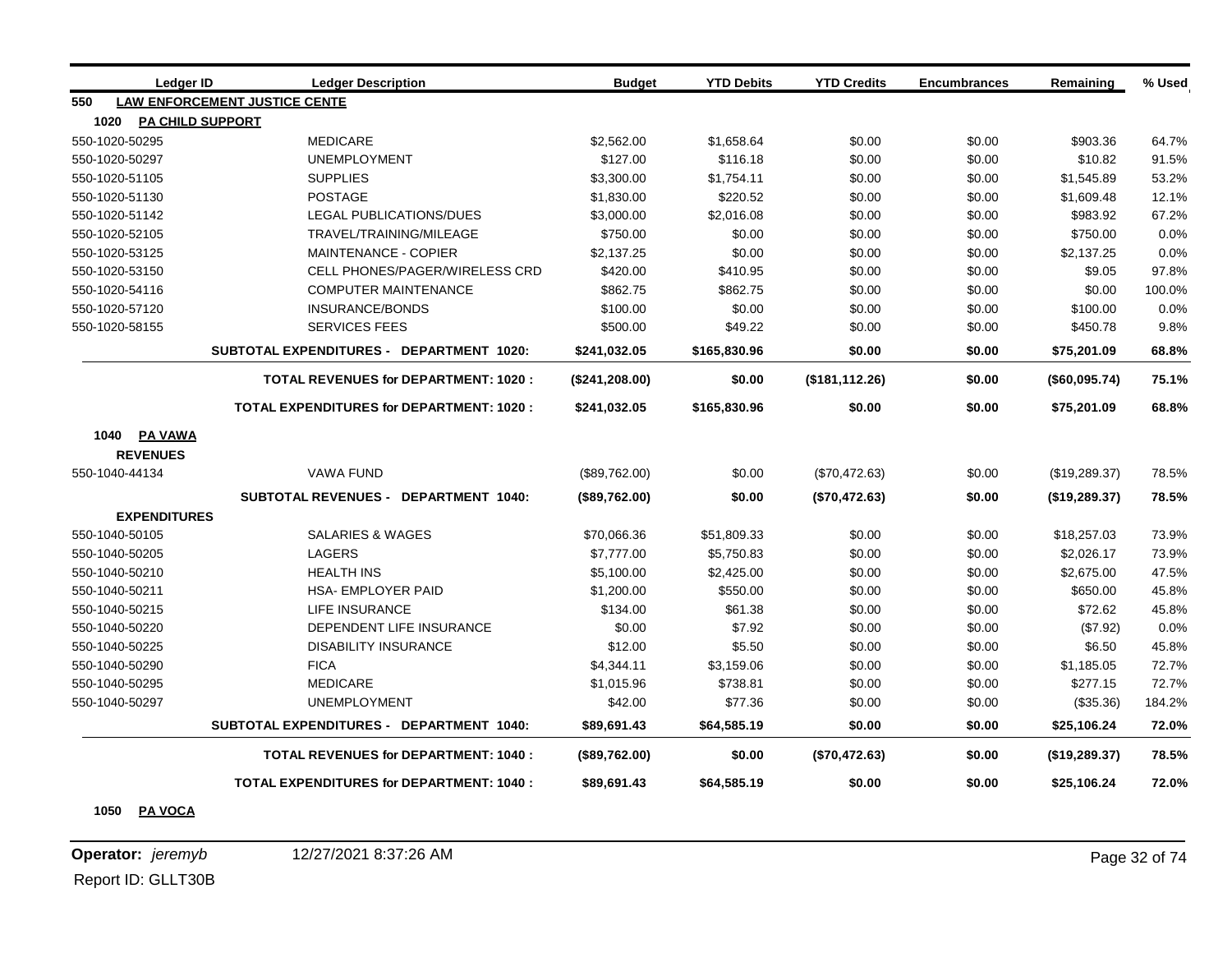| <b>Ledger ID</b>    | <b>Ledger Description</b>                       | <b>Budget</b>  | <b>YTD Debits</b> | <b>YTD Credits</b> | <b>Encumbrances</b> | Remaining     | % Used        |
|---------------------|-------------------------------------------------|----------------|-------------------|--------------------|---------------------|---------------|---------------|
| 550                 | <b>LAW ENFORCEMENT JUSTICE CENTE</b>            |                |                   |                    |                     |               |               |
| 1050 PA VOCA        |                                                 |                |                   |                    |                     |               |               |
| <b>REVENUES</b>     |                                                 |                |                   |                    |                     |               |               |
| 550-1050-44134      | <b>VOCA FUND</b>                                | (\$201,727.00) | \$3,713.66        | (\$176,642.48)     | \$0.00              | (\$28,798.18) | 85.7%         |
|                     | SUBTOTAL REVENUES - DEPARTMENT 1050:            | (\$201,727.00) | \$3,713.66        | (\$176,642.48)     | \$0.00              | (\$28,798.18) | 85.7%         |
| <b>EXPENDITURES</b> |                                                 |                |                   |                    |                     |               |               |
| 550-1050-50105      | <b>SALARIES &amp; WAGES</b>                     | \$164,386.76   | \$144,250.98      | \$0.00             | \$0.00              | \$20,135.78   | 87.8%         |
| 550-1050-50205      | <b>LAGERS</b>                                   | \$18,247.00    | \$14,631.64       | \$0.00             | \$0.00              | \$3,615.36    | 80.2%         |
| 550-1050-50210      | <b>HEALTH INS</b>                               | \$5,100.00     | \$6,025.00        | \$0.00             | \$0.00              | (\$925.00)    | 118.1%        |
| 550-1050-50211      | <b>HSA- EMPLOYER PAID</b>                       | \$1,200.00     | \$600.00          | \$0.00             | \$0.00              | \$600.00      | 50.0%         |
| 550-1050-50215      | <b>LIFE INSURANCE</b>                           | \$402.00       | \$290.16          | \$0.00             | \$0.00              | \$111.84      | 72.2%         |
| 550-1050-50220      | DEPENDENT LIFE INSURANCE                        | \$25.00        | \$20.88           | \$0.00             | \$0.00              | \$4.12        | 83.5%         |
| 550-1050-50225      | <b>DISABILITY INSURANCE</b>                     | \$36.00        | \$26.00           | \$0.00             | \$0.00              | \$10.00       | 72.2%         |
| 550-1050-50290      | <b>FICA</b>                                     | \$10,191.97    | \$8,783.46        | \$0.00             | \$0.00              | \$1,408.51    | 86.2%         |
| 550-1050-50295      | <b>MEDICARE</b>                                 | \$2,383.60     | \$2,054.19        | \$0.00             | \$0.00              | \$329.41      | 86.2%         |
| 550-1050-50297      | <b>UNEMPLOYMENT</b>                             | \$127.00       | \$128.70          | \$0.00             | \$0.00              | (\$1.70)      | 101.3%        |
| 550-1050-52105      | TRAVEL/TRAINING/MILEAGE                         | \$0.00         | (\$1,328.06)      | \$0.00             | \$0.00              | \$1,328.06    | 0.0%          |
|                     | <b>SUBTOTAL EXPENDITURES - DEPARTMENT 1050:</b> | \$202,099.33   | \$175,482.95      | \$0.00             | \$0.00              | \$26,616.38   | 86.8%         |
|                     | <b>TOTAL REVENUES for DEPARTMENT: 1050:</b>     | (\$201,727.00) | \$3,713.66        | (\$176,642.48)     | \$0.00              | (\$28,798.18) | 85.7%         |
|                     | <b>TOTAL EXPENDITURES for DEPARTMENT: 1050:</b> | \$202,099.33   | \$175,482.95      | \$0.00             | \$0.00              | \$26,616.38   | 86.8%         |
| 1100                | <b>JUVENILE DEPARTMENT</b>                      |                |                   |                    |                     |               |               |
| <b>REVENUES</b>     |                                                 |                |                   |                    |                     |               |               |
| 550-1100-44128      | BOARD-STATE-COUNTIES                            | (\$50,000.00)  | \$0.00            | (\$37,214.00)      | \$0.00              | (\$12,786.00) | 74.4%         |
| 550-1100-47130      | <b>MISC REVENUE</b>                             | \$0.00         | \$0.00            | (\$91.90)          | \$0.00              | \$91.90       | 0.0%          |
|                     | SUBTOTAL REVENUES - DEPARTMENT 1100:            | (\$50,000.00)  | \$0.00            | (\$37,305.90)      | \$0.00              | (\$12,694.10) | 74.6%         |
| <b>EXPENDITURES</b> |                                                 |                |                   |                    |                     |               |               |
| 550-1100-50105      | <b>SALARIES &amp; WAGES</b>                     | \$334,000.00   | \$208,488.88      | \$0.00             | \$0.00              | \$125,511.12  | 62.4%         |
| 550-1100-50205      | <b>LAGERS EXPENSE</b>                           | \$51,000.00    | \$12,224.42       | \$0.00             | \$0.00              | \$38,775.58   | 24.0%         |
| 550-1100-50210      | <b>HEALTH INS</b>                               | \$10,200.00    | \$14,875.00       | \$0.00             | \$0.00              | (\$4,675.00)  | 145.8%        |
| 550-1100-50211      | HSA- EMPLOYER PAID                              | \$2,400.00     | \$1,200.00        | \$0.00             | \$0.00              | \$1,200.00    | 50.0%         |
| 550-1100-50215      | LIFE INSURANCE                                  | \$268.00       | \$312.48          | \$0.00             | \$0.00              | (\$44.48)     | 116.6%        |
| 550-1100-50220      | DEPENDENT LIFE INSURANCE                        | \$35.00        | \$40.32           | \$0.00             | \$0.00              | (\$5.32)      | 115.2%        |
| 550-1100-50225      | <b>DISABILITY INSURANCE</b>                     | \$24.00        | \$28.00           | \$0.00             | \$0.00              | (\$4.00)      | 116.7%        |
| 550-1100-50290      | <b>FICA</b>                                     | \$22,630.00    | \$12,648.93       | \$0.00             | \$0.00              | \$9,981.07    | 55.9%         |
| 550-1100-50295      | <b>MEDICARE</b>                                 | \$5,292.50     | \$2,958.23        | \$0.00             | \$0.00              | \$2,334.27    | 55.9%         |
| 550-1100-50297      | <b>UNEMPLOYMENT</b>                             | \$465.00       | \$327.95          | \$0.00             | \$0.00              | \$137.05      | 70.5%         |
| 550-1100-51105      | <b>SUPPLIES</b>                                 | \$23,500.00    | \$23,362.07       | $(\$291.30)$       | \$0.00              | \$429.23      | 98.2%         |
| Operator: jeremyb   | 12/27/2021 8:37:26 AM                           |                |                   |                    |                     |               | Page 33 of 74 |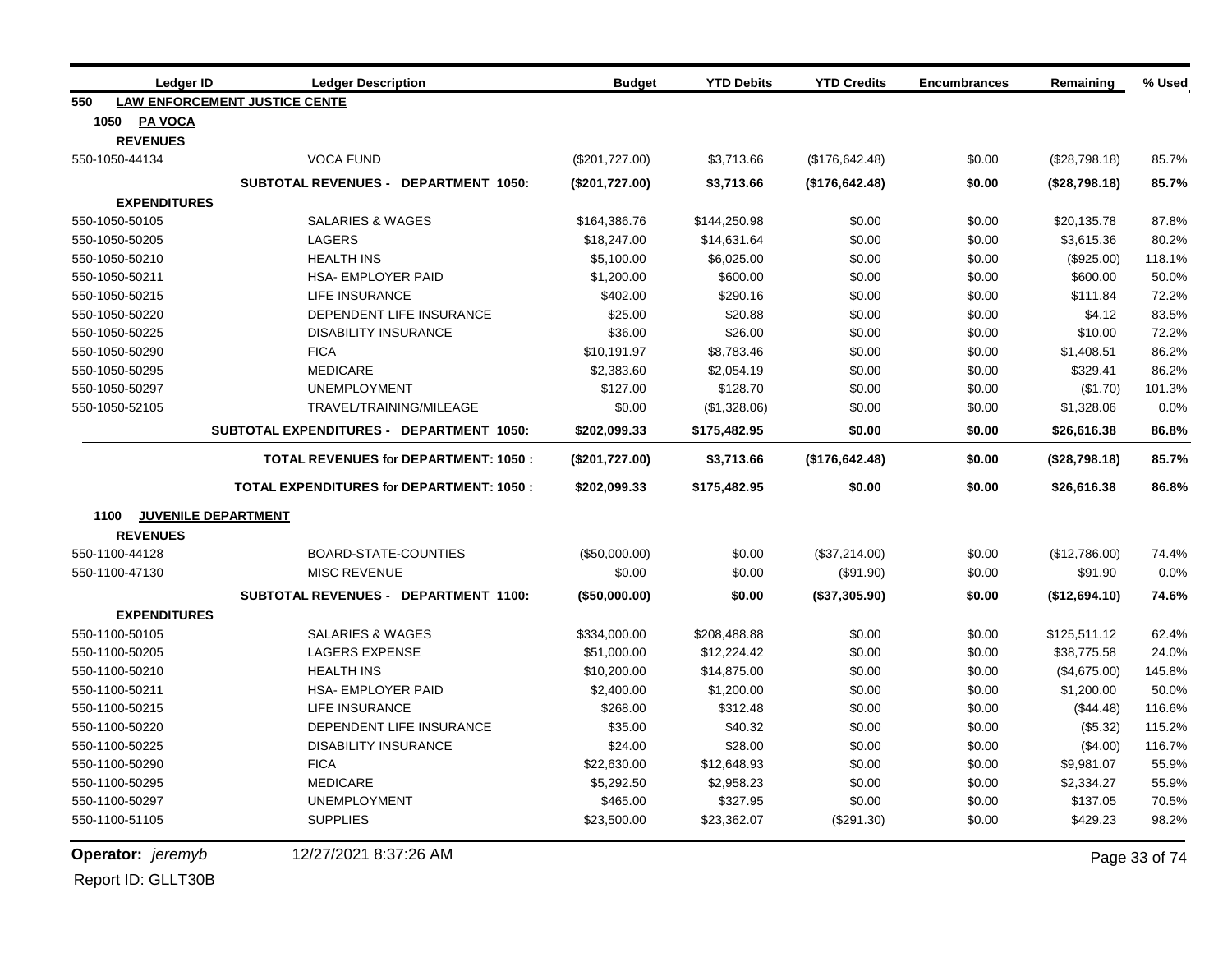| <b>Ledger ID</b>    | <b>Ledger Description</b>                       | <b>Budget</b> | <b>YTD Debits</b> | <b>YTD Credits</b> | <b>Encumbrances</b> | Remaining     | % Used |
|---------------------|-------------------------------------------------|---------------|-------------------|--------------------|---------------------|---------------|--------|
| 550                 | <b>LAW ENFORCEMENT JUSTICE CENTE</b>            |               |                   |                    |                     |               |        |
| 1100                | <b>JUVENILE DEPARTMENT</b>                      |               |                   |                    |                     |               |        |
| 550-1100-51135      | <b>TRANSCRIPTS AND TPR</b>                      | \$1,000.00    | \$863.00          | \$0.00             | \$0.00              | \$137.00      | 86.3%  |
| 550-1100-51145      | <b>ADVERTISING</b>                              | \$1,000.00    | \$1,410.88        | (\$466.00)         | \$0.00              | \$55.12       | 94.5%  |
| 550-1100-52105      | TRAVEL/TRAINING/MILEAGE                         | \$1,000.00    | \$1,180.00        | \$0.00             | \$0.00              | (\$180.00)    | 118.0% |
| 550-1100-52125      | <b>TRAINING</b>                                 | \$9,400.00    | \$2,566.01        | \$0.00             | \$0.00              | \$6,833.99    | 27.3%  |
| 550-1100-53150      | CELL PHONES/PAGER/WIRELESS CRD                  | \$3,000.00    | \$2,191.46        | \$0.00             | \$0.00              | \$808.54      | 73.0%  |
| 550-1100-54204      | <b>AUTO MAINTENANCE</b>                         | \$2,500.00    | \$1,390.87        | \$0.00             | \$0.00              | \$1,109.13    | 55.6%  |
| 550-1100-54302      | <b>FUEL</b>                                     | \$5,000.00    | \$4,998.78        | \$0.00             | \$0.00              | \$1.22        | 100.0% |
| 550-1100-55105      | <b>CONTRACT SERVICE</b>                         | \$7,600.00    | \$7,479.54        | \$0.00             | \$0.00              | \$120.46      | 98.4%  |
| 550-1100-55160      | JUVENILE OFFICE ATTORNEY                        | \$0.00        | \$98,266.56       | (\$98,266.56)      | \$0.00              | \$0.00        | 0.0%   |
| 550-1100-63005      | <b>DRUG KITS</b>                                | \$6,000.00    | \$2,486.62        | (\$613.28)         | \$0.00              | \$4,126.66    | 31.2%  |
| 550-1100-91140      | CAPITAL OUTLAY-AUTOS                            | \$34,000.00   | \$33,332.00       | \$0.00             | \$0.00              | \$668.00      | 98.0%  |
| 550-1100-91190      | <b>CAPITAL OUTLAY-OTHER</b>                     | \$23,500.00   | \$4,951.68        | \$0.00             | \$0.00              | \$18,548.32   | 21.1%  |
|                     | <b>SUBTOTAL EXPENDITURES - DEPARTMENT 1100:</b> | \$543,814.50  | \$437,583.68      | (\$99,637.14)      | \$0.00              | \$205,867.96  | 62.1%  |
|                     | <b>TOTAL REVENUES for DEPARTMENT: 1100:</b>     | (\$50,000.00) | \$0.00            | (\$37,305.90)      | \$0.00              | (\$12,694.10) | 74.6%  |
|                     | <b>TOTAL EXPENDITURES for DEPARTMENT: 1100:</b> | \$543,814.50  | \$437,583.68      | (\$99,637.14)      | \$0.00              | \$205,867.96  | 62.1%  |
| 1110                | <b>JUVENILE DETENTION</b>                       |               |                   |                    |                     |               |        |
| <b>REVENUES</b>     |                                                 |               |                   |                    |                     |               |        |
| 550-1110-44200      | <b>GRANT REVENUE</b>                            | (\$1,000.00)  | \$0.00            | \$0.00             | \$0.00              | (\$1,000.00)  | 0.0%   |
|                     | SUBTOTAL REVENUES - DEPARTMENT 1110:            | (\$1,000.00)  | \$0.00            | \$0.00             | \$0.00              | (\$1,000.00)  | 0.0%   |
| <b>EXPENDITURES</b> |                                                 |               |                   |                    |                     |               |        |
| 550-1110-50105      | <b>SALARIES &amp; WAGES</b>                     | \$125,000.00  | \$113,005.38      | \$0.00             | \$0.00              | \$11,994.62   | 90.4%  |
| 550-1110-50205      | <b>LAGERS EXPENSE</b>                           | \$13,875.00   | \$10,450.84       | \$0.00             | \$0.00              | \$3,424.16    | 75.3%  |
| 550-1110-50210      | <b>HEALTH INS</b>                               | \$5,100.00    | \$4,625.00        | \$0.00             | \$0.00              | \$475.00      | 90.7%  |
| 550-1110-50211      | HSA- EMPLOYER PAID                              | \$1,200.00    | \$0.00            | \$0.00             | \$0.00              | \$1,200.00    | 0.0%   |
| 550-1110-50215      | <b>LIFE INSURANCE</b>                           | \$402.00      | \$323.64          | \$0.00             | \$0.00              | \$78.36       | 80.5%  |
| 550-1110-50220      | DEPENDENT LIFE INSURANCE                        | \$35.00       | \$41.76           | \$0.00             | \$0.00              | (\$6.76)      | 119.3% |
| 550-1110-50225      | <b>DISABILITY INSURANCE</b>                     | \$24.00       | \$29.00           | \$0.00             | \$0.00              | (\$5.00)      | 120.8% |
| 550-1110-50290      | <b>FICA</b>                                     | \$7,750.00    | \$6,511.36        | \$0.00             | \$0.00              | \$1,238.64    | 84.0%  |
| 550-1110-50295      | <b>MEDICARE</b>                                 | \$1,812.50    | \$1,522.80        | \$0.00             | \$0.00              | \$289.70      | 84.0%  |
| 550-1110-50297      | <b>UNEMPLOYMENT</b>                             | \$380.00      | \$119.18          | \$0.00             | \$0.00              | \$260.82      | 31.4%  |
| 550-1110-51105      | <b>SUPPLIES</b>                                 | \$10,000.00   | \$7,769.58        | \$0.00             | \$0.00              | \$2,230.42    | 77.7%  |
| 550-1110-51145      | <b>ADVERTISING</b>                              | \$1,000.00    | \$0.00            | \$0.00             | \$0.00              | \$1,000.00    | 0.0%   |
| 550-1110-52125      | <b>TRAINING</b>                                 | \$2,000.00    | \$0.00            | \$0.00             | \$0.00              | \$2,000.00    | 0.0%   |
| 550-1110-55105      | <b>CONTRACT SERVICE</b>                         | \$6,000.00    | \$4,020.00        | \$0.00             | \$0.00              | \$1,980.00    | 67.0%  |
| 550-1110-55145      | PROFESSIONAL SERVICE                            | \$5,000.00    | \$0.00            | \$0.00             | \$0.00              | \$5,000.00    | 0.0%   |

**Operator:** *jeremyb* 12/27/2021 8:37:27 AM Page 34 of 74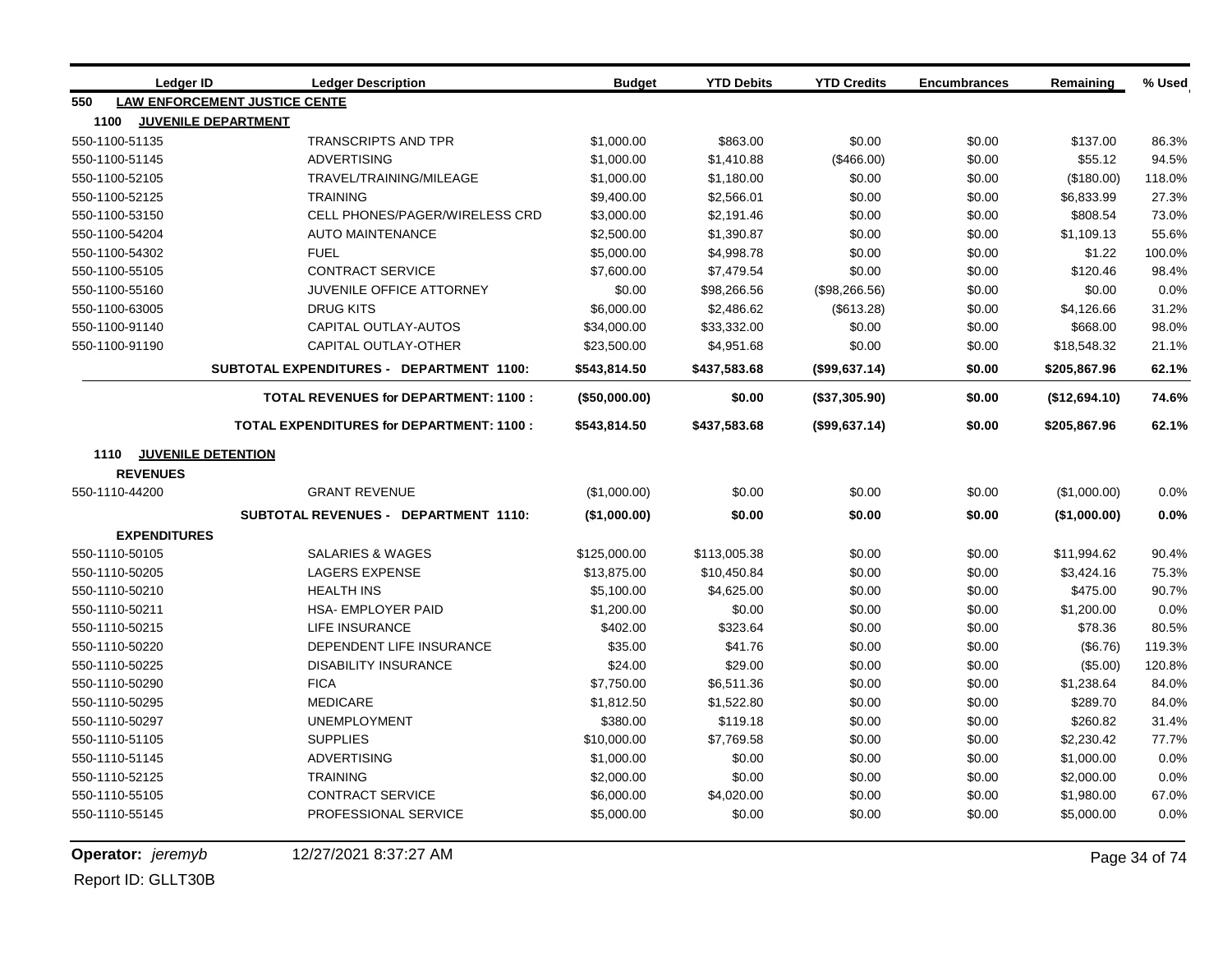| <b>Ledger ID</b>            | <b>Ledger Description</b>                       | <b>Budget</b> | <b>YTD Debits</b> | <b>YTD Credits</b> | <b>Encumbrances</b> | Remaining     | % Used        |
|-----------------------------|-------------------------------------------------|---------------|-------------------|--------------------|---------------------|---------------|---------------|
| 550                         | <b>LAW ENFORCEMENT JUSTICE CENTE</b>            |               |                   |                    |                     |               |               |
| 1110                        | <b>JUVENILE DETENTION</b>                       |               |                   |                    |                     |               |               |
| 550-1110-62015              | <b>JUVENILE MEALS</b>                           | \$12,000.00   | \$10,123.38       | \$0.00             | \$0.00              | \$1,876.62    | 84.4%         |
| 550-1110-62030              | <b>JUVENILE MEDICAL SERVICES</b>                | \$19,150.00   | \$0.00            | \$0.00             | \$0.00              | \$19,150.00   | 0.0%          |
| 550-1110-63020              | UNIFORM/LEATHER                                 | \$5,850.00    | \$5,819.85        | \$0.00             | \$0.00              | \$30.15       | 99.5%         |
| 550-1110-91190              | CAPITAL OUTLAY-OTHER                            | \$5,000.00    | \$420.00          | \$0.00             | \$0.00              | \$4,580.00    | 8.4%          |
|                             | SUBTOTAL EXPENDITURES - DEPARTMENT 1110:        | \$221,578.50  | \$164,781.77      | \$0.00             | \$0.00              | \$56,796.73   | 74.4%         |
|                             | <b>TOTAL REVENUES for DEPARTMENT: 1110:</b>     | (\$1,000.00)  | \$0.00            | \$0.00             | \$0.00              | (\$1,000.00)  | 0.0%          |
|                             | <b>TOTAL EXPENDITURES for DEPARTMENT: 1110:</b> | \$221,578.50  | \$164,781.77      | \$0.00             | \$0.00              | \$56,796.73   | 74.4%         |
| 1120 AT RISK GRANT          |                                                 |               |                   |                    |                     |               |               |
| <b>REVENUES</b>             |                                                 |               |                   |                    |                     |               |               |
| 550-1120-44200              | <b>GRANT REVENUE</b>                            | (\$64,304.00) | \$0.00            | (\$64,258.10)      | \$0.00              | (\$45.90)     | 99.9%         |
|                             | SUBTOTAL REVENUES - DEPARTMENT 1120:            | (\$64,304.00) | \$0.00            | (\$64,258.10)      | \$0.00              | (\$45.90)     | 99.9%         |
| <b>EXPENDITURES</b>         |                                                 |               |                   |                    |                     |               |               |
| 550-1120-64005              | <b>GRANT EXPENSE</b>                            | \$64,304.00   | \$21,845.82       | \$0.00             | \$0.00              | \$42,458.18   | 34.0%         |
|                             | <b>SUBTOTAL EXPENDITURES - DEPARTMENT 1120:</b> | \$64,304.00   | \$21,845.82       | \$0.00             | \$0.00              | \$42,458.18   | 34.0%         |
|                             | <b>TOTAL REVENUES for DEPARTMENT: 1120:</b>     | (\$64,304.00) | \$0.00            | (\$64,258.10)      | \$0.00              | (\$45.90)     | 99.9%         |
|                             | <b>TOTAL EXPENDITURES for DEPARTMENT: 1120:</b> | \$64,304.00   | \$21,845.82       | \$0.00             | \$0.00              | \$42,458.18   | 34.0%         |
|                             | 1150 OSCA DETENTION ALTERNATIVE                 |               |                   |                    |                     |               |               |
| <b>REVENUES</b>             |                                                 |               |                   |                    |                     |               |               |
| 550-1150-44200              | <b>GRANT REVENUE</b>                            | (\$17,000.00) | \$0.00            | (\$11,081.33)      | \$0.00              | (\$5,918.67)  | 65.2%         |
|                             | SUBTOTAL REVENUES - DEPARTMENT 1150:            | (\$17,000.00) | \$0.00            | (\$11,081.33)      | \$0.00              | (\$5,918.67)  | 65.2%         |
| <b>EXPENDITURES</b>         |                                                 |               |                   |                    |                     |               |               |
| 550-1150-55105              | <b>CONTRACT SERVICE</b>                         | \$17,000.00   | \$1,048.44        | \$0.00             | \$0.00              | \$15,951.56   | 6.2%          |
|                             | SUBTOTAL EXPENDITURES - DEPARTMENT 1150:        | \$17,000.00   | \$1,048.44        | \$0.00             | \$0.00              | \$15,951.56   | 6.2%          |
|                             | <b>TOTAL REVENUES for DEPARTMENT: 1150:</b>     | (\$17,000.00) | \$0.00            | (\$11,081.33)      | \$0.00              | (\$5,918.67)  | 65.2%         |
|                             | <b>TOTAL EXPENDITURES for DEPARTMENT: 1150:</b> | \$17,000.00   | \$1,048.44        | \$0.00             | \$0.00              | \$15,951.56   | 6.2%          |
| 1200 SHERIFF ADMINISTRATION |                                                 |               |                   |                    |                     |               |               |
| <b>REVENUES</b>             |                                                 |               |                   |                    |                     |               |               |
| 550-1200-42108              | <b>CCSO WRECKED CAR INS</b>                     | (\$40,000.00) | \$0.00            | \$0.00             | \$0.00              | (\$40,000.00) | 0.0%          |
| 550-1200-42120              | <b>FEES</b>                                     | (\$4,000.00)  | \$0.00            | (\$2,232.72)       | \$0.00              | (\$1,767.28)  | 55.8%         |
| 550-1200-42132              | <b>CO COURT FEES</b>                            | (\$75,000.00) | \$0.00            | (\$57,772.01)      | \$0.00              | (\$17,227.99) | 77.0%         |
| 550-1200-42148              | DEPUTY SHERIFF SALARY FUND FEE                  | (\$31,000.00) | \$0.00            | (\$15,040.16)      | \$0.00              | (\$15,959.84) | 48.5%         |
| <b>Operator:</b> jeremyb    | 12/27/2021 8:37:27 AM                           |               |                   |                    |                     |               | Page 35 of 74 |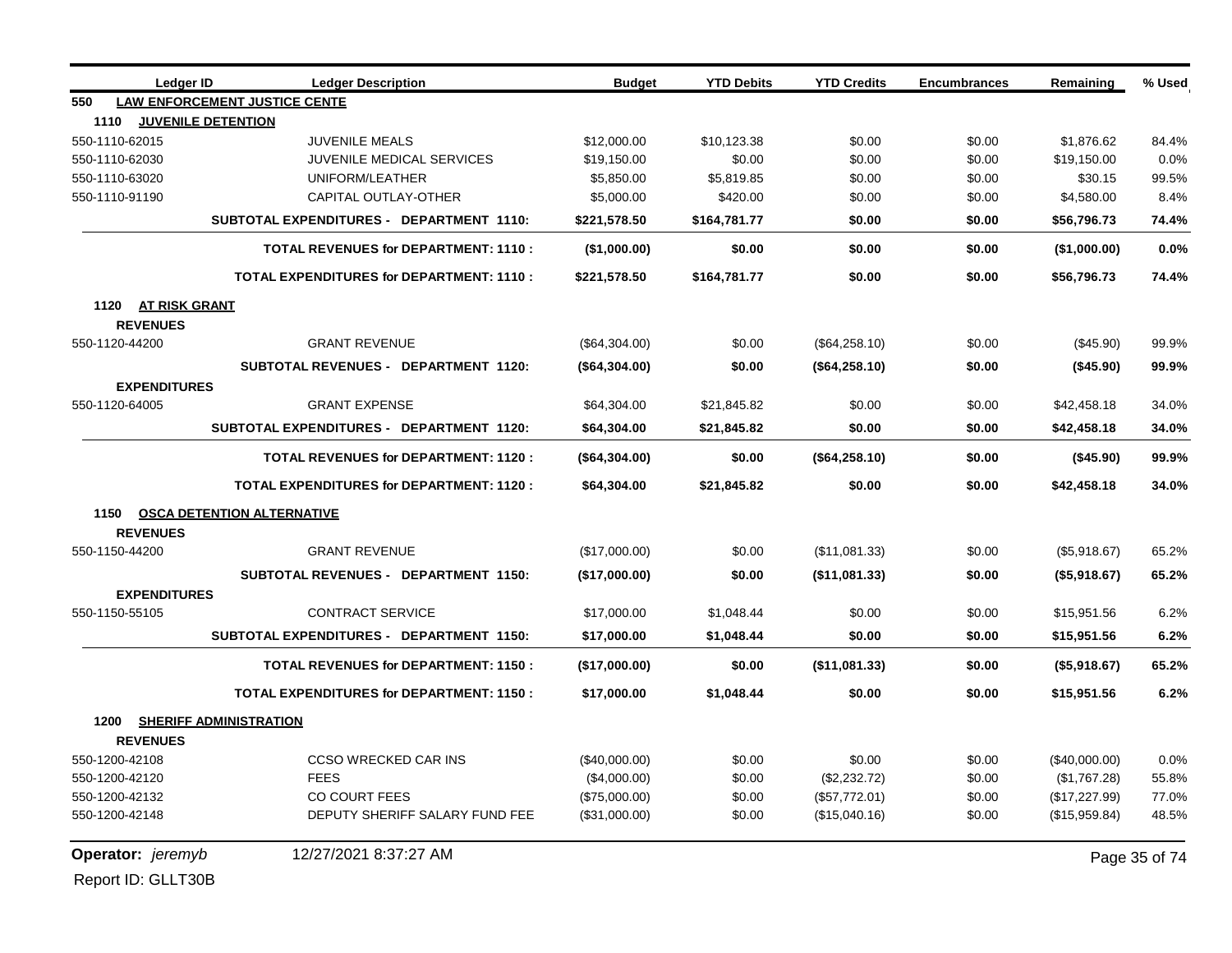|      | <b>Ledger ID</b>                     | <b>Ledger Description</b>             | <b>Budget</b>    | <b>YTD Debits</b> | <b>YTD Credits</b> | <b>Encumbrances</b> | Remaining     | % Used |
|------|--------------------------------------|---------------------------------------|------------------|-------------------|--------------------|---------------------|---------------|--------|
| 550  | <b>LAW ENFORCEMENT JUSTICE CENTE</b> |                                       |                  |                   |                    |                     |               |        |
| 1200 | <b>SHERIFF ADMINISTRATION</b>        |                                       |                  |                   |                    |                     |               |        |
|      | 550-1200-42164                       | <b>TELEPHONE</b>                      | (\$15,500.00)    | \$0.00            | (\$17,535.64)      | \$0.00              | \$2,035.64    | 113.1% |
|      | 550-1200-42168                       | FEES - PRISONER REIMBURSEMENT         | (\$50,000.00)    | \$0.00            | (\$2,037.00)       | \$0.00              | (\$47,963.00) | 4.1%   |
|      | 550-1200-42172                       | FEES - CIVIL PROCESS                  | (\$50,000.00)    | \$0.00            | (\$24,463.94)      | \$0.00              | (\$25,536.06) | 48.9%  |
|      | 550-1200-42176                       | FEES - INMATE MED                     | (\$1,000.00)     | \$0.00            | (\$4,507.48)       | \$0.00              | \$3,507.48    | 450.7% |
|      | 550-1200-44124                       | <b>CRIMINAL COST-STATE</b>            | $(\$400,000.00)$ | \$0.00            | (\$638, 865.98)    | \$0.00              | \$238,865.98  | 159.7% |
|      | 550-1200-44126                       | <b>FUGITIVE TRANSPORT REIMB</b>       | (\$50,000.00)    | \$0.00            | (\$68,345.51)      | \$0.00              | \$18,345.51   | 136.7% |
|      | 550-1200-47130                       | <b>MISC REVENUE</b>                   | (\$10,000.00)    | \$0.00            | (\$4,423.62)       | \$0.00              | (\$5,576.38)  | 44.2%  |
|      | 550-1200-47150                       | PATROL CAR SALES                      | (\$155,000.00)   | \$0.00            | (\$172,983.00)     | \$0.00              | \$17,983.00   | 111.6% |
|      |                                      | SUBTOTAL REVENUES - DEPARTMENT 1200:  | (\$881,500.00)   | \$0.00            | (\$1,008,207.06)   | \$0.00              | \$126,707.06  | 114.4% |
|      | <b>EXPENDITURES</b>                  |                                       |                  |                   |                    |                     |               |        |
|      | 550-1200-50105                       | <b>SALARIES &amp; WAGES</b>           | \$1,055,467.78   | \$1,014,955.62    | \$0.00             | \$0.00              | \$40,512.16   | 96.2%  |
|      | 550-1200-50205                       | <b>LAGERS</b>                         | \$94,992.00      | \$90,155.14       | \$0.00             | \$0.00              | \$4,836.86    | 94.9%  |
|      | 550-1200-50210                       | <b>HEALTH INS</b>                     | \$35,700.00      | \$47,775.00       | \$0.00             | \$0.00              | (\$12,075.00) | 133.8% |
|      | 550-1200-50211                       | <b>HSA- EMPLOYER PAID</b>             | \$7,200.00       | \$4,200.00        | \$0.00             | \$0.00              | \$3,000.00    | 58.3%  |
|      | 550-1200-50215                       | LIFE INSURANCE                        | \$1,741.00       | \$1,668.42        | \$0.00             | \$0.00              | \$72.58       | 95.8%  |
|      | 550-1200-50220                       | DEPENDENT LIFE INSURANCE              | \$225.00         | \$207.36          | \$0.00             | \$0.00              | \$17.64       | 92.2%  |
|      | 550-1200-50225                       | <b>DISABILITY INSURANCE</b>           | \$156.00         | \$149.50          | \$0.00             | \$0.00              | \$6.50        | 95.8%  |
|      | 550-1200-50235                       | <b>EMPLOYEE PHYSICALS</b>             | \$240.00         | \$0.00            | \$0.00             | \$0.00              | \$240.00      | 0.0%   |
|      | 550-1200-50240                       | <b>DRUG TESTING</b>                   | \$5,000.00       | \$0.00            | \$0.00             | \$0.00              | \$5,000.00    | 0.0%   |
|      | 550-1200-50245                       | PRE EMP DRUG TESTING                  | \$2,000.00       | \$1,617.50        | \$0.00             | \$0.00              | \$382.50      | 80.9%  |
|      | 550-1200-50255                       | PSYCHOLOGICAL SERVICES                | \$40,800.00      | \$40,826.10       | \$0.00             | \$0.00              | (\$26.10)     | 100.1% |
|      | 550-1200-50290                       | <b>FICA</b>                           | \$65,439.02      | \$60,858.41       | \$0.00             | \$0.00              | \$4,580.61    | 93.0%  |
|      | 550-1200-50295                       | <b>MEDICARE</b>                       | \$15,304.00      | \$14,233.01       | \$0.00             | \$0.00              | \$1,070.99    | 93.0%  |
|      | 550-1200-50297                       | <b>UNEMPLOYMENT</b>                   | \$588.00         | \$579.82          | \$0.00             | \$0.00              | \$8.18        | 98.6%  |
|      | 550-1200-51105                       | <b>SUPPLIES</b>                       | \$15,750.00      | \$16,067.49       | \$0.00             | \$0.00              | (\$317.49)    | 102.0% |
|      | 550-1200-51130                       | <b>POSTAGE</b>                        | \$3,000.00       | \$2,493.08        | (\$141.85)         | \$0.00              | \$648.77      | 78.4%  |
|      | 550-1200-51145                       | ADVERTISING                           | \$1,000.00       | \$1,000.00        | \$0.00             | \$0.00              | \$0.00        | 100.0% |
|      | 550-1200-52125                       | <b>TRAINING</b>                       | \$79,500.00      | \$80,685.31       | (\$2,594.69)       | \$0.00              | \$1,409.38    | 98.2%  |
|      | 550-1200-53125                       | <b>MAINTENANCE - COPIER</b>           | \$13,125.00      | \$13,112.52       | \$0.00             | \$0.00              | \$12.48       | 99.9%  |
|      | 550-1200-53150                       | <b>CELL PHONES/PAGER/WIRELESS CRD</b> | \$62,000.00      | \$61,995.56       | \$0.00             | \$0.00              | \$4.44        | 100.0% |
|      | 550-1200-54116                       | <b>COMPUTER MAINTENANCE</b>           | \$46,000.00      | \$46,000.00       | \$0.00             | \$0.00              | \$0.00        | 100.0% |
|      | 550-1200-54204                       | <b>AUTO MAINTENANCE</b>               | \$66,150.00      | \$70,064.43       | (\$325.00)         | \$0.00              | (\$3,589.43)  | 105.4% |
|      | 550-1200-54302                       | <b>FUEL</b>                           | \$185,000.00     | \$179,835.65      | \$0.00             | \$0.00              | \$5,164.35    | 97.2%  |
|      | 550-1200-55140                       | INS. DEDUCTIBLE                       | \$7,000.00       | \$7,000.00        | \$0.00             | \$0.00              | \$0.00        | 100.0% |
|      | 550-1200-55145                       | PROFESSIONAL SERVICE                  | \$70,000.00      | \$66,154.20       | \$0.00             | \$0.00              | \$3,845.80    | 94.5%  |
|      | 550-1200-55196                       | <b>CANINE UNIT CARE</b>               | \$5,000.00       | \$4,838.99        | \$0.00             | \$0.00              | \$161.01      | 96.8%  |
|      | 550-1200-59565                       | TRANSFER- PA CONTINGENCY FUND         | \$20,000.00      | \$20,000.00       | \$0.00             | \$0.00              | \$0.00        | 100.0% |

**Operator:** *jeremyb* 12/27/2021 8:37:27 AM Page 36 of 74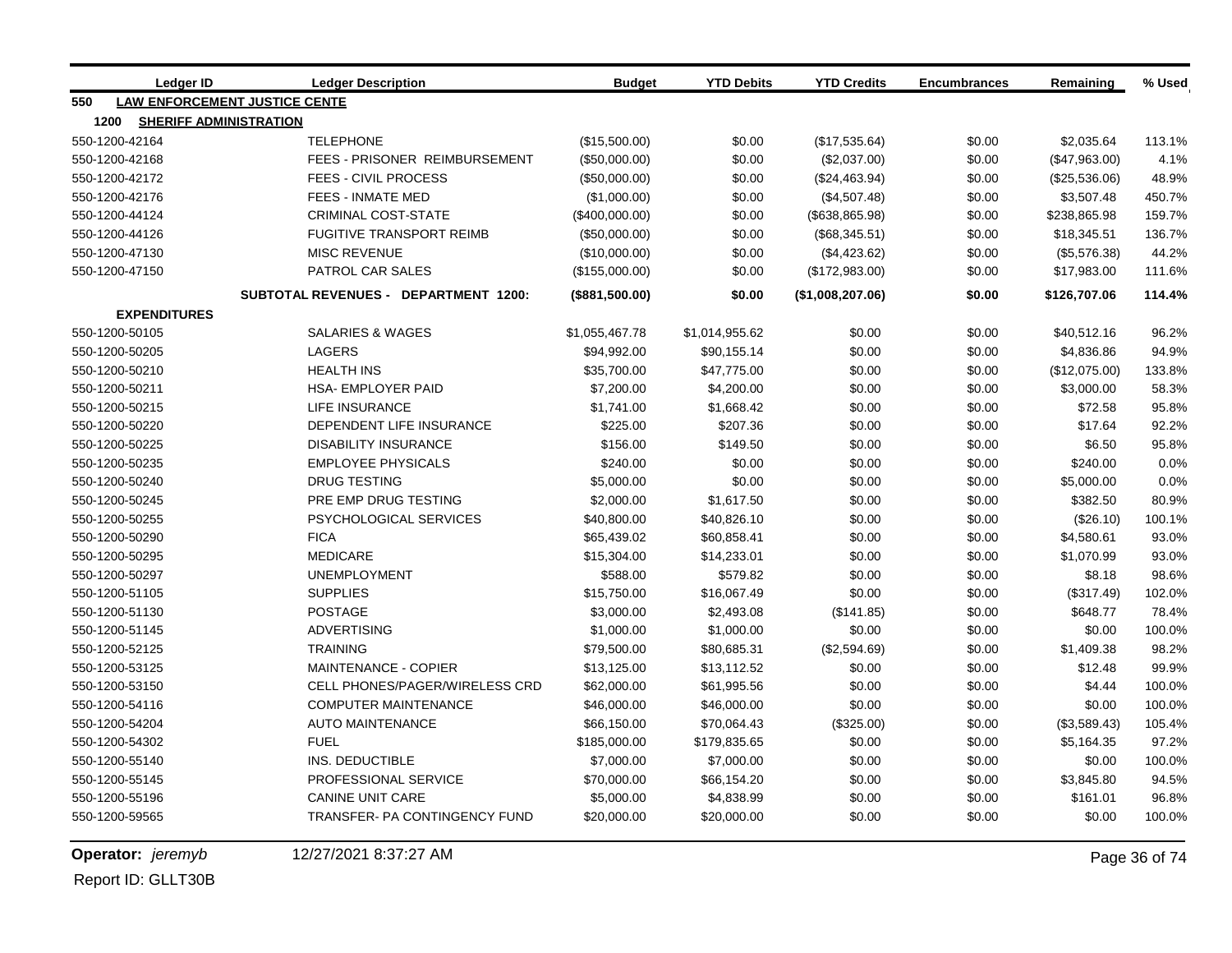| <b>Ledger ID</b>    | <b>Ledger Description</b>                       | <b>Budget</b>  | <b>YTD Debits</b> | <b>YTD Credits</b> | <b>Encumbrances</b> | Remaining    | % Used |
|---------------------|-------------------------------------------------|----------------|-------------------|--------------------|---------------------|--------------|--------|
| 550                 | <b>LAW ENFORCEMENT JUSTICE CENTE</b>            |                |                   |                    |                     |              |        |
| 1200                | <b>SHERIFF ADMINISTRATION</b>                   |                |                   |                    |                     |              |        |
| 550-1200-61005      | <b>RANGE FUND</b>                               | \$24,350.00    | \$23,896.33       | \$0.00             | \$0.00              | \$453.67     | 98.1%  |
| 550-1200-61010      | DEPUTY SHERIFF SALARY FUND                      | \$35,000.00    | \$15,040.16       | \$0.00             | \$0.00              | \$19,959.84  | 43.0%  |
| 550-1200-61050      | DARE EXPENSES                                   | \$10,000.00    | \$9,644.32        | \$0.00             | \$0.00              | \$355.68     | 96.4%  |
| 550-1200-63020      | UNIFORM/LEATHER                                 | \$7,051.83     | \$7,051.83        | \$0.00             | \$0.00              | \$0.00       | 100.0% |
| 550-1200-91130      | Capital Outlay-Ins Replacement                  | (\$21,923.00)  | \$0.00            | (\$22,068.33)      | \$0.00              | \$145.33     | 100.7% |
| 550-1200-91140      | CAPITAL OUTLAY-AUTOS                            | \$401,500.00   | \$401,106.00      | \$0.00             | \$0.00              | \$394.00     | 99.9%  |
| 550-1200-91190      | CAPITAL OUTLAY-OTHER                            | \$62,050.00    | \$62,045.00       | \$0.00             | \$0.00              | \$5.00       | 100.0% |
|                     | <b>SUBTOTAL EXPENDITURES - DEPARTMENT 1200:</b> | \$2,416,406.63 | \$2,365,256.75    | (\$25,129.87)      | \$0.00              | \$76,279.75  | 96.8%  |
|                     | <b>TOTAL REVENUES for DEPARTMENT: 1200:</b>     | (\$881,500.00) | \$0.00            | (\$1,008,207.06)   | \$0.00              | \$126,707.06 | 114.4% |
|                     | <b>TOTAL EXPENDITURES for DEPARTMENT: 1200:</b> | \$2,416,406.63 | \$2,365,256.75    | (\$25,129.87)      | \$0.00              | \$76,279.75  | 96.8%  |
| 1201                | <b>REGIONAL TRAINING ACADEMY</b>                |                |                   |                    |                     |              |        |
| <b>REVENUES</b>     |                                                 |                |                   |                    |                     |              |        |
| 550-1201-42120      | <b>FEES</b>                                     | (\$10,000.00)  | \$0.00            | (\$20,960.00)      | \$0.00              | \$10,960.00  | 209.6% |
|                     | <b>SUBTOTAL REVENUES - DEPARTMENT 1201:</b>     | (\$10,000.00)  | \$0.00            | (\$20,960.00)      | \$0.00              | \$10,960.00  | 209.6% |
| <b>EXPENDITURES</b> |                                                 |                |                   |                    |                     |              |        |
| 550-1201-50105      | <b>SALARIES &amp; WAGES</b>                     | \$93,779.44    | \$82,454.31       | \$0.00             | \$0.00              | \$11,325.13  | 87.9%  |
| 550-1201-50205      | <b>LAGERS</b>                                   | \$8,440.15     | \$6,202.09        | \$0.00             | \$0.00              | \$2,238.06   | 73.5%  |
| 550-1201-50210      | <b>HEALTH INS</b>                               | \$5,100.00     | \$7,325.00        | \$0.00             | \$0.00              | (\$2,225.00) | 143.6% |
| 550-1201-50211      | <b>HSA- EMPLOYER PAID</b>                       | \$0.00         | \$600.00          | \$0.00             | \$0.00              | (\$600.00)   | 0.0%   |
| 550-1201-50215      | <b>LIFE INSURANCE</b>                           | \$134.00       | \$128.34          | \$0.00             | \$0.00              | \$5.66       | 95.8%  |
| 550-1201-50220      | DEPENDENT LIFE INSURANCE                        | \$18.00        | \$16.56           | \$0.00             | \$0.00              | \$1.44       | 92.0%  |
| 550-1201-50225      | <b>DISABILITY INSURANCE</b>                     | \$12.00        | \$11.50           | \$0.00             | \$0.00              | \$0.50       | 95.8%  |
| 550-1201-50290      | <b>FICA</b>                                     | \$5,814.30     | \$3,831.70        | \$0.00             | \$0.00              | \$1,982.60   | 65.9%  |
| 550-1201-50295      | <b>MEDICARE</b>                                 | \$1,359.80     | \$896.11          | \$0.00             | \$0.00              | \$463.69     | 65.9%  |
| 550-1201-50297      | <b>UNEMPLOYMENT</b>                             | \$42.00        | \$86.39           | \$0.00             | \$0.00              | (\$44.39)    | 205.7% |
| 550-1201-51105      | <b>SUPPLIES</b>                                 | \$4,035.00     | \$4,035.00        | \$0.00             | \$0.00              | \$0.00       | 100.0% |
| 550-1201-51145      | <b>ADVERTISING</b>                              | \$500.00       | \$500.00          | \$0.00             | \$0.00              | \$0.00       | 100.0% |
| 550-1201-63020      | UNIFORM/LEATHER                                 | \$5,000.00     | \$5,374.41        | \$0.00             | \$0.00              | (\$374.41)   | 107.5% |
| 550-1201-91190      | CAPITAL OUTLAY-OTHER                            | \$9,300.00     | \$9,298.54        | \$0.00             | \$0.00              | \$1.46       | 100.0% |
|                     | SUBTOTAL EXPENDITURES - DEPARTMENT 1201:        | \$133,534.69   | \$120,759.95      | \$0.00             | \$0.00              | \$12,774.74  | 90.4%  |
|                     | <b>TOTAL REVENUES for DEPARTMENT: 1201:</b>     | (\$10,000.00)  | \$0.00            | (\$20,960.00)      | \$0.00              | \$10,960.00  | 209.6% |
|                     | <b>TOTAL EXPENDITURES for DEPARTMENT: 1201:</b> | \$133,534.69   | \$120,759.95      | \$0.00             | \$0.00              | \$12,774.74  | 90.4%  |

**1202 EXTRA DUTY**

**Operator:** *jeremyb* 12/27/2021 8:37:27 AM Page 37 of 74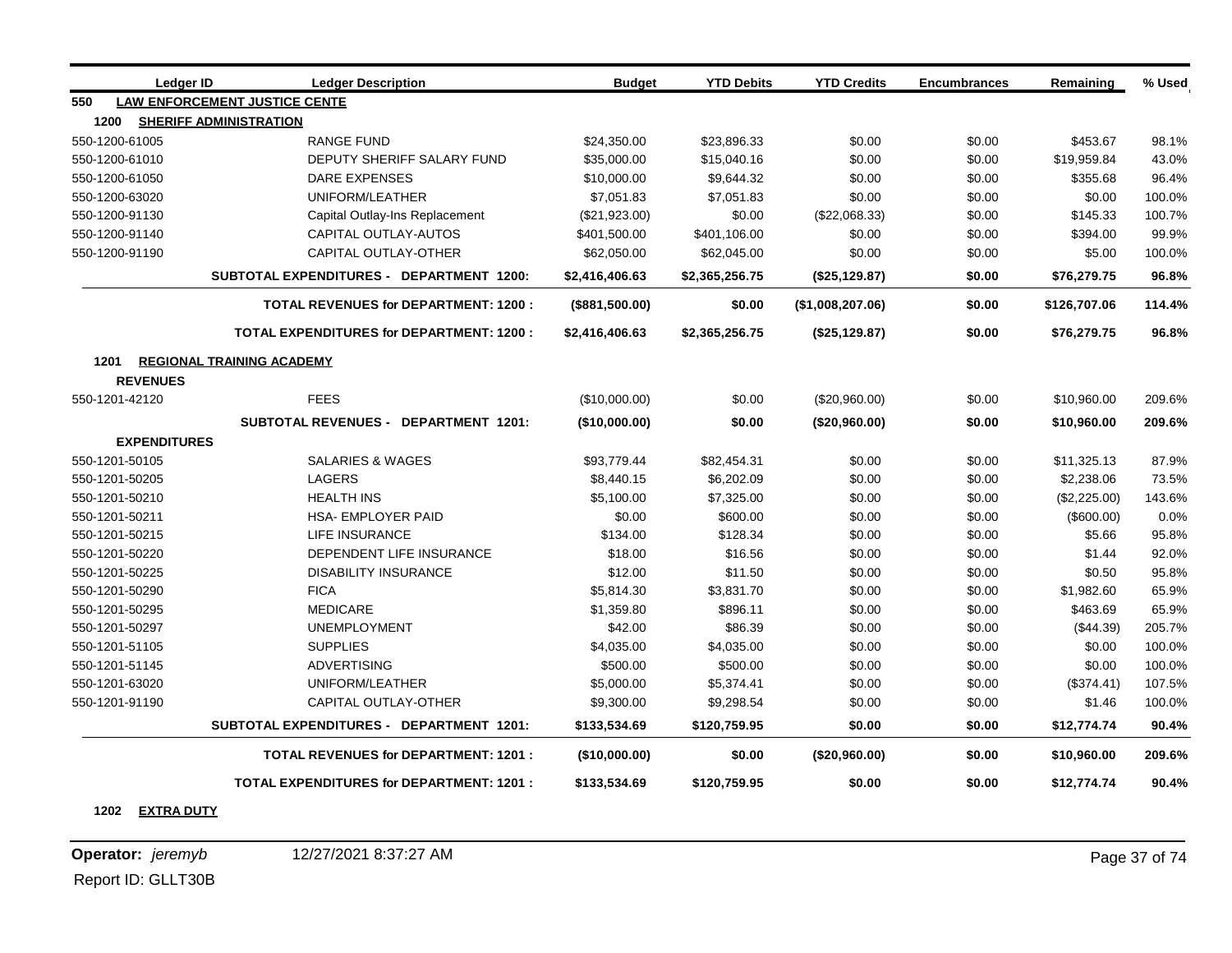| Ledger ID                    | <b>Ledger Description</b>                       | <b>Budget</b>  | <b>YTD Debits</b> | <b>YTD Credits</b> | <b>Encumbrances</b> | Remaining     | % Used        |
|------------------------------|-------------------------------------------------|----------------|-------------------|--------------------|---------------------|---------------|---------------|
| 550                          | <b>LAW ENFORCEMENT JUSTICE CENTE</b>            |                |                   |                    |                     |               |               |
| 1202 EXTRA DUTY              |                                                 |                |                   |                    |                     |               |               |
| <b>REVENUES</b>              |                                                 |                |                   |                    |                     |               |               |
| 550-1202-42120               | <b>FEES</b>                                     | (\$40,000.00)  | \$0.00            | (\$17,309.27)      | \$0.00              | (\$22,690.73) | 43.3%         |
|                              | SUBTOTAL REVENUES - DEPARTMENT 1202:            | (\$40,000.00)  | \$0.00            | (\$17,309.27)      | \$0.00              | (\$22,690.73) | 43.3%         |
| <b>EXPENDITURES</b>          |                                                 |                |                   |                    |                     |               |               |
| 550-1202-50105               | <b>SALARIES &amp; WAGES</b>                     | \$40,000.00    | \$12,705.00       | \$0.00             | \$0.00              | \$27,295.00   | 31.8%         |
| 550-1202-50205               | LAGERS                                          | \$3,600.00     | \$1,084.48        | \$0.00             | \$0.00              | \$2,515.52    | 30.1%         |
| 550-1202-50290               | <b>FICA</b>                                     | \$2,480.00     | \$787.75          | \$0.00             | \$0.00              | \$1,692.25    | 31.8%         |
| 550-1202-50295               | <b>MEDICARE</b>                                 | \$580.00       | \$184.25          | \$0.00             | \$0.00              | \$395.75      | 31.8%         |
| 550-1202-50297               | <b>UNEMPLOYMENT</b>                             | \$42.00        | \$6.63            | \$0.00             | \$0.00              | \$35.37       | 15.8%         |
|                              | SUBTOTAL EXPENDITURES - DEPARTMENT 1202:        | \$46,702.00    | \$14,768.11       | \$0.00             | \$0.00              | \$31,933.89   | 31.6%         |
|                              | <b>TOTAL REVENUES for DEPARTMENT: 1202:</b>     | (\$40,000.00)  | \$0.00            | (\$17,309.27)      | \$0.00              | (\$22,690.73) | 43.3%         |
|                              | <b>TOTAL EXPENDITURES for DEPARTMENT: 1202:</b> | \$46,702.00    | \$14,768.11       | \$0.00             | \$0.00              | \$31,933.89   | 31.6%         |
| <b>SRO/MUNICIPAL</b><br>1204 |                                                 |                |                   |                    |                     |               |               |
| <b>REVENUES</b>              |                                                 |                |                   |                    |                     |               |               |
| 550-1204-47130               | <b>MISC REVENUE</b>                             | (\$127,554.00) | \$0.00            | (\$113,045.80)     | \$0.00              | (\$14,508.20) | 88.6%         |
|                              | <b>SUBTOTAL REVENUES - DEPARTMENT 1204:</b>     | (\$127,554.00) | \$0.00            | (\$113,045.80)     | \$0.00              | (\$14,508.20) | 88.6%         |
| <b>EXPENDITURES</b>          |                                                 |                |                   |                    |                     |               |               |
| 550-1204-50105               | SALARIES & WAGES                                | \$204,882.45   | \$111,074.28      | \$0.00             | \$0.00              | \$93,808.17   | 54.2%         |
| 550-1204-50205               | <b>LAGERS EXPENSE</b>                           | \$18,439.00    | \$10,000.51       | \$0.00             | \$0.00              | \$8,438.49    | 54.2%         |
| 550-1204-50210               | <b>HEALTH INS</b>                               | \$15,300.00    | \$12,050.00       | \$0.00             | \$0.00              | \$3,250.00    | 78.8%         |
| 550-1204-50211               | HSA- EMPLOYER PAID                              | \$3,600.00     | \$1,200.00        | \$0.00             | \$0.00              | \$2,400.00    | 33.3%         |
| 550-1204-50215               | <b>LIFE INSURANCE</b>                           | \$536.00       | \$279.00          | \$0.00             | \$0.00              | \$257.00      | 52.1%         |
| 550-1204-50220               | DEPENDENT LIFE INSURANCE                        | \$70.00        | \$19.44           | \$0.00             | \$0.00              | \$50.56       | 27.8%         |
| 550-1204-50225               | <b>DISABILITY INSURANCE</b>                     | \$48.00        | \$25.00           | \$0.00             | \$0.00              | \$23.00       | 52.1%         |
| 550-1204-50290               | <b>FICA</b>                                     | \$12,702.70    | \$6,608.02        | \$0.00             | \$0.00              | \$6,094.68    | 52.0%         |
| 550-1204-50295               | <b>MEDICARE</b>                                 | \$2,970.80     | \$1,545.46        | \$0.00             | \$0.00              | \$1,425.34    | 52.0%         |
| 550-1204-50297               | <b>UNEMPLOYMENT</b>                             | \$168.00       | \$92.12           | \$0.00             | \$0.00              | \$75.88       | 54.8%         |
|                              | SUBTOTAL EXPENDITURES - DEPARTMENT 1204:        | \$258,716.95   | \$142,893.83      | \$0.00             | \$0.00              | \$115,823.12  | 55.2%         |
|                              | <b>TOTAL REVENUES for DEPARTMENT: 1204:</b>     | (\$127,554.00) | \$0.00            | (\$113,045.80)     | \$0.00              | (\$14,508.20) | 88.6%         |
|                              | <b>TOTAL EXPENDITURES for DEPARTMENT: 1204:</b> | \$258,716.95   | \$142,893.83      | \$0.00             | \$0.00              | \$115,823.12  | 55.2%         |
| <b>JAIL SERVICES</b><br>1210 |                                                 |                |                   |                    |                     |               |               |
| <b>EXPENDITURES</b>          |                                                 |                |                   |                    |                     |               |               |
| 550-1210-50105               | <b>SALARIES &amp; WAGES</b>                     | \$1,268,191.60 | \$1,338,992.69    | \$0.00             | \$0.00              | (\$70,801.09) | 105.6%        |
| Operator: jeremyb            | 12/27/2021 8:37:27 AM                           |                |                   |                    |                     |               | Page 38 of 74 |
| Report ID: GLLT30B           |                                                 |                |                   |                    |                     |               |               |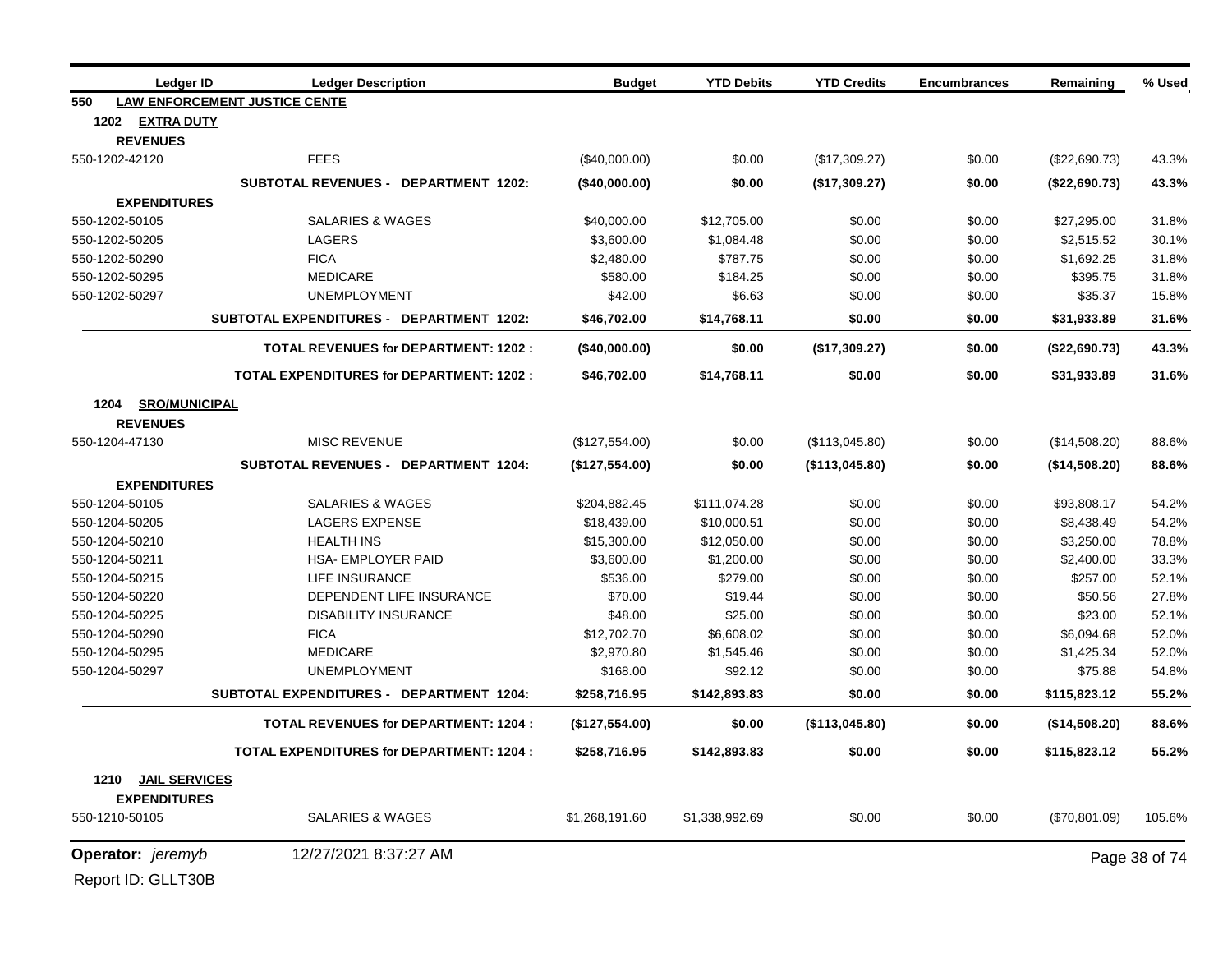| Ledger ID                    | <b>Ledger Description</b>                       | <b>Budget</b>  | <b>YTD Debits</b> | <b>YTD Credits</b> | <b>Encumbrances</b> | Remaining     | % Used |
|------------------------------|-------------------------------------------------|----------------|-------------------|--------------------|---------------------|---------------|--------|
| 550                          | <b>LAW ENFORCEMENT JUSTICE CENTE</b>            |                |                   |                    |                     |               |        |
| 1210<br><b>JAIL SERVICES</b> |                                                 |                |                   |                    |                     |               |        |
| 550-1210-50117               | COVID SALARIES-JAIL SERVICES                    | \$0.00         | \$892,002.54      | (\$892,002.54)     | \$0.00              | \$0.00        | 0.0%   |
| 550-1210-50205               | <b>LAGERS</b>                                   | \$114,137.20   | \$117,355.64      | \$0.00             | \$0.00              | (\$3,218.44)  | 102.8% |
| 550-1210-50210               | <b>HEALTH INS</b>                               | \$86,700.00    | \$105,112.50      | \$0.00             | \$0.00              | (\$18,412.50) | 121.2% |
| 550-1210-50211               | <b>HSA- EMPLOYER PAID</b>                       | \$18,000.00    | \$8,800.00        | \$0.00             | \$0.00              | \$9,200.00    | 48.9%  |
| 550-1210-50215               | <b>LIFE INSURANCE</b>                           | \$3,081.00     | \$3,119.22        | \$0.00             | \$0.00              | (\$38.22)     | 101.2% |
| 550-1210-50220               | DEPENDENT LIFE INSURANCE                        | \$398.00       | \$200.16          | \$0.00             | \$0.00              | \$197.84      | 50.3%  |
| 550-1210-50225               | <b>DISABILITY INSURANCE</b>                     | \$276.00       | \$279.50          | \$0.00             | \$0.00              | (\$3.50)      | 101.3% |
| 550-1210-50290               | <b>FICA</b>                                     | \$78,627.88    | \$80,058.83       | \$0.00             | \$0.00              | (\$1,430.95)  | 101.8% |
| 550-1210-50295               | <b>MEDICARE</b>                                 | \$18,388.78    | \$18,723.45       | \$0.00             | \$0.00              | (\$334.67)    | 101.8% |
| 550-1210-50297               | <b>UNEMPLOYMENT</b>                             | \$966.00       | \$1,175.36        | \$0.00             | \$0.00              | (\$209.36)    | 121.7% |
| 550-1210-58160               | <b>CRIMINAL COSTS</b>                           | \$77,900.00    | \$75,284.77       | (\$192.00)         | \$0.00              | \$2,807.23    | 96.4%  |
| 550-1210-62005               | <b>JAIL SUPPLIES</b>                            | \$47,800.00    | \$52,057.20       | (\$4,072.67)       | \$0.00              | (\$184.53)    | 100.4% |
| 550-1210-62010               | <b>JAIL MEALS</b>                               | \$255,500.00   | \$232,056.27      | \$0.00             | \$0.00              | \$23,443.73   | 90.8%  |
| 550-1210-62020               | <b>BOARDING</b>                                 | \$2,000.00     | \$935.00          | \$0.00             | \$0.00              | \$1,065.00    | 46.8%  |
| 550-1210-62025               | JAIL MEDICAL SERVICES                           | \$236,200.00   | \$234,548.69      | \$0.00             | \$0.00              | \$1,651.31    | 99.3%  |
| 550-1210-62046               | MSHP LIVE SCAN CONNECTION                       | \$1,000.00     | \$0.00            | \$0.00             | \$0.00              | \$1,000.00    | 0.0%   |
| 550-1210-91190               | CAPITAL OUTLAY-OTHER                            | \$500.00       | \$125.00          | \$0.00             | \$0.00              | \$375.00      | 25.0%  |
|                              | SUBTOTAL EXPENDITURES - DEPARTMENT 1210:        | \$2,209,666.46 | \$3,160,826.82    | (\$896, 267.21)    | \$0.00              | (\$54,893.15) | 102.5% |
|                              | <b>TOTAL REVENUES for DEPARTMENT: 1210:</b>     | \$0.00         | \$0.00            | \$0.00             | \$0.00              | \$0.00        | 0.0%   |
|                              | <b>TOTAL EXPENDITURES for DEPARTMENT: 1210:</b> | \$2,209,666.46 | \$3,160,826.82    | (\$896, 267.21)    | \$0.00              | (\$54,893.15) | 102.5% |
| 1220                         | <b>SHERIFF EXTRADITIONS</b>                     |                |                   |                    |                     |               |        |
| <b>EXPENDITURES</b>          |                                                 |                |                   |                    |                     |               |        |
| 550-1220-50105               | <b>SALARIES &amp; WAGES</b>                     | \$66,062.14    | \$74,588.71       | \$0.00             | \$0.00              | (\$8,526.57)  | 112.9% |
| 550-1220-50205               | LAGERS                                          | \$5,945.59     | \$5,821.11        | \$0.00             | \$0.00              | \$124.48      | 97.9%  |
| 550-1220-50210               | <b>HEALTH INS</b>                               | \$0.00         | \$6,025.00        | \$0.00             | \$0.00              | (\$6,025.00)  | 0.0%   |
| 550-1220-50211               | <b>HSA- EMPLOYER PAID</b>                       | \$0.00         | \$600.00          | \$0.00             | \$0.00              | (\$600.00)    | 0.0%   |
| 550-1220-50215               | <b>LIFE INSURANCE</b>                           | \$134.00       | \$128.34          | \$0.00             | \$0.00              | \$5.66        | 95.8%  |
| 550-1220-50220               | DEPENDENT LIFE INSURANCE                        | \$18.00        | \$0.00            | \$0.00             | \$0.00              | \$18.00       | 0.0%   |
| 550-1220-50225               | <b>DISABILITY INSURANCE</b>                     | \$12.00        | \$11.50           | \$0.00             | \$0.00              | \$0.50        | 95.8%  |
| 550-1220-50290               | <b>FICA</b>                                     | \$4,095.85     | \$4,466.45        | \$0.00             | \$0.00              | (\$370.60)    | 109.0% |
| 550-1220-50295               | <b>MEDICARE</b>                                 | \$957.90       | \$1,044.57        | \$0.00             | \$0.00              | (\$86.67)     | 109.0% |
| 550-1220-50297               | <b>UNEMPLOYMENT</b>                             | \$42.00        | \$73.58           | \$0.00             | \$0.00              | (\$31.58)     | 175.2% |
|                              | SUBTOTAL EXPENDITURES - DEPARTMENT 1220:        | \$77,267.49    | \$92,759.26       | \$0.00             | \$0.00              | (\$15,491.77) | 120.0% |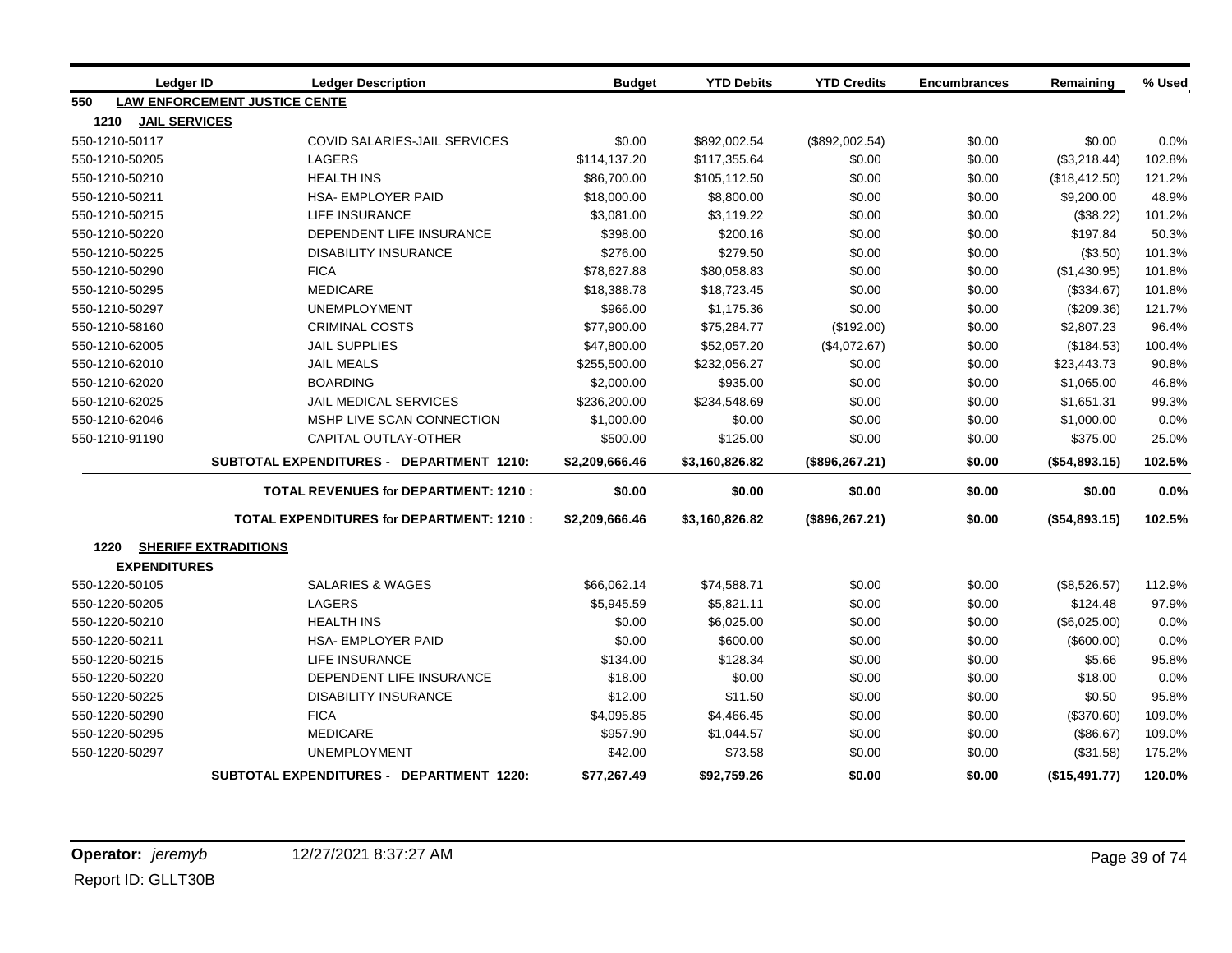| Ledger ID                     | <b>Ledger Description</b>                       | <b>Budget</b>  | <b>YTD Debits</b> | <b>YTD Credits</b> | <b>Encumbrances</b> | Remaining     | % Used        |
|-------------------------------|-------------------------------------------------|----------------|-------------------|--------------------|---------------------|---------------|---------------|
| 550                           | <b>LAW ENFORCEMENT JUSTICE CENTE</b>            |                |                   |                    |                     |               |               |
| 1220                          | <b>SHERIFF EXTRADITIONS</b>                     |                |                   |                    |                     |               |               |
|                               | <b>TOTAL REVENUES for DEPARTMENT: 1220:</b>     | \$0.00         | \$0.00            | \$0.00             | \$0.00              | \$0.00        | 0.0%          |
|                               | <b>TOTAL EXPENDITURES for DEPARTMENT: 1220:</b> | \$77,267.49    | \$92,759.26       | \$0.00             | \$0.00              | (\$15,491.77) | 120.0%        |
| <b>SHERIFF PATROL</b><br>1230 |                                                 |                |                   |                    |                     |               |               |
| <b>REVENUES</b>               |                                                 |                |                   |                    |                     |               |               |
| 550-1230-44120                | DWI TRAFFIC REIMBURSEMENT                       | (\$5,000.00)   | \$0.00            | (\$5,116.19)       | \$0.00              | \$116.19      | 102.3%        |
| 550-1230-44122                | SAFETY ENFORCEMENT                              | (\$5,000.00)   | \$0.00            | (\$6,281.46)       | \$0.00              | \$1,281.46    | 125.6%        |
| 550-1230-44200                | <b>GRANT REVENUE</b>                            | (\$5,000.00)   | \$0.00            | \$0.00             | \$0.00              | (\$5,000.00)  | 0.0%          |
|                               | SUBTOTAL REVENUES - DEPARTMENT 1230:            | (\$15,000.00)  | \$0.00            | (\$11,397.65)      | \$0.00              | (\$3,602.35)  | 76.0%         |
| <b>EXPENDITURES</b>           |                                                 |                |                   |                    |                     |               |               |
| 550-1230-50105                | <b>SALARIES &amp; WAGES</b>                     | \$1,341,004.38 | \$1,367,225.95    | \$0.00             | \$0.00              | (\$26,221.57) | 102.0%        |
| 550-1230-50205                | <b>LAGERS</b>                                   | \$120,690.39   | \$121,188.50      | \$0.00             | \$0.00              | (\$498.11)    | 100.4%        |
| 550-1230-50210                | <b>HEALTH INS</b>                               | \$66,300.00    | \$88,300.00       | \$0.00             | \$0.00              | (\$22,000.00) | 133.2%        |
| 550-1230-50211                | HSA- EMPLOYER PAID                              | \$15,600.00    | \$7,800.00        | \$0.00             | \$0.00              | \$7,800.00    | 50.0%         |
| 550-1230-50215                | <b>LIFE INSURANCE</b>                           | \$3,081.00     | \$2,739.78        | \$0.00             | \$0.00              | \$341.22      | 88.9%         |
| 550-1230-50220                | DEPENDENT LIFE INSURANCE                        | \$398.00       | \$294.48          | \$0.00             | \$0.00              | \$103.52      | 74.0%         |
| 550-1230-50225                | <b>DISABILITY INSURANCE</b>                     | \$276.00       | \$245.50          | \$0.00             | \$0.00              | \$30.50       | 88.9%         |
| 550-1230-50290                | <b>FICA</b>                                     | \$83,142.27    | \$81,728.80       | \$0.00             | \$0.00              | \$1,413.47    | 98.3%         |
| 550-1230-50295                | <b>MEDICARE</b>                                 | \$19,444.56    | \$19,113.99       | \$0.00             | \$0.00              | \$330.57      | 98.3%         |
| 550-1230-50297                | <b>UNEMPLOYMENT</b>                             | \$966.00       | \$956.24          | \$0.00             | \$0.00              | \$9.76        | 99.0%         |
| 550-1230-51105                | <b>SUPPLIES</b>                                 | \$8,280.00     | \$8,280.00        | \$0.00             | \$0.00              | \$0.00        | 100.0%        |
| 550-1230-54204                | <b>AUTO MAINTENANCE</b>                         | \$500.00       | \$500.00          | \$0.00             | \$0.00              | \$0.00        | 100.0%        |
| 550-1230-54208                | <b>TRAFFIC SAFETY</b>                           | \$10,000.00    | \$8,480.10        | (\$121.92)         | \$0.00              | \$1,641.82    | 83.6%         |
| 550-1230-63020                | UNIFORM/LEATHER                                 | \$5,000.00     | \$4,827.33        | \$0.00             | \$0.00              | \$172.67      | 96.5%         |
|                               | <b>SUBTOTAL EXPENDITURES - DEPARTMENT 1230:</b> | \$1,674,682.61 | \$1,711,680.67    | (\$121.92)         | \$0.00              | (\$36,876.14) | 102.2%        |
|                               | <b>TOTAL REVENUES for DEPARTMENT: 1230:</b>     | (\$15,000.00)  | \$0.00            | (\$11,397.65)      | \$0.00              | (\$3,602.35)  | 76.0%         |
|                               | <b>TOTAL EXPENDITURES for DEPARTMENT: 1230:</b> | \$1,674,682.61 | \$1,711,680.67    | (\$121.92)         | \$0.00              | (\$36,876.14) | 102.2%        |
| <b>EVIDENCE UNIT</b><br>1240  |                                                 |                |                   |                    |                     |               |               |
| <b>EXPENDITURES</b>           |                                                 |                |                   |                    |                     |               |               |
| 550-1240-50105                | <b>SALARIES &amp; WAGES</b>                     | \$47,896.03    | \$46,398.81       | \$0.00             | \$0.00              | \$1,497.22    | 96.9%         |
| 550-1240-50205                | <b>LAGERS</b>                                   | \$5,316.00     | \$5,150.21        | \$0.00             | \$0.00              | \$165.79      | 96.9%         |
| 550-1240-50210                | <b>HEALTH INS</b>                               | \$5,100.00     | \$6,675.00        | \$0.00             | \$0.00              | (\$1,575.00)  | 130.9%        |
| 550-1240-50211                | HSA- EMPLOYER PAID                              | \$1,200.00     | \$600.00          | \$0.00             | \$0.00              | \$600.00      | 50.0%         |
| 550-1240-50215                | <b>LIFE INSURANCE</b>                           | \$134.00       | \$128.34          | \$0.00             | \$0.00              | \$5.66        | 95.8%         |
| 550-1240-50220                | DEPENDENT LIFE INSURANCE                        | \$18.00        | \$16.56           | \$0.00             | \$0.00              | \$1.44        | 92.0%         |
| Operator: jeremyb             | 12/27/2021 8:37:27 AM                           |                |                   |                    |                     |               | Page 40 of 74 |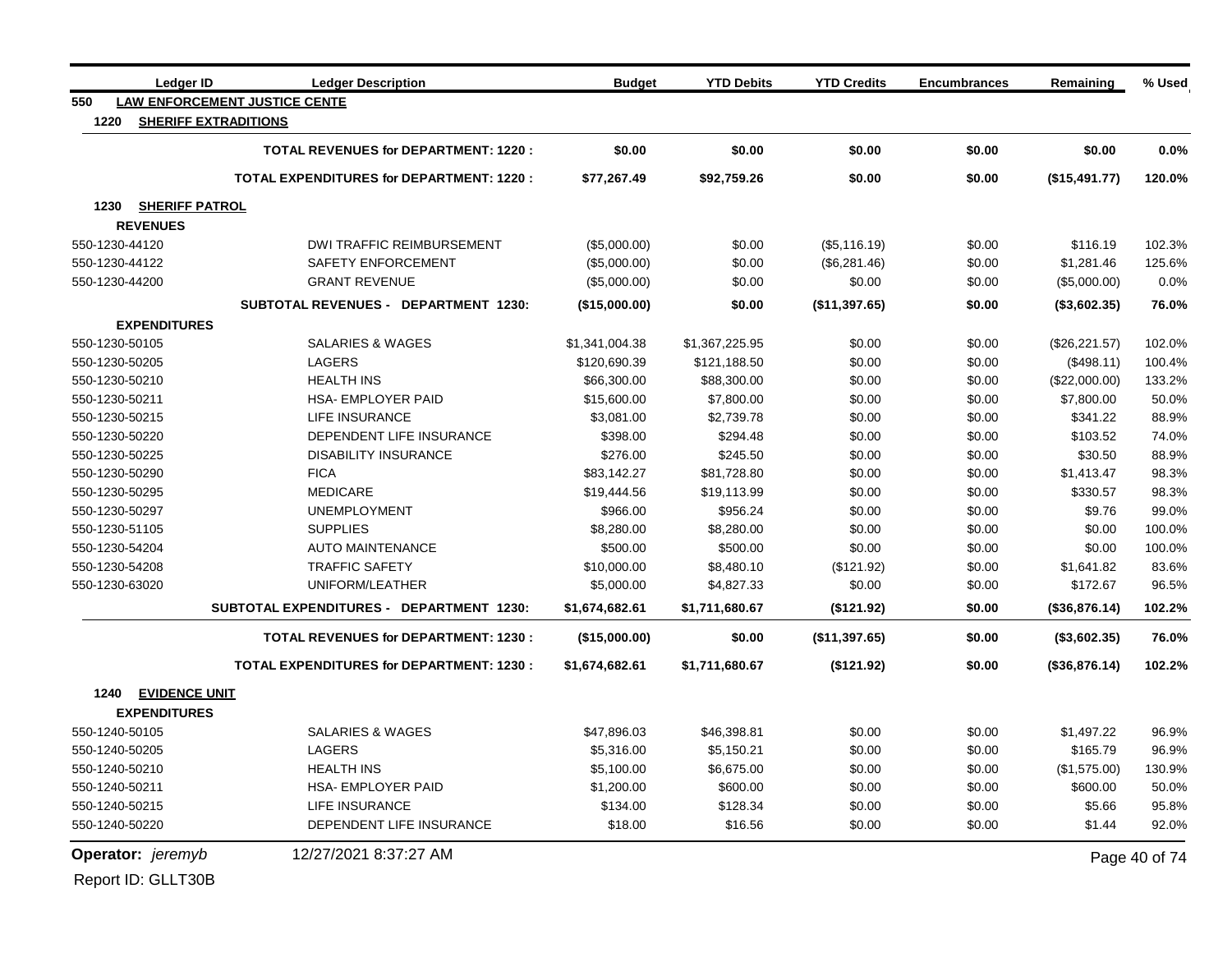| Ledger ID                    | <b>Ledger Description</b>                       | <b>Budget</b> | <b>YTD Debits</b> | <b>YTD Credits</b> | <b>Encumbrances</b> | Remaining     | % Used |
|------------------------------|-------------------------------------------------|---------------|-------------------|--------------------|---------------------|---------------|--------|
| 550                          | <b>LAW ENFORCEMENT JUSTICE CENTE</b>            |               |                   |                    |                     |               |        |
| 1240<br><b>EVIDENCE UNIT</b> |                                                 |               |                   |                    |                     |               |        |
| 550-1240-50225               | <b>DISABILITY INSURANCE</b>                     | \$12.00       | \$11.50           | \$0.00             | \$0.00              | \$0.50        | 95.8%  |
| 550-1240-50290               | <b>FICA</b>                                     | \$2,969.55    | \$1,970.46        | \$0.00             | \$0.00              | \$999.09      | 66.4%  |
| 550-1240-50295               | <b>MEDICARE</b>                                 | \$694.49      | \$460.80          | \$0.00             | \$0.00              | \$233.69      | 66.4%  |
| 550-1240-50297               | <b>UNEMPLOYMENT</b>                             | \$42.00       | \$38.74           | \$0.00             | \$0.00              | \$3.26        | 92.2%  |
| 550-1240-51105               | <b>SUPPLIES</b>                                 | \$2,300.00    | \$2,297.76        | \$0.00             | \$0.00              | \$2.24        | 99.9%  |
| 550-1240-55105               | <b>CONTRACT SERVICE</b>                         | \$5,000.00    | \$5,000.00        | \$0.00             | \$0.00              | \$0.00        | 100.0% |
|                              | <b>SUBTOTAL EXPENDITURES - DEPARTMENT 1240:</b> | \$70,682.08   | \$68,748.18       | \$0.00             | \$0.00              | \$1,933.90    | 97.3%  |
|                              | <b>TOTAL REVENUES for DEPARTMENT: 1240:</b>     | \$0.00        | \$0.00            | \$0.00             | \$0.00              | \$0.00        | 0.0%   |
|                              | <b>TOTAL EXPENDITURES for DEPARTMENT: 1240:</b> | \$70,682.08   | \$68,748.18       | \$0.00             | \$0.00              | \$1,933.90    | 97.3%  |
| 1250                         | <b>INVESTIGATIONS UNIT</b>                      |               |                   |                    |                     |               |        |
| <b>EXPENDITURES</b>          |                                                 |               |                   |                    |                     |               |        |
| 550-1250-50105               | SALARIES & WAGES                                | \$499,609.74  | \$422,207.10      | \$0.00             | \$0.00              | \$77,402.64   | 84.5%  |
| 550-1250-50205               | LAGERS                                          | \$44,964.87   | \$38,459.13       | \$0.00             | \$0.00              | \$6,505.74    | 85.5%  |
| 550-1250-50210               | <b>HEALTH INS</b>                               | \$20,400.00   | \$19,400.00       | \$0.00             | \$0.00              | \$1,000.00    | 95.1%  |
| 550-1250-50211               | <b>HSA- EMPLOYER PAID</b>                       | \$5,400.00    | \$2,000.00        | \$0.00             | \$0.00              | \$3,400.00    | 37.0%  |
| 550-1250-50215               | <b>LIFE INSURANCE</b>                           | \$1,072.00    | \$842.58          | \$0.00             | \$0.00              | \$229.42      | 78.6%  |
| 550-1250-50220               | DEPENDENT LIFE INSURANCE                        | \$139.00      | \$108.00          | \$0.00             | \$0.00              | \$31.00       | 77.7%  |
| 550-1250-50225               | <b>DISABILITY INSURANCE</b>                     | \$96.00       | \$75.50           | \$0.00             | \$0.00              | \$20.50       | 78.6%  |
| 550-1250-50290               | <b>FICA</b>                                     | \$30,975.80   | \$25,549.38       | \$0.00             | \$0.00              | \$5,426.42    | 82.5%  |
| 550-1250-50295               | <b>MEDICARE</b>                                 | \$7,244.34    | \$5,975.26        | \$0.00             | \$0.00              | \$1,269.08    | 82.5%  |
| 550-1250-50297               | <b>UNEMPLOYMENT</b>                             | \$336.00      | \$337.60          | \$0.00             | \$0.00              | (\$1.60)      | 100.5% |
| 550-1250-51105               | <b>SUPPLIES</b>                                 | \$1,500.00    | \$1,500.00        | \$0.00             | \$0.00              | \$0.00        | 100.0% |
| 550-1250-55105               | <b>CONTRACT SERVICE</b>                         | \$5,400.00    | \$5,141.09        | \$0.00             | \$0.00              | \$258.91      | 95.2%  |
|                              | <b>SUBTOTAL EXPENDITURES - DEPARTMENT 1250:</b> | \$617,137.75  | \$521,595.64      | \$0.00             | \$0.00              | \$95,542.11   | 84.5%  |
|                              | <b>TOTAL REVENUES for DEPARTMENT: 1250:</b>     | \$0.00        | \$0.00            | \$0.00             | \$0.00              | \$0.00        | 0.0%   |
|                              | <b>TOTAL EXPENDITURES for DEPARTMENT: 1250:</b> | \$617,137.75  | \$521,595.64      | \$0.00             | \$0.00              | \$95,542.11   | 84.5%  |
| 1260                         | <b>DISPATCH SERVICES</b>                        |               |                   |                    |                     |               |        |
| <b>REVENUES</b>              |                                                 |               |                   |                    |                     |               |        |
| 550-1260-44152               | 911 DISPATCH SERVICES                           | \$0.00        | \$0.00            | (\$1,200.00)       | \$0.00              | \$1,200.00    | 0.0%   |
|                              | SUBTOTAL REVENUES - DEPARTMENT 1260:            | \$0.00        | \$0.00            | (\$1,200.00)       | \$0.00              | \$1,200.00    | 0.0%   |
| <b>EXPENDITURES</b>          |                                                 |               |                   |                    |                     |               |        |
| 550-1260-50105               | <b>SALARIES &amp; WAGES</b>                     | \$569,331.47  | \$627,520.29      | \$0.00             | \$0.00              | (\$58,188.82) | 110.2% |
| 550-1260-50205               | LAGERS                                          | \$63,196.00   | \$65,517.01       | \$0.00             | \$0.00              | (\$2,321.01)  | 103.7% |

**Operator:** *jeremyb* 12/27/2021 8:37:27 AM **Page 41 of 74**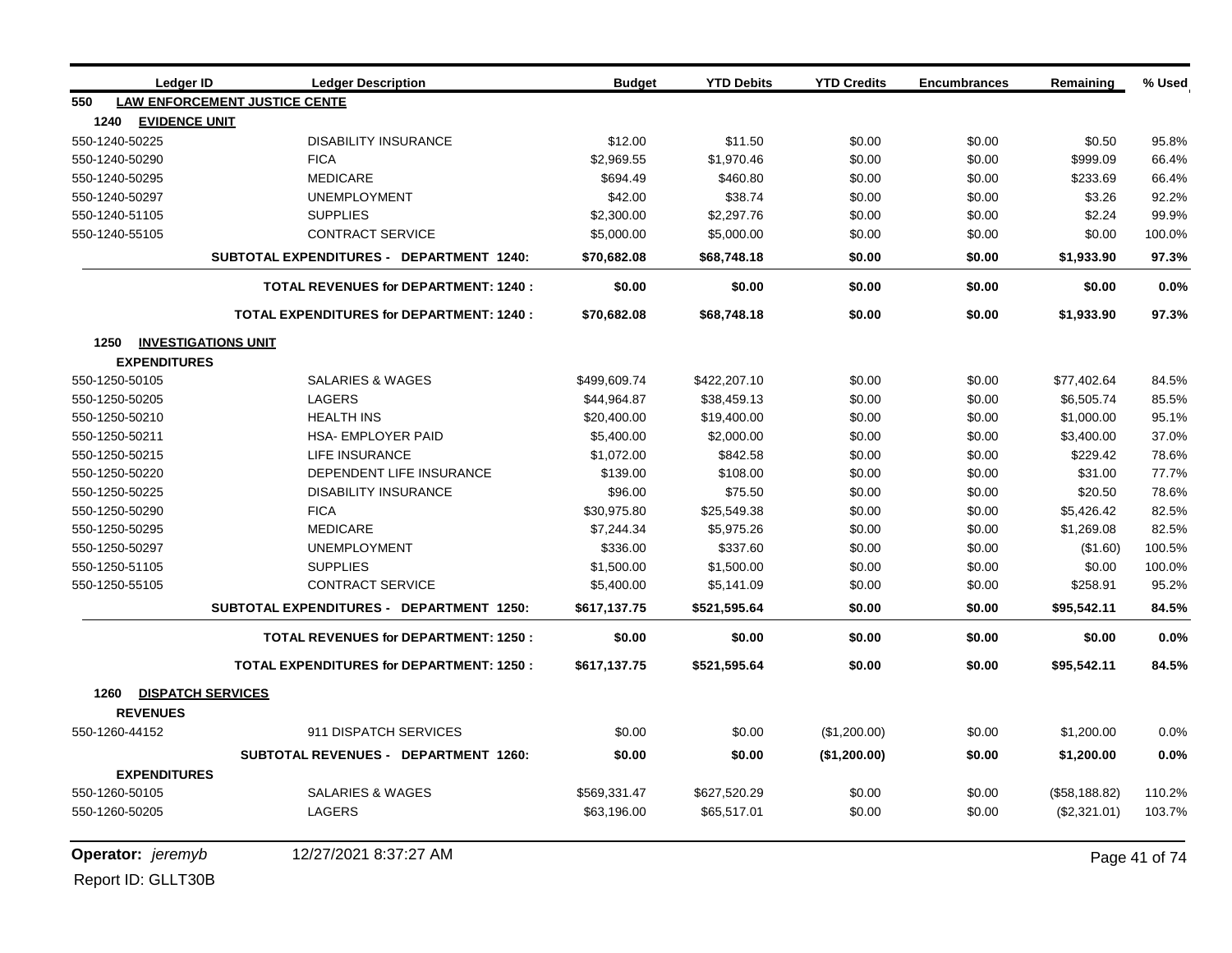| Ledger ID                                            | <b>Ledger Description</b>                       | <b>Budget</b> | <b>YTD Debits</b> | <b>YTD Credits</b> | <b>Encumbrances</b> | Remaining     | % Used |
|------------------------------------------------------|-------------------------------------------------|---------------|-------------------|--------------------|---------------------|---------------|--------|
| 550                                                  | <b>LAW ENFORCEMENT JUSTICE CENTE</b>            |               |                   |                    |                     |               |        |
| 1260<br><b>DISPATCH SERVICES</b>                     |                                                 |               |                   |                    |                     |               |        |
| 550-1260-50210                                       | <b>HEALTH INS</b>                               | \$51,000.00   | \$67,900.00       | \$0.00             | \$0.00              | (\$16,900.00) | 133.1% |
| 550-1260-50211                                       | HSA- EMPLOYER PAID                              | \$12,000.00   | \$6,600.00        | \$0.00             | \$0.00              | \$5,400.00    | 55.0%  |
| 550-1260-50215                                       | LIFE INSURANCE                                  | \$1,608.00    | \$1,690.74        | \$0.00             | \$0.00              | (\$82.74)     | 105.1% |
| 550-1260-50220                                       | DEPENDENT LIFE INSURANCE                        | \$208.00      | \$102.96          | \$0.00             | \$0.00              | \$105.04      | 49.5%  |
| 550-1260-50225                                       | <b>DISABILITY INSURANCE</b>                     | \$144.00      | \$151.50          | \$0.00             | \$0.00              | (\$7.50)      | 105.2% |
| 550-1260-50290                                       | <b>FICA</b>                                     | \$35,298.50   | \$37,495.56       | \$0.00             | \$0.00              | (\$2,197.06)  | 106.2% |
| 550-1260-50295                                       | <b>MEDICARE</b>                                 | \$8,255.00    | \$8,769.12        | \$0.00             | \$0.00              | (\$514.12)    | 106.2% |
| 550-1260-50297                                       | <b>UNEMPLOYMENT</b>                             | \$504.00      | \$576.06          | \$0.00             | \$0.00              | (\$72.06)     | 114.3% |
| 550-1260-51105                                       | <b>SUPPLIES</b>                                 | \$2,400.00    | \$2,400.00        | \$0.00             | \$0.00              | \$0.00        | 100.0% |
| 550-1260-54120                                       | ALERT/MULES COMPUTER                            | \$12,000.00   | \$12,000.00       | \$0.00             | \$0.00              | \$0.00        | 100.0% |
| 550-1260-54206                                       | <b>RADIO MAINTENANCE</b>                        | \$5,000.00    | \$1,190.20        | \$0.00             | \$0.00              | \$3,809.80    | 23.8%  |
| 550-1260-91190                                       | <b>CAPITAL OUTLAY-OTHER</b>                     | \$1,000.00    | \$795.76          | \$0.00             | \$0.00              | \$204.24      | 79.6%  |
|                                                      | <b>SUBTOTAL EXPENDITURES - DEPARTMENT 1260:</b> | \$761,944.97  | \$832,709.20      | \$0.00             | \$0.00              | (\$70,764.23) | 109.3% |
|                                                      | <b>TOTAL REVENUES for DEPARTMENT: 1260:</b>     | \$0.00        | \$0.00            | (\$1,200.00)       | \$0.00              | \$1,200.00    | 0.0%   |
|                                                      | <b>TOTAL EXPENDITURES for DEPARTMENT: 1260:</b> | \$761,944.97  | \$832,709.20      | \$0.00             | \$0.00              | (\$70,764.23) | 109.3% |
| <b>COURT SECURITY</b><br>1270<br><b>EXPENDITURES</b> |                                                 |               |                   |                    |                     |               |        |
| 550-1270-50105                                       | <b>SALARIES &amp; WAGES</b>                     | \$352,034.43  | \$340,169.07      | \$0.00             | \$0.00              | \$11,865.36   | 96.6%  |
| 550-1270-50205                                       | LAGERS                                          | \$31,683.09   | \$29,767.07       | \$0.00             | \$0.00              | \$1,916.02    | 94.0%  |
| 550-1270-50210                                       | <b>HEALTH INS</b>                               | \$15,300.00   | \$17,225.00       | \$0.00             | \$0.00              | (\$1,925.00)  | 112.6% |
| 550-1270-50211                                       | <b>HSA- EMPLOYER PAID</b>                       | \$3,600.00    | \$1,600.00        | \$0.00             | \$0.00              | \$2,000.00    | 44.4%  |
| 550-1270-50215                                       | LIFE INSURANCE                                  | \$804.00      | \$747.72          | \$0.00             | \$0.00              | \$56.28       | 93.0%  |
| 550-1270-50220                                       | DEPENDENT LIFE INSURANCE                        | \$104.00      | \$79.92           | \$0.00             | \$0.00              | \$24.08       | 76.8%  |
| 550-1270-50225                                       | <b>DISABILITY INSURANCE</b>                     | \$72.00       | \$67.00           | \$0.00             | \$0.00              | \$5.00        | 93.1%  |
| 550-1270-50290                                       | <b>FICA</b>                                     | \$21,826.13   | \$20,542.09       | \$0.00             | \$0.00              | \$1,284.04    | 94.1%  |
| 550-1270-50295                                       | <b>MEDICARE</b>                                 | \$5,104.49    | \$4,804.19        | \$0.00             | \$0.00              | \$300.30      | 94.1%  |
| 550-1270-50297                                       | <b>UNEMPLOYMENT</b>                             | \$252.00      | \$241.39          | \$0.00             | \$0.00              | \$10.61       | 95.8%  |
| 550-1270-51105                                       | <b>SUPPLIES</b>                                 | \$500.00      | \$563.62          | (\$63.62)          | \$0.00              | \$0.00        | 100.0% |
| 550-1270-63020                                       | UNIFORM/LEATHER                                 | \$750.00      | \$0.00            | \$0.00             | \$0.00              | \$750.00      | 0.0%   |
|                                                      | <b>SUBTOTAL EXPENDITURES - DEPARTMENT 1270:</b> | \$432,030.14  | \$415,807.07      | ( \$63.62)         | \$0.00              | \$16,286.69   | 96.2%  |
|                                                      | <b>TOTAL REVENUES for DEPARTMENT: 1270:</b>     | \$0.00        | \$0.00            | \$0.00             | \$0.00              | \$0.00        | 0.0%   |
|                                                      | <b>TOTAL EXPENDITURES for DEPARTMENT: 1270:</b> | \$432,030.14  | \$415,807.07      | ( \$63.62)         | \$0.00              | \$16,286.69   | 96.2%  |
| 1280<br><b>CLERICAL</b>                              |                                                 |               |                   |                    |                     |               |        |

**EXPENDITURES**

**Operator:** *jeremyb* 12/27/2021 8:37:27 AM **Page 42 of 74**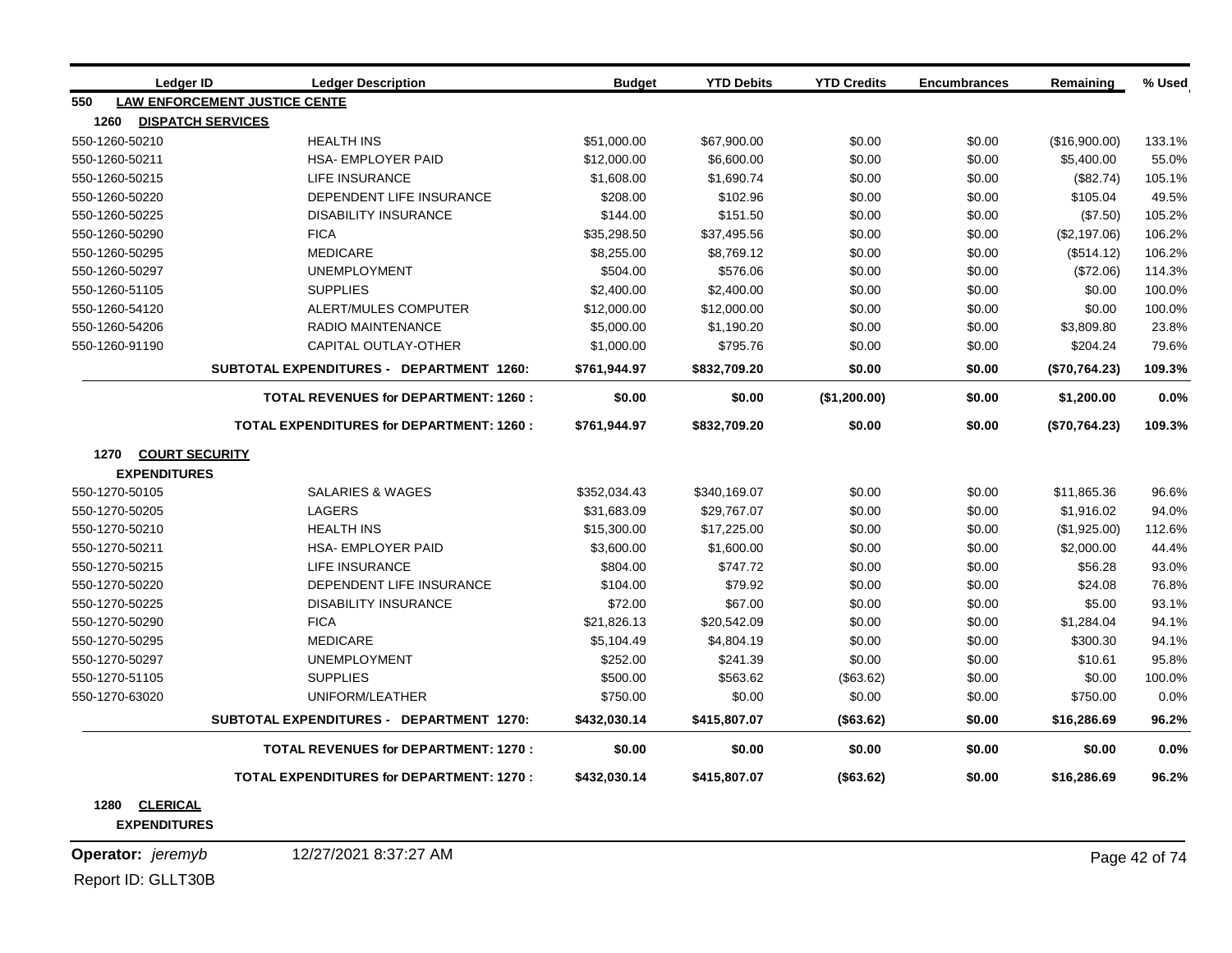| Ledger ID               | <b>Ledger Description</b>                       | <b>Budget</b> | <b>YTD Debits</b> | <b>YTD Credits</b> | <b>Encumbrances</b> | Remaining    | % Used |
|-------------------------|-------------------------------------------------|---------------|-------------------|--------------------|---------------------|--------------|--------|
| 550                     | <b>LAW ENFORCEMENT JUSTICE CENTE</b>            |               |                   |                    |                     |              |        |
| 1280<br><b>CLERICAL</b> |                                                 |               |                   |                    |                     |              |        |
| 550-1280-50105          | SALARIES & WAGES                                | \$204,683.66  | \$203,805.84      | \$0.00             | \$0.00              | \$877.82     | 99.6%  |
| 550-1280-50205          | LAGERS                                          | \$22,720.00   | \$21,336.06       | \$0.00             | \$0.00              | \$1,383.94   | 93.9%  |
| 550-1280-50210          | <b>HEALTH INS</b>                               | \$15,300.00   | \$19,575.00       | \$0.00             | \$0.00              | (\$4,275.00) | 127.9% |
| 550-1280-50211          | <b>HSA- EMPLOYER PAID</b>                       | \$2,400.00    | \$1,200.00        | \$0.00             | \$0.00              | \$1,200.00   | 50.0%  |
| 550-1280-50215          | <b>LIFE INSURANCE</b>                           | \$670.00      | \$658.44          | \$0.00             | \$0.00              | \$11.56      | 98.3%  |
| 550-1280-50220          | DEPENDENT LIFE INSURANCE                        | \$87.00       | \$84.96           | \$0.00             | \$0.00              | \$2.04       | 97.7%  |
| 550-1280-50225          | <b>DISABILITY INSURANCE</b>                     | \$60.00       | \$59.00           | \$0.00             | \$0.00              | \$1.00       | 98.3%  |
| 550-1280-50290          | <b>FICA</b>                                     | \$12,690.38   | \$11,954.29       | \$0.00             | \$0.00              | \$736.09     | 94.2%  |
| 550-1280-50295          | <b>MEDICARE</b>                                 | \$2,967.90    | \$2,795.70        | \$0.00             | \$0.00              | \$172.20     | 94.2%  |
| 550-1280-50297          | <b>UNEMPLOYMENT</b>                             | \$210.00      | \$232.34          | \$0.00             | \$0.00              | (\$22.34)    | 110.6% |
| 550-1280-51105          | <b>SUPPLIES</b>                                 | \$1,000.00    | \$1,000.00        | \$0.00             | \$0.00              | \$0.00       | 100.0% |
|                         | SUBTOTAL EXPENDITURES - DEPARTMENT 1280:        | \$262,788.94  | \$262,701.63      | \$0.00             | \$0.00              | \$87.31      | 100.0% |
|                         | <b>TOTAL REVENUES for DEPARTMENT: 1280:</b>     | \$0.00        | \$0.00            | \$0.00             | \$0.00              | \$0.00       | 0.0%   |
|                         | <b>TOTAL EXPENDITURES for DEPARTMENT: 1280:</b> | \$262,788.94  | \$262,701.63      | \$0.00             | \$0.00              | \$87.31      | 100.0% |
| 1290                    | <b>CIVIL PROCESS DIVISION</b>                   |               |                   |                    |                     |              |        |
| <b>EXPENDITURES</b>     |                                                 |               |                   |                    |                     |              |        |
| 550-1290-50105          | <b>SALARIES &amp; WAGES</b>                     | \$123,944.02  | \$116,844.28      | \$0.00             | \$0.00              | \$7,099.74   | 94.3%  |
| 550-1290-50205          | LAGERS                                          | \$11,154.96   | \$10,515.95       | \$0.00             | \$0.00              | \$639.01     | 94.3%  |
| 550-1290-50210          | <b>HEALTH INS</b>                               | \$10,200.00   | \$12,050.00       | \$0.00             | \$0.00              | (\$1,850.00) | 118.1% |
| 550-1290-50211          | <b>HSA- EMPLOYER PAID</b>                       | \$2,400.00    | \$1,200.00        | \$0.00             | \$0.00              | \$1,200.00   | 50.0%  |
| 550-1290-50215          | LIFE INSURANCE                                  | \$268.00      | \$256.68          | \$0.00             | \$0.00              | \$11.32      | 95.8%  |
| 550-1290-50220          | DEPENDENT LIFE INSURANCE                        | \$35.00       | \$33.12           | \$0.00             | \$0.00              | \$1.88       | 94.6%  |
| 550-1290-50225          | <b>DISABILITY INSURANCE</b>                     | \$24.00       | \$23.00           | \$0.00             | \$0.00              | \$1.00       | 95.8%  |
| 550-1290-50290          | <b>FICA</b>                                     | \$7,684.52    | \$6,997.25        | \$0.00             | \$0.00              | \$687.27     | 91.1%  |
| 550-1290-50295          | <b>MEDICARE</b>                                 | \$1,798.00    | \$1,636.49        | \$0.00             | \$0.00              | \$161.51     | 91.0%  |
| 550-1290-50297          | <b>UNEMPLOYMENT</b>                             | \$84.00       | \$77.44           | \$0.00             | \$0.00              | \$6.56       | 92.2%  |
| 550-1290-51105          | <b>SUPPLIES</b>                                 | \$500.00      | \$401.73          | \$0.00             | \$0.00              | \$98.27      | 80.3%  |
| 550-1290-51145          | <b>ADVERTISING</b>                              | \$400.00      | \$34.75           | \$0.00             | \$0.00              | \$365.25     | 8.7%   |
| 550-1290-63020          | UNIFORM/LEATHER                                 | \$500.00      | \$0.00            | \$0.00             | \$0.00              | \$500.00     | 0.0%   |
|                         | SUBTOTAL EXPENDITURES - DEPARTMENT 1290:        | \$158,992.50  | \$150,070.69      | \$0.00             | \$0.00              | \$8,921.81   | 94.4%  |
|                         | <b>TOTAL REVENUES for DEPARTMENT: 1290:</b>     | \$0.00        | \$0.00            | \$0.00             | \$0.00              | \$0.00       | 0.0%   |
|                         | <b>TOTAL EXPENDITURES for DEPARTMENT: 1290:</b> | \$158,992.50  | \$150,070.69      | \$0.00             | \$0.00              | \$8,921.81   | 94.4%  |
| 1295                    | <b>CRIMINAL APPREHENSION UNIT</b>               |               |                   |                    |                     |              |        |
| <b>EXPENDITURES</b>     |                                                 |               |                   |                    |                     |              |        |

**Operator:** *jeremyb* 12/27/2021 8:37:28 AM Page 43 of 74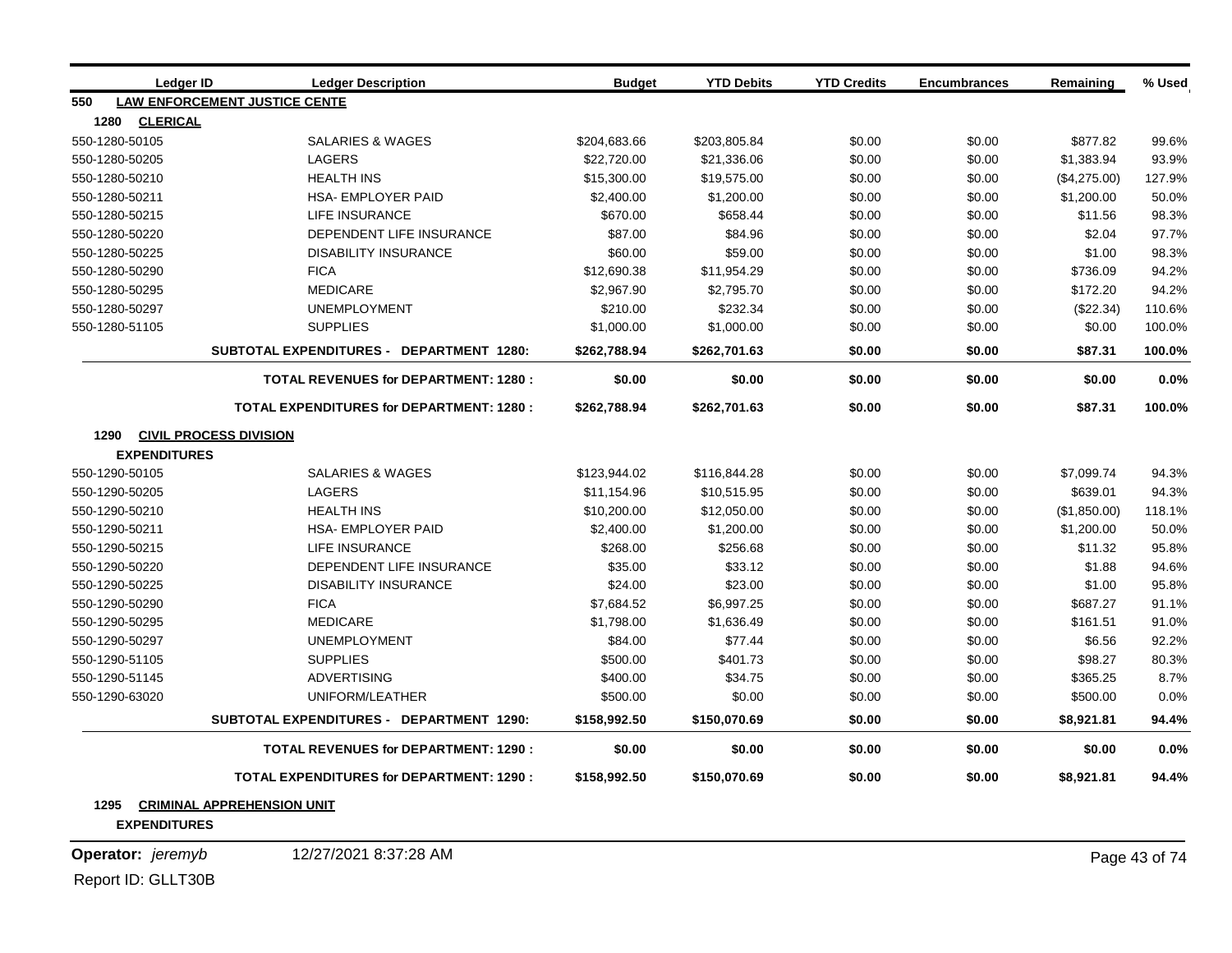| <b>Ledger ID</b>    | <b>Ledger Description</b>                       | <b>Budget</b>  | <b>YTD Debits</b> | <b>YTD Credits</b> | <b>Encumbrances</b> | Remaining     | % Used |
|---------------------|-------------------------------------------------|----------------|-------------------|--------------------|---------------------|---------------|--------|
| 550                 | <b>LAW ENFORCEMENT JUSTICE CENTE</b>            |                |                   |                    |                     |               |        |
| 1295                | <b>CRIMINAL APPREHENSION UNIT</b>               |                |                   |                    |                     |               |        |
| 550-1295-50105      | <b>SALARIES &amp; WAGES</b>                     | \$1,101,897.09 | \$771,256.03      | \$0.00             | \$0.00              | \$330,641.06  | 70.0%  |
| 550-1295-50108      | <b>OVERTIME REIMBURSEMENT</b>                   | \$0.00         | \$0.00            | (\$27,997.90)      | \$0.00              | \$27,997.90   | 0.0%   |
| 550-1295-50205      | <b>LAGERS</b>                                   | \$99,170.74    | \$64,069.78       | \$0.00             | \$0.00              | \$35,100.96   | 64.6%  |
| 550-1295-50210      | <b>HEALTH INS</b>                               | \$86,700.00    | \$58,700.00       | \$0.00             | \$0.00              | \$28,000.00   | 67.7%  |
| 550-1295-50211      | <b>HSA- EMPLOYER PAID</b>                       | \$20,400.00    | \$6,000.00        | \$0.00             | \$0.00              | \$14,400.00   | 29.4%  |
| 550-1295-50215      | LIFE INSURANCE                                  | \$2,813.00     | \$1,718.64        | \$0.00             | \$0.00              | \$1,094.36    | 61.1%  |
| 550-1295-50220      | DEPENDENT LIFE INSURANCE                        | \$363.00       | \$166.32          | \$0.00             | \$0.00              | \$196.68      | 45.8%  |
| 550-1295-50225      | <b>DISABILITY INSURANCE</b>                     | \$252.00       | \$154.00          | \$0.00             | \$0.00              | \$98.00       | 61.1%  |
| 550-1295-50290      | <b>FICA</b>                                     | \$68,317.61    | \$46,189.48       | \$0.00             | \$0.00              | \$22,128.13   | 67.6%  |
| 550-1295-50295      | <b>MEDICARE</b>                                 | \$15,977.50    | \$10,802.38       | \$0.00             | \$0.00              | \$5,175.12    | 67.6%  |
| 550-1295-50297      | <b>UNEMPLOYMENT</b>                             | \$882.00       | \$640.57          | \$0.00             | \$0.00              | \$241.43      | 72.6%  |
| 550-1295-51105      | <b>SUPPLIES</b>                                 | \$14,963.00    | \$18,857.62       | \$0.00             | \$0.00              | (\$3,894.62)  | 126.0% |
| 550-1295-54116      | COMPUTER MAINTENANCE                            | \$165,000.00   | \$167,963.20      | \$0.00             | \$0.00              | (\$2,963.20)  | 101.8% |
| 550-1295-63020      | UNIFORM/LEATHER                                 | \$29,448.17    | \$28,437.11       | \$0.00             | \$0.00              | \$1,011.06    | 96.6%  |
| 550-1295-91140      | CAPITAL OUTLAY-AUTOS                            | \$273,000.00   | \$182,889.00      | \$0.00             | \$0.00              | \$90,111.00   | 67.0%  |
| 550-1295-91190      | CAPITAL OUTLAY-OTHER                            | \$333,989.00   | \$376,780.99      | (\$40,878.00)      | \$0.00              | (\$1,913.99)  | 100.6% |
|                     | <b>SUBTOTAL EXPENDITURES - DEPARTMENT 1295:</b> | \$2,213,173.11 | \$1,734,625.12    | (\$68,875.90)      | \$0.00              | \$547,423.89  | 75.3%  |
|                     | <b>TOTAL REVENUES for DEPARTMENT: 1295:</b>     | \$0.00         | \$0.00            | \$0.00             | \$0.00              | \$0.00        | 0.0%   |
|                     | <b>TOTAL EXPENDITURES for DEPARTMENT: 1295:</b> | \$2,213,173.11 | \$1,734,625.12    | (\$68,875.90)      | \$0.00              | \$547,423.89  | 75.3%  |
| 1300                | <b>CIRCUIT CLERK/CIRCUIT COURT</b>              |                |                   |                    |                     |               |        |
| <b>REVENUES</b>     |                                                 |                |                   |                    |                     |               |        |
| 550-1300-42120      | <b>FEES</b>                                     | (\$100,000.00) | \$0.00            | (\$85, 128.03)     | \$0.00              | (\$14,871.97) | 85.1%  |
| 550-1300-44132      | <b>IVD-CIRCUIT COURT</b>                        | (\$3,650.00)   | \$0.00            | (\$3,202.22)       | \$0.00              | (\$447.78)    | 87.7%  |
| 550-1300-44200      | <b>GRANT REVENUE</b>                            | (\$6,000.00)   | \$0.00            | (\$1,621.44)       | \$0.00              | (\$4,378.56)  | 27.0%  |
| 550-1300-47130      | <b>MISC REVENUE</b>                             | \$0.00         | \$0.00            | $(\$22.00)$        | \$0.00              | \$22.00       | 0.0%   |
| 550-1300-47140      | MISC JURY REIMBURSEMENT                         | (\$5,000.00)   | \$0.00            | \$0.00             | \$0.00              | (\$5,000.00)  | 0.0%   |
|                     | SUBTOTAL REVENUES - DEPARTMENT 1300:            | (\$114,650.00) | \$0.00            | (\$89,973.69)      | \$0.00              | (\$24,676.31) | 78.5%  |
| <b>EXPENDITURES</b> |                                                 |                |                   |                    |                     |               |        |
| 550-1300-50105      | <b>SALARIES &amp; WAGES</b>                     | \$26,405.00    | \$11,377.87       | \$0.00             | \$0.00              | \$15,027.13   | 43.1%  |
| 550-1300-50290      | <b>FICA</b>                                     | \$1,589.00     | \$705.43          | \$0.00             | \$0.00              | \$883.57      | 44.4%  |
| 550-1300-50295      | <b>MEDICARE</b>                                 | \$372.00       | \$164.97          | \$0.00             | \$0.00              | \$207.03      | 44.3%  |
| 550-1300-50297      | <b>UNEMPLOYMENT</b>                             | \$300.00       | \$40.06           | \$0.00             | \$0.00              | \$259.94      | 13.4%  |
| 550-1300-51105      | <b>SUPPLIES</b>                                 | \$36,000.00    | \$39,438.01       | (\$3,194.21)       | \$0.00              | (\$243.80)    | 100.7% |
| 550-1300-51130      | <b>POSTAGE</b>                                  | \$30,000.00    | \$26,357.56       | (\$47.70)          | \$0.00              | \$3,690.14    | 87.7%  |
| 550-1300-51145      | <b>ADVERTISING</b>                              | \$2,500.00     | \$4,287.15        | \$0.00             | \$0.00              | (\$1,787.15)  | 171.5% |

**Operator:** *jeremyb* 12/27/2021 8:37:28 AM Page 44 of 74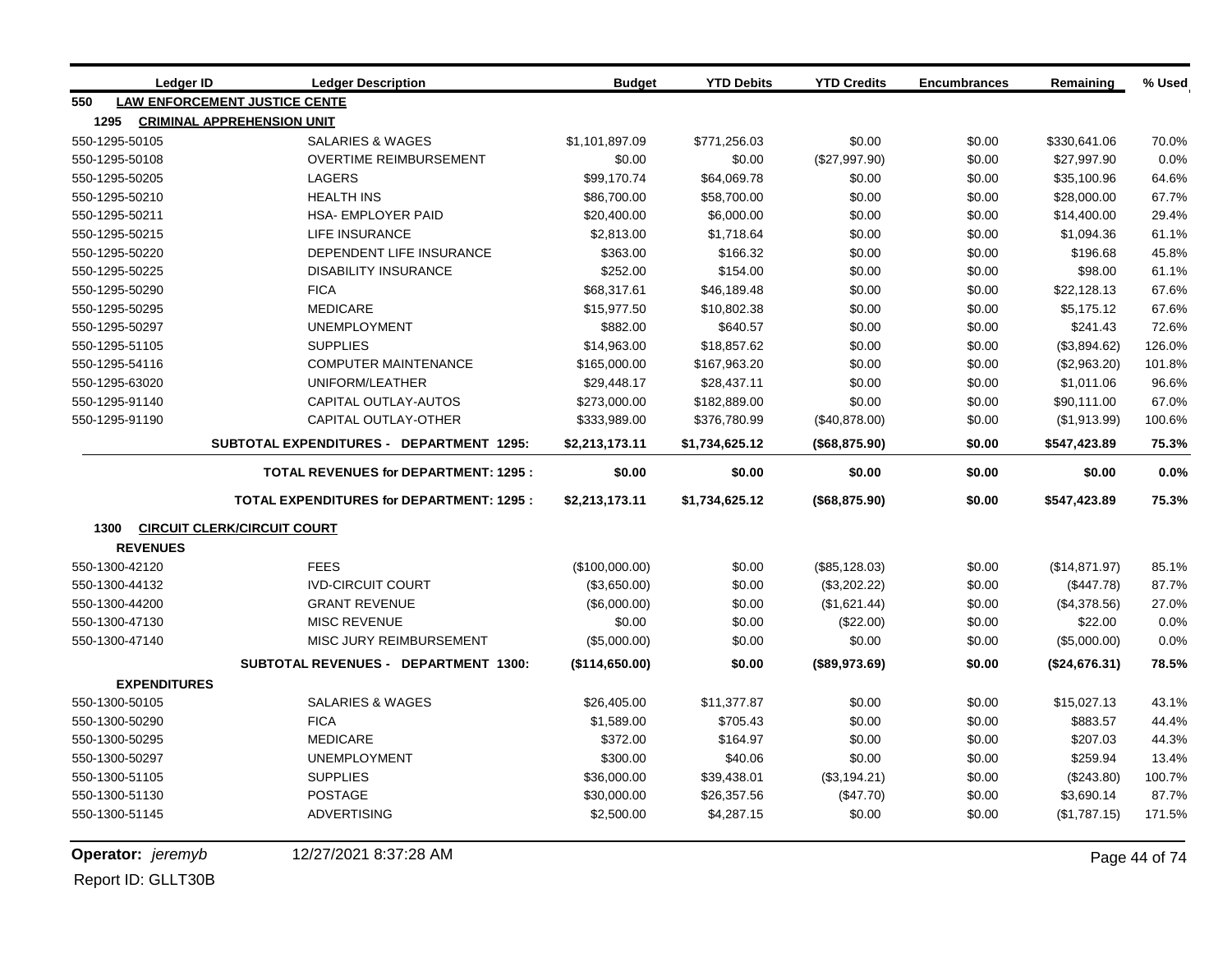|                | Ledger ID              | <b>Ledger Description</b>                       | <b>Budget</b>  | <b>YTD Debits</b> | <b>YTD Credits</b> | <b>Encumbrances</b> | Remaining     | % Used |
|----------------|------------------------|-------------------------------------------------|----------------|-------------------|--------------------|---------------------|---------------|--------|
| 550            |                        | <b>LAW ENFORCEMENT JUSTICE CENTE</b>            |                |                   |                    |                     |               |        |
| 1300           |                        | <b>CIRCUIT CLERK/CIRCUIT COURT</b>              |                |                   |                    |                     |               |        |
| 550-1300-51150 |                        | MICRO FILM SERVICE                              | \$6,500.00     | \$4,800.00        | \$0.00             | \$0.00              | \$1,700.00    | 73.8%  |
| 550-1300-52105 |                        | TRAVEL/TRAINING/MILEAGE                         | \$5,000.00     | \$5,964.33        | \$0.00             | \$0.00              | (\$964.33)    | 119.3% |
| 550-1300-53125 |                        | <b>MAINTENANCE - COPIER</b>                     | \$14,000.00    | \$10,719.91       | (\$413.11)         | \$0.00              | \$3,693.20    | 73.6%  |
| 550-1300-53155 |                        | <b>WEBEX SERVICES</b>                           | \$500.00       | \$80.02           | \$0.00             | \$0.00              | \$419.98      | 16.0%  |
| 550-1300-55145 |                        | PROFESSIONAL SERVICE                            | \$17,500.00    | \$33,377.97       | (\$18,335.00)      | \$0.00              | \$2,457.03    | 86.0%  |
| 550-1300-55160 |                        | <b>JUVENILE OFFICE ATTORNEY</b>                 | \$231,000.00   | \$228,599.76      | \$0.00             | \$0.00              | \$2,400.24    | 99.0%  |
| 550-1300-57120 |                        | <b>INSURANCE/BONDS</b>                          | \$9,000.00     | \$0.00            | \$0.00             | \$0.00              | \$9,000.00    | 0.0%   |
| 550-1300-63015 |                        | <b>GUARDIAN AD LITEM</b>                        | \$5,000.00     | \$2,312.10        | \$0.00             | \$0.00              | \$2,687.90    | 46.2%  |
| 550-1300-64005 |                        | <b>GRANT EXPENSE 64005</b>                      | \$12,000.00    | \$1,596.08        | \$0.00             | \$0.00              | \$10,403.92   | 13.3%  |
| 550-1300-65010 |                        | <b>JURY</b>                                     | \$107,000.00   | \$108,163.39      | (\$1,576.62)       | \$0.00              | \$413.23      | 99.6%  |
| 550-1300-91190 |                        | CAPITAL OUTLAY-OTHER                            | \$13,500.00    | \$0.00            | \$0.00             | \$0.00              | \$13,500.00   | 0.0%   |
|                |                        | SUBTOTAL EXPENDITURES - DEPARTMENT 1300:        | \$518,166.00   | \$477,984.61      | (\$23,566.64)      | \$0.00              | \$63,748.03   | 87.7%  |
|                |                        | <b>TOTAL REVENUES for DEPARTMENT: 1300:</b>     | (\$114,650.00) | \$0.00            | (\$89,973.69)      | \$0.00              | (\$24,676.31) | 78.5%  |
|                |                        | <b>TOTAL EXPENDITURES for DEPARTMENT: 1300:</b> | \$518,166.00   | \$477,984.61      | (\$23,566.64)      | \$0.00              | \$63,748.03   | 87.7%  |
| 1310           | <b>CIRCUIT COURT I</b> |                                                 |                |                   |                    |                     |               |        |
|                | <b>EXPENDITURES</b>    |                                                 |                |                   |                    |                     |               |        |
| 550-1310-50105 |                        | <b>SALARIES &amp; WAGES</b>                     | \$98,000.00    | \$28,498.62       | \$0.00             | \$0.00              | \$69,501.38   | 29.1%  |
| 550-1310-50290 |                        | <b>FICA</b>                                     | \$6,076.00     | \$1,766.92        | \$0.00             | \$0.00              | \$4,309.08    | 29.1%  |
| 550-1310-50295 |                        | <b>MEDICARE</b>                                 | \$1,421.00     | \$413.22          | \$0.00             | \$0.00              | \$1,007.78    | 29.1%  |
| 550-1310-50297 |                        | <b>UNEMPLOYMENT</b>                             | \$600.00       | \$62.03           | \$0.00             | \$0.00              | \$537.97      | 10.3%  |
| 550-1310-51105 |                        | <b>SUPPLIES</b>                                 | \$2,500.00     | \$445.70          | \$0.00             | \$0.00              | \$2,054.30    | 17.8%  |
| 550-1310-51130 |                        | <b>POSTAGE</b>                                  | \$300.00       | \$0.00            | \$0.00             | \$0.00              | \$300.00      | 0.0%   |
| 550-1310-51145 |                        | <b>ADVERTISING</b>                              | \$200.00       | \$0.00            | \$0.00             | \$0.00              | \$200.00      | 0.0%   |
| 550-1310-52105 |                        | TRAVEL/TRAINING/MILEAGE                         | \$2,000.00     | \$0.00            | \$0.00             | \$0.00              | \$2,000.00    | 0.0%   |
| 550-1310-52125 |                        | <b>TRAINING</b>                                 | \$1,000.00     | \$0.00            | \$0.00             | \$0.00              | \$1,000.00    | 0.0%   |
| 550-1310-53125 |                        | <b>MAINTENANCE - COPIER</b>                     | \$1,300.00     | \$0.00            | \$0.00             | \$0.00              | \$1,300.00    | 0.0%   |
| 550-1310-55145 |                        | PROFESSIONAL SERVICE                            | \$5,000.00     | \$0.00            | \$0.00             | \$0.00              | \$5,000.00    | 0.0%   |
| 550-1310-57120 |                        | INSURANCE/BONDS                                 | \$2,100.00     | \$0.00            | \$0.00             | \$0.00              | \$2,100.00    | 0.0%   |
| 550-1310-65005 |                        | <b>COURT REPORTER VISIT JUDGE</b>               | \$2,000.00     | \$0.00            | \$0.00             | \$0.00              | \$2,000.00    | 0.0%   |
| 550-1310-91190 |                        | <b>CAPITAL OUTLAY-OTHER</b>                     | \$2,000.00     | \$0.00            | \$0.00             | \$0.00              | \$2,000.00    | 0.0%   |
|                |                        | SUBTOTAL EXPENDITURES - DEPARTMENT 1310:        | \$124,497.00   | \$31,186.49       | \$0.00             | \$0.00              | \$93,310.51   | 25.0%  |
|                |                        | <b>TOTAL REVENUES for DEPARTMENT: 1310:</b>     | \$0.00         | \$0.00            | \$0.00             | \$0.00              | \$0.00        | 0.0%   |
|                |                        | <b>TOTAL EXPENDITURES for DEPARTMENT: 1310:</b> | \$124,497.00   | \$31,186.49       | \$0.00             | \$0.00              | \$93,310.51   | 25.0%  |

**1320 CIRCUIT COURT II**

**Operator:** *jeremyb* 12/27/2021 8:37:28 AM **Page 45 of 74**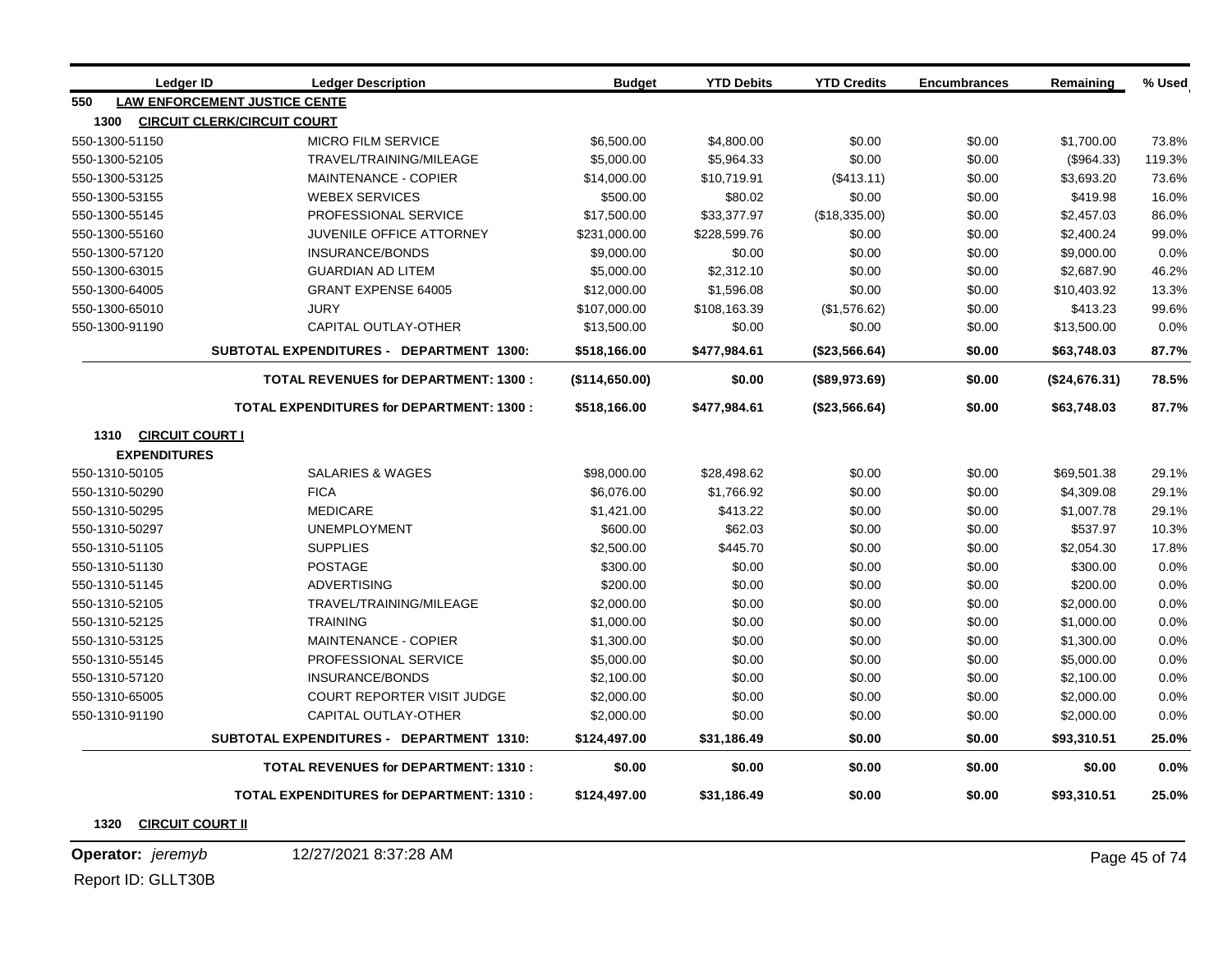|                | <b>Ledger ID</b>        | <b>Ledger Description</b>                       | <b>Budget</b>     | <b>YTD Debits</b> | <b>YTD Credits</b> | <b>Encumbrances</b>                                                                                                                                                                                                                                                                                                                                | Remaining        | % Used |
|----------------|-------------------------|-------------------------------------------------|-------------------|-------------------|--------------------|----------------------------------------------------------------------------------------------------------------------------------------------------------------------------------------------------------------------------------------------------------------------------------------------------------------------------------------------------|------------------|--------|
| 550            |                         | <b>LAW ENFORCEMENT JUSTICE CENTE</b>            |                   |                   |                    |                                                                                                                                                                                                                                                                                                                                                    |                  |        |
| 1320           | <b>CIRCUIT COURT II</b> |                                                 |                   |                   |                    |                                                                                                                                                                                                                                                                                                                                                    |                  |        |
|                | <b>EXPENDITURES</b>     |                                                 |                   |                   |                    |                                                                                                                                                                                                                                                                                                                                                    |                  |        |
| 550-1320-51105 |                         | <b>SUPPLIES</b>                                 | \$1,000.00        | \$482.00          | \$0.00             | \$0.00                                                                                                                                                                                                                                                                                                                                             | \$518.00         | 48.2%  |
| 550-1320-51130 |                         | <b>POSTAGE</b>                                  | \$300.00          | \$0.00            | \$0.00             | \$0.00                                                                                                                                                                                                                                                                                                                                             | \$300.00         | 0.0%   |
| 550-1320-52105 |                         | TRAVEL/TRAINING/MILEAGE                         | \$2,500.00        | \$0.00            | \$0.00             | \$0.00<br>\$2,500.00<br>\$0.00<br>\$2,000.00<br>\$0.00<br>\$5,318.00<br>\$0.00<br>\$0.00<br>\$0.00<br>\$5,318.00<br>\$0.00<br>\$29,431.54<br>\$0.00<br>\$29,431.54<br>\$0.00<br>\$0.00<br>\$0.00<br>\$29,431.54<br>\$0.00<br>\$791,818.65<br>\$0.00<br>\$791,817.98<br>\$0.00<br>\$791,905.75<br>\$0.00<br>\$688,283.81<br>\$0.00<br>(\$27,949.72) |                  | 0.0%   |
| 550-1320-55145 |                         | PROFESSIONAL SERVICE                            | \$2,000.00        | \$0.00            | \$0.00             |                                                                                                                                                                                                                                                                                                                                                    |                  | 0.0%   |
|                |                         | SUBTOTAL EXPENDITURES - DEPARTMENT 1320:        | \$5,800.00        | \$482.00          | \$0.00             |                                                                                                                                                                                                                                                                                                                                                    |                  | 8.3%   |
|                |                         | <b>TOTAL REVENUES for DEPARTMENT: 1320:</b>     | \$0.00            | \$0.00            | \$0.00             |                                                                                                                                                                                                                                                                                                                                                    |                  | 0.0%   |
|                |                         | <b>TOTAL EXPENDITURES for DEPARTMENT: 1320:</b> | \$5,800.00        | \$482.00          | \$0.00             |                                                                                                                                                                                                                                                                                                                                                    |                  | 8.3%   |
| 1335           |                         | <b>CIRCUIT COURT SERVICES</b>                   |                   |                   |                    |                                                                                                                                                                                                                                                                                                                                                    |                  |        |
|                | <b>EXPENDITURES</b>     |                                                 |                   |                   |                    |                                                                                                                                                                                                                                                                                                                                                    |                  |        |
| 550-1335-55145 |                         | PROFESSIONAL SERVICE                            | \$100,000.00      | \$70,568.46       | \$0.00             |                                                                                                                                                                                                                                                                                                                                                    |                  | 70.6%  |
|                |                         | <b>SUBTOTAL EXPENDITURES - DEPARTMENT 1335:</b> | \$100,000.00      | \$70,568.46       | \$0.00             |                                                                                                                                                                                                                                                                                                                                                    |                  | 70.6%  |
|                |                         | <b>TOTAL REVENUES for DEPARTMENT: 1335:</b>     | \$0.00            | \$0.00            | \$0.00             |                                                                                                                                                                                                                                                                                                                                                    |                  | 0.0%   |
|                |                         | <b>TOTAL EXPENDITURES for DEPARTMENT: 1335:</b> | \$100,000.00      | \$70,568.46       | \$0.00             |                                                                                                                                                                                                                                                                                                                                                    |                  | 70.6%  |
| 1340           |                         | <b>JUSTICE CENTER FUND</b>                      |                   |                   |                    |                                                                                                                                                                                                                                                                                                                                                    |                  |        |
|                | <b>REVENUES</b>         |                                                 |                   |                   |                    |                                                                                                                                                                                                                                                                                                                                                    |                  |        |
| 550-1340-41230 |                         | 1/4% SALES TAX (GJ'S) LEJC                      | (\$3,366,168.00)  | \$0.00            | (\$4, 157, 986.65) |                                                                                                                                                                                                                                                                                                                                                    |                  | 123.5% |
| 550-1340-41235 |                         | 1/4% SALES TAX (GJ'S) LE                        | (\$3,366,168.00)  | \$0.00            | (\$4, 157, 985.98) |                                                                                                                                                                                                                                                                                                                                                    |                  | 123.5% |
| 550-1340-41236 |                         | 1/4% SALES TAX LE OPER                          | (\$3,366,168.00)  | \$0.00            | (\$4,158,073.75)   |                                                                                                                                                                                                                                                                                                                                                    |                  | 123.5% |
| 550-1340-41240 |                         | OUT OF STATE/LOCAL USE TAX                      | (\$1,200,000.00)  | \$0.00            | (\$1,888,283.81)   |                                                                                                                                                                                                                                                                                                                                                    |                  | 157.4% |
| 550-1340-45100 |                         | <b>INTEREST INCOME</b>                          | (\$31,500.00)     | \$0.00            | (\$3,550.28)       |                                                                                                                                                                                                                                                                                                                                                    |                  | 11.3%  |
| 550-1340-47999 |                         | <b>PRIOR YEAR CARRY OVER</b>                    | (\$1,507,904.00)  | \$0.00            | \$0.00             | \$0.00                                                                                                                                                                                                                                                                                                                                             | (\$1,507,904.00) | 0.0%   |
| 550-1340-49101 |                         | <b>TRANSFER-GENERAL FUND</b>                    | (\$6,511,704.00)  | \$0.00            | $(\$6,511,704.00)$ | \$0.00                                                                                                                                                                                                                                                                                                                                             | \$0.00           | 100.0% |
|                |                         | SUBTOTAL REVENUES - DEPARTMENT 1340:            | (\$19,349,612.00) | \$0.00            | (\$20,877,584.47)  | \$0.00                                                                                                                                                                                                                                                                                                                                             | \$1,527,972.47   | 107.9% |
|                | <b>EXPENDITURES</b>     |                                                 |                   |                   |                    |                                                                                                                                                                                                                                                                                                                                                    |                  |        |
| 550-1340-50105 |                         | <b>SALARIES &amp; WAGES</b>                     | \$233,429.90      | \$233,000.31      | \$0.00             | \$0.00                                                                                                                                                                                                                                                                                                                                             | \$429.59         | 99.8%  |
| 550-1340-50205 |                         | LAGERS                                          | \$25,911.00       | \$24,632.98       | \$0.00             | \$0.00                                                                                                                                                                                                                                                                                                                                             | \$1,278.02       | 95.1%  |
| 550-1340-50210 |                         | <b>HEALTH INS</b>                               | \$5,100.00        | \$6,025.00        | \$0.00             | \$0.00                                                                                                                                                                                                                                                                                                                                             | (\$925.00)       | 118.1% |
| 550-1340-50211 |                         | <b>HSA- EMPLOYER PAID</b>                       | \$1,200.00        | \$600.00          | \$0.00             | \$0.00                                                                                                                                                                                                                                                                                                                                             | \$600.00         | 50.0%  |
| 550-1340-50215 |                         | <b>LIFE INSURANCE</b>                           | \$820.00          | \$770.04          | \$0.00             | \$0.00                                                                                                                                                                                                                                                                                                                                             | \$49.96          | 93.9%  |
| 550-1340-50220 |                         | DEPENDENT LIFE INSURANCE                        | \$69.00           | \$66.24           | \$0.00             | \$0.00                                                                                                                                                                                                                                                                                                                                             | \$2.76           | 96.0%  |
| 550-1340-50225 |                         | <b>DISABILITY INSURANCE</b>                     | \$72.00           | \$69.00           | \$0.00             | \$0.00                                                                                                                                                                                                                                                                                                                                             | \$3.00           | 95.8%  |
| 550-1340-50240 |                         | <b>DRUG TESTING</b>                             | \$400.00          | \$0.00            | \$0.00             | \$0.00                                                                                                                                                                                                                                                                                                                                             | \$400.00         | 0.0%   |

**Operator:** *jeremyb* 12/27/2021 8:37:28 AM Page 46 of 74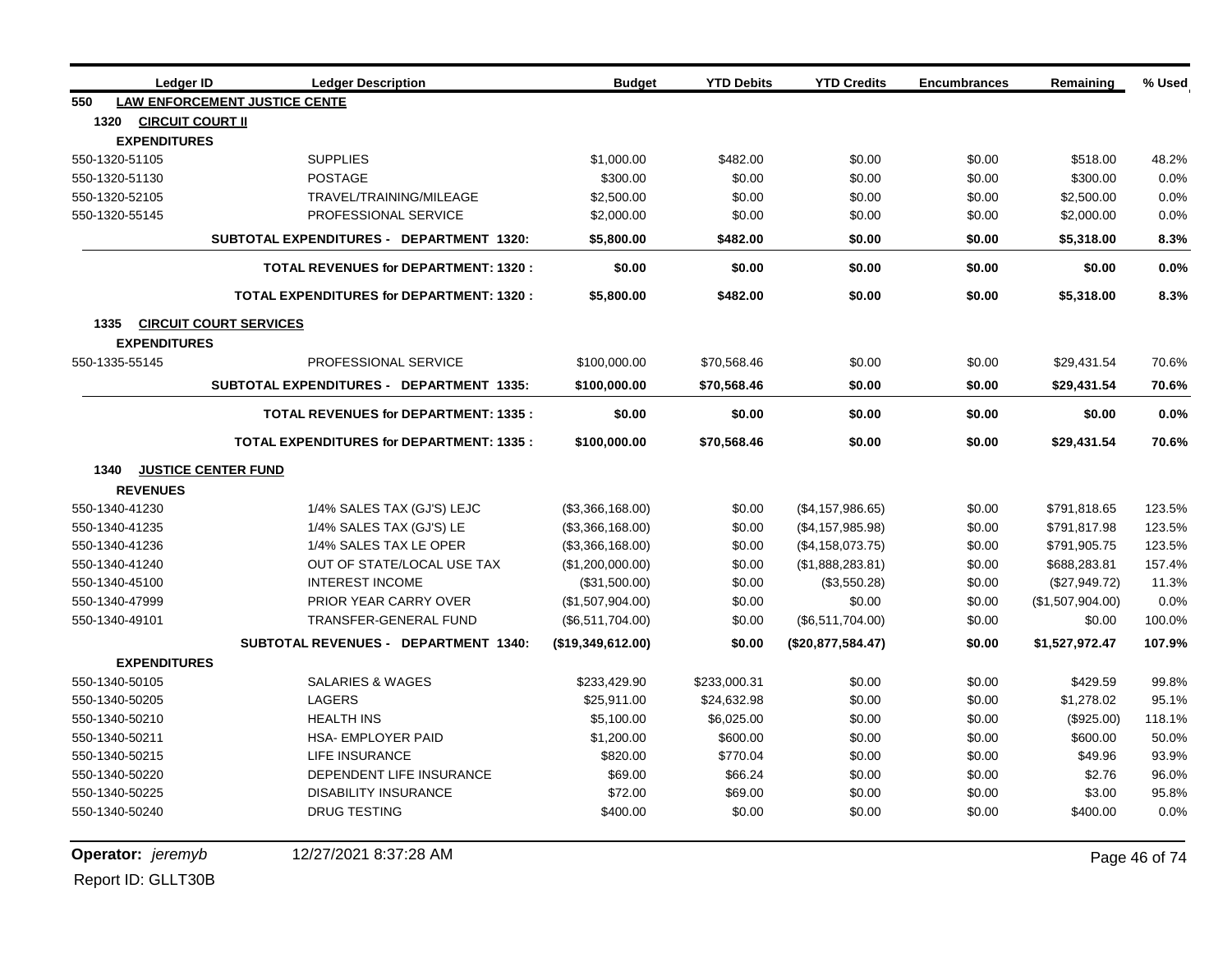|     | Ledger ID                            | <b>Ledger Description</b>                       |                                      | <b>Budget</b>       | <b>YTD Debits</b> | <b>YTD Credits</b> | <b>Encumbrances</b> | Remaining            | % Used |
|-----|--------------------------------------|-------------------------------------------------|--------------------------------------|---------------------|-------------------|--------------------|---------------------|----------------------|--------|
| 550 |                                      | <b>LAW ENFORCEMENT JUSTICE CENTE</b>            |                                      |                     |                   |                    |                     |                      |        |
|     | 1340                                 | <b>JUSTICE CENTER FUND</b>                      |                                      |                     |                   |                    |                     |                      |        |
|     | 550-1340-50250                       | <b>WORKER'S COMP</b>                            |                                      | \$350,000.00        | \$350,000.00      | \$0.00             | \$0.00              | \$0.00               | 100.0% |
|     | 550-1340-50290                       | <b>FICA</b>                                     |                                      | \$14,472.65         | \$14,325.40       | \$0.00             | \$0.00              | \$147.25             | 99.0%  |
|     | 550-1340-50295                       | <b>MEDICARE</b>                                 |                                      | \$3,384.73          | \$3,350.30        | \$0.00             | \$0.00              | \$34.43              | 99.0%  |
|     | 550-1340-50297                       | <b>UNEMPLOYMENT</b>                             |                                      | \$296.00            | \$271.03          | \$0.00             | \$0.00              | \$24.97              | 91.6%  |
|     | <b>SUPPLIES</b><br>550-1340-51105    |                                                 | \$49,056.00                          | \$34,737.00         | (\$14.16)         | \$0.00             | \$14,333.16         | 70.8%                |        |
|     | 550-1340-53120<br><b>MAINTENANCE</b> |                                                 | \$500,000.00                         | \$380,693.90        | (\$4,893.93)      | \$0.00             | \$124,200.03        | 75.2%                |        |
|     | <b>RENT</b><br>550-1340-53135        |                                                 | \$34,572.72                          | \$34,572.72         | \$0.00            | \$0.00             | \$0.00              | 100.0%               |        |
|     | <b>UTILITIES</b><br>550-1340-53140   |                                                 | \$525,000.00                         | \$490,716.89        | \$0.00            | \$0.00             | \$34,283.11         | 93.5%                |        |
|     | <b>TELEPHONE</b><br>550-1340-53145   |                                                 | \$47,562.28                          | \$43,308.47         | \$0.00            | \$0.00             | \$4,253.81          | 91.1%                |        |
|     | 550-1340-53150                       | CELL PHONES/PAGER/WIRELESS CRD                  |                                      | \$2,000.00          | \$999.50          | \$0.00             | \$0.00              | \$1,000.50           | 50.0%  |
|     | 550-1340-57115                       | <b>GENERAL INSURANCE</b>                        |                                      | \$250,000.00        | \$231,765.06      | \$0.00             | \$0.00              | \$18,234.94          | 92.7%  |
|     | 550-1340-59200                       | <b>JUSTICE CENTER DEBT SERVICE</b>              |                                      | \$3,366,168.00      | \$4,157,985.94    | \$0.00             | \$0.00              | (\$791, 817.94)      | 123.5% |
|     | 550-1340-92005                       | <b>ECONOMIC ACTIVITY TAXES</b>                  |                                      | \$350,000.00        | \$309,830.71      | (\$19,997.13)      | \$0.00              | \$60,166.42          | 82.8%  |
|     |                                      | SUBTOTAL EXPENDITURES - DEPARTMENT 1340:        |                                      | \$5,759,514.28      | \$6,317,720.49    | (\$24,905.22)      | \$0.00              | $($ \$533,300.99)    | 109.3% |
|     |                                      | <b>TOTAL REVENUES for DEPARTMENT: 1340:</b>     |                                      | (\$19,349,612.00)   | \$0.00            | (\$20,877,584.47)  | \$0.00              | \$1,527,972.47       | 107.9% |
|     |                                      | <b>TOTAL EXPENDITURES for DEPARTMENT: 1340:</b> |                                      | \$5,759,514.28      | \$6,317,720.49    | (\$24,905.22)      | \$0.00              | $($ \$533,300.99 $)$ | 109.3% |
|     |                                      |                                                 | <b>TOTAL REVENUES for FUND: 550:</b> | (\$21, 243, 367.00) | \$3,713.66        | (\$22,715,474.58)  | \$0.00              | \$1,468,393.92       | 106.9% |
|     |                                      | <b>TOTAL EXPENDITURES for FUND: 550:</b>        |                                      | \$21,254,480.27     | \$21,402,085.25   | (\$1,139,471.21)   | \$0.00              | \$991,866.23         | 95.3%  |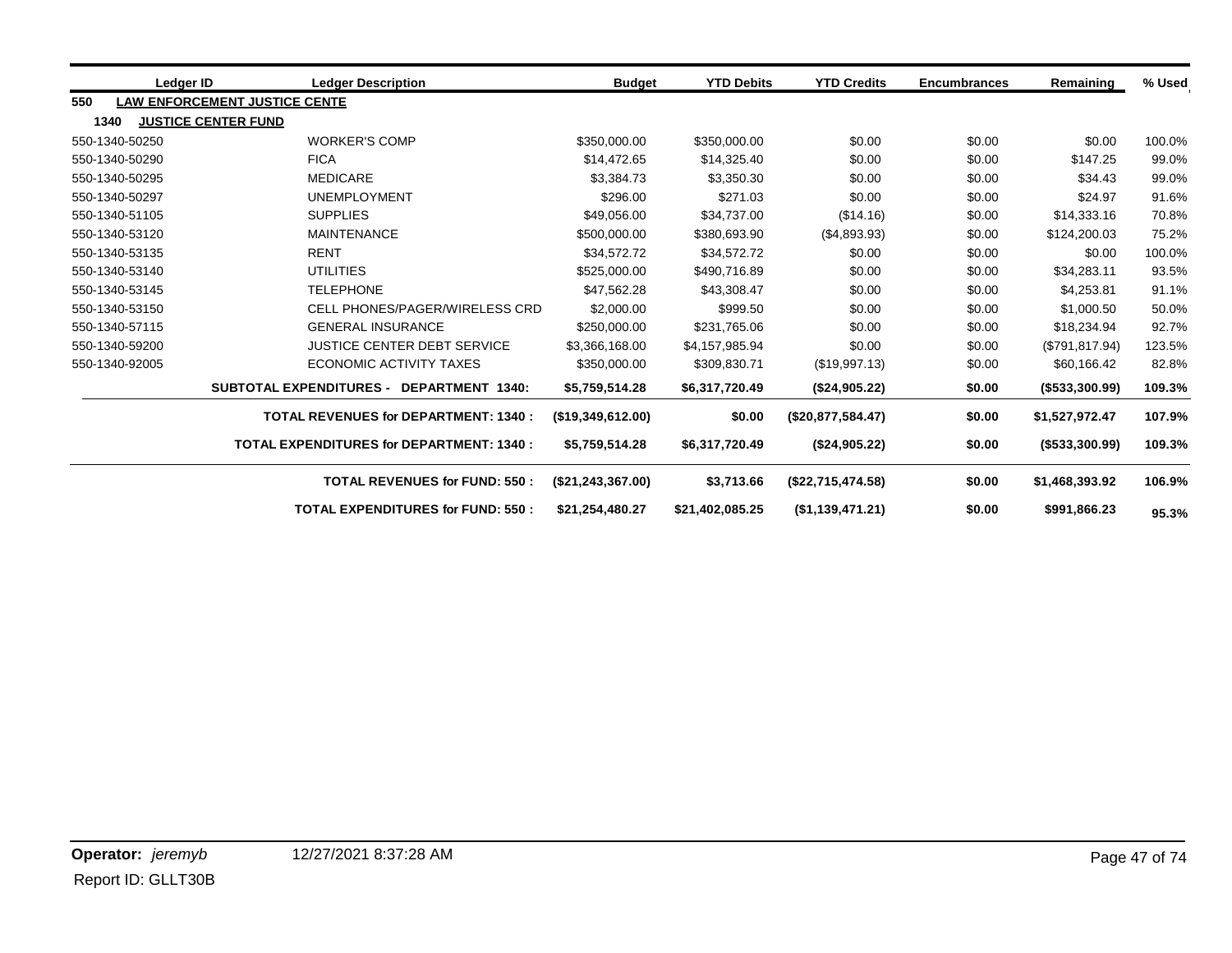| Ledger ID                       | <b>Ledger Description</b>                       | Budget       | <b>YTD Debits</b> | <b>YTD Credits</b> | <b>Encumbrances</b> | Remaining    | % Used  |
|---------------------------------|-------------------------------------------------|--------------|-------------------|--------------------|---------------------|--------------|---------|
| 551                             | LOCAL LAW ENFORCEMENT BLOCK                     |              |                   |                    |                     |              |         |
| 0000<br><b>Non-Departmental</b> |                                                 |              |                   |                    |                     |              |         |
| <b>REVENUES</b>                 |                                                 |              |                   |                    |                     |              |         |
| 551-0000-47999                  | PRIOR YEAR CARRY OVER                           | (\$1,937.00) | \$0.00            | \$0.00             | \$0.00              | (\$1,937.00) | $0.0\%$ |
|                                 | SUBTOTAL REVENUES - DEPARTMENT<br>0000:         | (\$1,937.00) | \$0.00            | \$0.00             | \$0.00              | (\$1,937.00) | $0.0\%$ |
| <b>EXPENDITURES</b>             |                                                 |              |                   |                    |                     |              |         |
| 551-0000-64005                  | <b>GRANT EXPENSE</b><br>\$1,937.00              |              | \$0.00            | \$0.00             | \$0.00              | \$1,937.00   | $0.0\%$ |
|                                 | SUBTOTAL EXPENDITURES - DEPARTMENT<br>0000:     | \$1,937.00   | \$0.00            | \$0.00             | \$0.00              | \$1,937.00   | $0.0\%$ |
|                                 | <b>TOTAL REVENUES for DEPARTMENT: 0000:</b>     | (\$1,937.00) | \$0.00            | \$0.00             | \$0.00              | (\$1,937.00) | $0.0\%$ |
|                                 | <b>TOTAL EXPENDITURES for DEPARTMENT: 0000:</b> | \$1,937.00   | \$0.00            | \$0.00             | \$0.00              | \$1,937.00   | $0.0\%$ |
|                                 | <b>TOTAL REVENUES for FUND: 551:</b>            | (\$1,937.00) | \$0.00            | \$0.00             | \$0.00              | (\$1,937.00) | $0.0\%$ |
|                                 | <b>TOTAL EXPENDITURES for FUND: 551:</b>        | \$1,937.00   | \$0.00            | \$0.00             | \$0.00              | \$1,937.00   | $0.0\%$ |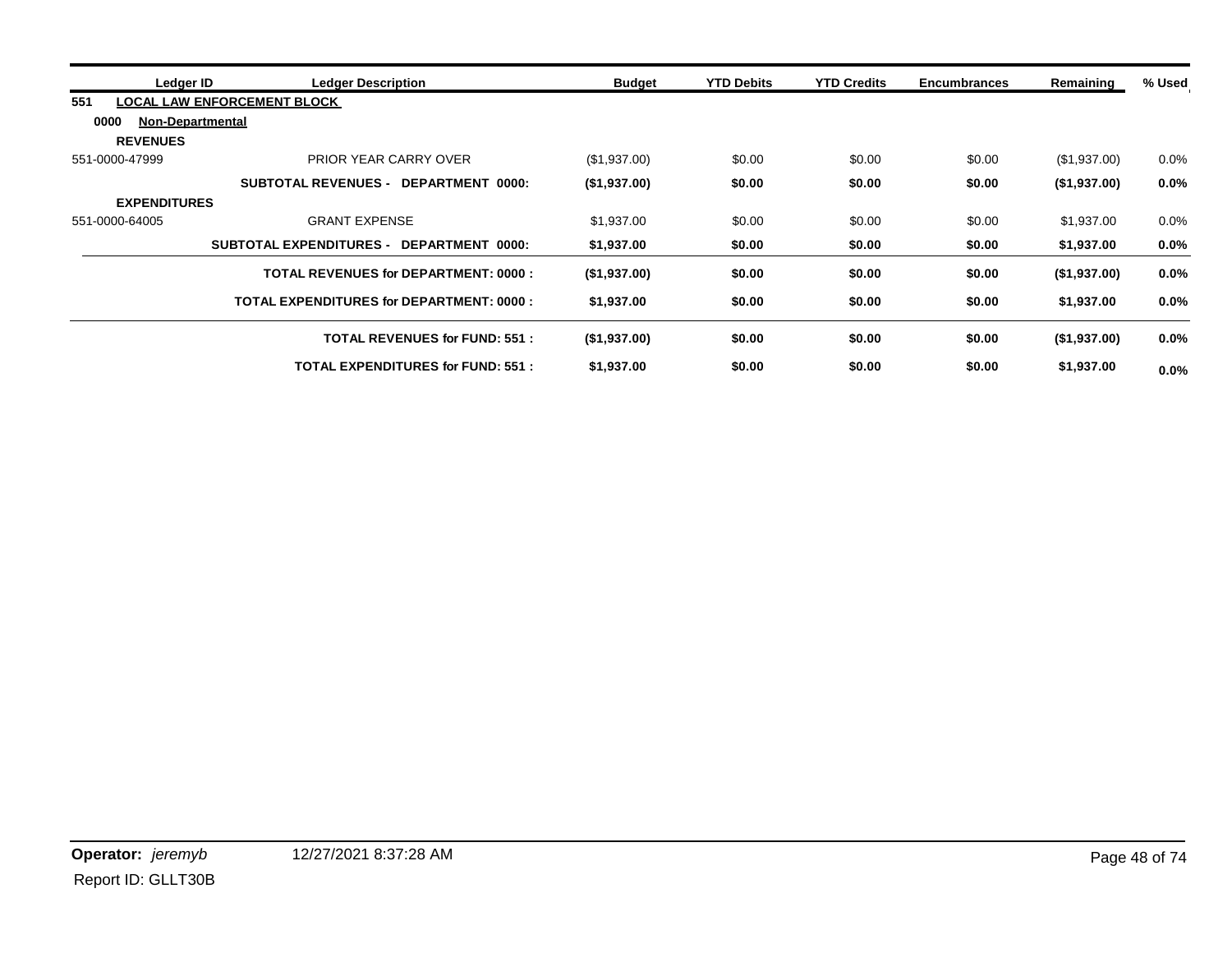|      | Ledger ID           | <b>Ledger Description</b>                       | <b>Budget</b>  | <b>YTD Debits</b> | <b>YTD Credits</b> | <b>Encumbrances</b> | Remaining       | % Used  |
|------|---------------------|-------------------------------------------------|----------------|-------------------|--------------------|---------------------|-----------------|---------|
| 553  |                     | <b>SHERIFF CIVIL PROCESS FUND</b>               |                |                   |                    |                     |                 |         |
| 0000 | Non-Departmental    |                                                 |                |                   |                    |                     |                 |         |
|      | <b>REVENUES</b>     |                                                 |                |                   |                    |                     |                 |         |
|      | 553-0000-42124      | FEES-SHERIFF CIVIL PROCESS                      | (\$50,000.00)  | \$0.00            | (\$50,000.00)      | \$0.00              | \$0.00          | 100.0%  |
|      | 553-0000-45100      | <b>INTEREST INCOME</b>                          | (\$500.00)     | \$0.00            | (\$263.61)         | \$0.00              | (\$236.39)      | 52.7%   |
|      | 553-0000-47999      | PRIOR YEAR CARRY OVER                           | (\$222,189.00) | \$0.00            | \$0.00             | \$0.00              | (\$222,189.00)  | $0.0\%$ |
|      |                     | SUBTOTAL REVENUES - DEPARTMENT 0000:            | (\$272,689.00) | \$0.00            | (\$50,263.61)      | \$0.00              | (\$222, 425.39) | 18.4%   |
|      | <b>EXPENDITURES</b> |                                                 |                |                   |                    |                     |                 |         |
|      | 553-0000-51105      | <b>SUPPLIES</b>                                 | \$5,000.00     | \$1,217.50        | \$0.00             | \$0.00              | \$3,782.50      | 24.4%   |
|      | 553-0000-51142      | LEGAL PUBLICATIONS/DUES                         | \$5,000.00     | \$0.00            | \$0.00             | \$0.00              | \$5,000.00      | 0.0%    |
|      | 553-0000-55105      | <b>CONTRACT SERVICE</b>                         | \$50,000.00    | \$0.00            | \$0.00             | \$0.00              | \$50,000.00     | 0.0%    |
|      | 553-0000-91190      | CAPITAL OUTLAY-OTHER                            | \$167,689.00   | \$0.00            | \$0.00             | \$0.00              | \$167.689.00    | 0.0%    |
|      |                     | SUBTOTAL EXPENDITURES - DEPARTMENT 0000:        | \$227,689.00   | \$1,217.50        | \$0.00             | \$0.00              | \$226,471.50    | 0.5%    |
|      |                     | <b>TOTAL REVENUES for DEPARTMENT: 0000:</b>     | (\$272,689.00) | \$0.00            | (\$50,263.61)      | \$0.00              | (\$222, 425.39) | 18.4%   |
|      |                     | <b>TOTAL EXPENDITURES for DEPARTMENT: 0000:</b> | \$227,689.00   | \$1,217.50        | \$0.00             | \$0.00              | \$226,471.50    | 0.5%    |
|      |                     | <b>TOTAL REVENUES for FUND: 553:</b>            | (\$272,689.00) | \$0.00            | (\$50,263.61)      | \$0.00              | (\$222, 425.39) | 18.4%   |
|      |                     | <b>TOTAL EXPENDITURES for FUND: 553:</b>        | \$227,689.00   | \$1,217.50        | \$0.00             | \$0.00              | \$226,471.50    | 0.5%    |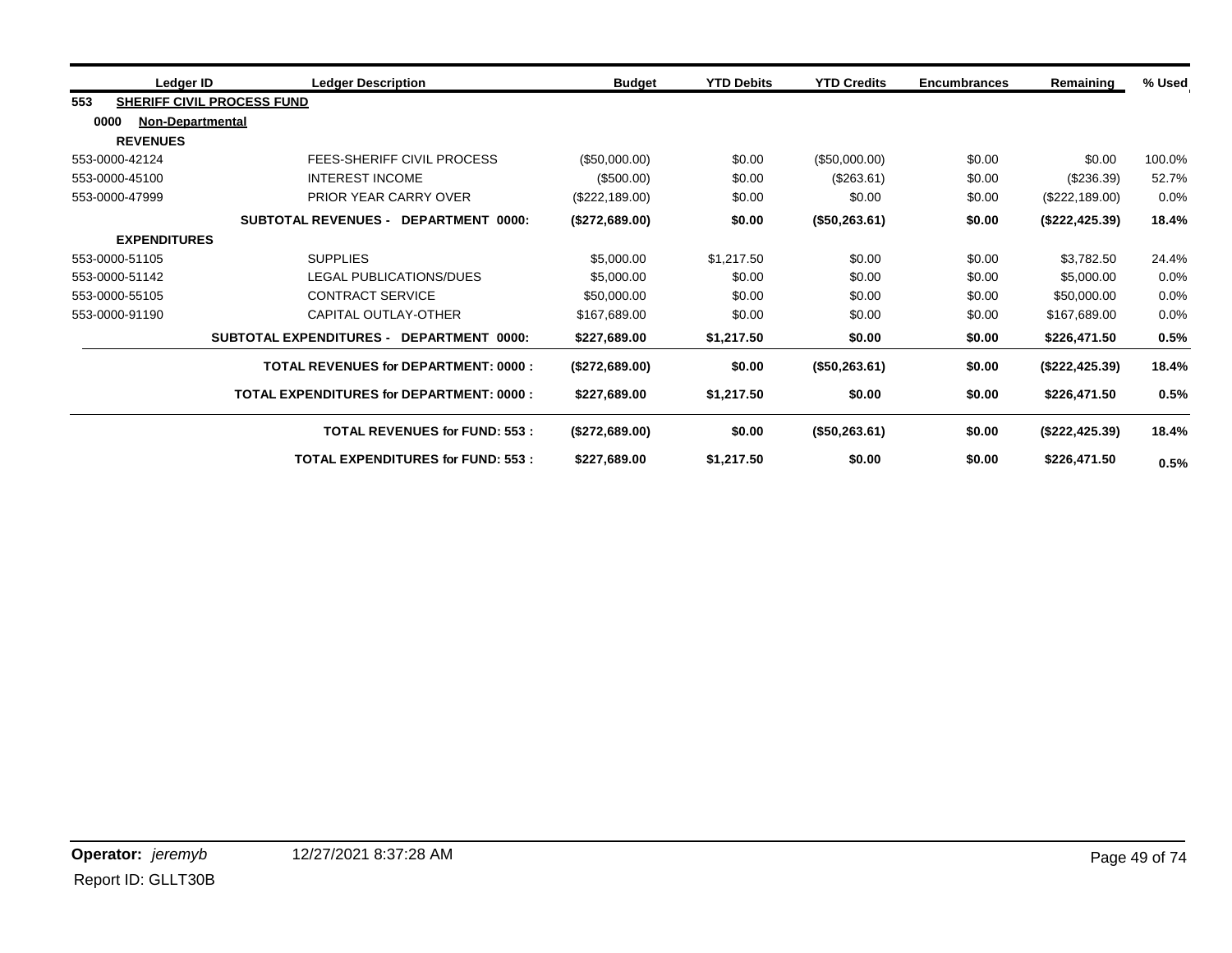|     | Ledger ID                       | <b>Ledger Description</b>                       | <b>Budget</b>     | <b>YTD Debits</b> | <b>YTD Credits</b> | <b>Encumbrances</b> | Remaining        | % Used |
|-----|---------------------------------|-------------------------------------------------|-------------------|-------------------|--------------------|---------------------|------------------|--------|
| 554 | <b>SHERIFF REVOLVING FUND</b>   |                                                 |                   |                   |                    |                     |                  |        |
|     | 0000<br><b>Non-Departmental</b> |                                                 |                   |                   |                    |                     |                  |        |
|     | <b>REVENUES</b>                 |                                                 |                   |                   |                    |                     |                  |        |
|     | 554-0000-42122                  | <b>FEES-GUN PERMITS</b>                         | (\$50,000.00)     | \$0.00            | (\$77,650.00)      | \$0.00              | \$27,650.00      | 155.3% |
|     | 554-0000-45100                  | <b>INTEREST INCOME</b>                          | (\$4,000.00)      | \$0.00            | (\$309.58)         | \$0.00              | (\$3,690.42)     | 7.7%   |
|     | 554-0000-47999                  | <b>PRIOR YEAR CARRY OVER</b>                    | (\$255, 259.46)   | \$0.00            | \$0.00             | \$0.00              | $(\$255,259.46)$ | 0.0%   |
|     |                                 | <b>SUBTOTAL REVENUES - DEPARTMENT 0000:</b>     | (\$309,259.46)    | \$0.00            | (\$77,959.58)      | \$0.00              | (\$231, 299.88)  | 25.2%  |
|     | <b>EXPENDITURES</b>             |                                                 |                   |                   |                    |                     |                  |        |
|     | 554-0000-51105                  | <b>SUPPLIES</b>                                 | \$20,000.00       | \$19,978.09       | \$0.00             | \$0.00              | \$21.91          | 99.9%  |
|     | 554-0000-52135                  | MEMBERSHIP/DUES                                 | \$7,500.00        | \$3,400.00        | \$0.00             | \$0.00              | \$4,100.00       | 45.3%  |
|     | 554-0000-54120                  | <b>ALERT/MULES COMPUTER</b>                     | \$36,000.00       | \$152.00          | \$0.00             | \$0.00              | \$35,848.00      | 0.4%   |
|     | 554-0000-55196                  | <b>CANINE UNIT CARE</b>                         | \$5,000.00        | \$0.00            | \$0.00             | \$0.00              | \$5,000,00       | 0.0%   |
|     | 554-0000-61015                  | <b>METRO SQUAD</b>                              | \$2,500.00        | \$0.00            | \$0.00             | \$0.00              | \$2,500.00       | 0.0%   |
|     | 554-0000-63020                  | UNIFORM/LEATHER                                 | \$0.00            | \$2,064.02        | \$0.00             | \$0.00              | (\$2,064.02)     | 0.0%   |
|     | 554-0000-91190                  | <b>CAPITAL OUTLAY-OTHER</b>                     | \$228,259.46      | \$53.70           | \$0.00             | \$0.00              | \$228,205.76     | 0.0%   |
|     |                                 | SUBTOTAL EXPENDITURES - DEPARTMENT 0000:        | \$299,259.46      | \$25,647.81       | \$0.00             | \$0.00              | \$273,611.65     | 8.6%   |
|     |                                 | <b>TOTAL REVENUES for DEPARTMENT: 0000:</b>     | (\$309,259.46)    | \$0.00            | (\$77,959.58)      | \$0.00              | (\$231, 299.88)  | 25.2%  |
|     |                                 | <b>TOTAL EXPENDITURES for DEPARTMENT: 0000:</b> | \$299,259.46      | \$25,647.81       | \$0.00             | \$0.00              | \$273,611.65     | 8.6%   |
|     |                                 | <b>TOTAL REVENUES for FUND: 554:</b>            | $($ \$309,259.46) | \$0.00            | (\$77,959.58)      | \$0.00              | (S231, 299.88)   | 25.2%  |
|     |                                 | <b>TOTAL EXPENDITURES for FUND: 554:</b>        | \$299,259.46      | \$25,647.81       | \$0.00             | \$0.00              | \$273,611.65     | 8.6%   |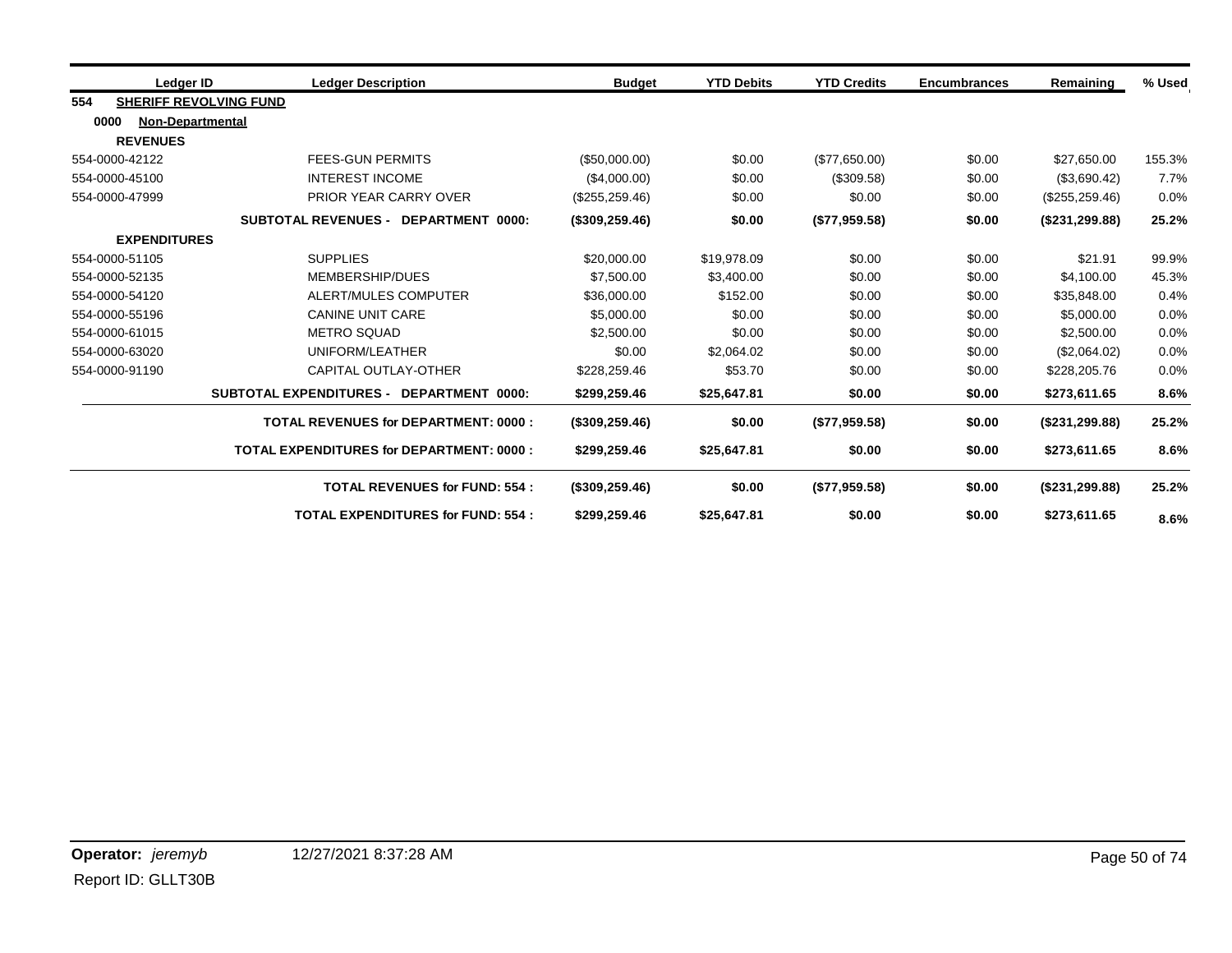| Ledger ID           | <b>Ledger Description</b>                          | <b>Budget</b> | <b>YTD Debits</b> | <b>YTD Credits</b> | <b>Encumbrances</b> | Remaining    | % Used |
|---------------------|----------------------------------------------------|---------------|-------------------|--------------------|---------------------|--------------|--------|
| 555                 | <b>SHERIFF TRAINING FUND</b>                       |               |                   |                    |                     |              |        |
| 0000                | <b>Non-Departmental</b>                            |               |                   |                    |                     |              |        |
| <b>REVENUES</b>     |                                                    |               |                   |                    |                     |              |        |
| 555-0000-42120      | <b>FEES</b>                                        | (\$8,000.00)  | \$0.00            | (\$6,232.00)       | \$0.00              | (\$1,768.00) | 77.9%  |
| 555-0000-45100      | <b>INTEREST INCOME</b>                             | $(\$25.00)$   | \$0.00            | (\$14.67)          | \$0.00              | (\$10.33)    | 58.7%  |
|                     | <b>SUBTOTAL REVENUES -</b><br>DEPARTMENT 0000:     | (\$8,025.00)  | \$0.00            | (\$6,246.67)       | \$0.00              | (\$1,778.33) | 77.8%  |
| <b>EXPENDITURES</b> |                                                    |               |                   |                    |                     |              |        |
| 555-0000-52125      | <b>TRAINING</b>                                    | \$7,000.00    | \$0.00            | \$0.00             | \$0.00              | \$7,000.00   | 0.0%   |
| 555-0000-52135      | MEMBERSHIP/DUES                                    | \$1,025.00    | \$0.00            | \$0.00             | \$0.00              | \$1,025.00   | 0.0%   |
|                     | <b>SUBTOTAL EXPENDITURES -</b><br>DEPARTMENT 0000: | \$8,025.00    | \$0.00            | \$0.00             | \$0.00              | \$8,025.00   | 0.0%   |
|                     | <b>TOTAL REVENUES for DEPARTMENT: 0000:</b>        | (\$8,025.00)  | \$0.00            | (\$6,246.67)       | \$0.00              | (\$1,778.33) | 77.8%  |
|                     | <b>TOTAL EXPENDITURES for DEPARTMENT: 0000:</b>    | \$8,025.00    | \$0.00            | \$0.00             | \$0.00              | \$8,025.00   | 0.0%   |
|                     | <b>TOTAL REVENUES for FUND: 555:</b>               | (\$8,025.00)  | \$0.00            | (\$6, 246.67)      | \$0.00              | (\$1,778.33) | 77.8%  |
|                     | <b>TOTAL EXPENDITURES for FUND: 555:</b>           | \$8,025.00    | \$0.00            | \$0.00             | \$0.00              | \$8,025.00   | 0.0%   |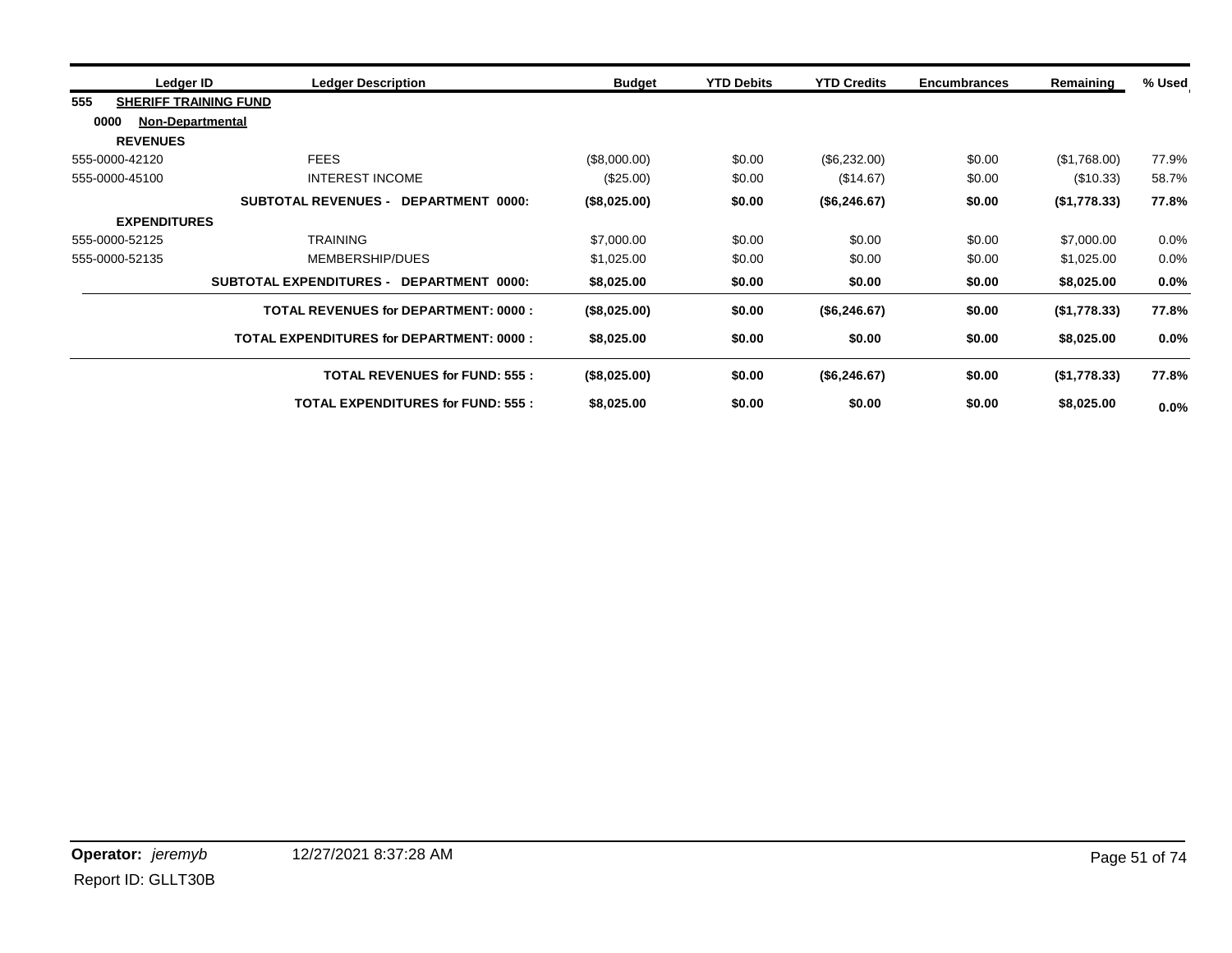|                | Ledger ID                         | <b>Ledger Description</b>                       | <b>Budget</b> | <b>YTD Debits</b> | <b>YTD Credits</b> | <b>Encumbrances</b> | Remaining    | % Used  |
|----------------|-----------------------------------|-------------------------------------------------|---------------|-------------------|--------------------|---------------------|--------------|---------|
| 556            | <b>SHERIFF TRAINING POST FUND</b> |                                                 |               |                   |                    |                     |              |         |
| 0000           | <b>Non-Departmental</b>           |                                                 |               |                   |                    |                     |              |         |
|                | <b>REVENUES</b>                   |                                                 |               |                   |                    |                     |              |         |
| 556-0000-42120 |                                   | <b>FEES</b>                                     | (\$3,500.00)  | \$0.00            | (\$2,584.16)       | \$0.00              | (\$915.84)   | 73.8%   |
| 556-0000-45100 |                                   | <b>INTEREST INCOME</b>                          | (S100.00)     | \$0.00            | (\$8.89)           | \$0.00              | $(\$91.11)$  | 8.9%    |
|                |                                   | SUBTOTAL REVENUES - DEPARTMENT 0000:            | (\$3,600.00)  | \$0.00            | (\$2,593.05)       | \$0.00              | (\$1,006.95) | 72.0%   |
|                | <b>EXPENDITURES</b>               |                                                 |               |                   |                    |                     |              |         |
| 556-0000-52125 |                                   | <b>TRAINING</b>                                 | \$3,600.00    | \$0.00            | \$0.00             | \$0.00              | \$3,600.00   | $0.0\%$ |
|                |                                   | SUBTOTAL EXPENDITURES - DEPARTMENT 0000:        | \$3,600.00    | \$0.00            | \$0.00             | \$0.00              | \$3,600.00   | $0.0\%$ |
|                |                                   | <b>TOTAL REVENUES for DEPARTMENT: 0000:</b>     | (\$3,600.00)  | \$0.00            | (\$2,593.05)       | \$0.00              | (\$1,006.95) | 72.0%   |
|                |                                   | <b>TOTAL EXPENDITURES for DEPARTMENT: 0000:</b> | \$3,600.00    | \$0.00            | \$0.00             | \$0.00              | \$3,600.00   | $0.0\%$ |
|                |                                   | <b>TOTAL REVENUES for FUND: 556:</b>            | (\$3,600.00)  | \$0.00            | (\$2,593.05)       | \$0.00              | (\$1,006.95) | 72.0%   |
|                |                                   | <b>TOTAL EXPENDITURES for FUND: 556:</b>        | \$3,600.00    | \$0.00            | \$0.00             | \$0.00              | \$3,600.00   | $0.0\%$ |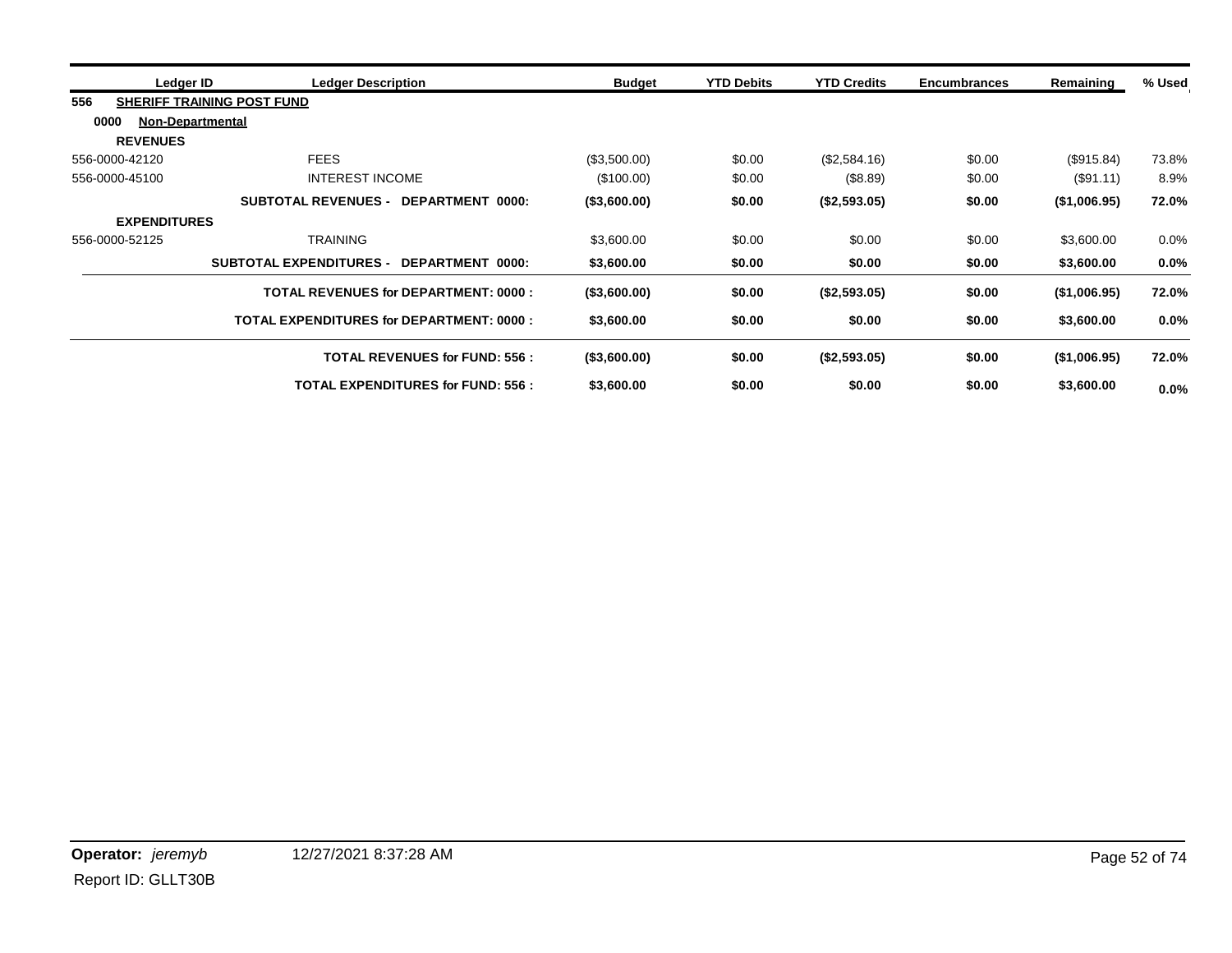| Ledger ID                | <b>Ledger Description</b>                          | <b>Budget</b>    | <b>YTD Debits</b> | <b>YTD Credits</b> | <b>Encumbrances</b> | Remaining    | % Used |
|--------------------------|----------------------------------------------------|------------------|-------------------|--------------------|---------------------|--------------|--------|
| 557                      | <b>PA- ADMIN HANDLING COST FUND</b>                |                  |                   |                    |                     |              |        |
| 0000<br>Non-Departmental |                                                    |                  |                   |                    |                     |              |        |
| <b>REVENUES</b>          |                                                    |                  |                   |                    |                     |              |        |
| 557-0000-42102           | <b>CHECK FEE</b>                                   | (\$2,050.00)     | \$0.00            | (\$2,426.00)       | \$0.00              | \$376.00     | 118.3% |
| 557-0000-42103           | <b>RESTITUTION FEE</b>                             | (\$2,000.00)     | \$0.00            | (\$2,905.00)       | \$0.00              | \$905.00     | 145.3% |
| 557-0000-45100           | <b>INTEREST INCOME</b>                             | (\$50.00)        | \$0.00            | (\$11.83)          | \$0.00              | (\$38.17)    | 23.7%  |
| 557-0000-47999           | <b>PRIOR YEAR CARRY OVER</b>                       | (\$6,000.00)     | \$0.00            | \$0.00             | \$0.00              | (\$6,000.00) | 0.0%   |
|                          | <b>SUBTOTAL REVENUES -</b><br>DEPARTMENT 0000:     | (\$10,100.00)    | \$0.00            | (\$5,342.83)       | \$0.00              | (\$4,757.17) | 52.9%  |
| <b>EXPENDITURES</b>      |                                                    |                  |                   |                    |                     |              |        |
| 557-0000-50105           | SALARIES & WAGES                                   | \$0.00           | \$174.98          | \$0.00             | \$0.00              | (\$174.98)   | 0.0%   |
| 557-0000-51105           | <b>SUPPLIES</b>                                    | \$3,166.00       | \$3,174.06        | \$0.00             | \$0.00              | (\$8.06)     | 100.3% |
| 557-0000-58155           | <b>SERVICES FEES</b>                               | \$20.00          | \$20.00           | \$0.00             | \$0.00              | \$0.00       | 100.0% |
|                          | <b>SUBTOTAL EXPENDITURES -</b><br>DEPARTMENT 0000: | \$3,186.00       | \$3,369.04        | \$0.00             | \$0.00              | (S183.04)    | 105.7% |
|                          | <b>TOTAL REVENUES for DEPARTMENT: 0000:</b>        | (\$10,100.00)    | \$0.00            | (\$5,342.83)       | \$0.00              | (\$4,757.17) | 52.9%  |
|                          | <b>TOTAL EXPENDITURES for DEPARTMENT: 0000:</b>    | \$3,186.00       | \$3,369.04        | \$0.00             | \$0.00              | (\$183.04)   | 105.7% |
|                          | <b>TOTAL REVENUES for FUND: 557:</b>               | $($ \$10,100.00) | \$0.00            | (\$5,342.83)       | \$0.00              | (\$4,757.17) | 52.9%  |
|                          | <b>TOTAL EXPENDITURES for FUND: 557:</b>           | \$3,186.00       | \$3,369.04        | \$0.00             | \$0.00              | (\$183.04)   | 105.7% |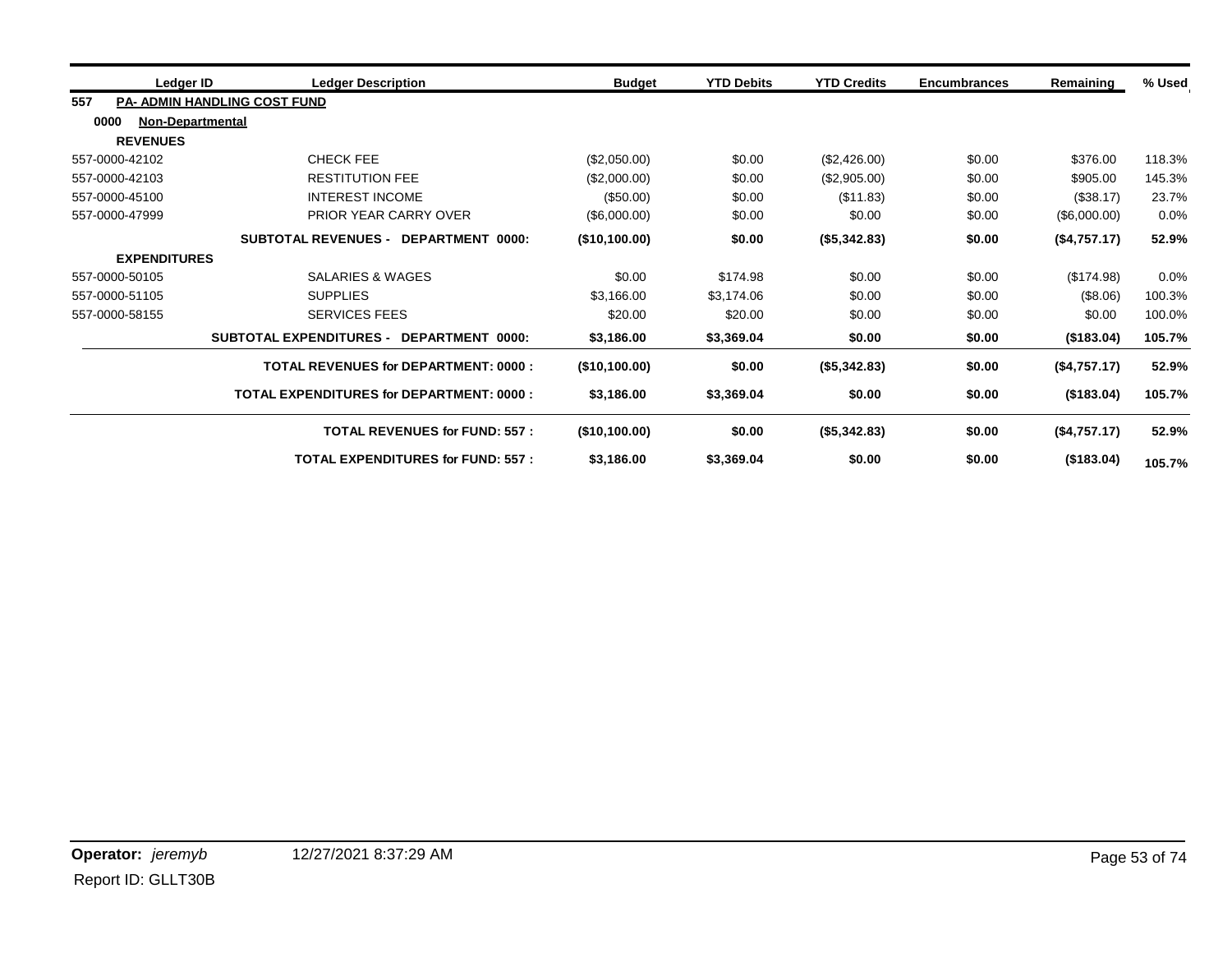|      | Ledger ID                       | <b>Ledger Description</b>                          | <b>Budget</b> | <b>YTD Debits</b> | <b>YTD Credits</b> | <b>Encumbrances</b> | Remaining     | % Used |
|------|---------------------------------|----------------------------------------------------|---------------|-------------------|--------------------|---------------------|---------------|--------|
| 558  | <b>DELINQUENT TAX FUND - PA</b> |                                                    |               |                   |                    |                     |               |        |
| 0000 | <b>Non-Departmental</b>         |                                                    |               |                   |                    |                     |               |        |
|      | <b>REVENUES</b>                 |                                                    |               |                   |                    |                     |               |        |
|      | 558-0000-42174                  | FEES - 1/2 DELINQUENT TAX                          | (\$20,000.00) | \$0.00            | (\$18,115.02)      | \$0.00              | (\$1,884.98)  | 90.6%  |
|      | 558-0000-45100                  | <b>INTEREST INCOME</b>                             | (\$100.00)    | \$0.00            | (\$17.53)          | \$0.00              | (\$82.47)     | 17.5%  |
|      | 558-0000-47999                  | PRIOR YEAR CARRY OVER                              | (\$16,310.00) | \$0.00            | \$0.00             | \$0.00              | (\$16,310.00) | 0.0%   |
|      |                                 | <b>SUBTOTAL REVENUES - DEPARTMENT 0000:</b>        | (\$36,410.00) | \$0.00            | (\$18,132.55)      | \$0.00              | (\$18,277.45) | 49.8%  |
|      | <b>EXPENDITURES</b>             |                                                    |               |                   |                    |                     |               |        |
|      | 558-0000-50105                  | <b>SALARIES &amp; WAGES</b>                        | \$25,000.00   | \$0.00            | \$0.00             | \$0.00              | \$25,000.00   | 0.0%   |
|      | 558-0000-50205                  | <b>LAGERS</b>                                      | \$2,775.00    | \$576.80          | \$0.00             | \$0.00              | \$2.198.20    | 20.8%  |
|      | 558-0000-50215                  | LIFE INSURANCE                                     | \$89.28       | \$0.00            | \$0.00             | \$0.00              | \$89.28       | 0.0%   |
|      | 558-0000-50225                  | <b>DISABILITY INSURANCE</b>                        | \$8.00        | \$0.00            | \$0.00             | \$0.00              | \$8.00        | 0.0%   |
|      | 558-0000-50290                  | <b>FICA</b>                                        | \$1,550.00    | \$0.00            | \$0.00             | \$0.00              | \$1,550.00    | 0.0%   |
|      | 558-0000-50295                  | <b>MEDICARE</b>                                    | \$363.00      | \$0.00            | \$0.00             | \$0.00              | \$363.00      | 0.0%   |
|      | 558-0000-50297                  | <b>UNEMPLOYMENT</b>                                | \$350.00      | \$0.00            | \$0.00             | \$0.00              | \$350.00      | 0.0%   |
|      | 558-0000-51130                  | <b>POSTAGE</b>                                     | \$100.00      | \$0.00            | \$0.00             | \$0.00              | \$100.00      | 0.0%   |
|      | 558-0000-58160                  | <b>CRIMINAL COSTS</b>                              | \$2,042.86    | \$0.00            | \$0.00             | \$0.00              | \$2,042.86    | 0.0%   |
|      |                                 | <b>SUBTOTAL EXPENDITURES -</b><br>DEPARTMENT 0000: | \$32,278.14   | \$576.80          | \$0.00             | \$0.00              | \$31,701.34   | 1.8%   |
|      |                                 | <b>TOTAL REVENUES for DEPARTMENT: 0000:</b>        | (\$36,410.00) | \$0.00            | (\$18,132.55)      | \$0.00              | (\$18,277.45) | 49.8%  |
|      |                                 | TOTAL EXPENDITURES for DEPARTMENT: 0000:           | \$32,278.14   | \$576.80          | \$0.00             | \$0.00              | \$31,701.34   | 1.8%   |
|      |                                 | <b>TOTAL REVENUES for FUND: 558:</b>               | (\$36,410.00) | \$0.00            | (\$18,132.55)      | \$0.00              | (\$18,277.45) | 49.8%  |
|      |                                 | <b>TOTAL EXPENDITURES for FUND: 558:</b>           | \$32,278.14   | \$576.80          | \$0.00             | \$0.00              | \$31,701.34   | 1.8%   |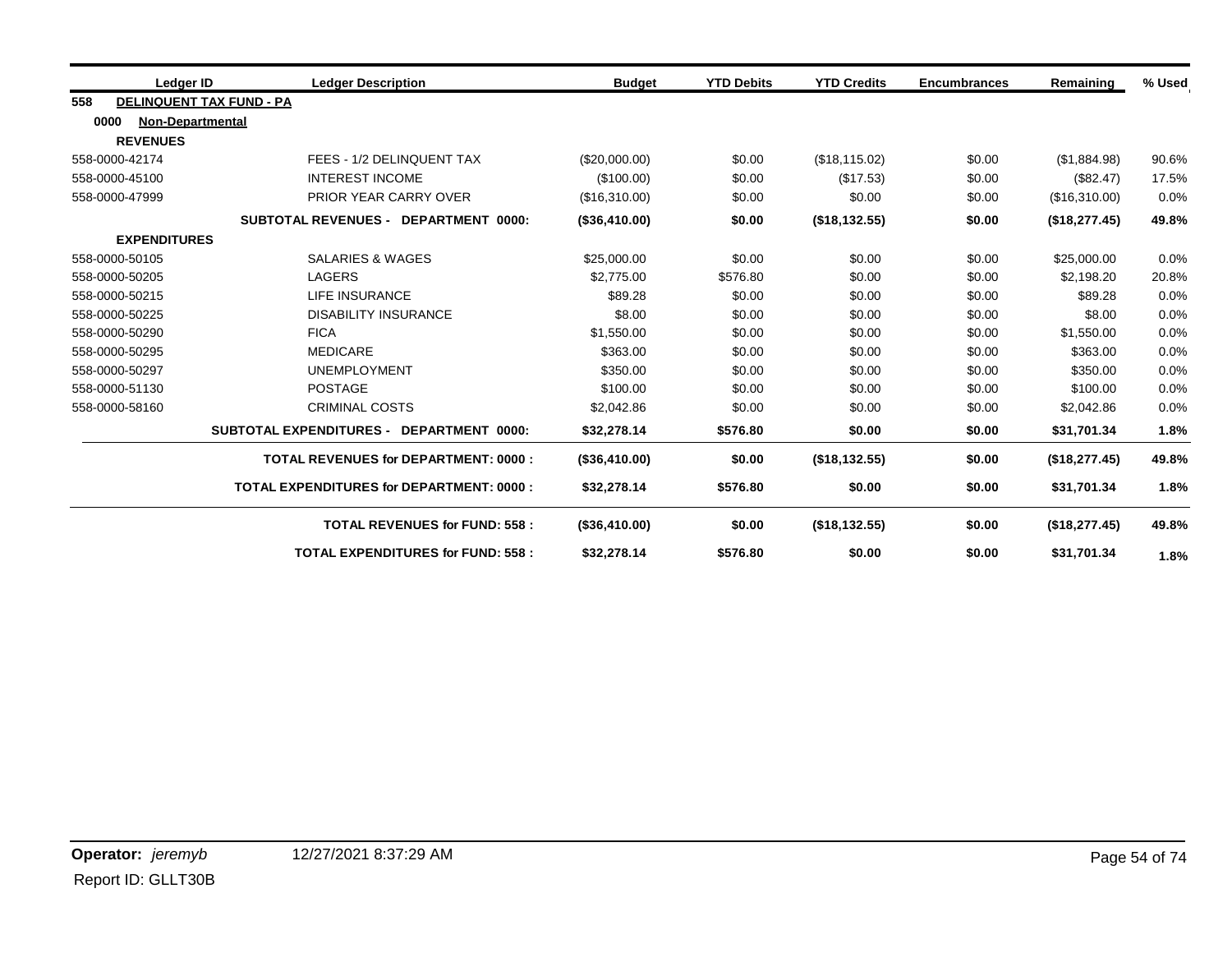|                 | Ledger ID                      | <b>Ledger Description</b>                       | <b>Budget</b> | <b>YTD Debits</b> | <b>YTD Credits</b> | <b>Encumbrances</b> | Remaining    | % Used |
|-----------------|--------------------------------|-------------------------------------------------|---------------|-------------------|--------------------|---------------------|--------------|--------|
| 559             | <b>PROS ATTY TRAINING FUND</b> |                                                 |               |                   |                    |                     |              |        |
| 0000            | Non-Departmental               |                                                 |               |                   |                    |                     |              |        |
| <b>REVENUES</b> |                                |                                                 |               |                   |                    |                     |              |        |
| 559-0000-42120  | <b>FEES</b>                    |                                                 | (\$2,000.00)  | \$0.00            | (\$7,810.37)       | \$0.00              | \$5,810.37   | 390.5% |
| 559-0000-45100  | <b>INTEREST INCOME</b>         |                                                 | \$0.00        | \$0.00            | (\$13.77)          | \$0.00              | \$13.77      | 0.0%   |
| 559-0000-47999  | PRIOR YEAR CARRY OVER          |                                                 | (\$6,000.00)  | \$0.00            | \$0.00             | \$0.00              | (\$6,000.00) | 0.0%   |
|                 | <b>SUBTOTAL REVENUES -</b>     | DEPARTMENT 0000:                                | (\$8,000.00)  | \$0.00            | (\$7,824.14)       | \$0.00              | (\$175.86)   | 97.8%  |
|                 | <b>EXPENDITURES</b>            |                                                 |               |                   |                    |                     |              |        |
| 559-0000-52125  | <b>TRAINING</b>                |                                                 | \$2,785.30    | \$2,820.74        | \$0.00             | \$0.00              | (\$35.44)    | 101.3% |
|                 | <b>SUBTOTAL EXPENDITURES -</b> | DEPARTMENT 0000:                                | \$2,785.30    | \$2,820.74        | \$0.00             | \$0.00              | (\$35.44)    | 101.3% |
|                 |                                | <b>TOTAL REVENUES for DEPARTMENT: 0000:</b>     | (\$8,000.00)  | \$0.00            | (\$7,824.14)       | \$0.00              | (\$175.86)   | 97.8%  |
|                 |                                | <b>TOTAL EXPENDITURES for DEPARTMENT: 0000:</b> | \$2,785.30    | \$2,820.74        | \$0.00             | \$0.00              | (\$35.44)    | 101.3% |
|                 |                                | <b>TOTAL REVENUES for FUND: 559:</b>            | (\$8,000.00)  | \$0.00            | (\$7,824.14)       | \$0.00              | (\$175.86)   | 97.8%  |
|                 |                                | <b>TOTAL EXPENDITURES for FUND: 559:</b>        | \$2,785.30    | \$2,820.74        | \$0.00             | \$0.00              | (\$35.44)    | 101.3% |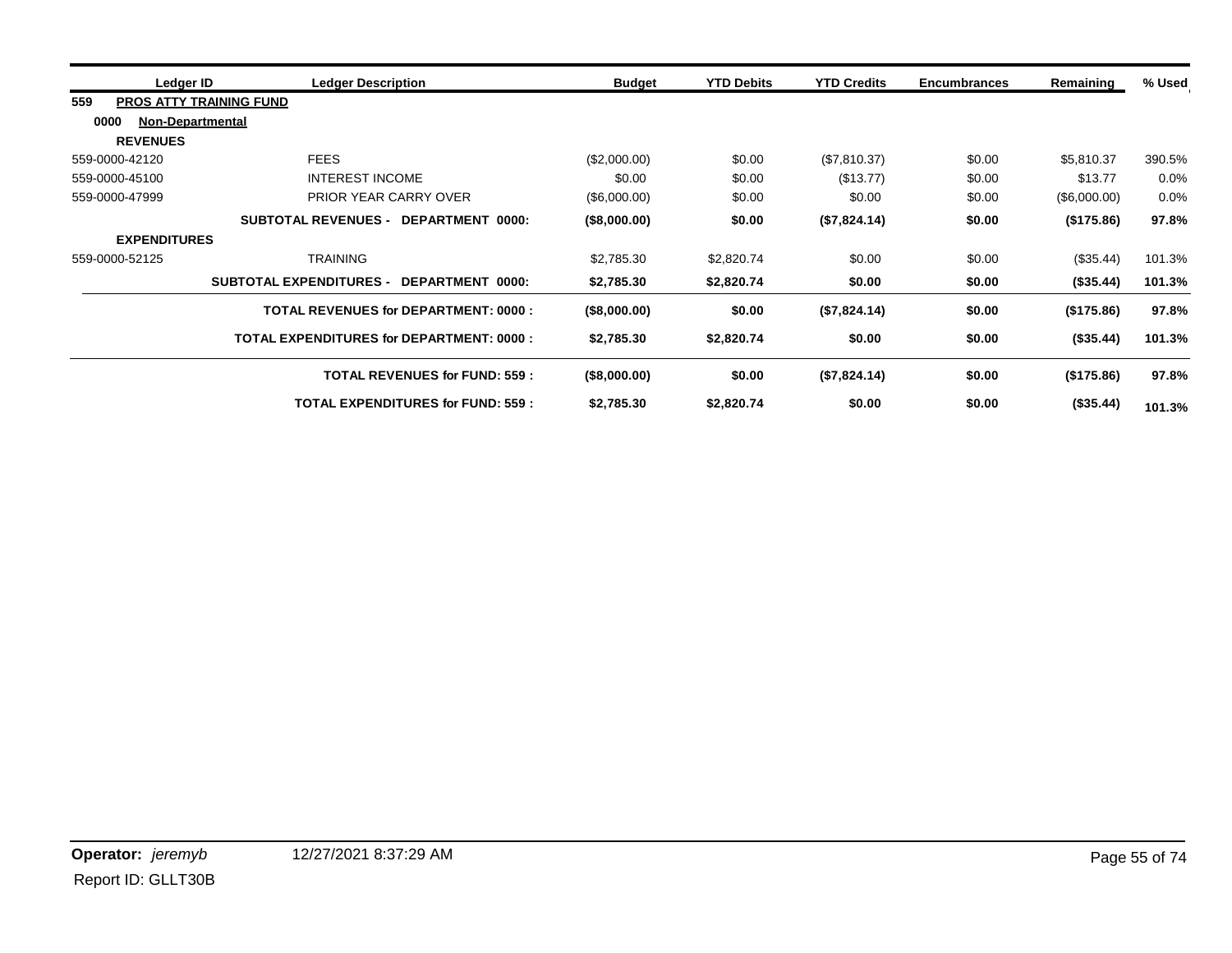| Ledger ID               | <b>Ledger Description</b>                          | <b>Budget</b> | <b>YTD Debits</b> | <b>YTD Credits</b> | <b>Encumbrances</b> | Remaining     | % Used  |
|-------------------------|----------------------------------------------------|---------------|-------------------|--------------------|---------------------|---------------|---------|
| 560<br><b>LERF FUND</b> |                                                    |               |                   |                    |                     |               |         |
| 0000                    | <b>Non-Departmental</b>                            |               |                   |                    |                     |               |         |
| <b>REVENUES</b>         |                                                    |               |                   |                    |                     |               |         |
| 560-0000-42120          | <b>FEES</b>                                        | (\$3,000.00)  | \$0.00            | $(\$400.00)$       | \$0.00              | (\$2,600.00)  | 13.3%   |
| 560-0000-45100          | <b>INTEREST INCOME</b>                             | (S200.00)     | \$0.00            | $(\$29.59)$        | \$0.00              | (\$170.41)    | 14.8%   |
| 560-0000-47999          | PRIOR YEAR CARRY OVER                              | (\$20,000.00) | \$0.00            | \$0.00             | \$0.00              | (\$20,000.00) | 0.0%    |
|                         | <b>SUBTOTAL REVENUES -</b><br>DEPARTMENT 0000:     | (\$23,200.00) | \$0.00            | (\$429.59)         | \$0.00              | (\$22,770.41) | 1.9%    |
| <b>EXPENDITURES</b>     |                                                    |               |                   |                    |                     |               |         |
| 560-0000-91190          | CAPITAL OUTLAY-OTHER                               | \$23,200.00   | \$0.00            | \$0.00             | \$0.00              | \$23,200.00   | 0.0%    |
|                         | <b>SUBTOTAL EXPENDITURES -</b><br>DEPARTMENT 0000: | \$23,200.00   | \$0.00            | \$0.00             | \$0.00              | \$23,200.00   | $0.0\%$ |
|                         | <b>TOTAL REVENUES for DEPARTMENT: 0000:</b>        | (\$23,200.00) | \$0.00            | (\$429.59)         | \$0.00              | (\$22,770.41) | 1.9%    |
|                         | <b>TOTAL EXPENDITURES for DEPARTMENT: 0000:</b>    | \$23,200.00   | \$0.00            | \$0.00             | \$0.00              | \$23,200.00   | 0.0%    |
|                         | <b>TOTAL REVENUES for FUND: 560:</b>               | (\$23,200.00) | \$0.00            | (\$429.59)         | \$0.00              | (\$22,770.41) | 1.9%    |
|                         | <b>TOTAL EXPENDITURES for FUND: 560:</b>           | \$23,200.00   | \$0.00            | \$0.00             | \$0.00              | \$23,200.00   | 0.0%    |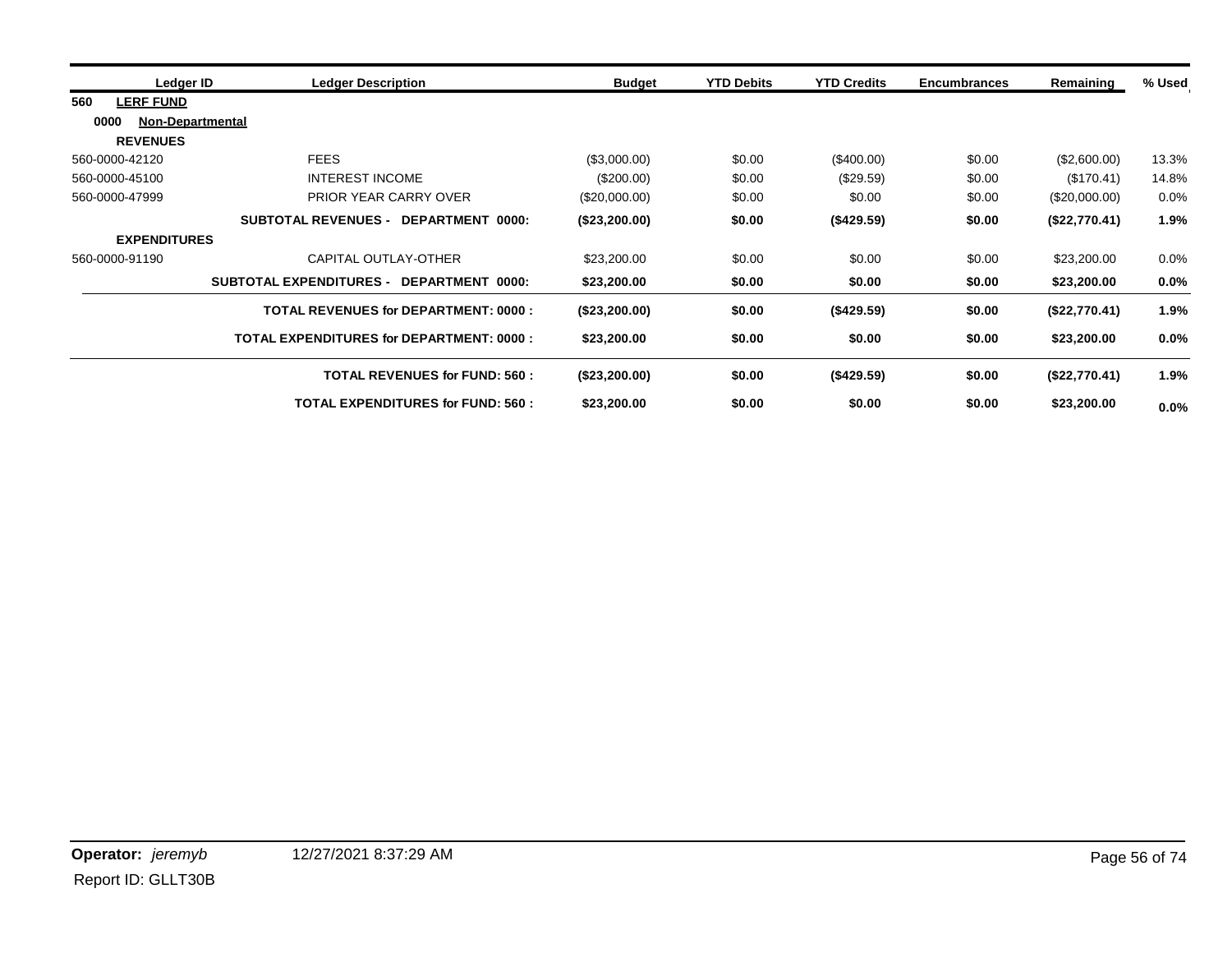|     | Ledger ID                | <b>Ledger Description</b>                       | <b>Budget</b>  | <b>YTD Debits</b> | <b>YTD Credits</b> | <b>Encumbrances</b> | Remaining     | % Used |
|-----|--------------------------|-------------------------------------------------|----------------|-------------------|--------------------|---------------------|---------------|--------|
| 561 | <b>DRUG/DWI COURT</b>    |                                                 |                |                   |                    |                     |               |        |
|     | 0000<br>Non-Departmental |                                                 |                |                   |                    |                     |               |        |
|     | <b>REVENUES</b>          |                                                 |                |                   |                    |                     |               |        |
|     | 561-0000-42135           | <b>FEES- DRUG COURT</b>                         | (\$26,000.00)  | \$0.00            | (\$8,626.50)       | \$0.00              | (\$17,373.50) | 33.2%  |
|     | 561-0000-42137           | FEES- DWI TREATMENT COURT                       | (\$18,000.00)  | \$0.00            | (\$10,693.00)      | \$0.00              | (\$7,307.00)  | 59.4%  |
|     | 561-0000-44212           | <b>GRANT REV- DWI TREATMENT COURT</b>           | (\$10,000.00)  | \$0.00            | \$0.00             | \$0.00              | (\$10,000.00) | 0.0%   |
|     | 561-0000-44213           | <b>GRANT REVENUE- DRUG COURT</b>                | (\$40,000.00)  | \$0.00            | (\$48,627.34)      | \$0.00              | \$8,627.34    | 121.6% |
|     | 561-0000-45100           | <b>INTEREST INCOME</b>                          | (\$2,000.00)   | \$0.00            | (\$62.64)          | \$0.00              | (\$1,937.36)  | 3.1%   |
|     | 561-0000-47999           | PRIOR YEAR CARRY OVER                           | (\$70,000.00)  | \$0.00            | \$0.00             | \$0.00              | (\$70,000.00) | 0.0%   |
|     | 561-0000-49101           | <b>TRANSFER-GENERAL FUND</b>                    | (\$50,000.00)  | \$0.00            | (\$50,000.00)      | \$0.00              | \$0.00        | 100.0% |
|     |                          | SUBTOTAL REVENUES - DEPARTMENT 0000:            | (\$216,000.00) | \$0.00            | (\$118,009.48)     | \$0.00              | (\$97,990.52) | 54.6%  |
|     | <b>EXPENDITURES</b>      |                                                 |                |                   |                    |                     |               |        |
|     | 561-0000-51105           | <b>SUPPLIES</b>                                 | \$8,000.00     | \$656.90          | \$0.00             | \$0.00              | \$7,343.10    | 8.2%   |
|     | 561-0000-52105           | TRAVEL/TRAINING/MILEAGE                         | \$8,000.00     | \$730.00          | \$0.00             | \$0.00              | \$7,270.00    | 9.1%   |
|     | 561-0000-55105           | <b>CONTRACT SERVICE</b>                         | \$147,000.00   | \$56,318.50       | \$0.00             | \$0.00              | \$90,681.50   | 38.3%  |
|     | 561-0000-55150           | <b>CONSULTANTS</b>                              | \$4,000.00     | \$0.00            | \$0.00             | \$0.00              | \$4,000.00    | 0.0%   |
|     | 561-0000-63025           | DETENTION ALTERNATIVE                           | \$4,000.00     | \$0.00            | \$0.00             | \$0.00              | \$4,000.00    | 0.0%   |
|     | 561-0000-63026           | <b>CONTRACT SERVICE- DWI COURT</b>              | \$45,000.00    | \$249.00          | \$0.00             | \$0.00              | \$44,751.00   | 0.6%   |
|     |                          | SUBTOTAL EXPENDITURES - DEPARTMENT 0000:        | \$216,000.00   | \$57,954.40       | \$0.00             | \$0.00              | \$158,045.60  | 26.8%  |
|     |                          | <b>TOTAL REVENUES for DEPARTMENT: 0000:</b>     | (\$216,000.00) | \$0.00            | (\$118,009.48)     | \$0.00              | (\$97,990.52) | 54.6%  |
|     |                          | <b>TOTAL EXPENDITURES for DEPARTMENT: 0000:</b> | \$216,000.00   | \$57,954.40       | \$0.00             | \$0.00              | \$158,045.60  | 26.8%  |
|     |                          | <b>TOTAL REVENUES for FUND: 561:</b>            | (\$216,000.00) | \$0.00            | (\$118,009.48)     | \$0.00              | (\$97,990.52) | 54.6%  |
|     |                          | <b>TOTAL EXPENDITURES for FUND: 561:</b>        | \$216,000.00   | \$57,954.40       | \$0.00             | \$0.00              | \$158,045.60  | 26.8%  |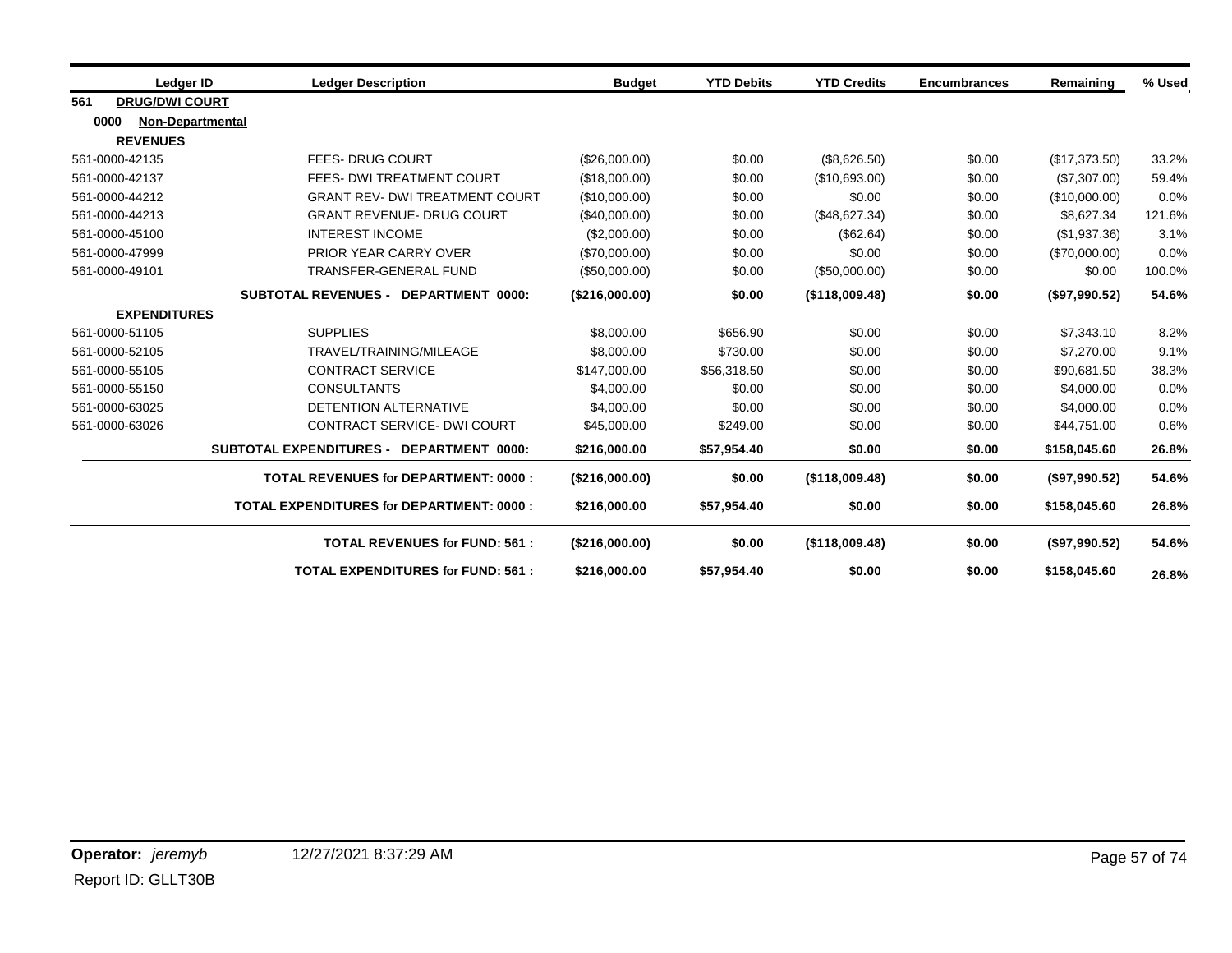| Ledger ID                       | <b>Ledger Description</b>                       |                                      | <b>Budget</b> | <b>YTD Debits</b> | <b>YTD Credits</b> | <b>Encumbrances</b> | Remaining    | % Used |
|---------------------------------|-------------------------------------------------|--------------------------------------|---------------|-------------------|--------------------|---------------------|--------------|--------|
| 562                             | <b>DOMESTIC VIOLENCE FUND</b>                   |                                      |               |                   |                    |                     |              |        |
| 0000<br><b>Non-Departmental</b> |                                                 |                                      |               |                   |                    |                     |              |        |
| <b>REVENUES</b>                 |                                                 |                                      |               |                   |                    |                     |              |        |
| 562-0000-42120                  | <b>FEES</b>                                     |                                      | (\$15,000.00) | \$0.00            | (\$8,291.15)       | \$0.00              | (\$6,708.85) | 55.3%  |
| 562-0000-42121                  | <b>FEES - CRIMINAL CASES</b>                    |                                      | (\$15,000.00) | \$0.00            | (\$13,739.00)      | \$0.00              | (\$1,261.00) | 91.6%  |
| 562-0000-45100                  | <b>INTEREST INCOME</b>                          |                                      | (\$50.00)     | \$0.00            | (\$8.81)           | \$0.00              | (\$41.19)    | 17.6%  |
|                                 | <b>SUBTOTAL REVENUES -</b>                      | DEPARTMENT 0000:                     | (\$30,050.00) | \$0.00            | (\$22,038.96)      | \$0.00              | (\$8,011.04) | 73.3%  |
| <b>EXPENDITURES</b>             |                                                 |                                      |               |                   |                    |                     |              |        |
| 562-0000-55198                  |                                                 | <b>HOPE HAVEN- PUBLIC SAFETY</b>     | \$30,050.00   | \$6,026.18        | \$0.00             | \$0.00              | \$24,023.82  | 20.1%  |
|                                 | <b>SUBTOTAL EXPENDITURES -</b>                  | DEPARTMENT 0000:                     | \$30,050.00   | \$6,026.18        | \$0.00             | \$0.00              | \$24,023.82  | 20.1%  |
|                                 | <b>TOTAL REVENUES for DEPARTMENT: 0000:</b>     |                                      | (\$30,050.00) | \$0.00            | (\$22,038.96)      | \$0.00              | (\$8,011.04) | 73.3%  |
|                                 | <b>TOTAL EXPENDITURES for DEPARTMENT: 0000:</b> |                                      | \$30,050.00   | \$6,026.18        | \$0.00             | \$0.00              | \$24,023.82  | 20.1%  |
|                                 |                                                 | <b>TOTAL REVENUES for FUND: 562:</b> | (\$30,050.00) | \$0.00            | (\$22,038.96)      | \$0.00              | (\$8,011.04) | 73.3%  |
|                                 |                                                 | TOTAL EXPENDITURES for FUND: 562 :   | \$30,050.00   | \$6,026.18        | \$0.00             | \$0.00              | \$24,023.82  | 20.1%  |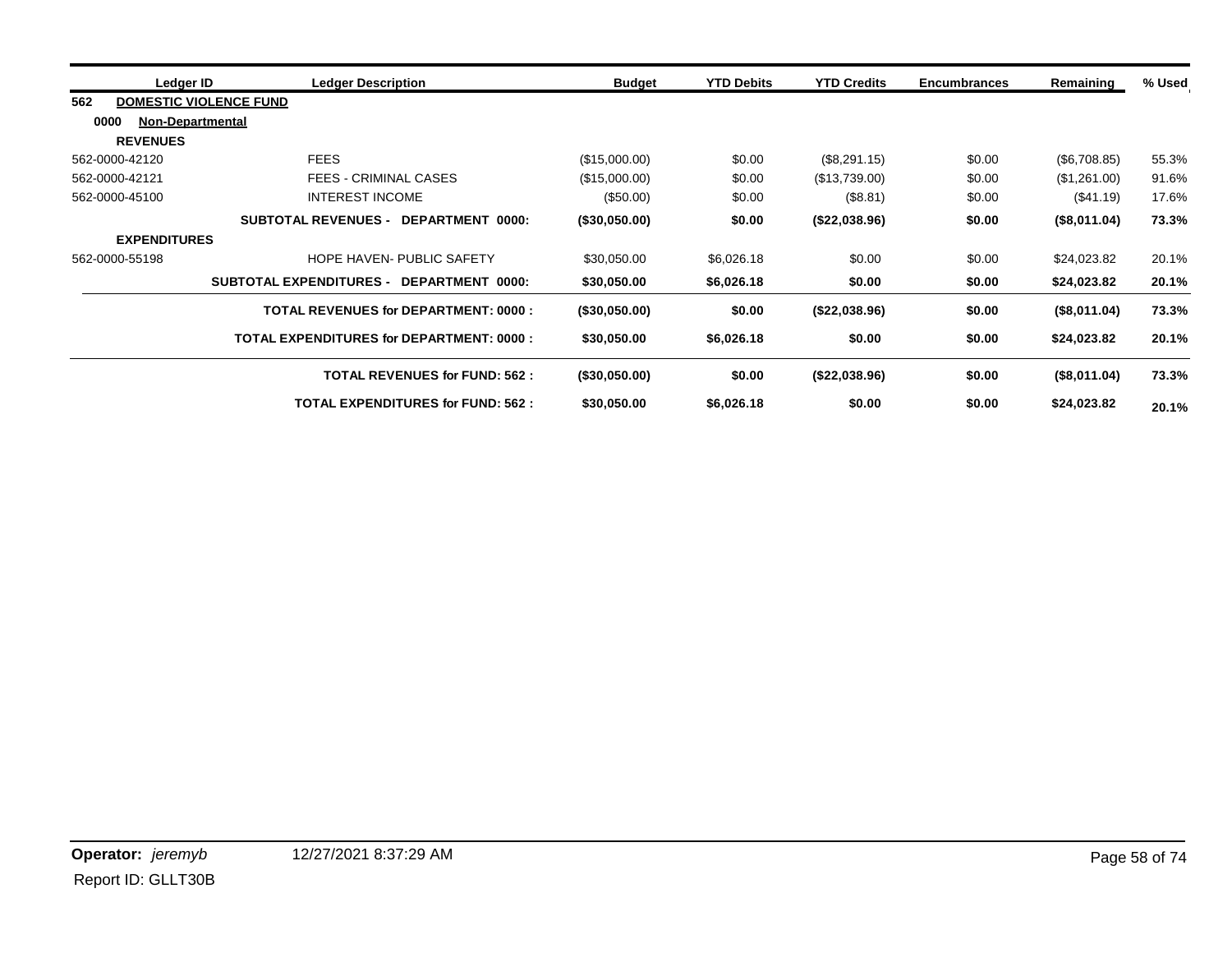| Ledger ID                          | <b>Ledger Description</b>                       | <b>Budget</b>   | <b>YTD Debits</b> | <b>YTD Credits</b> | <b>Encumbrances</b> | Remaining | % Used  |
|------------------------------------|-------------------------------------------------|-----------------|-------------------|--------------------|---------------------|-----------|---------|
| 565<br><b>PA- CONTINGENCY FUND</b> |                                                 |                 |                   |                    |                     |           |         |
| 0000<br><b>Non-Departmental</b>    |                                                 |                 |                   |                    |                     |           |         |
| <b>REVENUES</b>                    |                                                 |                 |                   |                    |                     |           |         |
| 565-0000-45100                     | <b>INTEREST INCOME</b>                          | \$0.00          | \$0.00            | (\$7.75)           | \$0.00              | \$7.75    | $0.0\%$ |
| 565-0000-49550                     | <b>LAW ENFORCEMENT JUSTICE</b>                  | $(\$20,000.00)$ | \$0.00            | (\$20,000.00)      | \$0.00              | \$0.00    | 100.0%  |
|                                    | <b>SUBTOTAL REVENUES - DEPARTMENT 0000:</b>     | (\$20,000.00)   | \$0.00            | (\$20,007.75)      | \$0.00              | \$7.75    | 100.0%  |
| <b>EXPENDITURES</b>                |                                                 |                 |                   |                    |                     |           |         |
| 565-0000-58160                     | <b>CRIMINAL COSTS</b>                           | \$20,148.00     | \$20,196.75       | (\$11.55)          | \$0.00              | (\$37.20) | 100.2%  |
|                                    | SUBTOTAL EXPENDITURES - DEPARTMENT 0000:        | \$20,148.00     | \$20,196.75       | (\$11.55)          | \$0.00              | (\$37.20) | 100.2%  |
|                                    | <b>TOTAL REVENUES for DEPARTMENT: 0000:</b>     | (\$20,000.00)   | \$0.00            | (\$20,007.75)      | \$0.00              | \$7.75    | 100.0%  |
|                                    | <b>TOTAL EXPENDITURES for DEPARTMENT: 0000:</b> | \$20,148.00     | \$20,196.75       | (\$11.55)          | \$0.00              | (\$37.20) | 100.2%  |
|                                    | <b>TOTAL REVENUES for FUND: 565:</b>            | (\$20,000.00)   | \$0.00            | (\$20,007.75)      | \$0.00              | \$7.75    | 100.0%  |
|                                    | <b>TOTAL EXPENDITURES for FUND: 565:</b>        | \$20,148.00     | \$20,196.75       | (\$11.55)          | \$0.00              | (\$37.20) | 100.2%  |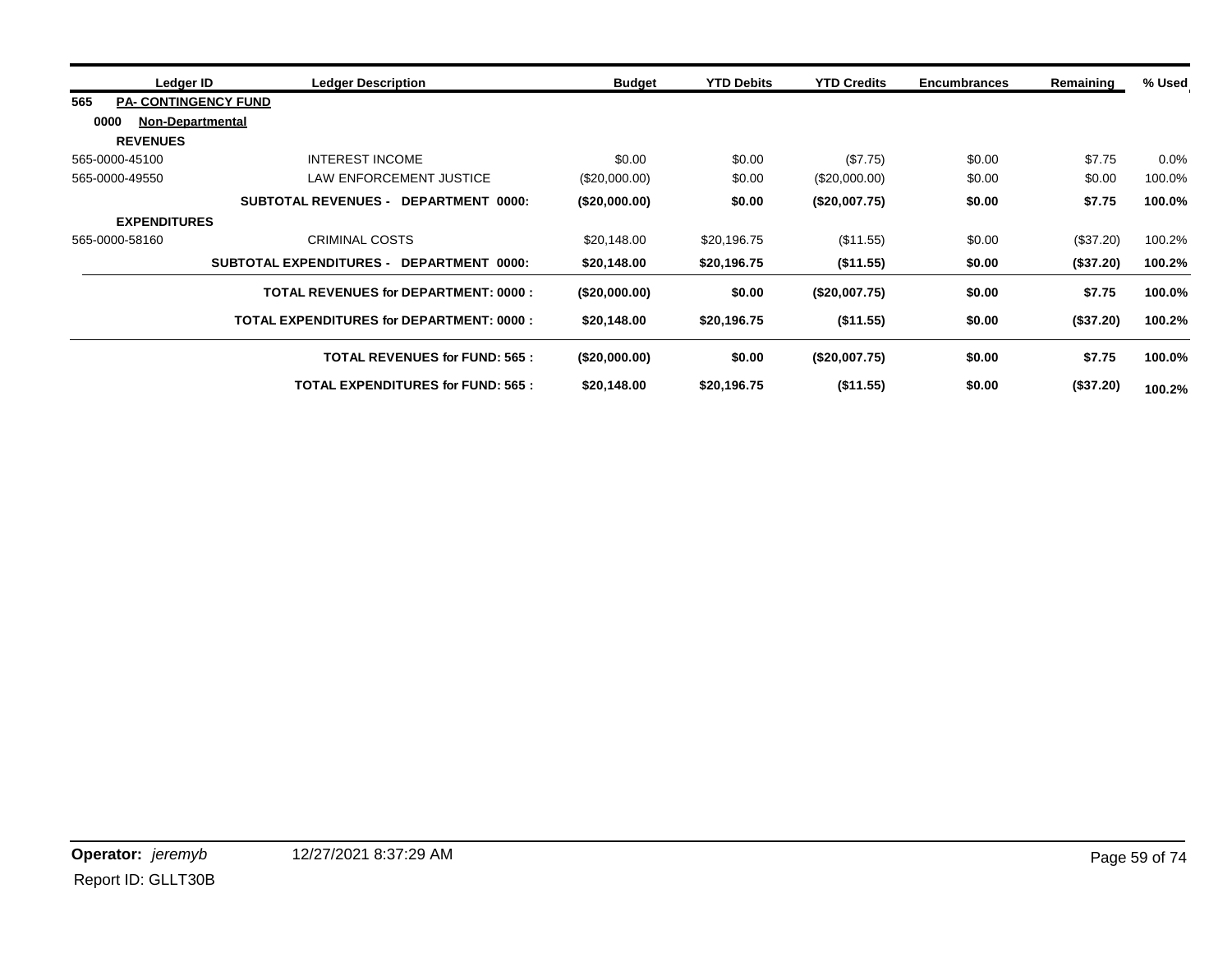|     | Ledger ID                       | <b>Ledger Description</b>                       | <b>Budget</b>  | <b>YTD Debits</b> | <b>YTD Credits</b> | <b>Encumbrances</b> | Remaining      | % Used |
|-----|---------------------------------|-------------------------------------------------|----------------|-------------------|--------------------|---------------------|----------------|--------|
| 581 | <b>ELECTION FUND</b>            |                                                 |                |                   |                    |                     |                |        |
|     | 0000<br><b>Non-Departmental</b> |                                                 |                |                   |                    |                     |                |        |
|     | <b>REVENUES</b>                 |                                                 |                |                   |                    |                     |                |        |
|     | 581-0000-42120                  | <b>FEES</b>                                     | \$0.00         | \$0.00            | (\$5.00)           | \$0.00              | \$5.00         | 0.0%   |
|     | 581-0000-44146                  | DIRECT ELECTION ENTITIES                        | (\$213,321.69) | \$54,188.54       | (\$131,695.49)     | \$0.00              | (\$135,814.74) | 36.3%  |
|     | 581-0000-49101                  | TRANSFER-GENERAL FUND                           | (\$34,200.00)  | \$0.00            | (\$40,000.00)      | \$0.00              | \$5,800.00     | 117.0% |
|     |                                 | SUBTOTAL REVENUES - DEPARTMENT 0000:            | (\$247,521.69) | \$54,188.54       | (\$171,700.49)     | \$0.00              | (\$130,009.74) | 47.5%  |
|     | <b>EXPENDITURES</b>             |                                                 |                |                   |                    |                     |                |        |
|     | 581-0000-50115                  | POLL WORKERS                                    | \$28,321.69    | \$28,621.69       | \$0.00             | \$0.00              | (\$300.00)     | 101.1% |
|     | 581-0000-50120                  | <b>ELECTION NIGHT WORKERS</b>                   | \$2,000.00     | \$0.00            | \$0.00             | \$0.00              | \$2,000.00     | 0.0%   |
|     | 581-0000-51105                  | <b>SUPPLIES</b>                                 | \$15,000.00    | \$2,898.60        | \$0.00             | \$0.00              | \$12,101.40    | 19.3%  |
|     | 581-0000-51113                  | ABSENTEE SUPPLIES                               | \$10,000.00    | \$3,024.57        | \$0.00             | \$0.00              | \$6,975.43     | 30.2%  |
|     | 581-0000-51114                  | PRECINCT SUPPLIES                               | \$75,000.00    | \$54,997.88       | \$0.00             | \$0.00              | \$20,002.12    | 73.3%  |
|     | 581-0000-51130                  | <b>POSTAGE</b>                                  | \$36,000.00    | \$5,562.84        | (\$1,754.51)       | \$0.00              | \$32,191.67    | 10.6%  |
|     | 581-0000-51140                  | PUBLICATIONS/SUBSCRIPTIONS                      | \$15,000.00    | \$8,317.23        | \$0.00             | \$0.00              | \$6,682.77     | 55.4%  |
|     | 581-0000-52105                  | TRAVEL/TRAINING/MILEAGE                         | \$1,812.91     | \$1,786.68        | \$0.00             | \$0.00              | \$26.23        | 98.6%  |
|     | 581-0000-52106                  | PICKUP & DELIVERY                               | \$2,000.00     | \$1,755.50        | \$0.00             | \$0.00              | \$244.50       | 87.8%  |
|     | 581-0000-53135                  | <b>RENT</b>                                     | \$4,000.00     | \$2,400.00        | \$0.00             | \$0.00              | \$1,600.00     | 60.0%  |
|     | 581-0000-59586                  | <b>TRANSFER- ELECTION SERVICES</b>              | \$9,315.22     | \$7,317.17        | \$0.00             | \$0.00              | \$1,998.05     | 78.6%  |
|     | 581-0000-91190                  | CAPITAL OUTLAY-OTHER                            | \$55,000.00    | \$85,590.00       | (\$54,179.00)      | \$0.00              | \$23,589.00    | 57.1%  |
|     |                                 | SUBTOTAL EXPENDITURES - DEPARTMENT 0000:        | \$253,449.82   | \$202,272.16      | (\$55,933.51)      | \$0.00              | \$107,111.17   | 57.7%  |
|     |                                 | <b>TOTAL REVENUES for DEPARTMENT: 0000:</b>     | (\$247,521.69) | \$54,188.54       | (\$171,700.49)     | \$0.00              | (\$130,009.74) | 47.5%  |
|     |                                 | <b>TOTAL EXPENDITURES for DEPARTMENT: 0000:</b> | \$253,449.82   | \$202,272.16      | (\$55,933.51)      | \$0.00              | \$107,111.17   | 57.7%  |
|     |                                 | <b>TOTAL REVENUES for FUND: 581:</b>            | (\$247,521.69) | \$54,188.54       | (\$171,700.49)     | \$0.00              | (\$130,009.74) | 47.5%  |
|     |                                 | <b>TOTAL EXPENDITURES for FUND: 581:</b>        | \$253,449.82   | \$202,272.16      | (\$55,933.51)      | \$0.00              | \$107,111.17   | 57.7%  |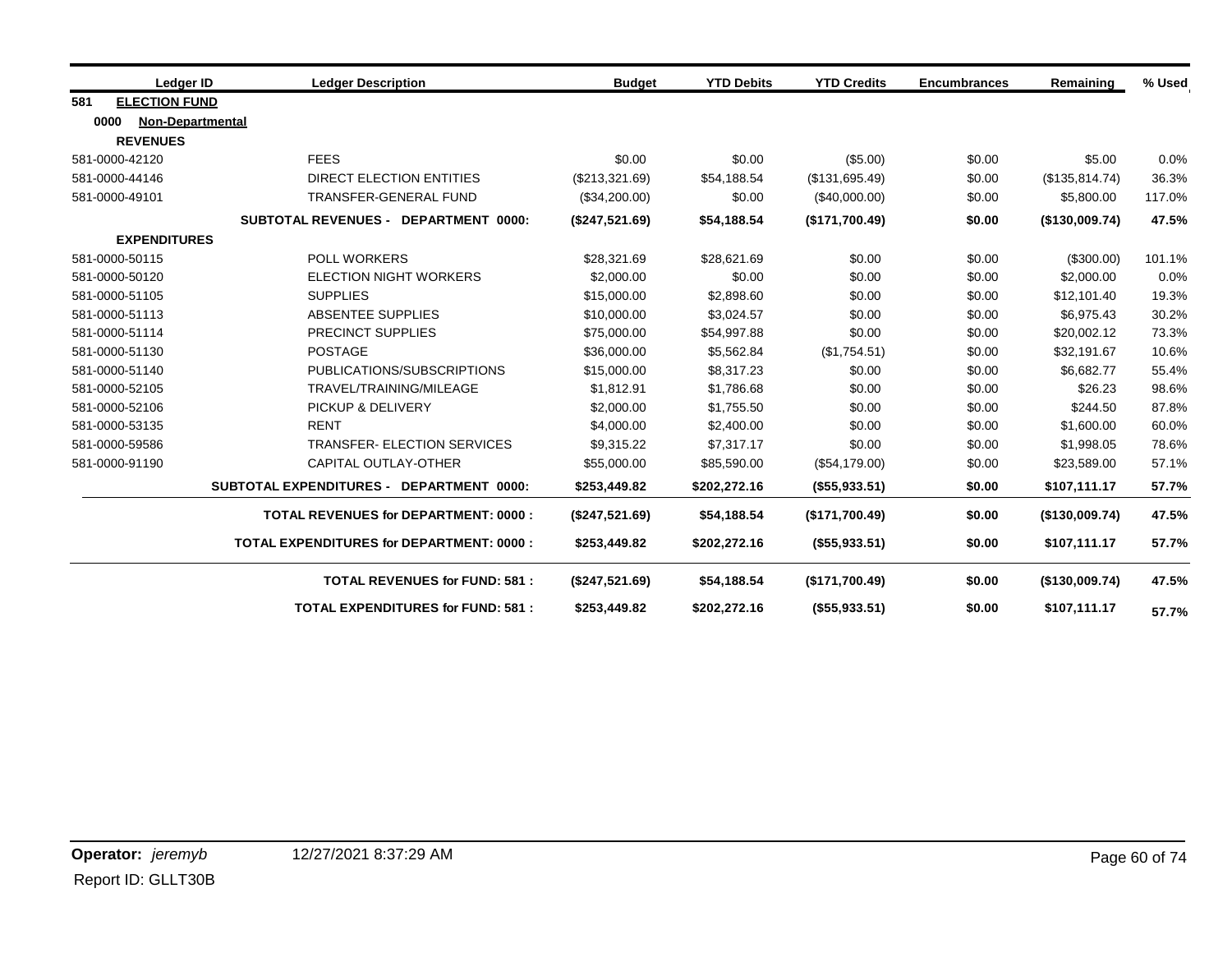| Ledger ID           | <b>Ledger Description</b>                       | <b>Budget</b> | <b>YTD Debits</b> | <b>YTD Credits</b> | <b>Encumbrances</b> | Remaining     | % Used  |
|---------------------|-------------------------------------------------|---------------|-------------------|--------------------|---------------------|---------------|---------|
| 584                 | <b>STATE ELECTION IMPROVEMENT GR</b>            |               |                   |                    |                     |               |         |
| 0000                | <b>Non-Departmental</b>                         |               |                   |                    |                     |               |         |
| <b>REVENUES</b>     |                                                 |               |                   |                    |                     |               |         |
| 584-0000-44200      | <b>GRANT REVENUE</b>                            | (\$25,000.00) | \$0.00            | \$0.00             | \$0.00              | (\$25,000.00) | $0.0\%$ |
| 584-0000-45100      | <b>INTEREST INCOME</b>                          | \$0.00        | \$0.00            | (\$39.15)          | \$0.00              | \$39.15       | 0.0%    |
|                     | SUBTOTAL REVENUES - DEPARTMENT 0000:            | (\$25,000.00) | \$0.00            | (\$39.15)          | \$0.00              | (\$24,960.85) | 0.2%    |
| <b>EXPENDITURES</b> |                                                 |               |                   |                    |                     |               |         |
| 584-0000-64005      | <b>GRANT EXPENSE</b>                            | \$25,000.00   | \$14,897.98       | (\$14,897.98)      | \$0.00              | \$25,000.00   | $0.0\%$ |
|                     | SUBTOTAL EXPENDITURES - DEPARTMENT 0000:        | \$25,000.00   | \$14,897.98       | (\$14,897.98)      | \$0.00              | \$25,000.00   | $0.0\%$ |
|                     | <b>TOTAL REVENUES for DEPARTMENT: 0000:</b>     | (\$25,000.00) | \$0.00            | (\$39.15)          | \$0.00              | (\$24,960.85) | 0.2%    |
|                     | <b>TOTAL EXPENDITURES for DEPARTMENT: 0000:</b> | \$25,000.00   | \$14,897.98       | (\$14,897.98)      | \$0.00              | \$25,000.00   | $0.0\%$ |
|                     | <b>TOTAL REVENUES for FUND: 584:</b>            | (\$25,000.00) | \$0.00            | (\$39.15)          | \$0.00              | (\$24,960.85) | 0.2%    |
|                     | <b>TOTAL EXPENDITURES for FUND: 584:</b>        | \$25,000.00   | \$14,897.98       | (\$14,897.98)      | \$0.00              | \$25,000.00   | $0.0\%$ |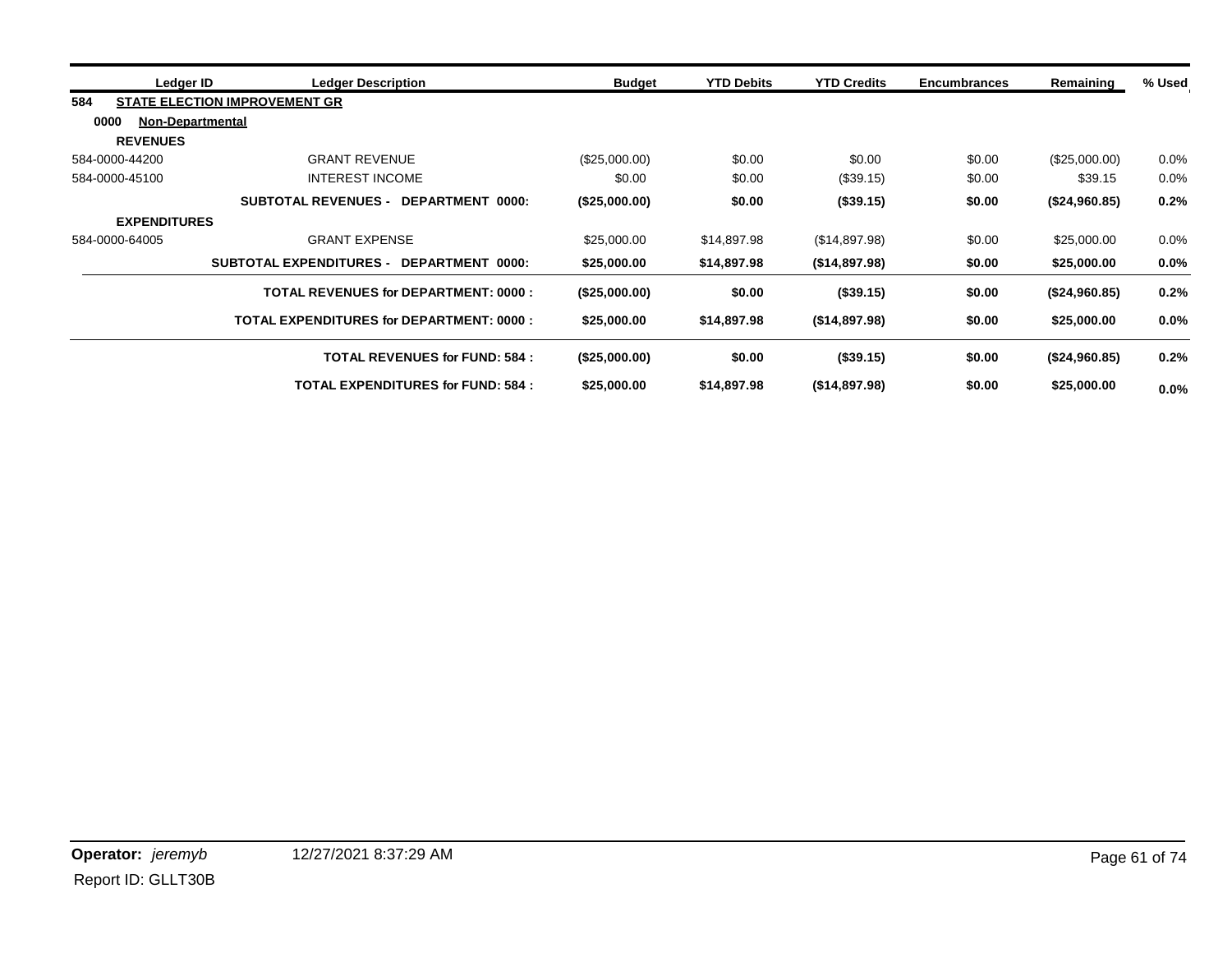| Ledger ID           | <b>Ledger Description</b>                          | <b>Budget</b> | <b>YTD Debits</b> | <b>YTD Credits</b> | <b>Encumbrances</b> | Remaining  | % Used |
|---------------------|----------------------------------------------------|---------------|-------------------|--------------------|---------------------|------------|--------|
| 585                 | <b>CLERK TRAINING FUND</b>                         |               |                   |                    |                     |            |        |
| 0000                | <b>Non-Departmental</b>                            |               |                   |                    |                     |            |        |
| <b>REVENUES</b>     |                                                    |               |                   |                    |                     |            |        |
| 585-0000-42120      | <b>FEES</b>                                        | (\$12,000.00) | \$0.00            | (\$17,746.50)      | \$0.00              | \$5,746.50 | 147.9% |
| 585-0000-45100      | <b>INTEREST INCOME</b>                             | (\$50.00)     | \$0.00            | (\$27.09)          | \$0.00              | (\$22.91)  | 54.2%  |
|                     | <b>SUBTOTAL REVENUES -</b><br>DEPARTMENT 0000:     | (\$12,050.00) | \$0.00            | (\$17,773.59)      | \$0.00              | \$5,723.59 | 147.5% |
| <b>EXPENDITURES</b> |                                                    |               |                   |                    |                     |            |        |
| 585-0000-52105      | TRAVEL/TRAINING/MILEAGE                            | \$4,187.09    | \$2,104.42        | \$0.00             | \$0.00              | \$2,082.67 | 50.3%  |
| 585-0000-91190      | CAPITAL OUTLAY-OTHER                               | \$12,850.00   | \$5,800.00        | \$0.00             | \$0.00              | \$7,050.00 | 45.1%  |
|                     | <b>SUBTOTAL EXPENDITURES -</b><br>DEPARTMENT 0000: | \$17,037.09   | \$7,904.42        | \$0.00             | \$0.00              | \$9,132.67 | 46.4%  |
|                     | <b>TOTAL REVENUES for DEPARTMENT: 0000:</b>        | (\$12,050.00) | \$0.00            | (\$17,773.59)      | \$0.00              | \$5,723.59 | 147.5% |
|                     | <b>TOTAL EXPENDITURES for DEPARTMENT: 0000:</b>    | \$17,037.09   | \$7,904.42        | \$0.00             | \$0.00              | \$9,132.67 | 46.4%  |
|                     | <b>TOTAL REVENUES for FUND: 585:</b>               | (\$12,050.00) | \$0.00            | (\$17,773.59)      | \$0.00              | \$5,723.59 | 147.5% |
|                     | <b>TOTAL EXPENDITURES for FUND: 585:</b>           | \$17,037.09   | \$7,904.42        | \$0.00             | \$0.00              | \$9,132.67 | 46.4%  |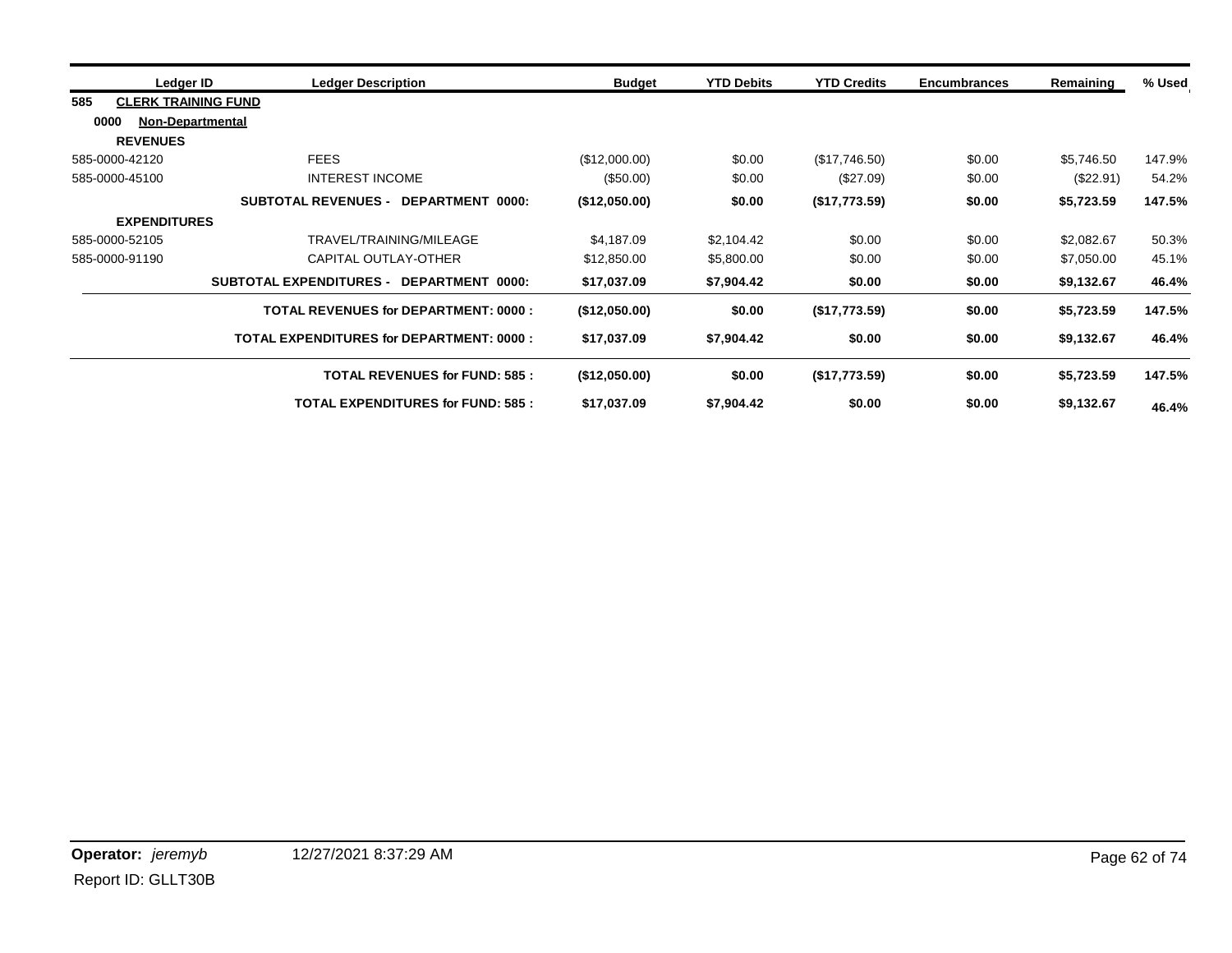| Ledger ID                            | <b>Ledger Description</b>                       | <b>Budget</b> | <b>YTD Debits</b> | <b>YTD Credits</b> | <b>Encumbrances</b> | Remaining          | % Used |
|--------------------------------------|-------------------------------------------------|---------------|-------------------|--------------------|---------------------|--------------------|--------|
| <b>ELECTION SERVICES FUND</b><br>586 |                                                 |               |                   |                    |                     |                    |        |
| 0000<br><b>Non-Departmental</b>      |                                                 |               |                   |                    |                     |                    |        |
| <b>REVENUES</b>                      |                                                 |               |                   |                    |                     |                    |        |
| 586-0000-45100                       | INTEREST INCOME                                 | (\$100.00)    | \$0.00            | (\$5.28)           | \$0.00              | (\$94.72)          | 5.3%   |
| 586-0000-49581                       | TRANSFER-ELECTION                               | (\$10,684.78) | \$0.00            | (\$7,317.17)       | \$0.00              | (\$3,367.61)       | 68.5%  |
|                                      | <b>SUBTOTAL REVENUES - DEPARTMENT 0000:</b>     | (\$10,784.78) | \$0.00            | (\$7,322.45)       | \$0.00              | (\$3,462.33)       | 67.9%  |
| <b>EXPENDITURES</b>                  |                                                 |               |                   |                    |                     |                    |        |
| 586-0000-91190                       | CAPITAL OUTLAY-OTHER                            | \$10,100.00   | \$3,302.32        | \$0.00             | \$0.00              | \$6,797.68         | 32.7%  |
|                                      | SUBTOTAL EXPENDITURES - DEPARTMENT 0000:        | \$10,100.00   | \$3,302.32        | \$0.00             | \$0.00              | \$6,797.68         | 32.7%  |
|                                      | <b>TOTAL REVENUES for DEPARTMENT: 0000:</b>     | (\$10,784.78) | \$0.00            | (\$7,322.45)       | \$0.00              | (\$3,462.33)       | 67.9%  |
|                                      | <b>TOTAL EXPENDITURES for DEPARTMENT: 0000:</b> | \$10,100.00   | \$3,302.32        | \$0.00             | \$0.00              | \$6,797.68         | 32.7%  |
|                                      | <b>TOTAL REVENUES for FUND: 586 :</b>           | (\$10,784.78) | \$0.00            | (\$7,322.45)       | \$0.00              | $($ \$3,462.33 $)$ | 67.9%  |
|                                      | <b>TOTAL EXPENDITURES for FUND: 586:</b>        | \$10,100.00   | \$3,302.32        | \$0.00             | \$0.00              | \$6,797.68         | 32.7%  |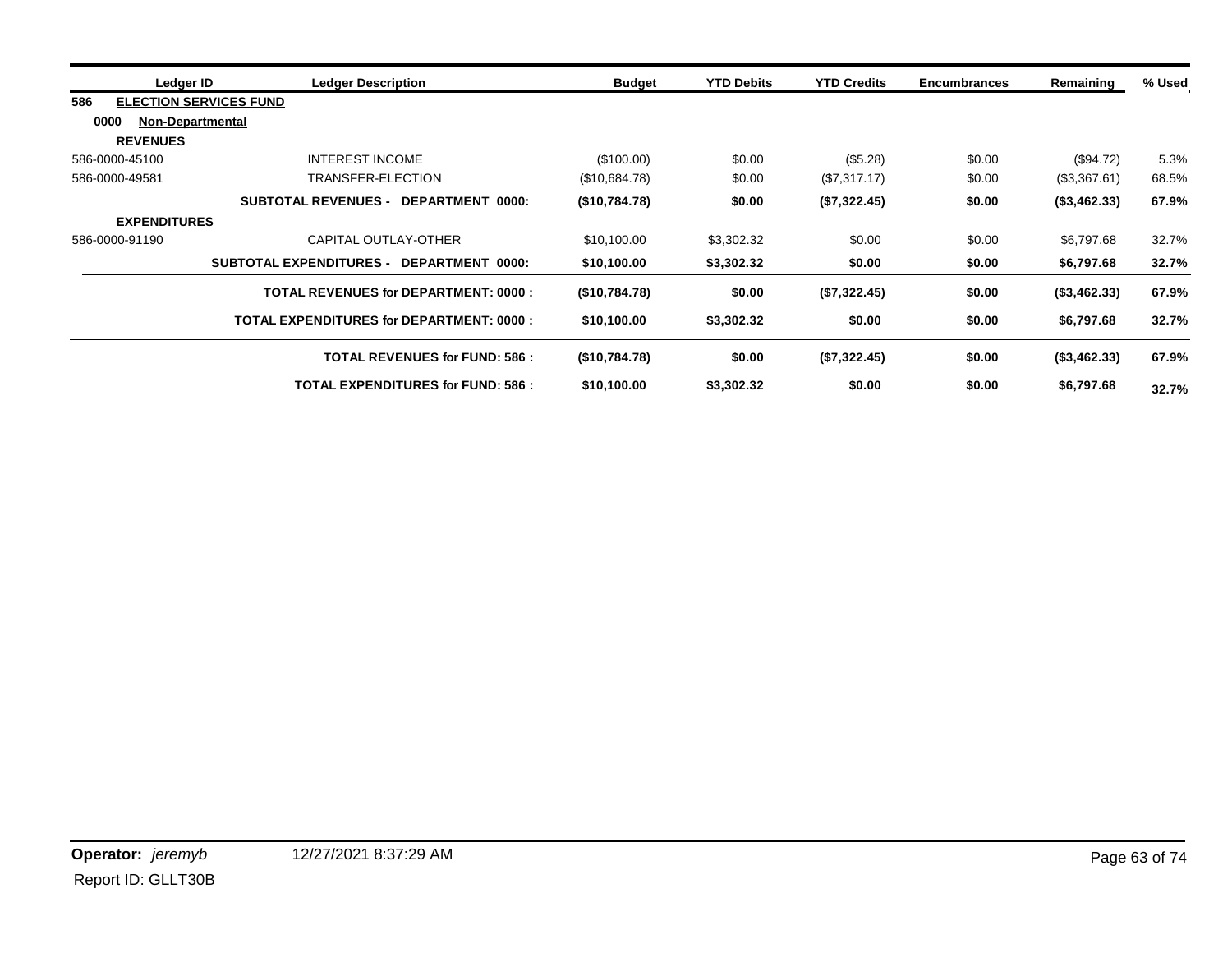|     | Ledger ID                | <b>Ledger Description</b>                       | <b>Budget</b>  | <b>YTD Debits</b> | <b>YTD Credits</b> | <b>Encumbrances</b> | Remaining        | % Used |
|-----|--------------------------|-------------------------------------------------|----------------|-------------------|--------------------|---------------------|------------------|--------|
| 590 |                          | <b>COLLECTOR MAINTENANCE FUND</b>               |                |                   |                    |                     |                  |        |
|     | 0000<br>Non-Departmental |                                                 |                |                   |                    |                     |                  |        |
|     | <b>REVENUES</b>          |                                                 |                |                   |                    |                     |                  |        |
|     | 590-0000-42120           | <b>FEES</b>                                     | (\$71,500.00)  | \$0.00            | (\$75,721.94)      | \$0.00              | \$4,221.94       | 105.9% |
|     | 590-0000-45100           | <b>INTEREST INCOME</b>                          | (\$500.00)     | \$0.00            | (\$79.16)          | \$0.00              | (\$420.84)       | 15.8%  |
|     | 590-0000-47999           | PRIOR YEAR CARRY OVER                           | (\$40,000.00)  | \$0.00            | \$0.00             | \$0.00              | (\$40,000.00)    | 0.0%   |
|     |                          | <b>SUBTOTAL REVENUES - DEPARTMENT 0000:</b>     | (\$112,000.00) | \$0.00            | (\$75,801.10)      | \$0.00              | (\$36,198.90)    | 67.7%  |
|     | <b>EXPENDITURES</b>      |                                                 |                |                   |                    |                     |                  |        |
|     | 590-0000-51105           | <b>SUPPLIES</b>                                 | \$6,300.00     | \$6,579.89        | (\$343.76)         | \$0.00              | \$63.87          | 99.0%  |
|     | 590-0000-52105           | TRAVEL/TRAINING/MILEAGE                         | \$300.00       | \$395.14          | (\$157.00)         | \$0.00              | \$61.86          | 79.4%  |
|     | 590-0000-53125           | <b>MAINTENANCE - COPIER</b>                     | \$182.68       | \$182.68          | \$0.00             | \$0.00              | \$0.00           | 100.0% |
|     | 590-0000-54116           | <b>COMPUTER MAINTENANCE</b>                     | \$15.112.80    | \$15,112.80       | \$0.00             | \$0.00              | \$0.00           | 100.0% |
|     | 590-0000-55105           | <b>CONTRACT SERVICE</b>                         | \$14,704.52    | \$14,586.92       | \$0.00             | \$0.00              | \$117.60         | 99.2%  |
|     | 590-0000-55125           | LEASE/PURCHASE PAYMENT                          | \$7,000.00     | \$7,919.02        | (\$1,082.88)       | \$0.00              | \$163.86         | 97.7%  |
|     | 590-0000-58155           | <b>SERVICES FEES</b>                            | \$2,000.00     | \$1,822.85        | \$0.00             | \$0.00              | \$177.15         | 91.1%  |
|     | 590-0000-59101           | TRANSFER-GENERAL FUND                           | \$25,000.00    | \$25,000.00       | \$0.00             | \$0.00              | \$0.00           | 100.0% |
|     |                          | SUBTOTAL EXPENDITURES - DEPARTMENT 0000:        | \$70,600.00    | \$71,599.30       | (\$1,583.64)       | \$0.00              | \$584.34         | 99.2%  |
|     |                          | <b>TOTAL REVENUES for DEPARTMENT: 0000:</b>     | (\$112,000.00) | \$0.00            | (\$75,801.10)      | \$0.00              | $($ \$36,198.90) | 67.7%  |
|     |                          | <b>TOTAL EXPENDITURES for DEPARTMENT: 0000:</b> | \$70,600.00    | \$71,599.30       | (\$1,583.64)       | \$0.00              | \$584.34         | 99.2%  |
|     |                          | <b>TOTAL REVENUES for FUND: 590:</b>            | (S112,000.00)  | \$0.00            | (\$75,801.10)      | \$0.00              | $($ \$36,198.90) | 67.7%  |
|     |                          | <b>TOTAL EXPENDITURES for FUND: 590:</b>        | \$70,600.00    | \$71,599.30       | (\$1,583.64)       | \$0.00              | \$584.34         | 99.2%  |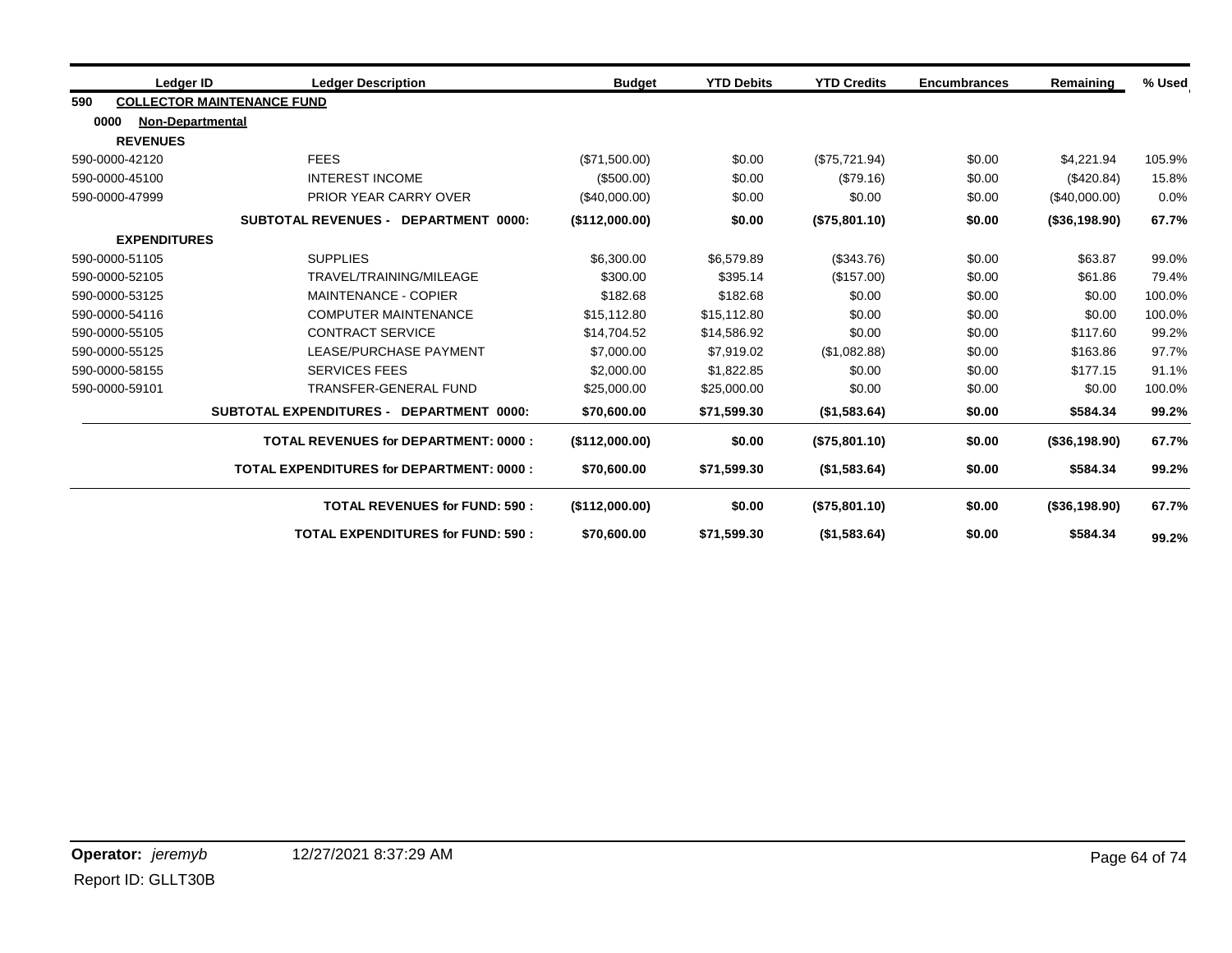|     | Ledger ID                       | <b>Ledger Description</b>                       | <b>Budget</b>   | <b>YTD Debits</b> | <b>YTD Credits</b> | <b>Encumbrances</b> | Remaining     | % Used |
|-----|---------------------------------|-------------------------------------------------|-----------------|-------------------|--------------------|---------------------|---------------|--------|
| 591 |                                 | <b>COLLECTOR TAX MAINTENANCE FUN</b>            |                 |                   |                    |                     |               |        |
|     | 0000<br><b>Non-Departmental</b> |                                                 |                 |                   |                    |                     |               |        |
|     | <b>REVENUES</b>                 |                                                 |                 |                   |                    |                     |               |        |
|     | 591-0000-42120                  | <b>FEES</b>                                     | (\$190,000.00)  | \$0.00            | (\$211, 152.26)    | \$0.00              | \$21,152.26   | 111.1% |
|     | 591-0000-42182                  | LIEN SEARCH FEE REIMBURSEMENT                   | (\$27,000.00)   | \$0.00            | (\$16,055.00)      | \$0.00              | (\$10,945.00) | 59.5%  |
|     | 591-0000-45100                  | <b>INTEREST INCOME</b>                          | (\$250.00)      | \$0.00            | (\$125.53)         | \$0.00              | (\$124.47)    | 50.2%  |
|     | 591-0000-47999                  | PRIOR YEAR CARRY OVER                           | (\$35,000.00)   | \$0.00            | \$0.00             | \$0.00              | (\$35,000.00) | 0.0%   |
|     |                                 | <b>SUBTOTAL REVENUES - DEPARTMENT 0000:</b>     | (\$252, 250.00) | \$0.00            | (\$227,332.79)     | \$0.00              | (\$24,917.21) | 90.1%  |
|     | <b>EXPENDITURES</b>             |                                                 |                 |                   |                    |                     |               |        |
|     | 591-0000-51105                  | <b>SUPPLIES</b>                                 | \$9,234.20      | \$9,234.20        | \$0.00             | \$0.00              | \$0.00        | 100.0% |
|     | 591-0000-51115                  | TAX SALE LIEN SEARCH FEES                       | \$24,212.63     | \$16,307.00       | \$0.00             | \$0.00              | \$7,905.63    | 67.3%  |
|     | 591-0000-52125                  | <b>TRAINING</b>                                 | \$2,102.50      | \$2,102.50        | \$0.00             | \$0.00              | \$0.00        | 100.0% |
|     | 591-0000-53135                  | <b>RENT</b>                                     | \$40,000.00     | \$35,805.00       | \$0.00             | \$0.00              | \$4,195.00    | 89.5%  |
|     | 591-0000-54112                  | PROGRAMMING WEBSITE MAINT                       | \$14,620.67     | \$14,620.67       | \$0.00             | \$0.00              | \$0.00        | 100.0% |
|     | 591-0000-54114                  | WEB SITE EMG MGMT                               | \$2,500.00      | \$2,500.00        | \$0.00             | \$0.00              | \$0.00        | 100.0% |
|     | 591-0000-59101                  | TRANSFER-GENERAL FUND                           | \$150,000.00    | \$0.00            | \$0.00             | \$0.00              | \$150,000.00  | 0.0%   |
|     |                                 | SUBTOTAL EXPENDITURES - DEPARTMENT 0000:        | \$242,670.00    | \$80,569.37       | \$0.00             | \$0.00              | \$162,100.63  | 33.2%  |
|     |                                 | <b>TOTAL REVENUES for DEPARTMENT: 0000:</b>     | (\$252, 250.00) | \$0.00            | (\$227,332.79)     | \$0.00              | (\$24,917.21) | 90.1%  |
|     |                                 | <b>TOTAL EXPENDITURES for DEPARTMENT: 0000:</b> | \$242,670.00    | \$80,569.37       | \$0.00             | \$0.00              | \$162,100.63  | 33.2%  |
|     |                                 | <b>TOTAL REVENUES for FUND: 591:</b>            | (\$252, 250.00) | \$0.00            | (\$227,332.79)     | \$0.00              | (\$24,917.21) | 90.1%  |
|     |                                 | <b>TOTAL EXPENDITURES for FUND: 591:</b>        | \$242,670.00    | \$80,569.37       | \$0.00             | \$0.00              | \$162,100.63  | 33.2%  |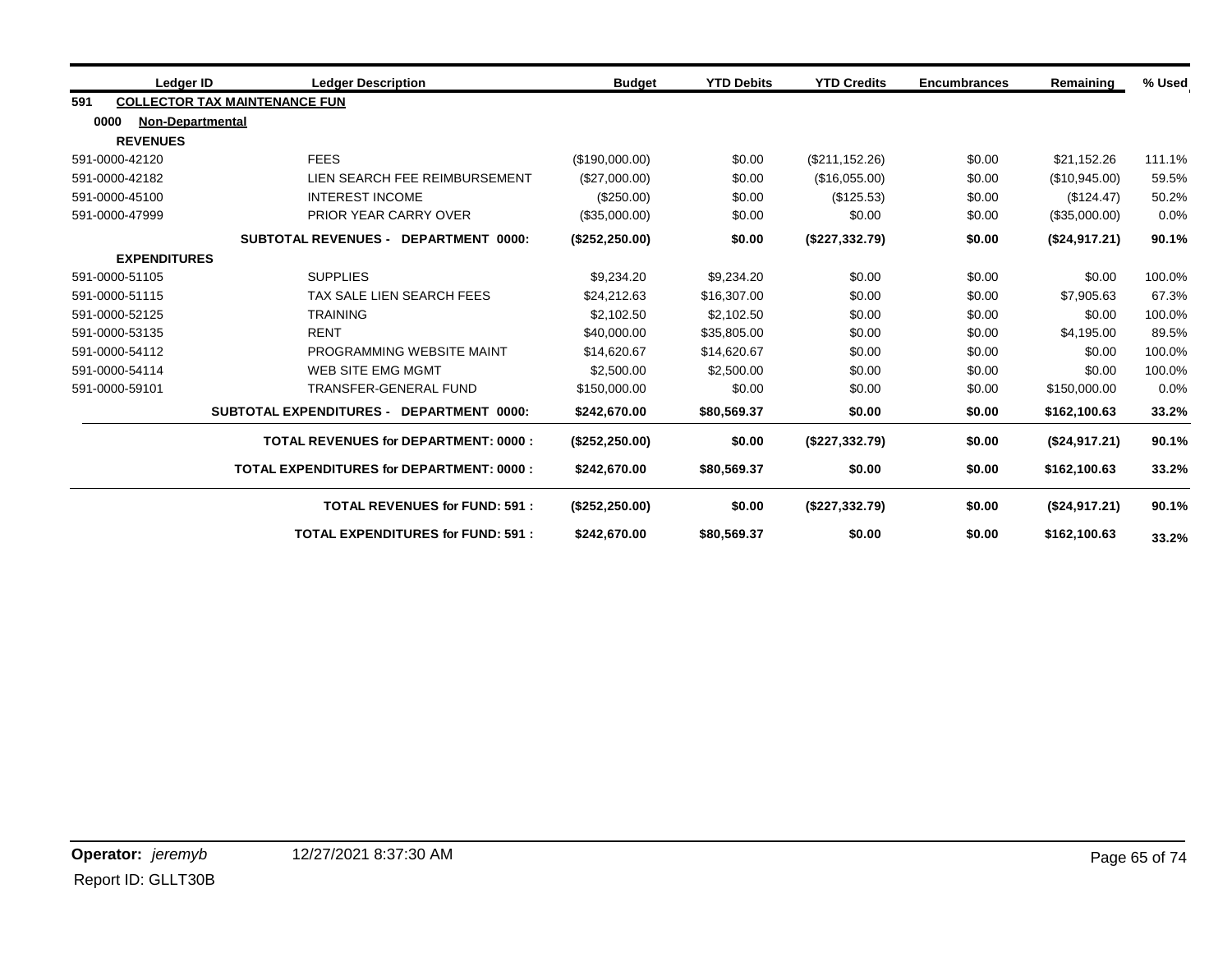| Ledger ID                         | <b>Ledger Description</b>                          | <b>Budget</b>    | <b>YTD Debits</b> | <b>YTD Credits</b> | <b>Encumbrances</b> | Remaining        | % Used  |
|-----------------------------------|----------------------------------------------------|------------------|-------------------|--------------------|---------------------|------------------|---------|
| <b>COUNTY RESERVE FUND</b><br>610 |                                                    |                  |                   |                    |                     |                  |         |
| 0000<br><b>Non-Departmental</b>   |                                                    |                  |                   |                    |                     |                  |         |
| <b>REVENUES</b>                   |                                                    |                  |                   |                    |                     |                  |         |
| 610-0000-45100                    | <b>INTEREST INCOME</b>                             | $(\$20,000.00)$  | \$0.00            | (\$28,638.24)      | \$0.00              | \$8,638.24       | 143.2%  |
| 610-0000-47999                    | PRIOR YEAR CARRY OVER                              | (\$2,150,000.00) | \$0.00            | \$0.00             | \$0.00              | (\$2,150,000.00) | $0.0\%$ |
| 610-0000-49101                    | TRANSFER-GENERAL FUND                              | (\$329,389.00)   | \$0.00            | (\$329,389.00)     | \$0.00              | \$0.00           | 100.0%  |
|                                   | <b>SUBTOTAL REVENUES -</b><br>DEPARTMENT 0000:     | (\$2,499,389.00) | \$0.00            | (\$358,027.24)     | \$0.00              | (\$2,141,361.76) | 14.3%   |
| <b>EXPENDITURES</b>               |                                                    |                  |                   |                    |                     |                  |         |
| 610-0000-58190                    | <b>COUNTY RESERVE EXPENSE</b>                      | \$2,149,615.31   | \$446,311.49      | \$0.00             | \$0.00              | \$1,703,303.82   | 20.8%   |
| 610-0000-59648                    | TRANSFER- HEALTH                                   | \$330,000.00     | \$330,000.00      | \$0.00             | \$0.00              | \$0.00           | 100.0%  |
|                                   | <b>SUBTOTAL EXPENDITURES -</b><br>DEPARTMENT 0000: | \$2,479,615.31   | \$776,311.49      | \$0.00             | \$0.00              | \$1,703,303.82   | 31.3%   |
|                                   | <b>TOTAL REVENUES for DEPARTMENT: 0000:</b>        | (\$2,499,389.00) | \$0.00            | (\$358,027.24)     | \$0.00              | (\$2,141,361.76) | 14.3%   |
|                                   | <b>TOTAL EXPENDITURES for DEPARTMENT: 0000:</b>    | \$2,479,615.31   | \$776,311.49      | \$0.00             | \$0.00              | \$1,703,303.82   | 31.3%   |
|                                   | <b>TOTAL REVENUES for FUND: 610:</b>               | (\$2,499,389.00) | \$0.00            | (\$358,027.24)     | \$0.00              | (\$2,141,361.76) | 14.3%   |
|                                   | <b>TOTAL EXPENDITURES for FUND: 610:</b>           | \$2,479,615.31   | \$776,311.49      | \$0.00             | \$0.00              | \$1,703,303.82   | 31.3%   |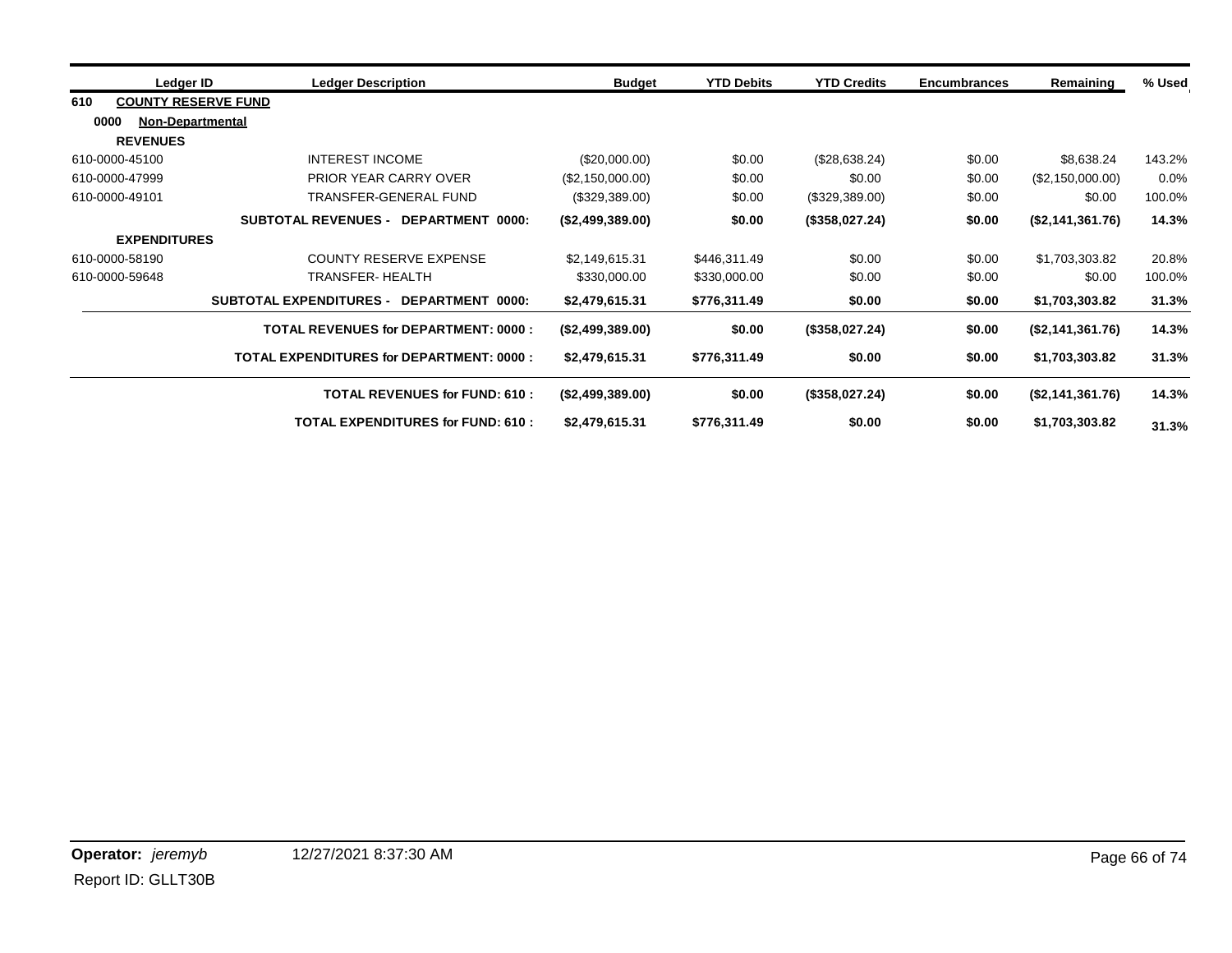| Ledger ID                       | <b>Ledger Description</b>                       | <b>Budget</b>    | <b>YTD Debits</b> | <b>YTD Credits</b> | <b>Encumbrances</b> | Remaining         | % Used |
|---------------------------------|-------------------------------------------------|------------------|-------------------|--------------------|---------------------|-------------------|--------|
| 612                             | <b>LAW ENFORCEMENT RESERVE FUND</b>             |                  |                   |                    |                     |                   |        |
| 0000<br><b>Non-Departmental</b> |                                                 |                  |                   |                    |                     |                   |        |
| <b>REVENUES</b>                 |                                                 |                  |                   |                    |                     |                   |        |
| 612-0000-45100                  | <b>INTEREST INCOME</b>                          | (\$2,000.00)     | \$0.00            | (\$934.12)         | \$0.00              | (\$1,065.88)      | 46.7%  |
| 612-0000-47999                  | PRIOR YEAR CARRY OVER                           | (\$661,550.00)   | \$0.00            | \$0.00             | \$0.00              | (\$661,550.00)    | 0.0%   |
| 612-0000-49550                  | LAW ENFORCEMENT JUSTICE                         | (\$892,000.00)   | \$0.00            | (\$892,002.54)     | \$0.00              | \$2.54            | 100.0% |
|                                 | SUBTOTAL REVENUES - DEPARTMENT 0000:            | (\$1,555,550.00) | \$0.00            | (\$892,936.66)     | \$0.00              | (\$662, 613.34)   | 57.4%  |
| <b>EXPENDITURES</b>             |                                                 |                  |                   |                    |                     |                   |        |
| 612-0000-58191                  | LAW ENFORCEMENT RESERVE FUND                    | \$1,555,550.00   | \$1,554,396.43    | \$0.00             | \$0.00              | \$1,153.57        | 99.9%  |
|                                 | SUBTOTAL EXPENDITURES - DEPARTMENT 0000:        | \$1,555,550.00   | \$1,554,396.43    | \$0.00             | \$0.00              | \$1,153.57        | 99.9%  |
|                                 | <b>TOTAL REVENUES for DEPARTMENT: 0000:</b>     | (1,555,550.00)   | \$0.00            | $($ \$892,936.66)  | \$0.00              | $($ \$662,613.34) | 57.4%  |
|                                 | <b>TOTAL EXPENDITURES for DEPARTMENT: 0000:</b> | \$1,555,550.00   | \$1,554,396.43    | \$0.00             | \$0.00              | \$1,153.57        | 99.9%  |
|                                 | <b>TOTAL REVENUES for FUND: 612:</b>            | (\$1,555,550.00) | \$0.00            | (\$892,936.66)     | \$0.00              | (\$662, 613.34)   | 57.4%  |
|                                 | <b>TOTAL EXPENDITURES for FUND: 612:</b>        | \$1,555,550.00   | \$1,554,396.43    | \$0.00             | \$0.00              | \$1,153.57        | 99.9%  |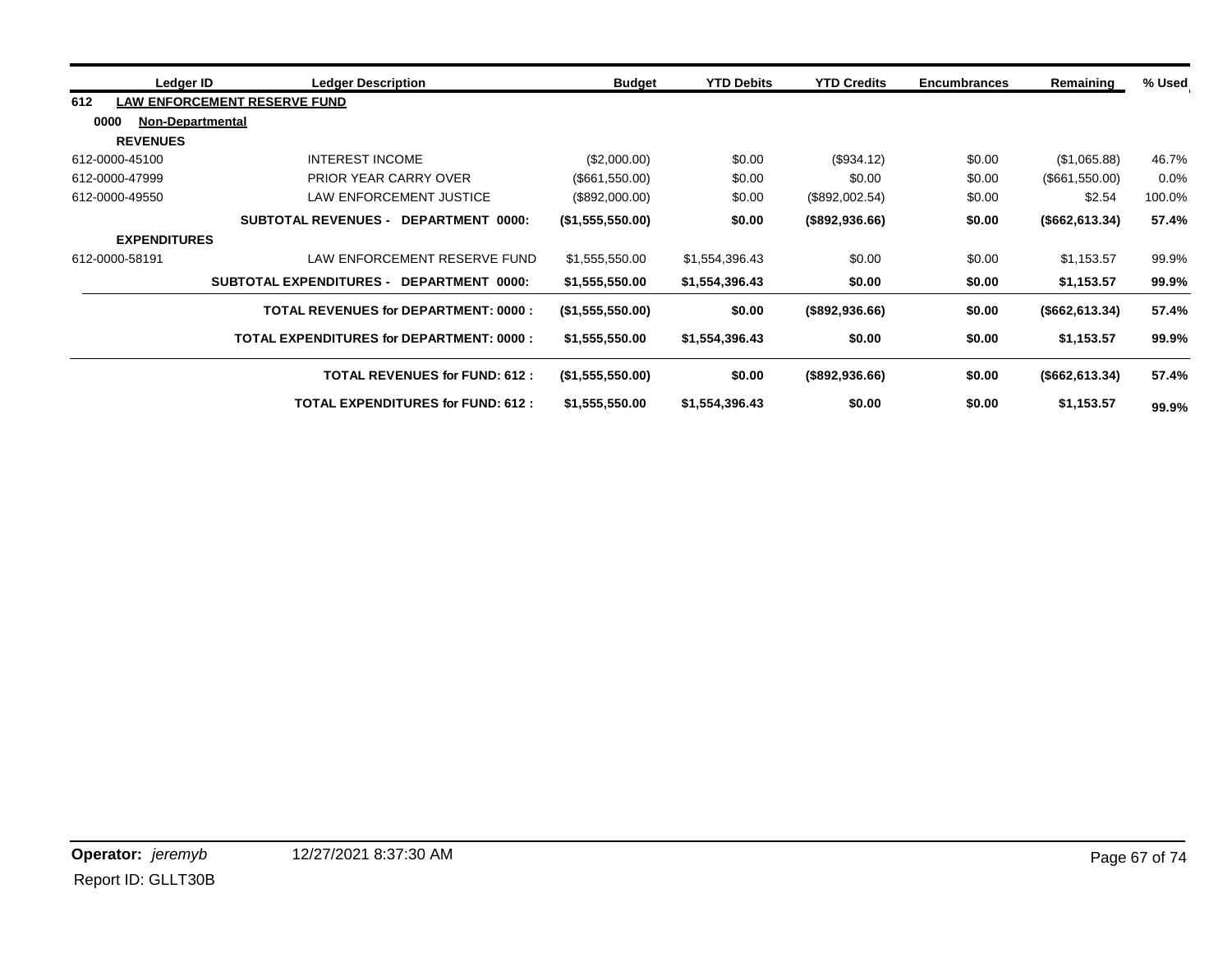|      | Ledger ID             | <b>Ledger Description</b>                       | <b>Budget</b>  | <b>YTD Debits</b> | <b>YTD Credits</b> | <b>Encumbrances</b> | Remaining       | % Used |
|------|-----------------------|-------------------------------------------------|----------------|-------------------|--------------------|---------------------|-----------------|--------|
| 620  | <b>RECORDERS FUND</b> |                                                 |                |                   |                    |                     |                 |        |
| 0000 | Non-Departmental      |                                                 |                |                   |                    |                     |                 |        |
|      | <b>REVENUES</b>       |                                                 |                |                   |                    |                     |                 |        |
|      | 620-0000-42120        | <b>FEES</b>                                     | (\$35,000.00)  | \$0.00            | (\$55,470.00)      | \$0.00              | \$20,470.00     | 158.5% |
|      | 620-0000-42180        | <b>FEES - COMPUTER</b>                          | (\$25,000.00)  | \$0.00            | (\$45,007.50)      | \$0.00              | \$20,007.50     | 180.0% |
|      | 620-0000-45100        | <b>INTEREST INCOME</b>                          | (\$1,000.00)   | \$0.00            | (\$274.97)         | \$0.00              | (\$725.03)      | 27.5%  |
|      | 620-0000-47999        | <b>PRIOR YEAR CARRY OVER</b>                    | (\$206,000.00) | \$0.00            | \$0.00             | \$0.00              | (\$206,000.00)  | 0.0%   |
|      |                       | SUBTOTAL REVENUES - DEPARTMENT 0000:            | (\$267,000.00) | \$0.00            | (\$100,752.47)     | \$0.00              | (\$166, 247.53) | 37.7%  |
|      | <b>EXPENDITURES</b>   |                                                 |                |                   |                    |                     |                 |        |
|      | 620-0000-51105        | <b>SUPPLIES</b>                                 | \$15,000.00    | \$10,847.36       | (\$584.72)         | \$0.00              | \$4,737.36      | 68.4%  |
|      | 620-0000-51150        | <b>MICRO FILM SERVICE</b>                       | \$10,000.00    | \$1,062.50        | \$0.00             | \$0.00              | \$8,937.50      | 10.6%  |
|      | 620-0000-52105        | TRAVEL/TRAINING/MILEAGE                         | \$2,000.00     | \$0.00            | \$0.00             | \$0.00              | \$2,000.00      | 0.0%   |
|      | 620-0000-53120        | <b>MAINTENANCE</b>                              | \$40,000.00    | \$25,128.49       | \$0.00             | \$0.00              | \$14,871.51     | 62.8%  |
|      | 620-0000-53125        | <b>MAINTENANCE - COPIER</b>                     | \$10,000.00    | \$0.00            | \$0.00             | \$0.00              | \$10,000.00     | 0.0%   |
|      | 620-0000-54116        | <b>COMPUTER MAINTENANCE</b>                     | \$2,000.00     | \$1,125.95        | \$0.00             | \$0.00              | \$874.05        | 56.3%  |
|      | 620-0000-55145        | PROFESSIONAL SERVICE                            | \$20,000.00    | \$0.00            | \$0.00             | \$0.00              | \$20,000.00     | 0.0%   |
|      | 620-0000-58130        | <b>BOOK BINDING</b>                             | \$4,000.00     | \$0.00            | \$0.00             | \$0.00              | \$4,000.00      | 0.0%   |
|      | 620-0000-91190        | <b>CAPITAL OUTLAY-OTHER</b>                     | \$164,000.00   | \$0.00            | \$0.00             | \$0.00              | \$164,000.00    | 0.0%   |
|      |                       | SUBTOTAL EXPENDITURES - DEPARTMENT 0000:        | \$267,000.00   | \$38,164.30       | (\$584.72)         | \$0.00              | \$229,420.42    | 14.1%  |
|      |                       | <b>TOTAL REVENUES for DEPARTMENT: 0000:</b>     | (\$267,000.00) | \$0.00            | (\$100,752.47)     | \$0.00              | (\$166, 247.53) | 37.7%  |
|      |                       | <b>TOTAL EXPENDITURES for DEPARTMENT: 0000:</b> | \$267,000.00   | \$38,164.30       | (\$584.72)         | \$0.00              | \$229,420.42    | 14.1%  |
|      |                       | <b>TOTAL REVENUES for FUND: 620:</b>            | (\$267,000.00) | \$0.00            | (\$100,752.47)     | \$0.00              | (\$166, 247.53) | 37.7%  |
|      |                       | <b>TOTAL EXPENDITURES for FUND: 620:</b>        | \$267,000.00   | \$38,164.30       | (\$584.72)         | \$0.00              | \$229,420.42    | 14.1%  |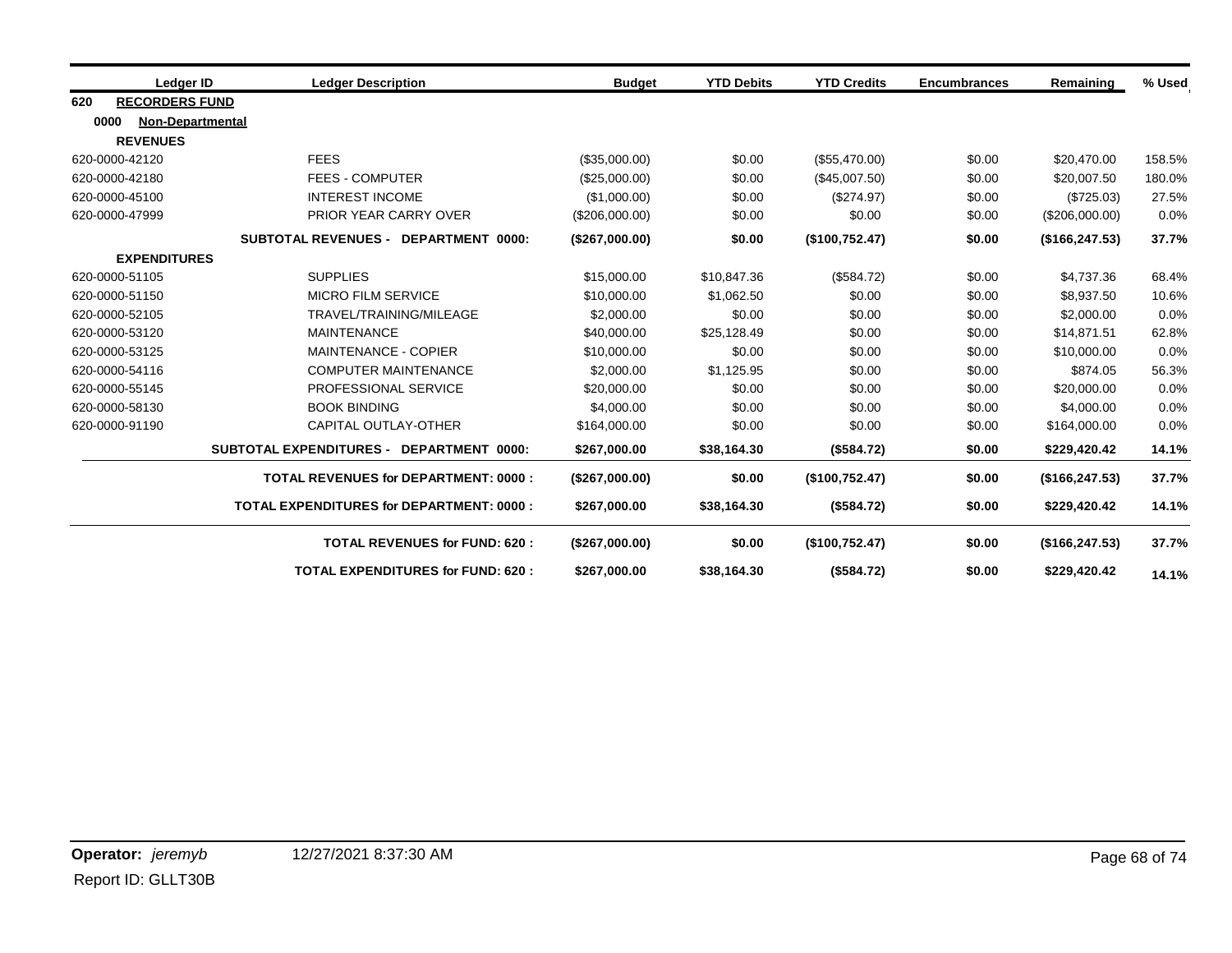| <b>Ledger ID</b>         | <b>Ledger Description</b>            | <b>Budget</b>    | <b>YTD Debits</b> | <b>YTD Credits</b> | <b>Encumbrances</b> | Remaining       | % Used |
|--------------------------|--------------------------------------|------------------|-------------------|--------------------|---------------------|-----------------|--------|
| <b>HEALTH</b><br>648     |                                      |                  |                   |                    |                     |                 |        |
| 0000<br>Non-Departmental |                                      |                  |                   |                    |                     |                 |        |
| <b>REVENUES</b>          |                                      |                  |                   |                    |                     |                 |        |
| 648-0000-42154           | FEES - CCHC CONSULTATIONS            | (\$5,607.00)     | \$0.00            | (\$6,967.99)       | \$0.00              | \$1,360.99      | 124.3% |
| 648-0000-42156           | FEES - CHILD CARE FACILITIES         | (\$7,000.00)     | \$0.00            | (\$5,150.00)       | \$0.00              | (\$1,850.00)    | 73.6%  |
| 648-0000-42158           | FEES- VITAL RECORDS/BIRTH-DTH        | (\$95,000.00)    | \$0.00            | (\$113,722.07)     | \$0.00              | \$18,722.07     | 119.7% |
| 648-0000-42166           | FEES - FOOD SERVICE                  | (\$159,000.00)   | \$0.00            | (\$158, 244.20)    | \$0.00              | (\$755.80)      | 99.5%  |
| 648-0000-44108           | CORE PUBLIC HEALTH FUNCTION          | (\$128,703.00)   | \$0.00            | (\$117,978.67)     | \$0.00              | (\$10,724.33)   | 91.7%  |
| 648-0000-44109           | <b>SAFE SITTER</b>                   | \$0.00           | \$0.00            | (\$250.00)         | \$0.00              | \$250.00        | 0.0%   |
| 648-0000-44110           | <b>CPR CLASSES</b>                   | $(\$450.00)$     | \$0.00            | \$0.00             | \$0.00              | (\$450.00)      | 0.0%   |
| 648-0000-44137           | <b>C.H.I.P REIMBURSEMENT</b>         | \$0.00           | \$55.00           | \$0.00             | \$0.00              | (\$55.00)       | 0.0%   |
| 648-0000-44138           | <b>MCH CONTRACT</b>                  | (\$41,000.00)    | \$0.00            | (\$40,451.19)      | \$0.00              | (\$548.81)      | 98.7%  |
| 648-0000-44140           | MEDICAID SER. (REIMB)                | (\$2,500.00)     | \$0.00            | (\$58.85)          | \$0.00              | (\$2,441.15)    | 2.4%   |
| 648-0000-44141           | <b>COMMUNITY GARDENS</b>             | (\$200.00)       | \$0.00            | \$0.00             | \$0.00              | (\$200.00)      | 0.0%   |
| 648-0000-44217           | <b>GRANT REVENUE-ELC</b>             | (\$126, 150.00)  | \$0.00            | (\$38,509.55)      | \$0.00              | (\$87,640.45)   | 30.5%  |
| 648-0000-45100           | <b>INTEREST INCOME</b>               | \$0.00           | \$0.00            | (\$428.79)         | \$0.00              | \$428.79        | 0.0%   |
| 648-0000-47110           | <b>VACCINE REIMBURSEMENT</b>         | \$0.00           | \$0.00            | (\$118, 254.99)    | \$0.00              | \$118,254.99    | 0.0%   |
| 648-0000-47120           | T B TESTING                          | \$0.00           | \$0.00            | (\$966.60)         | \$0.00              | \$966.60        | 0.0%   |
| 648-0000-47130           | <b>MISC REVENUE</b>                  | \$0.00           | \$0.00            | (\$2.80)           | \$0.00              | \$2.80          | 0.0%   |
| 648-0000-47999           | PRIOR YEAR CARRY OVER                | (\$156, 249.00)  | \$0.00            | \$0.00             | \$0.00              | (\$156, 249.00) | 0.0%   |
| 648-0000-49101           | TRANSFER-GENERAL FUND                | (\$218,000.00)   | \$0.00            | (\$218,000.00)     | \$0.00              | \$0.00          | 100.0% |
| 648-0000-49610           | <b>TRANSFER-COUNTY EMERGENCY FUN</b> | (\$330,000.00)   | \$0.00            | (\$330,000.00)     | \$0.00              | \$0.00          | 100.0% |
|                          | SUBTOTAL REVENUES - DEPARTMENT 0000: | (\$1,269,859.00) | \$55.00           | (\$1,148,985.70)   | \$0.00              | (\$120,928.30)  | 90.5%  |
| <b>EXPENDITURES</b>      |                                      |                  |                   |                    |                     |                 |        |
| 648-0000-50105           | <b>SALARIES &amp; WAGES</b>          | \$841,300.00     | \$1,247,873.71    | \$0.00             | \$0.00              | (\$406,573.71)  | 148.3% |
| 648-0000-50107           | <b>COVID SALARIES-HEALTH</b>         | \$0.00           | \$0.00            | (\$693, 883.15)    | \$0.00              | \$693,883.15    | 0.0%   |
| 648-0000-50205           | <b>LAGERS</b>                        | \$92,868.00      | \$84,974.91       | \$0.00             | \$0.00              | \$7,893.09      | 91.5%  |
| 648-0000-50210           | <b>HEALTH INS</b>                    | \$38,630.00      | \$84,037.50       | \$0.00             | \$0.00              | (\$45,407.50)   | 217.5% |
| 648-0000-50211           | <b>HSA- EMPLOYER PAID</b>            | \$8,400.00       | \$5,300.00        | \$0.00             | \$0.00              | \$3,100.00      | 63.1%  |
| 648-0000-50215           | <b>LIFE INSURANCE</b>                | \$1,205.00       | \$2,739.78        | \$0.00             | \$0.00              | (\$1,534.78)    | 227.4% |
| 648-0000-50220           | DEPENDENT LIFE INSURANCE             | \$104.00         | \$182.16          | \$0.00             | \$0.00              | (\$78.16)       | 175.2% |
| 648-0000-50225           | <b>DISABILITY INSURANCE</b>          | \$108.00         | \$245.50          | \$0.00             | \$0.00              | (\$137.50)      | 227.3% |
| 648-0000-50290           | <b>FICA</b>                          | \$52,099.00      | \$74,718.18       | \$0.00             | \$0.00              | (\$22,619.18)   | 143.4% |
| 648-0000-50295           | <b>MEDICARE</b>                      | \$12,187.00      | \$17,474.41       | \$0.00             | \$0.00              | (\$5,287.41)    | 143.4% |
| 648-0000-50297           | <b>UNEMPLOYMENT</b>                  | \$1,346.00       | \$1,796.74        | \$0.00             | \$0.00              | (\$450.74)      | 133.5% |
| 648-0000-51105           | <b>SUPPLIES</b>                      | \$109,057.00     | \$113,671.70      | (\$51,105.32)      | \$0.00              | \$46,490.62     | 57.4%  |
| 648-0000-51106           | SUPPLIES- MATERNAL CHILD HLTH        | \$16,005.00      | \$12,189.14       | \$0.00             | \$0.00              | \$3,815.86      | 76.2%  |
| 648-0000-51107           | SUPPLIES- CCHC                       | \$4,100.00       | \$4,069.33        | \$0.00             | \$0.00              | \$30.67         | 99.3%  |
| 648-0000-51110           | <b>MEDICAL SUPPLIES</b>              | \$2,990.90       | \$2,990.90        | \$0.00             | \$0.00              | \$0.00          | 100.0% |

**Operator:** *jeremyb* 12/27/2021 8:37:30 AM Page 69 of 74

Report ID: GLLT30B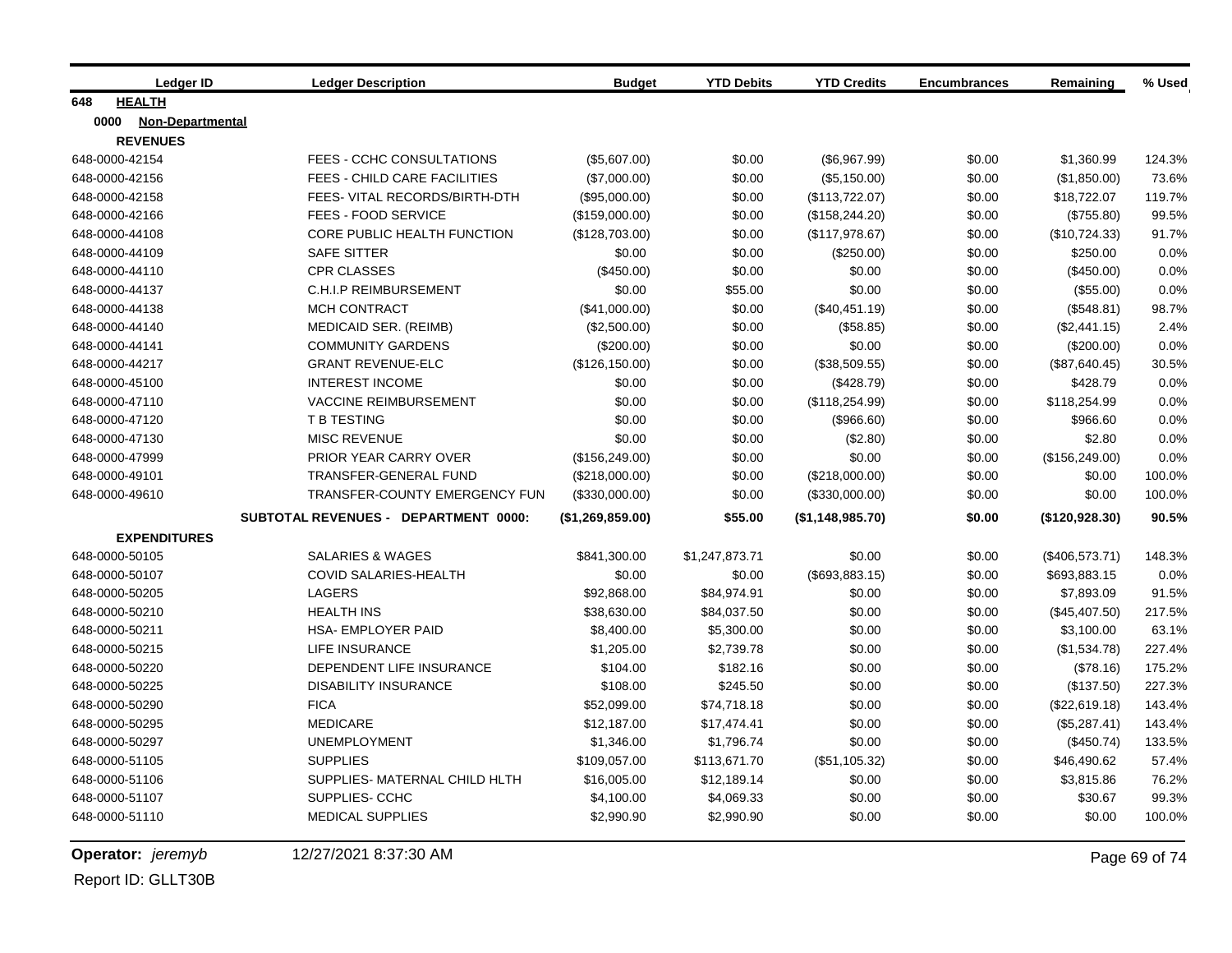| Ledger ID            | <b>Ledger Description</b>                                | <b>Budget</b>    | <b>YTD Debits</b> | <b>YTD Credits</b> | <b>Encumbrances</b> | Remaining      | % Used |
|----------------------|----------------------------------------------------------|------------------|-------------------|--------------------|---------------------|----------------|--------|
| 648<br><b>HEALTH</b> |                                                          |                  |                   |                    |                     |                |        |
| 0000                 | <b>Non-Departmental</b>                                  |                  |                   |                    |                     |                |        |
| 648-0000-51130       | <b>POSTAGE</b>                                           | \$1,762.59       | \$1,762.59        | \$0.00             | \$0.00              | \$0.00         | 100.0% |
| 648-0000-51145       | <b>ADVERTISING</b>                                       | \$2,000.00       | \$624.00          | \$0.00             | \$0.00              | \$1,376.00     | 31.2%  |
| 648-0000-52105       | TRAVEL/TRAINING/MILEAGE                                  | \$5,000.00       | \$3,535.87        | (\$228.00)         | \$0.00              | \$1,692.13     | 66.2%  |
| 648-0000-53125       | <b>MAINTENANCE - COPIER</b>                              | \$7,000.00       | \$4,454.19        | \$0.00             | \$0.00              | \$2,545.81     | 63.6%  |
| 648-0000-53150       | <b>CELL PHONES/PAGER/WIRELESS CRD</b>                    | \$9,423.59       | \$9,423.59        | \$0.00             | \$0.00              | \$0.00         | 100.0% |
| 648-0000-54102       | <b>MAINFRAME FEE</b>                                     |                  | \$5,751.61        | \$0.00             | \$0.00              | \$2,048.39     | 73.7%  |
| 648-0000-54111       | <b>SYSTEM UPDATES</b>                                    |                  | \$9,408.57        | \$0.00             | \$0.00              | \$591.43       | 94.1%  |
| 648-0000-54202       | <b>EQUIPMENT MAINTENANCE</b>                             | \$6,300.00       | \$1,450.69        | \$0.00             | \$0.00              | \$4,849.31     | 23.0%  |
| 648-0000-54204       | <b>AUTO MAINTENANCE</b>                                  | \$11,572.92      | \$8,059.13        | \$0.00             | \$0.00              | \$3,513.79     | 69.6%  |
| 648-0000-54302       | <b>FUEL</b>                                              | \$5,500.00       | \$4,967.21        | \$0.00             | \$0.00              | \$532.79       | 90.3%  |
| 648-0000-57120       | <b>INSURANCE/BONDS</b>                                   | \$1,100.00       | \$0.00            | \$0.00             | \$0.00              | \$1,100.00     | 0.0%   |
| 648-0000-91140       | CAPITAL OUTLAY-AUTOS                                     | \$22,000.00      | \$15,382.00       | \$0.00             | \$0.00              | \$6,618.00     | 69.9%  |
|                      | <b>SUBTOTAL EXPENDITURES -</b><br>DEPARTMENT 0000:       | \$1,269,859.00   | \$1,717,083.41    | (\$745,216.47)     | \$0.00              | \$297,992.06   | 76.5%  |
|                      | TOTAL REVENUES for DEPARTMENT: 0000 :                    | (\$1,269,859.00) | \$55.00           | (\$1,148,985.70)   | \$0.00              | (\$120,928.30) | 90.5%  |
|                      | <b>TOTAL EXPENDITURES for DEPARTMENT: 0000:</b>          |                  | \$1,717,083.41    | (\$745, 216.47)    | \$0.00              | \$297,992.06   | 76.5%  |
|                      | <b>TOTAL REVENUES for FUND: 648:</b><br>(\$1,269,859.00) |                  | \$55.00           | (\$1,148,985.70)   | \$0.00              | (\$120,928.30) | 90.5%  |
|                      | <b>TOTAL EXPENDITURES for FUND: 648:</b>                 | \$1,269,859.00   | \$1,717,083.41    | (\$745, 216.47)    | \$0.00              | \$297,992.06   | 76.5%  |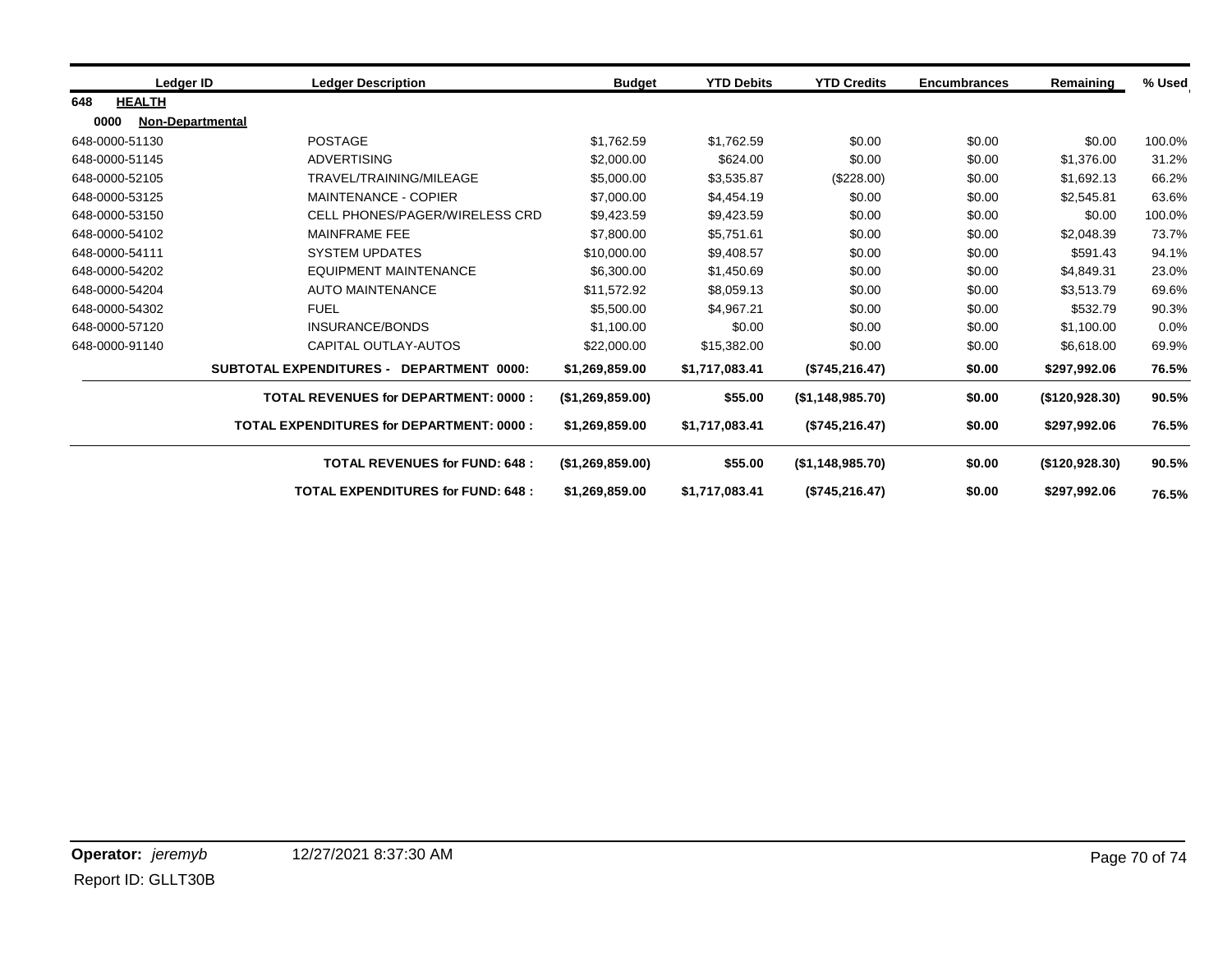| Ledger ID                | <b>Ledger Description</b>                       | <b>Budget</b>   | <b>YTD Debits</b> | <b>YTD Credits</b> | <b>Encumbrances</b> | Remaining     | % Used |
|--------------------------|-------------------------------------------------|-----------------|-------------------|--------------------|---------------------|---------------|--------|
| <b>WIC</b><br>649        |                                                 |                 |                   |                    |                     |               |        |
| 0000<br>Non-Departmental |                                                 |                 |                   |                    |                     |               |        |
| <b>REVENUES</b>          |                                                 |                 |                   |                    |                     |               |        |
| 649-0000-44102           | WIC CONT (9/30/05) FED                          | (\$229, 229.00) | \$0.00            | (\$203,097.73)     | \$0.00              | (\$26,131.27) | 88.6%  |
| 649-0000-45100           | <b>INTEREST INCOME</b>                          | \$0.00          | \$0.00            | (\$9.48)           | \$0.00              | \$9.48        | 0.0%   |
|                          | <b>SUBTOTAL REVENUES - DEPARTMENT 0000:</b>     | (\$229, 229.00) | \$0.00            | (\$203,107.21)     | \$0.00              | (\$26,121.79) | 88.6%  |
| <b>EXPENDITURES</b>      |                                                 |                 |                   |                    |                     |               |        |
| 649-0000-50105           | <b>SALARIES &amp; WAGES</b>                     | \$170,310.00    | \$156,158.38      | \$0.00             | \$0.00              | \$14,151.62   | 91.7%  |
| 649-0000-50205           | <b>LAGERS</b>                                   | \$18,904.00     | \$15,809.56       | \$0.00             | \$0.00              | \$3,094.44    | 83.6%  |
| 649-0000-50210           | <b>HEALTH INS</b>                               | \$10,200.00     | \$14,750.00       | \$0.00             | \$0.00              | (\$4,550.00)  | 144.6% |
| 649-0000-50211           | <b>HSA-EMPLOYER PAID</b>                        | \$2,400.00      | \$1,200.00        | \$0.00             | \$0.00              | \$1,200.00    | 50.0%  |
| 649-0000-50215           | <b>LIFE INSURANCE</b>                           | \$402.00        | \$424.08          | \$0.00             | \$0.00              | (\$22.08)     | 105.5% |
| 649-0000-50220           | DEPENDENT LIFE INSURANCE                        | \$52.00         | \$54.72           | \$0.00             | \$0.00              | (\$2.72)      | 105.2% |
| 649-0000-50225           | <b>DISABILITY INSURANCE</b>                     | \$36.00         | \$38.00           | \$0.00             | \$0.00              | (\$2.00)      | 105.6% |
| 649-0000-50290           | <b>FICA</b>                                     | \$10,559.00     | \$9,518.10        | \$0.00             | \$0.00              | \$1,040.90    | 90.1%  |
| 649-0000-50295           | <b>MEDICARE</b>                                 | \$2,469.00      | \$2,226.03        | \$0.00             | \$0.00              | \$242.97      | 90.2%  |
| 649-0000-50297           | <b>UNEMPLOYMENT</b>                             | \$127.00        | \$154.89          | \$0.00             | \$0.00              | (\$27.89)     | 122.0% |
| 649-0000-51105           | <b>SUPPLIES</b>                                 | \$12,570.00     | \$7,844.44        | \$0.00             | \$0.00              | \$4,725.56    | 62.4%  |
| 649-0000-51110           | <b>MEDICAL SUPPLIES</b>                         | \$500.00        | \$0.00            | \$0.00             | \$0.00              | \$500.00      | 0.0%   |
| 649-0000-51130           | <b>POSTAGE</b>                                  | \$200.00        | \$110.76          | \$0.00             | \$0.00              | \$89.24       | 55.4%  |
| 649-0000-52105           | TRAVEL/TRAINING/MILEAGE                         | \$500.00        | \$220.40          | \$0.00             | \$0.00              | \$279.60      | 44.1%  |
|                          | SUBTOTAL EXPENDITURES - DEPARTMENT 0000:        | \$229,229.00    | \$208,509.36      | \$0.00             | \$0.00              | \$20,719.64   | 91.0%  |
|                          | <b>TOTAL REVENUES for DEPARTMENT: 0000:</b>     | (\$229,229.00)  | \$0.00            | (\$203,107.21)     | \$0.00              | (\$26,121.79) | 88.6%  |
|                          | <b>TOTAL EXPENDITURES for DEPARTMENT: 0000:</b> | \$229,229.00    | \$208,509.36      | \$0.00             | \$0.00              | \$20,719.64   | 91.0%  |
|                          | <b>TOTAL REVENUES for FUND: 649:</b>            | (\$229, 229.00) | \$0.00            | (\$203,107.21)     | \$0.00              | (\$26,121.79) | 88.6%  |
|                          | <b>TOTAL EXPENDITURES for FUND: 649:</b>        | \$229,229.00    | \$208,509.36      | \$0.00             | \$0.00              | \$20,719.64   | 91.0%  |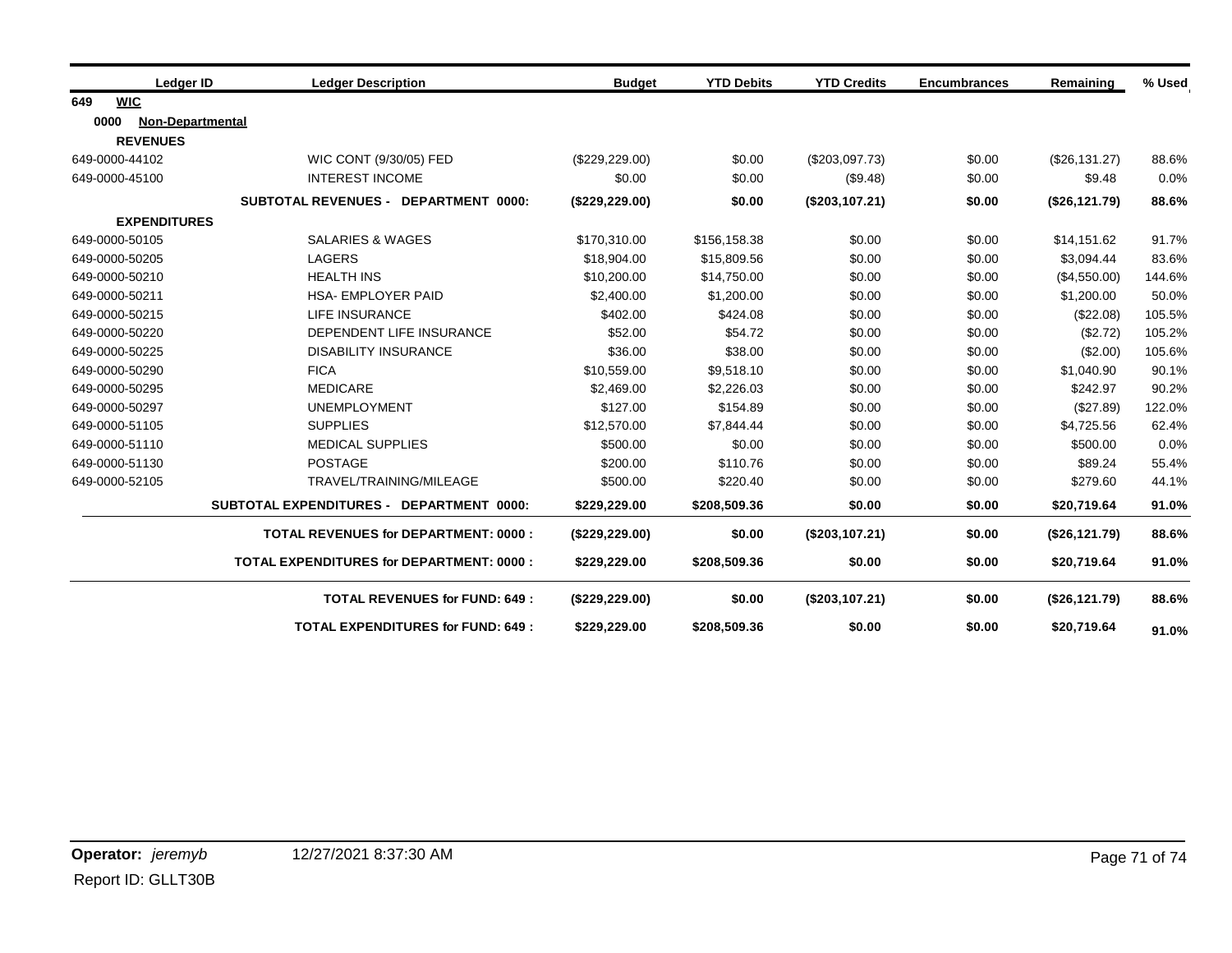|      | Ledger ID                   | <b>Ledger Description</b>                       | <b>Budget</b> | <b>YTD Debits</b> | <b>YTD Credits</b> | <b>Encumbrances</b> | Remaining     | % Used |
|------|-----------------------------|-------------------------------------------------|---------------|-------------------|--------------------|---------------------|---------------|--------|
| 650  | <b>CERT (BIO TERRORISM)</b> |                                                 |               |                   |                    |                     |               |        |
| 0000 | <b>Non-Departmental</b>     |                                                 |               |                   |                    |                     |               |        |
|      | <b>REVENUES</b>             |                                                 |               |                   |                    |                     |               |        |
|      | 650-0000-44136              | <b>CERT CONTRACT</b>                            | (\$60,324.00) | \$0.00            | (\$63,413.35)      | \$0.00              | \$3,089.35    | 105.1% |
|      | 650-0000-44216              | <b>GRANT REV-CRI</b>                            | (\$20,845.00) | \$0.00            | (\$20,308.76)      | \$0.00              | (\$536.24)    | 97.4%  |
|      | 650-0000-45100              | <b>INTEREST INCOME</b>                          | \$0.00        | \$0.00            | (\$33.07)          | \$0.00              | \$33.07       | 0.0%   |
|      |                             | SUBTOTAL REVENUES - DEPARTMENT 0000:            | (\$81,169.00) | \$0.00            | (\$83,755.18)      | \$0.00              | \$2,586.18    | 103.2% |
|      | <b>EXPENDITURES</b>         |                                                 |               |                   |                    |                     |               |        |
|      | 650-0000-50105              | <b>SALARIES &amp; WAGES</b>                     | \$48,186.00   | \$58,296.70       | \$0.00             | \$0.00              | (\$10,110.70) | 121.0% |
|      | 650-0000-50205              | <b>LAGERS</b>                                   | \$5,349.00    | \$5,509.21        | \$0.00             | \$0.00              | (\$160.21)    | 103.0% |
|      | 650-0000-50210              | <b>HEALTH INS</b>                               | \$5,100.00    | \$850.00          | \$0.00             | \$0.00              | \$4,250.00    | 16.7%  |
|      | 650-0000-50211              | <b>HSA- EMPLOYER PAID</b>                       | \$2,100.00    | \$0.00            | \$0.00             | \$0.00              | \$2,100.00    | 0.0%   |
|      | 650-0000-50215              | <b>LIFE INSURANCE</b>                           | \$134.00      | \$22.32           | \$0.00             | \$0.00              | \$111.68      | 16.7%  |
|      | 650-0000-50220              | DEPENDENT LIFE INSURANCE                        | \$0.00        | \$2.88            | \$0.00             | \$0.00              | (\$2.88)      | 0.0%   |
|      | 650-0000-50225              | <b>DISABILITY INSURANCE</b>                     | \$12.00       | \$2.00            | \$0.00             | \$0.00              | \$10.00       | 16.7%  |
|      | 650-0000-50290              | <b>FICA</b>                                     | \$2,988.00    | \$3,584.04        | \$0.00             | \$0.00              | (\$596.04)    | 119.9% |
|      | 650-0000-50295              | <b>MEDICARE</b>                                 | \$699.00      | \$838.22          | \$0.00             | \$0.00              | (\$139.22)    | 119.9% |
|      | 650-0000-50297              | <b>UNEMPLOYMENT</b>                             | \$42.00       | \$46.12           | \$0.00             | \$0.00              | (\$4.12)      | 109.8% |
|      | 650-0000-51105              | <b>SUPPLIES</b>                                 | \$5,000.00    | \$2,587.50        | \$0.00             | \$0.00              | \$2,412.50    | 51.8%  |
|      | 650-0000-52105              | TRAVEL/TRAINING/MILEAGE                         | \$5,000.00    | \$0.00            | \$0.00             | \$0.00              | \$5,000.00    | 0.0%   |
|      | 650-0000-53136              | <b>STORAGE</b>                                  | \$3,000.00    | \$1,500.00        | \$0.00             | \$0.00              | \$1,500.00    | 50.0%  |
|      | 650-0000-53150              | <b>CELL PHONES/PAGER/WIRELESS CRD</b>           | \$1,201.00    | \$167.25          | \$0.00             | \$0.00              | \$1,033.75    | 13.9%  |
|      |                             | SUBTOTAL EXPENDITURES - DEPARTMENT 0000:        | \$78,811.00   | \$73,406.24       | \$0.00             | \$0.00              | \$5,404.76    | 93.1%  |
|      |                             | <b>TOTAL REVENUES for DEPARTMENT: 0000:</b>     | (\$81,169.00) | \$0.00            | (\$83,755.18)      | \$0.00              | \$2,586.18    | 103.2% |
|      |                             | <b>TOTAL EXPENDITURES for DEPARTMENT: 0000:</b> | \$78,811.00   | \$73,406.24       | \$0.00             | \$0.00              | \$5,404.76    | 93.1%  |
|      |                             | <b>TOTAL REVENUES for FUND: 650:</b>            | (\$81,169.00) | \$0.00            | (\$83,755.18)      | \$0.00              | \$2,586.18    | 103.2% |
|      |                             | <b>TOTAL EXPENDITURES for FUND: 650:</b>        | \$78,811.00   | \$73,406.24       | \$0.00             | \$0.00              | \$5,404.76    | 93.1%  |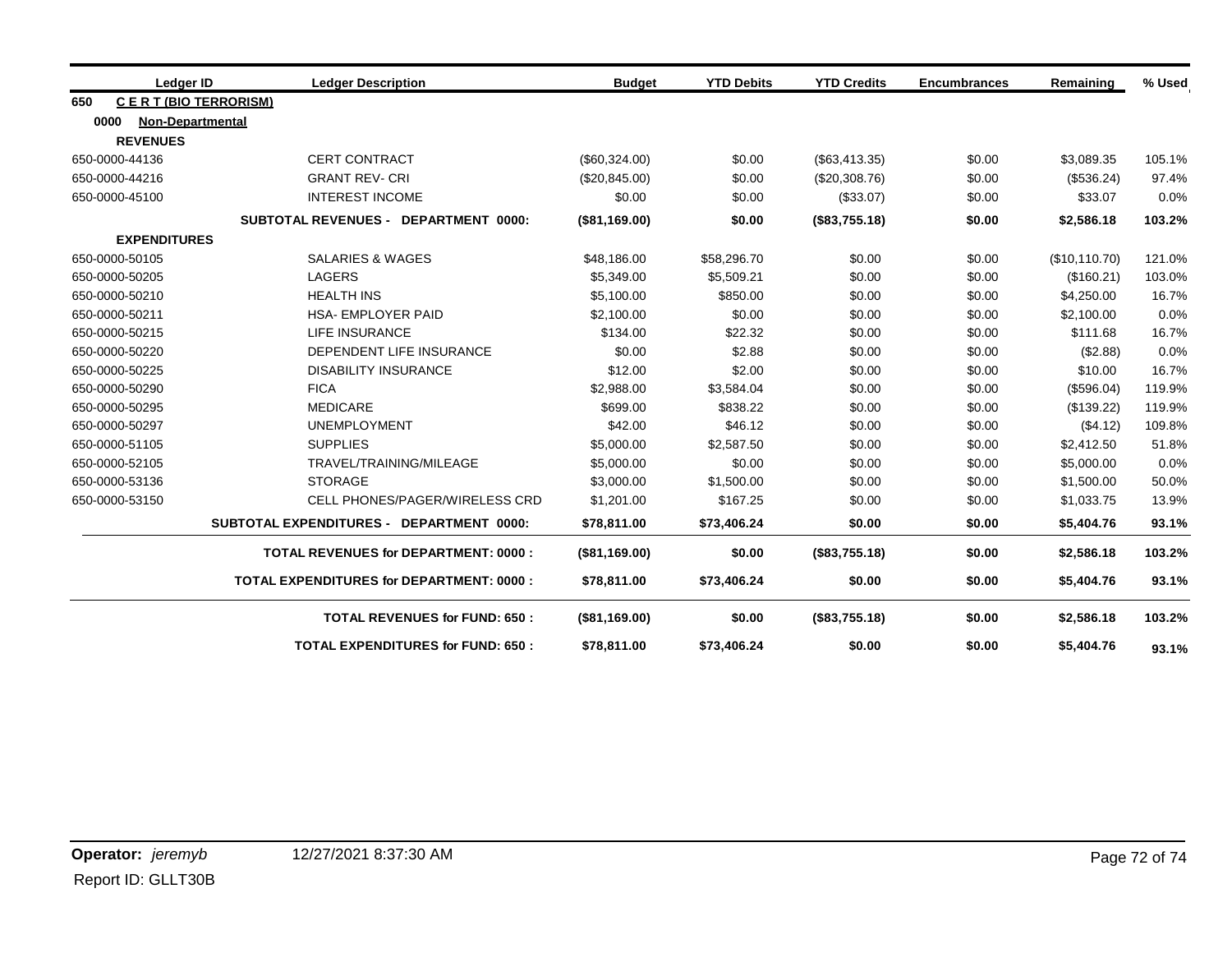|                     | <b>Ledger Description</b><br>Ledger ID          |                                             | <b>Budget</b> | <b>YTD Debits</b> | <b>YTD Credits</b> | <b>Encumbrances</b> | Remaining     | % Used  |
|---------------------|-------------------------------------------------|---------------------------------------------|---------------|-------------------|--------------------|---------------------|---------------|---------|
| 653                 | <b>COURTHOUSE RESTORATION FUND</b>              |                                             |               |                   |                    |                     |               |         |
| 0000                | <b>Non-Departmental</b>                         |                                             |               |                   |                    |                     |               |         |
| <b>REVENUES</b>     |                                                 |                                             |               |                   |                    |                     |               |         |
| 653-0000-42160      | <b>COURT ASSESSMENTS</b>                        |                                             | (\$20,000.00) | \$0.00            | (\$28,660.50)      | \$0.00              | \$8,660.50    | 143.3%  |
| 653-0000-45100      | <b>INTEREST INCOME</b>                          |                                             | \$0.00        | \$0.00            | (\$37.75)          | \$0.00              | \$37.75       | $0.0\%$ |
| 653-0000-47999      | PRIOR YEAR CARRY OVER                           |                                             | (\$20,000.00) | \$9,578.00        | \$0.00             | \$0.00              | (\$29,578.00) | -47.9%  |
|                     | SUBTOTAL REVENUES - DEPARTMENT 0000:            |                                             | (\$40,000.00) | \$9,578.00        | (\$28,698.25)      | \$0.00              | (\$20,879.75) | 47.8%   |
| <b>EXPENDITURES</b> |                                                 |                                             |               |                   |                    |                     |               |         |
| 653-0000-91190      | CAPITAL OUTLAY-OTHER                            |                                             | \$40,000.00   | \$0.00            | \$0.00             | \$0.00              | \$40,000.00   | 0.0%    |
|                     | <b>SUBTOTAL EXPENDITURES -</b>                  | DEPARTMENT 0000:                            | \$40,000.00   | \$0.00            | \$0.00             | \$0.00              | \$40,000.00   | 0.0%    |
|                     |                                                 | <b>TOTAL REVENUES for DEPARTMENT: 0000:</b> | (S40,000.00)  | \$9,578.00        | (\$28,698.25)      | \$0.00              | (\$20,879.75) | 47.8%   |
|                     | <b>TOTAL EXPENDITURES for DEPARTMENT: 0000:</b> |                                             | \$40,000.00   | \$0.00            | \$0.00             | \$0.00              | \$40,000.00   | 0.0%    |
|                     |                                                 | <b>TOTAL REVENUES for FUND: 653:</b>        | (\$40,000.00) | \$9,578.00        | (\$28,698.25)      | \$0.00              | (\$20,879.75) | 47.8%   |
|                     |                                                 | <b>TOTAL EXPENDITURES for FUND: 653:</b>    | \$40,000.00   | \$0.00            | \$0.00             | \$0.00              | \$40,000.00   | $0.0\%$ |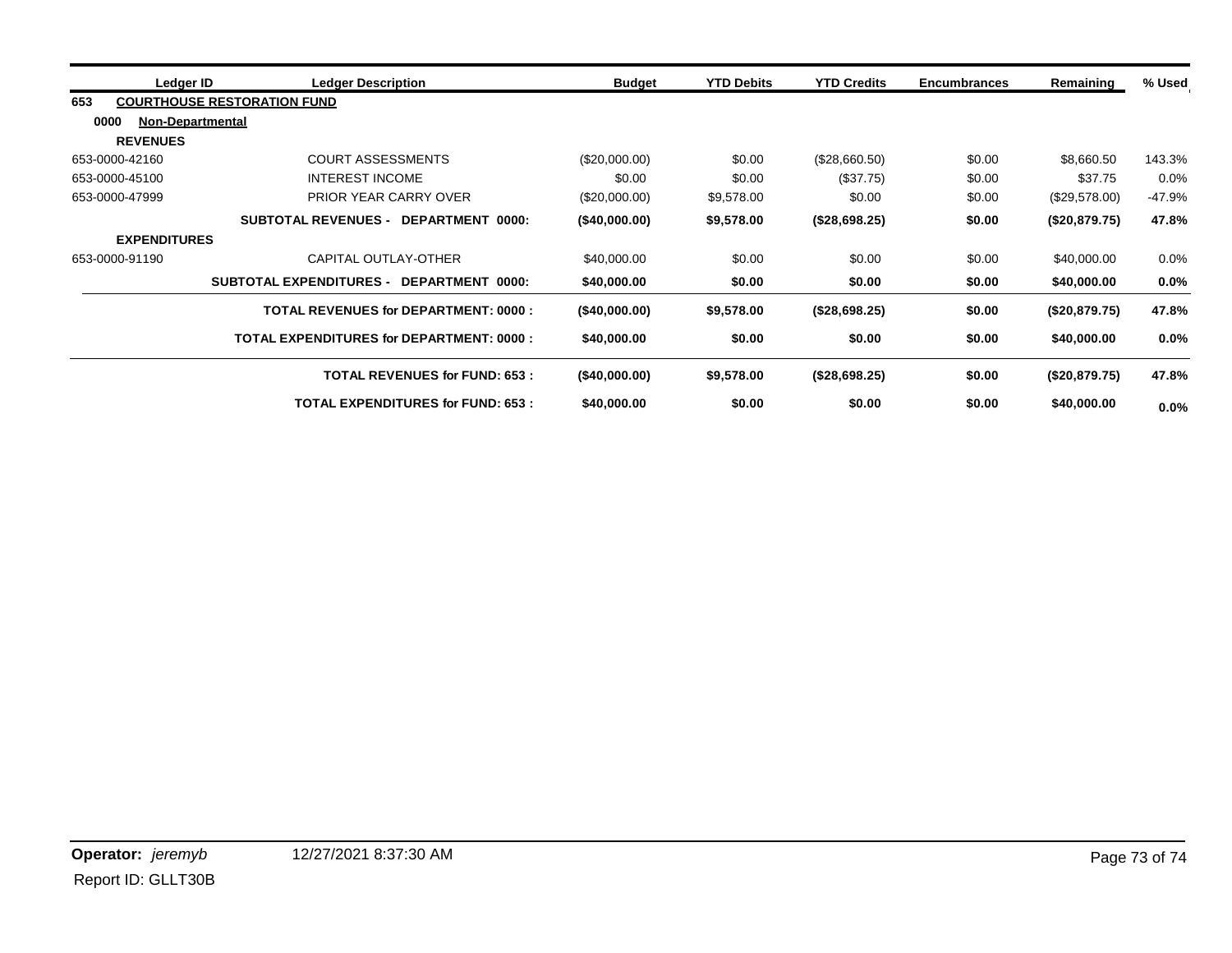| Ledger ID | <b>Ledger Description</b>                     | Budget             | <b>YTD Debits</b> | <b>YTD Credits</b> | <b>Encumbrances</b> | Remaining          | % Used |
|-----------|-----------------------------------------------|--------------------|-------------------|--------------------|---------------------|--------------------|--------|
|           | TOTAL REVENUES for REPORTED FUNDS:            | (\$101,241,957.39) | \$106,661.95      | (\$76,995,599.01)  | \$0.00              | (S24, 353, 020.33) | 75.9%  |
|           | <b>TOTAL EXPENDITURES for REPORTED FUNDS:</b> | \$93,680,459.95    | \$65.552.670.27   | ( \$2,300,690.04)  | \$0.00              | \$30,428,479.72    | 67.5%  |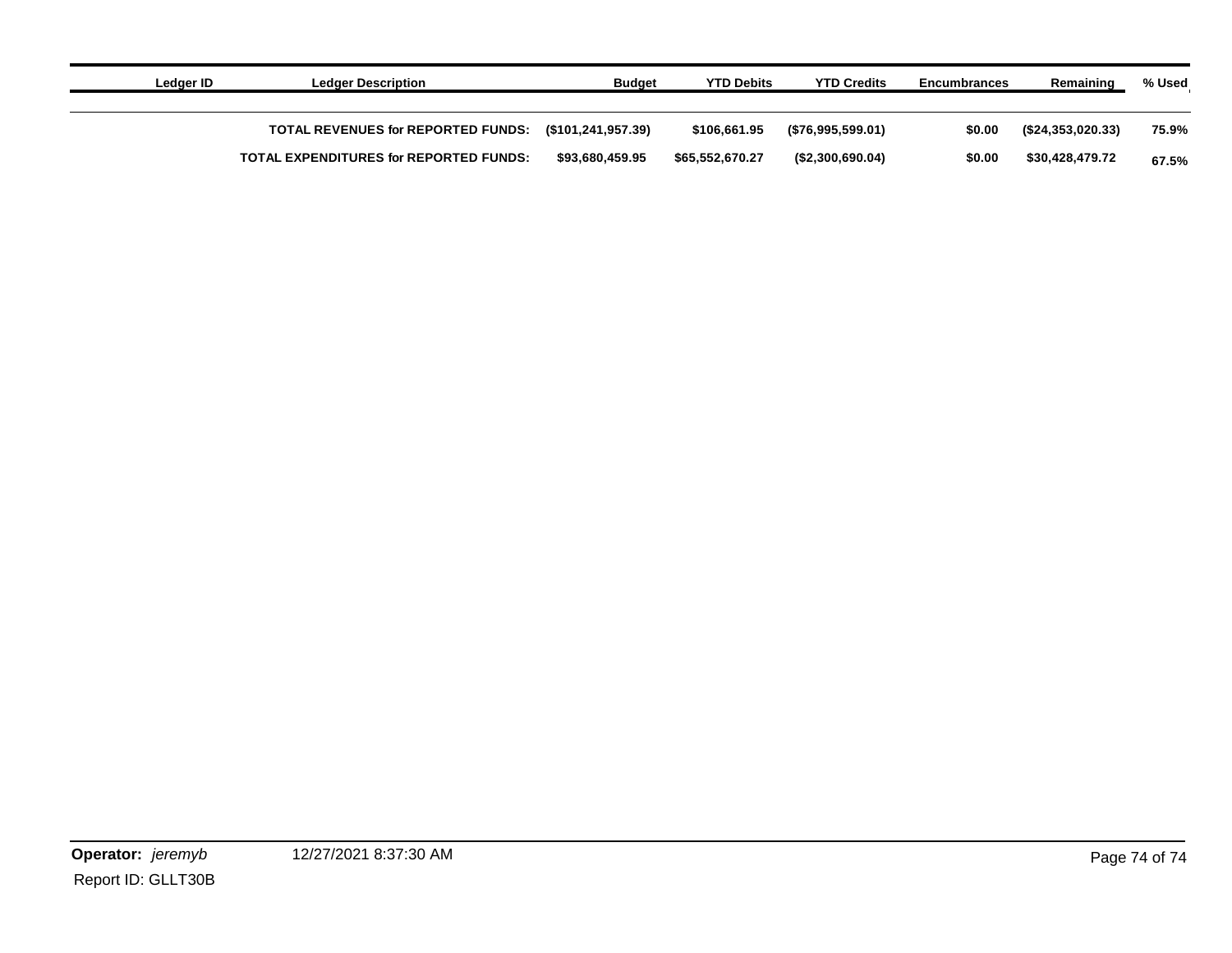| Invoice           |      | <b>Invoice Date</b>           | <b>Paid Date</b> | <b>Invoice Description</b>                            | <b>Check</b> | Wire      | <b>Invoice Amt</b> |
|-------------------|------|-------------------------------|------------------|-------------------------------------------------------|--------------|-----------|--------------------|
| Vendor:           | 5295 | <b>2A MARKETING</b>           |                  |                                                       |              |           |                    |
| 5483              |      | 11/15/2021                    | 11/18/2021       | Facebook Management                                   | 266587       | <b>No</b> | \$300.00           |
|                   |      |                               |                  | Subtotal for Vendor 5295 2A MARKETING :               |              |           | \$300.00           |
| Vendor:           | 2692 | 911 CUSTOM LLC                |                  |                                                       |              |           |                    |
| 46816-02          |      | 11/22/2021                    | 11/24/2021       | <b>FLEET LIGHTS</b>                                   | 266670       | <b>No</b> | \$577.02           |
| 46819-02          |      | 11/15/2021                    | 11/18/2021       | <b>VEHICLE EQUIPMENT</b>                              | 266588       | No        | \$698.00           |
| 47394             |      | 11/1/2021                     | 11/4/2021        | <b>VEHICLE EQUIPMENT</b>                              | 266401       | No        | \$369.34           |
|                   |      |                               |                  | Subtotal for Vendor 2692 911 CUSTOM LLC :             |              |           | \$1,644.36         |
| Vendor:           | 4055 | <b>AA QUARRY LLC</b>          |                  |                                                       |              |           |                    |
| 33879             |      | 10/29/2021                    | 11/10/2021       | 1" Crusher Run - Invoice #33879 - Acct. #816.810.9813 | 266471       | <b>No</b> | \$375.07           |
| 33893             |      | 11/1/2021                     | 11/10/2021       | 1" Road Roac - Invoice #33893 - Acct. #816.810.9813   | 266471       | <b>No</b> | \$1,835.08         |
| 33920             |      | 11/2/2021                     | 11/10/2021       | 1" Road Rock - Invoice #33920 - Acct. #816.810.9813   | 266471       | <b>No</b> | \$1,604.25         |
| 33954             |      | 11/3/2021                     | 11/10/2021       | 1" Road Rock - Invoice #33954 - Acct. #816.810.9813   | 266471       | No        | \$1,630.66         |
| 33987             |      | 11/4/2021                     | 11/10/2021       | 1" Road Rock - Invoice #33987 - Acct. #816.810.9813   | 266471       | No        | \$934.57           |
| 34014             |      | 11/5/2021                     | 11/18/2021       | Type 5 Base - Invoice #34014 - Acct. #816.810.9813    | 266589       | <b>No</b> | \$713.30           |
| 34052             |      | 11/8/2021                     | 11/18/2021       | 1" Road Rock - Invoice #34052 - Acct. #816.810.9813   | 266589       | <b>No</b> | \$95.70            |
| 34174             |      | 11/15/2021                    | 11/24/2021       | 1" Road Rock - Invoice #34174 - Acct. #816.810.9813   | 266671       | <b>No</b> | \$649.69           |
| 34201             |      | 11/16/2021                    | 11/24/2021       | 1" Road Rock - Invoice #34201 - Acct. #816.810.9813   | 266671       | <b>No</b> | \$724.75           |
| 34231             |      | 11/17/2021                    | 11/24/2021       | 1" Road Rock - Invoice #34231 - Acct. #816.810.9813   | 266671       | <b>No</b> | \$1,807.18         |
| 34258             |      | 11/18/2021                    | 11/24/2021       | 1" Road Rock - Invoice #34258 - Acct. #816.810.9813   | 266671       | No        | \$796.63           |
|                   |      |                               |                  | Subtotal for Vendor 4055 AA QUARRY LLC :              |              |           | \$11,166.88        |
| Vendor:           | 5506 | <b>AAA REPORTING SERVICES</b> |                  |                                                       |              |           |                    |
| 195887            |      | 11/22/2021                    | 11/24/2021       | TRANSCRIPT CASE 20CA-CR01002 P HARMON                 | 266672       | <b>No</b> | \$98.35            |
|                   |      |                               |                  | Subtotal for Vendor 5506 AAA REPORTING SERVICES :     |              |           | \$98.35            |
| Vendor:           | 5204 | <b>ABM SUPPLY</b>             |                  |                                                       |              |           |                    |
| Operator: jeremyb |      | 12/27/2021 8:38:21 AM         |                  |                                                       |              |           | Page 1 of 47       |
| Report ID: APLT50 |      |                               |                  |                                                       |              |           |                    |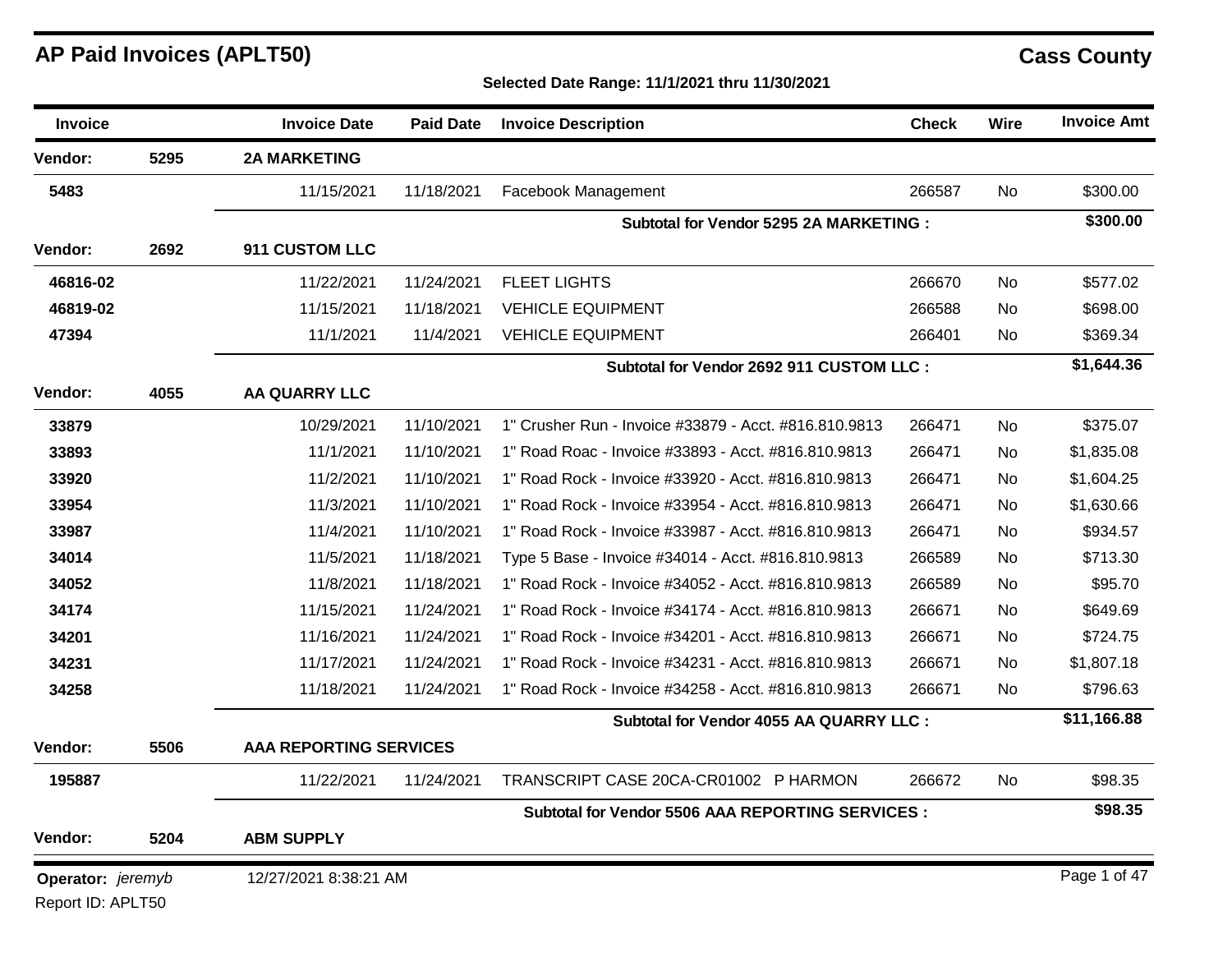### **Selected Date Range: 11/1/2021 thru 11/30/2021**

| <b>Invoice</b>    |                         | <b>Invoice Date</b>              | <b>Paid Date</b> | <b>Invoice Description</b>                                 | <b>Check</b> | Wire      | <b>Invoice Amt</b> |
|-------------------|-------------------------|----------------------------------|------------------|------------------------------------------------------------|--------------|-----------|--------------------|
| 2021-320          |                         | 11/22/2021                       | 11/24/2021       | <b>TAC EQUIPMENT</b>                                       | 266673       | No.       | \$1,601.00         |
|                   |                         |                                  |                  | <b>Subtotal for Vendor 5204 ABM SUPPLY:</b>                |              |           | \$1,601.00         |
| Vendor:           | 1936                    | <b>ACE IMAGEWEAR</b>             |                  |                                                            |              |           |                    |
|                   | 1124432-1124433-1124434 | 10/29/2021                       | 11/4/2021        | mat service                                                | 266402       | <b>No</b> | \$192.09           |
| 1126398           |                         | 11/15/2021                       | 11/18/2021       | <b>MATS</b>                                                | 266590       | <b>No</b> | \$73.92            |
| 1130358           |                         | 11/22/2021                       | 11/24/2021       | <b>MATS</b>                                                | 266674       | No.       | \$73.92            |
| 1130366           |                         | 11/16/2021                       | 11/24/2021       | Rug Maintenance - Invoice #1130366 - Acct. #2488-<br>02033 | 266674       | No.       | \$158.15           |
|                   |                         |                                  |                  | Subtotal for Vendor 1936 ACE IMAGEWEAR :                   |              |           | \$498.08           |
| <b>Vendor:</b>    | 1225                    | <b>ACS</b>                       |                  |                                                            |              |           |                    |
| 113301            |                         | 11/8/2021                        | 11/10/2021       | full service control service cthse                         | 266472       | No        | \$481.00           |
|                   |                         |                                  |                  | Subtotal for Vendor 1225 ACS :                             |              |           | \$481.00           |
| Vendor:           | 3543                    | <b>ADAM MESSMER</b>              |                  |                                                            |              |           |                    |
|                   | AdamMessmer051421       | 10/29/2021                       | 11/4/2021        | vision reimburse                                           | 266403       | <b>No</b> | \$150.00           |
|                   |                         |                                  |                  | <b>Subtotal for Vendor 3543 ADAM MESSMER:</b>              |              |           | \$150.00           |
| Vendor:           | 3336                    | <b>ADAM THOMAS</b>               |                  |                                                            |              |           |                    |
|                   | 11.03.2021-thomas       | 11/8/2021                        | 11/10/2021       | Meal Reimbursement   MJJA Conference                       | 266473       | No.       | \$41.48            |
|                   |                         |                                  |                  | <b>Subtotal for Vendor 3336 ADAM THOMAS:</b>               |              |           | \$41.48            |
| Vendor:           | 1849                    | <b>ADP</b>                       |                  |                                                            |              |           |                    |
| 591528436         |                         | 10/4/2021                        | 11/4/2021        | Oct pyroll costs                                           | <b>WIRE</b>  | Yes       | \$2,632.33         |
| 5915296000        |                         | 11/4/2021                        | 11/4/2021        | Accruals                                                   | <b>WIRE</b>  | Yes       | \$71.04            |
| 591529952         |                         | 11/4/2021                        | 11/4/2021        | Oct Workforce now HCM suite                                | <b>WIRE</b>  | Yes       | \$2,394.64         |
|                   |                         |                                  |                  | <b>Subtotal for Vendor 1849 ADP:</b>                       |              |           | \$5,098.01         |
| Vendor:           | 1893                    | ADVANCED CORRECTIONAL HEALTHCARE |                  |                                                            |              |           |                    |
|                   |                         |                                  |                  |                                                            |              |           |                    |
| Operator: jeremyb |                         | 12/27/2021 8:38:21 AM            |                  |                                                            |              |           | Page 2 of 47       |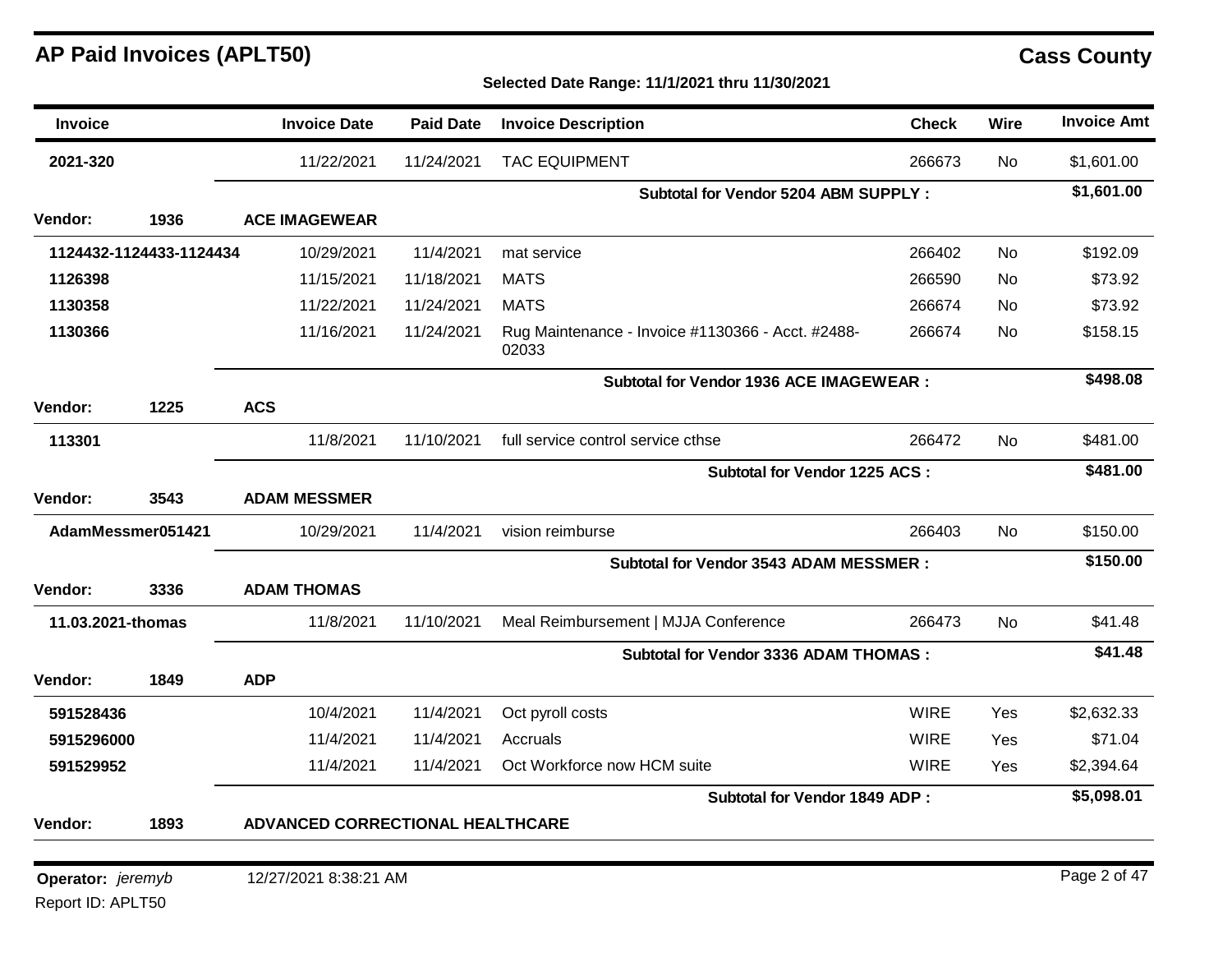### **Selected Date Range: 11/1/2021 thru 11/30/2021**

| <b>Invoice</b>    |                     | <b>Invoice Date</b>               | <b>Paid Date</b> | <b>Invoice Description</b>                                        | <b>Check</b> | <b>Wire</b> | <b>Invoice Amt</b> |
|-------------------|---------------------|-----------------------------------|------------------|-------------------------------------------------------------------|--------------|-------------|--------------------|
| 111918 111919     |                     | 11/21/2021                        | 11/24/2021       | <b>JAIL MEDICAL</b>                                               | 266675       | No.         | \$21,989.29        |
|                   |                     |                                   |                  | <b>Subtotal for Vendor 1893 ADVANCED CORRECTIONAL HEALTHCARE:</b> |              |             | \$21,989.29        |
| <b>Vendor:</b>    | 5266                | <b>ADVANTAGE GRAPHIX INC</b>      |                  |                                                                   |              |             |                    |
| 109529            |                     | 11/4/2021                         | 11/10/2021       | 109529                                                            | 266474       | <b>No</b>   | \$218.75           |
|                   |                     |                                   |                  | Subtotal for Vendor 5266 ADVANTAGE GRAPHIX INC :                  |              |             | \$218.75           |
| <b>Vendor:</b>    | 1175                | <b>AFLAC</b>                      |                  |                                                                   |              |             |                    |
| 850311            |                     | 10/27/2021                        | 11/4/2021        | October, 2021 Acct #A0349                                         | <b>WIRE</b>  | Yes         | \$7,362.72         |
|                   |                     |                                   |                  | <b>Subtotal for Vendor 1175 AFLAC:</b>                            |              |             | \$7,362.72         |
| <b>Vendor:</b>    | 2613                | <b>AFLAC</b>                      |                  |                                                                   |              |             |                    |
| INV0000055705     |                     | 10/27/2021                        | 11/4/2021        | October, 2021 Group#0000007569                                    | 266404       | No          | \$29.38            |
|                   |                     |                                   |                  | <b>Subtotal for Vendor 2613 AFLAC:</b>                            |              |             | \$29.38            |
| <b>Vendor:</b>    | 5019                | <b>ALARIS LITIGATION SERVICES</b> |                  |                                                                   |              |             |                    |
| 159278            |                     | 10/29/2021                        | 11/4/2021        | TRANSCRIPTION CASE 21VECR0010201 J BOYD<br><b>SPA</b>             | 266405       | No          | \$28.50            |
|                   |                     |                                   |                  | <b>Subtotal for Vendor 5019 ALARIS LITIGATION SERVICES:</b>       |              |             | \$28.50            |
| Vendor:           | 5907                | <b>AlphaGraphics</b>              |                  |                                                                   |              |             |                    |
| 8211035           |                     | 11/2/2021                         | 11/10/2021       | Return Address Stamp for County Clerk                             | 266475       | <b>No</b>   | \$26.50            |
|                   |                     |                                   |                  | <b>Subtotal for Vendor 5907 AlphaGraphics:</b>                    |              |             | \$26.50            |
| Vendor:           | 5497                | <b>AMAZON CAPITAL SERVICES</b>    |                  |                                                                   |              |             |                    |
|                   | 112-8159853-0777802 | 11/16/2021                        | 11/24/2021       | Supplies                                                          | 266676       | <b>No</b>   | \$189.98           |
| 1GRD-X6M4-NPDY    |                     | 11/16/2021                        | 11/24/2021       | Supplies                                                          | 266676       | No          | \$85.34            |
| 1GRD-X6M4-Y4FT    |                     | 11/16/2021                        | 11/24/2021       | Supplies                                                          | 266676       | <b>No</b>   | \$103.86           |
| 1HVD-JLMH-RGP9    |                     | 11/22/2021                        | 11/24/2021       | Supplies                                                          | 266676       | No          | \$44.97            |
| 1RPT-39GN-CFC4    |                     | 11/2/2021                         | 11/10/2021       | Supplies                                                          | 266476       | No.         | \$249.23           |
| Operator: jeremyb |                     | 12/27/2021 8:38:21 AM             |                  |                                                                   |              |             | Page 3 of 47       |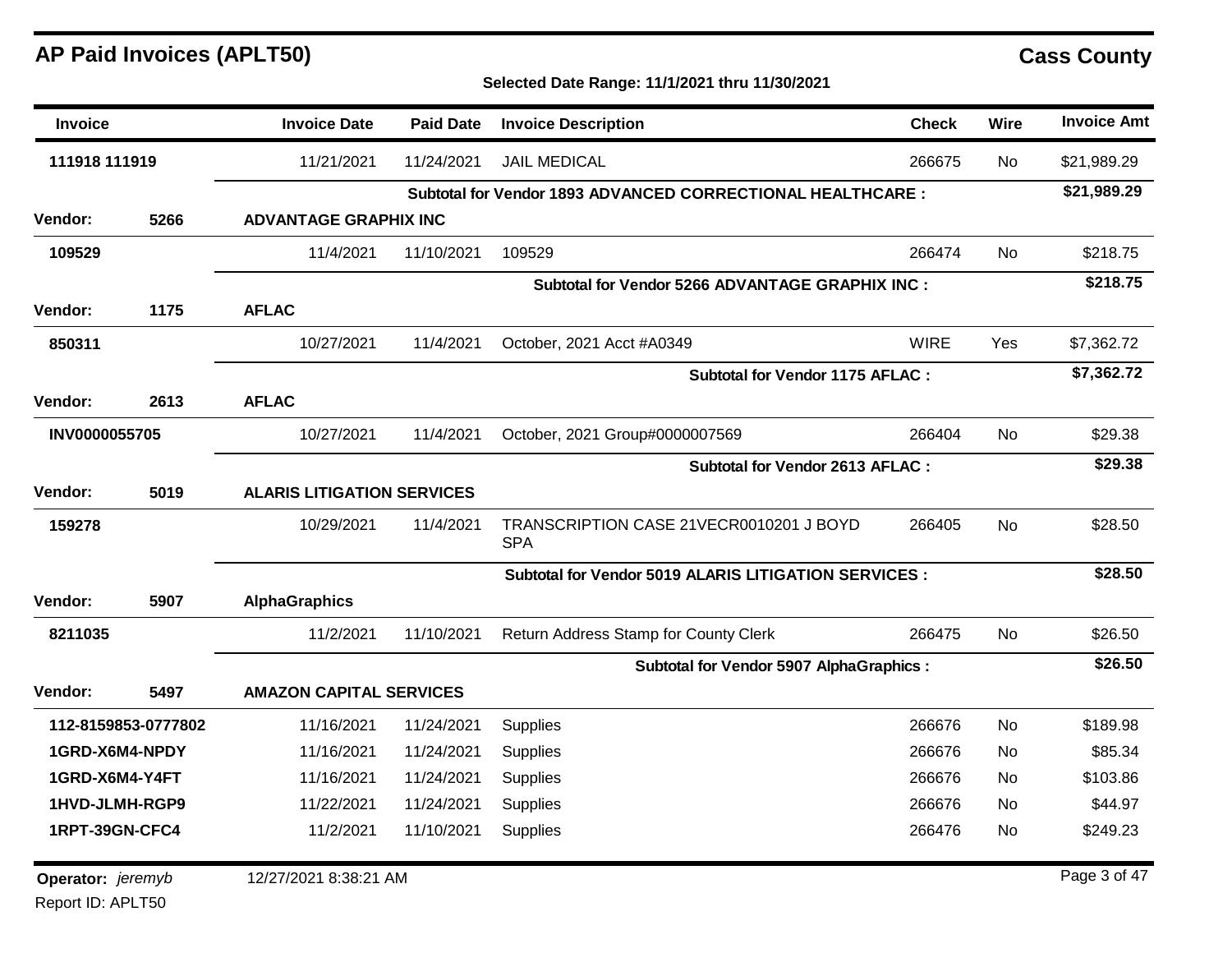| Invoice                         |                      | <b>Invoice Date</b>                    | <b>Paid Date</b> | <b>Invoice Description</b>                                 | <b>Check</b> | <b>Wire</b> | <b>Invoice Amt</b> |
|---------------------------------|----------------------|----------------------------------------|------------------|------------------------------------------------------------|--------------|-------------|--------------------|
| 1T3M-9WWR-4W9C                  |                      | 11/2/2021                              | 11/10/2021       | <b>Supplies</b>                                            | 266476       | No          | \$29.99            |
| 1W46-9QYT-GWN3                  |                      | 11/2/2021                              | 11/10/2021       | <b>Supplies</b>                                            | 266476       | No          | \$54.82            |
| 1YRL-WYN3-Q1DV                  |                      | 11/22/2021                             | 11/24/2021       | <b>Supplies</b>                                            | 266676       | No          | \$53.98            |
|                                 |                      |                                        |                  | <b>Subtotal for Vendor 5497 AMAZON CAPITAL SERVICES :</b>  |              |             | \$812.17           |
| <b>Vendor:</b>                  | 3726                 | <b>AMERICAN FIDELITY ASSURANCE</b>     |                  |                                                            |              |             |                    |
| D374864                         |                      | 10/27/2021                             | 11/4/2021        | October, 2021 Billing #29938                               | <b>WIRE</b>  | Yes         | \$298.44           |
|                                 |                      |                                        |                  | Subtotal for Vendor 3726 AMERICAN FIDELITY ASSURANCE :     |              |             | \$298.44           |
| <b>Vendor:</b>                  | 5857                 | <b>ANDERSON ENGINEERING INC</b>        |                  |                                                            |              |             |                    |
| <b>No. 3</b>                    |                      | 11/22/2021                             | 11/24/2021       | <b>Olson Acres</b>                                         | 266677       | No.         | \$2,633.76         |
|                                 |                      |                                        |                  | Subtotal for Vendor 5857 ANDERSON ENGINEERING INC :        |              |             | \$2,633.76         |
| Vendor:                         | 5691                 | <b>ANTHONY SALLEE</b>                  |                  |                                                            |              |             |                    |
| 25026894                        |                      | 11/18/2021                             | 11/24/2021       | CDL upgrade from Class B to Class A (reimbursement)        | 266678       | No.         | \$79.15            |
|                                 |                      |                                        |                  | <b>Subtotal for Vendor 5691 ANTHONY SALLEE:</b>            |              |             | \$79.15            |
| Vendor:                         | 5452                 | <b>AT-ARMSTRONG TEASDALE</b>           |                  |                                                            |              |             |                    |
| 2768867                         |                      | 11/8/2021                              | 11/10/2021       | litigation                                                 | 266477       | No          | \$1,485.00         |
|                                 |                      |                                        |                  | <b>Subtotal for Vendor 5452 AT-ARMSTRONG TEASDALE:</b>     |              |             | \$1,485.00         |
| <b>Vendor:</b>                  | 1434                 | <b>AUTOZONE INC</b>                    |                  |                                                            |              |             |                    |
|                                 | 3335-378392-10/31/21 | 11/15/2021                             | 11/18/2021       | <b>AUTO MAINTENANCE</b>                                    | 266591       | No.         | \$1,135.68         |
|                                 |                      |                                        |                  | Subtotal for Vendor 1434 AUTOZONE INC:                     |              |             | \$1,135.68         |
| Vendor:                         | 5739                 | <b>BANKERS SECURITY SAFE AND VAULT</b> |                  |                                                            |              |             |                    |
| 5318                            |                      | 11/15/2021                             | 11/18/2021       | Just Ctr Maint repairs                                     | 266592       | <b>No</b>   | \$1,098.81         |
|                                 |                      |                                        |                  | Subtotal for Vendor 5739 BANKERS SECURITY SAFE AND VAULT : |              |             | \$1,098.81         |
| Vendor:                         | 1915                 | <b>BATTERIES PLUS</b>                  |                  |                                                            |              |             |                    |
|                                 |                      |                                        |                  |                                                            |              |             |                    |
| <b>Operator:</b> <i>jeremyb</i> |                      | 12/27/2021 8:38:21 AM                  |                  |                                                            |              |             | Page 4 of 47       |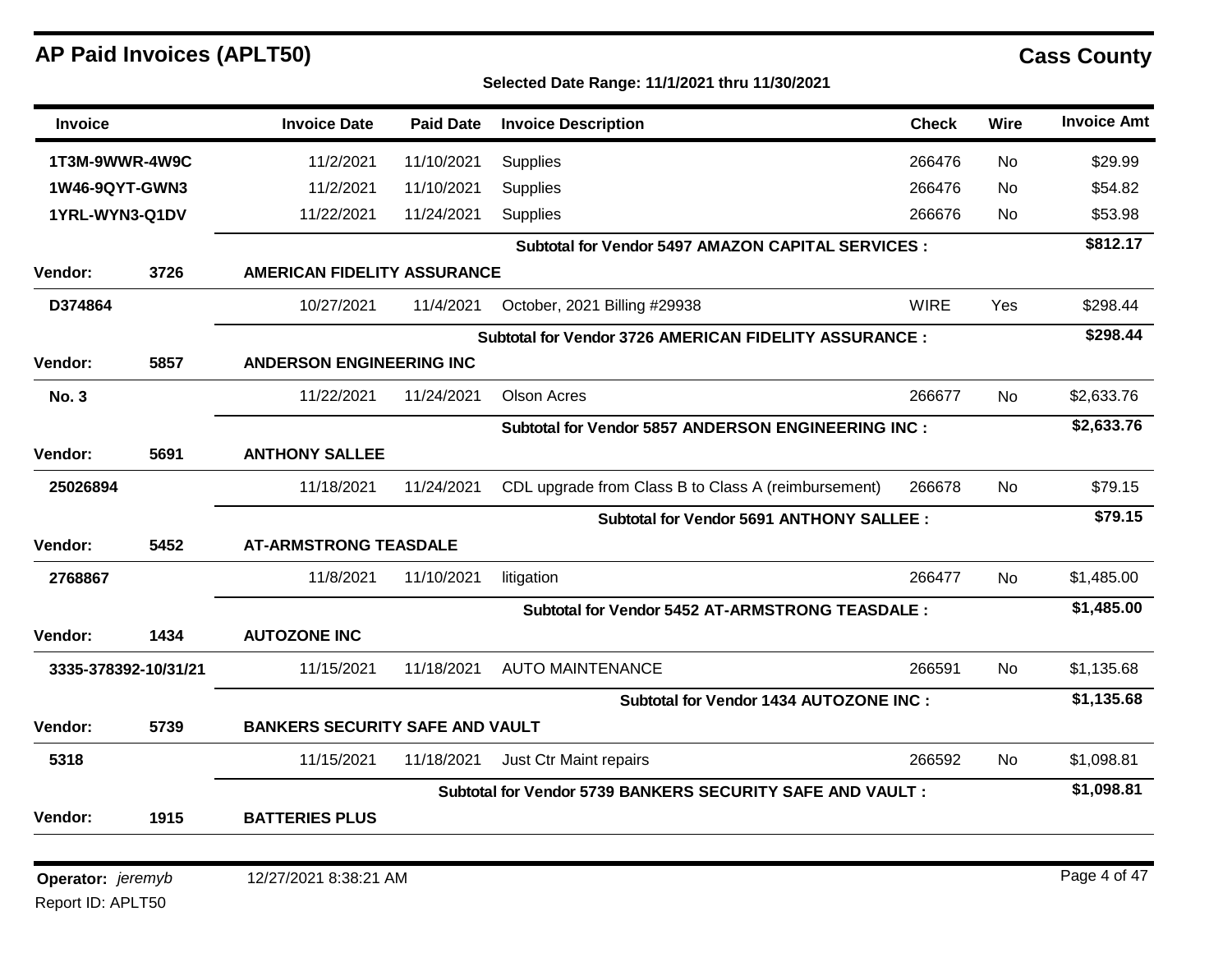| <b>Invoice</b>    |      | <b>Invoice Date</b>                  | <b>Paid Date</b> | <b>Invoice Description</b>                                   | <b>Check</b> | Wire      | <b>Invoice Amt</b> |
|-------------------|------|--------------------------------------|------------------|--------------------------------------------------------------|--------------|-----------|--------------------|
| P45707803         |      | 11/22/2021                           | 11/24/2021       | 12vlead                                                      | 266679       | No        | \$153.99           |
| P45879945         |      | 11/19/2021                           | 11/24/2021       | <b>BATTERIES</b>                                             | 266679       | No.       | \$139.75           |
|                   |      |                                      |                  | <b>Subtotal for Vendor 1915 BATTERIES PLUS :</b>             |              |           | \$293.74           |
| Vendor:           | 1733 | <b>BEN BARBARICK</b>                 |                  |                                                              |              |           |                    |
| 11.08.2021-642    |      | 11/8/2021                            | 11/10/2021       | TRAINING REIMBURSEMENT - MAC                                 | 266478       | <b>No</b> | \$74.00            |
|                   |      |                                      |                  | <b>Subtotal for Vendor 1733 BEN BARBARICK:</b>               |              |           | \$74.00            |
| Vendor:           | 1141 | <b>BENNETT SIGNS</b>                 |                  |                                                              |              |           |                    |
| 17866             |      | 11/15/2021                           | 11/18/2021       | <b>Cass County Health Department</b>                         | 266593       | No        | \$480.00           |
|                   |      |                                      |                  | Subtotal for Vendor 1141 BENNETT SIGNS :                     |              |           | \$480.00           |
| Vendor:           | 1007 | <b>BEYER CRUSHED ROCK</b>            |                  |                                                              |              |           |                    |
| 27992             |      | 10/30/2021                           | 11/10/2021       | 2" Crusher Run & 3/4" Rock - Invoice #27992 - Acct.<br>#2100 | 266479       | <b>No</b> | \$12,022.23        |
| 28009             |      | 11/6/2021                            | 11/18/2021       | 2" Crusher Run & 3/4" Rock - Invoice #28009 - Acct.<br>#300  | 266594       | No        | \$6,056.95         |
| 28054             |      | 11/13/2021                           | 11/24/2021       | Crusher Run and 1/3 Rock - Invoice #28054 - Acct.<br>#2100   | 266680       | <b>No</b> | \$4,425.45         |
|                   |      |                                      |                  | Subtotal for Vendor 1007 BEYER CRUSHED ROCK:                 |              |           | \$22,504.63        |
| <b>Vendor:</b>    | 5467 | <b>BIG D TRUCK WASH LLC</b>          |                  |                                                              |              |           |                    |
| 1815              |      | 11/17/2021                           | 11/24/2021       | Truck Washes (3) - Invoice #1815                             | 266681       | No.       | \$220.00           |
|                   |      |                                      |                  | Subtotal for Vendor 5467 BIG D TRUCK WASH LLC :              |              |           | \$220.00           |
| <b>Vendor:</b>    | 1180 | <b>BLUE CROSS BLUE SHIELD</b>        |                  |                                                              |              |           |                    |
| November, 2021    |      | 11/17/2021                           | 11/24/2021       | Employer L322                                                | 266682       | No.       | \$333.88           |
|                   |      |                                      |                  | Subtotal for Vendor 1180 BLUE CROSS BLUE SHIELD :            |              |           | \$333.88           |
| <b>Vendor:</b>    | 1008 | <b>BOARD OF POLICE COMMISSIONERS</b> |                  |                                                              |              |           |                    |
| 10819             |      | 11/21/2021                           | 11/24/2021       | FIELD FORCE TRAINING                                         | 266683       | <b>No</b> | \$675.00           |
| Operator: jeremyb |      | 12/27/2021 8:38:21 AM                |                  |                                                              |              |           | Page 5 of 47       |
| Report ID: APLT50 |      |                                      |                  |                                                              |              |           |                    |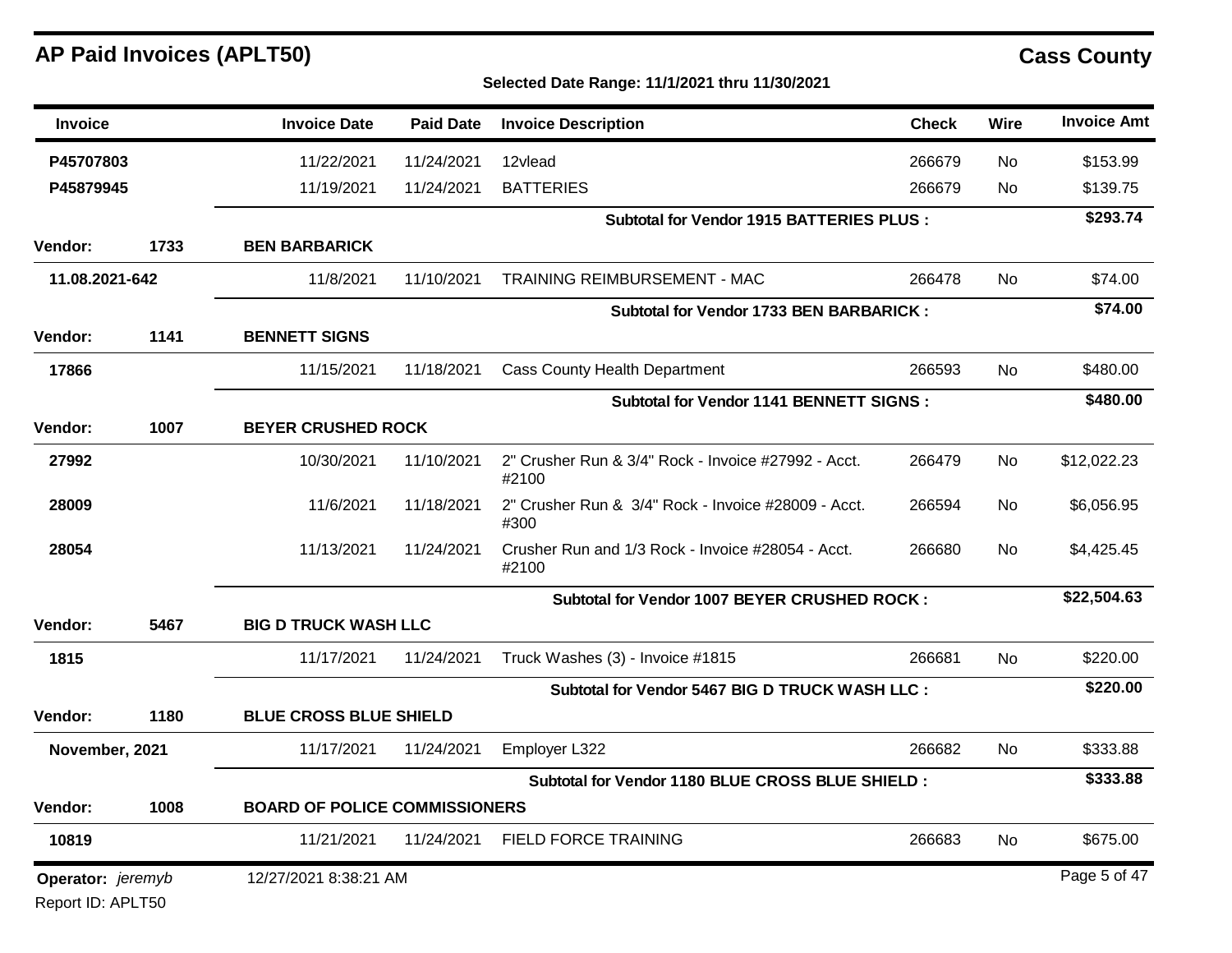**Selected Date Range: 11/1/2021 thru 11/30/2021**

| <b>Invoice</b>  |      | <b>Invoice Date</b>           | <b>Paid Date</b> | <b>Invoice Description</b>                                             | <b>Check</b> | Wire      | <b>Invoice Amt</b> |
|-----------------|------|-------------------------------|------------------|------------------------------------------------------------------------|--------------|-----------|--------------------|
|                 |      |                               |                  | Subtotal for Vendor 1008 BOARD OF POLICE COMMISSIONERS :               |              |           | \$675.00           |
| Vendor:         | 1005 | <b>BOB BARKER COMPANY INC</b> |                  |                                                                        |              |           |                    |
| 1679286         |      | 11/8/2021                     | 11/10/2021       | <b>SANDALS</b>                                                         | 266480       | No        | \$472.80           |
|                 |      |                               |                  | Subtotal for Vendor 1005 BOB BARKER COMPANY INC :                      |              |           | \$472.80           |
| Vendor:         | 1925 | <b>BOB HUSTON</b>             |                  |                                                                        |              |           |                    |
| BobHuston102621 |      | 11/8/2021                     | 11/10/2021       | dental reimburse                                                       | 266481       | <b>No</b> | \$150.00           |
|                 |      |                               |                  | Subtotal for Vendor 1925 BOB HUSTON:                                   |              |           | \$150.00           |
| Vendor:         | 5756 | <b>BRITTANY DARBY</b>         |                  |                                                                        |              |           |                    |
| 20211110        |      | 11/15/2021                    | 11/18/2021       | Mileage                                                                | 266595       | No        | \$41.03            |
|                 |      |                               |                  | <b>Subtotal for Vendor 5756 BRITTANY DARBY:</b>                        |              |           | \$41.03            |
| Vendor:         | 4149 | <b>CAPITAL MATERIALS LLC</b>  |                  |                                                                        |              |           |                    |
| 310051287       |      | 10/26/2021                    | 11/4/2021        | 1" Road Rock - Invoice #310051287 - Acct. #1342                        | 266407       | No        | \$1,472.99         |
| 310051944       |      | 10/31/2021                    | 11/10/2021       | 1" Road Rock - Invoice #310051944 - Acct. #1342                        | 266482       | No        | \$1,138.50         |
| 310051945       |      | 10/31/2021                    | 11/10/2021       | 1" Road Rock - Invoice #310051945 - Acct. #1342                        | 266482       | No        | \$148.39           |
| 310051946       |      | 10/31/2021                    | 11/10/2021       | 1" Road Rock and 1" Clean - Invoice #310051946 -<br>Acct. #1342        | 266482       | <b>No</b> | \$788.74           |
| 310051947       |      | 10/31/2021                    | 11/10/2021       | 1" Clean and 1" Road Rock - Invoice #310051947 -<br>Acct. #1342        | 266482       | <b>No</b> | \$572.15           |
| 310051948       |      | 10/31/2021                    | 11/10/2021       | 1" Road Rock - Invoice #310051948 - Acct. #1342                        | 266482       | No        | \$295.55           |
| 310051949       |      | 10/31/2021                    | 11/10/2021       | 1" Clean - Invoice #310051949 - Acct. #1342                            | 266482       | <b>No</b> | \$264.60           |
| 310052550       |      | 11/10/2021                    | 11/18/2021       | 1" Road Rock - Invoice #310052550 - Acct. #1342                        | 266596       | No        | \$7,198.06         |
| 310052551       |      | 11/10/2021                    | 11/18/2021       | 1" Road Rock - Invoice #310052551 - Acct. #1342                        | 266596       | <b>No</b> | \$142.79           |
| 310053276       |      | 11/16/2021                    | 11/24/2021       | 1" Road Rock, 1" Base & 2" Clean - Invoice<br>#310053276 - Acct. #1342 | 266684       | No        | \$6,819.30         |

**Subtotal for Vendor 4149 CAPITAL MATERIALS LLC : \$18,841.07**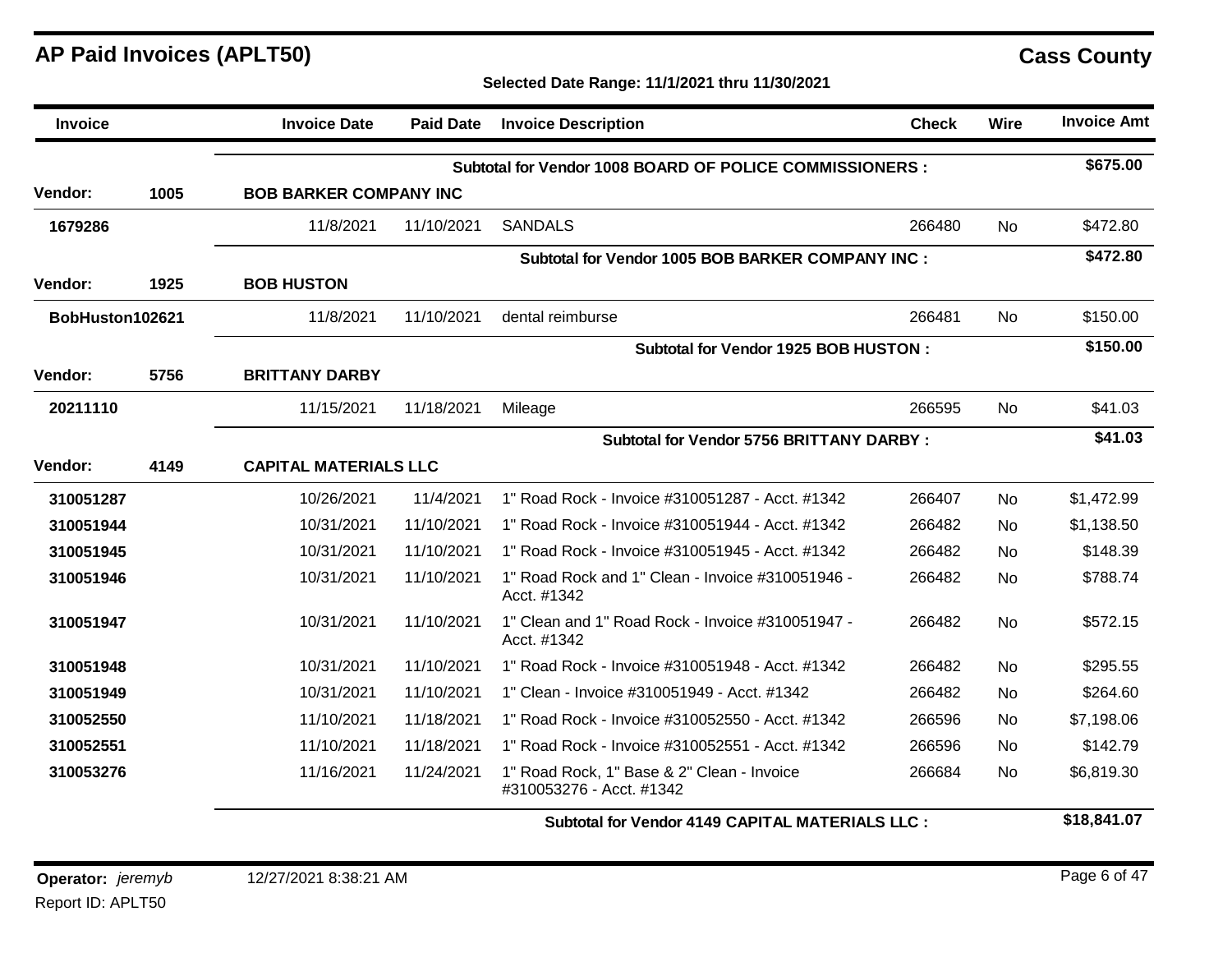### **Selected Date Range: 11/1/2021 thru 11/30/2021**

| <b>Invoice</b>                  |                      | <b>Invoice Date</b>                  | <b>Paid Date</b> | <b>Invoice Description</b>                                           | <b>Check</b> | <b>Wire</b> | <b>Invoice Amt</b> |
|---------------------------------|----------------------|--------------------------------------|------------------|----------------------------------------------------------------------|--------------|-------------|--------------------|
| Vendor:                         | 5812                 | <b>CAPITAL ONE</b>                   |                  |                                                                      |              |             |                    |
| 1638288342                      |                      | 10/19/2021                           | 11/4/2021        | Supplies/Training Materials - Invoice #1638288342 -<br>Acct. #637290 | 266408       | <b>No</b>   | \$620.26           |
| 1638289155                      |                      | 11/8/2021                            | 11/10/2021       | <b>Detention Supplies</b>                                            | 266483       | <b>No</b>   | \$453.47           |
| 1638294059                      |                      | 11/1/2021                            | 11/4/2021        | <b>Office Supplies</b>                                               | 266408       | <b>No</b>   | \$32.36            |
| 1638301681                      |                      | 10/24/2021                           | 11/4/2021        | supplies and maintenance                                             | 266408       | No          | \$196.89           |
|                                 |                      |                                      |                  | Subtotal for Vendor 5812 CAPITAL ONE:                                |              |             | \$1,302.98         |
| Vendor:                         | 3507                 | <b>CARDWELL &amp; ASSOCIATES INC</b> |                  |                                                                      |              |             |                    |
|                                 | 11.10.21-CARDWELL-DA | 11/10/2021                           | 11/18/2021       | CONSULTING 09/01-11/10/21                                            | 266597       | <b>No</b>   | \$1,375.00         |
|                                 |                      |                                      |                  | Subtotal for Vendor 3507 CARDWELL & ASSOCIATES INC :                 |              |             | \$1,375.00         |
| Vendor:                         | 5889                 | <b>CAROL LEE WILEY</b>               |                  |                                                                      |              |             |                    |
| 20211109                        |                      | 11/15/2021                           | 11/18/2021       | Mileage                                                              | 266598       | <b>No</b>   | \$15.08            |
|                                 |                      |                                      |                  | Subtotal for Vendor 5889 CAROL LEE WILEY :                           |              |             | \$15.08            |
| Vendor:                         | 5512                 | <b>CARTER WATERS LLC</b>             |                  |                                                                      |              |             |                    |
| 15093505-00                     |                      | 11/2/2021                            | 11/10/2021       | Patching - Invoice #15093505-00 - Acct. #6868916                     | 266484       | <b>No</b>   | \$1,309.00         |
| 15108814-00                     |                      | 11/3/2021                            | 11/10/2021       | Patching - Invoice #15108814-00 - Acct. #6868916                     | 266484       | <b>No</b>   | \$1,309.00         |
| 15122662-00                     |                      | 11/9/2021                            | 11/18/2021       | Patching - Invoice #15122662-00 - Acct. #6868916                     | 266599       | No          | \$1,309.00         |
|                                 |                      |                                      |                  | Subtotal for Vendor 5512 CARTER WATERS LLC :                         |              |             | \$3,927.00         |
| Vendor:                         | 1872                 | <b>CASS COUNTY SHERIFF</b>           |                  |                                                                      |              |             |                    |
| 11/21/2021-CCSO                 |                      | 11/21/2021                           | 11/24/2021       | <b>FUEL REIMBURSEMENT</b>                                            | 266685       | No.         | \$18,432.71        |
|                                 |                      |                                      |                  | Subtotal for Vendor 1872 CASS COUNTY SHERIFF :                       |              |             | \$18,432.71        |
| Vendor:                         | 1550                 | <b>CASS GAZETTE</b>                  |                  |                                                                      |              |             |                    |
| 23239                           |                      | 10/25/2021                           | 11/4/2021        | Supplies                                                             | 266409       | <b>No</b>   | \$999.00           |
| <b>INV#23247</b>                |                      | 11/1/2021                            | 11/4/2021        | INV# 23247 - 2 Part Inspection Forms                                 | 266410       | No          | \$497.00           |
| <b>Operator:</b> <i>jeremyb</i> |                      | 12/27/2021 8:38:21 AM                |                  |                                                                      |              |             | Page 7 of 47       |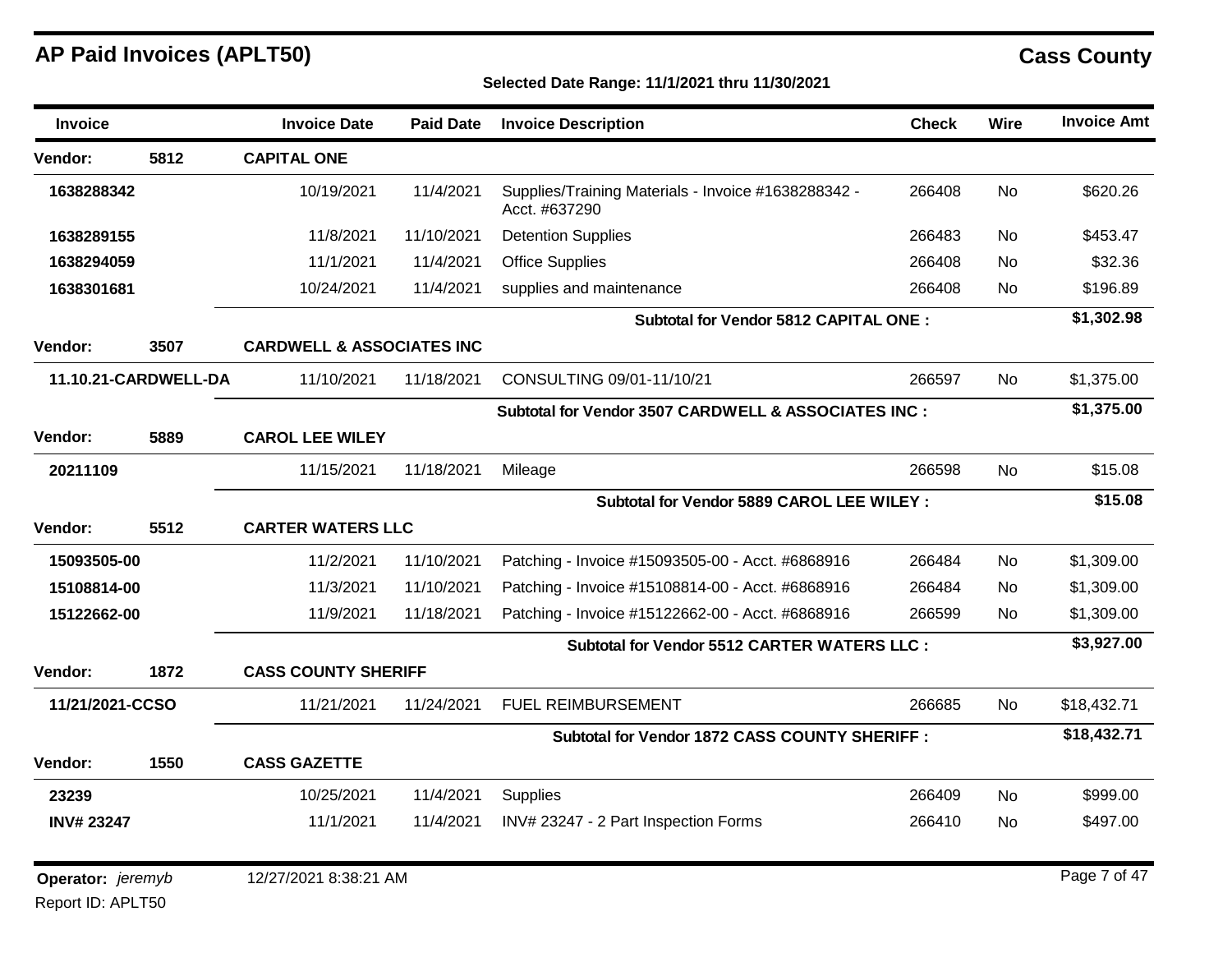### **Selected Date Range: 11/1/2021 thru 11/30/2021**

| <b>Invoice</b>    |                       | <b>Invoice Date</b>                 | <b>Paid Date</b>          | <b>Invoice Description</b>                                    | <b>Check</b> | Wire      | <b>Invoice Amt</b> |  |  |
|-------------------|-----------------------|-------------------------------------|---------------------------|---------------------------------------------------------------|--------------|-----------|--------------------|--|--|
|                   |                       |                                     |                           | Subtotal for Vendor 1550 CASS GAZETTE :                       |              |           | \$1,496.00         |  |  |
| <b>Vendor:</b>    | 2148                  | <b>CE WATER MANAGEMENT INC</b>      |                           |                                                               |              |           |                    |  |  |
| 59500             |                       | 11/15/2021                          | 11/18/2021                | <b>Just Ctr Water Treatment</b>                               | 266600       | No        | \$224.00           |  |  |
|                   |                       |                                     |                           | Subtotal for Vendor 2148 CE WATER MANAGEMENT INC :            |              |           | \$224.00           |  |  |
| Vendor:           | 1633                  | <b>CENTURY FIRE SPRINKLERS INC</b>  |                           |                                                               |              |           |                    |  |  |
| 010766            |                       | 11/8/2021                           | 11/10/2021                | replace broken head                                           | 266485       | <b>No</b> | \$218.00           |  |  |
|                   |                       |                                     |                           | Subtotal for Vendor 1633 CENTURY FIRE SPRINKLERS INC :        |              |           | \$218.00           |  |  |
| <b>Vendor:</b>    | 5449                  | <b>CENTURYLINK</b>                  |                           |                                                               |              |           |                    |  |  |
| 246712874         |                       | 10/12/2021                          | 11/10/2021                | Cass County monthly service                                   | 266486       | <b>No</b> | \$5,196.36         |  |  |
| 250780876         |                       | 11/12/2021                          | 11/18/2021                | Cass County service-acct #89811608                            | 266601       | No        | \$5,196.42         |  |  |
|                   |                       |                                     |                           | <b>Subtotal for Vendor 5449 CENTURYLINK:</b>                  |              |           | \$10,392.78        |  |  |
| <b>Vendor:</b>    | 1370                  |                                     | <b>CERF WIRE TRANSFER</b> |                                                               |              |           |                    |  |  |
|                   | EmployeeCont.11152021 | 11/15/2021                          | 11/15/2021                | <b>Employee Contribution</b>                                  | 266583       | No        | \$20,720.78        |  |  |
|                   | EmployeeCont.11302021 | 11/30/2021                          | 11/30/2021                | <b>Employee Contribution</b>                                  | 266765       | No        | \$20,746.48        |  |  |
|                   |                       |                                     |                           | Subtotal for Vendor 1370 CERF WIRE TRANSFER:                  |              |           | \$41,467.26        |  |  |
| Vendor:           | 1996                  | <b>CINTAS FIRE PROTECTION</b>       |                           |                                                               |              |           |                    |  |  |
| 0F58654564        |                       | 11/8/2021                           | 11/10/2021                | inspections                                                   | 266487       | <b>No</b> | \$231.29           |  |  |
| 5083171261        |                       | 11/8/2021                           | 11/18/2021                | First Aid Supplies - Invoice #5083171261 - Acct.<br>#10187275 | 266602       | No        | \$260.94           |  |  |
| OF58654564        |                       | 11/15/2021                          | 11/18/2021                | inspection-2 fusible link heat detectors                      | 266602       | No.       | \$231.29           |  |  |
|                   |                       |                                     |                           | Subtotal for Vendor 1996 CINTAS FIRE PROTECTION :             |              |           | \$723.52           |  |  |
| Vendor:           | 1111                  | <b>CIRCUIT CLERK OF CASS COUNTY</b> |                           |                                                               |              |           |                    |  |  |
| 11042021COURTS    |                       | 11/5/2021                           | 11/10/2021                | JUVENILE JUSTICE PRESERVATION FUND                            | 266488       | No.       | \$61,108.11        |  |  |
|                   |                       |                                     |                           | Subtotal for Vendor 1111 CIRCUIT CLERK OF CASS COUNTY :       |              |           | \$61,108.11        |  |  |
| Operator: jeremyb |                       | 12/27/2021 8:38:21 AM               |                           |                                                               |              |           | Page 8 of 47       |  |  |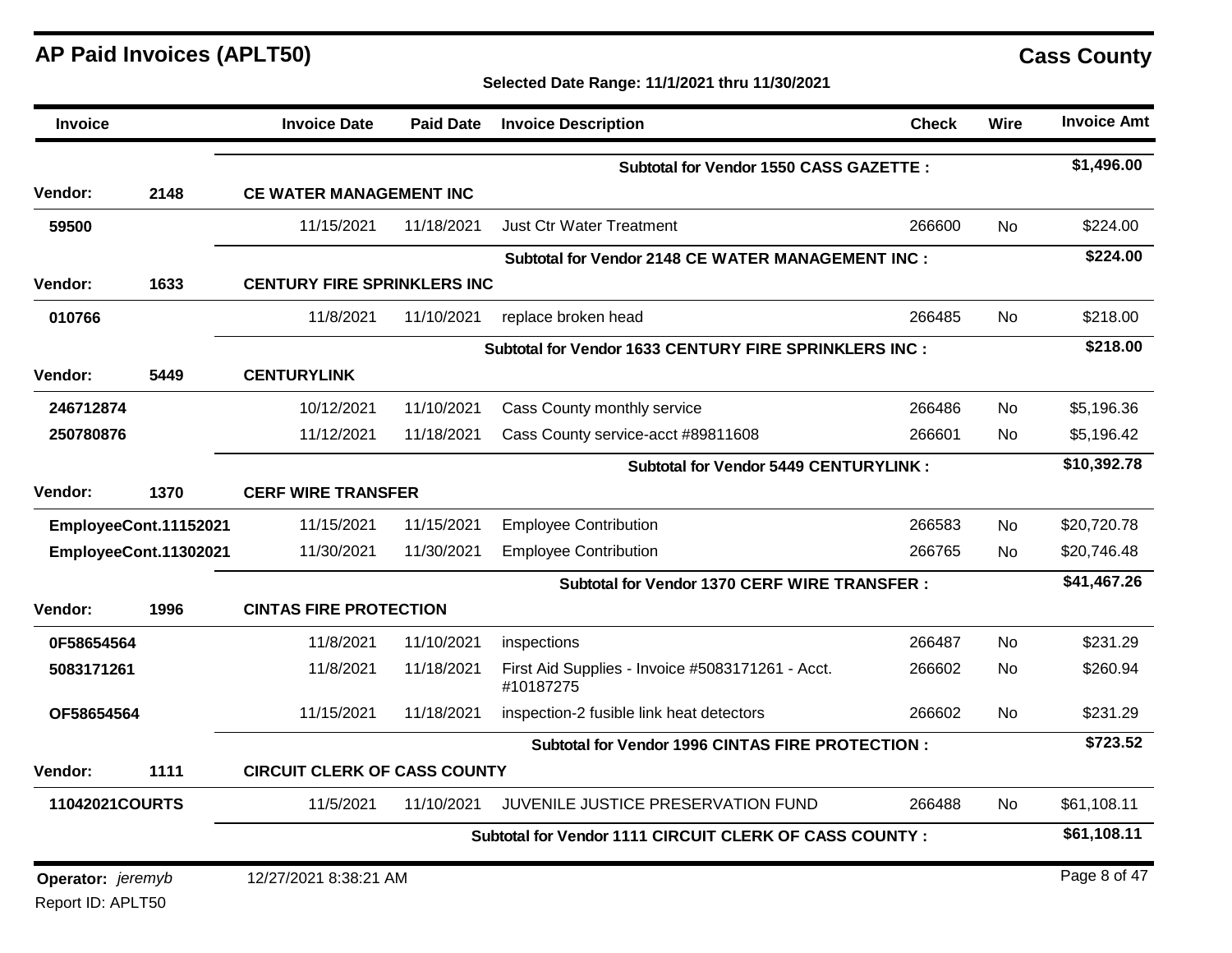| Invoice                  |      | <b>Invoice Date</b>                   | <b>Paid Date</b>                        | <b>Invoice Description</b>                                      | <b>Check</b> | Wire      | <b>Invoice Amt</b> |  |
|--------------------------|------|---------------------------------------|-----------------------------------------|-----------------------------------------------------------------|--------------|-----------|--------------------|--|
| Vendor:                  | 1027 | <b>CITY OF HARRISONVILLE</b>          |                                         |                                                                 |              |           |                    |  |
| 11082021CHOUSE           |      | 11/8/2021                             | 11/24/2021                              | electric, water, sewer service                                  | 266686       | No        | \$40,559.72        |  |
| 20211020                 |      | 11/1/2021                             | 11/10/2021                              | Account # 02-02031-00                                           | 266489       | <b>No</b> | \$33.89            |  |
|                          |      |                                       |                                         | Subtotal for Vendor 1027 CITY OF HARRISONVILLE :                |              |           | \$40,593.61        |  |
| Vendor:                  | 1110 | <b>CITY OF RAYMORE</b>                |                                         |                                                                 |              |           |                    |  |
| 1103                     |      | 11/18/2021                            | 11/18/2021                              | 58 Hyw & Dean Ave TIF                                           | 266603       | <b>No</b> | \$2,818.17         |  |
| 3150                     |      | 11/18/2021                            | 11/18/2021                              | SA58 TIF                                                        | 266603       | No.       | \$61,164.12        |  |
|                          |      |                                       |                                         | Subtotal for Vendor 1110 CITY OF RAYMORE :                      |              |           | \$63,982.29        |  |
| Vendor:                  | 5625 | <b>CMW EQUIPMENT</b>                  |                                         |                                                                 |              |           |                    |  |
| D15707                   |      | 11/5/2021                             | 11/18/2021                              | Parts - Invoice #D15707 - Acct. #CAS35                          | 266604       | No        | \$624.15           |  |
|                          |      |                                       |                                         | <b>Subtotal for Vendor 5625 CMW EQUIPMENT :</b>                 |              |           | \$624.15           |  |
| Vendor:                  | 4218 |                                       | <b>COAST TO COAST COMPUTER PRODUCTS</b> |                                                                 |              |           |                    |  |
| A2339749                 |      | 11/22/2021                            | 11/24/2021                              | <b>Supplies</b>                                                 | 266687       | <b>No</b> | \$69.99            |  |
|                          |      |                                       |                                         | Subtotal for Vendor 4218 COAST TO COAST COMPUTER PRODUCTS :     |              |           | \$69.99            |  |
| Vendor:                  | 4050 | <b>COMMERCE BANK COMMERCIAL CARDS</b> |                                         |                                                                 |              |           |                    |  |
| <b>Credit Cards 1223</b> |      | 11/8/2021                             | 11/10/2021                              | <b>Cass County Credit Cards</b>                                 | <b>WIRE</b>  | Yes       | \$42,555.40        |  |
|                          |      |                                       |                                         | <b>Subtotal for Vendor 4050 COMMERCE BANK COMMERCIAL CARDS:</b> |              |           | \$42,555.40        |  |
| Vendor:                  | 1941 | <b>COMPULINK LTD</b>                  |                                         |                                                                 |              |           |                    |  |
| 10880                    |      | 11/1/2021                             | 11/10/2021                              | Annual Software Maintenance - IMS - Invoice #10880              | 266490       | No        | \$2,250.00         |  |
|                          |      |                                       |                                         | Subtotal for Vendor 1941 COMPULINK LTD:                         |              |           | \$2,250.00         |  |
| Vendor:                  | 3983 | <b>COMTRONICS INC</b>                 |                                         |                                                                 |              |           |                    |  |
| 4403                     |      | 11/4/2021                             | 11/10/2021                              | 4403                                                            | 266491       | <b>No</b> | \$190.00           |  |
|                          |      |                                       |                                         | <b>Subtotal for Vendor 3983 COMTRONICS INC:</b>                 |              |           | \$190.00           |  |
|                          |      |                                       |                                         |                                                                 |              |           |                    |  |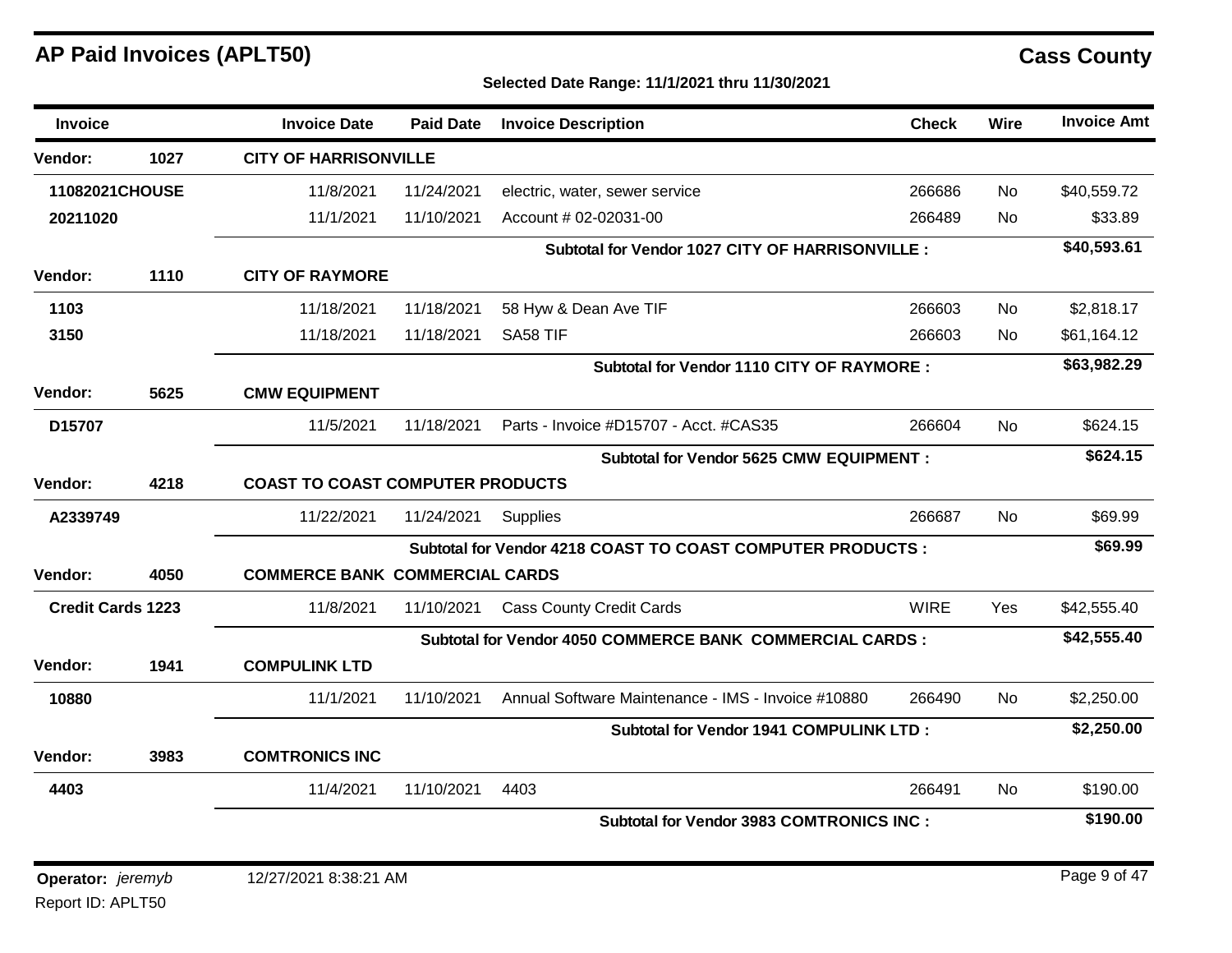### **Selected Date Range: 11/1/2021 thru 11/30/2021**

| <b>Invoice</b>    |      | <b>Invoice Date</b>                             | <b>Paid Date</b> | <b>Invoice Description</b>                                             | <b>Check</b> | Wire      | <b>Invoice Amt</b> |
|-------------------|------|-------------------------------------------------|------------------|------------------------------------------------------------------------|--------------|-----------|--------------------|
| <b>Vendor:</b>    | 3653 | <b>CONSOLIDATED MANAGEMENT CO</b>               |                  |                                                                        |              |           |                    |
| 48110321-J        |      | 11/15/2021                                      | 11/18/2021       | Juvenile Meals                                                         | 266605       | <b>No</b> | \$903.84           |
|                   |      |                                                 |                  | Subtotal for Vendor 3653 CONSOLIDATED MANAGEMENT CO:                   |              |           | \$903.84           |
| Vendor:           | 5624 | <b>CONTRAST MEDIA AGENCY</b>                    |                  |                                                                        |              |           |                    |
| 1556              |      | 11/21/2021                                      | 11/24/2021       | DARE DIGITAL WORKBOOKS                                                 | 266688       | <b>No</b> | \$222.60           |
|                   |      |                                                 |                  | <b>Subtotal for Vendor 5624 CONTRAST MEDIA AGENCY:</b>                 |              |           | \$222.60           |
| Vendor:           | 5770 | <b>CORNERSTONE CONSTRUCTION MATERIAL LLC</b>    |                  |                                                                        |              |           |                    |
| 21-626            |      | 10/13/2021                                      | 11/18/2021       | Road RX - Invoice #21-626 - Acct. #CCM21-525                           | 266606       | <b>No</b> | \$9,900.00         |
| 21-645            |      | 10/21/2021                                      | 11/4/2021        | Road RX & returns - Invoice #21-645 - Acct. #CCM21-<br>572             | 266411       | <b>No</b> | \$19,600.00        |
|                   |      |                                                 |                  | <b>Subtotal for Vendor 5770 CORNERSTONE CONSTRUCTION MATERIAL LLC:</b> |              |           | \$29,500.00        |
| <b>Vendor:</b>    | 2554 | <b>COUNTY EMPLOYEES RETIREMENT FUND</b>         |                  |                                                                        |              |           |                    |
| 10312021CERF4     |      | 10/29/2021                                      | 11/4/2021        | CERF 4% FOR 10-31-21 PR                                                | <b>WIRE</b>  | Yes       | \$22,509.93        |
| 11042021CERFMO    |      | 11/4/2021                                       | 11/10/2021       | OCTOBER CERF MONTHLY                                                   | <b>WIRE</b>  | Yes       | \$44,492.31        |
| 11152021CERF4     |      | 11/15/2021                                      | 11/18/2021       | CERF 4% FOR 11-15-21 PR                                                | <b>WIRE</b>  | Yes       | \$20,720.78        |
|                   |      |                                                 |                  | Subtotal for Vendor 2554 COUNTY EMPLOYEES RETIREMENT FUND :            |              |           | \$87,723.02        |
| Vendor:           | 2725 | <b>COUNTY LINE AUTO PARTS ROBERTS AUTO PART</b> |                  |                                                                        |              |           |                    |
| 261762            |      | 11/15/2021                                      | 11/18/2021       | <b>TAHOE WHEEL</b>                                                     | 266607       | <b>No</b> | \$115.00           |
|                   |      |                                                 |                  | Subtotal for Vendor 2725 COUNTY LINE AUTO PARTS ROBERTS AUTO PART:     |              |           | \$115.00           |
| Vendor:           | 1923 | <b>CREATIVE PRODUCT SOURCING INC DARE</b>       |                  |                                                                        |              |           |                    |
| 126701            |      | 11/8/2021                                       | 11/10/2021       | DARE TEES                                                              | 266492       | No.       | \$4,335.50         |
| 142064            |      | 11/8/2021                                       | 11/10/2021       | POP UP NAME CARDS                                                      | 266492       | No.       | \$90.00            |
|                   |      |                                                 |                  | <b>Subtotal for Vendor 1923 CREATIVE PRODUCT SOURCING INC DARE:</b>    |              |           | \$4,425.50         |
| Vendor:           | 2746 | <b>CROSS REPORTING SERVICE INC</b>              |                  |                                                                        |              |           |                    |
| Operator: jeremyb |      | 12/27/2021 8:38:22 AM                           |                  |                                                                        |              |           | Page 10 of 47      |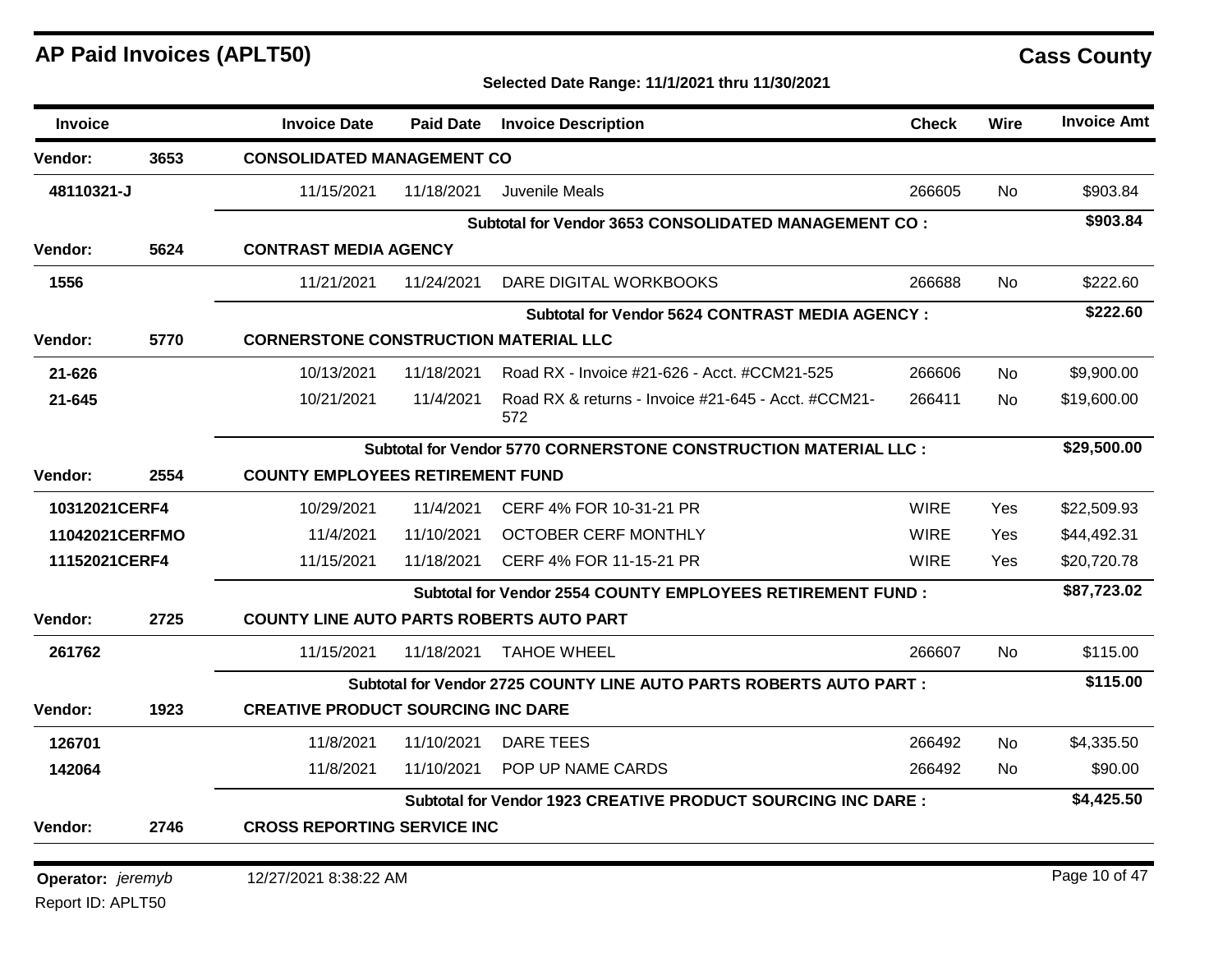### **Selected Date Range: 11/1/2021 thru 11/30/2021**

| <b>Invoice</b>    |      | <b>Invoice Date</b>                    | <b>Paid Date</b>                           | <b>Invoice Description</b>                                      | <b>Check</b> | Wire      | <b>Invoice Amt</b> |
|-------------------|------|----------------------------------------|--------------------------------------------|-----------------------------------------------------------------|--------------|-----------|--------------------|
| 71176             |      | 11/22/2021                             | 11/24/2021                                 | DEPOSITION CASE 20CA-CR00142-01 W KELLER                        | 266689       | No.       | \$146.50           |
|                   |      |                                        |                                            | Subtotal for Vendor 2746 CROSS REPORTING SERVICE INC :          |              |           | \$146.50           |
| <b>Vendor:</b>    | 1015 | <b>CULLIGAN OF GREATER KANSAS CITY</b> |                                            |                                                                 |              |           |                    |
| 1093561           |      | 11/15/2021                             | 11/18/2021                                 | <b>WATER</b>                                                    | 266608       | <b>No</b> | \$31.45            |
| 1093562           |      | 11/1/2021                              | 11/4/2021                                  | water rental                                                    | 266412       | <b>No</b> | \$73.70            |
| 1093604           |      | 11/4/2021                              | 11/10/2021                                 | 1093604                                                         | 266493       | No        | \$39.92            |
|                   |      |                                        |                                            | Subtotal for Vendor 1015 CULLIGAN OF GREATER KANSAS CITY:       |              |           | \$145.07           |
| Vendor:           | 5919 | <b>CVB INC WATER DOCTOR</b>            |                                            |                                                                 |              |           |                    |
| 15229             |      | 11/8/2021                              | 11/10/2021                                 | repair service                                                  | 266494       | <b>No</b> | \$302.38           |
|                   |      |                                        |                                            | Subtotal for Vendor 5919 CVB INC WATER DOCTOR :                 |              |           | \$302.38           |
| Vendor:           | 1992 |                                        | <b>D &amp; D PROFESSIONAL CLEANING LLC</b> |                                                                 |              |           |                    |
| 4177              |      | 10/29/2021                             | 11/4/2021                                  | ASSESSOR'S OFFICE CLEANING 10/07 & 10/23/21                     | 266413       | <b>No</b> | \$240.00           |
| 4178              |      | 10/29/2021                             | 11/10/2021                                 | Office Cleaning @ 30508 SW Outer Rd location -<br>Invoice #4178 | 266495       | <b>No</b> | \$564.76           |
|                   |      |                                        |                                            | Subtotal for Vendor 1992 D & D PROFESSIONAL CLEANING LLC :      |              |           | \$804.76           |
| <b>Vendor:</b>    | 3454 | <b>DASH MEDICAL GLOVES INC</b>         |                                            |                                                                 |              |           |                    |
| 1248240           |      | 11/8/2021                              | 11/10/2021                                 | <b>EXAM GLOVES</b>                                              | 266496       | No.       | \$2,350.80         |
|                   |      |                                        |                                            | Subtotal for Vendor 3454 DASH MEDICAL GLOVES INC :              |              |           | \$2,350.80         |
| Vendor:           | 3863 | <b>DEANA CLARK</b>                     |                                            |                                                                 |              |           |                    |
| 20211110          |      | 11/22/2021                             | 11/24/2021                                 | Reimbursement / Mileage                                         | 266690       | <b>No</b> | \$105.53           |
|                   |      |                                        |                                            | <b>Subtotal for Vendor 3863 DEANA CLARK:</b>                    |              |           | \$105.53           |
| Vendor:           | 5291 | <b>DEANNA NEILL</b>                    |                                            |                                                                 |              |           |                    |
| DeAnnaNeill081921 |      | 11/22/2021                             | 11/24/2021                                 | vision reimburse                                                | 266691       | <b>No</b> | \$150.00           |
|                   |      |                                        |                                            | <b>Subtotal for Vendor 5291 DEANNA NEILL:</b>                   |              |           | \$150.00           |
| Operator: jeremyb |      | 12/27/2021 8:38:22 AM                  |                                            |                                                                 |              |           | Page 11 of 47      |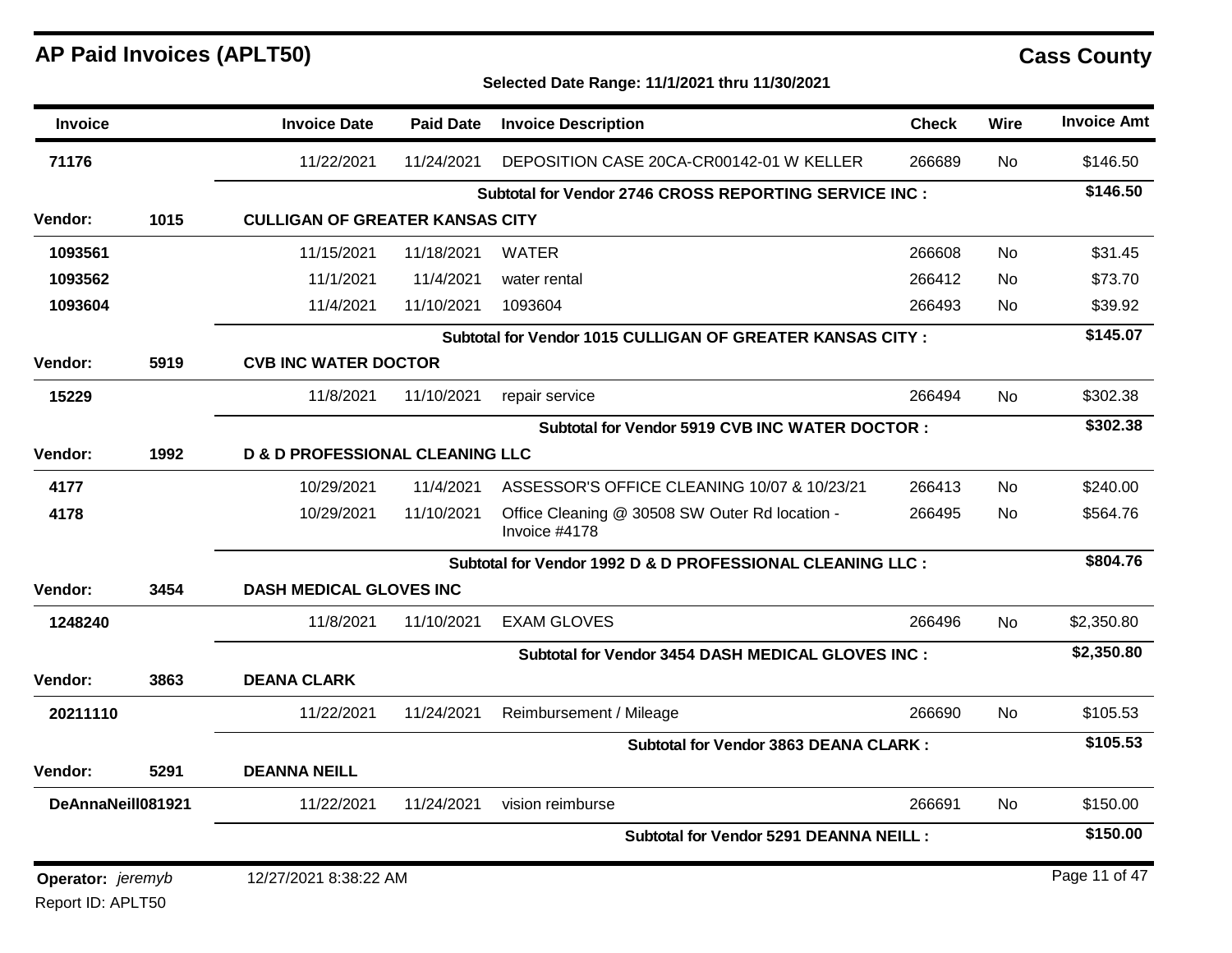| <b>Invoice</b>         |      | <b>Invoice Date</b>                  | <b>Paid Date</b> | <b>Invoice Description</b>                               | <b>Check</b> | Wire      | <b>Invoice Amt</b> |
|------------------------|------|--------------------------------------|------------------|----------------------------------------------------------|--------------|-----------|--------------------|
| Vendor:                | 4267 | <b>DELTA INNOVATIVE SERVICES INC</b> |                  |                                                          |              |           |                    |
| 4297                   |      | 11/15/2021                           | 11/18/2021       | drain leaking                                            | 266610       | No.       | \$932.39           |
|                        |      |                                      |                  | Subtotal for Vendor 4267 DELTA INNOVATIVE SERVICES INC : |              |           | \$932.39           |
| Vendor:                | 4028 | <b>DEREK WISE</b>                    |                  |                                                          |              |           |                    |
| <b>DerekWise</b>       |      | 11/8/2021                            | 11/10/2021       | reimbursement for software                               | 266497       | <b>No</b> | \$44.97            |
|                        |      |                                      |                  | Subtotal for Vendor 4028 DEREK WISE:                     |              |           | \$44.97            |
| Vendor:                | 2286 | <b>DILLARD W MEINS</b>               |                  |                                                          |              |           |                    |
| DillardMeins11321      |      | 11/8/2021                            | 11/10/2021       | vision reimburse                                         | 266498       | <b>No</b> | \$150.00           |
|                        |      |                                      |                  | Subtotal for Vendor 2286 DILLARD W MEINS :               |              |           | \$150.00           |
| Vendor:                | 5781 | <b>DOMAIN LISTINGS LLC</b>           |                  |                                                          |              |           |                    |
| 242-1848               |      | 11/22/2021                           | 11/24/2021       | Domain Listing                                           | 266692       | No        | \$228.00           |
|                        |      |                                      |                  | <b>Subtotal for Vendor 5781 DOMAIN LISTINGS LLC:</b>     |              |           | \$228.00           |
| Vendor:                | 5304 | DON BROWN CHEVROLET INC              |                  |                                                          |              |           |                    |
| 111821                 |      | 11/21/2021                           | 11/24/2021       | <b>TAHOES</b>                                            | 266693       | No.       | \$230,866.00       |
|                        |      |                                      |                  | Subtotal for Vendor 5304 DON BROWN CHEVROLET INC :       |              |           | \$230,866.00       |
| Vendor:                | 5436 | <b>DONALD J BOWERS</b>               |                  |                                                          |              |           |                    |
| <b>BOWERS NOV 2021</b> |      | 10/27/2021                           | 11/4/2021        | BOWERS NOV 2021                                          | 266414       | No.       | \$1,933.33         |
|                        |      |                                      |                  | Subtotal for Vendor 5436 DONALD J BOWERS :               |              |           | \$1,933.33         |
| Vendor:                | 5930 | <b>DONNA DIENER</b>                  |                  |                                                          |              |           |                    |
| 20211122               |      | 11/22/2021                           | 11/24/2021       | Mileage                                                  | 266694       | No.       | \$19.72            |
|                        |      |                                      |                  | <b>Subtotal for Vendor 5930 DONNA DIENER:</b>            |              |           | \$19.72            |
| Vendor:                | 1222 | <b>DOUBLE CHECK CO</b>               |                  |                                                          |              |           |                    |
| <b>SMI-80515</b>       |      | 11/17/2021                           | 11/24/2021       | Equipment repair - Invoice #SMI-80515 - Acct. #C-1227    | 266695       | No.       | \$1,773.60         |
| Operator: jeremyb      |      | 12/27/2021 8:38:22 AM                |                  |                                                          |              |           | Page 12 of 47      |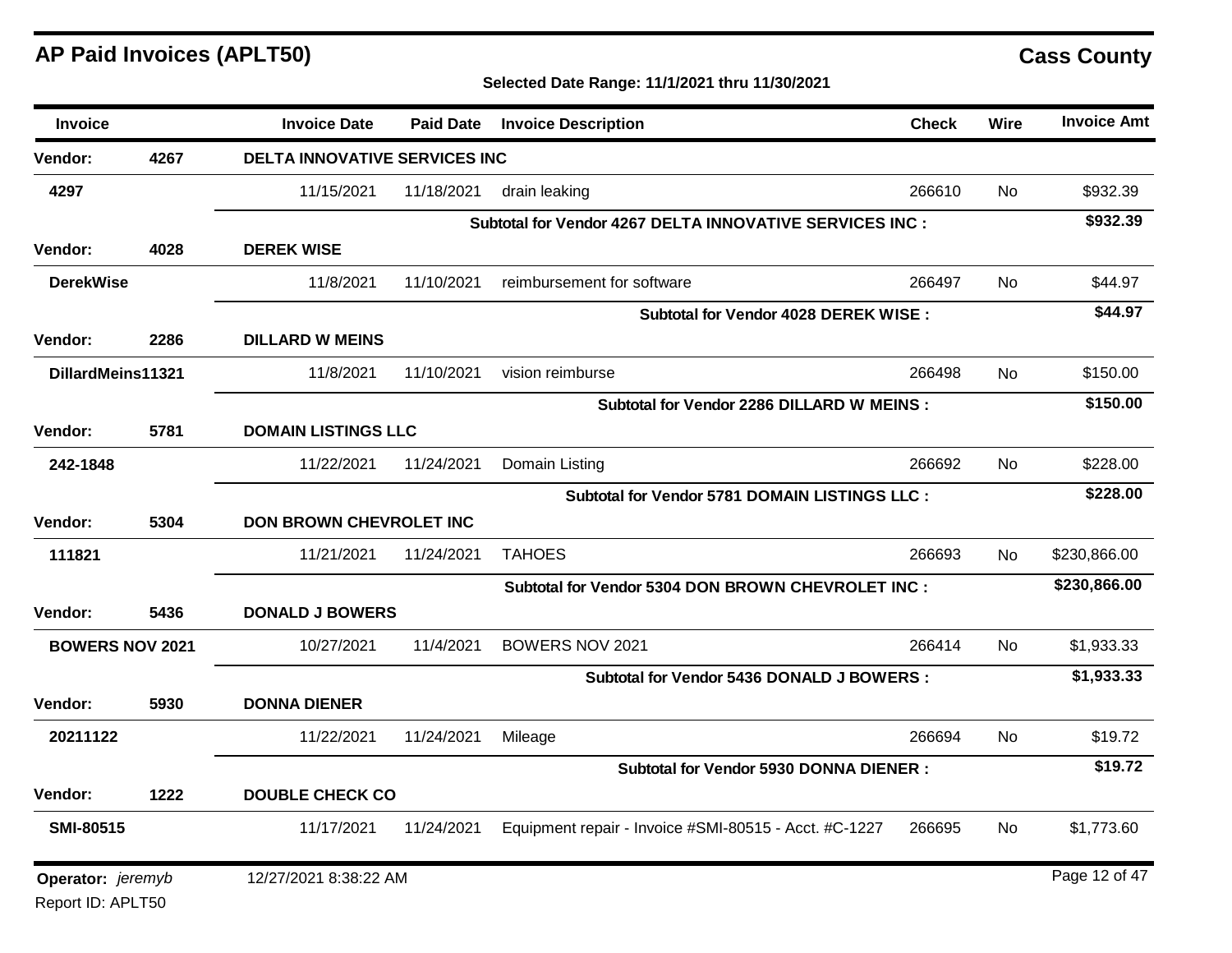| <b>Invoice</b>                         |      | <b>Invoice Date</b>            | <b>Paid Date</b> | <b>Invoice Description</b>                                     | <b>Check</b> | <b>Wire</b>    | <b>Invoice Amt</b> |
|----------------------------------------|------|--------------------------------|------------------|----------------------------------------------------------------|--------------|----------------|--------------------|
|                                        |      |                                |                  | Subtotal for Vendor 1222 DOUBLE CHECK CO :                     |              |                | \$1,773.60         |
| Vendor:                                | 3510 | <b>DREXEL TECHNOLOGIES INC</b> |                  |                                                                |              |                |                    |
| <b>INV63363</b>                        |      | 11/8/2021                      | 11/10/2021       | INV63363 - Maint- Codes Large Format<br>Printer/Copier/Scanner | 266499       | No.            | \$112.50           |
|                                        |      |                                |                  | Subtotal for Vendor 3510 DREXEL TECHNOLOGIES INC :             |              |                | \$112.50           |
| Vendor:                                | 5210 | <b>DUDE SOLUTIONS INC</b>      |                  |                                                                |              |                |                    |
| <b>INV-98550</b>                       |      | 11/8/2021                      | 11/10/2021       | INV-98550 - Codes Permitting Program                           | 266500       | No.            | \$13,500.48        |
|                                        |      |                                |                  | Subtotal for Vendor 5210 DUDE SOLUTIONS INC :                  |              | \$13,500.48    |                    |
| Vendor:                                | 3359 | <b>E &amp; S ROCK LLC</b>      |                  |                                                                |              |                |                    |
| 13400                                  |      | 10/26/2021                     | 11/10/2021       | 1" Road Rock - Invoice #13400 - Acct. #0049                    | 266501       | No.            | \$3,769.56         |
| 13408                                  |      | 10/27/2021                     | 11/10/2021       | 1" Road Rock - Invoice #13408 - Acct. #0049                    | 266501       | No.            | \$5,988.37         |
| 13414                                  |      | 10/28/2021                     | 11/10/2021       | 1" Clean - Invoice #13414 - Acct. #0049                        | 266501       | No.            | \$2,840.10         |
| 13422                                  |      | 11/1/2021                      | 11/10/2021       | 1" Road Rock - Invoice #13422 - Acct. #0049                    | 266501       | No.            | \$1,493.42         |
| 13433                                  |      | 11/2/2021                      | 11/10/2021       | 1" Road Rock - Invoice #13433 - Acct. #0049                    | 266501       | No.            | \$1,524.29         |
| 13443                                  |      | 11/3/2021                      | 11/18/2021       | 1" Road Rock - Invoice #13443 - Acct. #0049                    | 266611       | No.            | \$706.43           |
| 13486                                  |      | 11/9/2021                      | 11/24/2021       | 1" Road Rock - Invoice #13486 - Acct. #0049                    | 266696       | No.            | \$1,977.92         |
| 13495                                  |      | 11/10/2021                     | 11/24/2021       | 1" Road Rock - Invoice #13495 - Acct. #0049                    | 266696       | No.            | \$1,953.99         |
| 13511                                  |      | 11/12/2021                     | 11/24/2021       | 1" Road Rock - Invoice #13511 - Acct. #0049                    | 266696       | N <sub>0</sub> | \$1,974.88         |
| 13520                                  |      | 11/15/2021                     | 11/24/2021       | 1" Road Rock - Invoice #13520 - Acct. #0049                    | 266696       | No.            | \$3,791.12         |
| 13533                                  |      | 11/16/2021                     | 11/24/2021       | 1" Road Rock - Invoice #13533 - Acct. #0049                    | 266696       | No.            | \$2,750.48         |
|                                        |      |                                |                  | Subtotal for Vendor 3359 E & S ROCK LLC :                      |              |                | \$28,770.56        |
| Vendor:                                | 1559 | <b>ECB IDENTITY</b>            |                  |                                                                |              |                |                    |
| 1567                                   |      | 11/8/2021                      | 11/10/2021       | <b>Detention Uniforms</b>                                      | 266502       | <b>No</b>      | \$3,186.85         |
|                                        |      |                                |                  | Subtotal for Vendor 1559 ECB IDENTITY :                        |              |                | \$3,186.85         |
| <b>Vendor:</b>                         | 1232 | <b>EDWARD J RICE CO INC</b>    |                  |                                                                |              |                |                    |
| Operator: jeremyb<br>Report ID: APLT50 |      | 12/27/2021 8:38:22 AM          |                  |                                                                |              |                | Page 13 of 47      |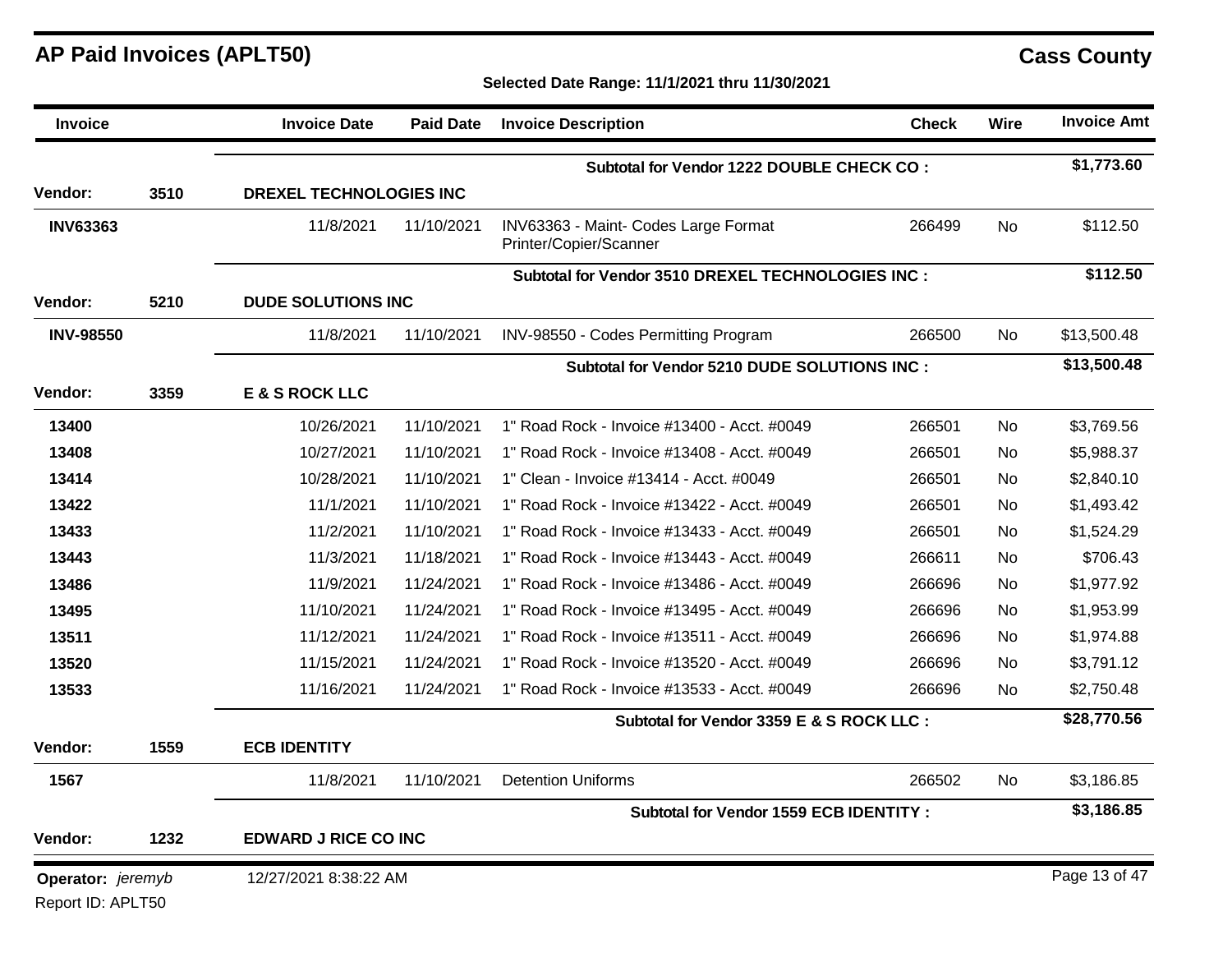Report ID: APLT50

| <b>Invoice</b>                  |                       | <b>Invoice Date</b>                  | <b>Paid Date</b> | <b>Invoice Description</b>                               | <b>Check</b> | Wire      | <b>Invoice Amt</b> |
|---------------------------------|-----------------------|--------------------------------------|------------------|----------------------------------------------------------|--------------|-----------|--------------------|
| 065473                          |                       | 10/28/2021                           | 11/4/2021        | BUSINES ASSESSMENT FORMS - CASS ASSESSOR                 | 266415       | No        | \$266.49           |
| 065525                          |                       | 11/9/2021                            | 11/18/2021       | ASSESSOR'S OFFICE #10 ENVELOPES                          | 266612       | No.       | \$162.80           |
| 065535                          |                       | 11/12/2021                           | 11/18/2021       | <b>First Payment for Canvass</b>                         | 266612       | No.       | \$14,897.98        |
|                                 |                       |                                      |                  | Subtotal for Vendor 1232 EDWARD J RICE CO INC :          |              |           | \$15,327.27        |
| Vendor:                         | 3814                  | <b>EDWARD JONES</b>                  |                  |                                                          |              |           |                    |
|                                 | EmployeeCont.11152021 | 11/15/2021                           | 11/15/2021       | <b>Employee Contribution</b>                             | 266584       | <b>No</b> | \$40.00            |
|                                 | EmployeeCont.11302021 | 11/30/2021                           | 11/30/2021       | <b>Employee Contribution</b>                             | 266766       | <b>No</b> | \$40.00            |
|                                 |                       |                                      |                  | Subtotal for Vendor 3814 EDWARD JONES :                  |              |           | \$80.00            |
| Vendor:                         | 2491                  | <b>EDWIN RIVERA</b>                  |                  |                                                          |              |           |                    |
| 11/10/2021                      |                       | 11/12/2021                           | 11/18/2021       | CRIMINAL MILEAGE CASE 18CA-CR01259-01 M<br><b>MCAFEE</b> | 266613       | <b>No</b> | \$58.00            |
|                                 |                       |                                      |                  | Subtotal for Vendor 2491 EDWIN RIVERA:                   |              |           | \$58.00            |
| Vendor:                         | 1765                  | <b>ELEVATOR SAFETY SERVICES INC</b>  |                  |                                                          |              |           |                    |
| 28346                           |                       | 11/15/2021                           | 11/18/2021       | reinspection                                             | 266614       | No        | \$100.00           |
|                                 |                       |                                      |                  | Subtotal for Vendor 1765 ELEVATOR SAFETY SERVICES INC :  |              |           | \$100.00           |
| Vendor:                         | 5769                  | <b>ELLINGER &amp; ASSOCIATES LLC</b> |                  |                                                          |              |           |                    |
| 1972                            |                       | 11/15/2021                           | 11/18/2021       | professional services                                    | 266615       | <b>No</b> | \$860.00           |
|                                 |                       |                                      |                  | Subtotal for Vendor 5769 ELLINGER & ASSOCIATES LLC :     |              |           | \$860.00           |
| Vendor:                         | 5648                  | <b>EMERALD COURT REPORTING LLC</b>   |                  |                                                          |              |           |                    |
| 14906                           |                       | 11/12/2021                           | 11/18/2021       | TRANSCRIPT CASE 20CA-CR00676-01 D<br>THIBODBEAU-PEARCE   | 266616       | <b>No</b> | \$144.90           |
|                                 |                       |                                      |                  | Subtotal for Vendor 5648 EMERALD COURT REPORTING LLC :   |              |           | \$144.90           |
| Vendor:                         | 5873                  | <b>EMERGENCY VEHICLES INC</b>        |                  |                                                          |              |           |                    |
| 203446                          |                       | 11/21/2021                           | 11/24/2021       | <b>REMAINDER OF MCU</b>                                  | 266697       | No.       | \$65,019.00        |
| <b>Operator:</b> <i>jeremyb</i> |                       | 12/27/2021 8:38:22 AM                |                  |                                                          |              |           | Page 14 of 47      |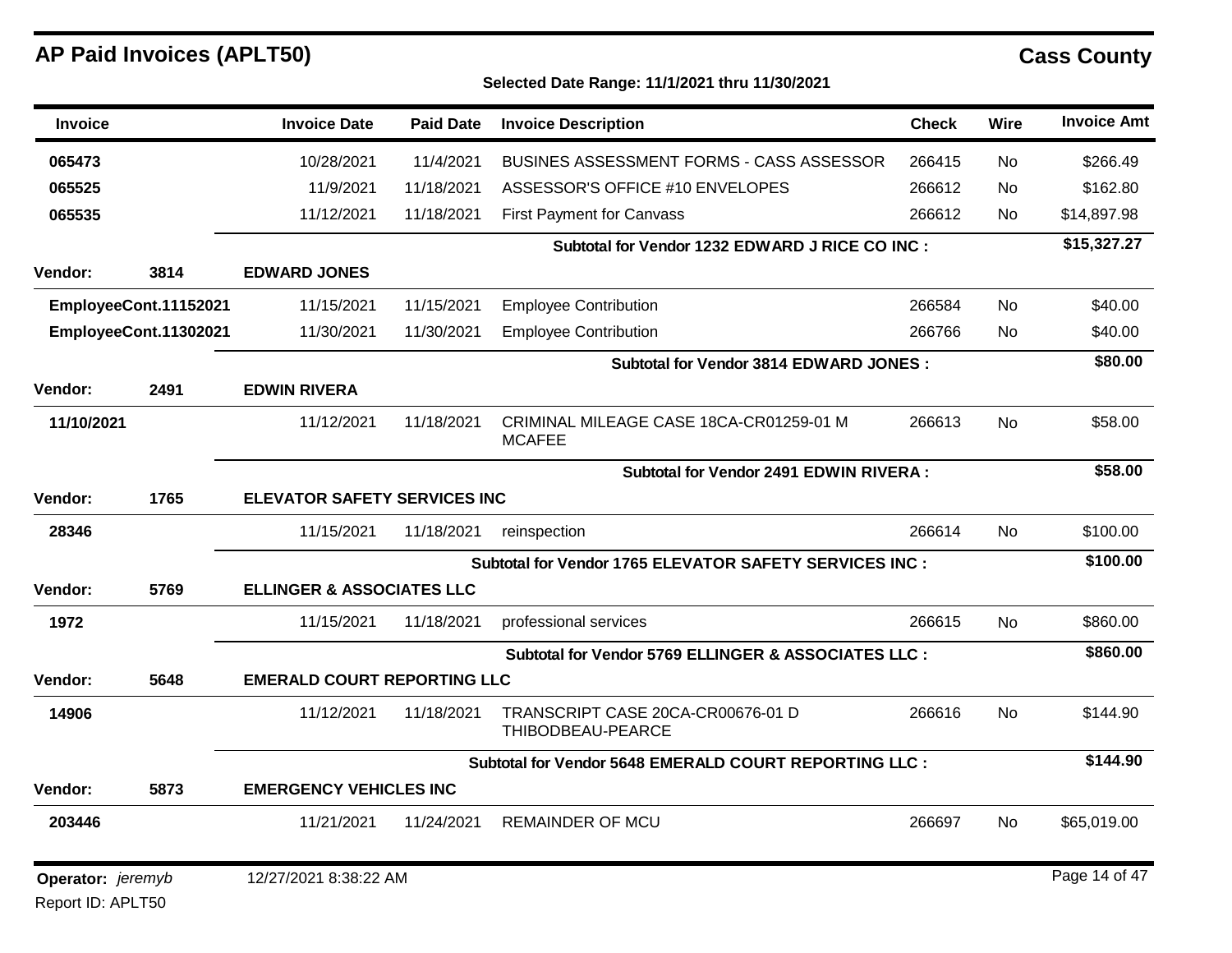Report ID: APLT50

| <b>Invoice</b>         |                        | <b>Invoice Date</b>       | <b>Paid Date</b> | <b>Invoice Description</b>                                  | <b>Check</b> | Wire           | <b>Invoice Amt</b> |
|------------------------|------------------------|---------------------------|------------------|-------------------------------------------------------------|--------------|----------------|--------------------|
|                        |                        |                           |                  | <b>Subtotal for Vendor 5873 EMERGENCY VEHICLES INC:</b>     |              |                | \$65,019.00        |
| Vendor:                | 1187                   | <b>EMPOWER RETIREMENT</b> |                  |                                                             |              |                |                    |
|                        | EmployeeCont.11152021  | 11/15/2021                | 11/15/2021       | <b>Employee Contribution</b>                                | <b>WIRE</b>  | Yes            | \$12,810.09        |
|                        | EmployeeCont.11302021  | 11/30/2021                | 11/30/2021       | <b>Employee Contribution</b>                                | <b>WIRE</b>  | Yes            | \$12,643.85        |
|                        |                        |                           |                  | <b>Subtotal for Vendor 1187 EMPOWER RETIREMENT:</b>         |              |                | \$25,453.94        |
| Vendor:                | 5819                   | <b>EPIC PLUMBING LLC</b>  |                  |                                                             |              |                |                    |
| 3414-3649              |                        | 11/15/2021                | 11/18/2021       | camera to locate-install shut off valves                    | 266617       | No.            | \$605.00           |
| 3414-3650              |                        | 11/8/2021                 | 11/10/2021       | hot water issue and camera & locate                         | 266503       | No.            | \$715.00           |
|                        |                        |                           |                  | Subtotal for Vendor 5819 EPIC PLUMBING LLC :                |              |                | \$1,320.00         |
| Vendor:                | 1024                   | <b>FAMILY CENTER</b>      |                  |                                                             |              |                |                    |
| 1115700-10.25.21       |                        | 11/8/2021                 | 11/10/2021       | <b>CCSO PORTION OF R&amp;B BILL</b>                         | 266504       | <b>No</b>      | \$511.87           |
| 1115800-10/25/2021     |                        | 11/15/2021                | 11/18/2021       | <b>AUTO MAINTENANCE SUPPLIES</b>                            | 266618       | No             | \$57.80            |
| 5282714                |                        | 10/25/2021                | 11/4/2021        | ASSESSOR'S OFFICE JACKETS & BATTERIES                       | 266416       | No             | \$313.85           |
| <b>Maintstate 1021</b> |                        | 11/8/2021                 | 11/10/2021       | October 2021 statement                                      | 266504       | <b>No</b>      | \$414.59           |
|                        | period ending 10.25.21 | 10/25/2021                | 11/4/2021        | Supplies/Parts - period ending 10.25.21 - Acct.<br>#1115700 | 266416       | No             | \$301.62           |
|                        |                        |                           |                  | <b>Subtotal for Vendor 1024 FAMILY CENTER:</b>              |              |                | \$1,599.73         |
| Vendor:                | 1241                   | <b>FASTENAL</b>           |                  |                                                             |              |                |                    |
| 759129                 |                        | 11/22/2021                | 11/24/2021       | parts                                                       | 266698       | N <sub>o</sub> | \$123.30           |
|                        |                        |                           |                  | <b>Subtotal for Vendor 1241 FASTENAL:</b>                   |              |                | \$123.30           |
| Vendor:                | 1221                   | <b>FEDEX</b>              |                  |                                                             |              |                |                    |
| 7-547-22777            |                        | 11/8/2021                 | 11/10/2021       | <b>SHIPPING CHARGES</b>                                     | 266505       | <b>No</b>      | \$54.21            |
|                        |                        |                           |                  | <b>Subtotal for Vendor 1221 FEDEX:</b>                      |              |                | \$54.21            |
| Vendor:                | 3889                   | <b>FELD FIRE</b>          |                  |                                                             |              |                |                    |
| Operator: jeremyb      |                        | 12/27/2021 8:38:22 AM     |                  |                                                             |              |                | Page 15 of 47      |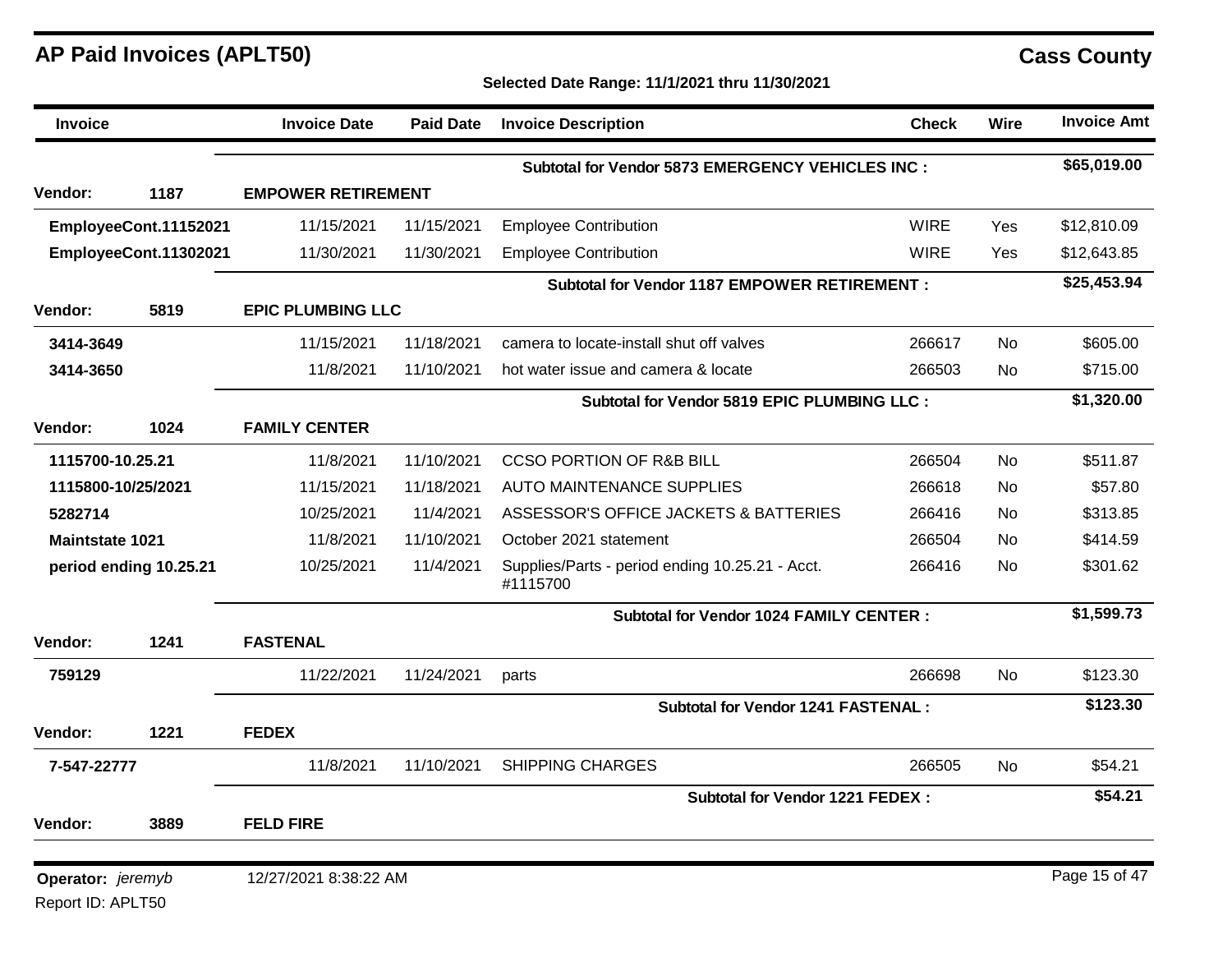### **Selected Date Range: 11/1/2021 thru 11/30/2021**

| <b>Invoice</b>                   |                       | <b>Invoice Date</b>               | <b>Paid Date</b> | <b>Invoice Description</b>                                                                   | <b>Check</b> | <b>Wire</b> | <b>Invoice Amt</b> |
|----------------------------------|-----------------------|-----------------------------------|------------------|----------------------------------------------------------------------------------------------|--------------|-------------|--------------------|
| 0395177-IN                       |                       | 10/28/2021                        | 11/10/2021       | Parts - Invoice #0395177-IN - Acct. #02-1069050                                              | 266506       | No.         | \$140.00           |
|                                  |                       |                                   |                  | Subtotal for Vendor 3889 FELD FIRE :                                                         |              |             | \$140.00           |
| <b>Vendor:</b>                   | 5287                  | <b>FIDELITY COMMUNICATIONS CO</b> |                  |                                                                                              |              |             |                    |
|                                  | 10.23.21 to 11.22.21  | 10/23/2021                        | 11/10/2021       | Internet Service at Main Terrace location - from<br>10.23.21 to 11.22.21 - Acct. #0000491071 | 266507       | <b>No</b>   | \$95.00            |
| 20211123                         |                       | 11/22/2021                        | 11/24/2021       | Customer #0000487929                                                                         | 266699       | <b>No</b>   | \$126.68           |
|                                  |                       |                                   |                  | Subtotal for Vendor 5287 FIDELITY COMMUNICATIONS CO:                                         |              |             | \$221.68           |
| Vendor:                          | 5520                  | FIRESTONE COMPLETE AUTO CARE      |                  |                                                                                              |              |             |                    |
| 079994                           |                       | 11/1/2021                         | 11/4/2021        | <b>TIRES</b>                                                                                 | 266417       | <b>No</b>   | \$1,129.20         |
|                                  | 080180 080141 080360  | 11/1/2021                         | 11/4/2021        | <b>TIRES</b>                                                                                 | 266417       | <b>No</b>   | \$924.56           |
| 080953 080837                    |                       | 11/22/2021                        | 11/24/2021       | <b>TIRES</b>                                                                                 | 266700       | <b>No</b>   | \$1,479.64         |
| <b>MULTIPLE INVOICES 11.8.21</b> |                       | 11/8/2021                         | 11/10/2021       | <b>AUTO MAINTENANCE</b>                                                                      | 266508       | <b>No</b>   | \$2,987.00         |
|                                  |                       |                                   |                  | Subtotal for Vendor 5520 FIRESTONE COMPLETE AUTO CARE :                                      |              |             | \$6,520.40         |
| <b>Vendor:</b>                   | 5401                  | <b>FORENSIC MEDICAL</b>           |                  |                                                                                              |              |             |                    |
| 18802                            |                       | 11/22/2021                        | 11/24/2021       | Dec 2021 Services                                                                            | 266701       | <b>No</b>   | \$14,583.33        |
|                                  |                       |                                   |                  | Subtotal for Vendor 5401 FORENSIC MEDICAL :                                                  |              |             | \$14,583.33        |
| <b>Vendor:</b>                   | 5607                  | <b>FP FINANCE PROGRAM</b>         |                  |                                                                                              |              |             |                    |
| 30464244                         |                       | 11/11/2021                        | 11/18/2021       | Postage Machine County Clerk                                                                 | 266619       | <b>No</b>   | \$285.00           |
|                                  |                       |                                   |                  | <b>Subtotal for Vendor 5607 FP FINANCE PROGRAM:</b>                                          |              |             | \$285.00           |
| <b>Vendor:</b>                   | 1578                  | <b>FRATERNAL ORDER OF POLICE</b>  |                  |                                                                                              |              |             |                    |
|                                  | EmployeeCont.11302021 | 11/30/2021                        | 11/30/2021       | <b>Employee Contribution</b>                                                                 | 266767       | No          | \$1,638.00         |
|                                  |                       |                                   |                  | Subtotal for Vendor 1578 FRATERNAL ORDER OF POLICE :                                         |              |             | \$1,638.00         |
| <b>Vendor:</b>                   | 4559                  | <b>FREEDOM CYCLES INC</b>         |                  |                                                                                              |              |             |                    |
|                                  | 94222997 94223040     | 11/15/2021                        | 11/18/2021       | <b>ATV OIL</b>                                                                               | 266620       | <b>No</b>   | \$70.08            |
| Operator: jeremyb                |                       | 12/27/2021 8:38:22 AM             |                  |                                                                                              |              |             | Page 16 of 47      |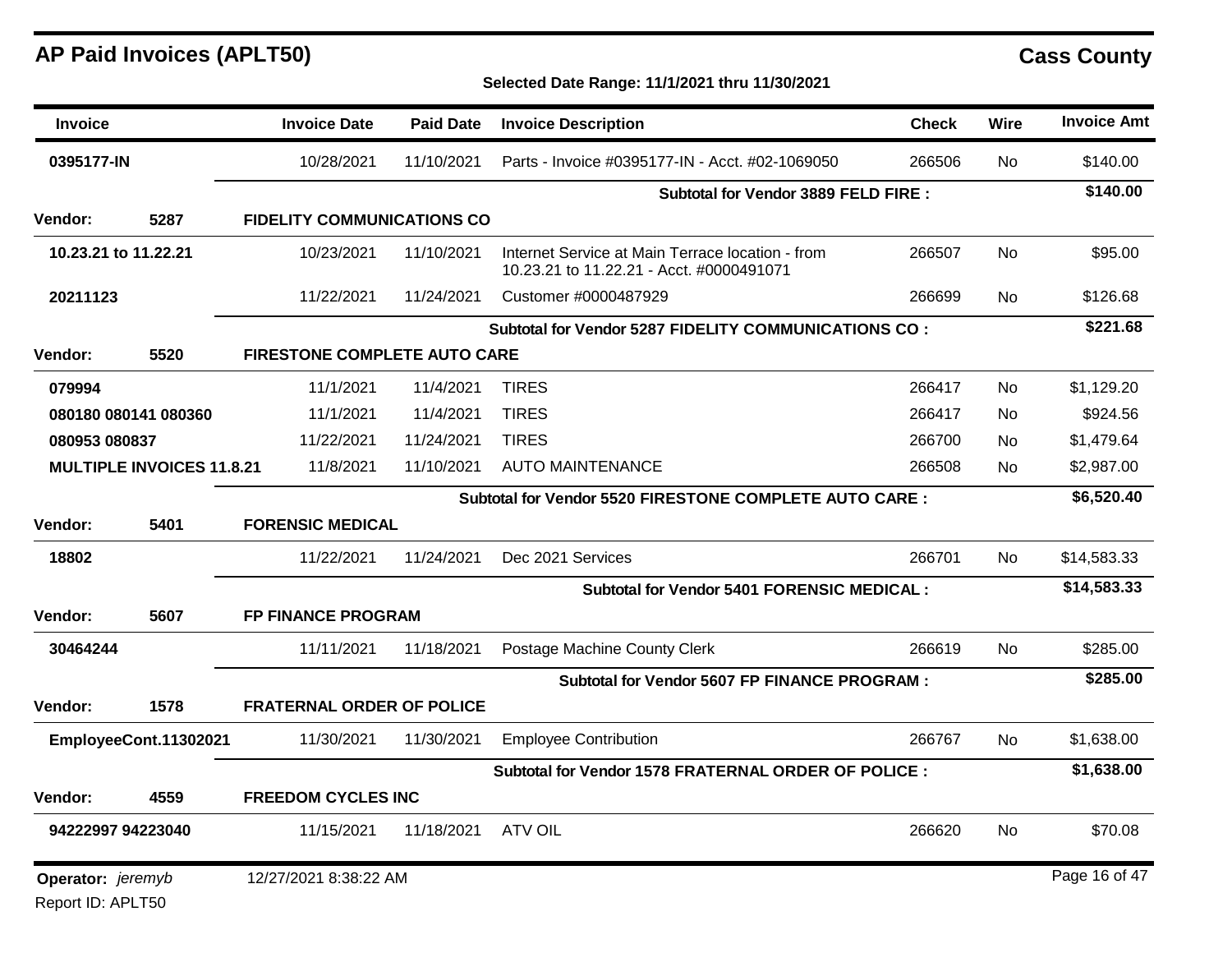### **Selected Date Range: 11/1/2021 thru 11/30/2021**

| <b>Invoice</b>                  |                     | <b>Invoice Date</b>                       | <b>Paid Date</b> | <b>Invoice Description</b>                                  | <b>Check</b> | <b>Wire</b> | <b>Invoice Amt</b> |
|---------------------------------|---------------------|-------------------------------------------|------------------|-------------------------------------------------------------|--------------|-------------|--------------------|
|                                 |                     |                                           |                  | <b>Subtotal for Vendor 4559 FREEDOM CYCLES INC:</b>         |              |             | \$70.08            |
| <b>Vendor:</b>                  | 5236                | <b>G T DISTRIBUTORS INC</b>               |                  |                                                             |              |             |                    |
| 0870941 0870848                 |                     | 11/8/2021                                 | 11/10/2021       | <b>VESTS</b>                                                | 266509       | No.         | \$18,769.16        |
| <b>INV0869453</b>               |                     | 11/1/2021                                 | 11/4/2021        | <b>VEST</b>                                                 | 266418       | No.         | \$894.25           |
| <b>INV2444658</b>               |                     | 11/19/2021                                | 11/24/2021       | <b>TAC EQUIPMENT</b>                                        | 266702       | No.         | \$10,184.56        |
|                                 |                     |                                           |                  | Subtotal for Vendor 5236 G T DISTRIBUTORS INC :             |              |             | \$29,847.97        |
| Vendor:                         | 1095                | <b>GALLS AN ARAMARK COMPANY</b>           |                  |                                                             |              |             |                    |
| 019478790                       |                     | 11/8/2021                                 | 11/10/2021       | <b>RAIN COAT</b>                                            | 266510       | No.         | \$395.49           |
|                                 |                     |                                           |                  | <b>Subtotal for Vendor 1095 GALLS AN ARAMARK COMPANY:</b>   |              |             | \$395.49           |
| <b>Vendor:</b>                  | 1521                | <b>GARDEN CITY AUTO &amp; FARM SUPPLY</b> |                  |                                                             |              |             |                    |
| 327-69018                       |                     | 10/31/2021                                | 11/10/2021       | Parts - Invoice #327-69018 - Acct. #8360                    | 266511       | <b>No</b>   | \$205.97           |
|                                 |                     |                                           |                  | Subtotal for Vendor 1521 GARDEN CITY AUTO & FARM SUPPLY :   |              |             | \$205.97           |
| <b>Vendor:</b>                  | 5247                | <b>GARY SAVAGE</b>                        |                  |                                                             |              |             |                    |
| GarySavage110421                |                     | 11/8/2021                                 | 11/10/2021       | boot reimburse                                              | 266512       | No          | \$100.00           |
|                                 |                     |                                           |                  | Subtotal for Vendor 5247 GARY SAVAGE :                      |              |             | \$100.00           |
| <b>Vendor:</b>                  | 3354                | <b>GERKEN RENT ALL</b>                    |                  |                                                             |              |             |                    |
| 431978-7                        |                     | 11/19/2021                                | 11/24/2021       | <b>SKID STEER</b>                                           | 266703       | No.         | \$132.00           |
|                                 |                     |                                           |                  | Subtotal for Vendor 3354 GERKEN RENT ALL :                  |              |             | \$132.00           |
| <b>Vendor:</b>                  | 5842                | <b>GFL ENVIRONMENTAL</b>                  |                  |                                                             |              |             |                    |
|                                 | 436-437-438-439-440 | 10/29/2021                                | 11/4/2021        | trash service                                               | 266419       | <b>No</b>   | \$966.71           |
| 917395                          |                     | 11/15/2021                                | 11/18/2021       | trash                                                       | 266621       | No.         | \$164.99           |
| AS0000917284                    |                     | 10/31/2021                                | 11/10/2021       | Trash Disposal - Invoice #AS0000917284 - Acct.<br>#AS005908 | 266513       | <b>No</b>   | \$269.99           |
|                                 |                     |                                           |                  | Subtotal for Vendor 5842 GFL ENVIRONMENTAL:                 |              |             | \$1,401.69         |
| <b>Operator:</b> <i>jeremyb</i> |                     | 12/27/2021 8:38:22 AM                     |                  |                                                             |              |             | Page 17 of 47      |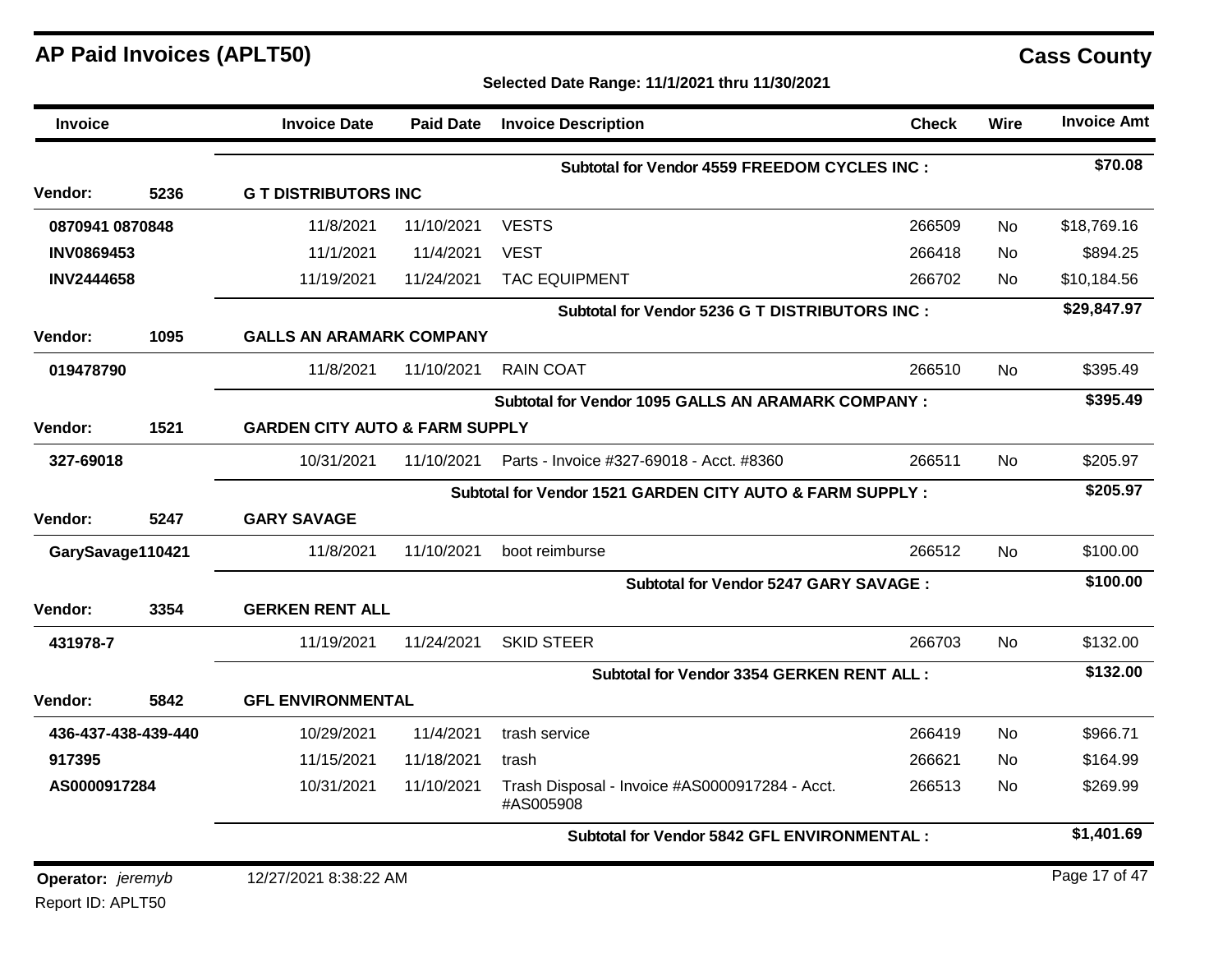| <b>Invoice</b>                  |      | <b>Invoice Date</b>                         | <b>Paid Date</b>                  | <b>Invoice Description</b>                                            | <b>Check</b> | Wire      | <b>Invoice Amt</b> |
|---------------------------------|------|---------------------------------------------|-----------------------------------|-----------------------------------------------------------------------|--------------|-----------|--------------------|
| Vendor:                         | 2016 | <b>GOLDEN VALLEY TRACTOR</b>                |                                   |                                                                       |              |           |                    |
| 103121-latefee                  |      | 11/1/2021                                   | 11/4/2021                         | late fee                                                              | 266420       | <b>No</b> | \$5.90             |
|                                 |      |                                             |                                   | <b>Subtotal for Vendor 2016 GOLDEN VALLEY TRACTOR:</b>                |              |           | \$5.90             |
| <b>Vendor:</b>                  | 1555 | <b>GOVCONNECTION INC</b>                    |                                   |                                                                       |              |           |                    |
| 71987956                        |      | 11/22/2021                                  | 11/24/2021                        | <b>IT SUPPLIES</b>                                                    | 266704       | No        | \$7,697.67         |
| 71987958 72024137               |      | 11/15/2021                                  | 11/18/2021                        | <b>IT SUPPLIES</b>                                                    | 266622       | No        | \$430.40           |
| 72036934                        |      | 11/8/2021                                   | 11/10/2021                        | <b>IT SUPPLIES</b>                                                    | 266514       | No.       | \$552.69           |
|                                 |      |                                             |                                   | Subtotal for Vendor 1555 GOVCONNECTION INC :                          |              |           | \$8,680.76         |
| Vendor:                         | 1409 | <b>GRAINGER</b>                             |                                   |                                                                       |              |           |                    |
| 9125203605                      |      | 11/22/2021                                  | 11/24/2021                        | valve repair kit                                                      | 266705       | <b>No</b> | \$62.36            |
|                                 |      |                                             |                                   | <b>Subtotal for Vendor 1409 GRAINGER:</b>                             |              |           | \$62.36            |
| <b>Vendor:</b>                  | 4175 |                                             | <b>GREAT RIVER ASSOCIATES INC</b> |                                                                       |              |           |                    |
| 15246                           |      | 10/31/2021                                  | 11/18/2021                        | BRO-B019(35) - Invoice #15246                                         | 266623       | No.       | \$6,450.33         |
|                                 |      |                                             |                                   | Subtotal for Vendor 4175 GREAT RIVER ASSOCIATES INC :                 |              |           | \$6,450.33         |
| Vendor:                         | 5312 | <b>GREATAMERICA FINANCIAL SERVICES CORP</b> |                                   |                                                                       |              |           |                    |
| 30369867                        |      | 11/8/2021                                   | 11/10/2021                        | <b>COPIER MAINTENANCE</b>                                             | 266515       | <b>No</b> | \$1,162.42         |
|                                 |      |                                             |                                   | <b>Subtotal for Vendor 5312 GREATAMERICA FINANCIAL SERVICES CORP:</b> |              |           | \$1,162.42         |
| Vendor:                         | 1627 | <b>GSC LIGHTING &amp; SUPPLY</b>            |                                   |                                                                       |              |           |                    |
| 132477                          |      | 11/15/2021                                  | 11/18/2021                        | lights                                                                | 266624       | <b>No</b> | \$234.94           |
|                                 |      |                                             |                                   | Subtotal for Vendor 1627 GSC LIGHTING & SUPPLY :                      |              |           | \$234.94           |
| Vendor:                         | 2635 | <b>GULF STATES</b>                          |                                   |                                                                       |              |           |                    |
| 1402157-IN                      |      | 11/19/2021                                  | 11/24/2021                        | <b>AMMO</b>                                                           | 266706       | No.       | \$1,883.00         |
|                                 |      |                                             |                                   | <b>Subtotal for Vendor 2635 GULF STATES:</b>                          |              |           | \$1,883.00         |
| <b>Operator:</b> <i>jeremyb</i> |      | 12/27/2021 8:38:22 AM                       |                                   |                                                                       |              |           | Page 18 of 47      |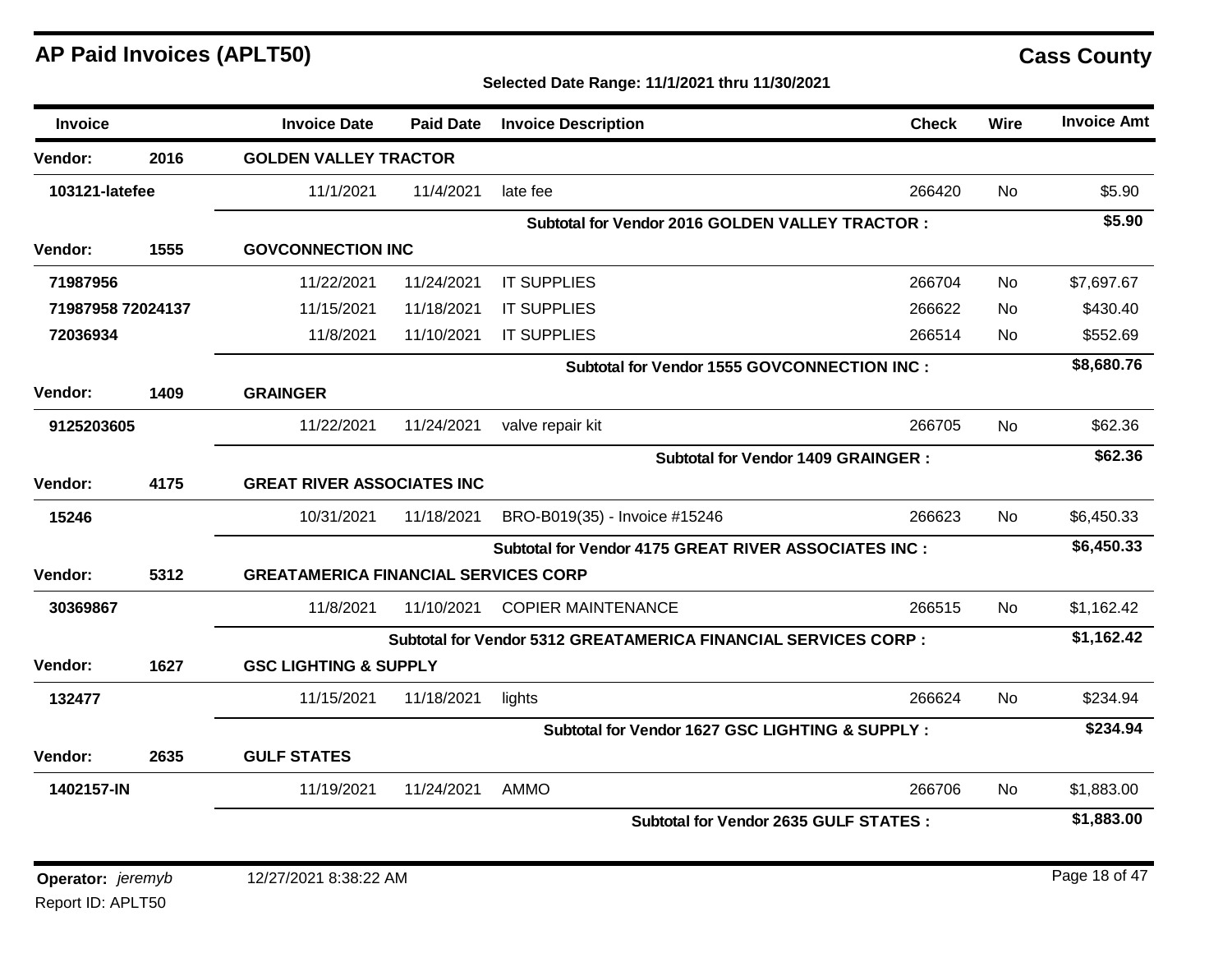### **Selected Date Range: 11/1/2021 thru 11/30/2021**

| <b>Invoice</b>    |      | <b>Invoice Date</b>                   | <b>Paid Date</b> | <b>Invoice Description</b>                                              | <b>Check</b> | Wire      | <b>Invoice Amt</b> |
|-------------------|------|---------------------------------------|------------------|-------------------------------------------------------------------------|--------------|-----------|--------------------|
| Vendor:           | 2852 | <b>GW VAN KEPPEL COMPANY</b>          |                  |                                                                         |              |           |                    |
| PSO270843-1       |      | 11/12/2021                            | 11/24/2021       | Parts - Invoice #PSO270843-1 - Acct. #BP0007248                         | 266707       | <b>No</b> | \$360.53           |
|                   |      |                                       |                  | Subtotal for Vendor 2852 GW VAN KEPPEL COMPANY :                        |              |           | \$360.53           |
| <b>Vendor:</b>    | 2134 | <b>HARRISONVILLE COMMUNITY CENTER</b> |                  |                                                                         |              |           |                    |
| 111721CASGV       |      | 11/17/2021                            | 11/24/2021       | Cass County Gov November, 2021                                          | 266708       | <b>No</b> | \$912.21           |
|                   |      |                                       |                  | Subtotal for Vendor 2134 HARRISONVILLE COMMUNITY CENTER :               |              |           | \$912.21           |
| <b>Vendor:</b>    | 1624 | <b>HARRISONVILLE WINNELSON CO</b>     |                  |                                                                         |              |           |                    |
| 10.25.21          |      | 10/25/2021                            | 11/10/2021       | Parts for Septic at 30508 SW Outer Rd location - Acct.<br>#00276-001119 | 266516       | <b>No</b> | \$169.22           |
| 16045501          |      | 11/22/2021                            | 11/24/2021       | water saver kit                                                         | 266709       | No.       | \$429.62           |
| statement102521   |      | 11/1/2021                             | 11/4/2021        | statement                                                               | 266421       | <b>No</b> | \$3.28             |
|                   |      |                                       |                  | Subtotal for Vendor 1624 HARRISONVILLE WINNELSON CO:                    |              |           | \$602.12           |
| <b>Vendor:</b>    | 4282 | <b>HAUS LAW FIRM LLC</b>              |                  |                                                                         |              |           |                    |
| 1743              |      | 11/8/2021                             | 11/10/2021       | PROFESSIONAL SERVICES                                                   | 266517       | <b>No</b> | \$5,722.50         |
|                   |      |                                       |                  | Subtotal for Vendor 4282 HAUS LAW FIRM LLC :                            |              |           | \$5,722.50         |
| Vendor:           | 5331 | <b>HEALTHIEST YOU</b>                 |                  |                                                                         |              |           |                    |
| 2021110646756     |      | 11/5/2021                             | 11/10/2021       | November, 2021 Voluntary Healthiest You                                 | 266518       | <b>No</b> | \$143.00           |
|                   |      |                                       |                  | Subtotal for Vendor 5331 HEALTHIEST YOU :                               |              |           | \$143.00           |
| <b>Vendor:</b>    | 3856 | <b>HEALTHSPACE USA INC</b>            |                  |                                                                         |              |           |                    |
| 2021-231 A        |      | 11/1/2021                             | 11/10/2021       | <b>Cass County Health Department</b>                                    | 266519       | No.       | \$3,200.00         |
|                   |      |                                       |                  | Subtotal for Vendor 3856 HEALTHSPACE USA INC :                          |              |           | \$3,200.00         |
| <b>Vendor:</b>    | 4246 | <b>HIGHLEY APPRECIATED AWARDS</b>     |                  |                                                                         |              |           |                    |
| 21-168            |      | 11/8/2021                             | 11/10/2021       | <b>BRASS BADGES</b>                                                     | 266520       | <b>No</b> | \$28.00            |
|                   |      |                                       |                  | Subtotal for Vendor 4246 HIGHLEY APPRECIATED AWARDS :                   |              |           | \$28.00            |
| Operator: jeremyb |      | 12/27/2021 8:38:22 AM                 |                  |                                                                         |              |           | Page 19 of 47      |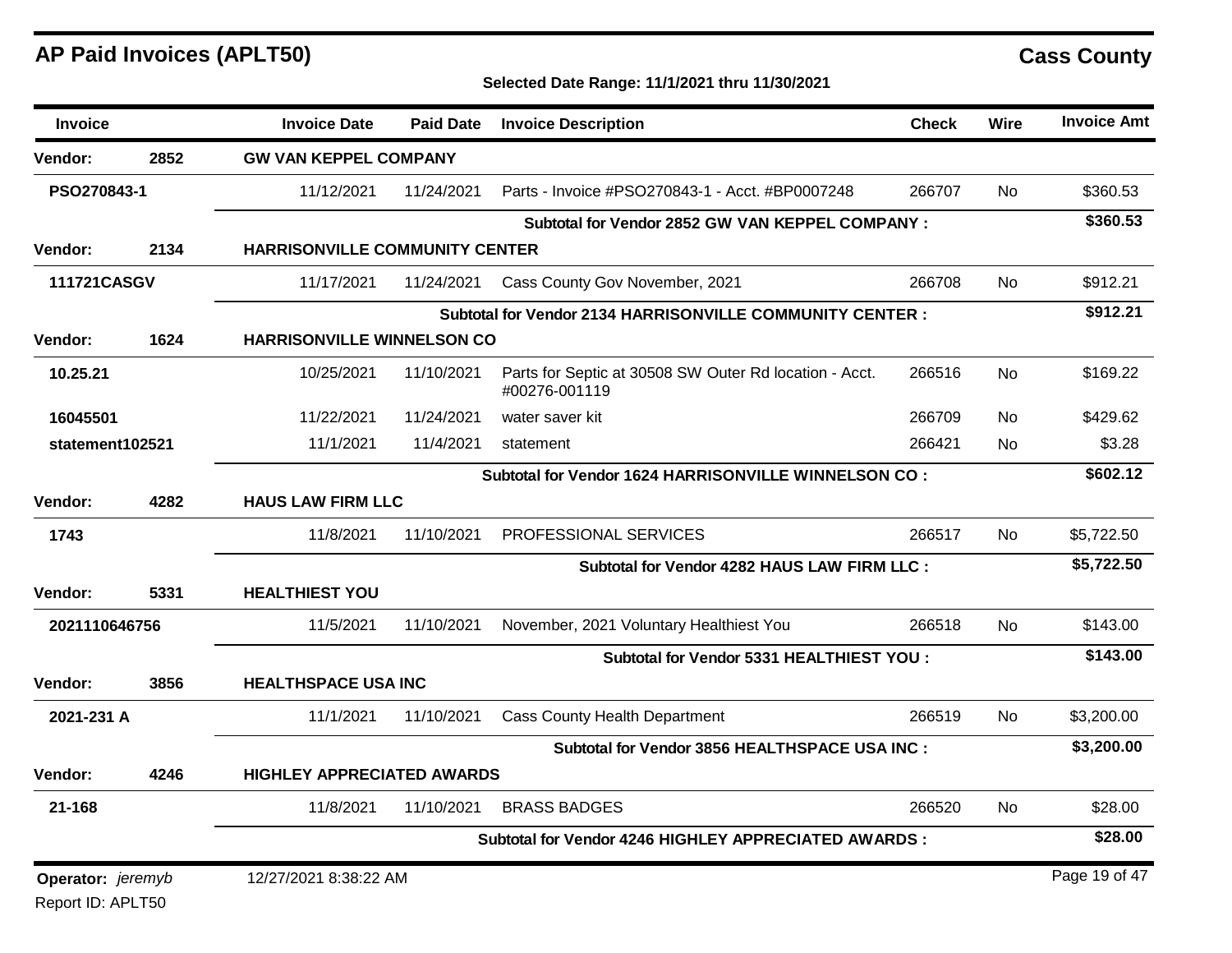| <b>Invoice</b>  |                       | <b>Invoice Date</b>                      | <b>Paid Date</b>                 | <b>Invoice Description</b>                               | <b>Check</b> | Wire      | <b>Invoice Amt</b> |  |
|-----------------|-----------------------|------------------------------------------|----------------------------------|----------------------------------------------------------|--------------|-----------|--------------------|--|
| Vendor:         | 1033                  | <b>HINCKLEY SPRINGS</b>                  |                                  |                                                          |              |           |                    |  |
| 11664827 110521 |                       | 11/5/2021                                | 11/18/2021                       | drinking water for office                                | 266625       | No        | \$31.71            |  |
| 14400541 012521 |                       | 10/25/2021                               | 11/4/2021                        | <b>Water County Clerk's Office</b>                       | 266422       | <b>No</b> | \$52.70            |  |
| 17283917 110521 |                       | 11/15/2021                               | 11/18/2021                       | Customer #753210617283917                                | 266625       | <b>No</b> | \$380.05           |  |
| 6467214 110521  |                       | 11/15/2021                               | 11/18/2021                       | cooler rental-water                                      | 266625       | <b>No</b> | \$55.50            |  |
|                 |                       |                                          |                                  | <b>Subtotal for Vendor 1033 HINCKLEY SPRINGS :</b>       |              |           | \$519.96           |  |
| Vendor:         | 5454                  | <b>HOLLIDAY SAND &amp; STONE COMPANY</b> |                                  |                                                          |              |           |                    |  |
| 1500304131      |                       | 10/26/2021                               | 11/18/2021                       | Type 5 Base - Invoice #1500304131 - Acct. #212957        | 266626       | <b>No</b> | \$156.31           |  |
| 1500307857      |                       | 11/5/2021                                | 11/24/2021                       | Type 5 Base - Invoice #1500307857 - Acct. #212957        | 266710       | No        | \$1,395.91         |  |
| 1500308853      |                       | 11/8/2021                                | 11/24/2021                       | Type 5 Base - Invoice #1500308853 - Acct. #212957        | 266710       | <b>No</b> | \$487.65           |  |
|                 |                       |                                          |                                  | Subtotal for Vendor 5454 HOLLIDAY SAND & STONE COMPANY : |              |           | \$2,039.87         |  |
| Vendor:         | 4189                  |                                          | <b>HOME TOWN TONER &amp; INK</b> |                                                          |              |           |                    |  |
| 1121-13         |                       | 11/18/2021                               | 11/24/2021                       | 1121-13                                                  | 266711       | <b>No</b> | \$315.80           |  |
| 1121-6-COUR     |                       | 11/4/2021                                | 11/10/2021                       | 1121-6-COUR                                              | 266521       | <b>No</b> | \$126.20           |  |
| 1121-7          |                       | 11/18/2021                               | 11/24/2021                       | 1121-7                                                   | 266711       | No        | \$838.50           |  |
|                 |                       |                                          |                                  | Subtotal for Vendor 4189 HOME TOWN TONER & INK:          |              |           | \$1,280.50         |  |
| Vendor:         | 5120                  | <b>HOMETOWN FLOORING &amp; GRANITE</b>   |                                  |                                                          |              |           |                    |  |
| 870             |                       | 11/8/2021                                | 11/10/2021                       | carpet prosecutors offices                               | 266522       | No        | \$9,079.01         |  |
|                 |                       |                                          |                                  | Subtotal for Vendor 5120 HOMETOWN FLOORING & GRANITE :   |              |           | \$9,079.01         |  |
| Vendor:         | 4023                  | <b>HSA BANK</b>                          |                                  |                                                          |              |           |                    |  |
|                 | EmployeeCont.11152021 | 11/15/2021                               | 11/15/2021                       | <b>Employee Contribution</b>                             | <b>WIRE</b>  | Yes       | \$7,741.42         |  |
|                 | EmployeeCont.11302021 | 11/30/2021                               | 11/30/2021                       | <b>Employee Contribution</b>                             | <b>WIRE</b>  | Yes       | \$7,741.42         |  |
| W345580         |                       | 11/11/2021                               | 11/10/2021                       | <b>HSA</b> service fee                                   | <b>WIRE</b>  | Yes       | \$267.75           |  |
|                 |                       |                                          |                                  | Subtotal for Vendor 4023 HSA BANK:                       |              |           | \$15,750.59        |  |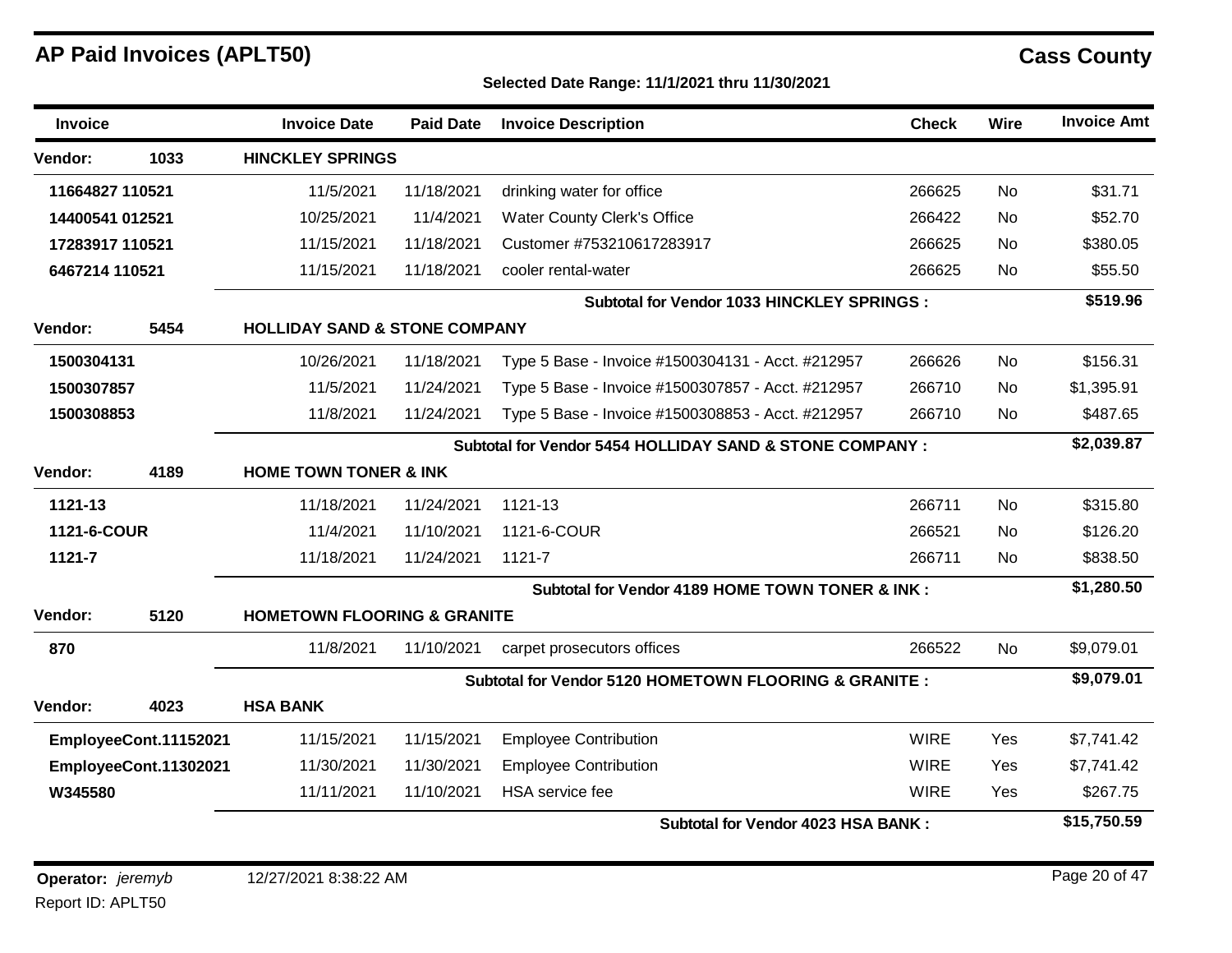## **Selected Date Range: 11/1/2021 thru 11/30/2021**

| <b>Invoice</b>                  |                         | <b>Invoice Date</b>                     | <b>Paid Date</b>              | <b>Invoice Description</b>                                        | <b>Check</b>                   | Wire      | <b>Invoice Amt</b> |
|---------------------------------|-------------------------|-----------------------------------------|-------------------------------|-------------------------------------------------------------------|--------------------------------|-----------|--------------------|
| Vendor:                         | 1745                    | <b>HUBER &amp; ASSOCIATES INC</b>       |                               |                                                                   |                                |           |                    |
| CW180193                        |                         | 10/25/2021                              | 11/4/2021                     | Add echeck back to website                                        | 266423                         | <b>No</b> | \$300.00           |
| CW180939                        |                         | 10/25/2021                              | 11/4/2021                     | Primelink - Website Support                                       | 266423                         | <b>No</b> | \$1,400.00         |
|                                 |                         |                                         |                               | Subtotal for Vendor 1745 HUBER & ASSOCIATES INC :                 |                                |           | \$1,700.00         |
| <b>Vendor:</b>                  | 1689                    | <b>IBT</b>                              |                               |                                                                   |                                |           |                    |
| 79311443                        |                         | 11/22/2021                              | 11/24/2021                    | v belt                                                            | 266712                         | No        | \$37.47            |
|                                 |                         |                                         |                               |                                                                   | Subtotal for Vendor 1689 IBT : |           | \$37.47            |
| Vendor:                         | 3621                    | <b>ICS JAIL SUPPLIES INC</b>            |                               |                                                                   |                                |           |                    |
|                                 | 4688501 4834200 4688601 | 11/8/2021                               | 11/10/2021                    | <b>JAIL SUPPLIES</b>                                              | 266523                         | No        | \$774.90           |
|                                 |                         |                                         |                               | Subtotal for Vendor 3621 ICS JAIL SUPPLIES INC :                  |                                |           | \$774.90           |
| Vendor:                         | 1917                    |                                         | <b>IMAGING OFFICE SYSTEMS</b> |                                                                   |                                |           |                    |
| LAB023910                       |                         | 11/18/2021                              | 11/24/2021                    | LAB023910                                                         | 266713                         | <b>No</b> | \$400.00           |
|                                 |                         |                                         |                               | Subtotal for Vendor 1917 IMAGING OFFICE SYSTEMS :                 |                                |           | \$400.00           |
| <b>Vendor:</b>                  | 3893                    | INDUSTRIAL ORGANIZATIONAL SOLUTIONS INC |                               |                                                                   |                                |           |                    |
| C51582A                         |                         | 11/8/2021                               | 11/10/2021                    | <b>HIRING TESTS</b>                                               | 266524                         | <b>No</b> | \$37.00            |
|                                 |                         |                                         |                               | Subtotal for Vendor 3893 INDUSTRIAL ORGANIZATIONAL SOLUTIONS INC: |                                |           | \$37.00            |
| <b>Vendor:</b>                  | 5499                    | <b>INPUT TECHNOLOGY INC</b>             |                               |                                                                   |                                |           |                    |
| 000035168                       |                         | 11/1/2021                               | 11/4/2021                     | <b>ENVELOPES</b>                                                  | 266424                         | No.       | \$4,602.31         |
|                                 |                         |                                         |                               | Subtotal for Vendor 5499 INPUT TECHNOLOGY INC:                    |                                |           | \$4,602.31         |
| Vendor:                         | 5910                    | <b>INTECH SOFTWARE SOLUTIONS INC.</b>   |                               |                                                                   |                                |           |                    |
| 1968                            |                         | 10/26/2021                              | 11/4/2021                     | Modus Pro-Rated for 2021                                          | 266425                         | No.       | \$4,006.00         |
|                                 |                         |                                         |                               | Subtotal for Vendor 5910 INTECH SOFTWARE SOLUTIONS INC. :         |                                |           | \$4,006.00         |
| Vendor:                         | 1697                    | <b>INTERPRETERS INC</b>                 |                               |                                                                   |                                |           |                    |
|                                 |                         |                                         |                               |                                                                   |                                |           | Page 21 of 47      |
| <b>Operator:</b> <i>jeremyb</i> |                         | 12/27/2021 8:38:22 AM                   |                               |                                                                   |                                |           |                    |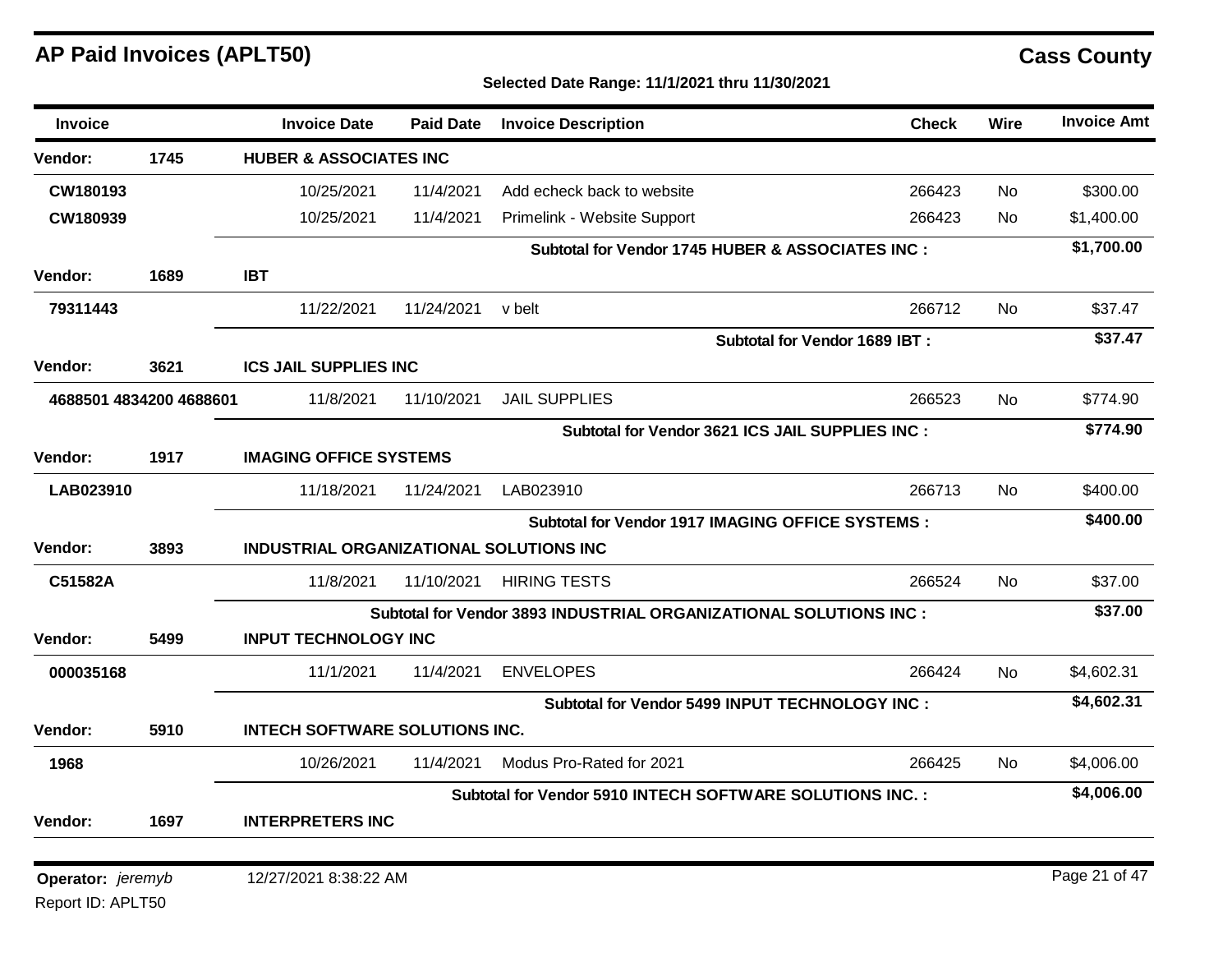| <b>Invoice</b>      |                       | <b>Invoice Date</b>              | <b>Paid Date</b> | <b>Invoice Description</b>                                  | <b>Check</b> | Wire      | <b>Invoice Amt</b> |
|---------------------|-----------------------|----------------------------------|------------------|-------------------------------------------------------------|--------------|-----------|--------------------|
| 35461               |                       | 11/8/2021                        | 11/10/2021       | Interpreter Services   Supervision Conference               | 266525       | No        | \$140.58           |
| 35540               |                       | 11/8/2021                        | 11/10/2021       | Interpreter Services   Supervision Conference               | 266525       | <b>No</b> | \$60.00            |
| 35541               |                       | 11/8/2021                        | 11/10/2021       | Interpreter Services   Supervision Conference               | 266525       | <b>No</b> | \$80.58            |
| 35737               |                       | 11/22/2021                       | 11/24/2021       | <b>Interpreter Services</b>                                 | 266714       | No        | \$71.76            |
| 35738               |                       | 11/22/2021                       | 11/24/2021       | <b>Interpreter Services</b>                                 | 266714       | No        | \$60.00            |
| 35794               |                       | 11/22/2021                       | 11/24/2021       | <b>Interpreter Services</b>                                 | 266714       | No        | \$161.16           |
|                     |                       |                                  |                  | <b>Subtotal for Vendor 1697 INTERPRETERS INC:</b>           |              |           | \$574.08           |
| Vendor:             | 1836                  | <b>IVY FUNDS</b>                 |                  |                                                             |              |           |                    |
|                     | EmployeeCont.11152021 | 11/15/2021                       | 11/15/2021       | <b>Employee Contribution</b>                                | 266585       | No        | \$32.50            |
|                     | EmployeeCont.11302021 | 11/30/2021                       | 11/30/2021       | <b>Employee Contribution</b>                                | 266768       | No        | \$32.50            |
|                     |                       |                                  |                  | Subtotal for Vendor 1836 IVY FUNDS :                        |              |           | \$65.00            |
| Vendor:             | 4500                  | <b>J MICHAEL JOY</b>             |                  |                                                             |              |           |                    |
| <b>JOY NOV 2021</b> |                       | 10/27/2021                       | 11/4/2021        | <b>JOY NOV 2021</b>                                         | 266426       | <b>No</b> | \$1,600.00         |
|                     |                       |                                  |                  | Subtotal for Vendor 4500 J MICHAEL JOY :                    |              |           | \$1,600.00         |
| Vendor:             | 5917                  | <b>JACE EQUIPMENT</b>            |                  |                                                             |              |           |                    |
| 68522 & 69816       |                       | 10/30/2021                       | 11/10/2021       | Parts - Invoice's 68522 & 69816 - Acct. #48360              | 266526       | No.       | \$93.96            |
|                     |                       |                                  |                  | <b>Subtotal for Vendor 5917 JACE EQUIPMENT :</b>            |              |           | \$93.96            |
| Vendor:             | 3939                  | <b>JAMES CUMPTON</b>             |                  |                                                             |              |           |                    |
|                     | JamesCumpton11521     | 11/15/2021                       | 11/18/2021       | vision reimburse                                            | 266627       | No.       | \$150.00           |
|                     |                       |                                  |                  | <b>Subtotal for Vendor 3939 JAMES CUMPTON:</b>              |              |           | \$150.00           |
| Vendor:             | 5263                  | JAN PRO CLEANING SYSTEMS MIDWEST |                  |                                                             |              |           |                    |
| 52977               |                       | 11/1/2021                        | 11/10/2021       | 103 Oriole St                                               | 266527       | No.       | \$190.00           |
|                     |                       |                                  |                  | Subtotal for Vendor 5263 JAN PRO CLEANING SYSTEMS MIDWEST : |              |           | \$190.00           |
| Vendor:             | 5628                  | <b>JANA SUDHEIMER</b>            |                  |                                                             |              |           |                    |
| Operator: jeremyb   |                       | 12/27/2021 8:38:22 AM            |                  |                                                             |              |           | Page 22 of 47      |
| Report ID: APLT50   |                       |                                  |                  |                                                             |              |           |                    |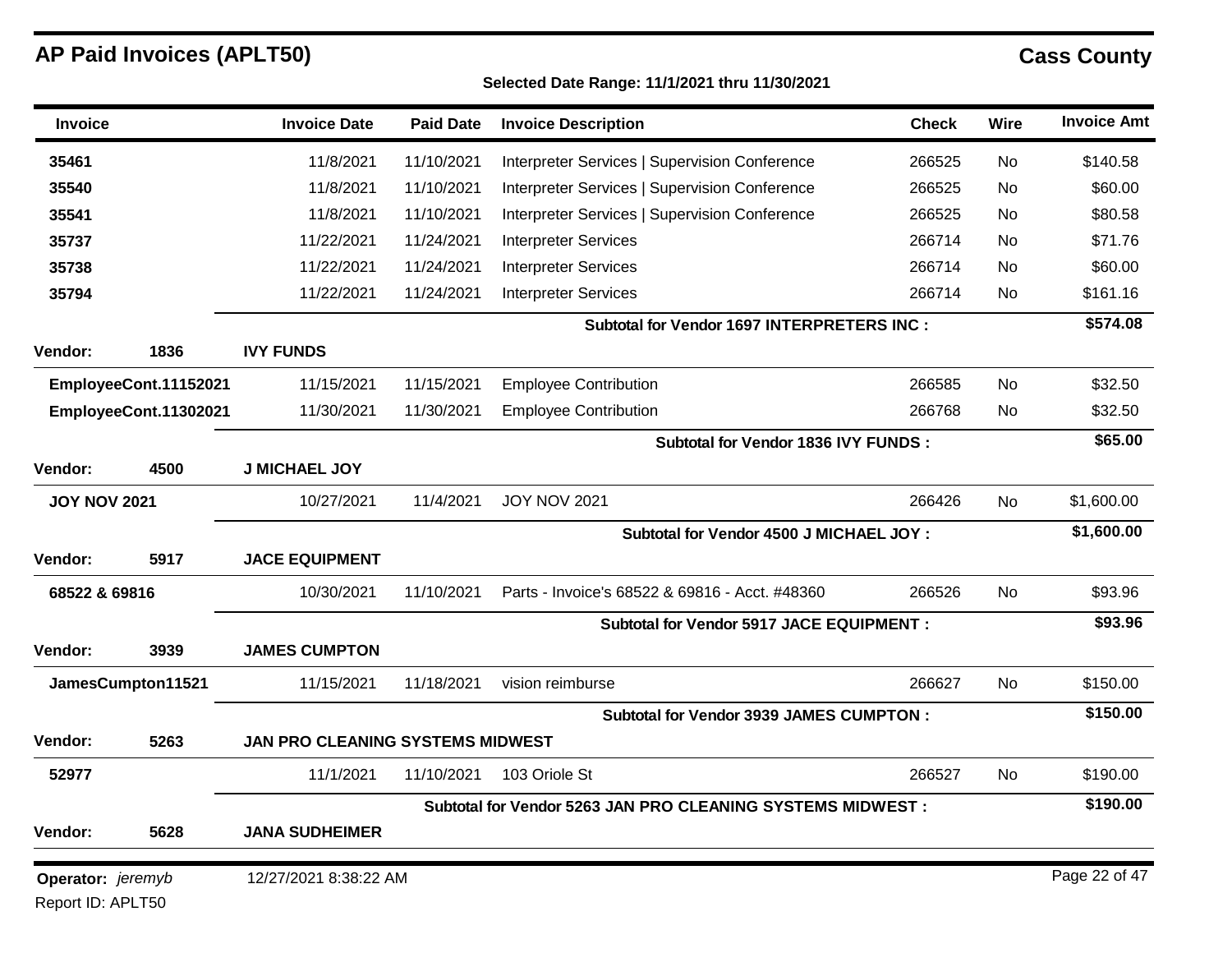| <b>Invoice</b>       |                           | <b>Invoice Date</b>                   | <b>Paid Date</b> | <b>Invoice Description</b>                                      | <b>Check</b> | Wire      | <b>Invoice Amt</b> |
|----------------------|---------------------------|---------------------------------------|------------------|-----------------------------------------------------------------|--------------|-----------|--------------------|
|                      | JanaDudheimer102521       | 10/29/2021                            | 11/4/2021        | vision reimburse                                                | 266427       | No        | \$150.00           |
|                      |                           |                                       |                  | <b>Subtotal for Vendor 5628 JANA SUDHEIMER:</b>                 |              |           | \$150.00           |
| <b>Vendor:</b>       | 5217                      | <b>JEFF FLETCHER</b>                  |                  |                                                                 |              |           |                    |
| 49                   |                           | 11/10/2021                            | 11/18/2021       | Gas County Car                                                  | 266628       | No        | \$43.25            |
| <b>Vendor:</b>       | 1647                      | <b>JOE MACHENS FORD LINCOLN</b>       |                  | <b>Subtotal for Vendor 5217 JEFF FLETCHER:</b>                  |              |           | \$43.25            |
| 331649               |                           | 11/21/2021                            | 11/24/2021       | 2022 FORD TRANSIT                                               | 266715       | No        | \$61,439.00        |
|                      |                           |                                       |                  | Subtotal for Vendor 1647 JOE MACHENS FORD LINCOLN :             |              |           | \$61,439.00        |
| Vendor:              | 1625                      | <b>JOHN DEERE CREDIT</b>              |                  |                                                                 |              |           |                    |
| 10.15.21 to 11.14.21 |                           | 11/14/2021                            | 11/24/2021       | Parts - Invoice #'s 11327692 & 11332701 - Acct.<br>#11113-18482 | 266716       | <b>No</b> | \$87.37            |
|                      |                           |                                       |                  | Subtotal for Vendor 1625 JOHN DEERE CREDIT :                    |              |           | \$87.37            |
| Vendor:              | 5757                      | <b>JOHN EZELL</b>                     |                  |                                                                 |              |           |                    |
| 20211112             |                           | 11/15/2021                            | 11/18/2021       | Mileage                                                         | 266629       | <b>No</b> | \$41.30            |
| 20211119             |                           | 11/22/2021                            | 11/24/2021       | Mileage                                                         | 266717       | <b>No</b> | \$37.69            |
|                      |                           | Subtotal for Vendor 5757 JOHN EZELL : |                  |                                                                 |              |           | \$78.99            |
| Vendor:              | 5254                      | <b>JOHN PETERMAN</b>                  |                  |                                                                 |              |           |                    |
|                      | JohnPeterman111821        | 11/22/2021                            | 11/24/2021       | boot reimburse                                                  | 266718       | <b>No</b> | \$100.00           |
|                      |                           |                                       |                  | <b>Subtotal for Vendor 5254 JOHN PETERMAN :</b>                 |              |           | \$100.00           |
| Vendor:              | 2729                      | JOHNSON COUNTY JUVENILE CENTER        |                  |                                                                 |              |           |                    |
|                      | Oct2021AtRisk Youth grant | 11/9/2021                             | 11/18/2021       | October 2021 At Risk Youth grant reimbursement                  | 266630       | No        | \$2,636.80         |
|                      |                           |                                       |                  | Subtotal for Vendor 2729 JOHNSON COUNTY JUVENILE CENTER :       |              |           | \$2,636.80         |
| Vendor:              | 5929                      | <b>JOSHUA HASTINGS</b>                |                  |                                                                 |              |           |                    |
|                      | JoshuaHasting092821       | 11/22/2021                            | 11/24/2021       | boot reimburse                                                  | 266719       | No        | \$100.00           |
| Operator: jeremyb    |                           | 12/27/2021 8:38:22 AM                 |                  |                                                                 |              |           | Page 23 of 47      |
| Report ID: APLT50    |                           |                                       |                  |                                                                 |              |           |                    |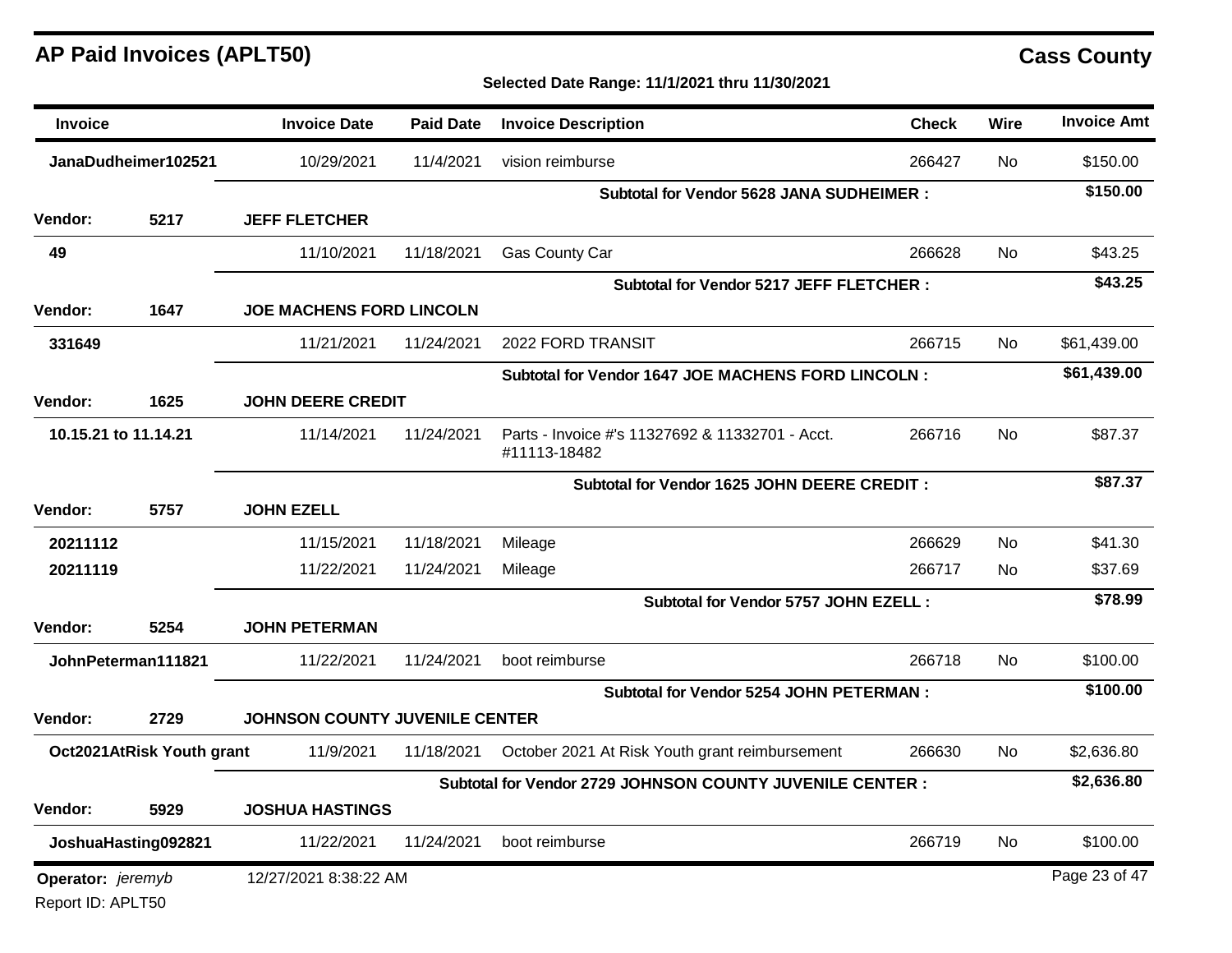| Invoice            |                       | <b>Invoice Date</b>              | <b>Paid Date</b> | <b>Invoice Description</b>                                     | <b>Check</b> | <b>Wire</b> | <b>Invoice Amt</b> |
|--------------------|-----------------------|----------------------------------|------------------|----------------------------------------------------------------|--------------|-------------|--------------------|
|                    |                       |                                  |                  | Subtotal for Vendor 5929 JOSHUA HASTINGS :                     |              |             | \$100.00           |
| Vendor:            | 4294                  | <b>JULIE TOLLE</b>               |                  |                                                                |              |             |                    |
| 10/25/2021         |                       | 10/29/2021                       | 11/4/2021        | MILEAGE CRIMINAL SPA CASE J BOYD                               | 266428       | No          | \$129.65           |
|                    |                       |                                  |                  | Subtotal for Vendor 4294 JULIE TOLLE :                         |              |             | \$129.65           |
| Vendor:            | 5923                  | <b>KANSAS CITY WINNELSON CO</b>  |                  |                                                                |              |             |                    |
| 672749 00          |                       | 10/26/2021                       | 11/18/2021       | Parts for Meter - Invoice #672749 00 - Acct. #00240-<br>003730 | 266631       | No.         | \$1,072.72         |
|                    |                       |                                  |                  | Subtotal for Vendor 5923 KANSAS CITY WINNELSON CO:             |              |             | \$1,072.72         |
| Vendor:            | 51352                 | <b>KATHLEEN R CATHELL</b>        |                  |                                                                |              |             |                    |
|                    | KathleenCathell102921 | 10/29/2021                       | 11/4/2021        | mileage                                                        | 266429       | No.         | \$53.49            |
|                    |                       |                                  |                  | Subtotal for Vendor 51352 KATHLEEN R CATHELL :                 |              |             | \$53.49            |
| <b>Vendor:</b>     | 1844                  | <b>KC WEB</b>                    |                  |                                                                |              |             |                    |
|                    | W19-55893 W19-56837   | 11/1/2021                        | 11/4/2021        | <b>INTERNET SERVICES OCT/NOV</b>                               | 266430       | No          | \$784.00           |
| w19-56836          |                       | 11/1/2021                        | 11/4/2021        | internet                                                       | 266430       | No.         | \$290.00           |
|                    |                       |                                  |                  | Subtotal for Vendor 1844 KC WEB :                              |              |             | \$1,074.00         |
| Vendor:            | 1522                  | <b>KEVIN NEVILLE</b>             |                  |                                                                |              |             |                    |
| KevinNeville110121 |                       | 11/8/2021                        | 11/10/2021       | <b>Vision Reimburse</b>                                        | 266528       | <b>No</b>   | \$150.00           |
|                    |                       |                                  |                  | Subtotal for Vendor 1522 KEVIN NEVILLE :                       |              |             | \$150.00           |
| Vendor:            | 3678                  | <b>KIESLER POLICE SUPPLY INC</b> |                  |                                                                |              |             |                    |
| 172034             |                       | 11/8/2021                        | 11/10/2021       | <b>PISTOL</b>                                                  | 266529       | No.         | \$448.50           |
|                    |                       |                                  |                  | Subtotal for Vendor 3678 KIESLER POLICE SUPPLY INC :           |              |             | \$448.50           |
| Vendor:            | 2064                  | <b>KIMBALL MIDWEST</b>           |                  |                                                                |              |             |                    |
| 9291554            |                       | 10/31/2021                       | 11/10/2021       | Parts - Invoice #9291554 - Acct. #76244                        | 266530       | <b>No</b>   | \$1,121.80         |
| Operator: jeremyb  |                       | 12/27/2021 8:38:22 AM            |                  |                                                                |              |             | Page 24 of 47      |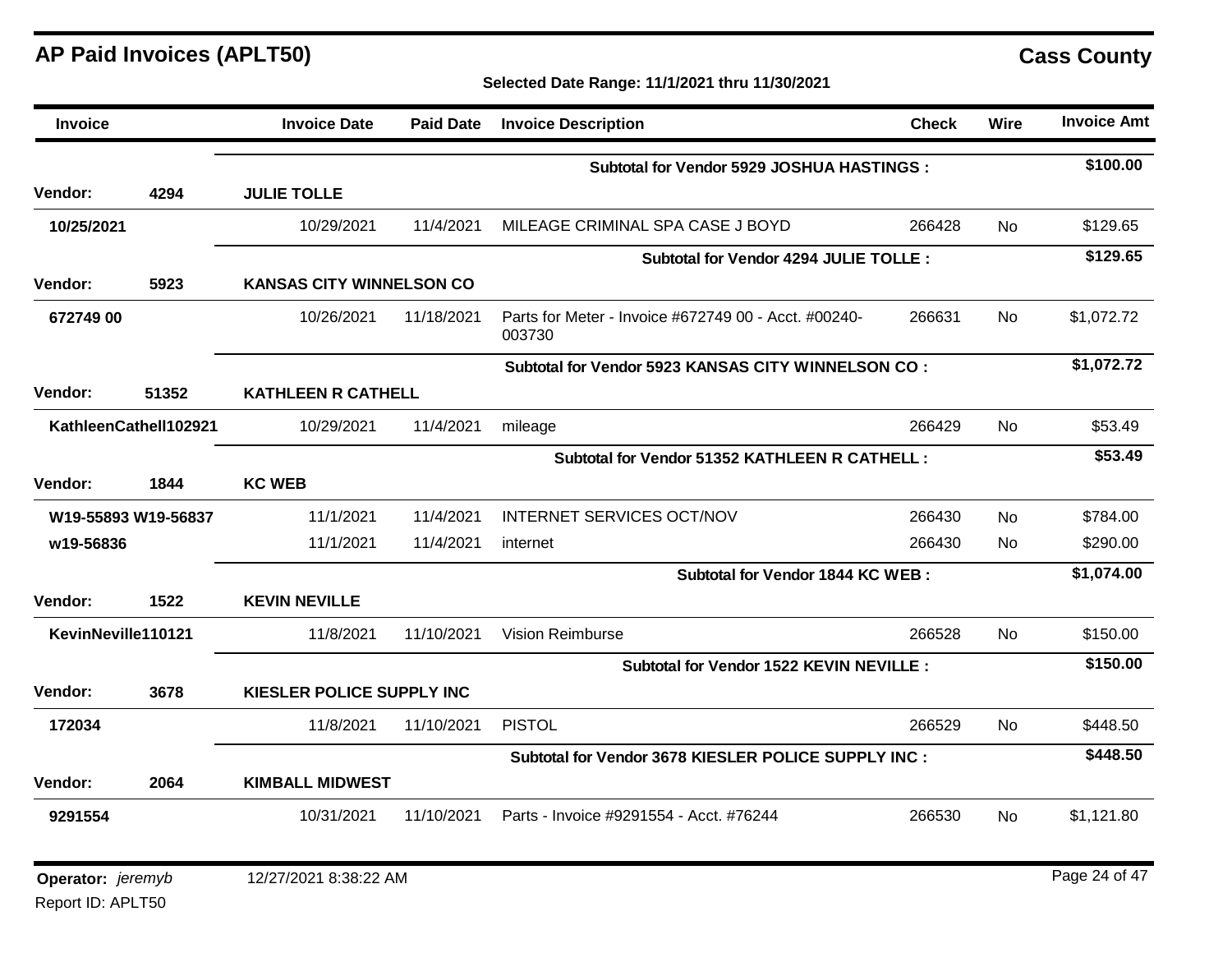### **Selected Date Range: 11/1/2021 thru 11/30/2021**

| <b>Invoice</b>                  |       | <b>Invoice Date</b>                      | <b>Paid Date</b>             | <b>Invoice Description</b>                                                     | <b>Check</b> | Wire      | <b>Invoice Amt</b> |
|---------------------------------|-------|------------------------------------------|------------------------------|--------------------------------------------------------------------------------|--------------|-----------|--------------------|
|                                 |       |                                          |                              | <b>Subtotal for Vendor 2064 KIMBALL MIDWEST:</b>                               |              |           | \$1,121.80         |
| <b>Vendor:</b>                  | 4564  | <b>KIP THOMAS</b>                        |                              |                                                                                |              |           |                    |
| <b>2021 Boots</b>               |       | 11/8/2021                                | 11/10/2021                   | 2021 Boots                                                                     | 266531       | No        | \$100.00           |
|                                 |       |                                          |                              | <b>Subtotal for Vendor 4564 KIP THOMAS:</b>                                    |              |           | \$100.00           |
| Vendor:                         | 3686  | <b>KONICA MINOLTA PREMIER FINANCE</b>    |                              |                                                                                |              |           |                    |
| 74234317                        |       | 11/1/2021                                | 11/4/2021                    | Lease                                                                          | 266431       | No.       | \$187.33           |
|                                 |       |                                          |                              | Subtotal for Vendor 3686 KONICA MINOLTA PREMIER FINANCE :                      |              |           | \$187.33           |
| <b>Vendor:</b>                  | 1039  | <b>LAGERS</b>                            |                              |                                                                                |              |           |                    |
| October, 2021                   |       | 11/2/2021                                | 11/10/2021                   | Employer #5312                                                                 | <b>WIRE</b>  | Yes       | \$119,275.31       |
|                                 |       |                                          |                              | <b>Subtotal for Vendor 1039 LAGERS:</b>                                        |              |           | \$119,275.31       |
| Vendor:                         | 53915 |                                          | <b>LARRY'S CLOCK SERVICE</b> |                                                                                |              |           |                    |
| 411893                          |       | 11/15/2021                               | 11/18/2021                   | nov monthly services                                                           | 266632       | <b>No</b> | \$125.00           |
| 411894                          |       | 10/29/2021                               | 11/4/2021                    | monthly clock tower service                                                    | 266432       | No        | \$125.00           |
|                                 |       |                                          |                              | Subtotal for Vendor 53915 LARRY'S CLOCK SERVICE :                              |              |           | \$250.00           |
| Vendor:                         | 1218  | <b>LEGAL SHIELD</b>                      |                              |                                                                                |              |           |                    |
| 10202021                        |       | 10/27/2021                               | 11/4/2021                    | October, 2021 Group #0022666                                                   | 266433       | <b>No</b> | \$159.50           |
|                                 |       |                                          |                              | Subtotal for Vendor 1218 LEGAL SHIELD :                                        |              |           | \$159.50           |
| Vendor:                         | 5798  | <b>LETCHER'S ECI, LLC</b>                |                              |                                                                                |              |           |                    |
| 01-21-21279                     |       | 11/22/2021                               | 11/24/2021                   | reinspection                                                                   | 266720       | <b>No</b> | \$85.00            |
|                                 |       |                                          |                              | Subtotal for Vendor 5798 LETCHER'S ECI, LLC :                                  |              |           | \$85.00            |
| Vendor:                         | 3989  | LETTS INVESTIGATIONS CONSULTING & PROCES |                              |                                                                                |              |           |                    |
| 11/7/2021                       |       | 11/12/2021                               | 11/18/2021                   | PROCESS SERVER CASE 21CA-CR00477                                               | 266633       | <b>No</b> | \$50.00            |
|                                 |       |                                          |                              | <b>Subtotal for Vendor 3989 LETTS INVESTIGATIONS CONSULTING &amp; PROCES :</b> |              |           | \$50.00            |
| <b>Operator:</b> <i>jeremyb</i> |       | 12/27/2021 8:38:22 AM                    |                              |                                                                                |              |           | Page 25 of 47      |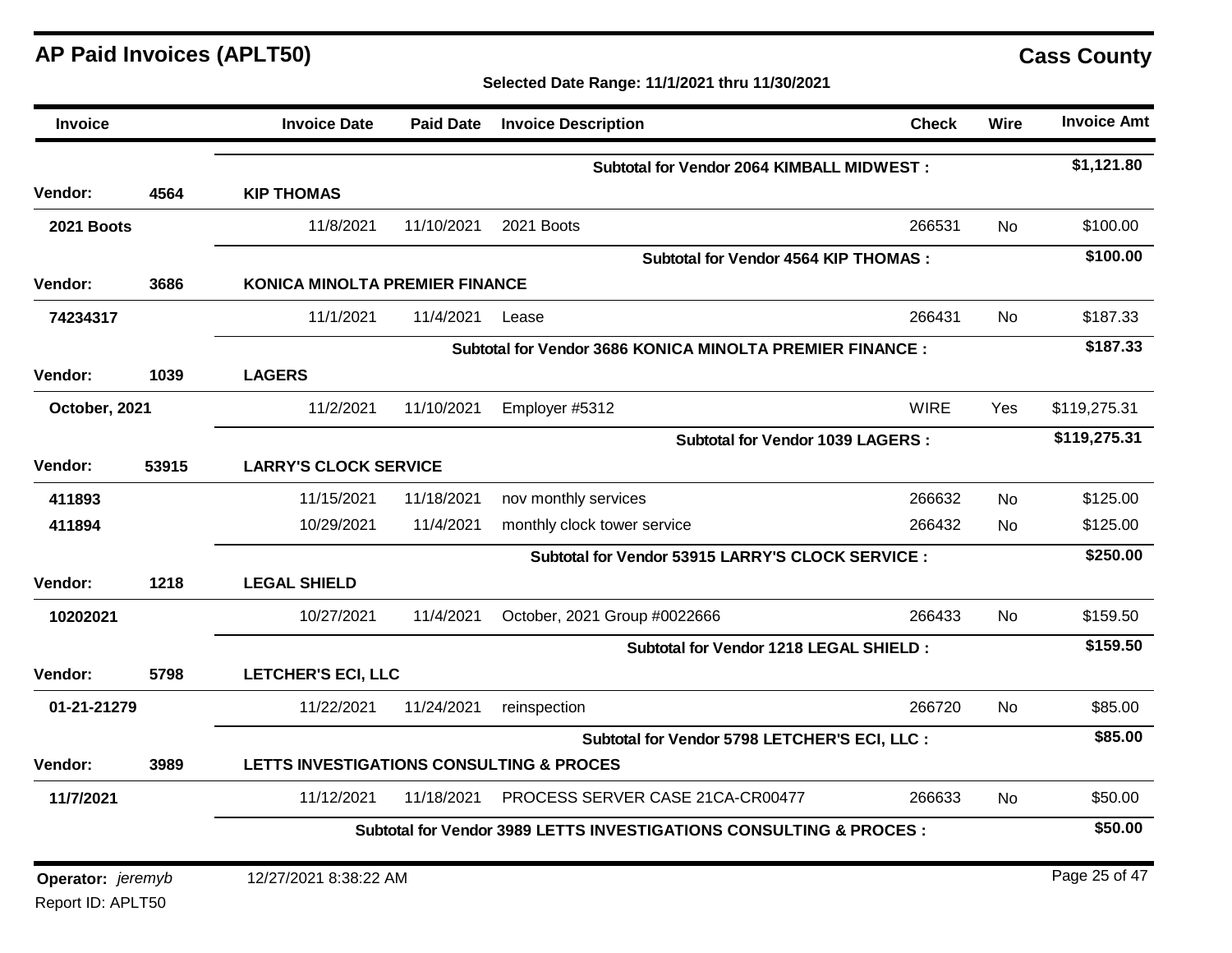### **Selected Date Range: 11/1/2021 thru 11/30/2021**

| <b>Invoice</b>                  |      | <b>Invoice Date</b>                        | <b>Paid Date</b>                                     | <b>Invoice Description</b>                                    | <b>Check</b> | Wire      | <b>Invoice Amt</b> |  |  |
|---------------------------------|------|--------------------------------------------|------------------------------------------------------|---------------------------------------------------------------|--------------|-----------|--------------------|--|--|
| Vendor:                         | 3872 | <b>LEXISNEXIS RISK DATA MANAGEMENT INC</b> |                                                      |                                                               |              |           |                    |  |  |
| 6947993-20211031                |      | 11/22/2021                                 | 11/24/2021                                           | <b>CRIME ANALYSIS</b>                                         | 266721       | <b>No</b> | \$1,842.85         |  |  |
|                                 |      |                                            |                                                      | Subtotal for Vendor 3872 LEXISNEXIS RISK DATA MANAGEMENT INC: |              |           | \$1,842.85         |  |  |
| Vendor:                         | 1626 | <b>LIBERTY UTILITIES</b>                   |                                                      |                                                               |              |           |                    |  |  |
| 8418943                         |      | 10/19/2021                                 | 11/4/2021                                            | Gas Usage - Invoice #8418943 - Acct. #77550732-<br>77222465   | 266434       | No        | \$35.33            |  |  |
|                                 |      |                                            |                                                      | <b>Subtotal for Vendor 1626 LIBERTY UTILITIES:</b>            |              |           | \$35.33            |  |  |
| Vendor:                         | 1576 | <b>LINDE GAS &amp; EQUIPMENT INC</b>       |                                                      |                                                               |              |           |                    |  |  |
| 66973307                        |      | 10/31/2021                                 | 11/18/2021                                           | Acetylene - Invoice #66973307 - Acct. #71603238               | 266634       | No.       | \$229.37           |  |  |
|                                 |      |                                            | Subtotal for Vendor 1576 LINDE GAS & EQUIPMENT INC : |                                                               |              |           |                    |  |  |
| Vendor:                         | 4092 |                                            | <b>LIPPERT MECHANICAL SERVICE CORP</b>               |                                                               |              |           |                    |  |  |
| 2083340-2083717                 |      | 10/29/2021                                 | 11/4/2021                                            | cthse-just ctr maint                                          | 266435       | <b>No</b> | \$4,909.46         |  |  |
| 2084213-2084216                 |      | 11/22/2021                                 | 11/24/2021                                           | services                                                      | 266722       | No.       | \$1,607.50         |  |  |
|                                 |      |                                            |                                                      | Subtotal for Vendor 4092 LIPPERT MECHANICAL SERVICE CORP :    |              |           | \$6,516.96         |  |  |
| Vendor:                         | 5264 | <b>LOGMEIN COMMUNICATIONS INC</b>          |                                                      |                                                               |              |           |                    |  |  |
| IN7100741066                    |      | 11/8/2021                                  | 11/10/2021                                           | Customer #CN-705690-1810                                      | 266532       | No        | \$205.82           |  |  |
|                                 |      |                                            |                                                      | <b>Subtotal for Vendor 5264 LOGMEIN COMMUNICATIONS INC:</b>   |              |           | \$205.82           |  |  |
| <b>Vendor:</b>                  | 5352 | <b>M &amp; M GRAPHICS INC</b>              |                                                      |                                                               |              |           |                    |  |  |
| 210446                          |      | 11/8/2021                                  | 11/10/2021                                           | <b>Cass County Health Department</b>                          | 266533       | <b>No</b> | \$398.60           |  |  |
| 210447                          |      | 11/8/2021                                  | 11/10/2021                                           | <b>Cass County Health Department</b>                          | 266533       | No.       | \$700.00           |  |  |
|                                 |      |                                            |                                                      | Subtotal for Vendor 5352 M & M GRAPHICS INC :                 |              |           | \$1,098.60         |  |  |
| Vendor:                         | 4003 | <b>MARTIN MARIETTA</b>                     |                                                      |                                                               |              |           |                    |  |  |
| 33567280                        |      | 10/14/2021                                 | 11/4/2021                                            | AB-3 Comm - Invoice #33567280 - Acct. #424200                 | 266436       | No.       | \$5,019.32         |  |  |
| 33567283                        |      | 10/14/2021                                 | 11/4/2021                                            | AB-3 Comm - Invoice #33567283 - Acct. #424200                 | 266436       | No.       | \$888.92           |  |  |
| <b>Operator:</b> <i>jeremyb</i> |      | 12/27/2021 8:38:22 AM                      |                                                      |                                                               |              |           | Page 26 of 47      |  |  |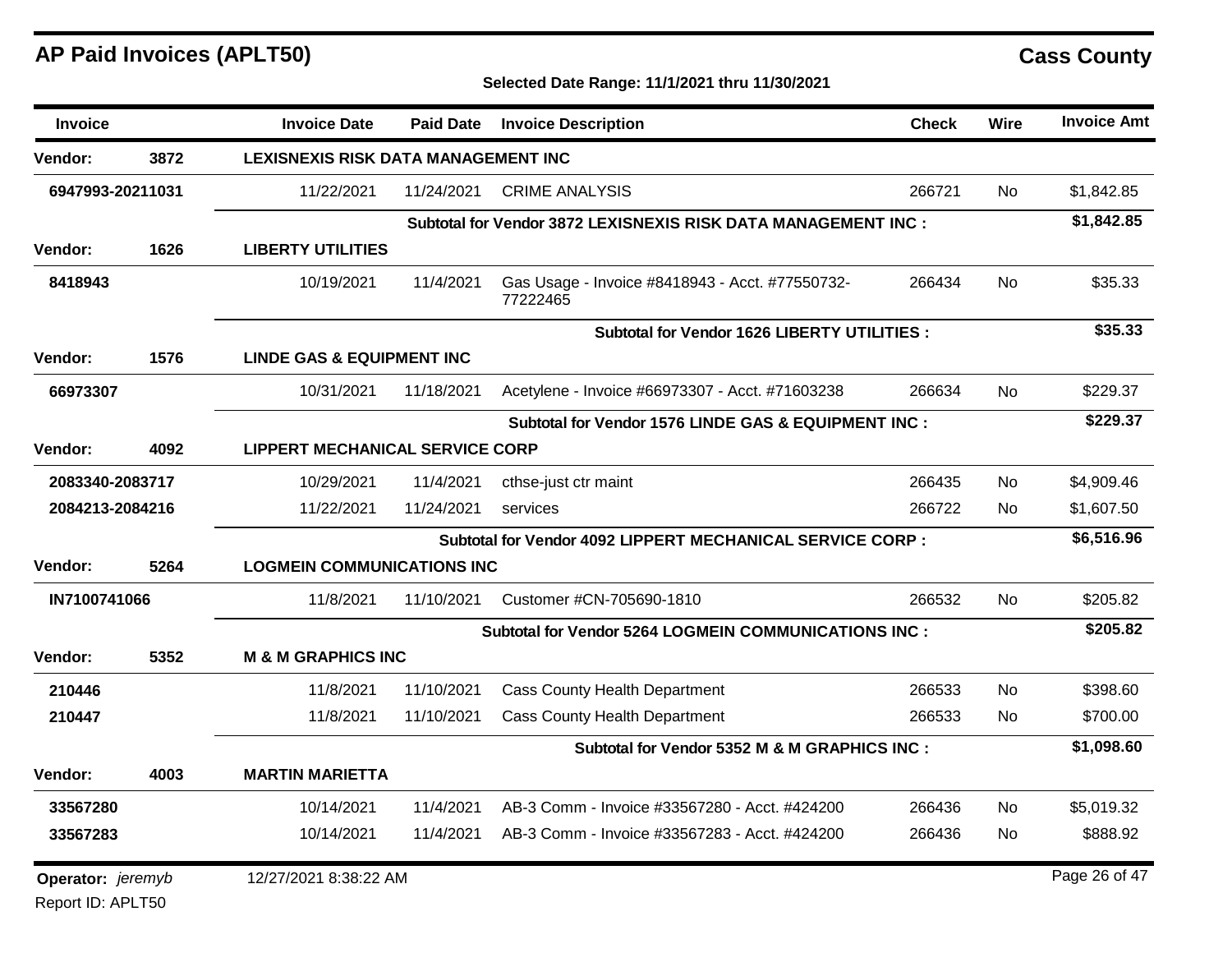$\blacksquare$ 

 $\blacksquare$ 

### **Selected Date Range: 11/1/2021 thru 11/30/2021**

| <b>Invoice</b> | <b>Invoice Date</b> | <b>Paid Date</b> | <b>Invoice Description</b>                                  | <b>Check</b> | Wire      | <b>Invoice Amt</b> |
|----------------|---------------------|------------------|-------------------------------------------------------------|--------------|-----------|--------------------|
| 33581674       | 10/15/2021          | 11/4/2021        | AB-3 Comm - Invoice #33581674 - Acct. #424200               | 266436       | <b>No</b> | \$6,126.94         |
| 33611375       | 10/19/2021          | 11/4/2021        | AB-3 Comm - Invoice #33611375 - Acct. #424200               | 266436       | <b>No</b> | \$4,805.58         |
| 33628235       | 10/20/2021          | 11/4/2021        | AB-3 Comm - Invoice #33628235 - Acct. #424200               | 266436       | No        | \$4,704.78         |
| 33644223       | 10/21/2021          | 11/10/2021       | AB-3 Comm - Invoice #33644223 - Acct. #424200               | 266534       | No        | \$5,733.58         |
| 33659840       | 10/22/2021          | 11/10/2021       | AB-3 Comm - Invoice #33659840 - Acct. #424200               | 266534       | No        | \$4,625.10         |
| 33659842       | 10/22/2021          | 11/10/2021       | AB-3 Comm - Invoice #33659842 - Acct. #424200               | 266534       | No        | \$1,664.60         |
| 33659843       | 10/22/2021          | 11/10/2021       | AB-3 Comm - Invoice #33659843 - Acct. #424200               | 266534       | No        | \$270.27           |
| 33675634       | 10/25/2021          | 11/10/2021       | AB-3 Comm - Invoice #33675634 - Acct. #424200               | 266534       | No        | \$569.55           |
| 33675635       | 10/25/2021          | 11/10/2021       | AB-3 Comm - Invoice #33675635 - Acct. #424200               | 266534       | No        | \$2,309.49         |
| 33675636       | 10/25/2021          | 11/10/2021       | AB-3 Comm - Invoice #33675636 - Acct. #424200               | 266534       | No        | \$847.25           |
| 33693248       | 10/26/2021          | 11/10/2021       | AB-3 Comm - Invoice #33693248 - Acct. #424200               | 266534       | No        | \$3,559.06         |
| 33693251       | 10/26/2021          | 11/10/2021       | AB-3 Comm - Invoice #33693251 - Acct. #424200               | 266534       | No        | \$2,177.82         |
| 33710526       | 10/27/2021          | 11/10/2021       | AB-3 Comm - Invoice #33710526 - Acct. #424200               | 266534       | No        | \$563.11           |
| 33710527       | 10/27/2021          | 11/10/2021       | AB-3 Comm - Invoice #33710527 - Acct. #424200               | 266534       | No        | \$277.10           |
| 33710528       | 10/27/2021          | 11/10/2021       | AB-3 Comm - Invoice #33710528 - Acct. #424200               | 266534       | No        | \$561.83           |
| 33738967       | 10/29/2021          | 11/18/2021       | AB-3 Comm - Invoice #33738967 - Acct. #424200               | 266635       | No        | \$1,411.44         |
| 33787215       | 11/3/2021           | 11/18/2021       | AB-3 Comm - Invoice #33787215 - Acct. #424200               | 266635       | No        | \$812.89           |
| 33802039       | 11/4/2021           | 11/24/2021       | AB-3 Comm - Incoice #33802039 - Acct. #424200               | 266723       | No        | \$541.44           |
| 33814797       | 11/5/2021           | 11/24/2021       | AB-3 Comm & 1" Clean - Invoice #33814797 - Acct.<br>#424200 | 266723       | No        | \$1,852.96         |
| 33814798       | 11/5/2021           | 11/24/2021       | AB-3 Comm - Invoice #33814798 - Acct. #424200               | 266723       | <b>No</b> | \$261.56           |
| 33814799       | 11/5/2021           | 11/24/2021       | AB-3 Comm - Invoice #33814799 - Acct. #424200               | 266723       | No        | \$369.77           |
| 33830019       | 11/8/2021           | 11/24/2021       | AB-3 Comm - Invoice #33830019 - Acct. #424200               | 266723       | No        | \$357.98           |
| 33859556       | 11/10/2021          | 11/24/2021       | AB-3 Comm - Invoice #33859556 - Acct. #424200               | 266723       | No        | \$171.27           |
| 33876428       | 11/11/2021          | 11/24/2021       | AB-3 Comm - Invoice #33876428 - Acct. #424200               | 266723       | No        | \$268.79           |
| 33876429       | 11/11/2021          | 11/24/2021       | AB-3 Comm - Invoice #33876429 - Acct. #424200               | 266723       | No.       | \$1,312.35         |
|                |                     |                  | Subtotal for Vendor 4003 MARTIN MARIETTA :                  |              |           | \$52,064.75        |

Report ID: APLT50 **Operator:** *jeremyb*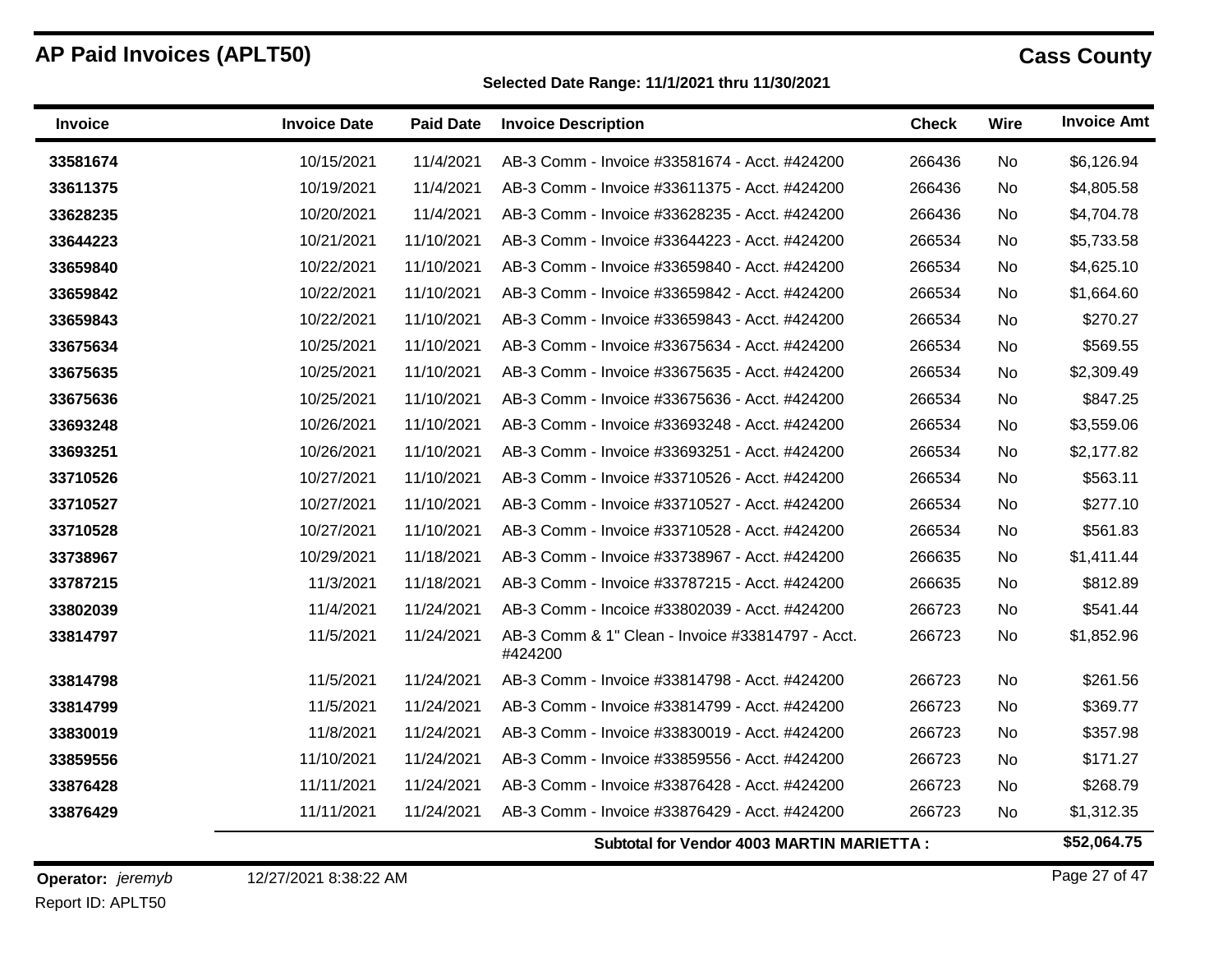| <b>Invoice</b>  |                          | <b>Invoice Date</b>                  | <b>Paid Date</b> | <b>Invoice Description</b>                              | <b>Check</b> | Wire      | <b>Invoice Amt</b> |
|-----------------|--------------------------|--------------------------------------|------------------|---------------------------------------------------------|--------------|-----------|--------------------|
| Vendor:         | 3901                     | <b>MAX FORD LLC</b>                  |                  |                                                         |              |           |                    |
| 1513753         |                          | 11/8/2021                            | 11/10/2021       | <b>WINDOW MOULDING</b>                                  | 266535       | No        | \$93.18            |
| 1514093 1513753 |                          | 11/22/2021                           | 11/24/2021       | <b>AUTO MAINTENANCE</b>                                 | 266724       | No.       | \$94.74            |
|                 |                          |                                      |                  | Subtotal for Vendor 3901 MAX FORD LLC :                 |              |           | \$187.92           |
| Vendor:         | 5784                     | <b>MCCLATCHY COMPANY LLC</b>         |                  |                                                         |              |           |                    |
| 163706          |                          | 11/22/2021                           | 11/24/2021       | kc star legal                                           | 266725       | <b>No</b> | \$365.64           |
|                 |                          |                                      |                  | <b>Subtotal for Vendor 5784 MCCLATCHY COMPANY LLC:</b>  |              |           | \$365.64           |
| Vendor:         | 5875                     | <b>MCKESSON MEDICAL SURGICAL INC</b> |                  |                                                         |              |           |                    |
| 18634891        |                          | 11/8/2021                            | 11/10/2021       | <b>ID NOW INTRO KIT</b>                                 | 266536       | No.       | \$5,442.50         |
|                 |                          |                                      |                  | Subtotal for Vendor 5875 MCKESSON MEDICAL SURGICAL INC: |              |           | \$5,442.50         |
| Vendor:         | 5060                     | <b>MEI TOTAL ELEVATOR</b>            |                  |                                                         |              |           |                    |
| 933738          |                          | 11/8/2021                            | 11/10/2021       | nov monthly service cthse                               | 266537       | No        | \$118.12           |
|                 |                          |                                      |                  | Subtotal for Vendor 5060 MEI TOTAL ELEVATOR :           |              |           | \$118.12           |
| Vendor:         | 3512                     | <b>MEYER LABORATORY INC</b>          |                  |                                                         |              |           |                    |
| 0810458-IN      |                          | 11/8/2021                            | 11/10/2021       | supplies                                                | 266538       | <b>No</b> | \$466.92           |
|                 |                          |                                      |                  | Subtotal for Vendor 3512 MEYER LABORATORY INC :         |              |           | \$466.92           |
| <b>Vendor:</b>  | 2131                     | <b>MFA OIL COMPANY</b>               |                  |                                                         |              |           |                    |
| 11.30.2021-mfa  |                          | 11/15/2021                           | 11/18/2021       | Fuel                                                    | 266636       | <b>No</b> | \$588.66           |
|                 |                          |                                      |                  | Subtotal for Vendor 2131 MFA OIL COMPANY :              |              |           | \$588.66           |
| Vendor:         | 4560                     | <b>MFA OIL COMPANY</b>               |                  |                                                         |              |           |                    |
|                 | 10.31.21-6242932-01200   | 10/31/2021                           | 11/18/2021       | ASSESSOR'S OFFICE FUEL OCTOBER 2021                     | 266637       | No        | \$328.53           |
|                 | 11/30/2021 6242881-01200 | 11/8/2021                            | 11/10/2021       | <b>DIESEL FUEL</b>                                      | 266539       | No        | \$206.90           |
| 20211031        |                          | 11/15/2021                           | 11/18/2021       | Account #39526245-01200                                 | 266638       | No        | \$451.37           |
|                 |                          |                                      |                  |                                                         |              |           |                    |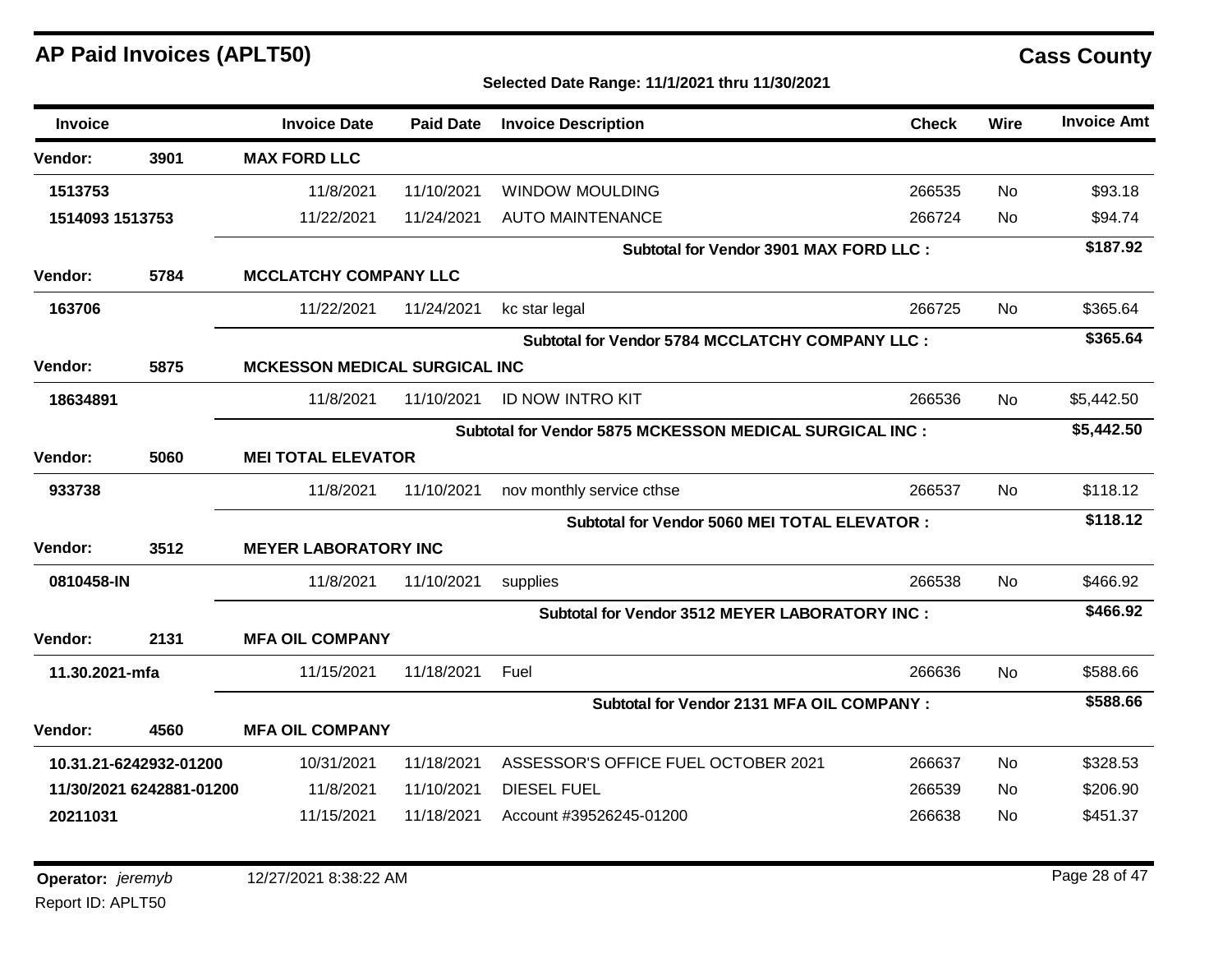| <b>Invoice</b>                  |      | <b>Invoice Date</b>                  | <b>Paid Date</b> | <b>Invoice Description</b>                             | <b>Check</b> | Wire      | <b>Invoice Amt</b> |
|---------------------------------|------|--------------------------------------|------------------|--------------------------------------------------------|--------------|-----------|--------------------|
|                                 |      |                                      |                  | <b>Subtotal for Vendor 4560 MFA OIL COMPANY:</b>       |              |           | \$986.80           |
| <b>Vendor:</b>                  | 1684 | <b>MIDWEST SUPPLY INC</b>            |                  |                                                        |              |           |                    |
| 1157483                         |      | 11/15/2021                           | 11/18/2021       | maint supplies                                         | 266639       | No.       | \$488.65           |
|                                 |      |                                      |                  | Subtotal for Vendor 1684 MIDWEST SUPPLY INC :          |              |           | \$488.65           |
| Vendor:                         | 2522 | <b>MIKE RUMLEY</b>                   |                  |                                                        |              |           |                    |
| 0173                            |      | 11/4/2021                            | 11/10/2021       | 0173                                                   | 266540       | No.       | \$80.00            |
| 2000                            |      | 11/4/2021                            | 11/10/2021       | 2000                                                   | 266540       | No.       | \$90.00            |
|                                 |      |                                      |                  | Subtotal for Vendor 2522 MIKE RUMLEY :                 |              |           | \$170.00           |
| Vendor:                         | 3300 | <b>MILL-WALK MALL LLC</b>            |                  |                                                        |              |           |                    |
| <b>CA2112</b>                   |      | 12/1/2021                            | 11/18/2021       | ASSESSOR'S OFFICE RENT DECEMBER 2021                   | 266640       | No.       | \$3,255.00         |
|                                 |      |                                      |                  | Subtotal for Vendor 3300 MILL-WALK MALL LLC :          |              |           | \$3,255.00         |
| Vendor:                         | 1137 | <b>MISSOURI DEPT PUBLIC SAFETY</b>   |                  |                                                        |              |           |                    |
| B22-2896                        |      | 11/8/2021                            | 11/10/2021       | MO State ID MO058932                                   | 266541       | <b>No</b> | \$20.00            |
| B22-2909                        |      | 11/15/2021                           | 11/18/2021       | certificate                                            | 266641       | No.       | \$40.00            |
|                                 |      |                                      |                  | Subtotal for Vendor 1137 MISSOURI DEPT PUBLIC SAFETY : |              |           | \$60.00            |
| Vendor:                         | 3431 | <b>MISSOURI POLICE CHIEF ASSN</b>    |                  |                                                        |              |           |                    |
| 194137                          |      | 11/8/2021                            | 11/10/2021       | <b>HIRING TESTS</b>                                    | 266542       | No.       | \$1,891.50         |
|                                 |      |                                      |                  | Subtotal for Vendor 3431 MISSOURI POLICE CHIEF ASSN :  |              |           | \$1,891.50         |
| Vendor:                         | 5507 | <b>MISSOURI SHERIFFS UNITED</b>      |                  |                                                        |              |           |                    |
| 1903                            |      | 11/21/2021                           | 11/24/2021       | <b>CCWS-OCTOBER 21</b>                                 | 266726       | <b>No</b> | \$245.00           |
|                                 |      |                                      |                  | Subtotal for Vendor 5507 MISSOURI SHERIFFS UNITED :    |              |           | \$245.00           |
| <b>Vendor:</b>                  | 1933 | <b>MISSOURI STATE HIGHWAY PATROL</b> |                  |                                                        |              |           |                    |
| 43144682302-4/21 & 6/21         |      | 11/21/2021                           | 11/24/2021       | <b>CCWS/FINGERPRINTS - APRIL &amp; JUNE</b>            | 266727       | <b>No</b> | \$1,920.75         |
| <b>Operator:</b> <i>ieremvb</i> |      | 12/27/2021 8:38:22 AM                |                  |                                                        |              |           | Page 29 of 47      |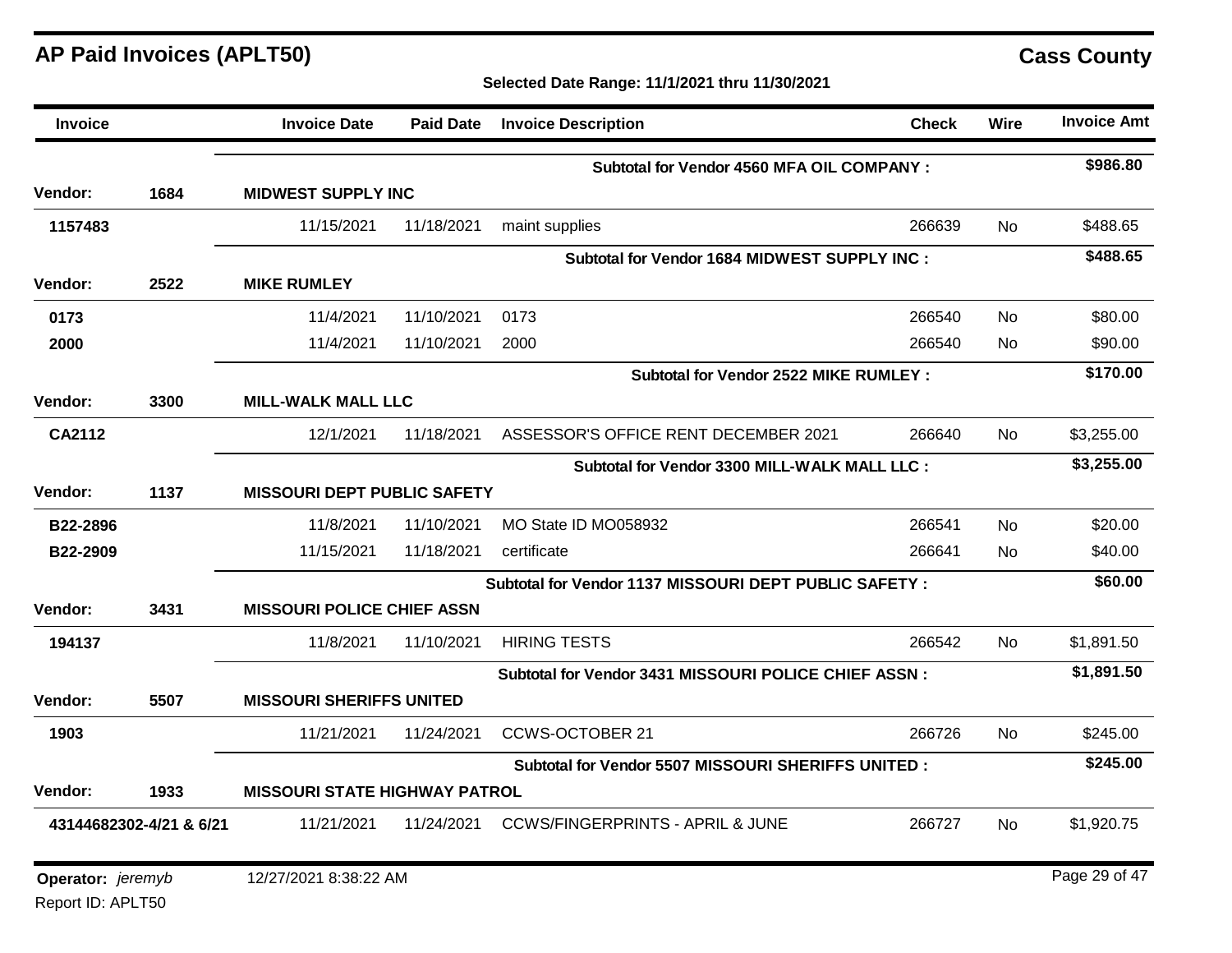| <b>Invoice</b>         |                           | <b>Invoice Date</b>                            | <b>Paid Date</b> | <b>Invoice Description</b>                                            | <b>Check</b> | <b>Wire</b> | <b>Invoice Amt</b> |
|------------------------|---------------------------|------------------------------------------------|------------------|-----------------------------------------------------------------------|--------------|-------------|--------------------|
|                        |                           |                                                |                  | Subtotal for Vendor 1933 MISSOURI STATE HIGHWAY PATROL:               |              |             | \$1,920.75         |
| Vendor:                | 1580                      | <b>MISSOURI STATE TREASURER</b>                |                  |                                                                       |              |             |                    |
| <b>11192021UNCFEES</b> |                           | 11/19/2021                                     | 11/24/2021       | ANNUAL UNCLAIMED FEES DISBURSEMENT                                    | 266728       | <b>No</b>   | \$1,419.67         |
|                        |                           |                                                |                  | Subtotal for Vendor 1580 MISSOURI STATE TREASURER :                   |              |             | \$1,419.67         |
| Vendor:                | 1184                      | <b>MISSOURI VOCATIONAL ENTERP</b>              |                  |                                                                       |              |             |                    |
| 634229 RI              |                           | 11/1/2021                                      | 11/10/2021       | Customer #80090795                                                    | 266543       | <b>No</b>   | \$26.52            |
| 635068 RI              |                           | 11/21/2021                                     | 11/24/2021       | <b>LAUNDRY SOAP COMPOUND</b>                                          | 266729       | No.         | \$1,298.00         |
|                        |                           |                                                |                  | Subtotal for Vendor 1184 MISSOURI VOCATIONAL ENTERP :                 |              |             | \$1,324.52         |
| Vendor:                | 1881                      | <b>MJJA</b>                                    |                  |                                                                       |              |             |                    |
|                        | 11.15.2021-mjja-robertsen | 11/15/2021                                     | 11/18/2021       | MJJA Membership Renewal - Robertsen                                   | 266642       | <b>No</b>   | \$75.00            |
|                        | 11.15.2021-mjja-Watkins   | 11/15/2021                                     | 11/18/2021       | MJJA Membership Renewal - Watkins                                     | 266642       | <b>No</b>   | \$75.00            |
| 202217                 |                           | 11/22/2021                                     | 11/24/2021       | 2022 Court Assessment                                                 | 266730       | <b>No</b>   | \$100.00           |
|                        |                           |                                                |                  | <b>Subtotal for Vendor 1881 MJJA:</b>                                 |              |             | \$250.00           |
| <b>Vendor:</b>         | 1118                      | <b>MO DEPT OF HEALTH &amp; SENIOR SERVICES</b> |                  |                                                                       |              |             |                    |
| 20211102               |                           | 11/15/2021                                     | 11/18/2021       | 037CHD                                                                | 266643       | <b>No</b>   | \$431.24           |
|                        |                           |                                                |                  | Subtotal for Vendor 1118 MO DEPT OF HEALTH & SENIOR SERVICES :        |              |             | \$431.24           |
| Vendor:                | 1464                      | <b>MURPHY TRACTOR MXA 80-9100</b>              |                  |                                                                       |              |             |                    |
| 10.13.21 to 10.29.21   |                           | 11/1/2021                                      | 11/10/2021       | Parts & equip maintenance - 10.13.21 to 10.29.21 -<br>Acct. #12000065 | 266544       | No.         | \$1,471.34         |
|                        |                           |                                                |                  | Subtotal for Vendor 1464 MURPHY TRACTOR MXA 80-9100 :                 |              |             | \$1,471.34         |
| <b>Vendor:</b>         | 5289                      | <b>NAPA AUTO PARTS OF BELTON</b>               |                  |                                                                       |              |             |                    |
|                        | 151239 151935 152607      | 11/22/2021                                     | 11/24/2021       | <b>AUTO MAINTENANCE</b>                                               | 266731       | <b>No</b>   | \$352.91           |
|                        | 789 - CCSO - MULTIPLE     | 11/15/2021                                     | 11/18/2021       | <b>AUTO MAINTENANCE SUPPLIES</b>                                      | 266644       | No.         | \$1,481.93         |
|                        |                           |                                                |                  | Subtotal for Vendor 5289 NAPA AUTO PARTS OF BELTON:                   |              |             | \$1,834.84         |
| Operator: jeremyb      |                           | 12/27/2021 8:38:22 AM                          |                  |                                                                       |              |             | Page 30 of 47      |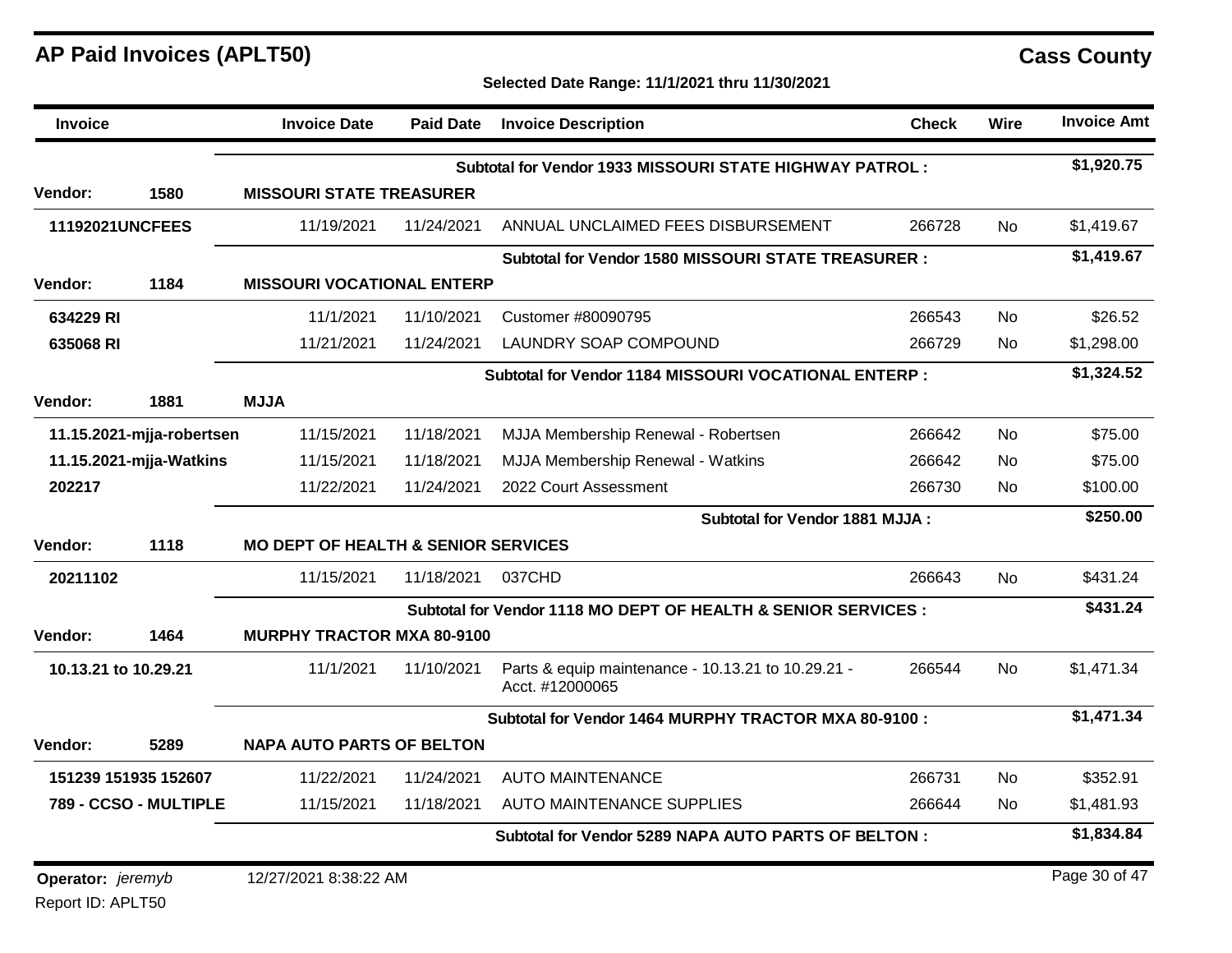| <b>Invoice</b>       |      | <b>Invoice Date</b>                   | <b>Paid Date</b> | <b>Invoice Description</b>                                                         | <b>Check</b> | Wire      | <b>Invoice Amt</b> |
|----------------------|------|---------------------------------------|------------------|------------------------------------------------------------------------------------|--------------|-----------|--------------------|
| Vendor:              | 5228 | <b>NAVY BRAND MFG CO</b>              |                  |                                                                                    |              |           |                    |
| 70127                |      | 10/22/2021                            | 11/4/2021        | Supplies - Invoice #70127 - Acct. #049265                                          | 266437       | <b>No</b> | \$1,022.42         |
| 70140                |      | 11/8/2021                             | 11/10/2021       | maint supplies                                                                     | 266545       | No.       | \$480.99           |
| 70197                |      | 11/8/2021                             | 11/18/2021       | Shop Supplies - Invoice #70197 - Acct. #049265                                     | 266645       | No.       | \$1,001.96         |
|                      |      |                                       |                  | Subtotal for Vendor 5228 NAVY BRAND MFG CO:                                        |              |           | \$2,505.37         |
| Vendor:              | 4131 | <b>NEAL/SETTLE PRINTING INC</b>       |                  |                                                                                    |              |           |                    |
| 112087               |      | 10/25/2021                            | 11/4/2021        | <b>Window Envelopes</b>                                                            | 266438       | <b>No</b> | \$990.00           |
|                      |      |                                       |                  | Subtotal for Vendor 4131 NEAL/SETTLE PRINTING INC :                                |              |           | \$990.00           |
| Vendor:              | 5849 | <b>NEXTRAN CORPORATION</b>            |                  |                                                                                    |              |           |                    |
| 09.10.21 to 10.25.21 |      | 10/31/2021                            | 11/10/2021       | Parts - 09.10.21 to 10.25.21 - Acct. #658000                                       | 266546       | <b>No</b> | \$1,133.68         |
|                      |      |                                       |                  | <b>Subtotal for Vendor 5849 NEXTRAN CORPORATION:</b>                               |              |           | \$1,133.68         |
| Vendor:              | 3283 | <b>NORTH CASS HERALD LLC</b>          |                  |                                                                                    |              |           |                    |
| 12762                |      | 11/22/2021                            | 11/24/2021       | Public Notice for TPR case                                                         | 266732       | <b>No</b> | \$276.00           |
|                      |      |                                       |                  | Subtotal for Vendor 3283 NORTH CASS HERALD LLC :                                   |              |           | \$276.00           |
| Vendor:              | 5130 | OCCUPATIONAL HEALTH CENTERS OF KANSAS |                  |                                                                                    |              |           |                    |
| 1013493387           |      | 10/13/2021                            | 11/4/2021        | Employee panel test (J. Hastings) - Invoice<br>#1013493387 - Acct. #N10-1205229562 | 266439       | <b>No</b> | \$75.50            |
| 1013530230           |      | 11/2/2021                             | 11/4/2021        | employee testing                                                                   | 266439       | <b>No</b> | \$391.50           |
| 1013546621           |      | 11/15/2021                            | 11/18/2021       | employee tests                                                                     | 266646       | No.       | \$368.00           |
| 1013561307           |      | 11/22/2021                            | 11/24/2021       | employee tests                                                                     | 266733       | No.       | \$130.50           |
|                      |      |                                       |                  | <b>Subtotal for Vendor 5130 OCCUPATIONAL HEALTH CENTERS OF KANSAS:</b>             |              |           | \$965.50           |
| Vendor:              | 1058 | <b>OFFICE OF ADMINISTRATION</b>       |                  |                                                                                    |              |           |                    |
| 36982                |      | 11/18/2021                            | 11/24/2021       | 36982                                                                              | 266734       | <b>No</b> | \$28.00            |
|                      |      |                                       |                  | Subtotal for Vendor 1058 OFFICE OF ADMINISTRATION :                                |              |           | \$28.00            |
| Operator: jeremyb    |      | 12/27/2021 8:38:22 AM                 |                  |                                                                                    |              |           | Page 31 of 47      |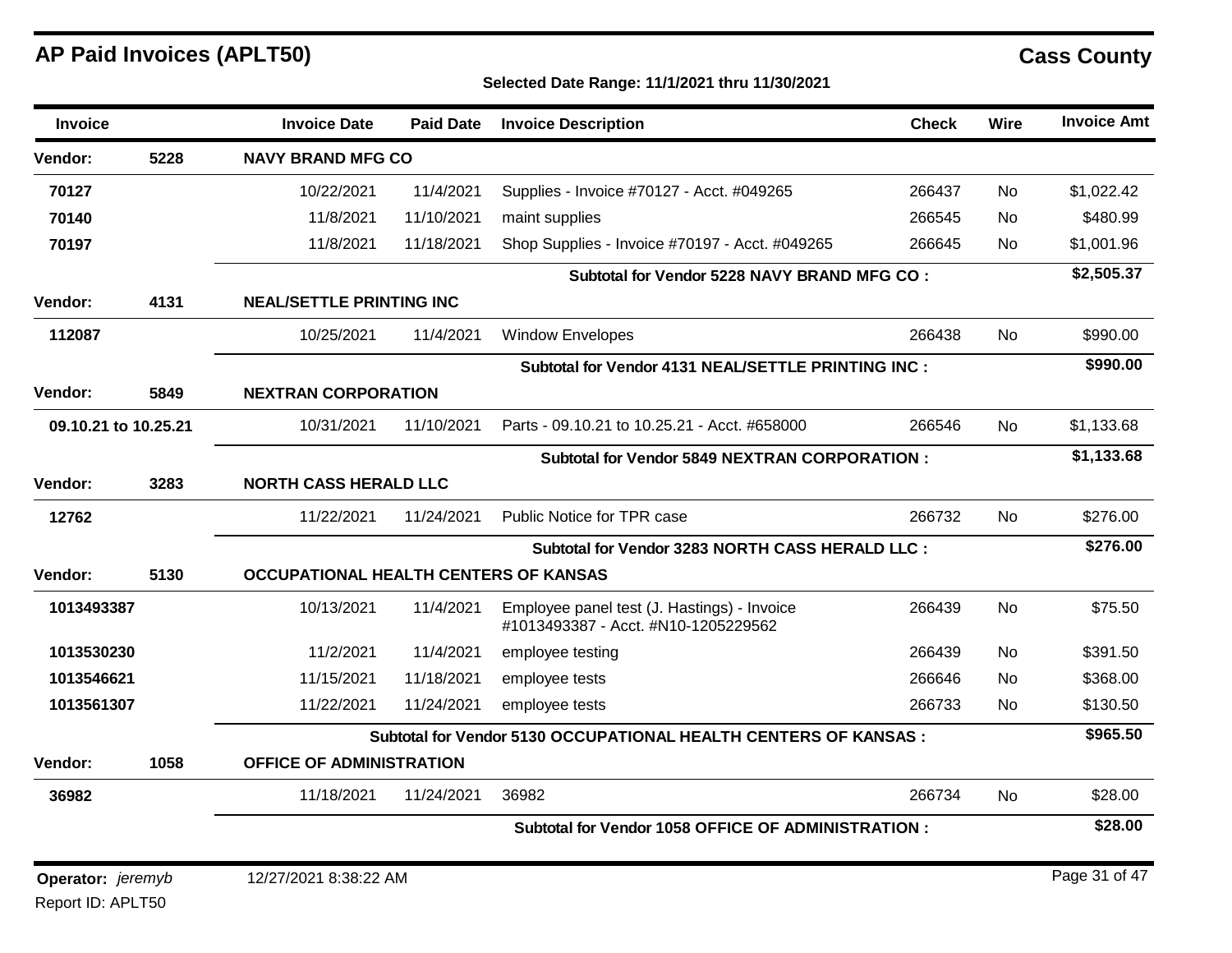**Selected Date Range: 11/1/2021 thru 11/30/2021**

| 1120<br>OFFICE PRODUCTS ALLIANCE<br><b>Vendor:</b><br>\$17.20<br>10/27/2021<br>11/4/2021<br>278277-1<br>266440<br>278277-1<br>No<br>11/4/2021<br>\$494.37<br>288747-0<br>10/27/2021<br>288747-0<br>266440<br>No<br>288747-1<br>10/27/2021<br>11/4/2021<br>288747-1<br>266440<br>No<br>\$236.43<br>10/27/2021<br>11/4/2021<br>\$20.28<br>288747-2<br>288747-2<br>266440<br>No<br>\$268.44<br>10/29/2021<br>11/4/2021<br><b>MISC SUPPLIES</b><br>266440<br>288817 / 288825<br>No<br>11/4/2021<br>288860-0<br>\$534.30<br>288860-0<br>10/27/2021<br>266440<br><b>No</b><br>11/4/2021<br>11/10/2021<br>288860-1<br>266547<br>\$85.90<br>288860-1<br>No<br>\$13.40<br>288860-2<br>10/27/2021<br>11/4/2021<br>288860-2<br>266440<br>No<br>11/4/2021<br>288860-3<br>266440<br>\$11.01<br>288860-3<br>10/27/2021<br>No<br>10/27/2021<br>11/4/2021<br>288880-0<br>266440<br>\$22.48<br>288880-0<br>No<br>11/4/2021<br>10/29/2021<br>266440<br>No<br>\$109.99<br>288991-0<br>maint supplies<br>10/26/2021<br>11/10/2021<br>266547<br>\$460.94<br>289146-0<br>Supplies - Invoice #289146-0 - Acct. #1475<br>No<br>11/1/2021<br>11/4/2021<br>266440<br>\$1,308.00<br>289361-0<br>Supplies<br>No<br>289361-1<br>11/8/2021<br>11/10/2021<br>266547<br>\$24.18<br><b>Office Supplies</b><br>No<br>10/27/2021<br>11/4/2021<br>289372-0<br>\$208.98<br>289372-0<br>266440<br>No<br>11/1/2021<br>11/4/2021<br>\$499.23<br>289386<br><b>Detention Supplies</b><br>266441<br>No<br>10/27/2021<br>\$332.94<br>11/4/2021<br>289422-0<br>266441<br>289422-0<br>No<br>\$17.86<br>11/4/2021<br>11/10/2021<br>289422-1<br>266547<br>289422-1<br>No<br>11/10/2021<br>\$16.65<br>11/18/2021<br>289422-2<br>266647<br>289422-2<br>No<br>289823<br>11/12/2021<br>11/18/2021<br><b>MISC SUPPLIES</b><br>266647<br>\$75.99<br>No<br>\$51.84<br>11/4/2021<br>11/10/2021<br>290050-0<br>266547<br>290050-0<br>No<br>11/4/2021<br>11/10/2021<br>290052-0<br>\$121.22<br>290052-0<br>266547<br>No<br>11/10/2021<br>\$18.04<br>11/18/2021<br>266647<br>290052-1<br>290052-1<br>No<br>11/4/2021<br>11/10/2021<br>290063-0<br>266547<br>\$130.32<br>290063-0<br>No<br>\$482.00<br>290804-0<br>11/10/2021<br>11/18/2021<br>290804<br>266647<br>No | Invoice | <b>Invoice Date</b> | <b>Paid Date</b> | <b>Invoice Description</b> | <b>Check</b> | Wire | <b>Invoice Amt</b> |
|-----------------------------------------------------------------------------------------------------------------------------------------------------------------------------------------------------------------------------------------------------------------------------------------------------------------------------------------------------------------------------------------------------------------------------------------------------------------------------------------------------------------------------------------------------------------------------------------------------------------------------------------------------------------------------------------------------------------------------------------------------------------------------------------------------------------------------------------------------------------------------------------------------------------------------------------------------------------------------------------------------------------------------------------------------------------------------------------------------------------------------------------------------------------------------------------------------------------------------------------------------------------------------------------------------------------------------------------------------------------------------------------------------------------------------------------------------------------------------------------------------------------------------------------------------------------------------------------------------------------------------------------------------------------------------------------------------------------------------------------------------------------------------------------------------------------------------------------------------------------------------------------------------------------------------------------------------------------------------------------------------------------------------------------------------------------------------------------------------------------------------------------------------------------------------------------------------------|---------|---------------------|------------------|----------------------------|--------------|------|--------------------|
|                                                                                                                                                                                                                                                                                                                                                                                                                                                                                                                                                                                                                                                                                                                                                                                                                                                                                                                                                                                                                                                                                                                                                                                                                                                                                                                                                                                                                                                                                                                                                                                                                                                                                                                                                                                                                                                                                                                                                                                                                                                                                                                                                                                                           |         |                     |                  |                            |              |      |                    |
|                                                                                                                                                                                                                                                                                                                                                                                                                                                                                                                                                                                                                                                                                                                                                                                                                                                                                                                                                                                                                                                                                                                                                                                                                                                                                                                                                                                                                                                                                                                                                                                                                                                                                                                                                                                                                                                                                                                                                                                                                                                                                                                                                                                                           |         |                     |                  |                            |              |      |                    |
|                                                                                                                                                                                                                                                                                                                                                                                                                                                                                                                                                                                                                                                                                                                                                                                                                                                                                                                                                                                                                                                                                                                                                                                                                                                                                                                                                                                                                                                                                                                                                                                                                                                                                                                                                                                                                                                                                                                                                                                                                                                                                                                                                                                                           |         |                     |                  |                            |              |      |                    |
|                                                                                                                                                                                                                                                                                                                                                                                                                                                                                                                                                                                                                                                                                                                                                                                                                                                                                                                                                                                                                                                                                                                                                                                                                                                                                                                                                                                                                                                                                                                                                                                                                                                                                                                                                                                                                                                                                                                                                                                                                                                                                                                                                                                                           |         |                     |                  |                            |              |      |                    |
|                                                                                                                                                                                                                                                                                                                                                                                                                                                                                                                                                                                                                                                                                                                                                                                                                                                                                                                                                                                                                                                                                                                                                                                                                                                                                                                                                                                                                                                                                                                                                                                                                                                                                                                                                                                                                                                                                                                                                                                                                                                                                                                                                                                                           |         |                     |                  |                            |              |      |                    |
|                                                                                                                                                                                                                                                                                                                                                                                                                                                                                                                                                                                                                                                                                                                                                                                                                                                                                                                                                                                                                                                                                                                                                                                                                                                                                                                                                                                                                                                                                                                                                                                                                                                                                                                                                                                                                                                                                                                                                                                                                                                                                                                                                                                                           |         |                     |                  |                            |              |      |                    |
|                                                                                                                                                                                                                                                                                                                                                                                                                                                                                                                                                                                                                                                                                                                                                                                                                                                                                                                                                                                                                                                                                                                                                                                                                                                                                                                                                                                                                                                                                                                                                                                                                                                                                                                                                                                                                                                                                                                                                                                                                                                                                                                                                                                                           |         |                     |                  |                            |              |      |                    |
|                                                                                                                                                                                                                                                                                                                                                                                                                                                                                                                                                                                                                                                                                                                                                                                                                                                                                                                                                                                                                                                                                                                                                                                                                                                                                                                                                                                                                                                                                                                                                                                                                                                                                                                                                                                                                                                                                                                                                                                                                                                                                                                                                                                                           |         |                     |                  |                            |              |      |                    |
|                                                                                                                                                                                                                                                                                                                                                                                                                                                                                                                                                                                                                                                                                                                                                                                                                                                                                                                                                                                                                                                                                                                                                                                                                                                                                                                                                                                                                                                                                                                                                                                                                                                                                                                                                                                                                                                                                                                                                                                                                                                                                                                                                                                                           |         |                     |                  |                            |              |      |                    |
|                                                                                                                                                                                                                                                                                                                                                                                                                                                                                                                                                                                                                                                                                                                                                                                                                                                                                                                                                                                                                                                                                                                                                                                                                                                                                                                                                                                                                                                                                                                                                                                                                                                                                                                                                                                                                                                                                                                                                                                                                                                                                                                                                                                                           |         |                     |                  |                            |              |      |                    |
|                                                                                                                                                                                                                                                                                                                                                                                                                                                                                                                                                                                                                                                                                                                                                                                                                                                                                                                                                                                                                                                                                                                                                                                                                                                                                                                                                                                                                                                                                                                                                                                                                                                                                                                                                                                                                                                                                                                                                                                                                                                                                                                                                                                                           |         |                     |                  |                            |              |      |                    |
|                                                                                                                                                                                                                                                                                                                                                                                                                                                                                                                                                                                                                                                                                                                                                                                                                                                                                                                                                                                                                                                                                                                                                                                                                                                                                                                                                                                                                                                                                                                                                                                                                                                                                                                                                                                                                                                                                                                                                                                                                                                                                                                                                                                                           |         |                     |                  |                            |              |      |                    |
|                                                                                                                                                                                                                                                                                                                                                                                                                                                                                                                                                                                                                                                                                                                                                                                                                                                                                                                                                                                                                                                                                                                                                                                                                                                                                                                                                                                                                                                                                                                                                                                                                                                                                                                                                                                                                                                                                                                                                                                                                                                                                                                                                                                                           |         |                     |                  |                            |              |      |                    |
|                                                                                                                                                                                                                                                                                                                                                                                                                                                                                                                                                                                                                                                                                                                                                                                                                                                                                                                                                                                                                                                                                                                                                                                                                                                                                                                                                                                                                                                                                                                                                                                                                                                                                                                                                                                                                                                                                                                                                                                                                                                                                                                                                                                                           |         |                     |                  |                            |              |      |                    |
|                                                                                                                                                                                                                                                                                                                                                                                                                                                                                                                                                                                                                                                                                                                                                                                                                                                                                                                                                                                                                                                                                                                                                                                                                                                                                                                                                                                                                                                                                                                                                                                                                                                                                                                                                                                                                                                                                                                                                                                                                                                                                                                                                                                                           |         |                     |                  |                            |              |      |                    |
|                                                                                                                                                                                                                                                                                                                                                                                                                                                                                                                                                                                                                                                                                                                                                                                                                                                                                                                                                                                                                                                                                                                                                                                                                                                                                                                                                                                                                                                                                                                                                                                                                                                                                                                                                                                                                                                                                                                                                                                                                                                                                                                                                                                                           |         |                     |                  |                            |              |      |                    |
|                                                                                                                                                                                                                                                                                                                                                                                                                                                                                                                                                                                                                                                                                                                                                                                                                                                                                                                                                                                                                                                                                                                                                                                                                                                                                                                                                                                                                                                                                                                                                                                                                                                                                                                                                                                                                                                                                                                                                                                                                                                                                                                                                                                                           |         |                     |                  |                            |              |      |                    |
|                                                                                                                                                                                                                                                                                                                                                                                                                                                                                                                                                                                                                                                                                                                                                                                                                                                                                                                                                                                                                                                                                                                                                                                                                                                                                                                                                                                                                                                                                                                                                                                                                                                                                                                                                                                                                                                                                                                                                                                                                                                                                                                                                                                                           |         |                     |                  |                            |              |      |                    |
|                                                                                                                                                                                                                                                                                                                                                                                                                                                                                                                                                                                                                                                                                                                                                                                                                                                                                                                                                                                                                                                                                                                                                                                                                                                                                                                                                                                                                                                                                                                                                                                                                                                                                                                                                                                                                                                                                                                                                                                                                                                                                                                                                                                                           |         |                     |                  |                            |              |      |                    |
|                                                                                                                                                                                                                                                                                                                                                                                                                                                                                                                                                                                                                                                                                                                                                                                                                                                                                                                                                                                                                                                                                                                                                                                                                                                                                                                                                                                                                                                                                                                                                                                                                                                                                                                                                                                                                                                                                                                                                                                                                                                                                                                                                                                                           |         |                     |                  |                            |              |      |                    |
|                                                                                                                                                                                                                                                                                                                                                                                                                                                                                                                                                                                                                                                                                                                                                                                                                                                                                                                                                                                                                                                                                                                                                                                                                                                                                                                                                                                                                                                                                                                                                                                                                                                                                                                                                                                                                                                                                                                                                                                                                                                                                                                                                                                                           |         |                     |                  |                            |              |      |                    |
|                                                                                                                                                                                                                                                                                                                                                                                                                                                                                                                                                                                                                                                                                                                                                                                                                                                                                                                                                                                                                                                                                                                                                                                                                                                                                                                                                                                                                                                                                                                                                                                                                                                                                                                                                                                                                                                                                                                                                                                                                                                                                                                                                                                                           |         |                     |                  |                            |              |      |                    |
|                                                                                                                                                                                                                                                                                                                                                                                                                                                                                                                                                                                                                                                                                                                                                                                                                                                                                                                                                                                                                                                                                                                                                                                                                                                                                                                                                                                                                                                                                                                                                                                                                                                                                                                                                                                                                                                                                                                                                                                                                                                                                                                                                                                                           |         |                     |                  |                            |              |      |                    |
|                                                                                                                                                                                                                                                                                                                                                                                                                                                                                                                                                                                                                                                                                                                                                                                                                                                                                                                                                                                                                                                                                                                                                                                                                                                                                                                                                                                                                                                                                                                                                                                                                                                                                                                                                                                                                                                                                                                                                                                                                                                                                                                                                                                                           |         |                     |                  |                            |              |      |                    |
|                                                                                                                                                                                                                                                                                                                                                                                                                                                                                                                                                                                                                                                                                                                                                                                                                                                                                                                                                                                                                                                                                                                                                                                                                                                                                                                                                                                                                                                                                                                                                                                                                                                                                                                                                                                                                                                                                                                                                                                                                                                                                                                                                                                                           |         |                     |                  |                            |              |      |                    |
|                                                                                                                                                                                                                                                                                                                                                                                                                                                                                                                                                                                                                                                                                                                                                                                                                                                                                                                                                                                                                                                                                                                                                                                                                                                                                                                                                                                                                                                                                                                                                                                                                                                                                                                                                                                                                                                                                                                                                                                                                                                                                                                                                                                                           |         |                     |                  |                            |              |      |                    |

Report ID: APLT50 **Operator:** *jeremyb*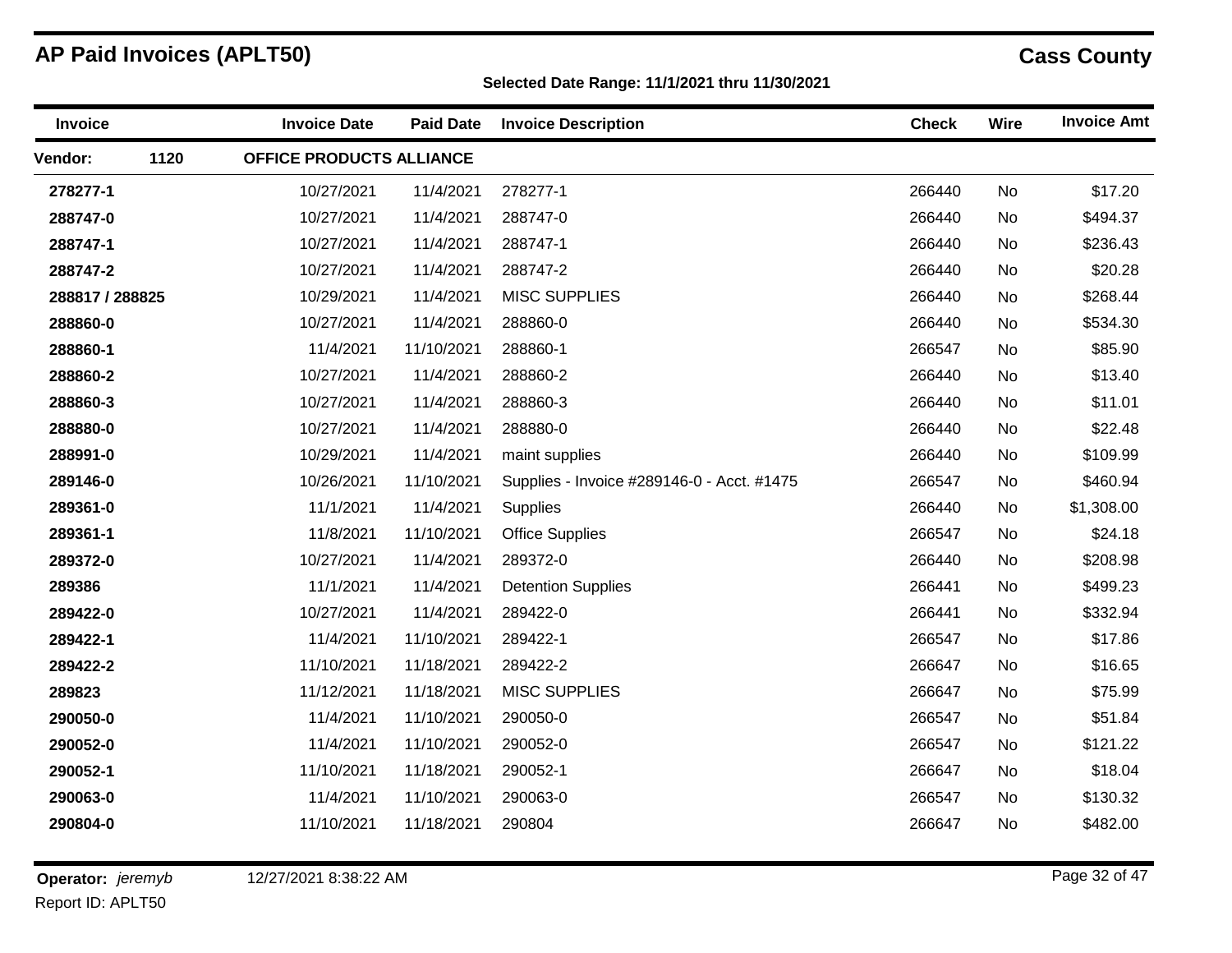| <b>Invoice</b>       |                        | <b>Invoice Date</b>                    | <b>Paid Date</b> | <b>Invoice Description</b>                                                            | <b>Check</b> | Wire      | <b>Invoice Amt</b> |
|----------------------|------------------------|----------------------------------------|------------------|---------------------------------------------------------------------------------------|--------------|-----------|--------------------|
| 290804-1             |                        | 11/18/2021                             | 11/24/2021       | 290804-1                                                                              | 266735       | <b>No</b> | \$15.78            |
| 290835-0             |                        | 11/10/2021                             | 11/18/2021       | 290835-0                                                                              | 266647       | <b>No</b> | \$51.04            |
| 290838-0             |                        | 11/10/2021                             | 11/18/2021       | 290838-0                                                                              | 266647       | No        | \$48.00            |
| 291438-0             |                        | 11/22/2021                             | 11/24/2021       | <b>Office Supplies</b>                                                                | 266735       | <b>No</b> | \$276.16           |
| 291519-0             |                        | 11/18/2021                             | 11/24/2021       | 291519-0                                                                              | 266735       | No        | \$176.90           |
|                      |                        |                                        |                  | Subtotal for Vendor 1120 OFFICE PRODUCTS ALLIANCE :                                   |              |           | \$6,129.87         |
| Vendor:              | 4538                   | ON TARGET AMMUNITION LLC               |                  |                                                                                       |              |           |                    |
| 106849               |                        | 11/1/2021                              | 11/4/2021        | <b>AMMO</b>                                                                           | 266442       | No.       | \$6,000.00         |
|                      |                        |                                        |                  | Subtotal for Vendor 4538 ON TARGET AMMUNITION LLC :                                   |              |           | \$6,000.00         |
| Vendor:              | 5549                   | <b>OPTUM</b>                           |                  |                                                                                       |              |           |                    |
| November, 2021       |                        | 10/27/2021                             | 11/4/2021        | November, 2021 EAP Services Customer #1793695                                         | 266443       | No        | \$306.29           |
|                      |                        |                                        |                  | <b>Subtotal for Vendor 5549 OPTUM:</b>                                                |              |           | \$306.29           |
| Vendor:              | 1219                   | <b>O'REILLY AUTO PARTS</b>             |                  |                                                                                       |              |           |                    |
| 09.30.21 to 10.21.21 |                        | 10/28/2021                             | 11/10/2021       | Parts for Shop & Codes & Zoning Vehicle - from<br>09.30.21 to 10.21.21 - Acct. #71273 | 266548       | <b>No</b> | \$420.07           |
|                      |                        |                                        |                  | Subtotal for Vendor 1219 O'REILLY AUTO PARTS :                                        |              |           | \$420.07           |
| Vendor:              | 2504                   | <b>OSAGE VALLEY ELECTRIC</b>           |                  |                                                                                       |              |           |                    |
| 10.01.21 to 10.31.21 |                        | 10/31/2021                             | 11/10/2021       | Utilities from 10.01.21 to 10.31.21 - Acct. #981105                                   | 266549       | <b>No</b> | \$261.37           |
|                      | 10-01-21 thru 10-31-21 | 10/31/2021                             | 11/10/2021       | Utilities from 10-01-21 thru 10-31-21 - Acct. #2228300                                | 266549       | No        | \$310.78           |
|                      | 10-01-21 to 10-31-21   | 10/31/2021                             | 11/10/2021       | Utilities from 10-01-21 to 10-31-21 - Acct. #1387002                                  | 266549       | No        | \$414.37           |
|                      |                        |                                        |                  | Subtotal for Vendor 2504 OSAGE VALLEY ELECTRIC :                                      |              |           | \$986.52           |
| Vendor:              | 5285                   | <b>OVERHEAD DOOR CO OF KANSAS CITY</b> |                  |                                                                                       |              |           |                    |
| 200964-866558        |                        | 10/29/2021                             | 11/4/2021        | justice ctr maint                                                                     | 266444       | <b>No</b> | \$2,326.14         |
|                      |                        |                                        |                  | Subtotal for Vendor 5285 OVERHEAD DOOR CO OF KANSAS CITY:                             |              |           | \$2,326.14         |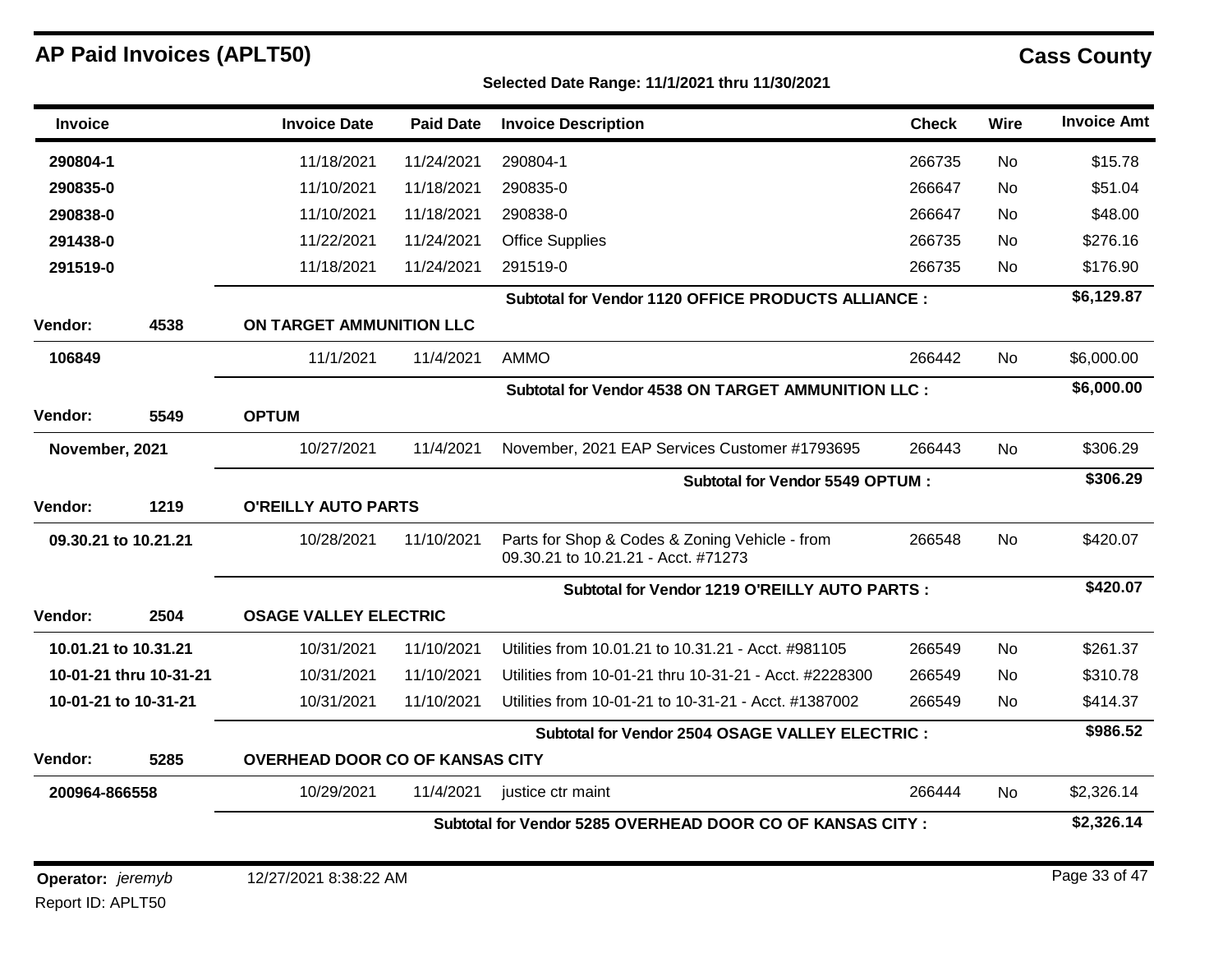| <b>Invoice</b>           |                       | <b>Invoice Date</b>         | <b>Paid Date</b>             | <b>Invoice Description</b>                              | <b>Check</b> | Wire      | <b>Invoice Amt</b> |  |
|--------------------------|-----------------------|-----------------------------|------------------------------|---------------------------------------------------------|--------------|-----------|--------------------|--|
| Vendor:                  | 5913                  | <b>OXYGEN FORENSICS INC</b> |                              |                                                         |              |           |                    |  |
| 88073-1                  |                       | 11/8/2021                   | 11/10/2021                   | <b>DETECTIVE RENEWAL</b>                                | 266550       | No.       | \$2,899.00         |  |
|                          |                       |                             |                              | Subtotal for Vendor 5913 OXYGEN FORENSICS INC :         |              |           | \$2,899.00         |  |
| <b>Vendor:</b>           | 1375                  | <b>PACARF</b>               |                              |                                                         |              |           |                    |  |
| 11042021PARET            |                       | 11/4/2021                   | 11/10/2021                   | NOVEMBER PA RETIREMENT                                  | 266551       | <b>No</b> | \$969.00           |  |
|                          |                       |                             |                              | <b>Subtotal for Vendor 1375 PACARF:</b>                 |              |           | \$969.00           |  |
| <b>Vendor:</b>           | 5222                  | <b>PACARS</b>               |                              |                                                         |              |           |                    |  |
|                          | EmployeeCont.11152021 | 11/15/2021                  | 11/15/2021                   | <b>Employee Contribution</b>                            | 266586       | No.       | \$244.69           |  |
| EmployeeCont.11302021    |                       | 11/30/2021                  | 11/30/2021                   | <b>Employee Contribution</b>                            | 266769       | <b>No</b> | \$244.69           |  |
|                          |                       |                             |                              | <b>Subtotal for Vendor 5222 PACARS:</b>                 |              |           | \$489.38           |  |
| <b>Vendor:</b>           | 1803                  |                             | <b>PATRICIA LEAR-JOHNSON</b> |                                                         |              |           |                    |  |
| 21CA-PR00321             |                       | 11/10/2021                  | 11/18/2021                   | 21CA-PR00321                                            | 266648       | <b>No</b> | \$400.00           |  |
|                          | JOHNSON NOV 2021      | 10/27/2021                  | 11/4/2021                    | JOHNSON NOV 2021                                        | 266445       | No.       | \$4,433.33         |  |
|                          |                       |                             |                              | <b>Subtotal for Vendor 1803 PATRICIA LEAR-JOHNSON:</b>  |              |           | \$4,833.33         |  |
| <b>Vendor:</b>           | 2818                  | <b>PERFECT PROMOTIONS</b>   |                              |                                                         |              |           |                    |  |
| 8277-1                   |                       | 11/21/2021                  | 11/24/2021                   | <b>ACADEMY UNIFORMS</b>                                 | 266736       | <b>No</b> | \$832.08           |  |
|                          |                       |                             |                              | <b>Subtotal for Vendor 2818 PERFECT PROMOTIONS :</b>    |              |           | \$832.08           |  |
| <b>Vendor:</b>           | 1263                  | PETROLEUM TRADERS CORP      |                              |                                                         |              |           |                    |  |
| 1709495                  |                       | 10/26/2021                  | 11/10/2021                   | Fuel - Invoice #1709495 - Acct. #30086/1                | 266552       | No        | \$25,625.55        |  |
| 1709497                  |                       | 10/26/2021                  | 11/10/2021                   | Fuel - Invoice #1709497 - Acct. #30086/3                | 266552       | No.       | \$24,492.60        |  |
|                          |                       |                             |                              | <b>Subtotal for Vendor 1263 PETROLEUM TRADERS CORP:</b> |              |           | \$50,118.15        |  |
| <b>Vendor:</b>           | 1369                  | PETTY CASH SHERIFF DEPT     |                              |                                                         |              |           |                    |  |
|                          | 11/22/2021-CCSO-PC    | 11/22/2021                  | 11/24/2021                   | PETTY CASH REIMBURSEMENT                                | 266737       | <b>No</b> | \$100.41           |  |
| <b>Operator:</b> jeremyb |                       | 12/27/2021 8:38:22 AM       |                              |                                                         |              |           | Page 34 of 47      |  |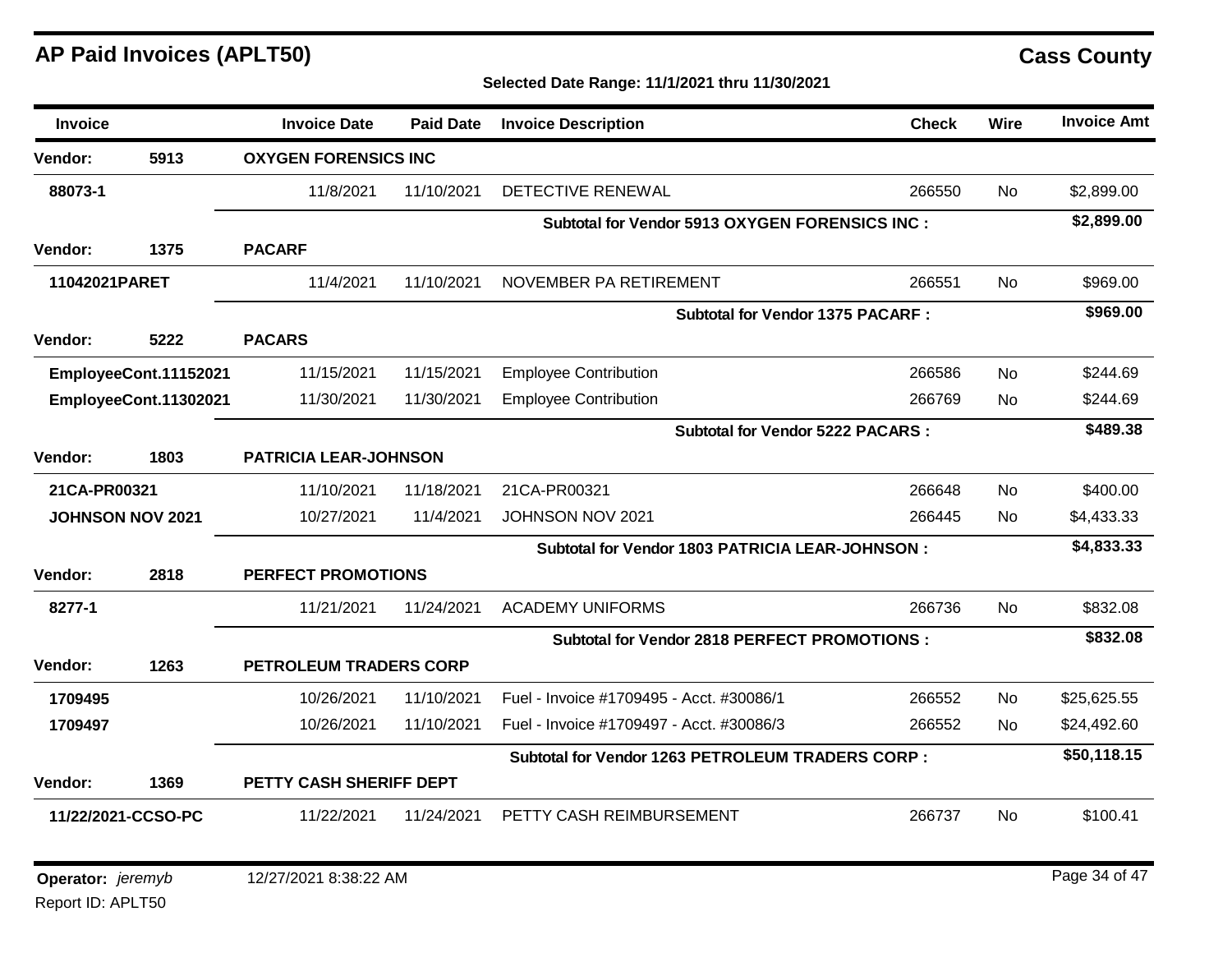## **Selected Date Range: 11/1/2021 thru 11/30/2021**

| Invoice           |                         | <b>Invoice Date</b>               | <b>Paid Date</b> | <b>Invoice Description</b>                                   | <b>Check</b> | Wire      | <b>Invoice Amt</b> |
|-------------------|-------------------------|-----------------------------------|------------------|--------------------------------------------------------------|--------------|-----------|--------------------|
|                   |                         |                                   |                  | Subtotal for Vendor 1369 PETTY CASH SHERIFF DEPT:            |              |           | \$100.41           |
| Vendor:           | 1063                    | <b>PITNEY BOWES</b>               |                  |                                                              |              |           |                    |
| 1019433716        |                         | 11/22/2021                        | 11/24/2021       | SUPPLIES - RED INK                                           | 266738       | No.       | \$188.48           |
|                   |                         |                                   |                  | <b>Subtotal for Vendor 1063 PITNEY BOWES:</b>                |              |           | \$188.48           |
| <b>Vendor:</b>    | 2217                    | <b>PITNEY BOWES</b>               |                  |                                                              |              |           |                    |
| 3314651838        |                         | 11/22/2021                        | 11/24/2021       | <b>LEASE</b>                                                 | 266739       | No.       | \$1,082.88         |
|                   |                         |                                   |                  | <b>Subtotal for Vendor 2217 PITNEY BOWES:</b>                |              |           | \$1,082.88         |
| Vendor:           | 2223                    | PITNEY BOWES POSTAGE BY PHONE     |                  |                                                              |              |           |                    |
|                   | 8000-9090-0799-0620-Nov | 11/15/2021                        | 11/18/2021       | <b>POSTAGE</b>                                               | 266649       | <b>No</b> | \$5,829.99         |
|                   |                         |                                   |                  | Subtotal for Vendor 2223 PITNEY BOWES POSTAGE BY PHONE :     |              |           | \$5,829.99         |
| <b>Vendor:</b>    | 5443                    | PITNEY BOWES RESERVE ACCOUNT      |                  |                                                              |              |           |                    |
| postage nov.2021  |                         | 11/18/2021                        | 11/24/2021       | postage nov.2021                                             | 266740       | No.       | \$5,000.00         |
|                   |                         |                                   |                  | Subtotal for Vendor 5443 PITNEY BOWES RESERVE ACCOUNT :      |              |           | \$5,000.00         |
| Vendor:           | 1064                    | <b>PLEASANT HILL TIMES</b>        |                  |                                                              |              |           |                    |
| #2021-3753        |                         | 11/22/2021                        | 11/24/2021       | <b>Cass County Health Department</b>                         | 266741       | <b>No</b> | \$22.75            |
| 2021-4941         |                         | 10/18/2021                        | 11/10/2021       | Bid Notice on Road Groom Machine - Invoice #2021-<br>4941    | 266553       | No        | \$26.25            |
| 2021-4963         |                         | 11/8/2021                         | 11/18/2021       | Bid Notice for Products & Supplies - Invoice #2021-4963      | 266650       | No        | \$31.50            |
| 2021-4964         |                         | 10/28/2021                        | 11/18/2021       | Bid Notice for Road Graders - Invoice #2021-4964             | 266650       | No.       | \$24.50            |
|                   |                         |                                   |                  | Subtotal for Vendor 1064 PLEASANT HILL TIMES :               |              |           | \$105.00           |
| Vendor:           | 5723                    | POWERS TRENCHING & EXCAVATING INC |                  |                                                              |              |           |                    |
| 3114              |                         | 11/22/2021                        | 11/24/2021       | trenching services                                           | 266742       | No.       | \$3,237.00         |
|                   |                         |                                   |                  | Subtotal for Vendor 5723 POWERS TRENCHING & EXCAVATING INC : |              |           | \$3,237.00         |
| Vendor:           | 1071                    | PRICE CHOPPER #37 HARRISONVILLE   |                  |                                                              |              |           |                    |
| Operator: jeremyb |                         | 12/27/2021 8:38:22 AM             |                  |                                                              |              |           | Page 35 of 47      |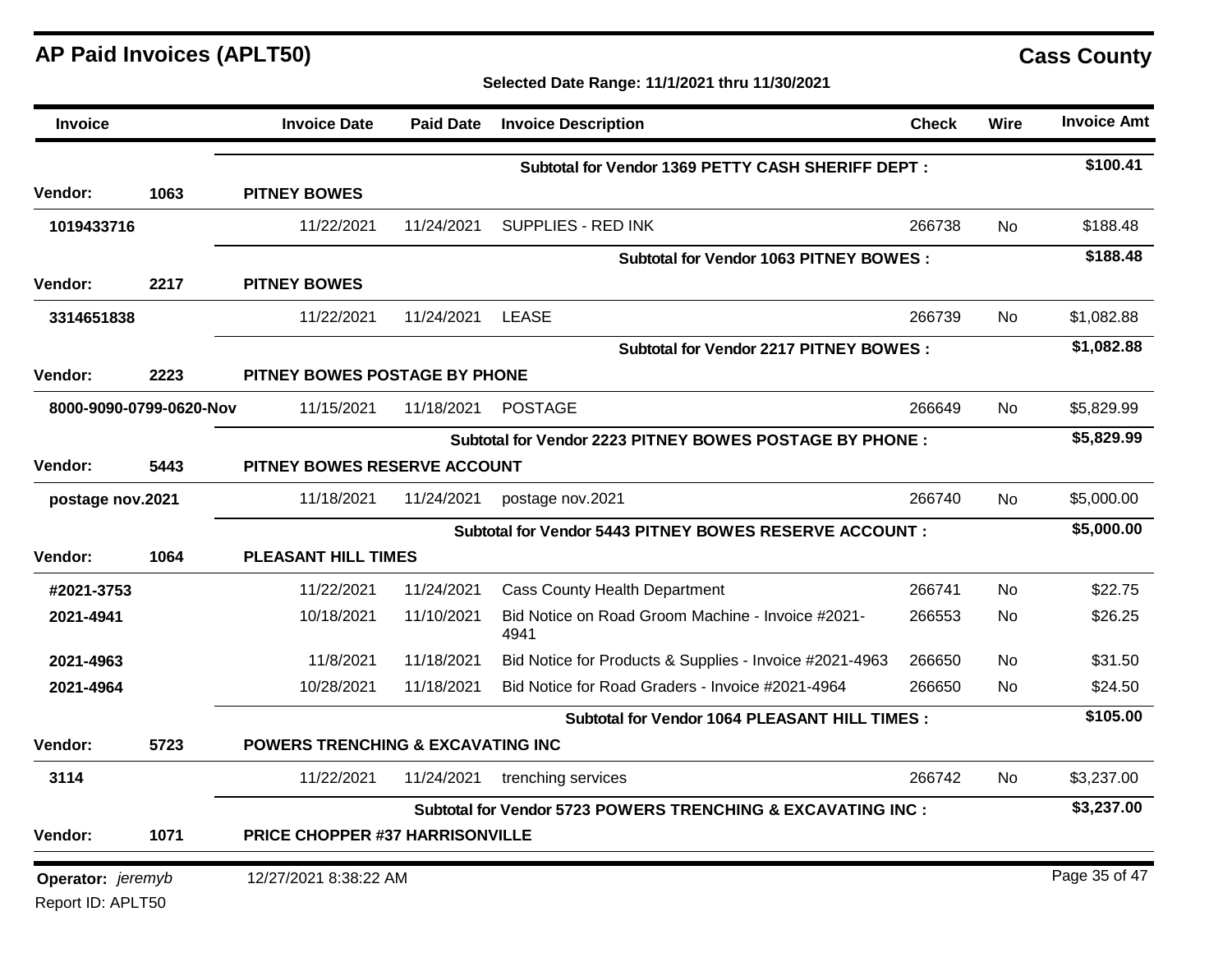Report ID: APLT50

| <b>Invoice</b>                  |                        | <b>Invoice Date</b>                    | <b>Paid Date</b> | <b>Invoice Description</b>                                   | <b>Check</b> | Wire      | <b>Invoice Amt</b> |
|---------------------------------|------------------------|----------------------------------------|------------------|--------------------------------------------------------------|--------------|-----------|--------------------|
| 051093                          |                        | 11/18/2021                             | 11/24/2021       | 051093                                                       | 266743       | <b>No</b> | \$68.89            |
|                                 |                        |                                        |                  | Subtotal for Vendor 1071 PRICE CHOPPER #37 HARRISONVILLE :   |              |           | \$68.89            |
| <b>Vendor:</b>                  | 5396                   | <b>PROSHRED SECURITY</b>               |                  |                                                              |              |           |                    |
| 100293457                       |                        | 11/15/2021                             | 11/18/2021       | shredding                                                    | 266651       | <b>No</b> | \$785.28           |
| 100293781                       |                        | 11/22/2021                             | 11/24/2021       | <b>CONTRACT SERVICES/SHRED</b>                               | 266744       | <b>No</b> | \$80.00            |
|                                 |                        |                                        |                  | Subtotal for Vendor 5396 PROSHRED SECURITY :                 |              |           | \$865.28           |
| Vendor:                         | 1165                   | PUBLIC AGENCY TRAINING COUNCIL         |                  |                                                              |              |           |                    |
| 252552                          |                        | 11/8/2021                              | 11/10/2021       | <b>SEMINAR 17520</b>                                         | 266554       | No        | \$3,675.00         |
|                                 |                        |                                        |                  | Subtotal for Vendor 1165 PUBLIC AGENCY TRAINING COUNCIL :    |              |           | \$3,675.00         |
| <b>Vendor:</b>                  | 1759                   | <b>PUBLIC WATER SUPPLY DISTRICT #4</b> |                  |                                                              |              |           |                    |
| 09.17.21 to 10.19.21            |                        | 10/19/2021                             | 11/10/2021       | Water Usage from 09.17.21 to 10.19.21 - Acct.<br>#1032876005 | 266555       | <b>No</b> | \$126.50           |
|                                 |                        |                                        |                  | Subtotal for Vendor 1759 PUBLIC WATER SUPPLY DISTRICT #4 :   |              |           | \$126.50           |
| Vendor:                         | 5926                   | <b>PUBLIC WATER SUPPLY DISTRICT #7</b> |                  |                                                              |              |           |                    |
|                                 | 10.06.21 thru 10.19.21 | 11/3/2021                              | 11/24/2021       | Water Usage for Project Road from 10.6.21 thru<br>10.19.21   | 266745       | <b>No</b> | \$878.42           |
|                                 |                        |                                        |                  | Subtotal for Vendor 5926 PUBLIC WATER SUPPLY DISTRICT #7 :   |              |           | \$878.42           |
| <b>Vendor:</b>                  | 1123                   | R L HANNAH & SONS TRUCKING             |                  |                                                              |              |           |                    |
| 5476                            |                        | 10/25/2021                             | 11/4/2021        | Salt - Invoice #5476 - ICC#182269                            | 266446       | <b>No</b> | \$3,356.10         |
| 5512                            |                        | 11/9/2021                              | 11/18/2021       | Salt - Invoice #5512 - Ticket #138135                        | 266652       | No.       | \$1,707.75         |
| 5530                            |                        | 11/17/2021                             | 11/24/2021       | Salt - Invoice #5530 - ICC# 182269                           | 266746       | No.       | \$12,482.80        |
|                                 |                        |                                        |                  | Subtotal for Vendor 1123 R L HANNAH & SONS TRUCKING :        |              |           | \$17,546.65        |
| <b>Vendor:</b>                  | 5439                   | <b>RAPID FINANCIAL SOLUTIONS LLC</b>   |                  |                                                              |              |           |                    |
| juror pymts 11/9/21             |                        | 11/10/2021                             | 11/18/2021       | juror pymts 11/9/21                                          | <b>WIRE</b>  | Yes       | \$1,170.75         |
| <b>Operator:</b> <i>jeremyb</i> |                        | 12/27/2021 8:38:22 AM                  |                  |                                                              |              |           | Page 36 of 47      |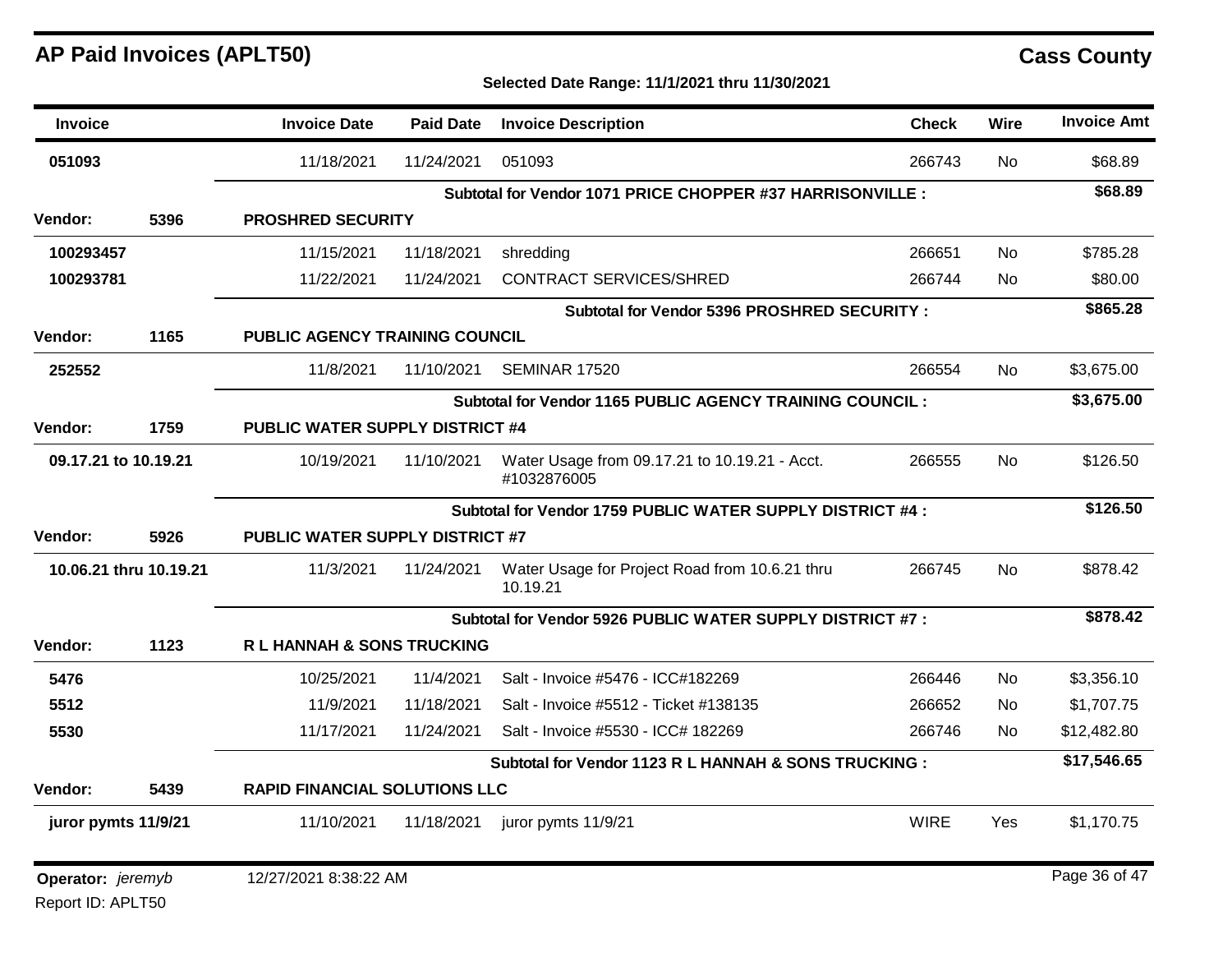**Selected Date Range: 11/1/2021 thru 11/30/2021**

| <b>Invoice</b>    |                    | <b>Invoice Date</b>         | <b>Paid Date</b>               | <b>Invoice Description</b>                                                   | <b>Check</b> | Wire      | <b>Invoice Amt</b> |  |
|-------------------|--------------------|-----------------------------|--------------------------------|------------------------------------------------------------------------------|--------------|-----------|--------------------|--|
|                   |                    |                             |                                | Subtotal for Vendor 5439 RAPID FINANCIAL SOLUTIONS LLC :                     |              |           | \$1,170.75         |  |
| Vendor:           | 3633               | RAY ALLEN MANUFACTURING LLC |                                |                                                                              |              |           |                    |  |
| <b>RINV215071</b> |                    | 11/19/2021                  | 11/24/2021                     | <b>BUDDY BOWLS</b>                                                           | 266747       | No.       | \$99.96            |  |
|                   |                    |                             |                                | Subtotal for Vendor 3633 RAY ALLEN MANUFACTURING LLC :                       |              |           | \$99.96            |  |
| <b>Vendor:</b>    | 5418               | <b>RAYMOND NEWMAN</b>       |                                |                                                                              |              |           |                    |  |
|                   | RaymondNewman11521 | 11/8/2021                   | 11/10/2021                     | vision reimburse                                                             | 266556       | <b>No</b> | \$150.00           |  |
|                   |                    |                             |                                | <b>Subtotal for Vendor 5418 RAYMOND NEWMAN:</b>                              |              |           | \$150.00           |  |
| Vendor:           | 5823               | <b>REDDI SERVICES INC</b>   |                                |                                                                              |              |           |                    |  |
| 142515223         |                    | 11/8/2021                   | 11/18/2021                     | 3 septic tanks pumped at 30508 SW Outer Rd.<br>location - Invoice #142515223 | 266653       | No        | \$2,082.50         |  |
|                   |                    |                             |                                | Subtotal for Vendor 5823 REDDI SERVICES INC :                                |              |           | \$2,082.50         |  |
| Vendor:           | 2833               |                             | <b>REEVES-WIEDEMAN COMPANY</b> |                                                                              |              |           |                    |  |
| 5872238           |                    | 11/8/2021                   | 11/10/2021                     | supplies                                                                     | 266557       | No.       | \$21.49            |  |
|                   |                    |                             |                                | Subtotal for Vendor 2833 REEVES-WIEDEMAN COMPANY :                           |              |           | \$21.49            |  |
| Vendor:           | 5922               | <b>ROAD GROOM MFG LLC</b>   |                                |                                                                              |              |           |                    |  |
| R06G13M783A       |                    | 11/4/2021                   | 11/18/2021                     | Hydraulic pump kit - Invoice #R06G13M783A                                    | 266654       | No        | \$7,174.00         |  |
| R06G13M784A       |                    | 11/4/2021                   | 11/18/2021                     | 2021 13' Road Groom Machine - Invoice<br>#R06G13M784A                        | 266655       | No        | \$17,400.00        |  |
|                   |                    |                             |                                | Subtotal for Vendor 5922 ROAD GROOM MFG LLC :                                |              |           | \$24,574.00        |  |
| <b>Vendor:</b>    | 5896               | <b>ROBERTS TIRE CENTER</b>  |                                |                                                                              |              |           |                    |  |
| 2304              |                    | 11/22/2021                  | 11/24/2021                     | <b>ALIGNMENT</b>                                                             | 266748       | No.       | \$70.00            |  |
|                   |                    |                             |                                | <b>Subtotal for Vendor 5896 ROBERTS TIRE CENTER:</b>                         |              |           | \$70.00            |  |
| Vendor:           | 5803               | <b>ROYAL PAPERS INC</b>     |                                |                                                                              |              |           |                    |  |
| K136815           |                    | 11/8/2021                   | 11/10/2021                     | toilet bowl cleaner                                                          | 266558       | No        | \$125.16           |  |
| Operator: jeremyb |                    | 12/27/2021 8:38:22 AM       |                                |                                                                              |              |           | Page 37 of 47      |  |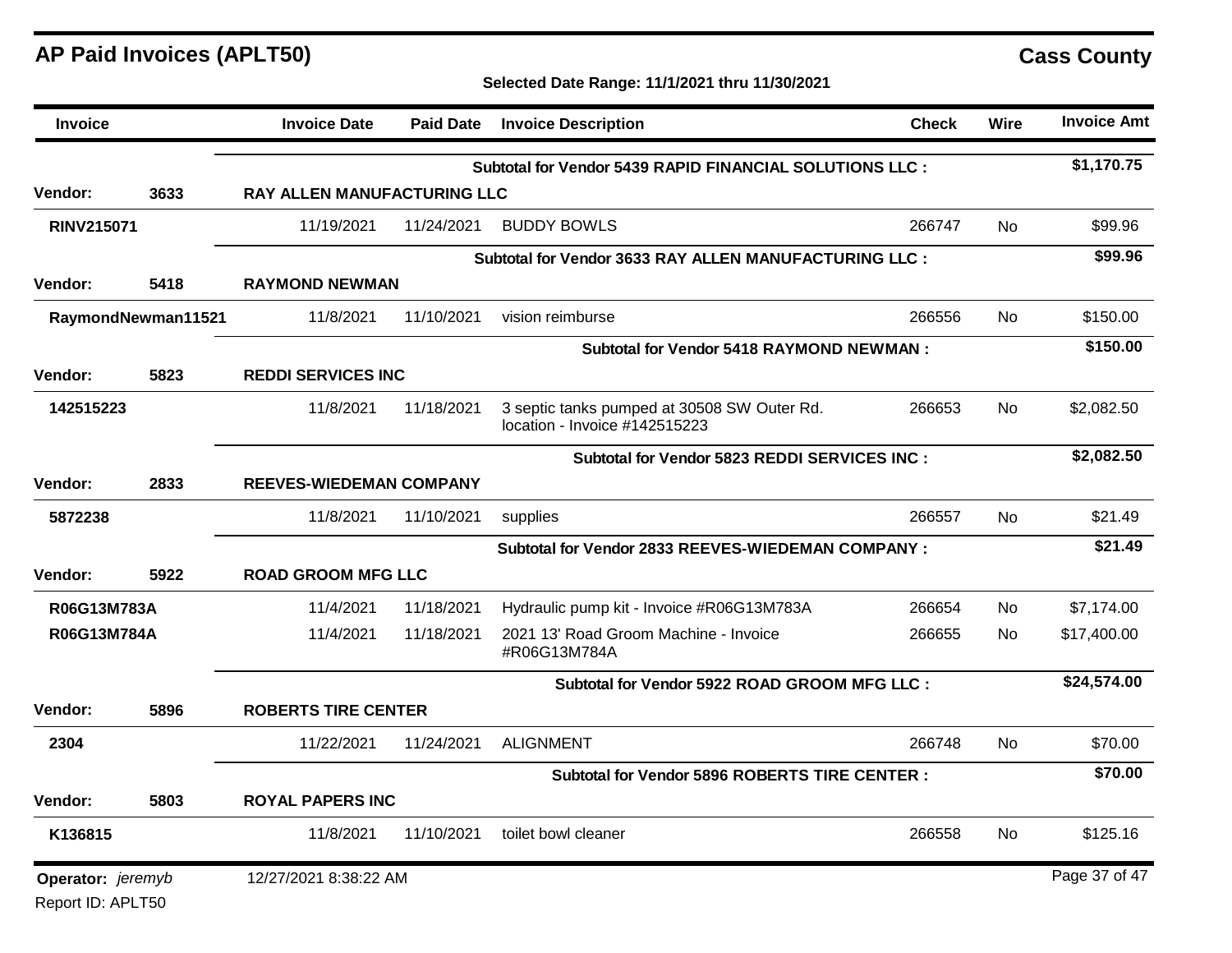| <b>Invoice</b>          |                         | <b>Invoice Date</b>                    | <b>Paid Date</b> | <b>Invoice Description</b>                                     | <b>Check</b> | <b>Wire</b> | <b>Invoice Amt</b> |
|-------------------------|-------------------------|----------------------------------------|------------------|----------------------------------------------------------------|--------------|-------------|--------------------|
|                         |                         |                                        |                  | Subtotal for Vendor 5803 ROYAL PAPERS INC :                    |              |             | \$125.16           |
| <b>Vendor:</b>          | 5105                    | <b>RP LUMBER CO INC</b>                |                  |                                                                |              |             |                    |
| 2110-240599             |                         | 10/29/2021                             | 11/4/2021        | maint supplies                                                 | 266447       | No          | \$15.28            |
|                         | 2111-265202 2110-800396 | 11/8/2021                              | 11/10/2021       | maint supplies                                                 | 266559       | <b>No</b>   | \$965.63           |
| 333207-343488           |                         | 11/22/2021                             | 11/24/2021       | supplies                                                       | 266749       | <b>No</b>   | \$91.32            |
|                         |                         |                                        |                  | Subtotal for Vendor 5105 RP LUMBER CO INC :                    |              |             | \$1,072.23         |
| Vendor:                 | 4499                    | <b>RRS PEST SOLUTIONS LLC</b>          |                  |                                                                |              |             |                    |
| 14713                   |                         | 11/8/2021                              | 11/10/2021       | pest control                                                   | 266560       | <b>No</b>   | \$375.00           |
| 14714                   |                         | 11/5/2021                              | 11/18/2021       | ASSESSOR'S OFFICE PEST CONTROL                                 | 266656       | <b>No</b>   | \$35.00            |
|                         |                         |                                        |                  | Subtotal for Vendor 4499 RRS PEST SOLUTIONS LLC :              |              |             | \$410.00           |
| Vendor:                 | 1069                    | <b>SAM'S CLUB</b>                      |                  |                                                                |              |             |                    |
| 11022021-2023           |                         | 11/2/2021                              | 11/10/2021       | maintenance/supplies Justice Center                            | 266561       | <b>No</b>   | \$1,792.54         |
|                         |                         |                                        |                  | Subtotal for Vendor 1069 SAM'S CLUB :                          |              |             | \$1,792.54         |
| Vendor:                 | 5375                    | <b>SARAH JOHNSON</b>                   |                  |                                                                |              |             |                    |
|                         | SarahJohnson102921      | 10/29/2021                             | 11/4/2021        | dental reimburse                                               | 266448       | <b>No</b>   | \$150.00           |
|                         |                         |                                        |                  | Subtotal for Vendor 5375 SARAH JOHNSON:                        |              |             | \$150.00           |
| Vendor:                 | 4495                    | <b>SECURITY TRANSPORT SERVICES INC</b> |                  |                                                                |              |             |                    |
| 208682 209016           |                         | 11/22/2021                             | 11/24/2021       | <b>INMATE TRANSFERS</b>                                        | 266750       | No          | \$4,389.05         |
| <b>MULTIPLE 2021/11</b> |                         | 11/21/2021                             | 11/24/2021       | <b>INMATE TRANSFERS</b>                                        | 266750       | No          | \$9,559.85         |
|                         |                         |                                        |                  | Subtotal for Vendor 4495 SECURITY TRANSPORT SERVICES INC :     |              |             | \$13,948.90        |
| Vendor:                 | 2154                    | <b>SENTRY SECURITY FASTENERS INC</b>   |                  |                                                                |              |             |                    |
| 81133                   |                         | 10/29/2021                             | 11/4/2021        | maint supplies                                                 | 266449       | No.         | \$516.60           |
|                         |                         |                                        |                  | <b>Subtotal for Vendor 2154 SENTRY SECURITY FASTENERS INC:</b> |              |             | \$516.60           |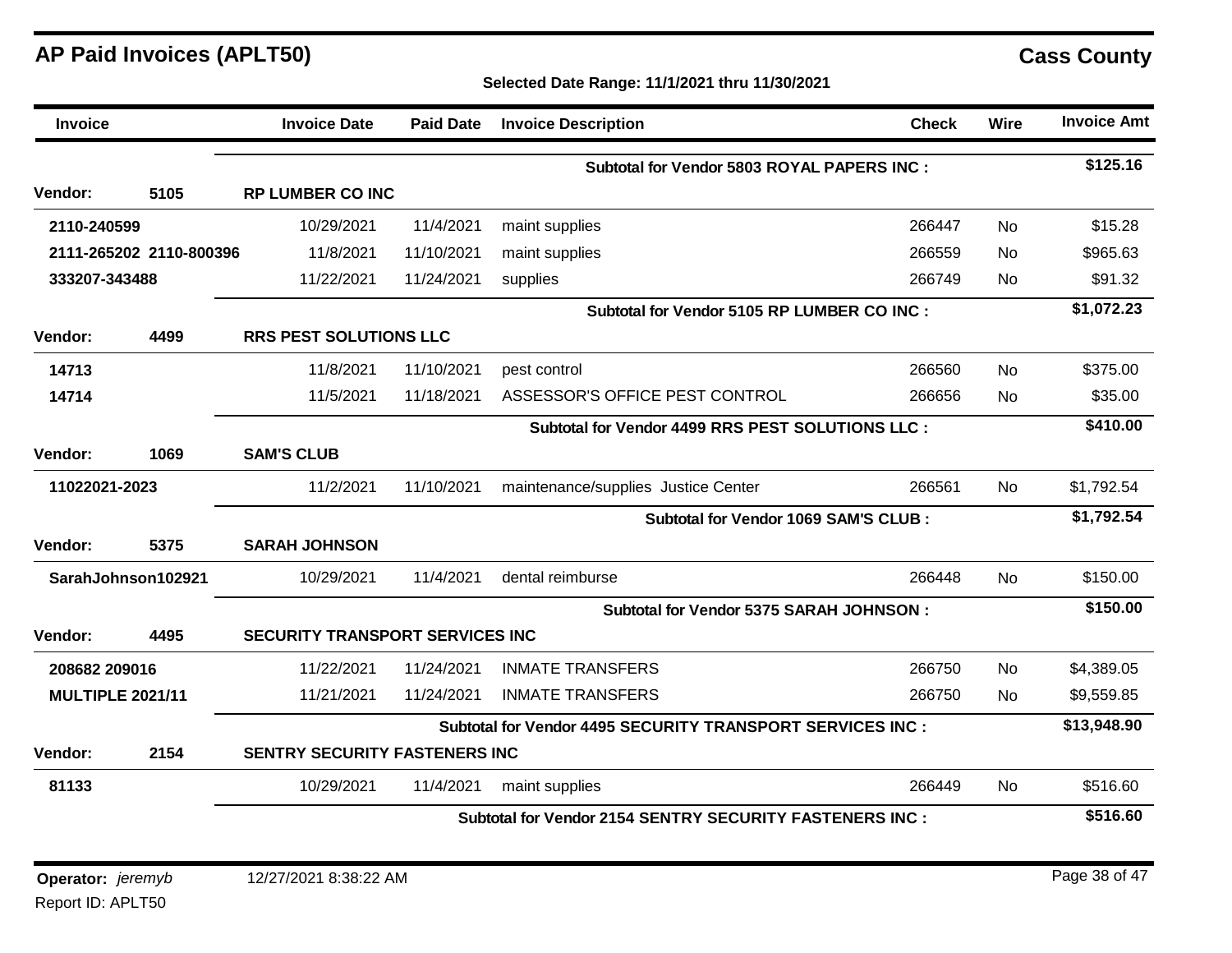## **Selected Date Range: 11/1/2021 thru 11/30/2021**

| <b>Invoice</b>    |                      | <b>Invoice Date</b>                     | <b>Paid Date</b> | <b>Invoice Description</b>                              | <b>Check</b> | Wire      | <b>Invoice Amt</b> |
|-------------------|----------------------|-----------------------------------------|------------------|---------------------------------------------------------|--------------|-----------|--------------------|
| Vendor:           | 3309                 | <b>SERVICEMARK TELECOM LLC</b>          |                  |                                                         |              |           |                    |
| 51082             |                      | 10/21/2021                              | 11/4/2021        | APPRAISER CALL ROUTING - CASS ASSESSOR                  | 266450       | <b>No</b> | \$162.50           |
|                   |                      |                                         |                  | Subtotal for Vendor 3309 SERVICEMARK TELECOM LLC :      |              |           | \$162.50           |
| Vendor:           | 5921                 | <b>SHELBY ROBERTSEN</b>                 |                  |                                                         |              |           |                    |
|                   | 11.04.2021-robertsen | 11/8/2021                               | 11/10/2021       | Meal Reimbursements   MJJA Conference                   | 266562       | <b>No</b> | \$36.00            |
|                   |                      |                                         |                  | Subtotal for Vendor 5921 SHELBY ROBERTSEN :             |              |           | \$36.00            |
| Vendor:           | 1873                 | <b>SHELTON'S PRINTING</b>               |                  |                                                         |              |           |                    |
| 130586 13057      |                      | 11/8/2021                               | 11/10/2021       | <b>BROCHURES AND BUSINESS CARDS</b>                     | 266563       | <b>No</b> | \$132.50           |
| 13116             |                      | 11/22/2021                              | 11/24/2021       | <b>TRIAL PHOTOS</b>                                     | 266751       | <b>No</b> | \$30.00            |
|                   |                      |                                         |                  | <b>Subtotal for Vendor 1873 SHELTON'S PRINTING :</b>    |              |           | \$162.50           |
| <b>Vendor:</b>    | 5081                 | <b>SHI INTERNATIONAL CORP</b>           |                  |                                                         |              |           |                    |
| B14290480         |                      | 11/15/2021                              | 11/18/2021       | <b>Computer Monitors</b>                                | 266657       | <b>No</b> | \$359.62           |
|                   |                      |                                         |                  | Subtotal for Vendor 5081 SHI INTERNATIONAL CORP :       |              |           | \$359.62           |
| <b>Vendor:</b>    | 2145                 | <b>SIEMENS INDUSTRY INC</b>             |                  |                                                         |              |           |                    |
| 5330093342        |                      | 11/8/2021                               | 11/10/2021       | extinguisher maint                                      | 266564       | No.       | \$400.00           |
|                   |                      |                                         |                  | <b>Subtotal for Vendor 2145 SIEMENS INDUSTRY INC:</b>   |              |           | \$400.00           |
| Vendor:           | 2640                 | <b>SOUTHERN UNIFORM &amp; EQUIPMENT</b> |                  |                                                         |              |           |                    |
| 266-11.1.21-CCSO  |                      | 11/19/2021                              | 11/24/2021       | <b>UNIFORM PURCHASES</b>                                | 266752       | No        | \$238.48           |
|                   |                      |                                         |                  | Subtotal for Vendor 2640 SOUTHERN UNIFORM & EQUIPMENT : |              |           | \$238.48           |
| Vendor:           | 3719                 | <b>SPECTRUM STRATEGIES LLC</b>          |                  |                                                         |              |           |                    |
| 1398              |                      | 11/8/2021                               | 11/10/2021       | Oct 2021 retainer                                       | 266565       | No.       | \$2,166.67         |
|                   |                      |                                         |                  | Subtotal for Vendor 3719 SPECTRUM STRATEGIES LLC :      |              |           | \$2,166.67         |
| Vendor:           | 4572                 | <b>SPIRE</b>                            |                  |                                                         |              |           |                    |
|                   |                      |                                         |                  |                                                         |              |           | Page 39 of 47      |
| Operator: jeremyb |                      | 12/27/2021 8:38:22 AM                   |                  |                                                         |              |           |                    |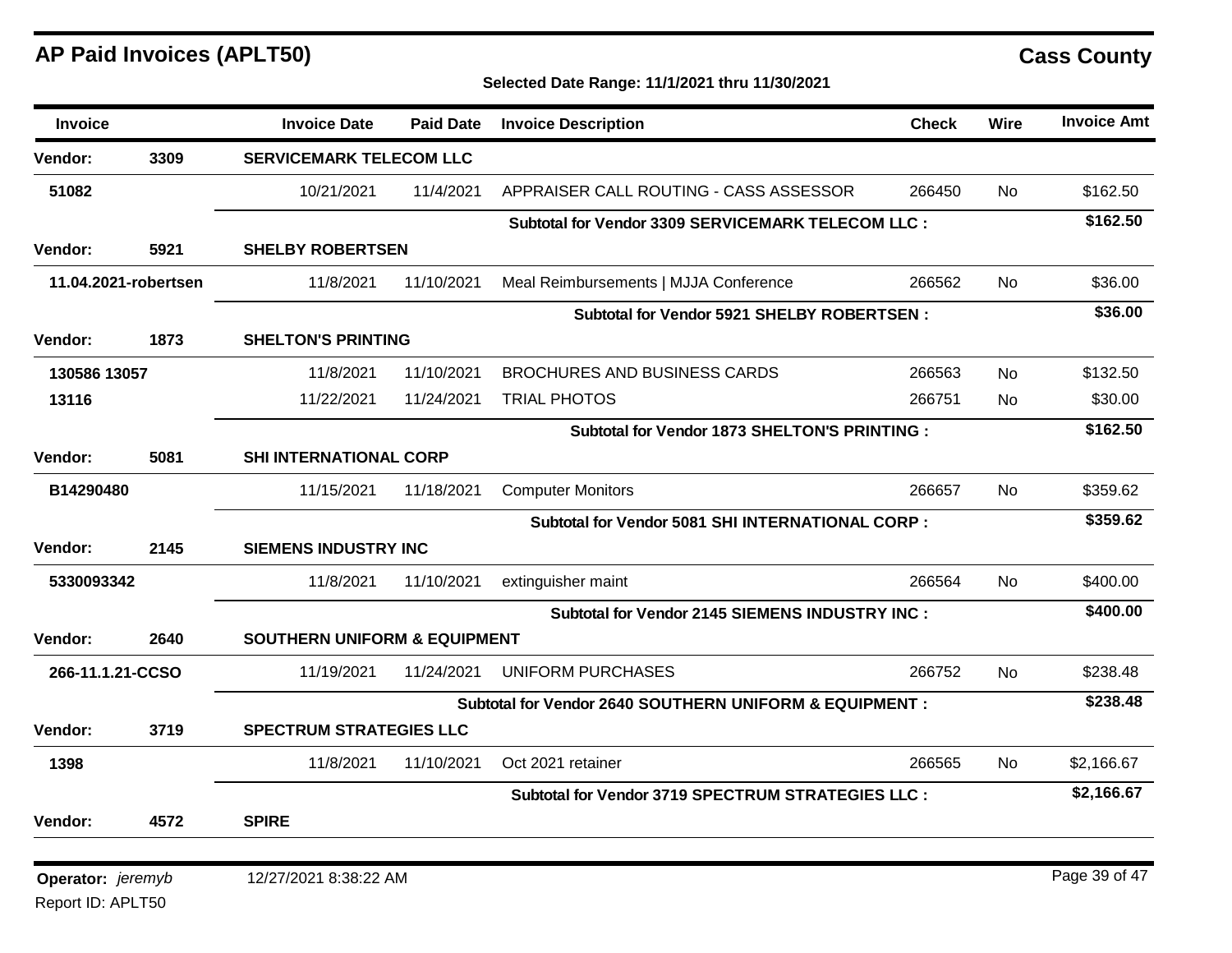| <b>Invoice</b>       |                        | <b>Invoice Date</b>               | <b>Paid Date</b> | <b>Invoice Description</b>                                                                | <b>Check</b> | Wire      | <b>Invoice Amt</b> |
|----------------------|------------------------|-----------------------------------|------------------|-------------------------------------------------------------------------------------------|--------------|-----------|--------------------|
| 09.28.21 to 10.26.21 |                        | 10/26/2021                        | 11/10/2021       | Gas Usage at 402 N Main Terr location - from 9.28.21<br>to 10.26 21 - Acct. #9994444444   | 266566       | No        | \$73.81            |
| 09-28-21 to 10-26-21 |                        | 10/26/2021                        | 11/10/2021       | Gas Usage at 305 N. Main Terr location - from 09-28-21<br>to 10-26-21 - Acct. #9754331111 | 266567       | No        | \$41.09            |
|                      | 2174741111Health102621 | 10/26/2021                        | 11/4/2021        | service 9-28-21 to 10-26-21 Health Dept                                                   | 266451       | No        | \$63.43            |
| 5189712222Nov2021    |                        | 11/2/2021                         | 11/4/2021        | delivery charges 10-2-21 to 11-1-21 Justice Center                                        | 266452       | No        | \$1,567.73         |
|                      | 6492261111CH102621     | 10/26/2021                        | 11/4/2021        | service 9-28-21 to 10-26-21 Courthouse                                                    | 266453       | No        | \$163.73           |
|                      | 8602281111MU102621     | 10/26/2021                        | 11/4/2021        | service 9-28-21 to 10-26-21 MU Extension                                                  | 266454       | No        | \$42.72            |
|                      |                        |                                   |                  | <b>Subtotal for Vendor 4572 SPIRE:</b>                                                    |              |           | \$1,952.51         |
| Vendor:              | 5837                   | <b>SPRINT</b>                     |                  |                                                                                           |              |           |                    |
| 499263973-011        |                        | 10/30/2021                        | 11/18/2021       | cell phone service PA Office                                                              | 266658       | No.       | \$20.93            |
|                      |                        |                                   |                  | <b>Subtotal for Vendor 5837 SPRINT:</b>                                                   |              |           | \$20.93            |
| <b>Vendor:</b>       | 2178                   | <b>STAPLES BUSINESS ADVANTAGE</b> |                  |                                                                                           |              |           |                    |
| 3489860646           |                        | 11/1/2021                         | 11/4/2021        | <b>SUPPLIES</b>                                                                           | 266455       | <b>No</b> | \$38.40            |
| 3489929130           |                        | 11/1/2021                         | 11/4/2021        | <b>SUPPLIES</b>                                                                           | 266455       | No        | \$5.36             |
| 3489929131           |                        | 11/1/2021                         | 11/4/2021        | <b>SUPPLIES</b>                                                                           | 266455       | No        | \$201.29           |
| 3490886884           |                        | 11/19/2021                        | 11/24/2021       | <b>OFFICE SUPPLIES</b>                                                                    | 266753       | No        | \$45.91            |
| 3491970863           |                        | 11/4/2021                         | 11/24/2021       | Thumb Drives County Clerk                                                                 | 266753       | No        | \$54.99            |
| 3492370991           |                        | 11/22/2021                        | 11/24/2021       | <b>SUPPLIES</b>                                                                           | 266753       | No        | \$147.79           |
| 3492514042           |                        | 11/22/2021                        | 11/24/2021       | <b>SUPPLIES</b>                                                                           | 266753       | No        | \$29.99            |
| 3492514043           |                        | 11/22/2021                        | 11/24/2021       | <b>SUPPLIES</b>                                                                           | 266753       | No        | \$29.99            |
|                      | DAL70109989-11/8/2021  | 11/8/2021                         | 11/10/2021       | OFFICES SUPPLIES                                                                          | 266568       | No        | \$51.99            |
|                      |                        |                                   |                  | Subtotal for Vendor 2178 STAPLES BUSINESS ADVANTAGE :                                     |              |           | \$605.71           |
| <b>Vendor:</b>       | 1502                   | <b>STEPHEN CHESLIK</b>            |                  |                                                                                           |              |           |                    |
| stephencheslik102621 |                        | 10/29/2021                        | 11/4/2021        | dental vision                                                                             | 266456       | No        | \$150.00           |
| Operator: jeremyb    |                        | 12/27/2021 8:38:22 AM             |                  |                                                                                           |              |           | Page 40 of 47      |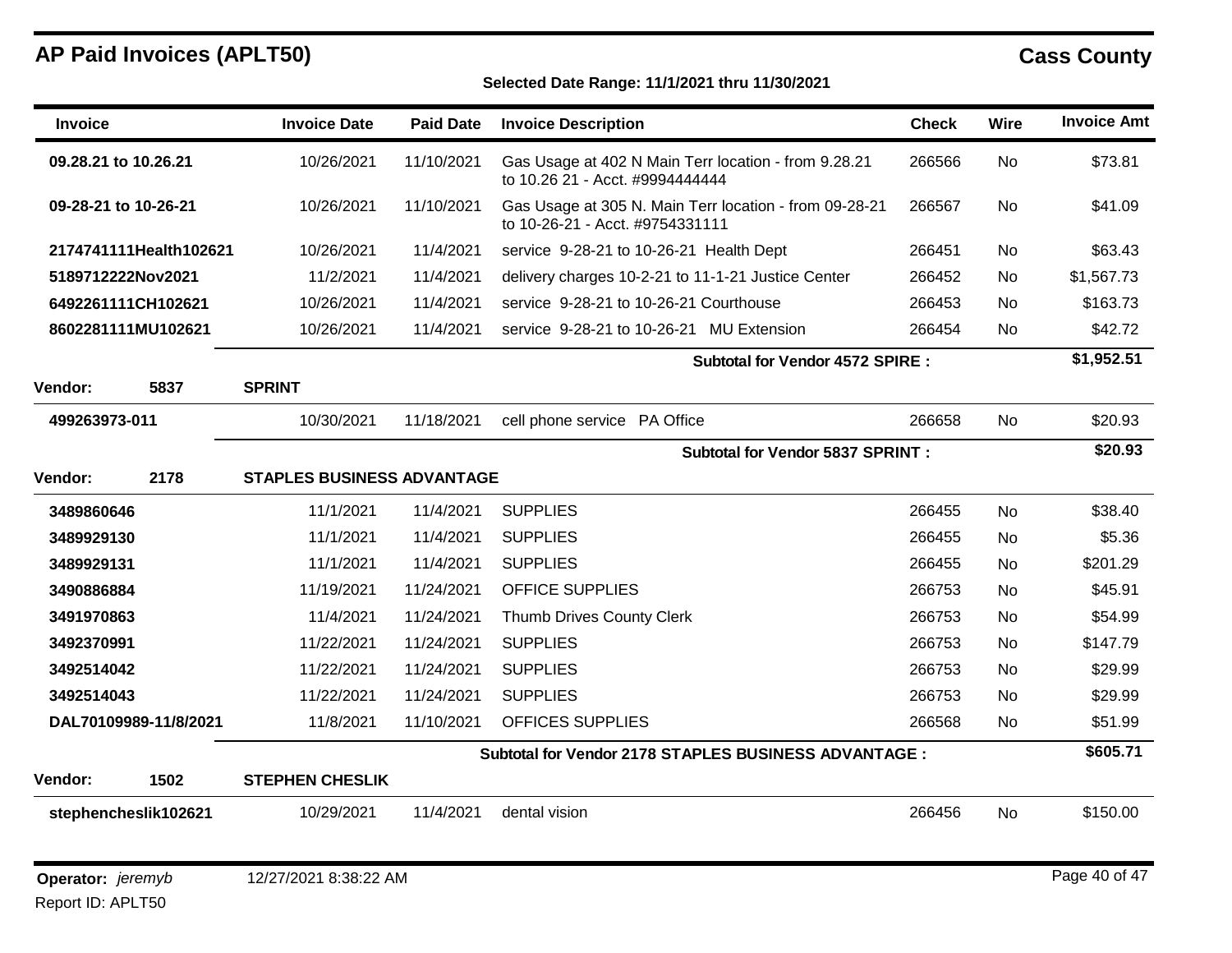| <b>Invoice</b>    |                      | <b>Invoice Date</b>                      | <b>Paid Date</b> | <b>Invoice Description</b>                                           | <b>Check</b> | Wire      | <b>Invoice Amt</b> |
|-------------------|----------------------|------------------------------------------|------------------|----------------------------------------------------------------------|--------------|-----------|--------------------|
|                   |                      |                                          |                  | <b>Subtotal for Vendor 1502 STEPHEN CHESLIK:</b>                     |              |           | \$150.00           |
| Vendor:           | 5924                 | <b>STEVE CATRON</b>                      |                  |                                                                      |              |           |                    |
| 11/4/2021         |                      | 11/22/2021                               | 11/24/2021       | WITNESS MILEAGE CASE 20CA-CR00737-01 O<br><b>GLOVER</b>              | 266754       | <b>No</b> | \$14.00            |
|                   |                      |                                          |                  | Subtotal for Vendor 5924 STEVE CATRON :                              |              |           | \$14.00            |
| <b>Vendor:</b>    | 5879                 | <b>STRATUS BUILDING SOLUTIONS</b>        |                  |                                                                      |              |           |                    |
| 6790              |                      | 11/1/2021                                | 11/10/2021       | <b>Cass County Health Department</b>                                 | 266569       | No        | \$350.00           |
|                   |                      |                                          |                  | Subtotal for Vendor 5879 STRATUS BUILDING SOLUTIONS :                |              |           | \$350.00           |
| Vendor:           | 1618                 | <b>SUMMIT SPECIALTY</b>                  |                  |                                                                      |              |           |                    |
| 0195987-IN        |                      | 11/2/2021                                | 11/18/2021       | Husq Flat Saws FS400 - Invoice #0195987-IN                           | 266659       | No.       | \$2,124.50         |
| 0195988-IN        |                      | 11/2/2021                                | 11/18/2021       | Parts - Invoice #0195988-IN                                          | 266659       | No.       | \$1,232.37         |
| 0196384-IN        |                      | 11/11/2021                               | 11/24/2021       | Bridge project supplies - Invoice 0196384-IN                         | 266755       | No.       | \$121.41           |
|                   |                      |                                          |                  | Subtotal for Vendor 1618 SUMMIT SPECIALTY:                           |              |           | \$3,478.28         |
| <b>Vendor:</b>    | 3479                 | <b>SUMNERONE-DATAMAX &amp; UNISOURCE</b> |                  |                                                                      |              |           |                    |
| 3023857           |                      | 10/22/2021                               | 11/10/2021       | Copier Usage and maintenance - Invoice #3023857 -<br>Acct. #50UCC001 | 266570       | <b>No</b> | \$230.42           |
| 3039429           |                      | 11/15/2021                               | 11/18/2021       | copy count -maint                                                    | 266660       | No        | \$63.60            |
| 3044620           |                      | 11/11/2021                               | 11/24/2021       | Use/Maintence Copier County Clerk                                    | 266756       | No        | \$33.10            |
| INV#3032523       |                      | 11/8/2021                                | 11/10/2021       | INV# 3032523 - Copier Maint                                          | 266570       | No        | \$143.59           |
| LK04142040        |                      | 11/15/2021                               | 11/18/2021       | Lease $#$ K-04142                                                    | 266660       | No        | \$317.23           |
|                   |                      |                                          |                  | Subtotal for Vendor 3479 SUMNERONE-DATAMAX & UNISOURCE :             |              |           | \$787.94           |
| <b>Vendor:</b>    | 1895                 | <b>SUTHERLAND LUMBER CO</b>              |                  |                                                                      |              |           |                    |
|                   | 10.01.21 to 10.21.21 | 11/1/2021                                | 11/10/2021       | Parts - 10.01.21 to 10.21.21 - Acct. #1219000028                     | 266571       | <b>No</b> | \$441.45           |
| 195303            |                      | 11/1/2021                                | 11/4/2021        | <b>FLEET SUPPLIES</b>                                                | 266457       | <b>No</b> | \$25.29            |
| 197430 198167     |                      | 11/15/2021                               | 11/18/2021       | <b>FLEET SUPPLIES</b>                                                | 266661       | No.       | \$99.45            |
| Operator: jeremyb |                      | 12/27/2021 8:38:23 AM                    |                  |                                                                      |              |           | Page 41 of 47      |
| Report ID: APLT50 |                      |                                          |                  |                                                                      |              |           |                    |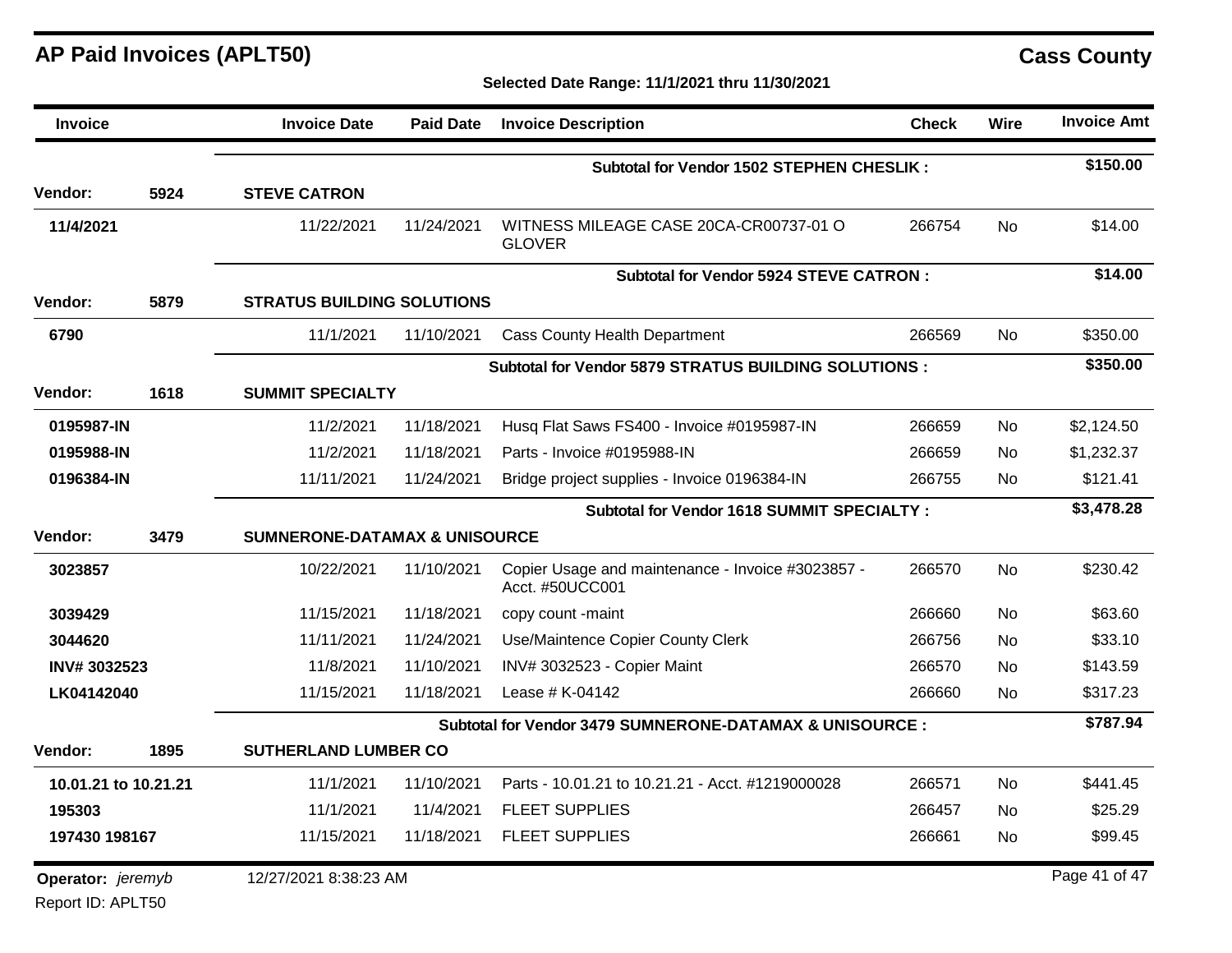Report ID: APLT50

| <b>Invoice</b>             |                        | <b>Invoice Date</b>                  | <b>Paid Date</b> | <b>Invoice Description</b>                                     | <b>Check</b> | Wire      | <b>Invoice Amt</b> |
|----------------------------|------------------------|--------------------------------------|------------------|----------------------------------------------------------------|--------------|-----------|--------------------|
| <b>MaintOctStatement21</b> |                        | 11/2/2021                            | 11/4/2021        | Oct 21 statement                                               | 266457       | No        | \$610.56           |
|                            |                        |                                      |                  | Subtotal for Vendor 1895 SUTHERLAND LUMBER CO :                |              |           | \$1,176.75         |
| Vendor:                    | 3638                   | <b>TAMMY R DODSON</b>                |                  |                                                                |              |           |                    |
|                            | <b>DODSON NOV 2021</b> | 10/27/2021                           | 11/4/2021        | DODSON NOV 2021                                                | 266458       | No.       | \$3,016.66         |
|                            |                        |                                      |                  | Subtotal for Vendor 3638 TAMMY R DODSON :                      |              |           | \$3,016.66         |
| Vendor:                    | 1210                   | <b>TERMINAL SUPPLY CO</b>            |                  |                                                                |              |           |                    |
| 6538                       |                        | 11/3/2021                            | 11/18/2021       | Parts - Invoice #6538 - Acct. #27753                           | 266662       | No        | \$80.85            |
|                            |                        |                                      |                  | Subtotal for Vendor 1210 TERMINAL SUPPLY CO :                  |              |           | \$80.85            |
| Vendor:                    | 4578                   | <b>TERRY WATKINS</b>                 |                  |                                                                |              |           |                    |
| 11.04.2021-watkins         |                        | 11/8/2021                            | 11/10/2021       | Meal Reimbursement   MJJA Conference                           | 266572       | No        | \$41.52            |
|                            |                        |                                      |                  | <b>Subtotal for Vendor 4578 TERRY WATKINS:</b>                 |              |           | \$41.52            |
| Vendor:                    | 5729                   | THE GOODYEAR TIRE & RUBBER COMPANY   |                  |                                                                |              |           |                    |
| 120-1107632                |                        | 11/2/2021                            | 11/10/2021       | Tires - Invoice #120-1107632                                   | 266573       | No.       | \$4,348.50         |
|                            |                        |                                      |                  | Subtotal for Vendor 5729 THE GOODYEAR TIRE & RUBBER COMPANY :  |              |           | \$4,348.50         |
| Vendor:                    | 5916                   | THE PLUMBING PRO INC                 |                  |                                                                |              |           |                    |
| 11.18.2021                 |                        | 11/18/2021                           | 11/24/2021       | Utility dig jobs - 11.18.21 - final pymnt                      | 266757       | No.       | \$7,371.00         |
| 110121                     |                        | 11/1/2021                            | 11/10/2021       | Septic System Replacement - Invoice #110121                    | 266574       | No.       | \$29,500.00        |
|                            |                        |                                      |                  | Subtotal for Vendor 5916 THE PLUMBING PRO INC :                |              |           | \$36,871.00        |
| Vendor:                    | 1918                   | THOMSON REUTERS-WEST PUBLISHING CORP |                  |                                                                |              |           |                    |
| 845257560                  |                        | 11/12/2021                           | 11/18/2021       | <b>WEST 10/1</b><br>10/31/2021 PA 1795.44 CS 179.54            | 266663       | No        | \$1,974.98         |
|                            |                        |                                      |                  | Subtotal for Vendor 1918 THOMSON REUTERS-WEST PUBLISHING CORP: |              |           | \$1,974.98         |
| <b>Vendor:</b>             | 2776                   | <b>TIPTON SYSTEMS KC</b>             |                  |                                                                |              |           |                    |
| 21279                      |                        | 11/1/2021                            | 11/4/2021        | <b>LEASE</b>                                                   | 266459       | <b>No</b> | \$878.00           |
| Operator: jeremyb          |                        | 12/27/2021 8:38:23 AM                |                  |                                                                |              |           | Page 42 of 47      |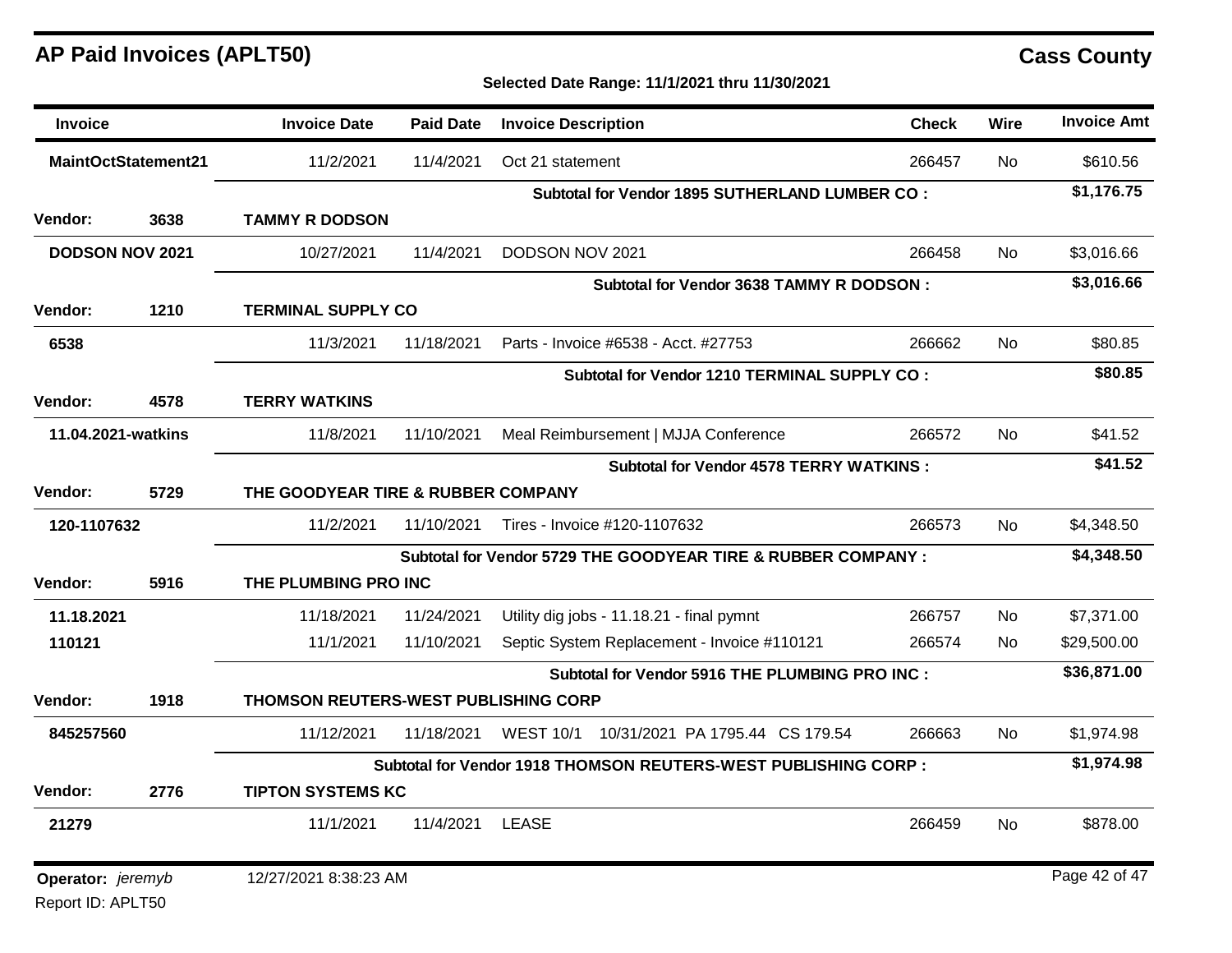**Selected Date Range: 11/1/2021 thru 11/30/2021**

| Invoice              |                          | <b>Invoice Date</b>                                 | <b>Paid Date</b> | <b>Invoice Description</b>                                          | <b>Check</b>                   | <b>Wire</b> | <b>Invoice Amt</b> |
|----------------------|--------------------------|-----------------------------------------------------|------------------|---------------------------------------------------------------------|--------------------------------|-------------|--------------------|
|                      |                          |                                                     |                  | <b>Subtotal for Vendor 2776 TIPTON SYSTEMS KC:</b>                  |                                |             | \$878.00           |
| Vendor:              | 1590                     | <b>TRAEY LAMBERTZ</b>                               |                  |                                                                     |                                |             |                    |
| <b>MABCA Meeting</b> |                          | 11/8/2021                                           | 11/10/2021       | <b>MABCA Meeting</b>                                                | 266575                         | No.         | \$206.52           |
|                      |                          |                                                     |                  | <b>Subtotal for Vendor 1590 TRAEY LAMBERTZ:</b>                     |                                |             | \$206.52           |
| Vendor:              | 3646                     | <b>TRANSUNION RISK &amp; ALTERNATIVE DATA SOLUT</b> |                  |                                                                     |                                |             |                    |
| 10/1/2021            |                          | 10/29/2021                                          | 11/4/2021        | TLO xp 9/1 9/30/2021                                                | 266460                         | <b>No</b>   | \$151.00           |
| 11/1/2021            |                          | 11/12/2021                                          | 11/18/2021       | TLOXP 10/1 10/31/2021                                               | 266664                         | <b>No</b>   | \$150.00           |
| 2541-202110-1        |                          | 11/15/2021                                          | 11/18/2021       | <b>INVESTIGATIONS</b>                                               | 266664                         | <b>No</b>   | \$430.00           |
|                      |                          |                                                     |                  | Subtotal for Vendor 3646 TRANSUNION RISK & ALTERNATIVE DATA SOLUT : |                                |             | \$731.00           |
| Vendor:              | 3622                     | <b>TRANSWEST TRUCK TRAILER RV</b>                   |                  |                                                                     |                                |             |                    |
| 15869 - 10/31/2021   |                          | 11/15/2021                                          | 11/18/2021       | <b>REPAIR ORDER</b>                                                 | 266665                         | No.         | \$6,685.62         |
|                      |                          |                                                     |                  | Subtotal for Vendor 3622 TRANSWEST TRUCK TRAILER RV :               |                                |             | \$6,685.62         |
| Vendor:              | 5463                     | <b>TRAVELERS</b>                                    |                  |                                                                     |                                |             |                    |
| 111121               |                          | 11/22/2021                                          | 11/24/2021       |                                                                     | 266758                         | <b>No</b>   | \$44.00            |
| <b>FRW7178</b>       |                          | 11/15/2021                                          | 11/18/2021       |                                                                     | 266666                         | No          | \$3,745.50         |
|                      |                          |                                                     |                  | Subtotal for Vendor 5463 TRAVELERS :                                |                                |             | \$3,789.50         |
| Vendor:              | 5927                     | <b>TRAVIS COUNTY CONSTABLE</b>                      |                  |                                                                     |                                |             |                    |
|                      | 11.19.2021-Travis County | 11/22/2021                                          | 11/24/2021       | Out of State Service                                                | 266759                         | <b>No</b>   | \$80.00            |
|                      |                          |                                                     |                  | Subtotal for Vendor 5927 TRAVIS COUNTY CONSTABLE :                  |                                |             | \$80.00            |
| Vendor:              | 5912                     | <b>TSSi</b>                                         |                  |                                                                     |                                |             |                    |
| 00046159             |                          | 11/8/2021                                           | 11/10/2021       | <b>TAC EQUIPMENT</b>                                                | 266576                         | No.         | \$9,933.81         |
|                      |                          |                                                     |                  |                                                                     | Subtotal for Vendor 5912 TSSi: |             | \$9,933.81         |
| Vendor:              | 5087                     | <b>TURNKEY MOBILE INC</b>                           |                  |                                                                     |                                |             |                    |
|                      |                          |                                                     |                  |                                                                     |                                |             |                    |
| Operator: jeremyb    |                          | 12/27/2021 8:38:23 AM                               |                  |                                                                     |                                |             | Page 43 of 47      |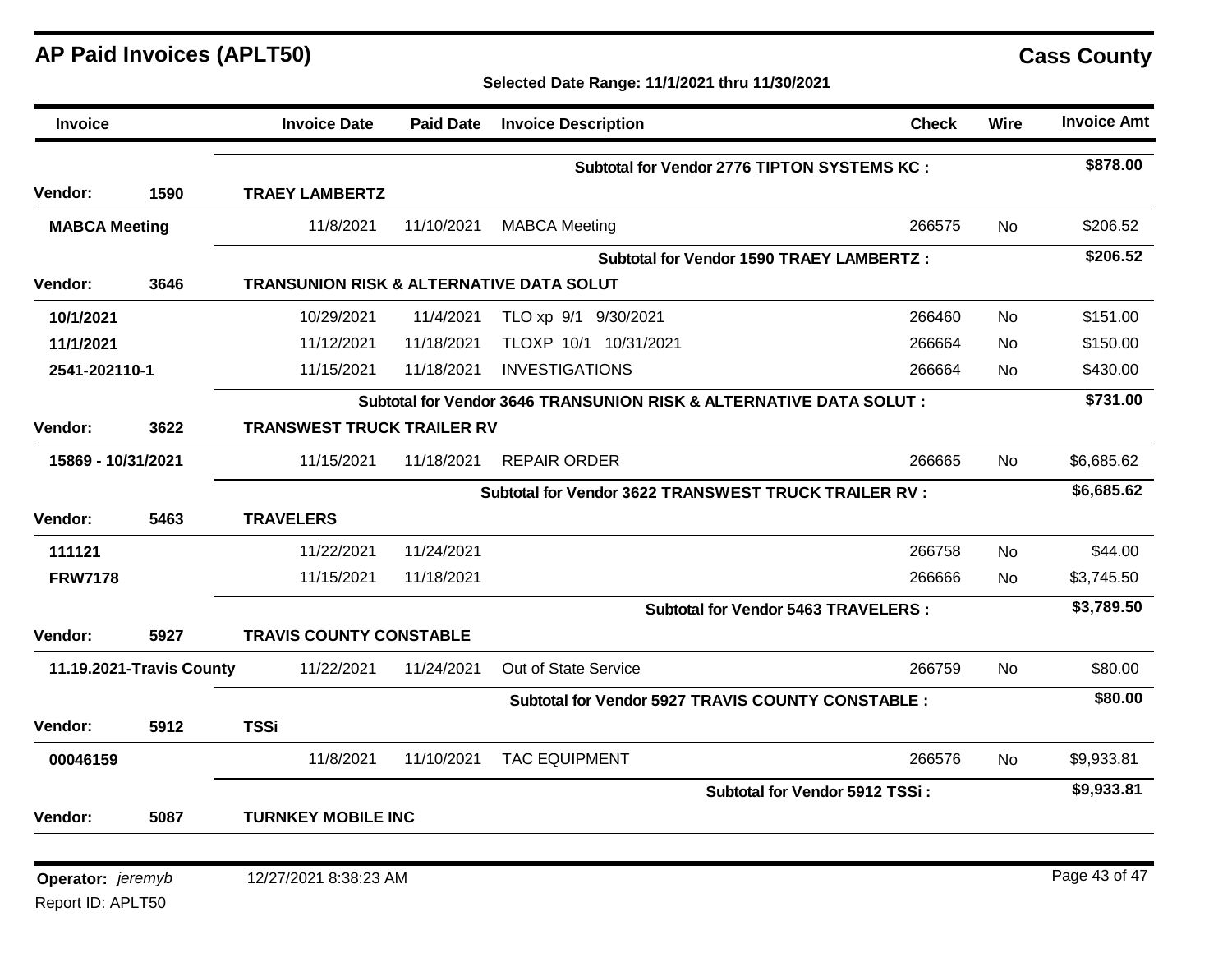Report ID: APLT50

| Invoice                |                           | <b>Invoice Date</b>                     | <b>Paid Date</b> | <b>Invoice Description</b>                                         | <b>Check</b> | Wire      | <b>Invoice Amt</b> |
|------------------------|---------------------------|-----------------------------------------|------------------|--------------------------------------------------------------------|--------------|-----------|--------------------|
| 34329                  |                           | 11/1/2021                               | 11/4/2021        | <b>LAPTOP SUPPORT</b>                                              | 266461       | No        | \$699.82           |
|                        |                           |                                         |                  | Subtotal for Vendor 5087 TURNKEY MOBILE INC :                      |              |           | \$699.82           |
| Vendor:                | 5715                      | <b>TYLER FRIEDRICH</b>                  |                  |                                                                    |              |           |                    |
|                        | <b>FRIEDRICH NOV 2021</b> | 10/27/2021                              | 11/4/2021        | FRIEDRICH NOV 2021                                                 | 266462       | No        | \$1,500.00         |
|                        |                           |                                         |                  | Subtotal for Vendor 5715 TYLER FRIEDRICH :                         |              |           | \$1,500.00         |
| Vendor:                | 4275                      | <b>TYLER J JANSEN</b>                   |                  |                                                                    |              |           |                    |
| <b>JANSEN NOV 2021</b> |                           | 10/27/2021                              | 11/4/2021        | JANSEN NOV 2021                                                    | 266463       | <b>No</b> | \$1,933.33         |
|                        |                           |                                         |                  | <b>Subtotal for Vendor 4275 TYLER J JANSEN:</b>                    |              |           | \$1,933.33         |
| Vendor:                | 5335                      | UNITED HEALTHCARE INSURANCE CO          |                  |                                                                    |              |           |                    |
| November, 2021         |                           | 11/10/2021                              | 11/18/2021       | UHC Life Insurance Plan #306314                                    | 266667       | No        | \$6,649.26         |
|                        |                           |                                         |                  | Subtotal for Vendor 5335 UNITED HEALTHCARE INSURANCE CO:           |              |           | \$6,649.26         |
| Vendor:                | 2188                      | <b>UNITED STATES POSTAL SERVICE</b>     |                  |                                                                    |              |           |                    |
| 48                     |                           | 11/1/2021                               | 11/4/2021        | Annual Maintenance BRM 662                                         | 266464       | No        | \$800.00           |
|                        |                           |                                         |                  | Subtotal for Vendor 2188 UNITED STATES POSTAL SERVICE :            |              |           | \$800.00           |
| Vendor:                | 5330                      | UNITEDHEALTHCARE INSURANCE CO           |                  |                                                                    |              |           |                    |
| 380271710602           |                           | 10/27/2021                              | 11/4/2021        | July-September, 2021 UHC Cobra Charges                             | 266465       | <b>No</b> | \$234.00           |
| 380958926488           |                           | 10/27/2021                              | 11/4/2021        | Customer #0917611 Coverage November, 2021                          | 266465       | No        | \$145,905.63       |
|                        |                           |                                         |                  | Subtotal for Vendor 5330 UNITEDHEALTHCARE INSURANCE CO:            |              |           | \$146,139.63       |
| Vendor:                | 5622                      | UNIVERSITY OF KANSAS HOSPITAL AUTHORITY |                  |                                                                    |              |           |                    |
| 527168767              |                           | 11/15/2021                              | 11/18/2021       | OCTOBER COVID TESTING MINUS ADJUSTMENT                             | 266668       | No        | \$7,085.00         |
|                        |                           |                                         |                  | Subtotal for Vendor 5622 UNIVERSITY OF KANSAS HOSPITAL AUTHORITY : |              |           | \$7,085.00         |
| Vendor:                | 4052                      | <b>US BANK EQUIPMENT FINANCE</b>        |                  |                                                                    |              |           |                    |
| 456187087              |                           | 11/12/2021                              | 11/18/2021       | KONICA MINOLTA 10/16 11/16/2021                                    | 266669       | No        | \$267.76           |
| Operator: jeremyb      |                           | 12/27/2021 8:38:23 AM                   |                  |                                                                    |              |           | Page 44 of 47      |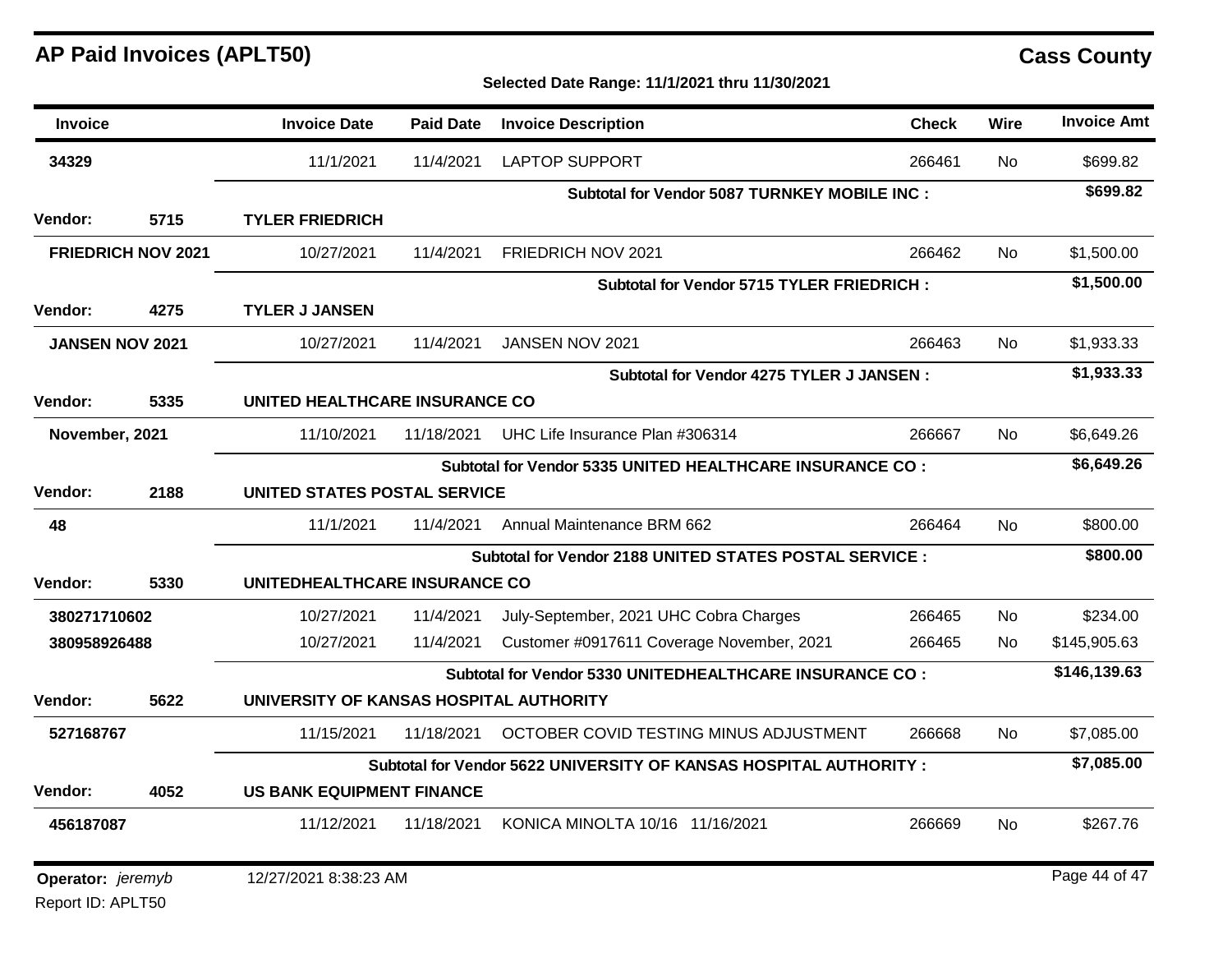Report ID: APLT50

| Invoice                         |                       | <b>Invoice Date</b>       | <b>Paid Date</b> | <b>Invoice Description</b>                                         | <b>Check</b> | <b>Wire</b> | <b>Invoice Amt</b> |
|---------------------------------|-----------------------|---------------------------|------------------|--------------------------------------------------------------------|--------------|-------------|--------------------|
| 456486729                       |                       | 11/4/2021                 | 11/10/2021       | 456486729                                                          | 266577       | No          | \$598.35           |
|                                 |                       |                           |                  | Subtotal for Vendor 4052 US BANK EQUIPMENT FINANCE :               |              |             | \$866.11           |
| <b>Vendor:</b>                  | 3681                  | VAN HOOSER & EFTINK PC    |                  |                                                                    |              |             |                    |
| 21CA-PN00248                    |                       | 11/18/2021                | 11/24/2021       | 21CA-PN00248                                                       | 266760       | <b>No</b>   | \$375.00           |
| <b>EFTINK NOV 2021</b>          |                       | 10/27/2021                | 11/4/2021        | EFTINK NOV 2021                                                    | 266466       | No.         | \$4,633.33         |
|                                 |                       |                           |                  | Subtotal for Vendor 3681 VAN HOOSER & EFTINK PC :                  |              |             | \$5,008.33         |
| Vendor:                         | 1077                  | <b>VANCE BROTHERS INC</b> |                  |                                                                    |              |             |                    |
| ZH00024973                      |                       | 10/21/2021                | 11/4/2021        | Rs-1H - Invoice #ZH00024973 - Acct. #261                           | 266467       | <b>No</b>   | \$6,406.80         |
| ZL00062766                      |                       | 10/20/2021                | 11/4/2021        | MC-30 - Invoice #ZL00062766 - Acct. #261                           | 266467       | No          | \$4,214.60         |
| ZL00062782                      |                       | 10/21/2021                | 11/4/2021        | CRS-2 - Invoice #ZL00062782 - Acct. #261                           | 266467       | No          | \$2,786.30         |
| ZL00062873                      |                       | 11/16/2021                | 11/24/2021       | Wash out for Oil Distributer - Invoice #ZL00062873 -<br>Acct. #261 | 266761       | <b>No</b>   | \$500.00           |
|                                 |                       |                           |                  | Subtotal for Vendor 1077 VANCE BROTHERS INC :                      |              |             | \$13,907.70        |
| Vendor:                         | 1233                  | <b>VERIZON WIRELESS</b>   |                  |                                                                    |              |             |                    |
| 985374881-00001 10/2021         |                       | 11/8/2021                 | 11/10/2021       | <b>OCTOBER CELL SERVICES</b>                                       | 266578       | <b>No</b>   | \$4,729.00         |
| 9891510452                      |                       | 11/8/2021                 | 11/10/2021       | <b>Cellular Use</b>                                                | 266578       | No          | \$183.00           |
| 9891857206                      |                       | 11/1/2021                 | 11/10/2021       | acct #642393800-00001                                              | 266578       | No.         | \$3,200.43         |
|                                 |                       |                           |                  | Subtotal for Vendor 1233 VERIZON WIRELESS :                        |              |             | \$8,112.43         |
| <b>Vendor:</b>                  | 1139                  | <b>VOYA</b>               |                  |                                                                    |              |             |                    |
|                                 | EmployeeCont.11152021 | 11/15/2021                | 11/15/2021       | <b>Employee Contribution</b>                                       | <b>WIRE</b>  | Yes         | \$325.00           |
|                                 | EmployeeCont.11302021 | 11/30/2021                | 11/30/2021       | <b>Employee Contribution</b>                                       | <b>WIRE</b>  | Yes         | \$325.00           |
|                                 |                       |                           |                  | Subtotal for Vendor 1139 VOYA :                                    |              |             | \$650.00           |
| <b>Vendor:</b>                  | 3661                  | <b>WARREN TALLEY</b>      |                  |                                                                    |              |             |                    |
| ChuckTalley11821                |                       | 11/8/2021                 | 11/10/2021       | vision reimburse                                                   | 266579       | <b>No</b>   | \$150.00           |
| <b>Operator:</b> <i>jeremyb</i> |                       | 12/27/2021 8:38:23 AM     |                  |                                                                    |              |             | Page 45 of 47      |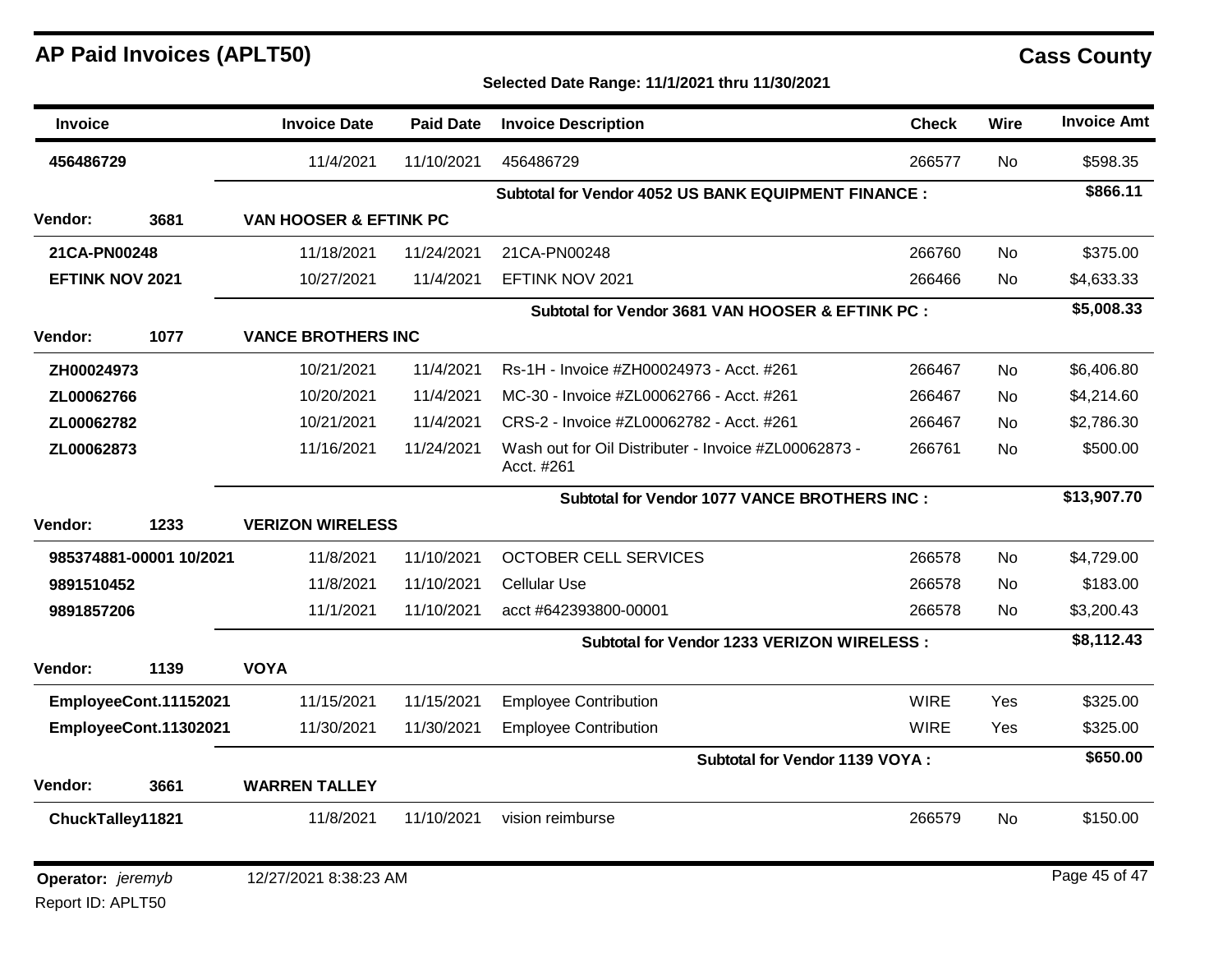| <b>Invoice</b>       |      | <b>Invoice Date</b>                          | <b>Paid Date</b> | <b>Invoice Description</b>                                       | <b>Check</b> | Wire      | <b>Invoice Amt</b> |
|----------------------|------|----------------------------------------------|------------------|------------------------------------------------------------------|--------------|-----------|--------------------|
|                      |      |                                              |                  | <b>Subtotal for Vendor 3661 WARREN TALLEY:</b>                   |              |           | \$150.00           |
| Vendor:              | 5126 | <b>WATCHGUARD INC</b>                        |                  |                                                                  |              |           |                    |
| <b>ACCINV0033303</b> |      | 11/1/2021                                    | 11/4/2021        | <b>CAR COMPUTER SUPPLIES</b>                                     | 266468       | No        | \$381.00           |
|                      |      |                                              |                  | <b>Subtotal for Vendor 5126 WATCHGUARD INC:</b>                  |              |           | \$381.00           |
| Vendor:              | 4539 | <b>WATERLOGIC AMERICAS LLC</b>               |                  |                                                                  |              |           |                    |
| 1018994              |      | 11/22/2021                                   | 11/24/2021       | 11/30/2021<br>PA 55.73 CS 41.81<br>11/1                          | 266762       | <b>No</b> | \$97.54            |
| 945438               |      | 10/29/2021                                   | 11/4/2021        | 10/31/2021 PA 55.73 CS 41.815<br>10/1                            | 266469       | No        | \$97.54            |
|                      |      |                                              |                  | Subtotal for Vendor 4539 WATERLOGIC AMERICAS LLC :               |              |           | \$195.08           |
| Vendor:              | 2606 | <b>WELLS FARGO VENDOR FINANCIAL SERVICES</b> |                  |                                                                  |              |           |                    |
| 5017488196           |      | 11/1/2021                                    | 11/10/2021       | Kyocera copier 11-17-21 to 12-16-21                              | 266580       | No.       | \$64.48            |
|                      |      |                                              |                  | Subtotal for Vendor 2606 WELLS FARGO VENDOR FINANCIAL SERVICES : |              |           | \$64.48            |
| Vendor:              | 2490 | <b>WEST CENTRAL MISSOURI MAPPERS ASSN</b>    |                  |                                                                  |              |           |                    |
| 11.22.21-MENDPARA-DA |      | 11/22/2021                                   | 11/24/2021       | LISA MENDPARA CASS COUNTY MEMBERSHIP<br>DUES 2021-2022           | 266763       | <b>No</b> | \$10.00            |
|                      |      |                                              |                  | Subtotal for Vendor 2490 WEST CENTRAL MISSOURI MAPPERS ASSN:     |              |           | \$10.00            |
| Vendor:              | 5914 | <b>WESTERN MATERIAL &amp; DESIGN, LLC</b>    |                  |                                                                  |              |           |                    |
| <b>WM 14954</b>      |      | 10/29/2021                                   | 11/10/2021       | Portland Soil Cement for Shaffer Est. - Invoice #WM<br>14954     | 266581       | No        | \$24,924.00        |
|                      |      |                                              |                  | Subtotal for Vendor 5914 WESTERN MATERIAL & DESIGN, LLC :        |              |           | \$24,924.00        |
| Vendor:              | 1131 | <b>WHISTLE REDI-MIX INC</b>                  |                  |                                                                  |              |           |                    |
| 331020 330973        |      | 11/1/2021                                    | 11/4/2021        | 6' BLOCKS                                                        | 266470       | No        | \$1,217.50         |
|                      |      |                                              |                  | Subtotal for Vendor 1131 WHISTLE REDI-MIX INC :                  |              |           | \$1,217.50         |
| Vendor:              | 5651 | <b>WINZER FRANCHISE COMPANY</b>              |                  |                                                                  |              |           |                    |